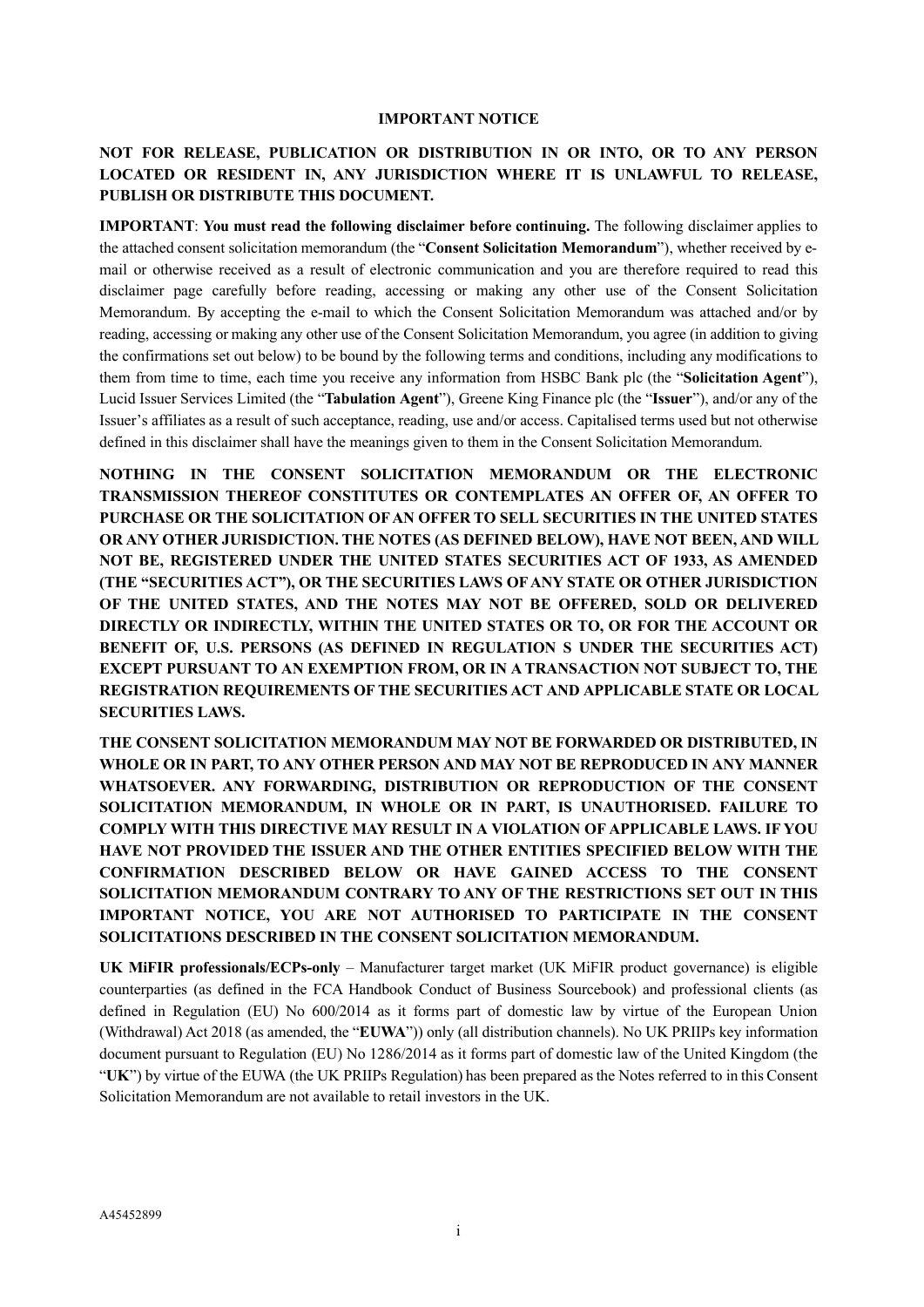**Confirmation of Your Representation**: The Consent Solicitation Memorandum was sent at your request and, by accepting the e-mail to which the Consent Solicitation Memorandum was attached and/or by reading, accessing or making any other use of the Consent Solicitation Memorandum, you confirm to the Issuer, any other member of the Greene King Group, HSBC Trustee (C.I.) Limited (in its capacity as Note Trustee), the Tabulation Agent, HSBC Bank plc in its capacity as principal paying agent in respect of the Notes (the "**Principal Paying Agent**") and the Solicitation Agent that (i) you are a holder or a beneficial owner of some or all of the Issuer's (i) £290,000,000 Class A5 Secured Floating Rate Notes due 2033 (ISIN: XS0372045798); (ii) £130,000,000 Class B1 Secured Floating Rate Notes due 2034 (ISIN: XS0213358608); or (iii) £115,000,000 Class B2 Secured Floating Rate Notes due 2036 (ISIN: XS0252915730) (together, the "**Notes**"), (ii) you shall not pass on the Consent Solicitation Memorandum to third parties or otherwise make the Consent Solicitation Memorandum publicly available, (iii) you are not a person to or from whom it is unlawful to send the Consent Solicitation Memorandum or to solicit consents under the Consent Solicitations described herein under applicable laws, (iv) you consent to delivery by electronic transmission, (v) you have understood and agreed to the terms set forth in this disclaimer, (vi) you are lawfully able to participate in the Consent Solicitations (as defined herein) in compliance with the applicable laws of applicable jurisdictions, (vii) you are not a Sanctions Restricted Person (as defined herein) and (viii) you are not, and any beneficial owner of the Notes you represent or are acting for the account or benefit of, in each case on a non-discretionary basis, is also not, a retail investor, where "**retail investor**" means a person who is one (or more) of: (A) a retail client as defined in point (11) of Article 4(1) of Directive 2014/65/EU (as amended, "**MiFID II**") and/or point (8) of Article 2 of Regulation (EU) No 2017/565 as it forms part of UK domestic law by virtue of the European Union (Withdrawal) Act 2018 (the "**EUWA**"); or (B) a customer within the meaning of Directive 2016/97 (as amended, the "**Insurance Distribution Directive**"), where that customer would not qualify as a professional client as defined in point (10) of Article 4(1) of MiFID II and/or a customer within the meaning of the provisions of the Financial Services and Markets Act 2000 (as amended, the "**FSMA**") and any rules or regulations made under the FSMA to implement the Insurance Distribution Directive, where that customer would not qualify as a professional client as defined in point (8) of Article 2(1) of Regulation (EU) 2017/1129 No 600/2014 as it forms part of domestic law by virtue of the EUWA.

The Consent Solicitation Memorandum has been sent or otherwise made available to you in an electronic form. You are reminded that documents transmitted via this medium may be altered or changed during the process of transmission and consequently none of the Issuer, any other member of the Greene King Group, the Note Trustee, the Principal Paying Agent, the Agent Bank, the Solicitation Agent, and/or the Tabulation Agent or any person who controls, or is a director, officer, employee, representative, consultant or agent of the Issuer, any other member of the Greene King Group, the Note Trustee, the Principal Paying Agent, the Agent Bank, the Solicitation Agent and/or the Tabulation Agent, or any affiliate of any such person, accepts any liability or responsibility whatsoever in respect of any difference between the Consent Solicitation Memorandum distributed to you in electronic format and the hard copy version available to you on request from the Tabulation Agent.

Any materials relating to the Consent Solicitations (as defined herein) do not constitute, and may not be used in connection with, any form of offer or solicitation in any place where such offers or solicitations are not permitted by law. If a jurisdiction requires that the Consent Solicitations be made by a licensed broker or dealer and the Solicitation Agent or any of its affiliates is such a licensed broker or dealer in that jurisdiction, the Consent Solicitations shall be deemed to be made by the Solicitation Agent or such affiliate(s), as the case may be, on behalf of the Issuer and in such jurisdiction where it is so licensed and the Consent Solicitations are not being made in any such jurisdiction where the Solicitation Agent or one of its affiliates is not so licensed.

**The distribution of the Consent Solicitation Memorandum in certain jurisdictions may be restricted by law. Persons into whose possession the Consent Solicitation Memorandum comes are required by the Issuer, the Greene King Group, the Note Trustee, the Solicitation Agent and the Tabulation Agent to inform themselves about, and to observe, any such restrictions.**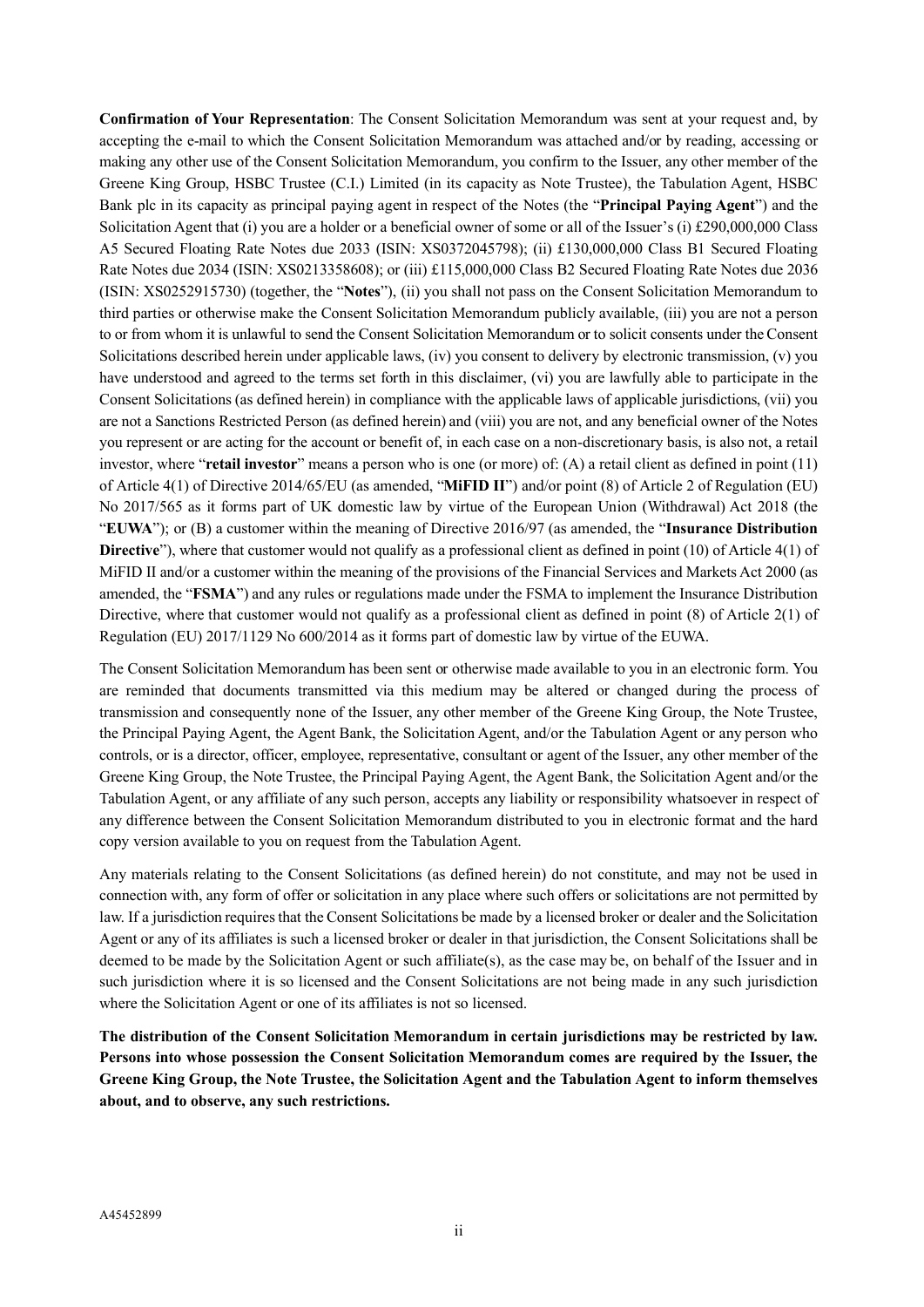You are reminded that the Consent Solicitation Memorandum has been delivered to you on the basis that you are a person into whose possession the Consent Solicitation Memorandum may be lawfully delivered in accordance with the laws of the jurisdiction in which you are located and you may not nor are you authorised to deliver this Consent Solicitation Memorandum to any other person. If you have recently sold or transferred your entire holding of Notes, you should contact the Tabulation Agent accordingly.

**The Consent Solicitation Memorandum contains important information which should be read carefully before any decision is made with respect to the Consent Solicitations and the Noteholder Proposal.** If any Noteholder is in any doubt as to the action it should take, it is recommended to seek its own financial, legal and investment advice, including as to any tax consequences, from its stockbroker, bank manager, solicitor, accountant, independent financial adviser authorised under the Financial Services and Markets Act 2000 (the "**FSMA**") (if in the United Kingdom) or other appropriately authorised independent professional adviser. Any individual or company whose Notes are held on its behalf by a broker, dealer, bank, custodian, trust company or other nominee must contact such entity if it wishes to participate in the Consent Solicitations or otherwise vote in respect of the Noteholder Proposal.

The communication of the Consent Solicitation Memorandum by the Issuer and any other documents or materials relating to the Consent Solicitations is not being made, and such documents and/or materials have not been approved, by an authorised person for the purposes of section 21 of the FSMA. Accordingly, such documents and/or materials are not being distributed to, and must not be passed on to, the general public in the United Kingdom. Such documents and/or materials are only directed at and may only be communicated to (1) any person within Article 43(2) of the (Financial Services and Markets Act 2000 (Financial Promotion) Order 2005), which includes a creditor or member of the Issuer, and (2) to any other persons to whom these documents and/or materials may lawfully be communicated in circumstances where section 21(1) of the FSMA does not apply.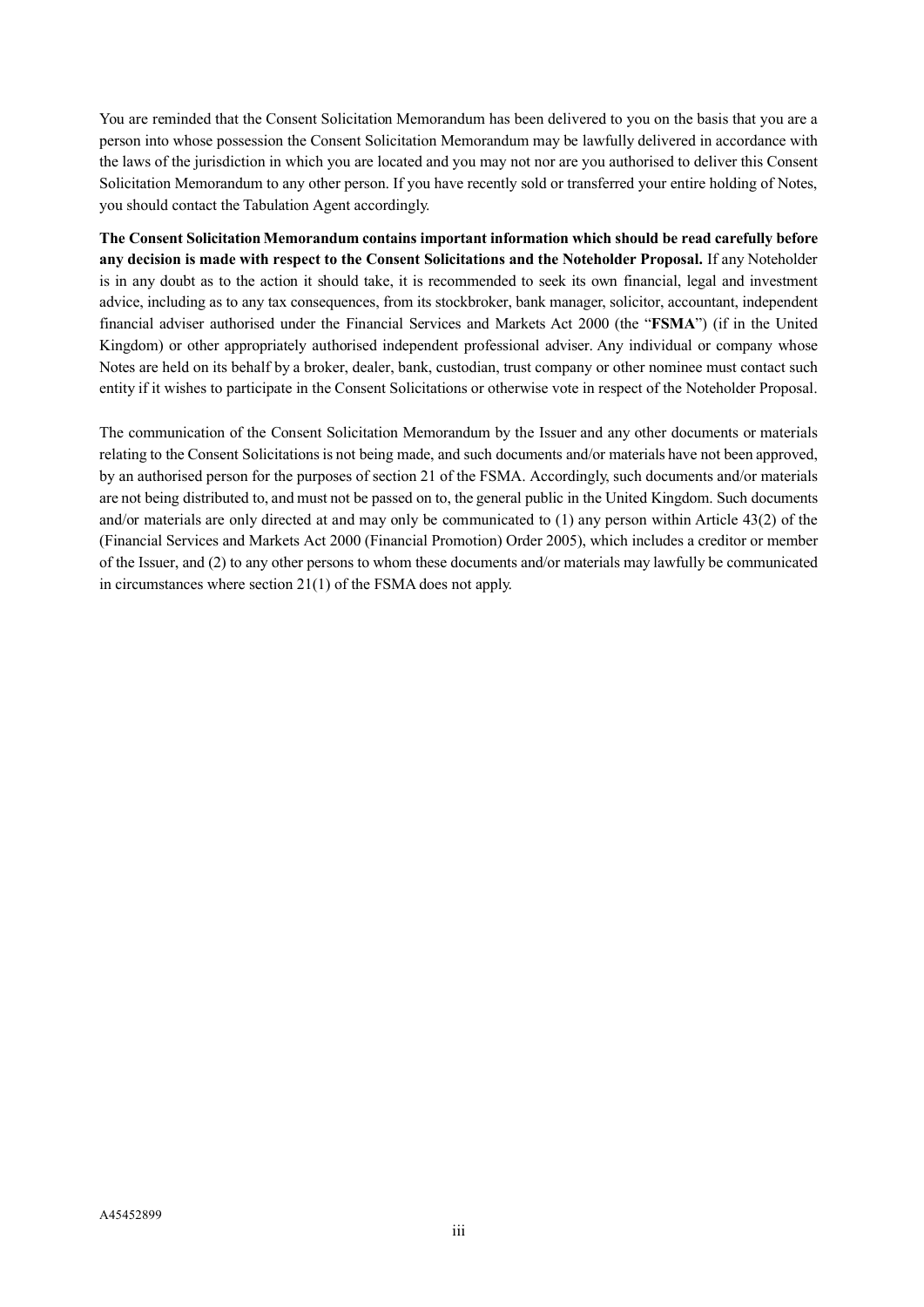#### **CONSENT SOLICITATION MEMORANDUM DATED 29 September 2021**

#### **THIS CONSENT SOLICITATION MEMORANDUM IS IMPORTANT AND REQUIRES YOUR IMMEDIATE ATTENTION.**

This Consent Solicitation Memorandum contains important information which should be read carefully before any decision is made in respect of the Noteholder Proposal set out herein. If you are in doubt about any aspect of the Noteholder Proposal and/or the action you should take, you should immediately consult your stockbroker, bank manager, solicitor, accountant or other professional adviser authorised under the Financial Services and Markets Act 2000 (if you are in the United Kingdom) or another appropriately authorised independent professional adviser. Any individual or company whose Notes are held on its behalf by a broker, dealer, bank, custodian, trust company or other nominee must contact such entity if it wishes to participate in the Consent Solicitations or otherwise vote in respect of the Noteholder Proposal set out herein.

The distribution of this Consent Solicitation Memorandum in certain jurisdictions may be restricted by law, and persons into whose possession this Consent Solicitation Memorandum comes are required to inform themselves about, and to observe, any such restrictions. Nothing in this Consent Solicitation Memorandum constitutes or contemplates an offer of, an offer to purchase or the solicitation of an offer to sell any security in any jurisdiction.

Unless otherwise defined herein or the context otherwise requires, capitalised expressions used in this Consent Solicitation Memorandum shall have the meanings set out under "Definitions" herein.

Consent Solicitation Memorandum relating to the Consent Solicitations for certain modifications of the Conditions by

# **GREENE KING FINANCE PLC**

### **(the "Issuer")**

*(incorporated with limited liability in England and Wales under registered number 05333192)*

| <b>Description of the Notes</b>                       | <b>ISIN</b>  | <b>Principal Amount Outstanding</b> |
|-------------------------------------------------------|--------------|-------------------------------------|
| £290,000,000 Class A5 Secured Floating Rate Notes due | XS0372045798 | £193,583,700                        |
| 2033 (the "Class A5 Notes")                           |              |                                     |
| £130,000,000 Class B1 Secured Floating Rate Notes due | XS0213358608 | £120,853,000                        |
| 2034 (the "Class B1 Notes") <sup>1</sup>              |              |                                     |
| £115,000,000 Class B2 Secured Floating Rate Notes due | XS0252915730 | £99,927,000                         |
| 2036 (the "Class B2 Notes")                           |              |                                     |

<sup>1</sup> In respect of the Class B1 Notes, Floating Interest Rates have been applicable from and following the Class B1 Step-Up Date, being the Interest Payment Date falling in March 2020.

(the Class A5 Notes, Class B1 Notes together with the Class B2 Notes, the "**Notes**" and each a "**Class**" of Notes).

This Consent Solicitation Memorandum relates to the Issuer's invitation to the eligible holders of the Notes to consent to, in respect of each Class of Notes, the modification of the terms and conditions of the Notes (the "**Conditions**") and consequential or related amendments to the transaction documents for the Notes such that, following the date on which the relevant Extraordinary Resolution is passed and the Eligibility Condition has been satisfied in respect of a Class of Notes, (i) on and from the first Interest Determination Date following the occurrence of a Sterling LIBOR Cessation Event: (a) the Interest Basis applicable to the Notes will change from Sterling LIBOR to Compounded Daily SONIA, (b) an adjustment will be made to reflect the economic difference between the Sterling LIBOR and Compounded Daily SONIA rates (using the methodology for such adjustments contained in the ISDA IBOR Fallbacks Supplement) and (c) the margin and the Step-Up Fee (as applicable) to the Notes will remain unaltered and (ii) new fallbacks relating to benchmark rates will be implemented, as proposed by the Issuer for approval by an extraordinary resolution in respect of each Class of Notes (each an "**Extraordinary Resolution**" and, together the "**Extraordinary Resolutions**"), and all as further described in this Consent Solicitation Memorandum (each such invitation in respect of a Class, a "**Consent Solicitation**" and together, the "**Consent Solicitations**").

#### *Solicitation Agent* **HSBC**

The date of this Consent Solicitation Memorandum is 29 September 2021.

**The Consent Solicitations will expire at 11:00 a.m. (London time) on 19 October 2021 (such time and date, the "Expiration Deadline"). The deadlines set by any intermediary or Clearing System may be earlier than the deadlines set out in this document. Noteholders who do not deliver a valid electronic voting instruction to the relevant Clearing System (a "Consent Instruction"), but who wish to attend and vote at the relevant Meeting must make the necessary arrangements by the Expiration Deadline.**

**In light of the ongoing developments in relation to the SARS-CoV-2 coronavirus ("COVID-19"), and current guidance issued by the UK government, it may be impossible or inadvisable to hold the Meetings at a physical location. Therefore, in accordance with the provisions of the Note Trust Deed, the Issuer has requested that the Note Trustee prescribe appropriate regulations regarding the holding of the Meetings via teleconference (using a video enabled platform).**

**Any Noteholders who indicate to the Tabulation Agent (the contact details for which are on the last page of this Consent Solicitation Memorandum) that they wish to attend and vote at the relevant Meeting will**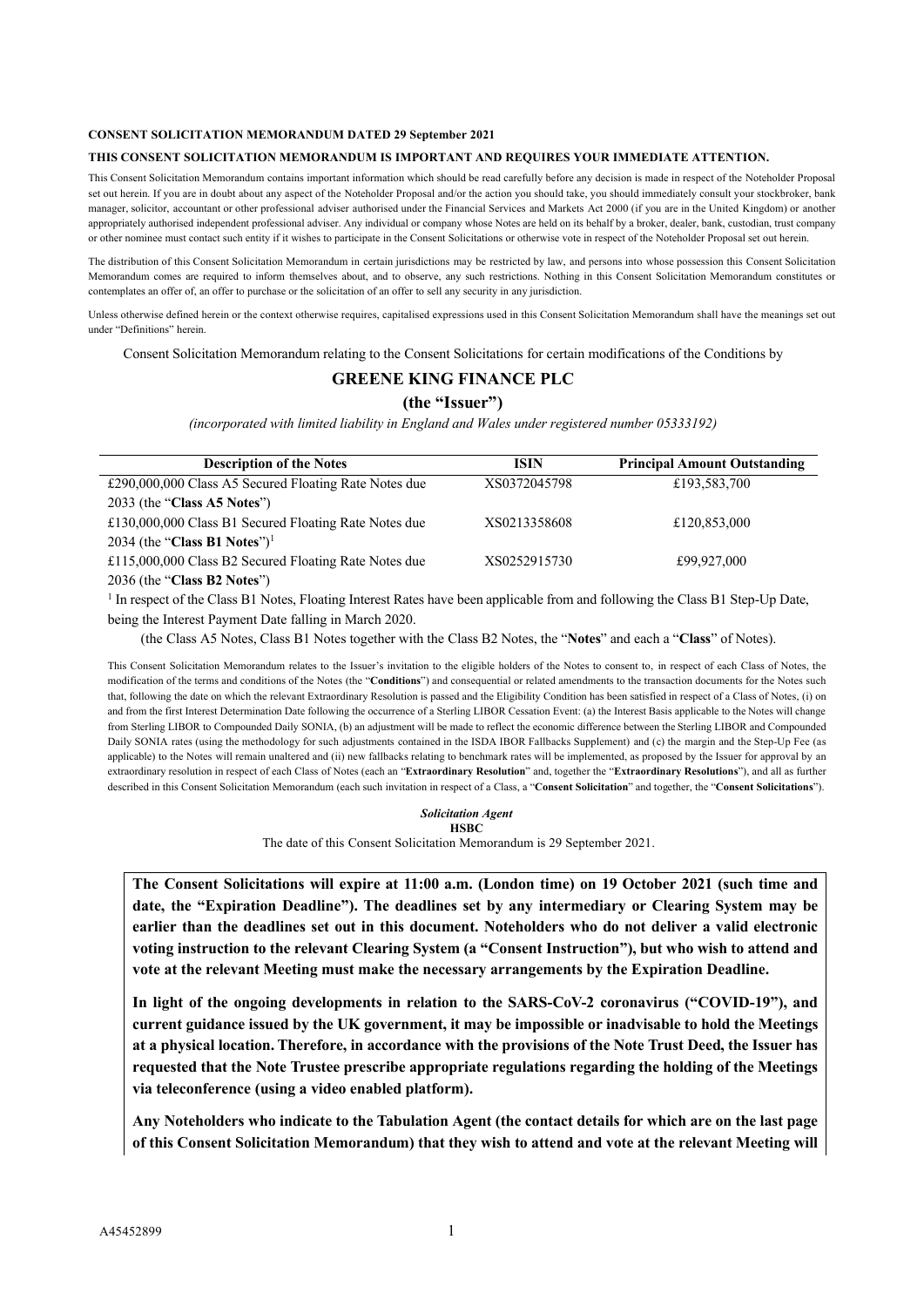**be provided with further details about attending the relevant Meeting. A separate Consent Instruction must be completed in respect of each Class of Notes.**

**Noteholders who have submitted Consent Instructions (and thereby requested that their votes are included in a block voting instruction appointing one or more representatives of the Tabulation Agent as its proxy to attend the relevant Meeting (and any adjourned meeting) and to vote in the manner specified or identified in such Consent Instruction) will be unaffected by these alternative regulations and will not be requested to take any further action. The Issuer will take appropriate steps to ensure that only those who would otherwise be entitled to attend and vote at a physical meeting will be entitled to attend the meeting via teleconference (using a video enabled platform).**

**No consent or participation fee will be payable in connection with the Consent Solicitations.**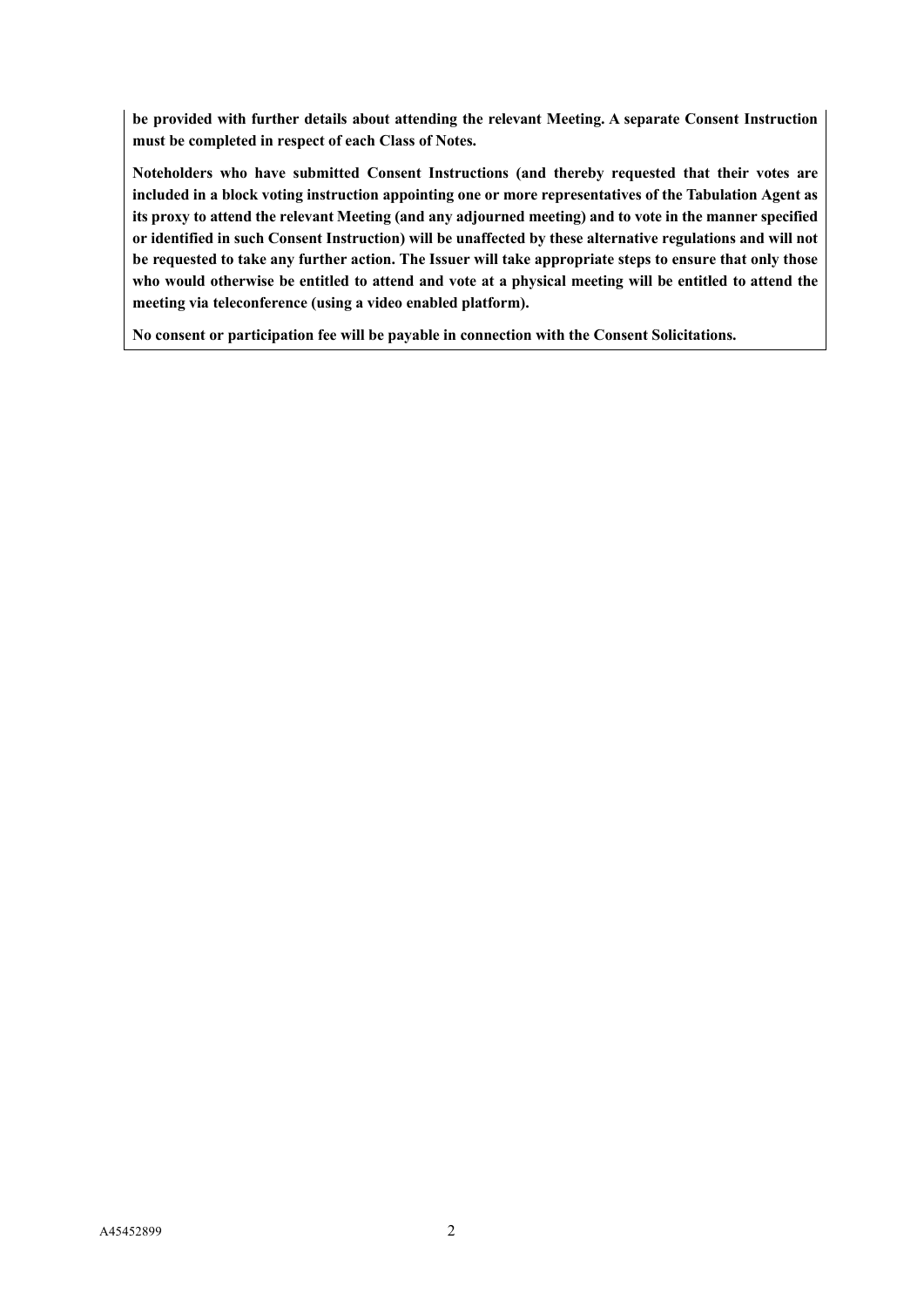# **SOLICITATION RESTRICTIONS**

<span id="page-5-0"></span>*This Consent Solicitation Memorandum does not constitute an invitation to participate in the Consent Solicitations in any jurisdiction in which, or to any person to whom, it is unlawful to make such invitation or for there to be such participation under applicable securities laws. The distribution of this Consent Solicitation Memorandum in certain jurisdictions may be restricted by law.*

*Persons into whose possession this Consent Solicitation Memorandum comes are required by each of the Issuer, the Solicitation Agent, the Tabulation Agent, the Note Trustee, the Agent Bank and the Principal Paying Agent to inform themselves about, and to observe, any such restrictions.*

#### **United States**

None of the Consent Solicitations is an offer of securities for sale in the United States or to, or for the account or benefit of, any U.S. person. Securities may not be offered or sold in the United States absent registration or an exemption from registration. The Notes have not been and will not be registered under the Securities Act, or the laws of any state or other jurisdiction of the United States, and may not be offered or sold in the United States or to, or for the account or benefit of, U.S. persons, unless an exemption from the registration requirements of the Securities Act is available.

#### **General**

Nothing in this Consent Solicitation Memorandum constitutes or contemplates an offer of, an offer to purchase or the solicitation of an offer to sell any security in any jurisdiction and participation in the Consent Solicitations by a Noteholder in any circumstances in which such participation is unlawful will not be accepted.

Each Noteholder participating in the Consent Solicitations will be required to represent that it is an Eligible Noteholder as set out in "*Procedures in connection with the Consent Solicitations*". Each of the Issuer, the Solicitation Agent and the Tabulation Agent reserves the right, in its absolute discretion, to investigate, in relation to any submission of Consent Instructions, whether any such representation given by a Noteholder is correct and, if such investigation is undertaken and as a result the Issuer determines (for any reason) that such representation is not correct, such Consent Instruction may be rejected.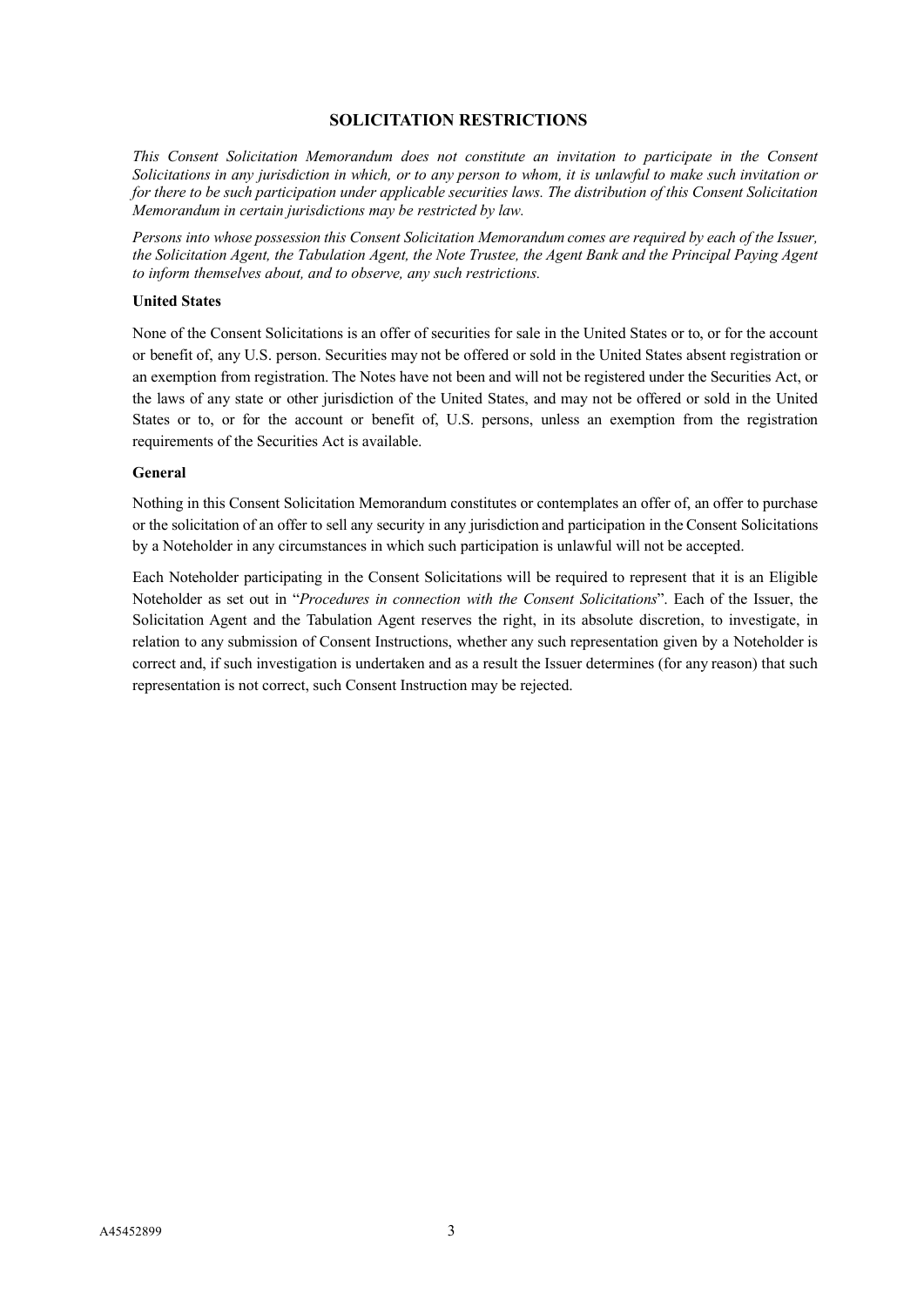**This Consent Solicitation Memorandum contains important information which should be read carefully before any decision is made with respect to the Consent Solicitations. If any Noteholder is in any doubt as to the action it should take or is unsure of the impact of the implementation of any Extraordinary Resolution, it is recommended to seek its own financial and legal advice, including in respect of any tax consequences, immediately from its broker, bank manager, solicitor, accountant or other independent financial, tax or legal adviser. Any individual or company whose Notes are held on its behalf by a broker, dealer, bank, custodian, trust company or other nominee or intermediary must contact such entity if it wishes to participate in the Consent Solicitations or otherwise participate at the relevant Meeting (including any adjourned meeting) at which the relevant Extraordinary Resolution is to be considered.**

**UK MiFIR product governance / Professional investors and ECPs only target market**: Solely for the purposes of each manufacturer's (if any) product approval process, the target market assessment in respect of the Notes has led to the conclusion that: (i) the target market for the Notes is only eligible counterparties, as defined in the FCA Handbook Conduct of Business Sourcebook, as amended (the "**COBS**"), and professional clients, as defined in the Regulation (EU) No 600/2014 as it forms part of the EUWA; and (ii) all channels for distribution of the Notes to eligible counterparties and professional clients are appropriate. Any distributor should take into consideration the manufacturer's (if any) target market assessment; however, a distributor subject to the FCA Handbook Product Intervention and Product Governance Sourcebook is responsible for undertaking its own target market assessment in respect of the Notes (by either adopting or refining the manufacturer's (if any) target market assessment) and determining appropriate distribution channels.

**PROHIBITION OF SALES TO UK RETAIL INVESTORS**: The Notes are not intended to be offered, sold or otherwise made available to and should not be offered, sold or otherwise made available to any retail investor in the UK. For these purposes, a "**retail investor**" means a person who is one (or more) of: (i) a retail client as defined in point (8) of Article 2 of Regulation (EU) No 2017/565 as it forms part of UK domestic law by virtue of the EUWA; (ii) a customer within the meaning of the provisions of the Financial Services and Markets Act 2000 (the "**FSMA**") and any rules or regulations made under the FSMA to implement the Insurance Distribution Directive, where that customer would not qualify as a professional client, as defined in point (8) of Article 2(1) of Regulation (EU) No 600/2014 as it forms part of UK domestic law by virtue of the EUWA and (iii) not a qualified investor as defined in Article 2 of Regulation (EU) 2017/1129 as it forms part of domestic law by virtue of the EUWA. Consequently, no key information document required by Regulation (EU) No 1286/2014 as it forms part of UK domestic law by virtue of the EUWA (as amended, the "**UK PRIIPs Regulation**") for offering or selling the Notes or otherwise making them available to retail investors in the UK has been prepared and therefore offering or selling the Notes or otherwise making them available to any retail investor in the UK may be unlawful under the UK PRIIPs Regulation.

### **CONSENT SOLICITATIONS**

The Issuer is convening separate Meetings of each Class of Notes (the "**Meetings**" and each, a "**Meeting"**) for the Eligible Noteholders (as defined below) to consider and, if thought fit, approve, in respect of each Class of Notes, by way of an Extraordinary Resolution, the relevant amendments to the Conditions (as set out in the Note Trust Deed), as described in "*Section 3 – Noteholder Proposal"* and set out in further detail in the Notice*.*

The approval of the Extraordinary Resolution with regards to, and the implementation of the Proposed Amendments (as defined below) with regards to, a Class of Notes is not conditional on either the approval of the Extraordinary Resolution or the implementation of the Proposed Amendments in relation to the other two Classes of Notes.

Pursuant to the Consent Solicitations, the Issuer is inviting each Noteholder who is (a) located and resident outside the United States and not a U.S. person or acting for the account or benefit of a U.S. person (as defined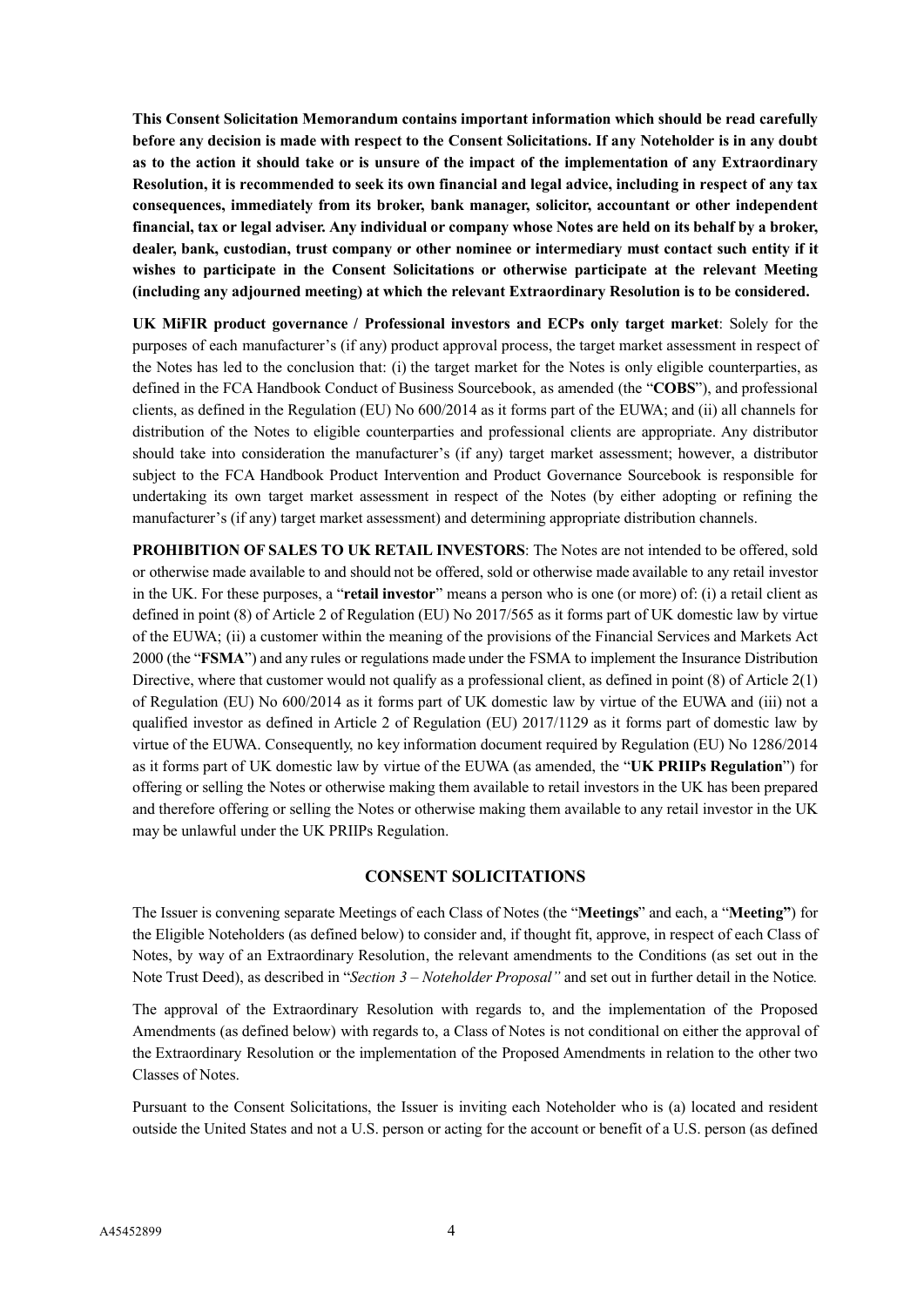in Regulation S), (b) not a retail investor (as defined below) and, if applicable, who is acting on behalf of a beneficial owner that is not a retail investor, and (c) otherwise a person to whom the Consent Solicitations can be lawfully made and that may lawfully participate in the Consent Solicitations (each, an "**Eligible Noteholder**", and each Noteholder who is not an Eligible Noteholder, an "**Ineligible Noteholder**"), to provide a valid Consent Instruction in respect of the relevant Extraordinary Resolution.

The Consent Solicitations are made on the terms and subject to the conditions contained in this Consent Solicitation Memorandum. Capitalised terms used in this Consent Solicitation Memorandum have the respective meanings given in "*Section 10* – *Definitions*" or, where not defined therein, the Master Definitions and any other definitions of such terms are for ease of reference only and shall not affect their interpretation.

*Before making a decision on whether to participate in the Consent Solicitations or otherwise participate at the relevant Meeting, Noteholders should carefully consider all of the information in this* Consent *Solicitation Memorandum and, in particular, the considerations described in* "*Section 7 – Procedures in connection with the Consent Solicitations*"*.*

# **Key Terms and Conditions of the Consent Solicitations**

Each of the Consent Solicitations commences on the date of this Consent Solicitation Memorandum.

The deadline for receipt by the Tabulation Agent of Consent Instructions from Noteholders wishing to vote in respect of the relevant Extraordinary Resolution is 11:00 a.m. (London time) on 19 October 2021 (such time and date, the "**Expiration Deadline**").

In case of an adjourned Meeting, the Expiration Deadline will be notified to the Noteholders in the notice of the adjourned Meeting and will be not less than 48 hours before the time fixed for such adjourned Meeting.

# *Proposed Amendments*

The purpose of the Consent Solicitations is to modify the Conditions and to make consequential or related amendments to the transaction documents, such that in respect of each Class of Notes, following the date on which the relevant Extraordinary Resolution is passed:

- (a) on and from the first Interest Determination Date following the occurrence of a Sterling LIBOR Cessation Event:
	- (i) the Interest Basis applicable to such Class of Notes will change from Sterling LIBOR to Compounded Daily SONIA;
	- (ii) an adjustment of 0.1193 per cent. per annum will be made to reflect the economic difference between the Sterling LIBOR and Compounded Daily SONIA rates (using the methodology for such adjustments contained in the ISDA IBOR Fallbacks Supplement); and
	- (iii) the margin and the Step-Up Fee (as applicable) to such Class of Notes will remain unaltered; and
- (b) new fallbacks relating to SONIA will be implemented, in each case, as proposed by the Issuer for approval by an Extraordinary Resolution of the relevant Class of Noteholders,

as further described under "*Section 1 – Background*" below and in the Notice (the "**Proposed Amendments**").

### *Consent Conditions*

In respect of each Class of Notes, the implementation of the relevant Consent Solicitation in relation to such Class of Notes and the related Extraordinary Resolution will be conditional on:

(a) the passing of the relevant Extraordinary Resolution; and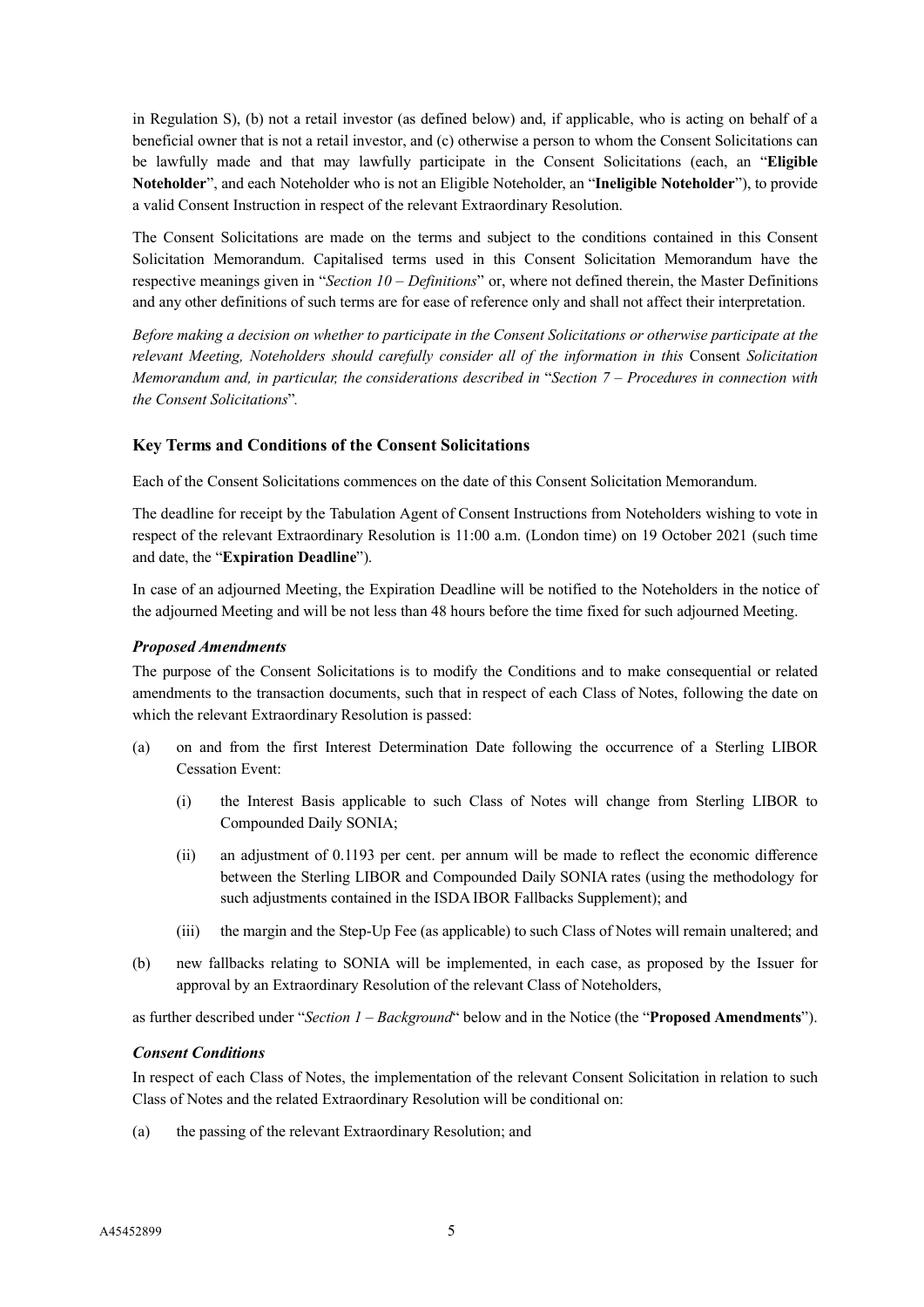(b) the quorum required for, and the requisite majority of votes cast at, the relevant Meeting being satisfied by Eligible Noteholders only, irrespective of any vote or other participation at the relevant Meeting by Ineligible Noteholders, including, if applicable, the satisfaction of such condition at an adjourned Meeting as described in "*Meetings*" below (the "**Eligibility Condition**", and together with (a), the "**Consent Conditions**").

The Issuer will, in respect of each Class of Notes, announce (i) the results of the relevant Meeting and (ii) if the relevant Extraordinary Resolution is passed, the satisfaction (or not) of the Eligibility Condition relating to the relevant Extraordinary Resolution, as soon as reasonably practicable after the relevant Meeting and following such satisfaction. See "*Section 1 – Background*".

Further information in relation to the Consent Solicitations, including the Proposed Amendments, is set out under "*Section 1 – Background*".

# **Meetings**

A notice (the "**Notice**") convening the Meetings for the Notes to be held via teleconference (by way of a video enabled platform) on 21 October 2021 has been given to Noteholders in accordance with the Conditions on the date of this Consent Solicitation Memorandum. The form of the Notice in respect of the Meeting is set out in "*Section 5 – Form of Notice of Noteholder Meetings*".

The initial meetings of the Noteholders of each Class of Notes (the "**Meetings**" and each, a "**Meeting**") will commence at 11.00 a.m. (London time) in respect of the Class A5 Notes, followed thereafter at 15 minute intervals (or, if later, when the prior meeting has concluded) by the Class B1 Notes and then the Class B2 Notes.

At each Meeting, the holders of the relevant Class of the Notes will be invited to consider and, if thought fit, vote in favour of the relevant Extraordinary Resolution, as more fully described in the Notice. See "*Section 5 – Form of Notice of Noteholder Meetings*".

In respect of each Class of Notes, the relevant Noteholders may vote on the proposed Extraordinary Resolution by arranging to deliver a Consent Instruction through the Clearing Systems. Any Noteholders who indicate to the Tabulation Agent that they wish to attend and vote at the relevant Meeting will be provided with further details about attending the relevant Meeting. Noteholders who wish to attend and vote at the relevant Meeting will be entitled to do so in accordance with the procedures set out in "*Section 7 – Procedures in connection with the Consent Solicitations*" of this Consent Solicitation Memorandum. A separate Consent Instruction must be completed in respect of each Class of Notes.

The quorum required for each Meeting to consider the relevant Extraordinary Resolution is two or more persons present and holding or representing the relevant Class of Notes or being proxies or representatives and holding or representing in aggregate not less than one-half of the aggregate Principal Amount Outstanding of the relevant Class of Notes for the time being outstanding. To be passed at the Meeting, the relevant Extraordinary Resolution requires a majority in favour consisting of not less than 75 per cent. of the votes cast at the relevant Meeting. The implementation of an Extraordinary Resolution is conditional on satisfaction of the Consent Conditions in respect of the relevant Class of Notes. If passed at the relevant Meeting (or any adjournment thereof) duly convened and held in accordance with the Note Trust Deed, an Extraordinary Resolution shall be binding on all holders of that Class of Notes, whether or not present or voting or abstaining at the Meeting and, if voting, whether or not voting in favour of or against the Extraordinary Resolution.

Only Eligible Noteholders represented at the relevant Meeting will be taken into consideration for the purposes of determining whether the relevant quorum has been satisfied at such Meeting (or any adjournment thereof) and/or whether the requisite majority of votes have been cast in favour of the relevant Extraordinary Resolution. If an Extraordinary Resolution is passed but the Eligibility Condition is not satisfied, it is a term of each of the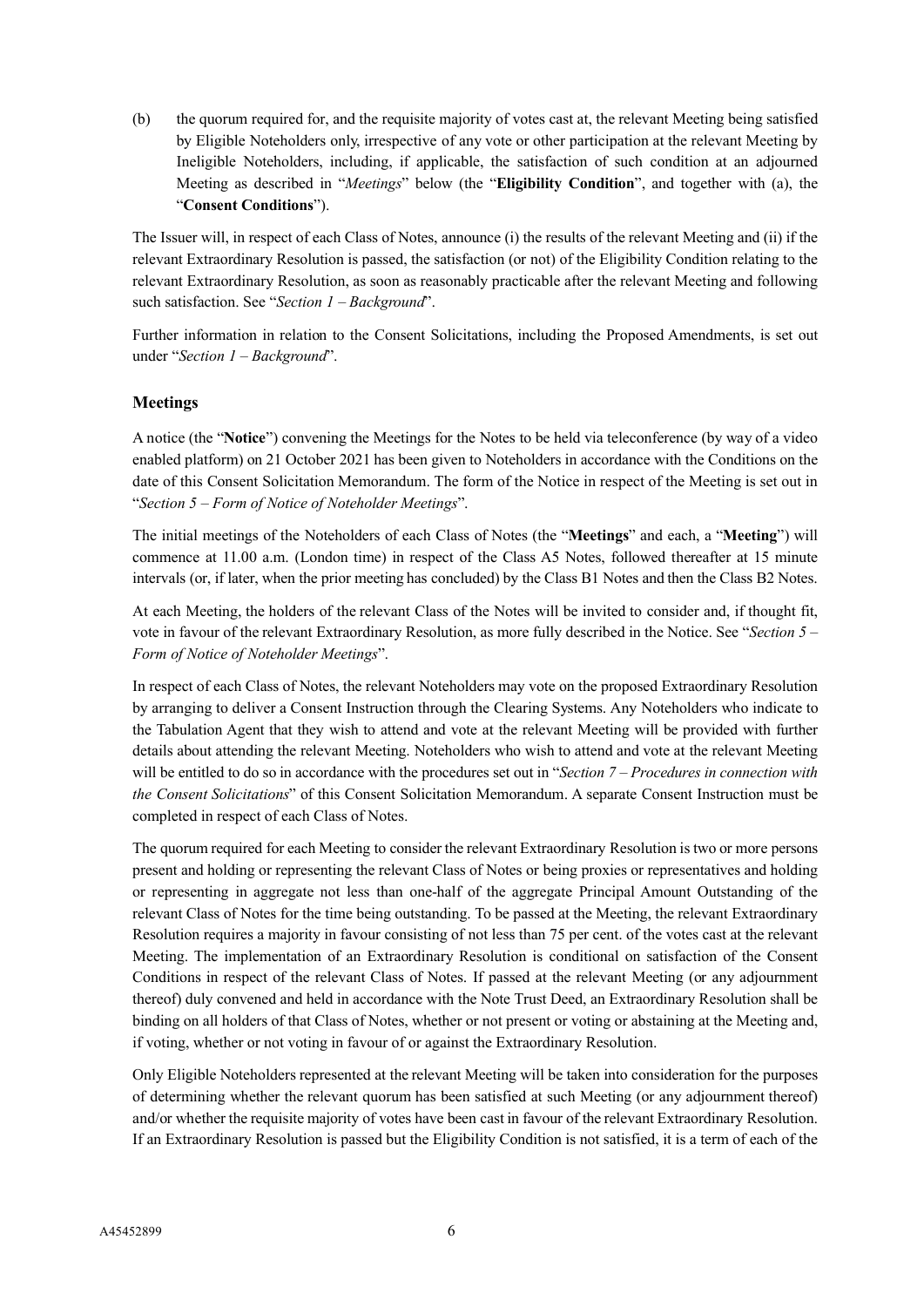Extraordinary Resolutions that the relevant Meeting shall be adjourned on the same basis as for a Meeting where the necessary quorum is not obtained. In such event, the relevant Extraordinary Resolution shall be proposed again to the Noteholders at such adjourned Meeting for the purposes of determining whether it can be passed irrespective of any votes or other participation by Ineligible Noteholders at such adjourned Meeting and, if so, whether the Eligibility Condition will be satisfied in such circumstances.

The quorum required at any such adjourned Meeting will be the percentage of the Principal Amount Outstanding of the outstanding Class of Notes represented or held by the Voters actually present at the Meeting. To be passed at the relevant adjourned Meeting, an Extraordinary Resolution requires a majority in favour consisting of not less than 75 per cent. of the votes cast at such adjourned Meeting.

If an Extraordinary Resolution is passed but the related Eligibility Condition is not satisfied at the adjourned Meeting, such Extraordinary Resolution will not be implemented.

In accordance with the procedures for participating in the Consent Solicitations and at the relevant Meeting (see "*Section 7 – Procedures in connection with the Consent Solicitations*" and the Notice, the form of which is set out in "*Section 5 – Form of Notice of Noteholder Meetings*"), each Noteholder must confirm whether or not it is an Eligible Noteholder. A Consent Instruction which does not include a confirmation that the relevant Noteholder is an Eligible Noteholder will be treated as not having been validly submitted and will be rejected.

# **Noteholders should refer to the Notice for full details of the procedures in relation to the Meetings. See "**  *Section 5 – Form of Notice of Noteholder Meetings***" below.**

# **Consent Instructions**

By submitting a Consent Instruction which is received by the Tabulation Agent by the Expiration Deadline, a Noteholder will instruct the Principal Paying Agent to appoint one or more representatives of the Tabulation Agent as its proxy to attend the relevant Meeting (and any adjournment thereof) and to vote in the manner specified or identified in such Consent Instruction in respect of the relevant Extraordinary Resolution. A separate Consent Instruction must be completed in respect of each Class of Notes.

It will not be possible to submit a Consent Instruction without at the same time giving such instructions to the Principal Paying Agent.

### **General**

Any Consent Instruction may be revoked by the relevant Noteholder at any time prior to the Expiration Deadline but not thereafter (except in the limited circumstances outlined in "*Section 8 – Amendment and Termination*") (subject to the earlier deadlines required by the Clearing Systems and any intermediary through which Noteholders hold their Notes).

The Issuer may, at its option and in its sole discretion, waive any condition (other than the Consent Conditions) of the Consent Solicitations at any time and may amend or terminate such Consent Solicitations at any time (subject in each case to applicable law and the relevant Meeting Provisions and as provided in this Consent Solicitation Memorandum, and provided that no amendment may be made to the terms of the Extraordinary Resolutions). Details of any such waiver, amendment or termination will be announced as provided in this Solicitation Memorandum as promptly as reasonably practicable after the relevant decision is made. See "*Section 8 – Amendment and Termination*".

In respect of each Class of Notes, if the Extraordinary Resolution is passed, then, and beginning at the time that the amendments to such Class of Notes are implemented, Noteholders who are not U.S. persons or acting for the account or benefit of U.S. persons (as defined in Regulation S) should note that, until the expiry of the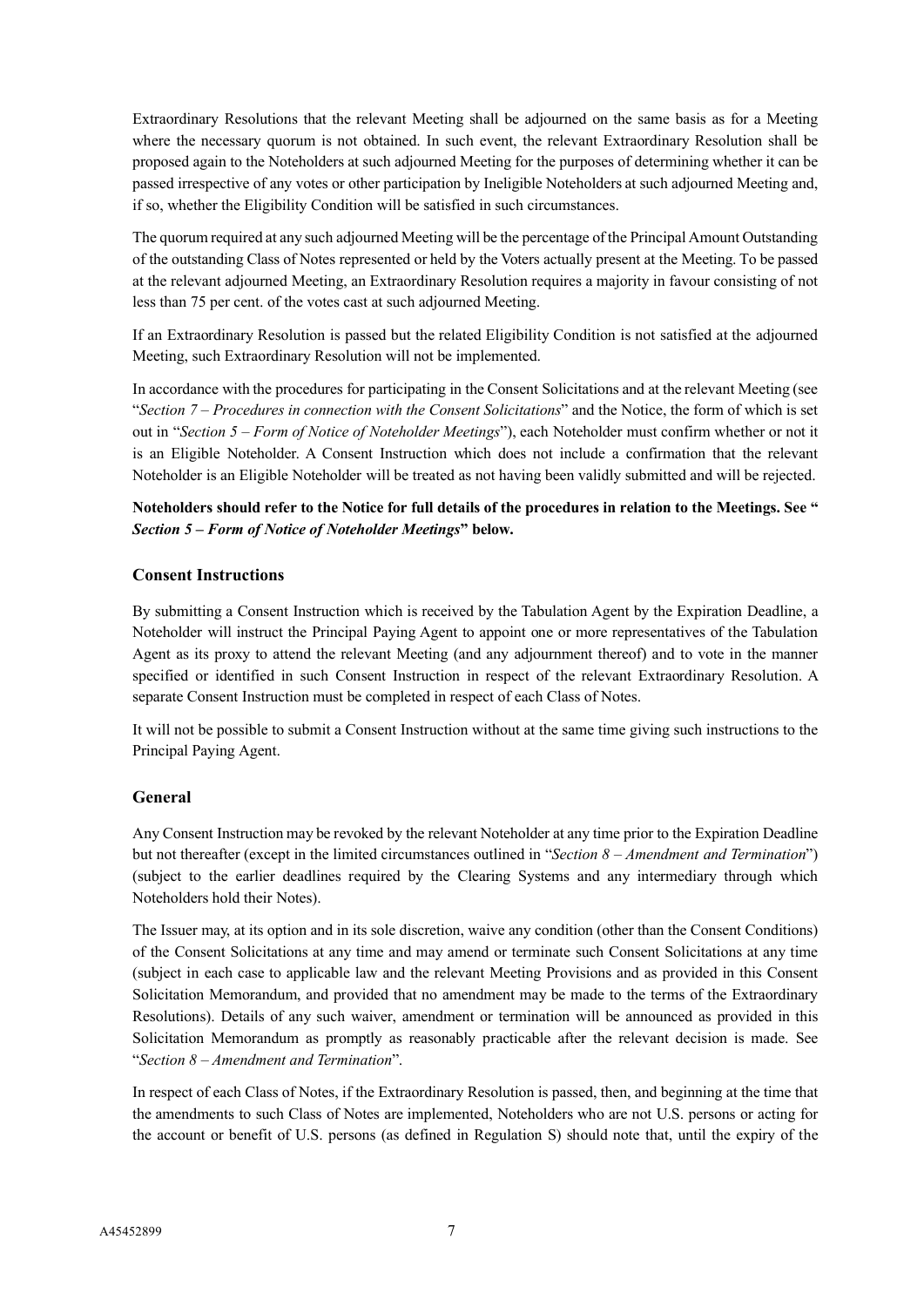period of 40 days after the later of (a) the date on which the relevant Extraordinary Resolution is passed and (b) the date the amendments to the terms of the Notes become effective, sales may not be made in the United States or to U.S. persons unless made outside the United States pursuant to Rule 903 and 904 of Regulation S.

*Noteholders are advised to check with any bank, securities broker or other intermediary through which they hold their Notes when such intermediary would need to receive instructions from a Noteholder in order for such Noteholder to participate in, or to validly revoke their instruction to participate in, the Consent Solicitations by the deadline specified in this Consent Solicitation Memorandum. The deadline set by any such intermediary and each Clearing System for the submission and revocation of Consent Instructions may be earlier than the relevant deadlines specified in this Consent Solicitation Memorandum. See* "*Section 7 – Procedures in connection with the Consent Solicitations*"*.*

Questions and requests for assistance in connection with (i) the Consent Solicitations may be directed to the Solicitation Agent and (ii) the delivery of Consent Instructions may be directed to the Tabulation Agent, the contact details for each of which are on the last page of this Consent Solicitation Memorandum.

Nothing in this Consent Solicitation Memorandum constitutes or contemplates an offer of, an offer to purchase, or the solicitation of an offer to sell any security in any jurisdiction and participation in the Consent Solicitations by a Noteholder in any circumstances in which such participation is unlawful will not be accepted.

The Issuer accepts responsibility for the information contained in this Consent Solicitation Memorandum. To the best of the knowledge and belief of the Issuer the information contained in this Consent Solicitation Memorandum is in accordance with the facts and does not omit anything likely to affect the import of such information.

In accordance with normal practice, the Note Trustee has not been involved in the formulation of the Noteholder Proposal or the Extraordinary Resolutions and, in accordance with normal practice, the Note Trustee expresses no opinion on the merits of the Noteholder Proposal or the Extraordinary Resolutions or on whether the Noteholders would be acting in their best interests in passing the Extraordinary Resolutions but on the basis of the information contained in this Consent Solicitation Memorandum has authorised it to be stated that it has no objection to the Extraordinary Resolutions being submitted to the Noteholders for their consideration. The Note Trustee makes no representation that all relevant information has been disclosed to the Noteholders in connection with the Noteholder Proposal or the Extraordinary Resolutions or otherwise. The Note Trustee is not responsible for the accuracy, completeness, validity or correctness of the statements made in this Consent Solicitation Memorandum or omissions therefrom. Nothing in this Consent Solicitation Memorandum should be construed as a recommendation to the Noteholders from the Note Trustee to vote in favour of, or against, or abstain from voting in respect of the Extraordinary Resolutions. Noteholders should take their own independent professional advice on the merits and the consequences of voting in favour of, or against or abstaining from voting on the relevant Extraordinary Resolution and the Proposed Amendments, including any tax consequences.

The delivery of this Consent Solicitation Memorandum shall not under any circumstances create any implication that the information contained in this Consent Solicitation Memorandum is correct as at any time subsequent to the date hereof or that there has been no change in the information set forth in this Consent Solicitation Memorandum or in the affairs of the Issuer or any other member of the Greene King Group.

None of the Solicitation Agent, the Tabulation Agent, the Principal Paying Agent, the Agent Bank or the Note Trustee has independently verified, or assumes any responsibility for, the accuracy or completeness of the information and statements concerning the Consent Solicitations, the Extraordinary Resolutions or the Noteholder Proposal in respect of the Notes or of any other statements contained in this Consent Solicitation Memorandum or for any failure by the Issuer to disclose events that may have occurred and may affect the significance or accuracy of such information.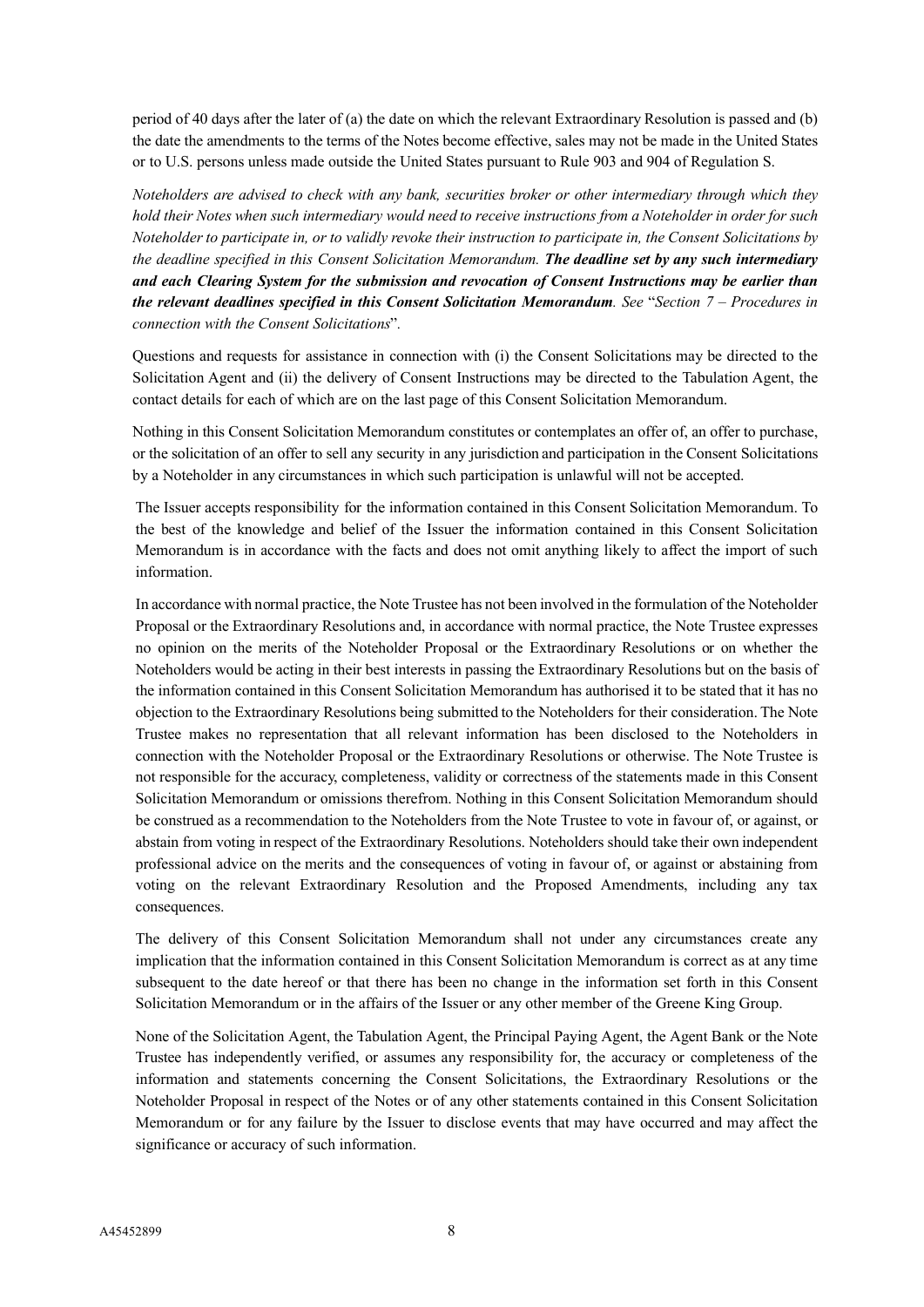None of the Solicitation Agent, the Tabulation Agent, the Principal Paying Agent, the Agent Bank or the Note Trustee (or their respective directors, officers, employees, representatives, consultants, agents or affiliates) makes any representations or recommendations whatsoever regarding this Consent Solicitation Memorandum, or any document prepared in connection with it, the Consent Solicitations, the Extraordinary Resolutions or the Noteholder Proposal.

The Solicitation Agent and the Tabulation Agent owe no duty to any Noteholder. Each Noteholder should take its own independent advice and is solely responsible for making its own independent appraisal of all matters (including the Consent Solicitations, the Extraordinary Resolutions and the Noteholder Proposal applicable to them, including, without limitation, the tax consequences thereof for the Noteholder) as such Noteholder deems appropriate in evaluating, and each Noteholder must make its own decision as to whether to consent to, the Noteholder Proposal.

The Solicitation Agent is acting exclusively for the Issuer and no one else in connection with the Consent Solicitations and the Extraordinary Resolutions in respect of the Notes and will not regard any other person (whether or not a recipient of the Consent Solicitation Memorandum) as a client. The Solicitation Agent will not be responsible for providing advice in relation to any matters referred to therein. The Consent Solicitation Memorandum has been prepared by the Issuer and is being provided to you, in addition to any other materials or information provided in connection with the Consent Solicitations or the Extraordinary Resolutions in respect of the Notes. Neither the Solicitation Agent nor any of its affiliates (or their respective directors, employees, officers, representatives, consultants or agents) shall be responsible, liable or owe a duty of care to any recipient of the Consent Solicitation Memorandum or any other materials or information provided to such recipient in connection with the Consent Solicitations, the Noteholder Proposal or the Extraordinary Resolutions.

In accordance with usual practice, the Solicitation Agent, the Tabulation Agent, the Agent Bank and the Principal Paying Agent express no views on the merits of the Consent Solicitations or the Extraordinary Resolutions. None of the Solicitation Agent, the Tabulation Agent, the Agent Bank or the Principal Paying Agent makes any representation that all relevant information has been disclosed to the Holders and the Beneficial Owners of the Notes in or pursuant to this Consent Solicitation Memorandum and the Notice or that any disclosed information is accurate and not misleading and none of the Solicitation Agent, the Tabulation Agent, the Agent Bank or the Principal Paying Agent has been involved in formulating the Consent Solicitations or the Extraordinary Resolutions. Accordingly, Holders or Beneficial Owners of the Notes who are unsure of the consequences of the Consent Solicitations, the Noteholder Proposal and/or the Extraordinary Resolutions in respect of the Notes should seek their own independent financial, legal and tax advice, as appropriate. In relation to the delivery or withdrawal of Consent Instructions through the Clearing Systems, Noteholders or Beneficial Owners holding Notes in Euroclear or Clearstream, Luxembourg should note the particular practice of the relevant Clearing System, including any earlier deadlines set by such Clearing System.

This Consent Solicitation Memorandum does not constitute or form part of, and should not be construed as, an offer for sale or subscription of, or a solicitation of any offer to buy or subscribe for, any securities of the Issuer or any other entity. The distribution of this Consent Solicitation Memorandum may nonetheless be restricted by law in certain jurisdictions. Persons into whose possession this Consent Solicitation Memorandum comes are required by the Issuer, the Greene King Group, the Solicitation Agent, the Note Trustee, the Principal Paying Agent, the Agent Bank and the Tabulation Agent to inform themselves about, and to observe, any such restrictions. This Consent Solicitation Memorandum does not constitute a solicitation in any circumstances in which such solicitation is unlawful. None of the Issuer, any of the Issuer's affiliates, the Solicitation Agent, the Note Trustee, the Principal Paying Agent, the Agent Bank or the Tabulation Agent will incur any liability for its own failure or the failure of any other person or persons to comply with the provisions of any such restrictions.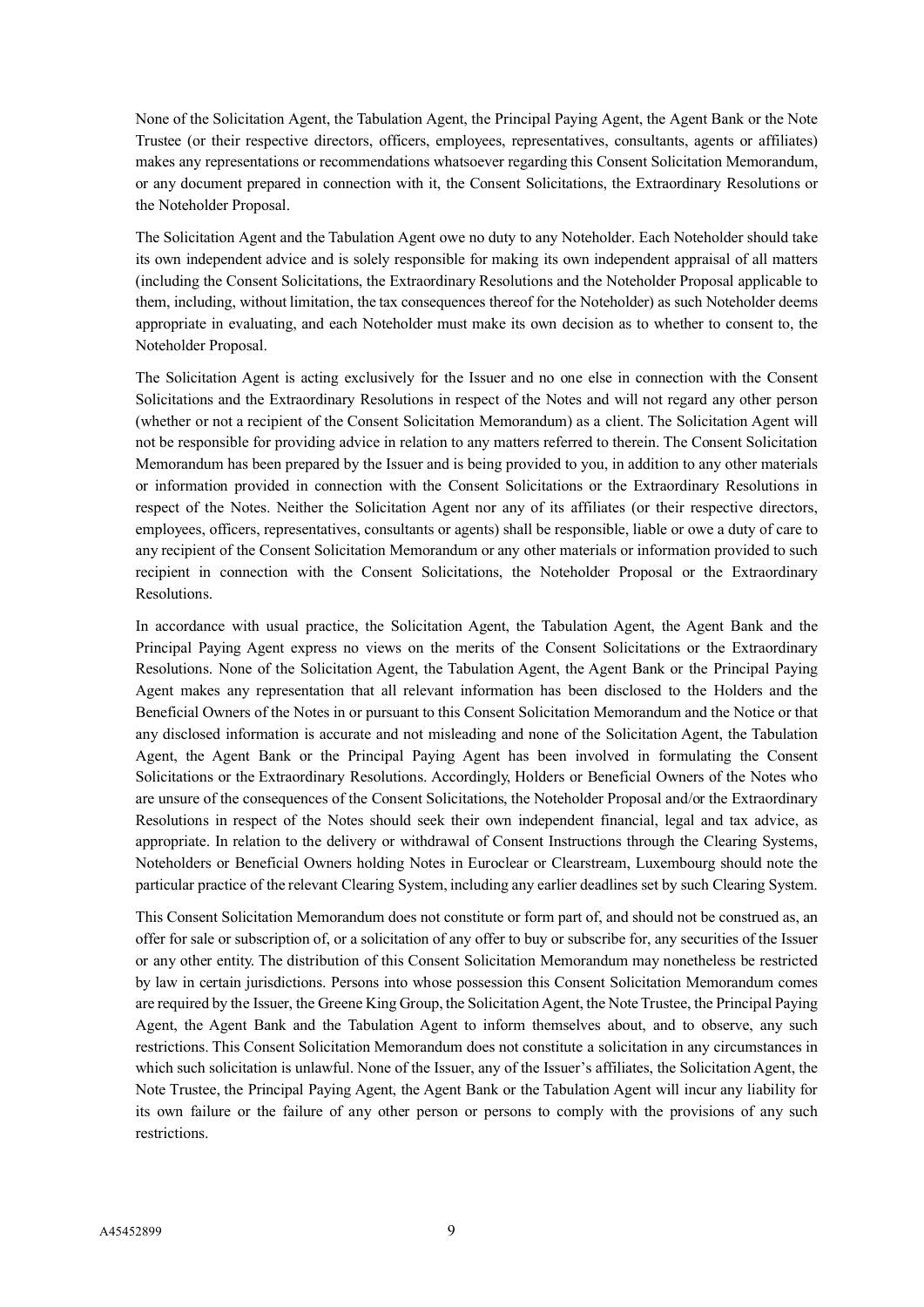No person has been authorised to make any recommendation on behalf of the Issuer, the Greene King Group, the Solicitation Agent, the Note Trustee, the Principal Paying Agent, the Agent Bank or the Tabulation Agent as to whether or how the Noteholders should participate in the Consent Solicitations or vote in relation to the Noteholder Proposal. No person has been authorised to give any information, or to make any representation in connection therewith, other than those contained herein. If made or given, such recommendation or any such information or representation must not be relied upon as having been authorised by the Issuer, the Greene King Group, the Solicitation Agent, the Note Trustee, the Principal Paying Agent, the Agent Bank or the Tabulation Agent.

This Consent Solicitation Memorandum is issued and directed only to the Noteholders and no other person (except the Note Trustee) shall, or is entitled to, rely or act on, or be able to rely or act on, its contents, and it should not be relied upon by any Noteholder for any purpose other than the Consent Solicitations.

The Issuer has entered into a solicitation agency agreement with the Solicitation Agent, which contains provisions relating to the payment of expenses and indemnity arrangements relating to the Consent Solicitations.

The Solicitation Agent may, to the extent permitted by applicable law, have or hold a position in the Notes and the Solicitation Agent may, to the extent permitted by applicable law, make or continue to make a market in, or vote in respect of, or act as principal in any transactions in, or relating to, or otherwise act in relation to, the Notes in any manner they deem appropriate.

**Each person receiving this Consent Solicitation Memorandum is deemed to acknowledge that such person has not relied on the Issuer, the Greene King Group, the Solicitation Agent, the Note Trustee, the Principal Paying Agent, the Agent Bank or the Tabulation Agent in connection with its decision on how or whether to participate in the Consent Solicitations or vote in respect of the Noteholder Proposal. Each such person must make its own analysis and investigation regarding the Consent Solicitations and the Noteholder Proposal and make its own voting decision, with particular reference to its own investment objectives and experience, and any other factors which may be relevant to it in connection with such voting decision. If such person is in any doubt about any aspect of the Consent Solicitations, the Noteholder Proposal and/or the action it should take, it should consult its professional advisers.**

**Noteholders with any questions on the Consent Solicitations or the Noteholder Proposal should contact the Solicitation Agent for further information.**

**Noteholders who need assistance with respect to the procedures for participating in the Consent Solicitations should contact the Tabulation Agent, the contact details for whom appear on the back cover of this Consent Solicitation Memorandum.**

Notwithstanding the Consent Solicitations, the Notes may continue to be traded, save that Notes which are the subject of a Consent Instruction or in respect of which any Noteholder has otherwise made arrangements to vote or be represented at the relevant Meeting will be blocked by Euroclear or Clearstream, Luxembourg as the case may be, in accordance with their procedures and the terms set out in this Consent Solicitation Memorandum.

All references in this Consent Solicitation Memorandum to "**£**" refers to pounds sterling.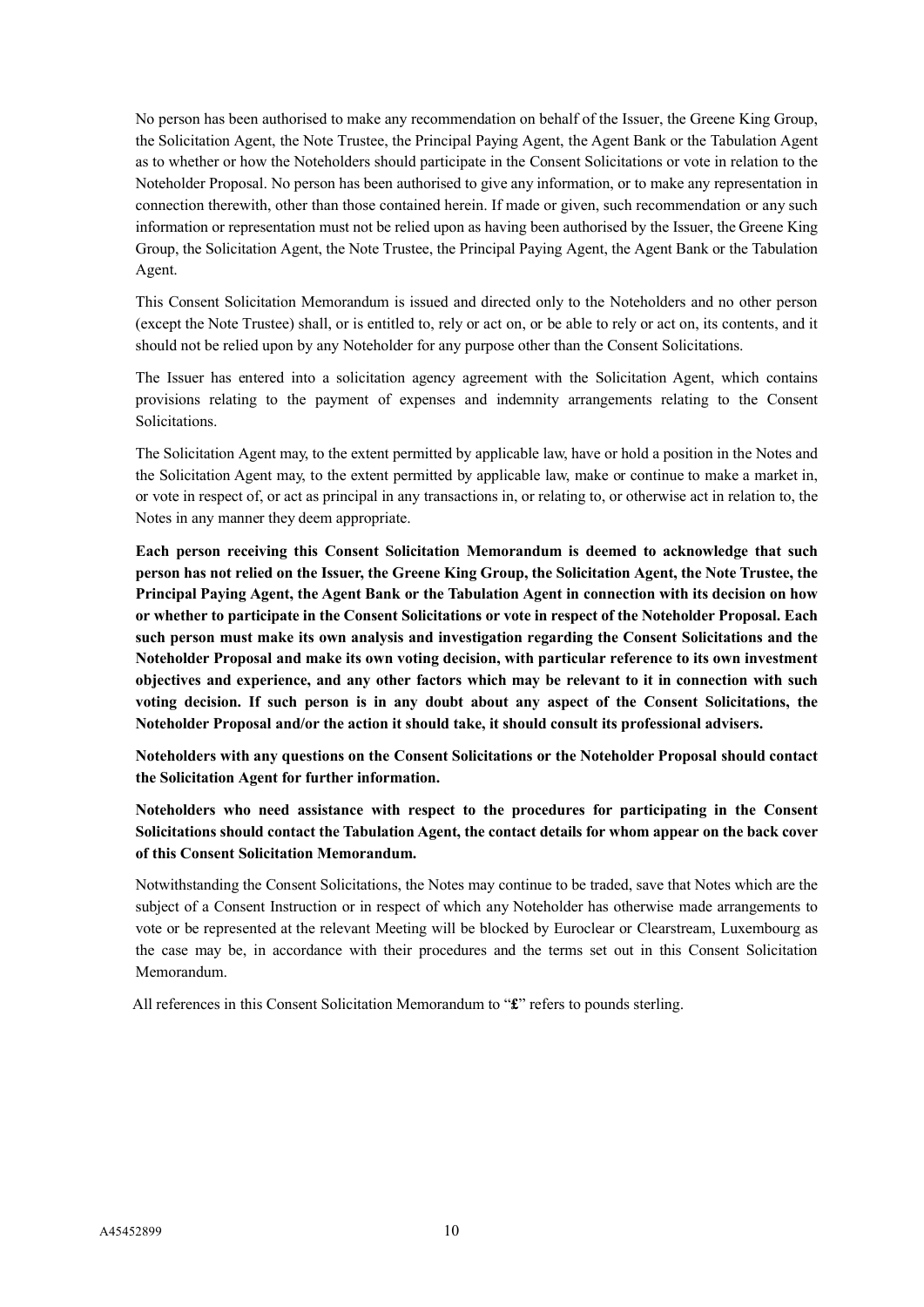# **TABLE OF CONTENTS**

|                                                                         | Page |
|-------------------------------------------------------------------------|------|
|                                                                         |      |
|                                                                         |      |
|                                                                         |      |
|                                                                         |      |
|                                                                         |      |
|                                                                         |      |
|                                                                         |      |
| SECTION 7 - PROCEDURES IN CONNECTION WITH THE CONSENT SOLICITATIONS  44 |      |
|                                                                         |      |
|                                                                         |      |
|                                                                         |      |
|                                                                         |      |
|                                                                         |      |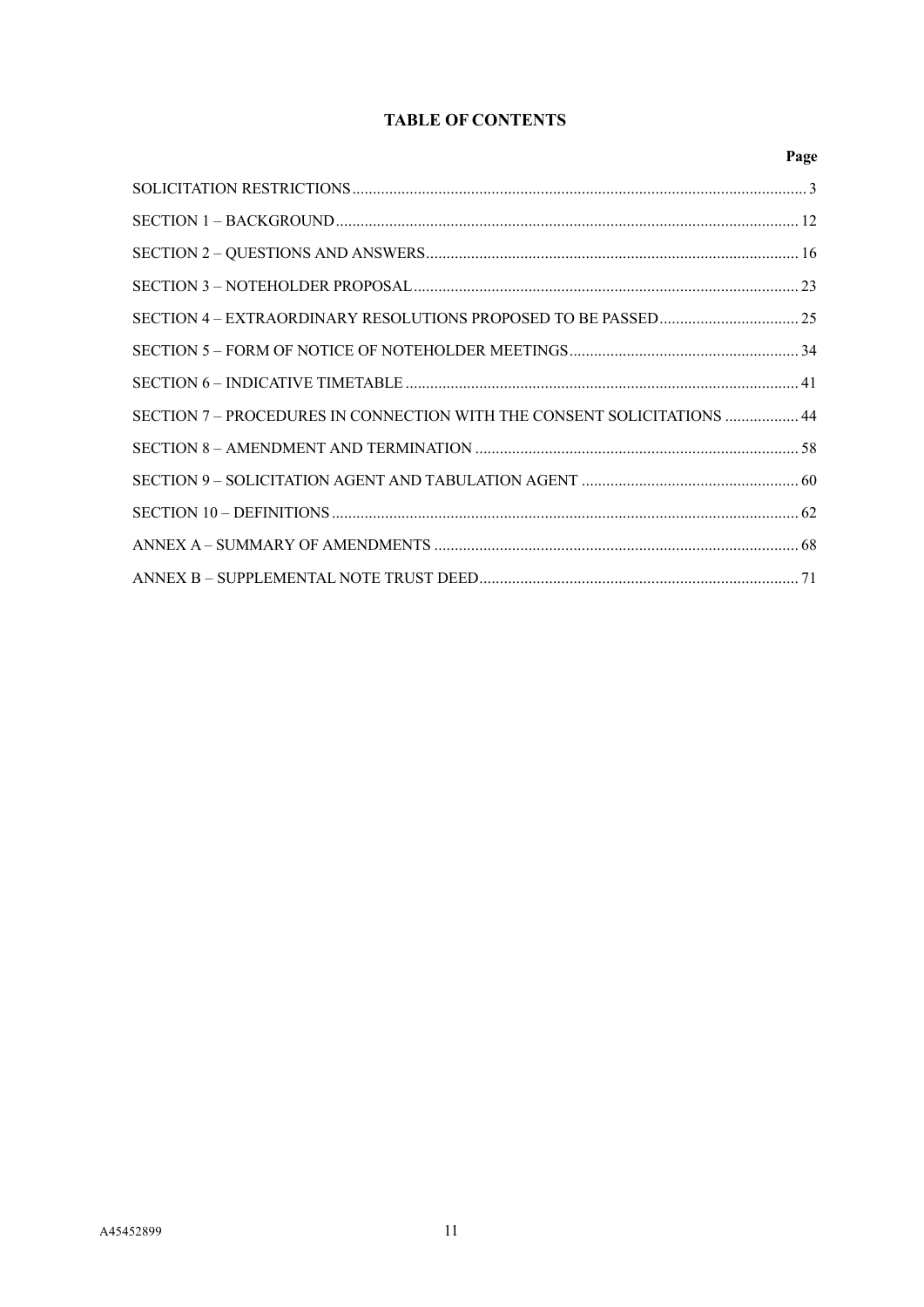# **SECTION 1 – BACKGROUND**

### <span id="page-14-0"></span>**1. INTRODUCTION**

Set out in this section of the Consent Solicitation Memorandum is the background to the Noteholder Proposal (as defined in the section "*Section 3 – Noteholder Proposal*") being tabled for the consideration at the relevant Meeting of each Class of Notes.

# **2. GENERAL BACKGROUND**

On 5 March 2021, the FCA announced the future cessation or loss of representativeness of the 35 LIBOR benchmark settings currently published by ICE Benchmark Administration Limited ("**IBA**"), the administrator of LIBOR, after taking into account the results of the consultation conducted by the IBA that closed on 25 January 2021 (the "**FCA Announcement**"). The FCA will now consult on requiring the IBA to continue to publish the 1-month, 3-month and 6-month GBP LIBOR settings for a further period following 31 December 2021 on a changed methodology (also known as a 'synthetic') basis. However, following the FCA Announcement, it is now certain that all GBP LIBOR settings will no longer be representative of the underlying market following 31 December 2021.

The Bank of England and the FCA have mandated a working group to promote a broad-based transition to the Sterling Overnight Index Average ("**SONIA**") across sterling bond, loan and derivative markets, to establish SONIA as the primary sterling interest rate benchmark by the end of 2021. Following the FCA Announcement, market participants are required to take active steps to implement the transition to SONIA ahead of this deadline to ensure that a sufficiently certain interest rate determination can continue to be delivered under instruments that continue to reference a GBP LIBOR setting. In this regard, we refer Noteholders to, without limitation:

- (a) the speech of Andrew Bailey, the Chief Executive of the FCA, on 27 July 2017 entitled "*The Future of LIBOR*";
- (b) the statement of the FCA entitled "*FCA Statement on LIBOR panels*" dated 24 November 2017;
- (c) the speech of Andrew Bailey, the Chief Executive of the FCA, on 12 July 2018 entitled "*Interest rate benchmark reform – transition to a world without LIBOR*";
- (d) the "*Dear CEO Letter*" sent by the FCA and the Prudential Regulatory Authority (the "**PRA**") to major banks and insurers and published on the FCA website, dated 19 September 2018, relating to the need to transition from LIBOR to alternative benchmarks;
- (e) the speech of Andrew Bailey, the Chief Executive of the FCA, on 15 July 2019 entitled "*LIBOR: preparing for the end*";
- (f) the statement of the FCA entitled "*Further statement from the RFRWG on the impact of Coronavirus on the timeline for firms' LIBOR transition plans*" emphasising that the LIBOR transition will continue as planned despite the difficulties presented by the Coronavirus pandemic dated 29 April 2020;
- (g) the statement of the FCA entitled "*The FCA and the Bank of England encourage market participants in further switch to SONIA in interest rate swap markets*" dated 28 September 2020;
- (h) the FCA and PRA "*Dear CEO Letter*" relating to the transition from LIBOR to risk free rates dated 26 March 2021;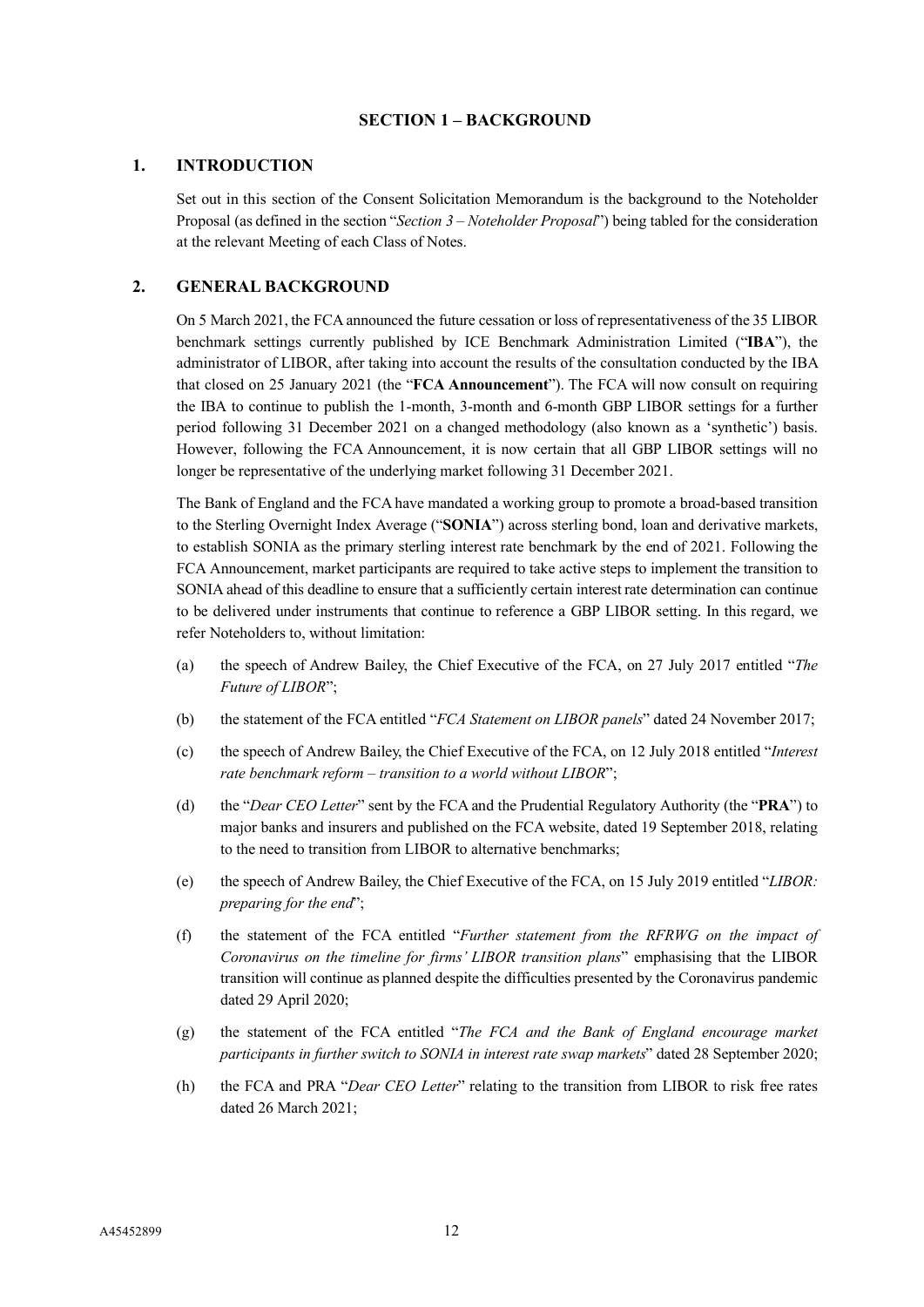- (i) the speech of Andrew Bailey, the Chief Executive of the FCA, on 11 May 2021 entitled "*Descending safely: Life after Libor*";
- (j) the statement of the FCA entitled "*The FCA and the Bank of England encourage market participants in a switch to SONIA in the sterling exchange traded derivatives market from 17 June*" dated 13 May 2021;
- (k) the IA document entitled "*Encouraging transition of LIBOR-linked bonds*" published on 22 June 2021 emphasising (i) the need for all legacy sterling LIBOR contacts to transition from LIBOR to alternative benchmarks by the end of Q3 2021 and to include contractually robust fall-back provisions, and (ii) that it was now commonly expected that consent fees should be waived by investors to encourage industry-wide transition;
- (l) the statement of the FCA entitled "*FCA consults on proposed decision to require synthetic LIBOR for 6 sterling and Japanese yen settings*" dated 24 June 2021;
- (m) the speech of Edwin Schooling Latter, Director of Markets and Wholesale Policy at the FCA, on 5 July 2021 entitled "*LIBOR – 6 months to go*";
- (n) the speech of Toby Williams of the FCA's Benchmarks Policy Team, on 17 September 2021 at the AFME/IMN Global ABS entitled *"IBOR Transition: How Ready are We for 2022?"*; and
- (o) most recently, the statement of the FCA entitled "*Further arrangements for the orderly winddown of LIBOR at end-2021*" dated 29 September 2021.

### *Rationale for the Proposed Adjustment Rate*

On 5 March 2021, ISDA separately confirmed that the FCA Announcement constituted an Index Cessation Event as defined in the ISDA IBOR Fallbacks Supplement and the ISDA 2020 IBOR Fallbacks Protocol for all 35 LIBOR benchmark settings. The ISDA IBOR Fallbacks Supplement details the calculation of IBORs in a number of currencies, including Sterling LIBOR, before and after an Index Cessation Event. On and from the first Interest Determination Date following a Sterling LIBOR Cessation Event, Sterling LIBOR is calculated by reference to a fallback SONIA rate, which is calculated by adding a spread adjustment (the "**Adjustment Rate**") to the relevant SONIA reference rate.

Pursuant to the principles outlined in the ISDA IBOR Fallbacks Supplement, the Adjustment Rate has been determined as 0.1193 per cent. per annum. This Adjustment Rate is added to the relevant SONIA rate to compensate for the difference between Compounded Daily SONIA and Sterling LIBOR.

The methodology used by ISDA is the result of several industry consultations conducted by ISDA, with 67 per cent. of respondents to the initial 2018 "Benchmark Fallback Consultation" undertaken by ISDA selecting the "historical mean/median" as their preferred Spread Adjustment approach. Subsequently the ISDA "5 year historical median" methodology has been identified as the consensus for the credit spread adjustment methodology for fallbacks in Sterling cash products among respondents to a survey conducted by The Working Group on Sterling Risk-Free Reference Rates of the Bank of England, with 100 per cent. of respondents voting for this method.

As such, the Issuer is adopting the principles outlined in the methodology for adjustments contained in the ISDA IBOR Fallbacks Supplement in order to (i) conform to the standards sought to be adopted by the industry, and (ii) minimise uncertainty for investors by ensuring that the methodology adopted has objective standards and is consistent with what is customarily applied in the market.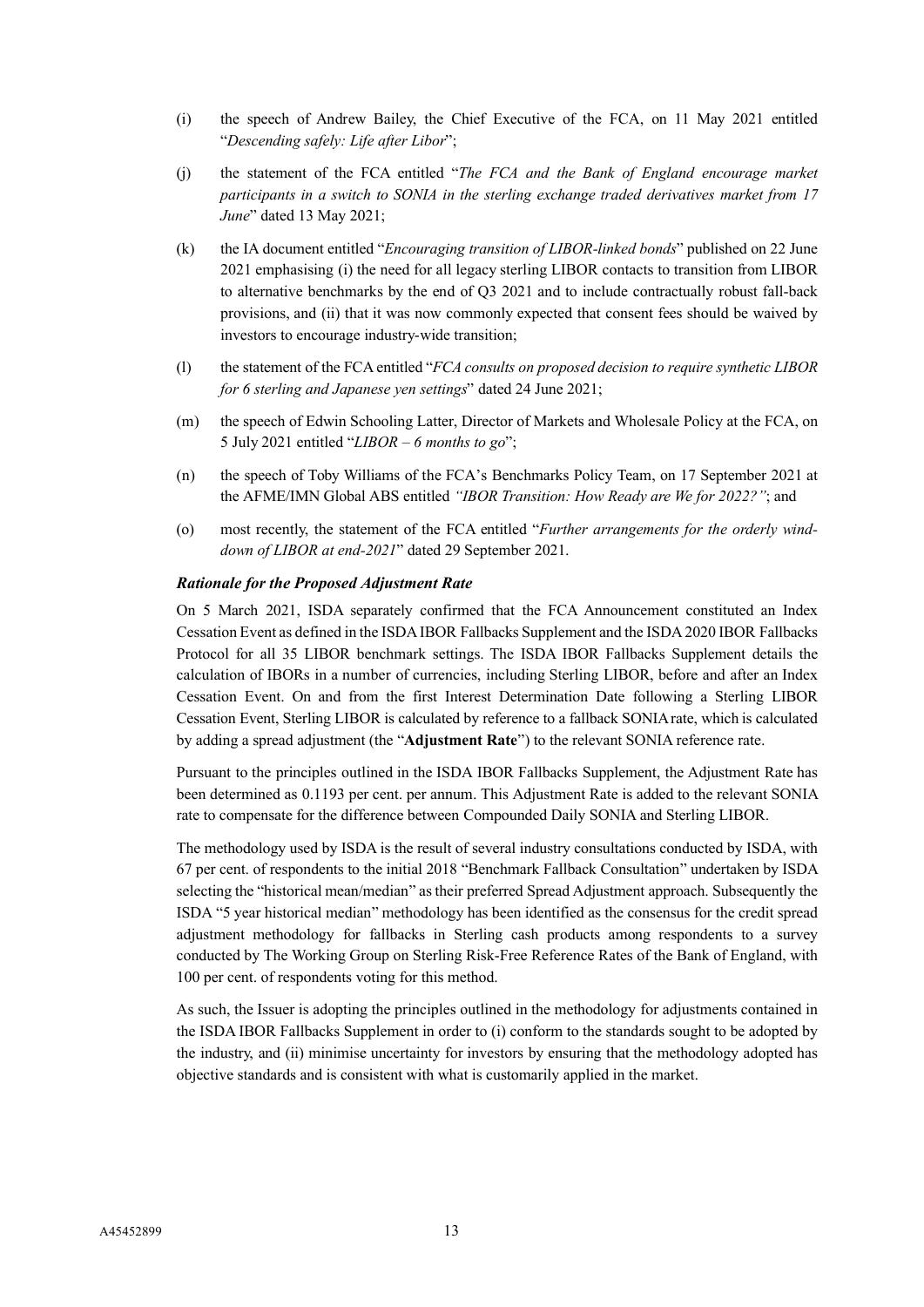### *Determination of the Interest Basis following the Proposed Amendments*

In the event that the Noteholder Proposal is implemented in respect of the Notes, the Interest Basis for each relevant Interest Period in respect of the Notes following the occurrence of a Sterling LIBOR Cessation Event shall be the aggregate of:

- I the applicable Margin for the Notes;
- II the applicable Adjustment Rate; and
- III the applicable Compounded Daily SONIA rate for such Interest Period.

For the avoidance of doubt, the existing Step-Up Margins and Step-Up Amounts in respect of each Class of Notes will continue to apply.

In the event a Sterling LIBOR Cessation Event does not occur on or before an Interest Determination Date, the Interest Basis shall remain as Sterling LIBOR, as applicable and as currently provided for in the Conditions.

# *Changes to the Notes*

The Class A5 Notes and Class B2 Notes each have a floating rate Interest Basis which has applied from the relevant Issue Date to (but excluding) the relevant Final Maturity Date. The Class B1 Notes have a floating rate Interest Basis which has applied from and following the Class B1 Step-Up Date, being the Interest Payment Date falling in March 2020, to (but excluding) the relevant Final Maturity Date. As Interest Payment Dates in respect of the Notes fall due after 2021, the Issuer has convened the Meetings for the purpose of enabling the Noteholders to consider and, if they think fit, approve the Noteholder Proposal (as further described in "*Section 3 – Noteholder Proposal*") by way of an Extraordinary Resolution for the purposes of implementing certain changes to the Conditions of the Notes such that, following the date on which the relevant Extraordinary Resolution is passed, (a) on and from the first Interest Determination Date following the occurrence of a Sterling LIBOR Cessation Event: (i) the Interest Basis applicable to the Notes shall change from Sterling LIBOR to Compounded Daily SONIA for the purposes of the floating rate provisions of the Notes, (ii) an adjustment will be made to reflect the economic difference between Sterling LIBOR and Compounded Daily SONIA rates (using the methodology for such adjustments contained in the ISDA IBOR Fallbacks Supplement) and (iii) the relevant margins applicable to Notes will be unaltered and (b) new fallbacks relating to Compounded Daily SONIA will be implemented.

If approved, in respect of a Class of Notes, the relevant Extraordinary Resolution will be binding on all holders of the relevant Class of Notes, including those who have abstained, do not vote in favour of the relevant Extraordinary Resolution or who do not vote in connection with the relevant Extraordinary Resolution.

**Noteholders are urged to read (i) "***Section 1 – Background"* **and "***Section 3 – Covered Bondholder Proposal***" which provide further background to the Noteholder Proposal and (ii) the Noteholder Information (as defined in the Notice) available from the Tabulation Agent at the following website: https://deals.lucid-is.com/greeneking, in each case in their entirety and in addition to the Notice.**

# **3. SUMMARY OF PROPOSED CHANGES TO THE TRANSACTION DOCUMENTS**

### *Amendments to the Transaction Documents*

If any of the Extraordinary Resolutions are passed and the relevant Eligibility Condition is satisfied, the Issuer intends to execute, with respect to the relevant Class of Notes, a supplemental note trust deed (the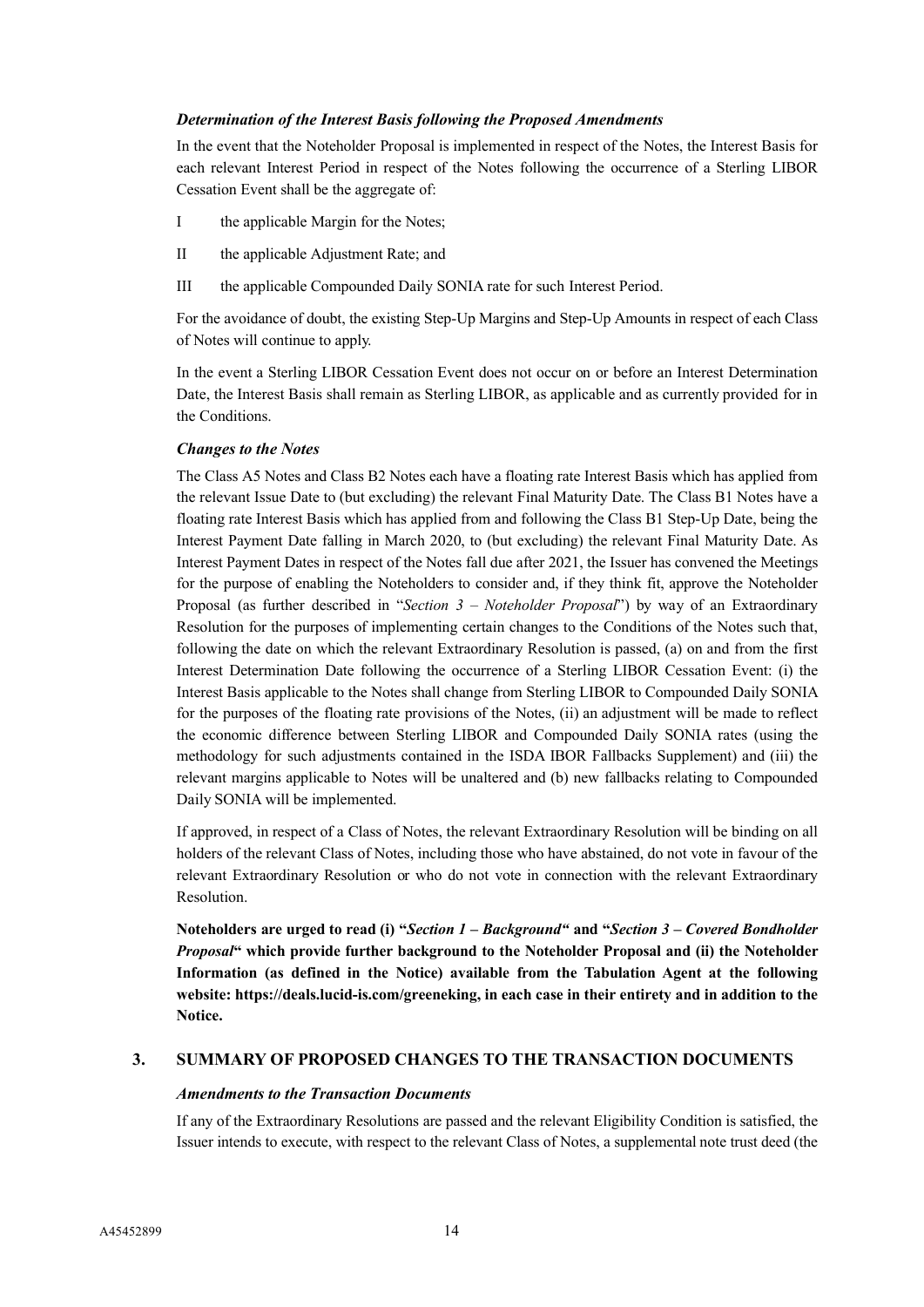"**Supplemental Note Trust Deed**") in order to implement the changes with respect to the Interest Basis of such Class of Notes from Sterling LIBOR to Compounded Daily SONIA. The Supplemental Note Trust Deed is required to implement the applicable changes to the Conditions.

To the extent that the Proposed Amendments in respect of a Class of Notes are implemented, ancillary amendments will be made to the Interest Rate Swap Agreement and Issuer/Borrower Swap Agreement relating to such Class of Notes such that the floating rates payable pursuant to each Class of Floating Rate Notes and related swap arrangements remain consistent. These proposed ancillary amendments have been agreed with each Swap Counterparty, albeit the ancillary amendments will only be entered into on the passing of the relevant Extraordinary Resolutions.

Irrespective of whether the Proposed Amendments are implemented, and for the reasons set out under "*Section 1 – Background – 2. General Background*", each Liquidity Facility Agreement will be amended such that the interest rates payable pursuant to such agreements shall be SONIA-based rather than LIBOR-based. These amendments have been agreed with each Liquidity Facility Provider and shall not be contingent on the passing of any Extraordinary Resolution. It should be noted that interest rates payable to Liquidity Facility Providers pursuant to the Liquidity Facility Agreements are not linked to the interest rates payable to Noteholders pursuant to the Notes.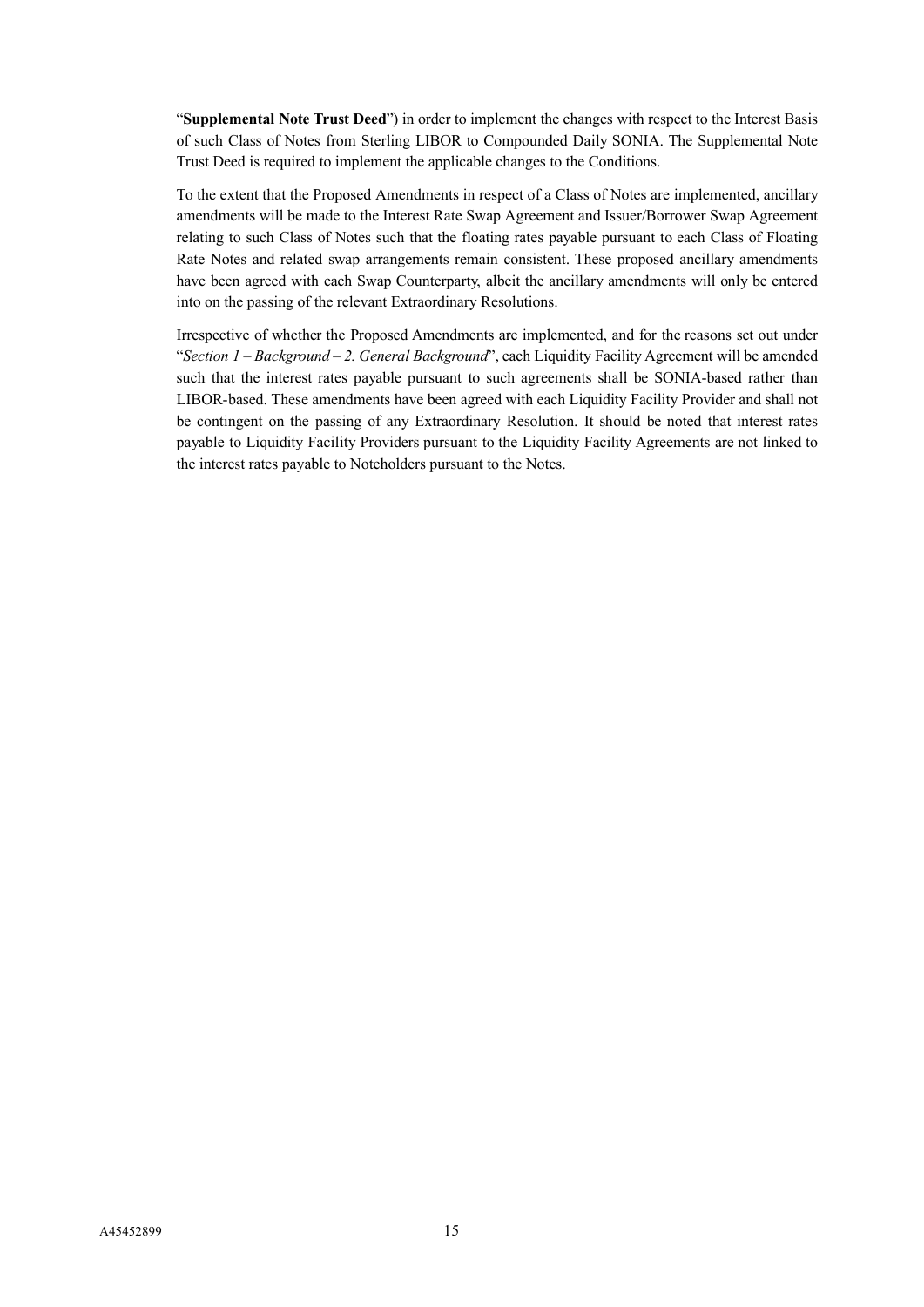# **SECTION 2 – QUESTIONS AND ANSWERS**

<span id="page-18-0"></span>**IMPORTANT: You must read the following disclaimer which applies to the questions and answers (Q&As) set out below before continuing:**

**The Q&As do not purport to be complete and are taken from and are qualified in their entirety by the information contained in the Consent Solicitation Memorandum.**

**The Q&As should be read in conjunction with the relevant sections of the Consent Solicitation Memorandum.**

#### *(1) Why is the Issuer considering these transactions now?*

In respect of the Notes, upon the discontinuance of Sterling LIBOR, the rate of interest thereon could, pursuant to the existing interest rate fallback provisions in the Conditions, ultimately revert to the rate of interest for the last interest period prior to Sterling LIBOR's discontinuance. Should such fallback provisions be applied, this would effectively convert the Notes into fixed rate Notes.

In a statement published in January 2020, The Working Group on Sterling Risk-Free Reference Rates of the Bank of England welcomed the consent solicitations that have already taken place or are underway to transition legacy bond contracts from Sterling LIBOR to SONIA and encouraged all market participants to engage with the task of transitioning as many legacy bond contracts as possible to the SONIA reference rate (including by way of consent solicitation).

Further to the foregoing, the FCA has communicated that issuers and asset managers should proactively transition away from LIBOR-linked securities ahead of the cessation of LIBOR. This is outlined in, among others, the open letters to the CEOs of large banks and insurers in September 20[1](#page-18-1)8<sup>1</sup>, as well as to the CEOs of asset managers in February  $2020^2$  $2020^2$ .

The Issuer is undertaking the Consent Solicitations in light of LIBOR market reform in order to proactively manage and reduce uncertainty around the rate of interest to be paid on the Notes, which have Final Maturity Dates which fall after the proposed discontinuance of Sterling LIBOR in 2021.

### *(2) What will the ratings impact on the Notes be if the consent is passed?*

A copy of the draft Supplemental Note Trust Deed has been provided to each of the Rating Agencies. The Rating Agencies have, based on the information provided to them, raised no comments in respect of the draft Supplemental Note Trust Deed.

#### *(3) In simple terms, what is the methodology the Issuer is applying?*

The reference rate for the determination of the Interest Basis for the Notes will be changed to Compounded Daily SONIA from Sterling LIBOR on and from the first Interest Determination Date after the occurrence of a Sterling LIBOR Cessation Event.

A spread adjustment (the "**Adjustment Rate**") will be made to reflect the difference between Sterling LIBOR-linked rates and Compounded Daily SONIA-linked rates. This adjustment will be 0.1193 per cent. per annum.

-

<span id="page-18-1"></span><sup>1</sup> <https://www.fca.org.uk/publication/correspondence/dear-ceo-letter-transition-from-libor-banks.pdf>

<span id="page-18-2"></span><sup>2</sup> <https://www.fca.org.uk/publication/correspondence/dear-ceo-asset-management-libor.pdf>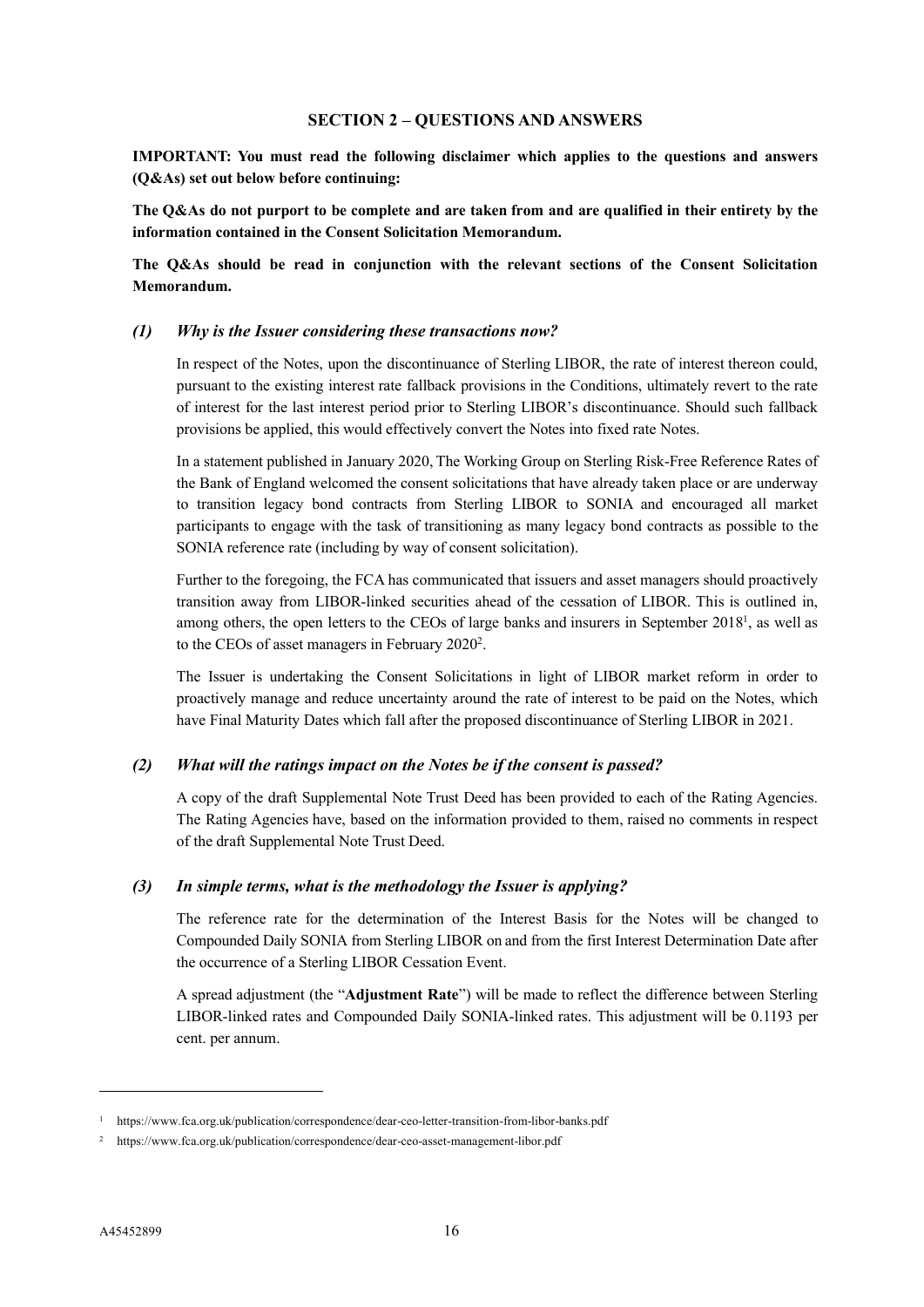In respect of each Class of Notes, in the event that the Noteholder Proposal is implemented, the Interest Basis for the such Notes, on and from the first Interest Determination Date following the occurrence of a Sterling LIBOR Cessation Event, will be the aggregate of:

- (a) the applicable Margin for the Notes (which will remain unchanged);
- (b) the applicable Adjustment Rate; and
- (c) the applicable Compounded Daily SONIA rate for such Interest Period.

For the avoidance of doubt, the existing Step-Up Margins and Step-Up Amounts in respect of each Class of Notes will continue to apply.

In the event a Sterling LIBOR Cessation Event does not occur on or before an Interest Determination Date, the Interest Basis shall remain as Sterling LIBOR, as applicable and as currently provided for in the Conditions.

# *(4) Why is the Issuer taking this methodology?*

The pricing methodology proposed for the Adjustment Rate uses principles outlined in the methodology for such adjustments contained in the ISDA IBOR Fallbacks Supplement, which incorporates into the ISDA definitions new interbank offered rate fallbacks.

The ISDA IBOR Fallbacks Supplement details the calculation of IBORs in a number of currencies, including Sterling LIBOR, before and after an Index Cessation Event. Based on such methodologies, on and from the first Interest Determination Date following a Sterling LIBOR Cessation Event a spread adjustment (the "**Adjustment Rate**") will be added to the Compounded Daily SONIA rate in accordance with the ISDA IBOR Fallbacks Supplement.

The methodology used by ISDA is the result of several industry consultations conducted by ISDA, with 67 per cent. of respondents to the initial 2018 "Benchmark Fallback Consultation" undertaken by ISDA selecting the historical mean/median as their preferred Spread Adjustment approach. Subsequently the ISDA "5 year historical median" methodology has been identified as the consensus for the credit spread adjustment methodology for fallbacks in Sterling cash products among respondents to a survey conducted by The Working Group on Sterling Risk-Free Reference Rates of the Bank of England, with 100 per cent. of respondents voting for this method.

As such, the Issuer is adopting the principles outlined in the methodology for adjustments contained in the ISDA IBOR Fallbacks Supplement in order to (i) conform to the standards sought to be adopted by the industry, (ii) minimize uncertainty for investors by ensuring that the methodology adopted has objective standards and is consistent with what is customarily applied in the market.

In addition, pursuant to the Bank of England's Market Notice,<sup>[3](#page-19-0)</sup> while a haircut add-on will be applied to all LIBOR Linked Collateral (as defined therein), the Bank of England has the right to waive such haircut where it is satisfied (in its sole discretion) that such LIBOR Linked Collateral benefits from a robust fallback or a future rate mechanism that satisfies certain conditions. Adopting the principles outlined in the methodology for adjustments contained in the ISDA IBOR Fallbacks Supplement increases the likelihood that the Bank of England will waive such haircut.

-

<span id="page-19-0"></span><sup>3</sup> [https://www.bankofengland.co.uk/markets/market-notices/2021/march/risk-management-approach-to-collateral-referencing-libor-march-](https://www.bankofengland.co.uk/markets/market-notices/2021/march/risk-management-approach-to-collateral-referencing-libor-march-2021)[2021.](https://www.bankofengland.co.uk/markets/market-notices/2021/march/risk-management-approach-to-collateral-referencing-libor-march-2021)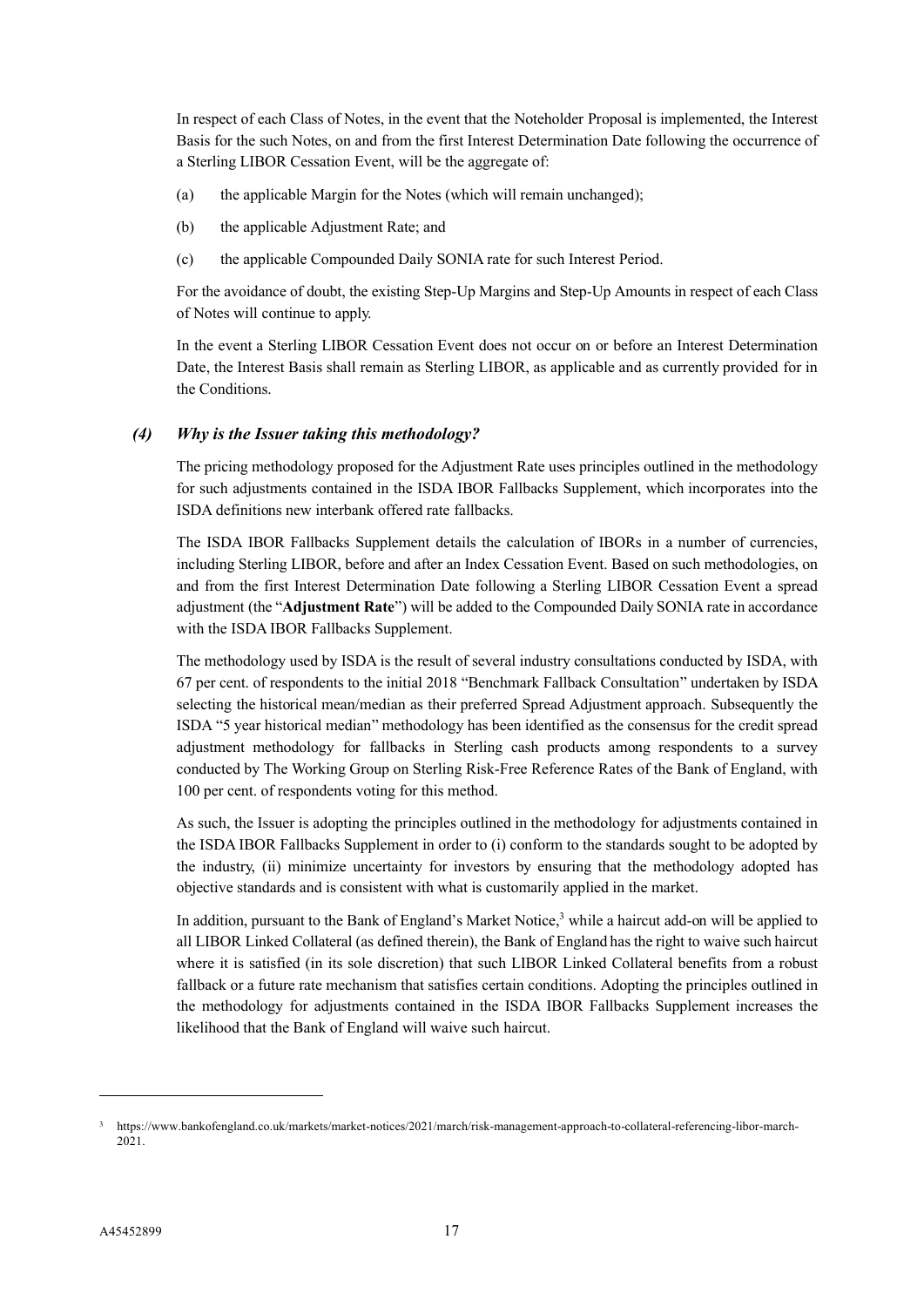# *(5) How will the spread adjustment be calculated? What screen will be used for the spread adjustment?*

The spread adjustment (the Adjustment Rate) will be 0.1193 per cent. per annum. This spread adjustment will be applied on and from the first Interest Determination Date following a Sterling LIBOR Cessation Event and will be constant going forward.

# *(6) What are the Index Cessation Event and the Sterling LIBOR Cessation Event?*

An Index Cessation Event is a public statement or publication by or on behalf of the administrator, provider or regulator that Sterling LIBOR will no longer be published or it will cease to provide the relevant rate, or a statement by the regulator that the relevant rate is no longer representative. An Index Cessation Event occurred on 5 March 2021 when the FCA announced that the ICE Benchmark Administration, the administrator of LIBOR, will cease the publication of the Sterling LIBOR settings immediately following the LIBOR publication on 31 December 2021.

The Sterling LIBOR Cessation Event is, in summary, either (i) the cessation or discontinuation of Sterling LIBOR permanently or indefinitely or (ii) a public statement or publication by the regulatory supervisor for the administrator of LIBOR announcing that Sterling LIBOR is no longer representative.

By virtue of the Index Cessation Event that occurred on 5 March 2021, it is expected that a Sterling LIBOR Cessation Event will occur on 31 December 2021.

# *(7) What if a Sterling LIBOR Cessation Event does not happen?*

In the event a Sterling LIBOR Cessation Event in respect of Sterling LIBOR does not occur on or before an Interest Determination Date, the Interest Basis will remain as currently provided for in the Conditions.

### *(8) Will the spread adjustment be constant for every Interest Determination Date going forward?*

Upon the occurrence of a Sterling LIBOR Cessation Event, the Adjustment Rate will, pursuant to the ISDA IBOR Fallbacks Supplement, be 0.1193 per cent. per annum and be applied to the applicable Compounded SONIA rate for each future Interest Period.

### *(9) Will the Issuer be amending the fallback language?*

Yes, the Issuer will include new provisions, as outlined in Schedule 2 to the Supplemental Note Trust Deed.

# *(10) Which Transaction Documents will be impacted by the Noteholder Proposal?*

If any of the Extraordinary Resolutions are passed and the Eligibility Condition relating to the relevant Extraordinary Resolution is satisfied, the Issuer intends to execute the Supplemental Note Trust Deed in respect of the Notes in order to implement the change in Interest Basis applicable to the Notes from Sterling LIBOR to Compounded Daily SONIA.

### *(11) What is the quorum and majority required for the initial Meetings?*

The quorum required to consider each Extraordinary Resolution is, for the initial Meetings, two or more persons holding or representing not less than one-half of the aggregate Principal Amount Outstanding of the relevant Class of Notes and, for any adjourned Meetings, the percentage of the Principal Amount Outstanding of the relevant outstanding Class of Notes represented or held by the Voters actually present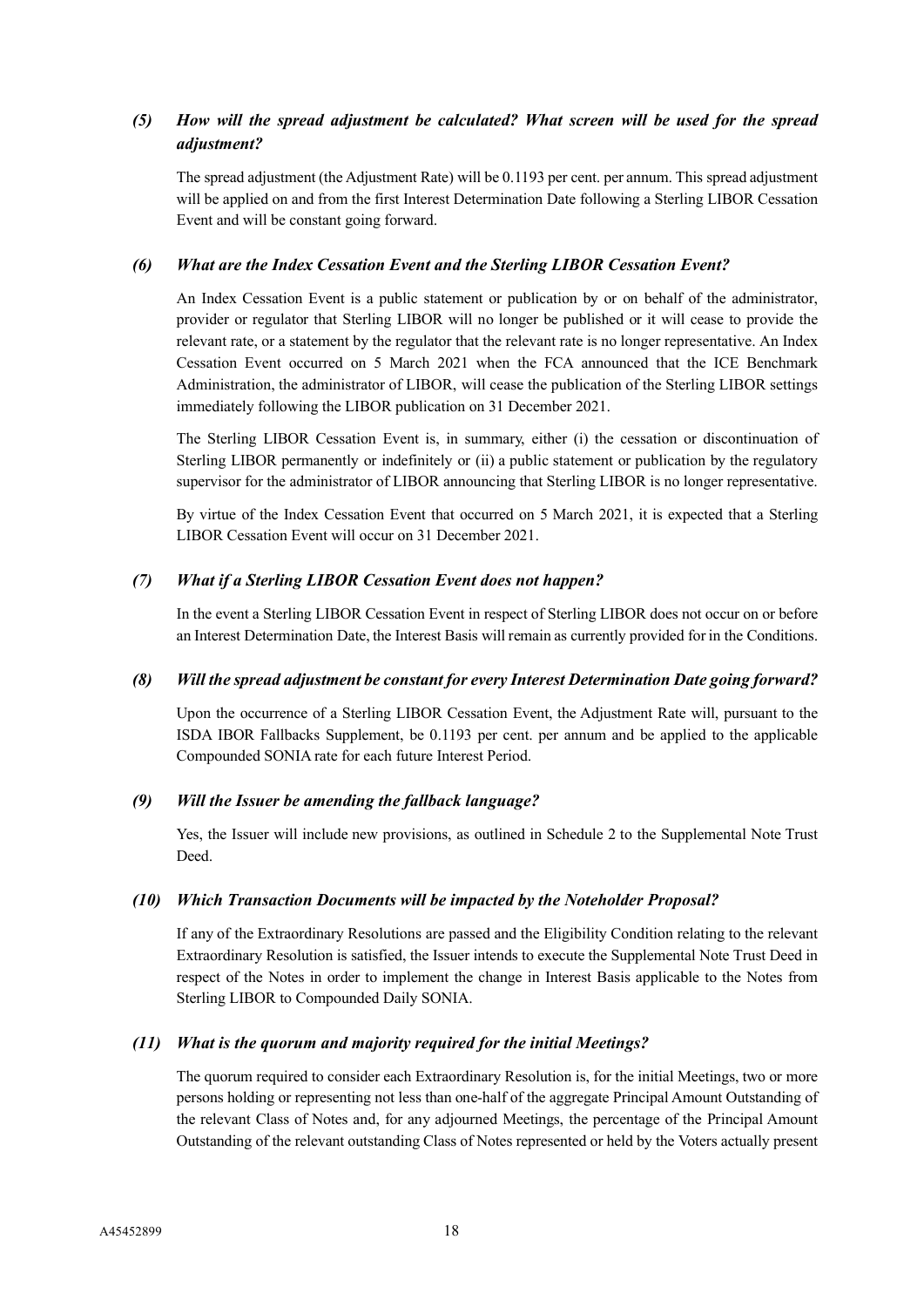at the relevant Meeting. To be passed at a Meeting, each Extraordinary Resolution requires a majority in favour consisting of not less than 75 per cent. of the votes cast. If you attend the relevant Meeting and abstain from voting, or if you give Consent Instructions to abstain from voting, this will count towards the quorum but will not be considered to be a vote cast for the purposes of determining whether the relevant Extraordinary Resolution has been passed. Only votes cast (whether for or against) will be taken into account when determining whether the relevant Extraordinary Resolution has been passed.

# *(12) Are you offering a consent fee to Noteholders?*

No consent fee will be offered to Noteholders.

In its January 2020 public statement, The Working Group on Sterling Risk-Free Reference Rates of the Bank of England noted that, given the interest of both issuers and investors in removing exposure to LIBOR risk, consent solicitations undertaken for this purpose have not typically involved the payment of consent fees (or any other incentives to vote on an extraordinary resolution to give effect to the proposed amendments to the conditions of the relevant bonds).

In June 2021, the Investment Association also published a document setting out the ways market participants can work together to encourage the transition of outstanding LIBOR-linked bonds through consent solicitations or other methods. It was mentioned in the report that "it is now commonly accepted that investors should waive any expectation of consent fees, in order to encourage active transition from LIBOR".[4](#page-21-0)

# *(13) When will the Noteholder Proposal be implemented?*

If the relevant Extraordinary Resolution is passed by the requisite majority of Eligible Noteholders of the relevant Class of the Notes, the modifications to the Conditions described in this Consent Solicitation Memorandum will be implemented as soon as practicable (which is expected to be within two Business Days after the date of the relevant Meeting of the Noteholders (or, if applicable, after the date of any adjournment thereof)) upon entry of all the required parties into the Supplemental Note Trust Deed.

### *(14) What happens to the Notes if the Noteholders do not consent to the Noteholder Proposal?*

In respect of each Class of Notes, if the relevant Extraordinary Resolution is not passed, meaning that the Noteholders of such Class have not consented to the Noteholder Proposal, the Notes will remain outstanding and may continue to pay a rate of interest with reference to Sterling LIBOR and be subject to the existing fallback provisions set out in the Conditions (which, on the discontinuation of Sterling LIBOR, would result in interest on such Class of Notes being determined by reference to the Sterling LIBOR rate for the last Interest Period in respect of which Sterling LIBOR was available and published). This would effectively convert such Class of Notes into fixed rate notes.

In addition, under the Financial Services Act 2021, the FCA was given new powers to compel the continued publication of LIBOR using a changed methodology (a "synthetic" LIBOR). While the FCA in its most recent announcement on 29 September 2021 has indicated that it will require the publication of "synthetic" LIBOR for the duration of 2022, it is not currently clear whether its use would be possible in relation to the Notes, having regard to the current terms of such Notes, without effecting certain amendments to their current terms which would then require meetings of the relevant Classes of Notes in order to be able to effect any required changes. It is also the case that the use of a "synthetic" Sterling

-

<span id="page-21-0"></span><sup>4</sup> See [https://www.theia.org/sites/default/files/2021-06/Encouraging%20Transition%20of%20LIBOR%20Linked%20Bonds\\_final.pdf](https://www.theia.org/sites/default/files/2021-06/Encouraging%20Transition%20of%20LIBOR%20Linked%20Bonds_final.pdf)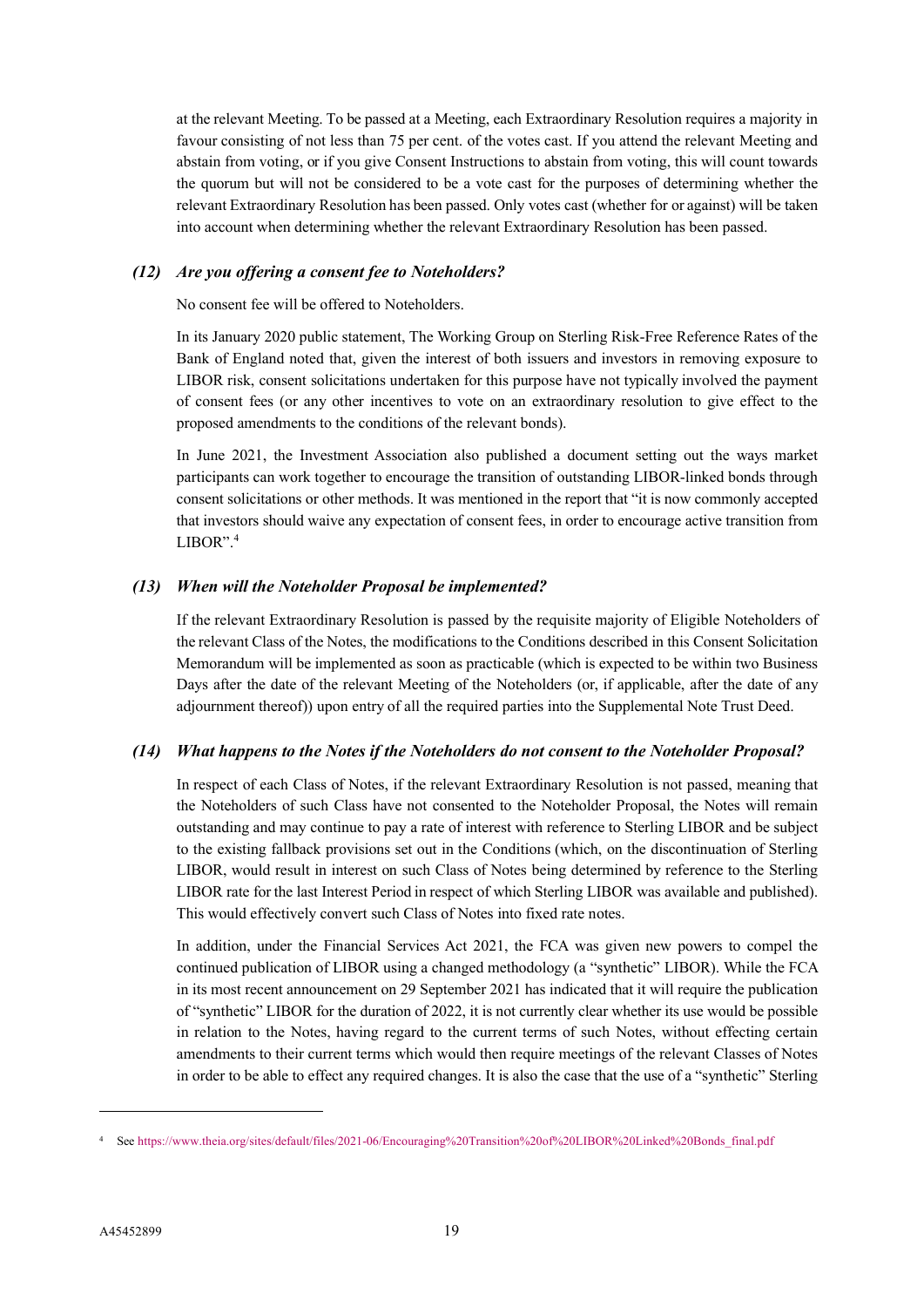LIBOR will be time limited which may result in it no longer being permitted to be used prior to the maturity date of one or more of the affected Classes of the Notes. For these reasons, therefore, the Issuer does not consider it to be appropriate to seek to use the proposed "synthetic" LIBOR as it would leave both the Issuer and investors facing significant uncertainty with respect to the rate of interest applicable to the Notes after the cessation or discontinuation of LIBOR. In its most recent statement on 29 September 2021, the FCA stated that users of LIBOR should continue to focus on active transition rather than relying on synthetic LIBOR, saying: "we discourage the use of permanently unrepresentative benchmarks where appropriate alternatives are available. Users should seek to move away from using them where practicable. This informs our current supervisory approach to firms' use of benchmarks. The policy set out below reinforces this approach".

As a result, in respect of each Class of Notes, if the relevant Extraordinary Resolution is not passed, investors would, despite the existing fallback provisions set out in the Conditions, face significant uncertainty with respect to the rate of interest applicable to such Class of Notes after the cessation or discontinuation of Sterling LIBOR.

# *(15) What happens to my Notes if I voted against the relevant Extraordinary Resolution (or abstained from voting) but the relevant Extraordinary Resolution passes regardless?*

If the relevant Extraordinary Resolution is passed, the relevant Eligibility Condition is satisfied and the Noteholder Proposal is implemented, the relevant Class of Notes will be amended (notwithstanding that you voted against the Noteholder Proposal or abstained from voting) as outlined in the relevant Extraordinary Resolution and the Noteholder Proposal.

### *(16) What happens if I attend the relevant Meeting and abstain from voting?*

In such a case, the principal amount represented by your Notes of the relevant Class will count towards the relevant quorum but will not be considered to be a vote cast for the purposes of determining whether the relevant Extraordinary Resolution has been passed. Only votes cast (whether for or against) will be taken into account when determining whether the relevant Extraordinary Resolution has been passed.

### *(17) What are the relevant deadlines?*

The deadline for receipt by the Tabulation Agent of Consent Instructions from Noteholders wishing to vote in respect of the relevant Extraordinary Resolution (or to abstain from voting, as the case may be) is 11:00 a.m. (London time) on 19 October 2021 (such time and date, the "**Expiration Deadline**"). A separate Consent Instruction must be completed in respect of each Class of Notes.

The deadlines set by any such intermediary and each Clearing System for the submission and revocation of Consent Instructions may be earlier than the relevant deadlines specified in this Consent Solicitation Memorandum.

# *(18) Will a vote (or an abstain instruction) at the initial Meeting be valid at an adjourned Meeting?*

Yes. The Noteholders should note that Consent Instructions or block voting instructions given in respect of the relevant Meeting shall remain valid for any adjourned Meeting unless validly revoked.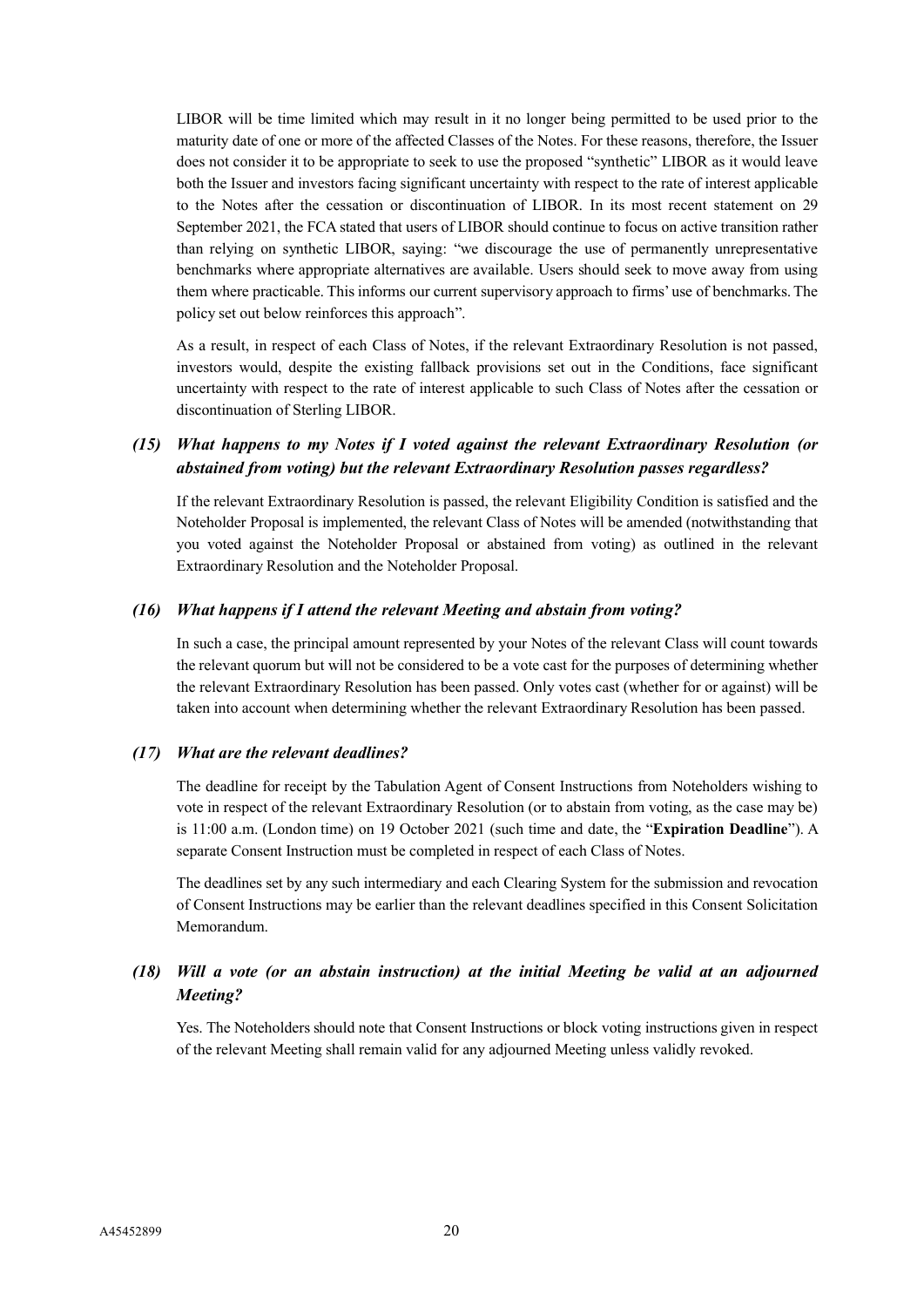#### *(19) When will the Notes be blocked in the Clearing Systems?*

Following the submission of a Consent Instruction through Euroclear and/or Clearstream, Luxembourg, the Notes which are the subject of such instruction will be blocked from trading by the relevant Clearing System until the earlier of (i) the conclusion of the Meeting in relation to the relevant Class of Notes and (ii) the date upon which the Noteholder is or becomes entitled to withdraw, and does withdraw, its vote (or abstain instruction, as the case may be), in the circumstances set out under the heading "*Revocation Rights*". Following the expiry of the Expiration Deadline, a Noteholder will only be able to withdraw its Consent Instructions in the limited circumstances set out under the heading "*Revocation Rights*".

#### *(20) What are the voting mechanics?*

Noteholders of each Class may vote on the relevant proposed Extraordinary Resolution (or be represented at the relevant Meeting but abstain from voting) by either being appointed as a proxy in the manner described under "*Section 7 – Procedures in connection with the Consent Solicitations"* which will allow the Noteholder to attend and vote (or abstain, as the case may be) at the relevant Meeting as a proxy or arrange to deliver a Consent Instruction through the Clearing Systems to the Tabulation Agent with respect to their Notes of the relevant Class.

The Noteholders who are not direct accountholders in the Clearing Systems should carefully read the provisions set out in the "*Voting and Quorum*" section of the Notice which accompanies this Consent Solicitation Memorandum, and the provisions set out in "*Section 7 – Procedures in connection with the Consent Solicitations*" of this Consent Solicitation Memorandum.

### *(21) Can a Noteholder vote by proxy?*

Yes. If a Noteholder wishes the votes attributable to its Notes to be included in a block voting instruction to be issued by the Principal Paying Agent that appoints the Tabulation Agent as a proxy to attend and vote at the relevant Meeting (or to be counted as abstentions), it must make arrangements for the votes relating to such Notes to be sent as an electronic voting instruction either in favour of or against the relevant Extraordinary Resolution (or as an instruction to abstain, as the case may be), to the relevant Clearing System not later than 48 hours before the time fixed for such Meeting. As part of such electronic instructions each Noteholder must also confirm that it is an Eligible Noteholder for the purposes of the Consent Solicitations.

#### *(22) What if the quorum threshold is not met at an initial Meeting?*

If a quorum is not present within 15 minutes from the time fixed for the relevant Meeting, such Meeting will be adjourned for such period being not less than 14 days nor more than 42 days, and to such place as may be appointed by the chairman of the relevant Meeting and approved by the Note Trustee.

### *(23) Can I trade my Notes during the Consent Solicitations?*

Yes, the Notes may continue to be traded, save in respect of Notes that have been blocked in the Clearing Systems, in respect of which see "*Question (19) - When will the Notes be blocked in the Clearing Systems?*" above.

# *(24) How will the Meetings be held in light of COVID-19?*

In light of the ongoing developments in relation to COVID-19, and current guidance issued by the UK government, it may be impossible or inadvisable to hold the Meetings at a physical location.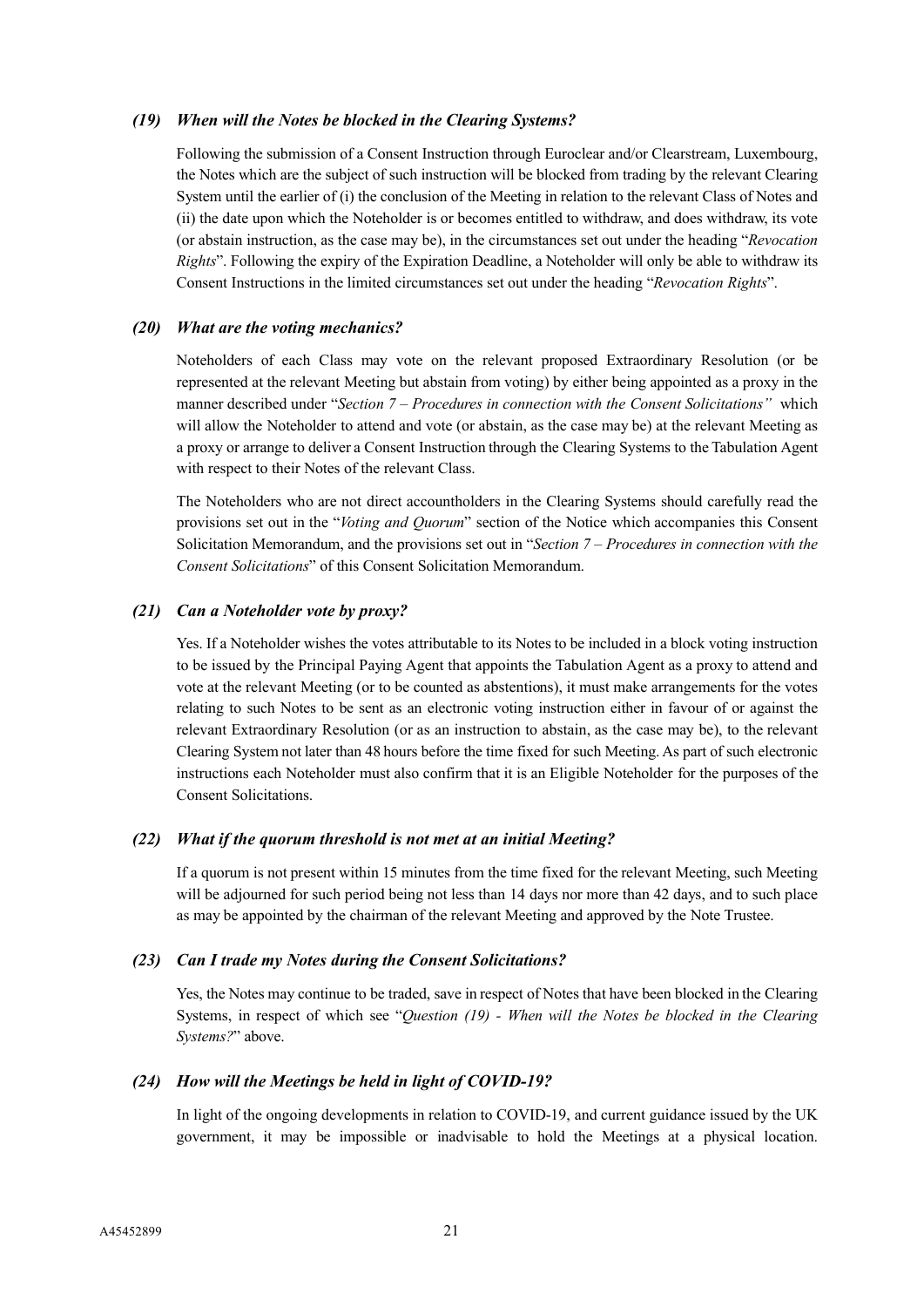Accordingly, in accordance with the provisions of the Note Trust Deed, the Issuer has requested that the Note Trustee prescribe appropriate regulations regarding the holding of the Meetings via teleconference (using a video enabled platform). The Meetings may not be convened at a physical location.

Noteholders that do not deliver a valid Consent Instruction but who wish to attend and vote at the relevant Meeting (rather than being represented by the Tabulation Agent) will be provided with further details about attending such Meeting. Please note that any Noteholders wishing to participate in the relevant Meeting or to nominate a third party to do so on their behalf will need to specify the name, address, telephone number, email address and passport or other identity card details of the person they wish to participate in the relevant Meeting to the Tabulation Agent by the Expiration Deadline. Upon joining the relevant Meeting, a Noteholder or such third party will be required to verify his or her identify in order to access the relevant Meeting.

# *(25) Do I need to take any action due to the Meetings being held via teleconference if I have given a Consent Instruction instructing the Principal Paying Agent to appoint one or more representatives of the Tabulation Agent as its proxy to attend the relevant Meeting (and any adjourned Meeting) and vote (or abstain from voting, as the case may be) in respect of my Notes of the relevant Class?*

In such a case, no further action from the Noteholder is required.

# *(26) Who should Noteholders contact in case they have any questions?*

Noteholders may contact the Solicitation Agent for further information, whose contact details are included below:

# **HSBC Bank plc** 8 Canada Square London E14 5HQ United Kingdom Attention: Liability Management Tel: +44 (0) 20 7992 6237 Email: [LM\\_EMEA@hsbc.com](mailto:LM_EMEA@hsbc.com)

Questions or requests for assistance with respect to the procedures for participating in the Consent Solicitations, in connection with the delivery of Consent Instructions may be directed to the Tabulation Agent, whose contact details are included below:

### **Lucid Issuer Services Limited**

The Shard 32 London Bridge Street London SE1 9SG United Kingdom Attention: David Shilson / Illia Vyshenskyi Tel: +44 20 7704 0880 Email: greeneking@lucid-is.com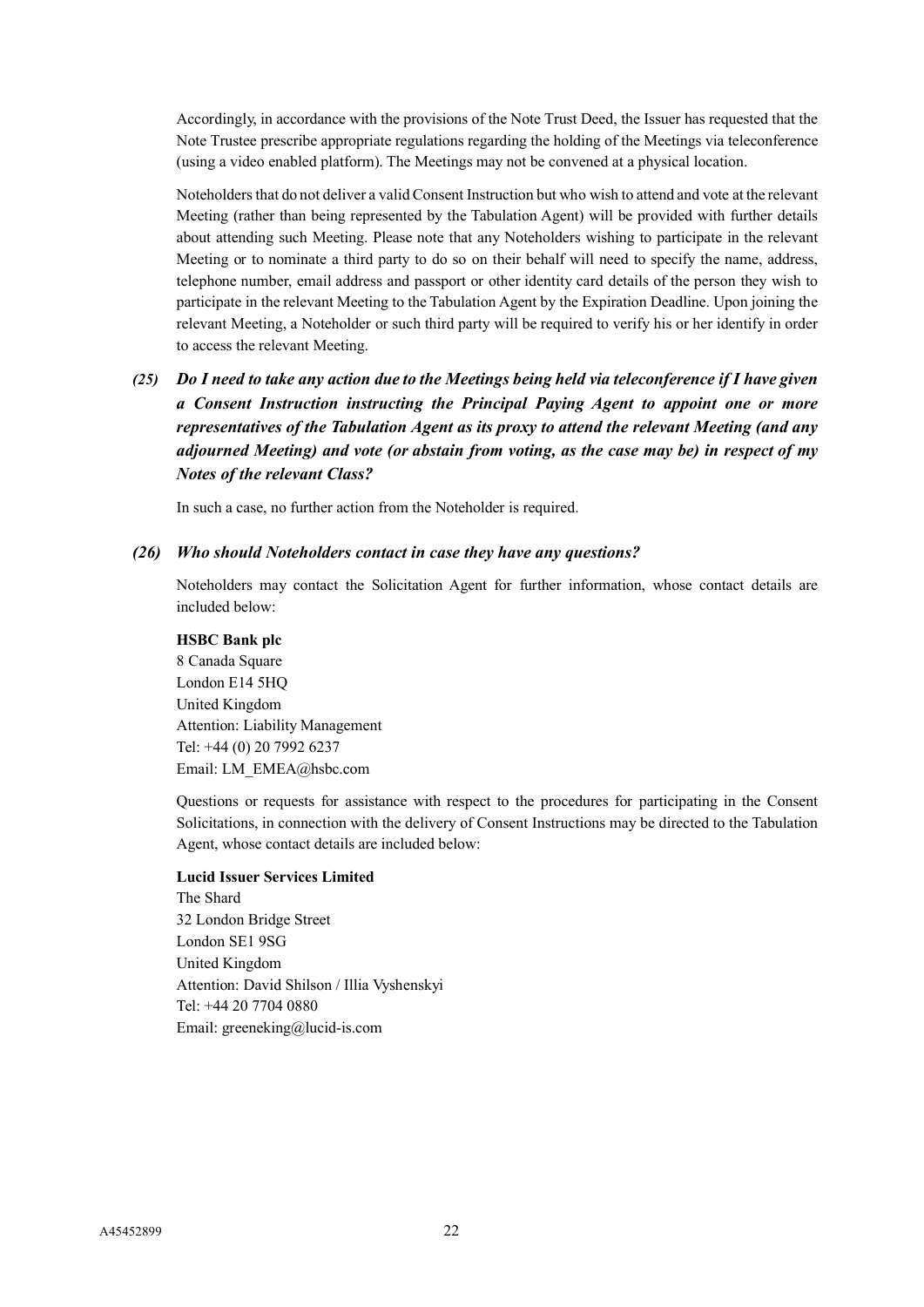# **SECTION 3 – NOTEHOLDER PROPOSAL**

### <span id="page-25-0"></span>**1. INTRODUCTION**

The proposal set out in this Consent Solicitation Memorandum (the "**Noteholder Proposal**") is a proposal by the Issuer to each Class of Noteholders to each approve an extraordinary resolution in connection with their Class of the Notes (together, the "**Extraordinary Resolutions**" and each, an "**Extraordinary Resolution**") as set out in the section "*Section 4 – Extraordinary Resolutions Proposed to be Passed*'. For further background on the Noteholder Proposal, please see the section "*Section 1 – Background*".

# **2. NOTEHOLDER PROPOSAL**

The following sets out the Noteholder Proposal in relation to the Notes to, amongst other items, effect a change in the Interest Basis of the Notes from Sterling LIBOR to Compounded Daily SONIA upon the occurrence of a Sterling LIBOR Cessation Event.

The Issuer is requesting that, in respect of each Class of Notes, the relevant Noteholders of each Class consider in the relevant Meeting and, if thought fit, approve the relevant Extraordinary Resolution.

In order to implement the change in Interest Basis of the Notes from Sterling LIBOR to Compounded Daily SONIA, the proposed amendments provide that, in respect of each Class of Notes, following the date on which the relevant Extraordinary Resolution is passed and the relevant Eligibility Condition has been satisfied, (a) on and from the first Interest Determination Date after the occurrence of a Sterling LIBOR Cessation Event: (i) Sterling LIBOR will be replaced by Compounded Daily SONIA as the Interest Basis of the relevant Class of Notes, (ii) an adjustment will be made to reflect the economic difference between the Sterling LIBOR and Compounded Daily SONIA rates (using the methodology for such adjustments contained in the ISDA IBOR Fallbacks Supplement) and (iii) the relevant margin applicable to the relevant Class of Notes will be unaltered and (b) new fallbacks relating to Compounded Daily SONIA will be implemented. For the avoidance of doubt, the existing Step-Up Margins and Step-Up Amounts in respect of each Class of Notes will continue to apply.

In respect of each Class of Notes, if the Noteholder Proposal is implemented, the relevant Sterling LIBOR interest rate provisions for the relevant Class of Notes shall continue to apply as currently set out in the Conditions (subject to the new fallbacks described below), unless and until a Sterling LIBOR Cessation Event occurs.

The term "Sterling LIBOR Cessation Event" is defined in the Proposed Amendments to mean (a) the administrator of LIBOR has ceased to provide or discontinued LIBOR permanently or indefinitely or (b) a public statement or publication of information by the regulatory supervisor for the administrator of LIBOR has been made announcing that the regulatory supervisor has determined that LIBOR is no longer, or is deemed to no longer be, representative of the underlying market and economic reality that LIBOR is intended to measure and that representativeness will not be restored. Pursuant to the definition of "Sterling LIBOR Cessation Event" as it applies in accordance with the Proposed Amendments, a Sterling LIBOR Cessation Event would be triggered by (a) ICE Benchmark Administration Limited (as administrator of LIBOR) having ceased to provide or having discontinued Sterling LIBOR permanently or indefinitely (provided such reference rate will not be provided by a successor administrator instead) or (b) a public statement by the FCA that it has determined that Sterling LIBOR is no longer or, as of a specified date in the future (which shall be the date of the Sterling LIBOR Cessation Event), will no longer be representative*.*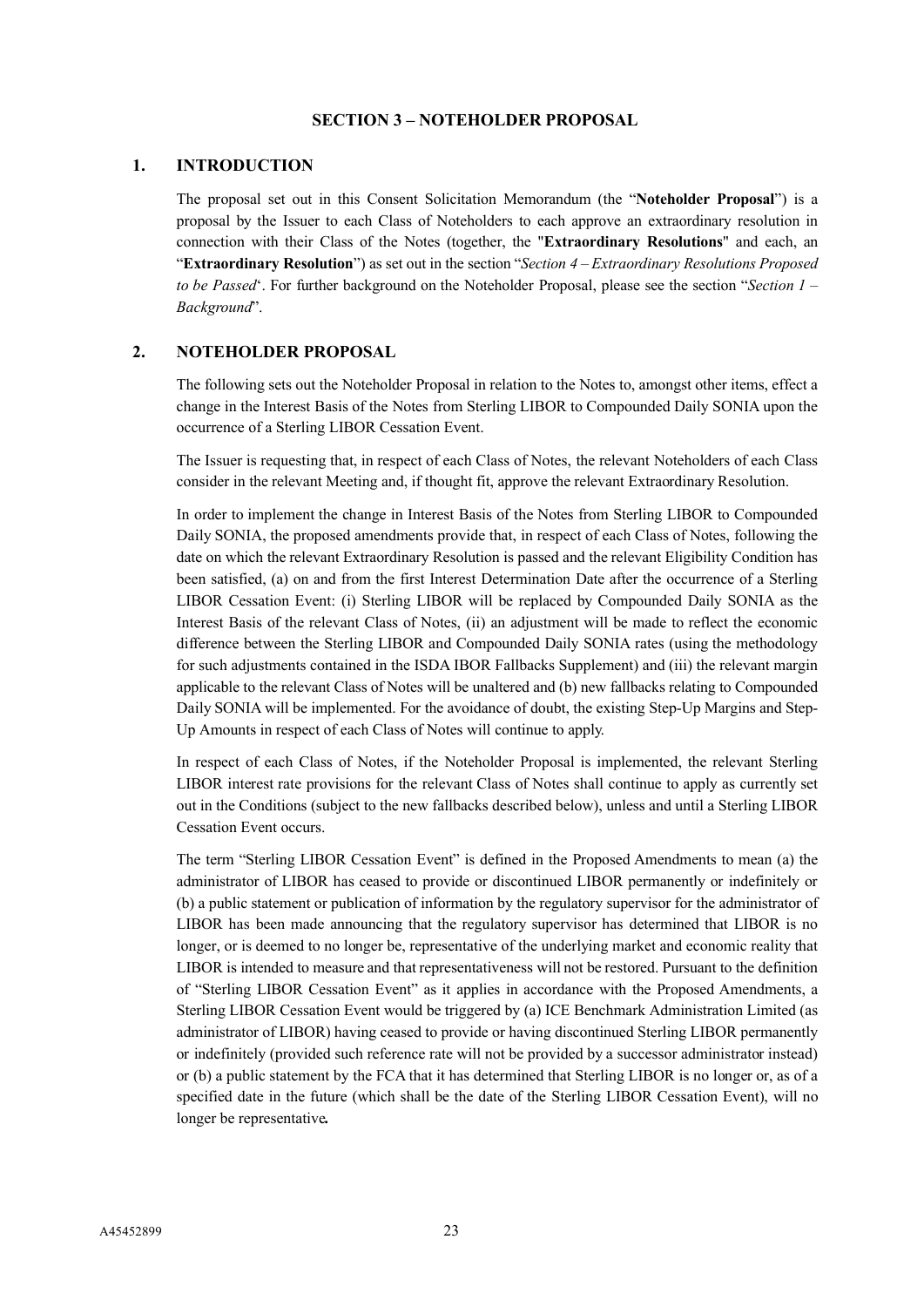On 5 March 2021, the FCA announced that the ICE Benchmark Administration Limited will cease the publication of Sterling LIBOR settings immediately following the LIBOR publication on 31 December 2021. Therefore, it is expected that a Sterling LIBOR Cessation Event will occur on 31 December 2021.

The detailed provisions relating to the Noteholder Proposal are set out in "*Annex A - Summary of Amendments*" to this Consent Solicitation Memorandum.

In respect of each Class of Notes, the relevant Extraordinary Resolution, if passed, alongside the satisfaction of the relevant Eligibility Condition, will constitute (amongst others) a direction by the Noteholders to the Note Trustee to consent to and to concur in the amendments to the Conditions of the Notes by way of entry into the Supplemental Note Trust Deed in order to implement the changes with respect to the Interest Basis of the relevant Class of Notes and amendments to the fallback provisions of such Class of Notes, together with corresponding and consequential amendments as may be necessary to give effect thereto.

# **3. SUBMISSION OF INSTRUCTIONS**

Noteholders are urged to deliver valid Consent Instructions through the relevant Clearing Systems in accordance with the procedures of, and within the time limits specified by, the Clearing Systems, the relevant intermediaries and in this Consent Solicitation Memorandum for receipt no later than the Expiration Deadline.A separate Consent Instruction must be completed in respect of each Class of Notes.

Noteholders should read carefully the provisions set out in "*Section 7 – Procedures in connection with the Consent Solicitations*" of this Consent Solicitation Memorandum.

# **4. IMPLEMENTATION**

In respect of each Class of Notes, the Extraordinary Resolution, if passed by the requisite majority of Eligible Noteholders of such Class, will, provided the relevant Eligibility Condition has been satisfied, be implemented as soon as practicable (which is expected to be within two Business Days after the date of the relevant Meeting of the Noteholders (or, if applicable, after the date of any adjournment thereof)) by the entry of all the required parties into the Supplemental Note Trust Deed.

For the avoidance of doubt, if the relevant Extraordinary Resolution is so passed and the relevant Eligibility Condition satisfied, the changes to the Conditions of such Class of Notes will be effective immediately upon execution of the Supplemental Note Trust Deed.

Copies of the latest draft of the Supplemental Note Trust Deed and any other ancillary documents or notices being amended or provided pursuant to the Noteholder Proposal will be available for inspection prior to the Meetings from the Tabulation Agent at the following website: https://deals.lucidis.com/greeneking.

**Nothing in this Consent Solicitation Memorandum prevents any Noteholder from voting against (or abstaining in relation to) any of the relevant Extraordinary Resolution. Noteholders who abstain, do not vote or whose votes are deemed to be invalid or who vote against the Noteholder Proposal will, if the relevant Extraordinary Resolution is passed and the Eligibility Condition is satisfied, nevertheless become bound by such Extraordinary Resolution when implemented.**

No consent or participation fee will be payable in connection with the Noteholder Proposal.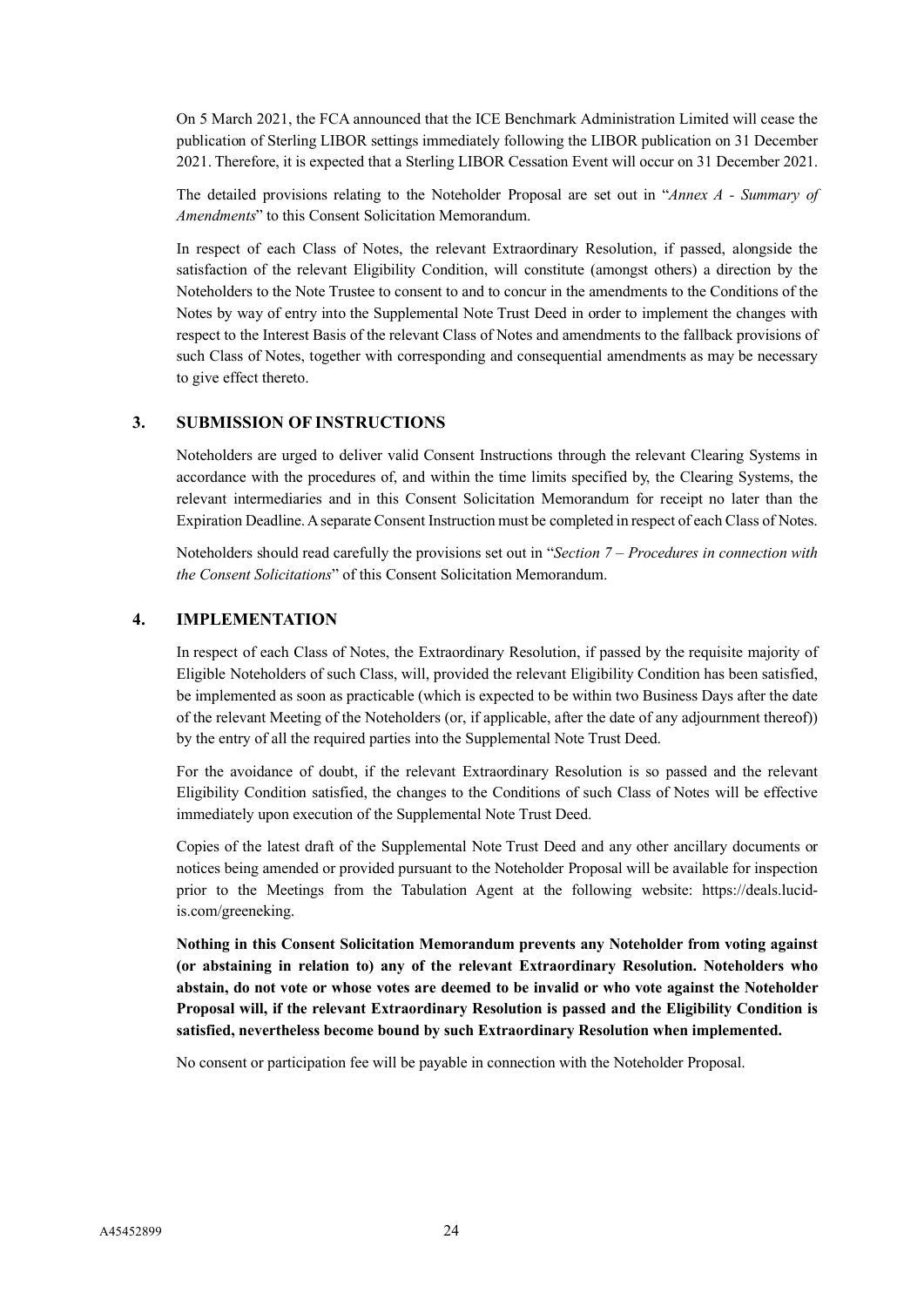# **SECTION 4 – EXTRAORDINARY RESOLUTIONS PROPOSED TO BE PASSED**

# **EXTRAORDINARY RESOLUTION**

#### <span id="page-27-0"></span>**IN RESPECT OF THE £290,000,000 CLASS A5 SECURED FLOATING RATE NOTES DUE 2033**

**by**

### **GREENE KING FINANCE PLC**

"THAT this Meeting of the holders (together, the "**Noteholders**") of the presently outstanding £290,000,000 Class A5 Secured Floating Rate Notes due 2033 (the "**Notes**") of Greene King Finance PLC (the "**Issuer**"), constituted by the note trust deed originally dated 7 March 2005 (as supplemented from time to time including on 22 February 2019) entered into between the Issuer and HSBC Trustee (C.I.) Limited as the note trustee (the "**Note Trustee**") for the Noteholders:

- 1. (subject to paragraph 10 of this Extraordinary Resolution) assents to and approves the Noteholder Proposal in respect of the Notes (as defined in the Consent Solicitation Memorandum dated 29 September 2021 (the "**Consent Solicitation Memorandum**")) and its implementation including by modification of the Note Trust Deed and the terms and conditions of the Notes (the "**Conditions**") which are set out in schedule 2 to the Note Trust Deed.
- 2. (subject to paragraph 10 of this Extraordinary Resolution) authorises, directs, requests, sanctions and empowers:

(a)

- (i) the Issuer and the Note Trustee to execute a deed supplemental to the Note Trust Deed (the "**Supplemental Note Trust Deed**");
- (ii) the Issuer and the Note Trustee to execute, or direct the execution of amendments to the existing swap confirmations and liquidity facility arrangements relating to the Notes; and
- (iii) in each case to effect the modifications referred to in paragraph 1 of this Extraordinary Resolution, in the form or substantially in the form of the drafts produced to this Meeting, with such amendments thereto (if any) as the Note Trustee shall require or agree to; and
- (b) the Issuer, the Note Trustee and the Principal Paying Agent to execute and to do all such deeds, instruments, acts and things as may be necessary, desirable or expedient in their sole opinion to carry out and to give effect to this Extraordinary Resolution and the implementation of the modifications referred to in paragraph 1 of this Extraordinary Resolution;
- 3. holds harmless, discharges and exonerates the Note Trustee from all liability for which it may have become or may become responsible under the Note Trust Deed or the Notes or any Transaction Document or any document related thereto in respect of any act or omission in connection with the passing of this Extraordinary Resolution or its implementation, the modifications referred to in paragraph 1 of this Extraordinary Resolution or the implementation of those modifications or the executing of any deeds, agreements, documents or instructions, the performance of any acts, matters or things to be done to carry out and give effect to the matters contemplated in the Supplemental Note Trust Deed, the Consent Solicitation Memorandum, the Notice or this Extraordinary Resolution;
- 4. irrevocably waives any claim that the Noteholders may have against the Note Trustee, the Agent Bank or the Principal Paying Agent arising as a result of any loss or damage which the Noteholders may suffer or incur as a result of the Note Trustee, the Agent Bank or the Principal Paying Agent acting upon this Extraordinary Resolution (including but not limited to circumstances where it is subsequently found that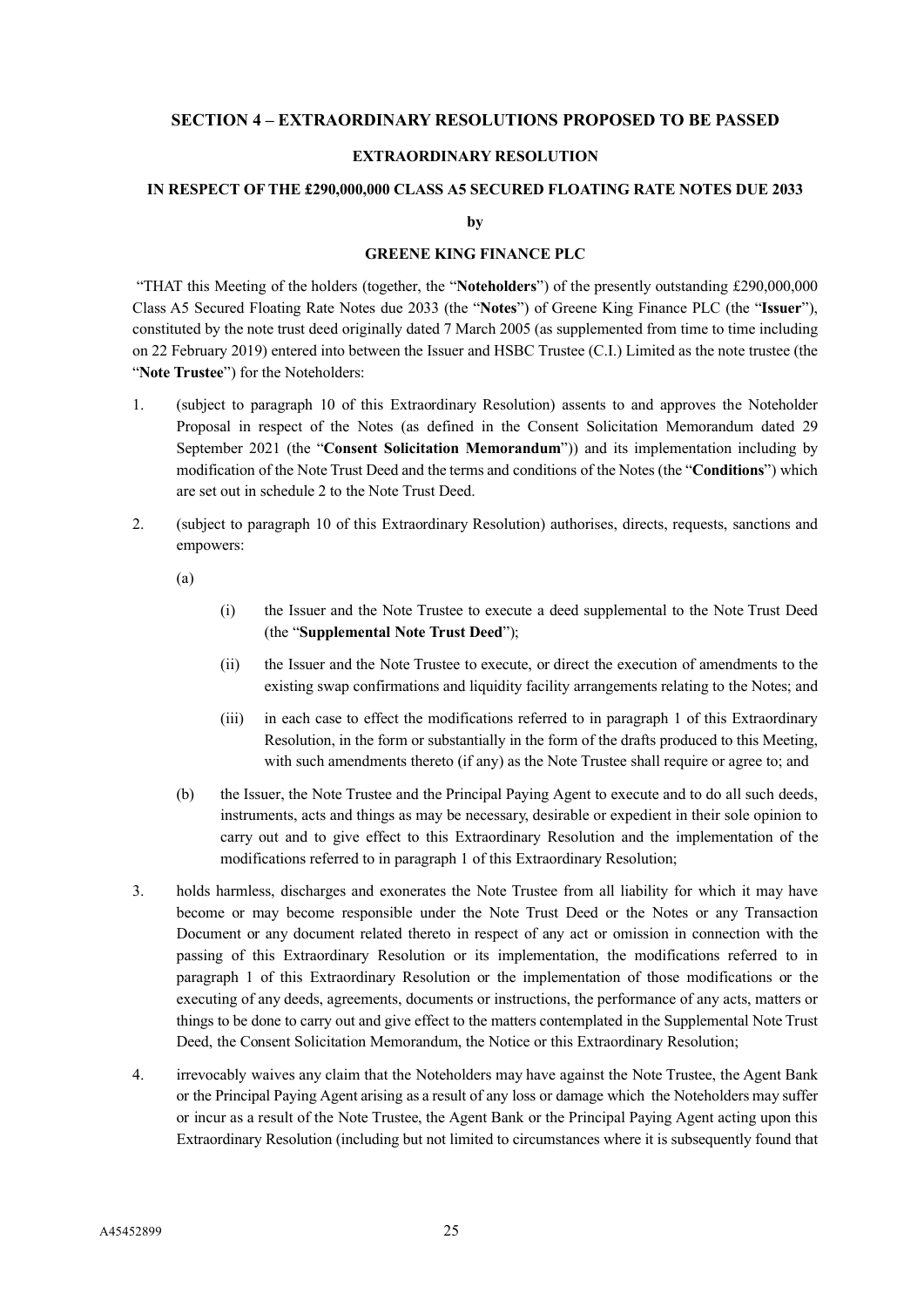this Extraordinary Resolution is not valid or binding on the Noteholders) and the Noteholders further confirm that the Noteholders will not seek to hold the Note Trustee, the Agent Bank or the Principal Paying Agent liable for any such loss or damage;

- 5. expressly agrees and undertakes to indemnify and hold harmless the Note Trustee, the Agent Bank and/or the Principal Paying Agent from and against all losses, liabilities, damages, costs, charges and expenses which may be suffered or incurred by them as a result of any claims (whether or not successful, compromised or settled), actions, demands or proceedings brought against the Note Trustee, the Agent Bank and/or the Principal Paying Agent and against all losses, costs, charges or expenses (including legal fees) which the Note Trustee, the Agent Bank and/or the Principal Paying Agent may suffer or incur which in any case arise as a result of the Note Trustee, the Agent Bank and/or the Principal Paying Agent acting in accordance with the Extraordinary Resolution and the Note Trust Deed;
- 6. (subject to paragraph 9 of this Extraordinary Resolution) sanctions and assents to every abrogation, modification, compromise or arrangement in respect of the rights of the Noteholders appertaining to the Notes against the Issuer, whether or not such rights arise under the Conditions, the Note Trust Deed or any other Transaction Document involved in, resulting from or to be effected by the amendments referred to in paragraph 1 of this Extraordinary Resolution and their implementation;
- 7. approves that the Note Trustee be and is hereby authorised and instructed not to obtain any legal opinions in relation to, or to enquire into the power and capacity of any person to enter into the Supplemental Note Trust Deed or any other document necessary, desirable or expedient in connection with the modifications referred to paragraph 1 of this Extraordinary Resolution or the due execution and delivery thereof by any party thereto or the validity and enforceability thereof;
- 8. waives any and all requirements, restrictions and conditions precedent set forth in the Transaction Documents on any person, in implementing the Supplemental Note Trust Deed, this Extraordinary Resolution and the Noteholder Proposal;
- 9. discharges and exonerates each of the Issuer, the Principal Paying Agent and the Agent Bank from all liability for which it may have become or may become responsible under the Note Trust Deed, the Notes or any Transaction Document or any document related thereto in respect of any act or omission in connection with the passing of this Extraordinary Resolution or the executing of any deeds, agreements, documents or instructions, the performance of any acts, matters or things to be done to carry out and give effect to the matters contemplated in the Supplemental Note Trust Deed, the Consent Solicitation Memorandum, the Notice or this Extraordinary Resolution;
- 10. declares that the implementation of this Extraordinary Resolution shall be conditional on:
	- (a) the passing of this Extraordinary Resolution; and
	- (b) the quorum required for, and the requisite majority of votes cast at, this Meeting being satisfied by Eligible Noteholders, irrespective of any participation at this Meeting by Ineligible Noteholders and further resolves that, if the Extraordinary Resolution is passed at this Meeting but such condition is not satisfied, the chairman of this Meeting and the Note Trustee are hereby authorised, directed, requested and empowered to adjourn this Meeting for such period being not less than 14 days nor more than 42 days, and to such place as may be appointed by the chairman of this Meeting and approved by the Note Trustee, for the purpose of reconsidering resolutions 1 to 9 of this Extraordinary Resolution with the exception of this resolution 10(b) of this Extraordinary Resolution. At any such adjournment of this Meeting, two or more persons present holding or representing Notes or being proxies or representatives and holding or representing in aggregate not less than one-half of the aggregate Principal Amount Outstanding of the Notes shall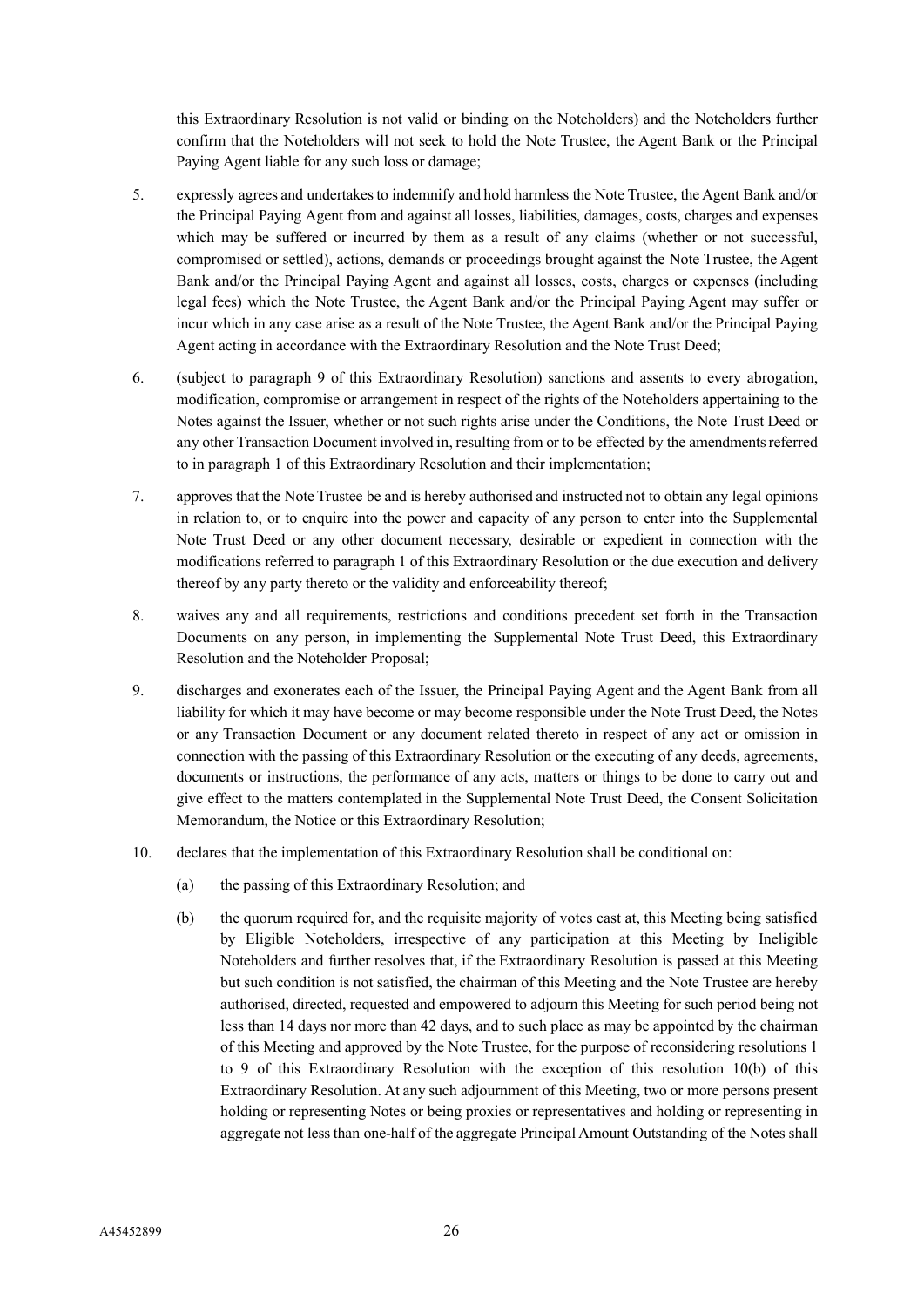form a quorum and shall have the power to pass such Extraordinary Resolution, and this condition set out in this paragraph 10(b) will be satisfied if the quorum required for, and the requisite majority of votes cast at, such adjourned Meeting are satisfied by Eligible Noteholders irrespective of any participation at the adjourned Meeting by Ineligible Noteholders; and

11. agrees that capitalised terms in this Extraordinary Resolution where not defined herein shall have the meanings given to them in the Consent Solicitation Memorandum (a copy of which is available for inspection as referred to in the Notice).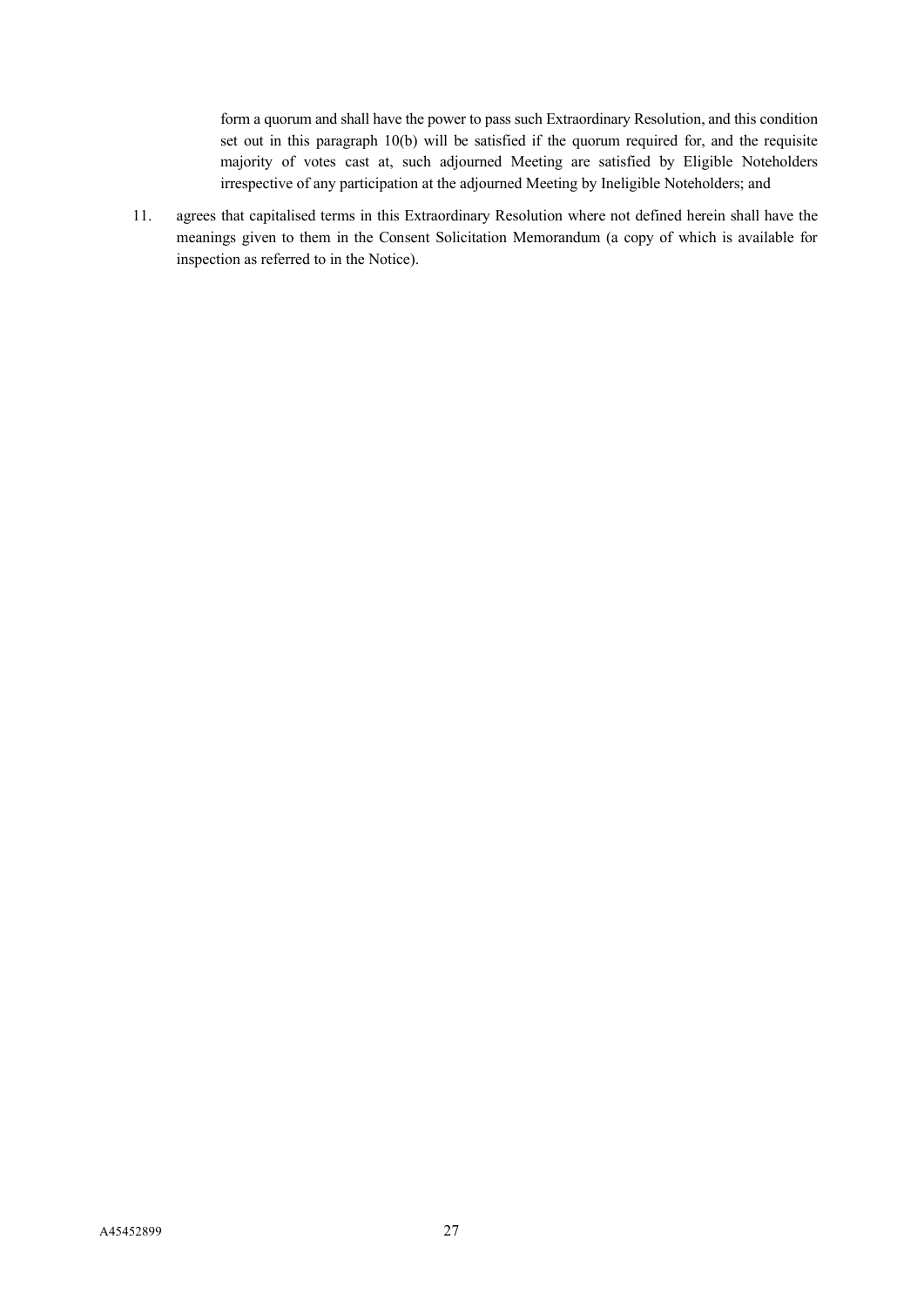#### **EXTRAORDINARY RESOLUTION**

#### **IN RESPECT OF THE £130,000,000 CLASS B1 SECURED FLOATING RATE NOTES DUE 2034**

**by**

# **GREENE KING FINANCE PLC**

"THAT this Meeting of the holders (together, the "**Noteholders**") of the presently outstanding £130,000,000 Class B1 Secured Floating Rate Notes due 2034 (the "**Notes**") of Greene King Finance PLC (the "**Issuer**"), constituted by the note trust deed originally dated 7 March 2005 (as supplemented from time to time including on 22 February 2019) entered into between the Issuer and HSBC Trustee (C.I.) Limited as the note trustee (the "**Note Trustee**") for the Noteholders:

- 1. (subject to paragraph 10 of this Extraordinary Resolution) assents to and approves the Noteholder Proposal in respect of the Notes (as defined in the Consent Solicitation Memorandum dated 29 September 2021 (the "**Consent Solicitation Memorandum**")) and its implementation including by modification of the Note Trust Deed and the terms and conditions of the Notes (the "**Conditions**") which are set out in schedule 2 to the Note Trust Deed.
- 2. (subject to paragraph 10 of this Extraordinary Resolution) authorises, directs, requests, sanctions and empowers:

(a)

- (i) the Issuer and the Note Trustee to execute a deed supplemental to the Note Trust Deed (the "**Supplemental Note Trust Deed**");
- (ii) the Issuer and the Note Trustee to execute, or direct the execution of amendments to the existing swap confirmations and liquidity facility arrangements relating to the Notes; and
- (iii) in each case to effect the modifications referred to in paragraph 1 of this Extraordinary Resolution, in the form or substantially in the form of the drafts produced to this Meeting, with such amendments thereto (if any) as the Note Trustee shall require or agree to; and
- (b) the Issuer, the Note Trustee and the Principal Paying Agent to execute and to do all such deeds, instruments, acts and things as may be necessary, desirable or expedient in their sole opinion to carry out and to give effect to this Extraordinary Resolution and the implementation of the modifications referred to in paragraph 1 of this Extraordinary Resolution;
- 3. holds harmless, discharges and exonerates the Note Trustee from all liability for which it may have become or may become responsible under the Note Trust Deed or the Notes or any Transaction Document or any document related thereto in respect of any act or omission in connection with the passing of this Extraordinary Resolution or its implementation, the modifications referred to in paragraph 1 of this Extraordinary Resolution or the implementation of those modifications or the executing of any deeds, agreements, documents or instructions, the performance of any acts, matters or things to be done to carry out and give effect to the matters contemplated in the Supplemental Note Trust Deed, the Consent Solicitation Memorandum, the Notice or this Extraordinary Resolution;
- 4. irrevocably waives any claim that the Noteholders may have against the Note Trustee, the Agent Bank or the Principal Paying Agent arising as a result of any loss or damage which the Noteholders may suffer or incur as a result of the Note Trustee, the Agent Bank or the Principal Paying Agent acting upon this Extraordinary Resolution (including but not limited to circumstances where it is subsequently found that this Extraordinary Resolution is not valid or binding on the Noteholders) and the Noteholders further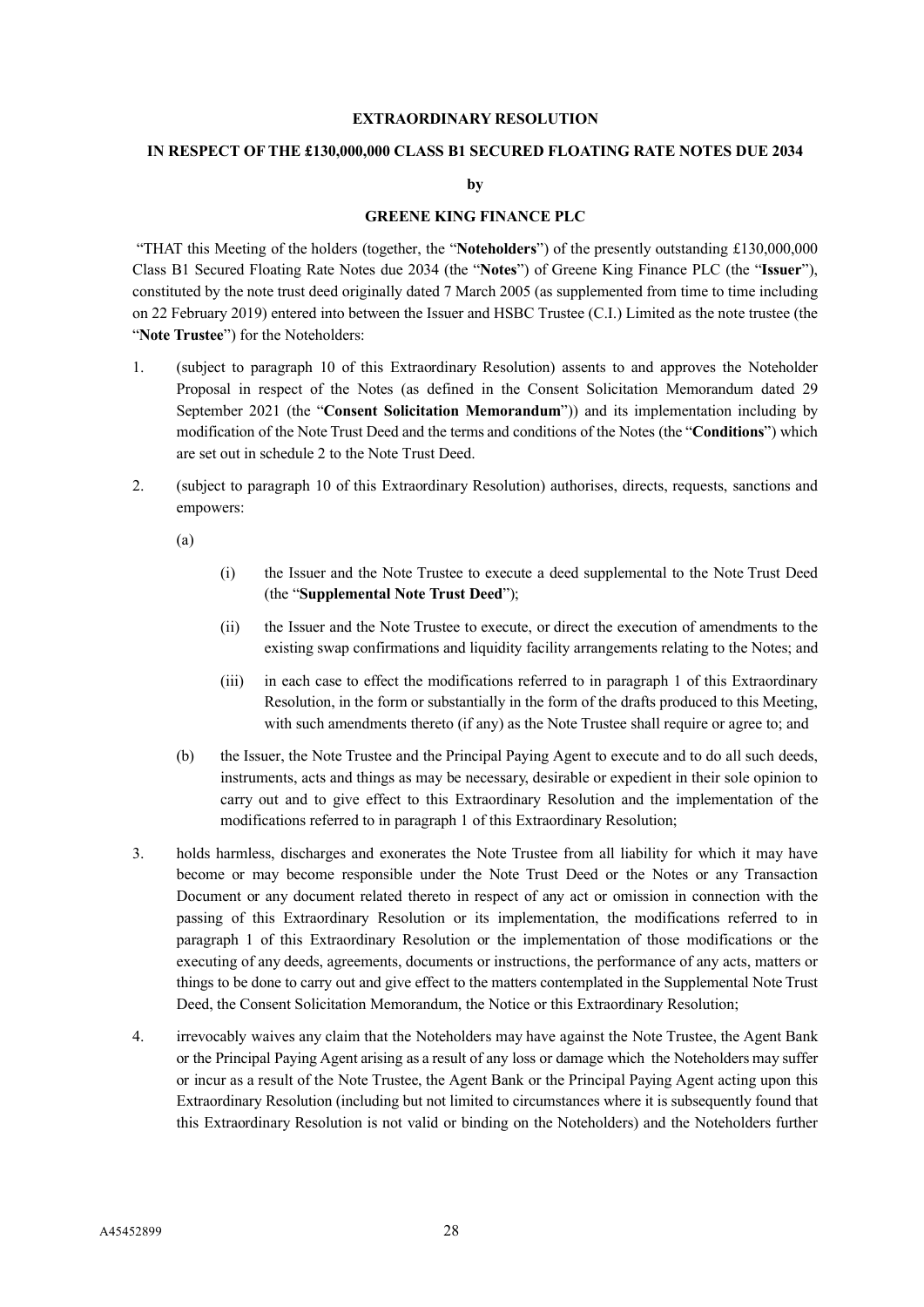confirm that the Noteholders will not seek to hold the Note Trustee, the Agent Bank or the Principal Paying Agent liable for any such loss or damage;

- 5. expressly agrees and undertakes to indemnify and hold harmless the Note Trustee, the Agent Bank and/or the Principal Paying Agent from and against all losses, liabilities, damages, costs, charges and expenses which may be suffered or incurred by them as a result of any claims (whether or not successful, compromised or settled), actions, demands or proceedings brought against the Note Trustee, the Agent Bank and/or the Principal Paying Agent and against all losses, costs, charges or expenses (including legal fees) which the Note Trustee, the Agent Bank and/or the Principal Paying Agent may suffer or incur which in any case arise as a result of the Note Trustee, the Agent Bank and/or the Principal Paying Agent acting in accordance with the Extraordinary Resolution and the Note Trust Deed;
- 6. (subject to paragraph 9 of this Extraordinary Resolution) sanctions and assents to every abrogation, modification, compromise or arrangement in respect of the rights of the Noteholders appertaining to the Notes against the Issuer, whether or not such rights arise under the Conditions, the Note Trust Deed or any other Transaction Document involved in, resulting from or to be effected by the amendments referred to in paragraph 1 of this Extraordinary Resolution and their implementation;
- 7. approves that the Note Trustee be and is hereby authorised and instructed not to obtain any legal opinions in relation to, or to enquire into the power and capacity of any person to enter into the Supplemental Note Trust Deed or any other document necessary, desirable or expedient in connection with the modifications referred to paragraph 1 of this Extraordinary Resolution or the due execution and delivery thereof by any party thereto or the validity and enforceability thereof;
- 8. waives any and all requirements, restrictions and conditions precedent set forth in the Transaction Documents on any person, in implementing the Supplemental Note Trust Deed, this Extraordinary Resolution and the Noteholder Proposal;
- 9. discharges and exonerates each of the Issuer, the Principal Paying Agent and the Agent Bank from all liability for which it may have become or may become responsible under the Note Trust Deed, the Notes or any Transaction Document or any document related thereto in respect of any act or omission in connection with the passing of this Extraordinary Resolution or the executing of any deeds, agreements, documents or instructions, the performance of any acts, matters or things to be done to carry out and give effect to the matters contemplated in the Supplemental Note Trust Deed, the Consent Solicitation Memorandum, the Notice or this Extraordinary Resolution;
- 10. declares that the implementation of this Extraordinary Resolution shall be conditional on:
	- (a) the passing of this Extraordinary Resolution; and
	- (b) the quorum required for, and the requisite majority of votes cast at, this Meeting being satisfied by Eligible Noteholders, irrespective of any participation at this Meeting by Ineligible Noteholders and further resolves that, if the Extraordinary Resolution is passed at this Meeting but such condition is not satisfied, the chairman of this Meeting and the Note Trustee are hereby authorised, directed, requested and empowered to adjourn this Meeting for such period being not less than 14 days nor more than 42 days, and to such place as may be appointed by the chairman of this Meeting and approved by the Note Trustee, for the purpose of reconsidering resolutions 1 to 9 of this Extraordinary Resolution with the exception of this resolution 10(b) of this Extraordinary Resolution. At any such adjournment of this Meeting, two or more persons present holding or representing Notes or being proxies or representatives and holding or representing in aggregate not less than one-half of the aggregate Principal Amount Outstanding of the Notes shall form a quorum and shall have the power to pass such Extraordinary Resolution, and this condition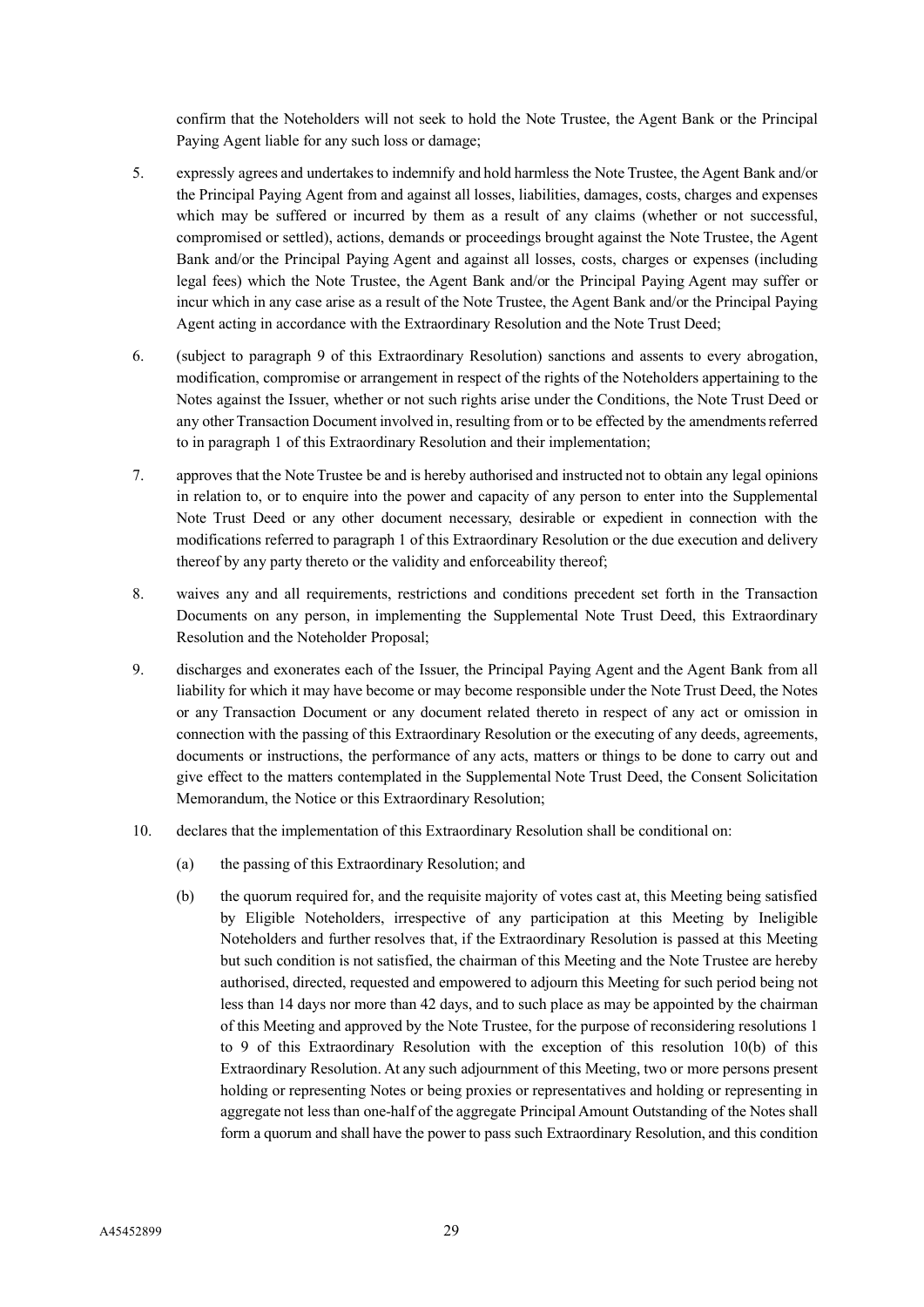set out in this paragraph 10(b) will be satisfied if the quorum required for, and the requisite majority of votes cast at, such adjourned Meeting are satisfied by Eligible Noteholders irrespective of any participation at the adjourned Meeting by Ineligible Noteholders; and

11. agrees that capitalised terms in this Extraordinary Resolution where not defined herein shall have the meanings given to them in the Consent Solicitation Memorandum (a copy of which is available for inspection as referred to in the Notice).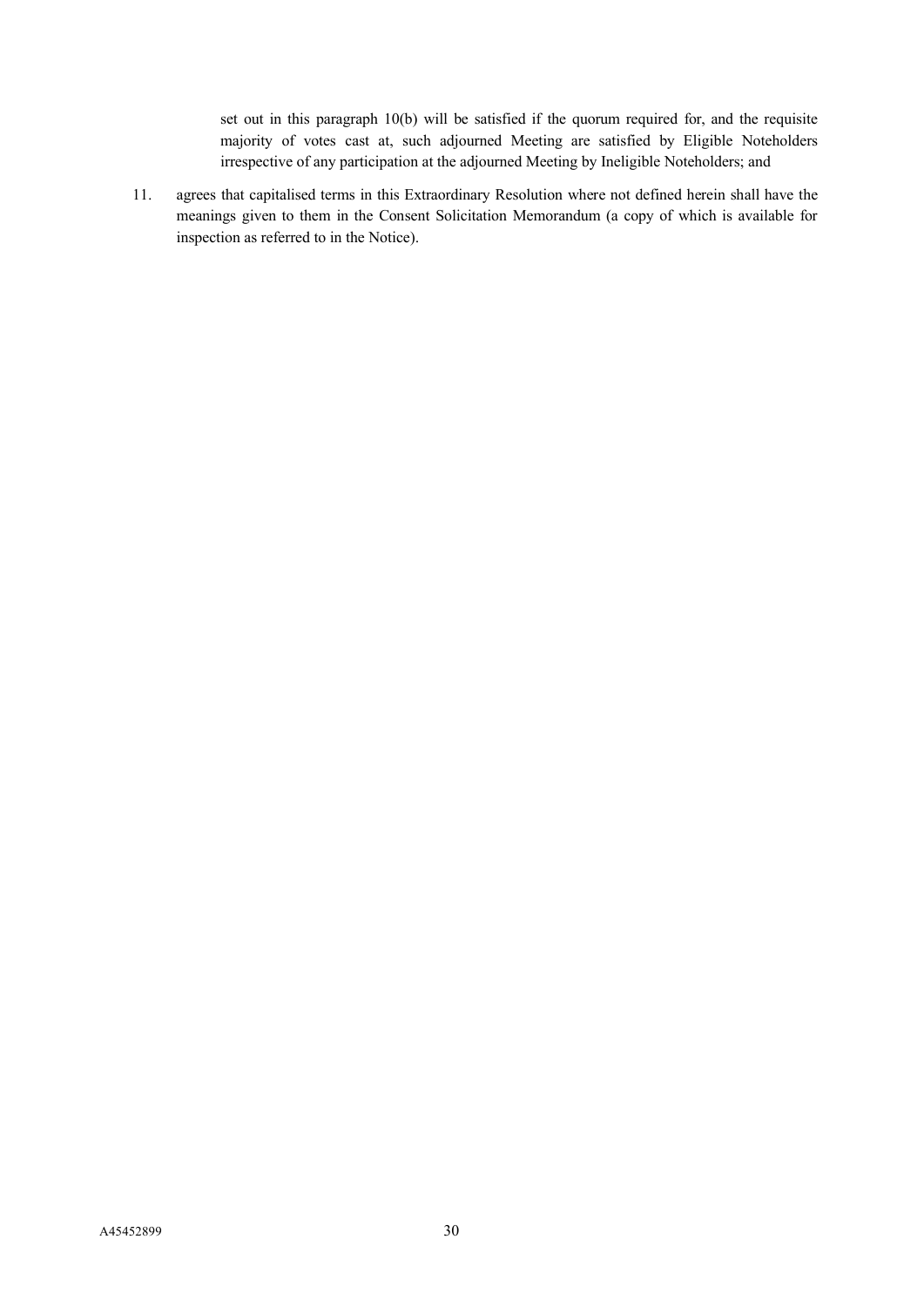#### **EXTRAORDINARY RESOLUTION**

#### **IN RESPECT OF THE £115,000,000 CLASS B2 SECURED FLOATING RATE NOTES DUE 2036**

**by**

# **GREENE KING FINANCE PLC**

"THAT this Meeting of the holders (together, the "**Noteholders**") of the presently outstanding £115,000,000 Class B2 Secured Floating Rate Notes due 2036 (the "**Notes**") of Greene King Finance PLC (the "**Issuer**"), constituted by the note trust deed originally dated 7 March 2005 (as supplemented from time to time including on 22 February 2019) entered into between the Issuer and HSBC Trustee (C.I.) Limited as the note trustee (the "**Note Trustee**") for the Noteholders:

- 1. (subject to paragraph 10 of this Extraordinary Resolution) assents to and approves the Noteholder Proposal in respect of the Notes (as defined in the Consent Solicitation Memorandum dated 29 September 2021 (the "**Consent Solicitation Memorandum**")) and its implementation including by modification of the Note Trust Deed and the terms and conditions of the Notes (the "**Conditions**") which are set out in schedule 2 to the Note Trust Deed.
- 2. (subject to paragraph 10 of this Extraordinary Resolution) authorises, directs, requests, sanctions and empowers:

(a)

- (i) the Issuer and the Note Trustee to execute a deed supplemental to the Note Trust Deed (the "**Supplemental Note Trust Deed**");
- (ii) the Issuer and the Note Trustee to execute, or direct the execution of amendments to the existing swap confirmations and liquidity facility arrangements relating to the Notes; and
- (iii) in each case to effect the modifications referred to in paragraph 1 of this Extraordinary Resolution, in the form or substantially in the form of the drafts produced to this Meeting, with such amendments thereto (if any) as the Note Trustee shall require or agree to; and
- (b) the Issuer, the Note Trustee and the Principal Paying Agent to execute and to do all such deeds, instruments, acts and things as may be necessary, desirable or expedient in their sole opinion to carry out and to give effect to this Extraordinary Resolution and the implementation of the modifications referred to in paragraph 1 of this Extraordinary Resolution;
- 3. holds harmless, discharges and exonerates the Note Trustee from all liability for which it may have become or may become responsible under the Note Trust Deed or the Notes or any Transaction Document or any document related thereto in respect of any act or omission in connection with the passing of this Extraordinary Resolution or its implementation, the modifications referred to in paragraph 1 of this Extraordinary Resolution or the implementation of those modifications or the executing of any deeds, agreements, documents or instructions, the performance of any acts, matters or things to be done to carry out and give effect to the matters contemplated in the Supplemental Note Trust Deed, the Consent Solicitation Memorandum, the Notice or this Extraordinary Resolution;
- 4. irrevocably waives any claim that the Noteholders may have against the Note Trustee, the Agent Bank or the Principal Paying Agent arising as a result of any loss or damage which the Noteholders may suffer or incur as a result of the Note Trustee, the Agent Bank or the Principal Paying Agent acting upon this Extraordinary Resolution (including but not limited to circumstances where it is subsequently found that this Extraordinary Resolution is not valid or binding on the Noteholders) and the Noteholders further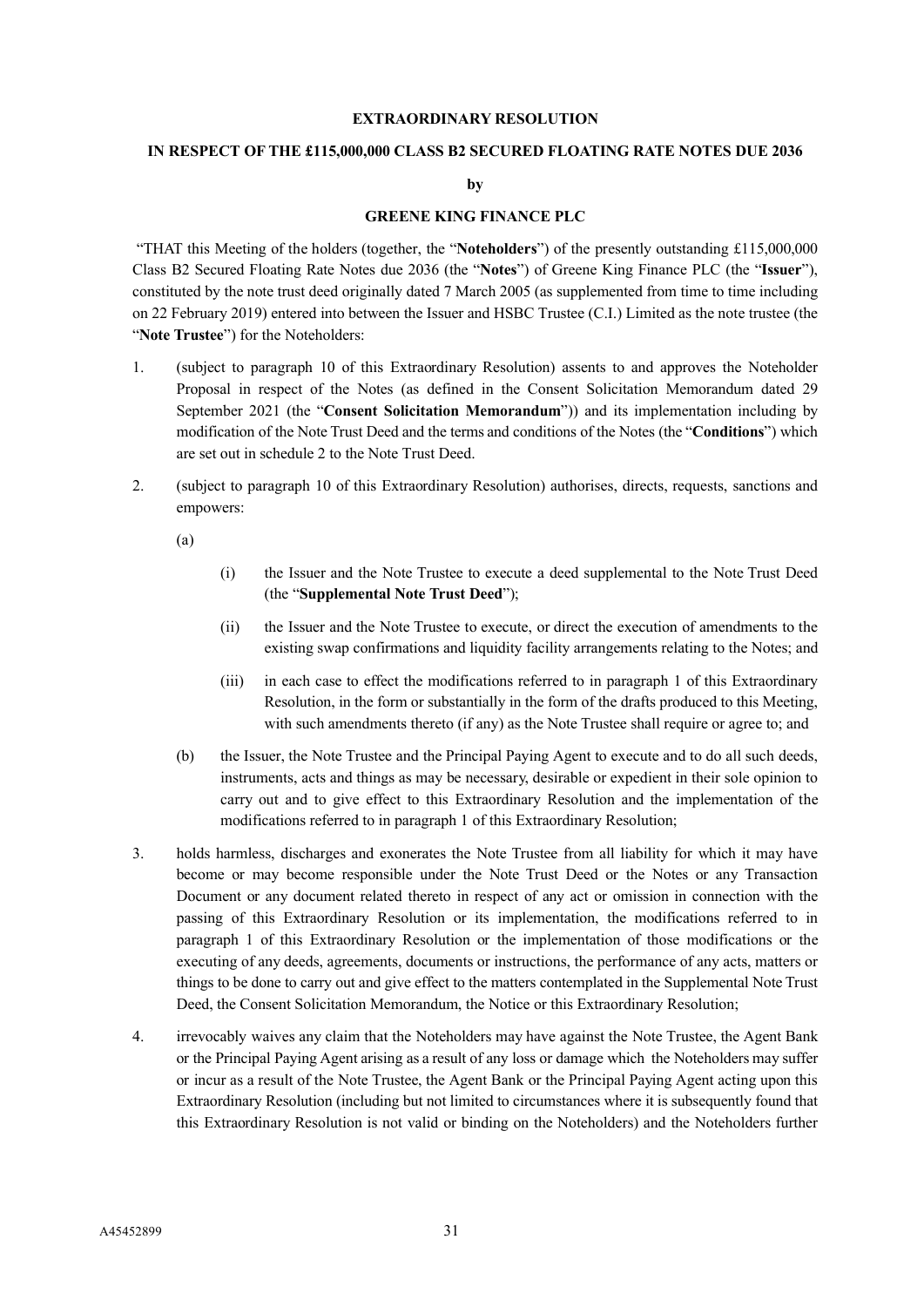confirm that the Noteholders will not seek to hold the Note Trustee, the Agent Bank or the Principal Paying Agent liable for any such loss or damage;

- 5. expressly agrees and undertakes to indemnify and hold harmless the Note Trustee, the Agent Bank and/or the Principal Paying Agent from and against all losses, liabilities, damages, costs, charges and expenses which may be suffered or incurred by them as a result of any claims (whether or not successful, compromised or settled), actions, demands or proceedings brought against the Note Trustee, the Agent Bank and/or the Principal Paying Agent and against all losses, costs, charges or expenses (including legal fees) which the Note Trustee, the Agent Bank and/or the Principal Paying Agent may suffer or incur which in any case arise as a result of the Note Trustee, the Agent Bank and/or the Principal Paying Agent acting in accordance with the Extraordinary Resolution and the Note Trust Deed;
- 6. (subject to paragraph 9 of this Extraordinary Resolution) sanctions and assents to every abrogation, modification, compromise or arrangement in respect of the rights of the Noteholders appertaining to the Notes against the Issuer, whether or not such rights arise under the Conditions, the Note Trust Deed or any other Transaction Document involved in, resulting from or to be effected by the amendments referred to in paragraph 1 of this Extraordinary Resolution and their implementation;
- 7. approves that the Note Trustee be and is hereby authorised and instructed not to obtain any legal opinions in relation to, or to enquire into the power and capacity of any person to enter into the Supplemental Note Trust Deed or any other document necessary, desirable or expedient in connection with the modifications referred to paragraph 1 of this Extraordinary Resolution or the due execution and delivery thereof by any party thereto or the validity and enforceability thereof;
- 8. waives any and all requirements, restrictions and conditions precedent set forth in the Transaction Documents on any person, in implementing the Supplemental Note Trust Deed, this Extraordinary Resolution and the Noteholder Proposal;
- 9. discharges and exonerates each of the Issuer, the Principal Paying Agent and the Agent Bank from all liability for which it may have become or may become responsible under the Note Trust Deed, the Notes or any Transaction Document or any document related thereto in respect of any act or omission in connection with the passing of this Extraordinary Resolution or the executing of any deeds, agreements, documents or instructions, the performance of any acts, matters or things to be done to carry out and give effect to the matters contemplated in the Supplemental Note Trust Deed, the Consent Solicitation Memorandum, the Notice or this Extraordinary Resolution;
- 10. declares that the implementation of this Extraordinary Resolution shall be conditional on:
	- (a) the passing of this Extraordinary Resolution; and
	- (b) the quorum required for, and the requisite majority of votes cast at, this Meeting being satisfied by Eligible Noteholders, irrespective of any participation at this Meeting by Ineligible Noteholders and further resolves that, if the Extraordinary Resolution is passed at this Meeting but such condition is not satisfied, the chairman of this Meeting and the Note Trustee are hereby authorised, directed, requested and empowered to adjourn this Meeting for such period being not less than 14 days nor more than 42 days, and to such place as may be appointed by the chairman of this Meeting and approved by the Note Trustee, for the purpose of reconsidering resolutions 1 to 9 of this Extraordinary Resolution with the exception of this resolution 10(b) of this Extraordinary Resolution. At any such adjournment of this Meeting, two or more persons present holding or representing Notes or being proxies or representatives and holding or representing in aggregate not less than one-half of the aggregate Principal Amount Outstanding of the Notes shall form a quorum and shall have the power to pass such Extraordinary Resolution, and this condition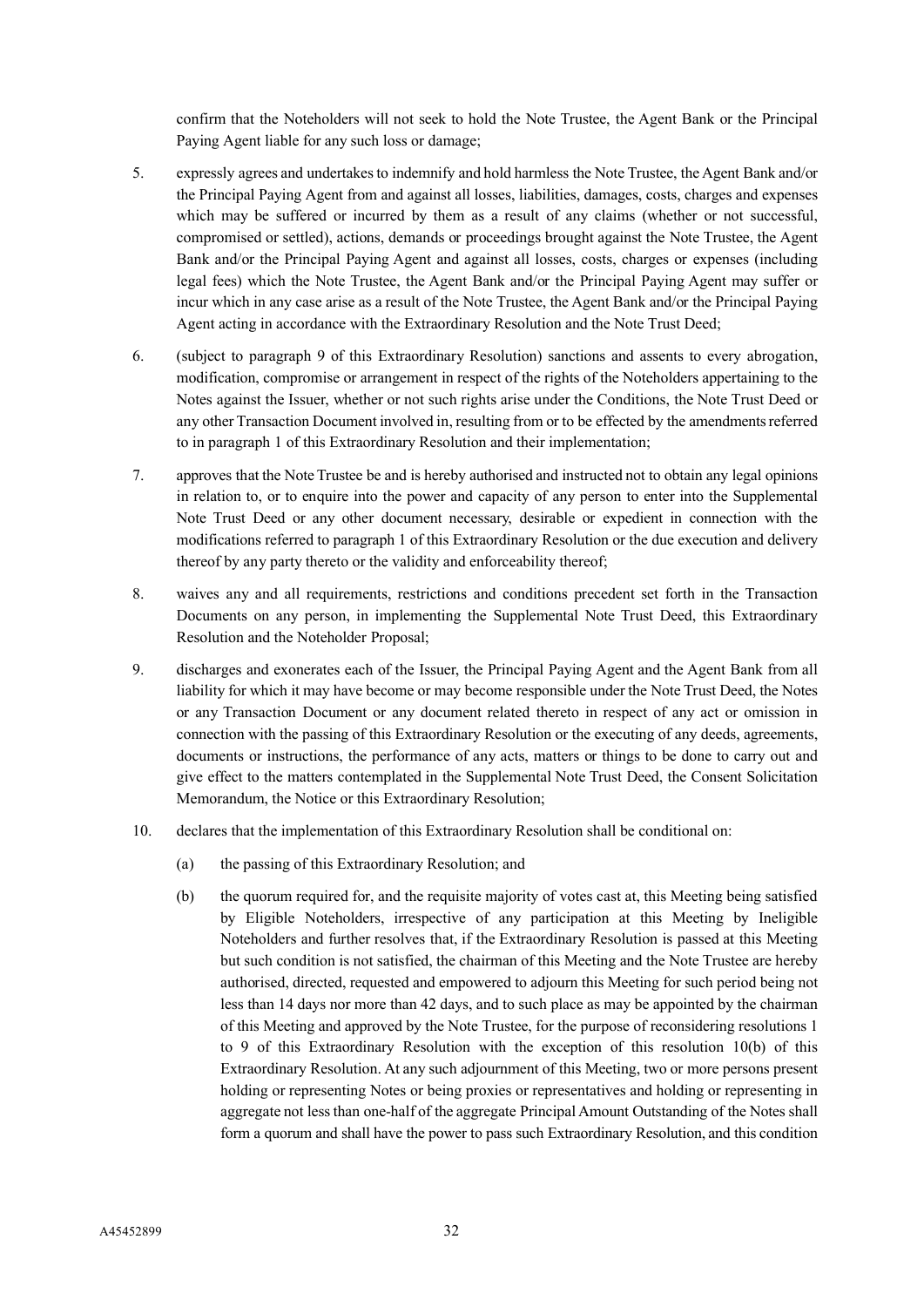set out in this paragraph 10(b) will be satisfied if the quorum required for, and the requisite majority of votes cast at, such adjourned Meeting are satisfied by Eligible Noteholders irrespective of any participation at the adjourned Meeting by Ineligible Noteholders; and

11. agrees that capitalised terms in this Extraordinary Resolution where not defined herein shall have the meanings given to them in the Consent Solicitation Memorandum (a copy of which is available for inspection as referred to in the Notice).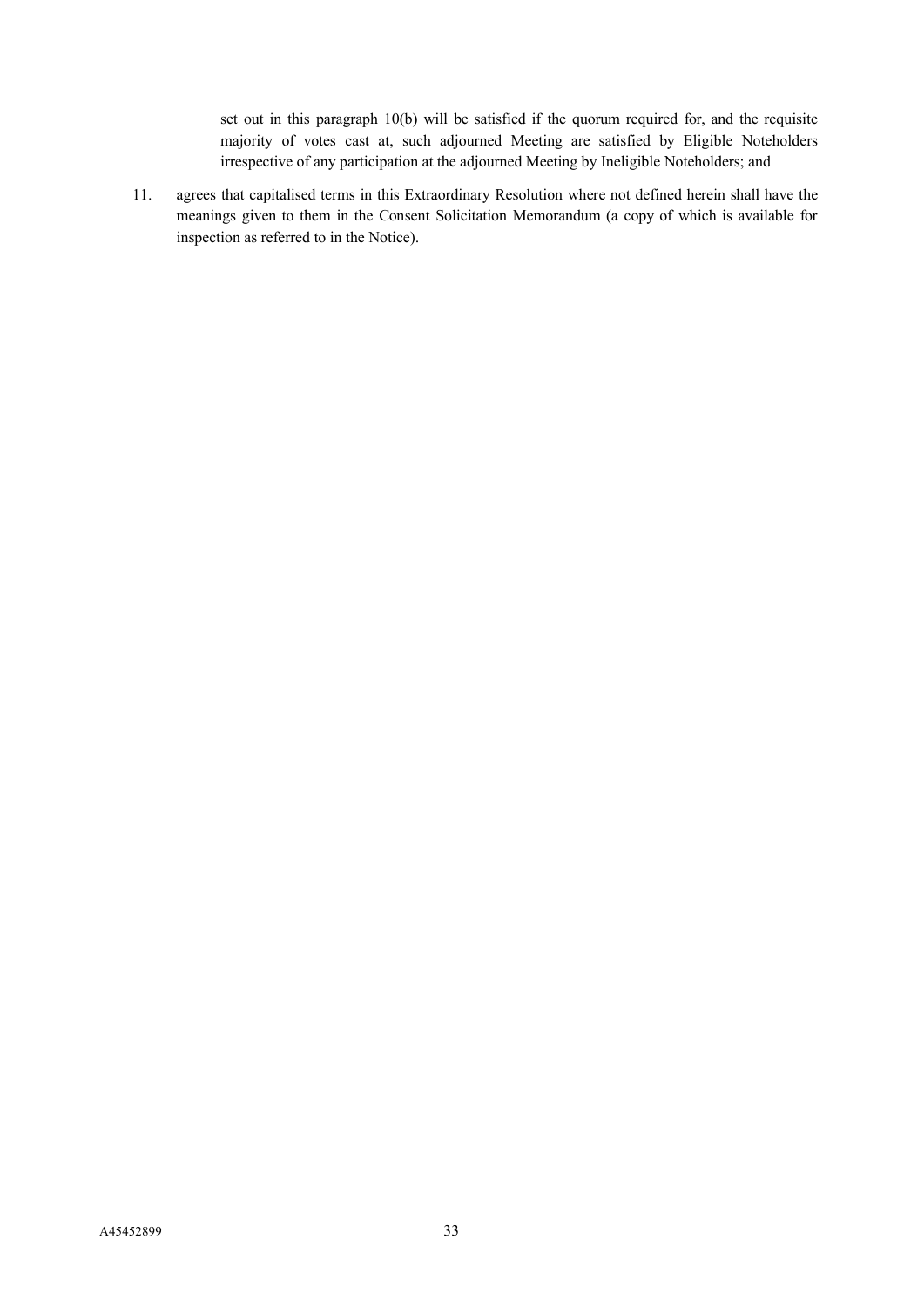#### **SECTION 5 – FORM OF NOTICE OF NOTEHOLDER MEETINGS**

## **THIS NOTICE IS IMPORTANT AND REQUIRES THE IMMEDIATE ATTENTION OF NOTEHOLDERS.**

FURTHER INFORMATION REGARDING THE MATTERS REFERRED TO IN THIS ANNOUNCEMENT IS AVAILABLE IN THE CONSENT SOLICITATION MEMORANDUM (THE "**CONSENT SOLICITATION MEMORANDUM**") MADE AVAILABLE BY THE ISSUER TODAY, AND NOTEHOLDERS MUST READ THIS ANNOUNCEMENT IN CONJUNCTION WITH THE CONSENT SOLICITATION MEMORANDUM.

If any Noteholder is in any doubt as to the action it should take or is unsure of the impact of the implementation of the Extraordinary Resolutions, it is recommended to seek its own financial and legal advice, including in respect of any tax consequences, immediately from its broker, bank manager, solicitor, accountant or other independent financial, tax or legal adviser. Any individual or company whose Covered Bonds are held on its behalf by a broker, dealer, bank, custodian, trust company or other nominee or intermediary must contact such entity if it wishes to participate in the Consent Solicitations (as defined in the Consent Solicitation Memorandum) or otherwise participate at the meetings (including any adjourned meeting) at which the Extraordinary Resolutions referred to below is to be considered.

#### **GREENE KING FINANCE PLC**

*(incorporated with limited liability in England and Wales under registered number 05333192)*

(the "**Issuer**")

#### **NOTICE OF NOTEHOLDER MEETINGS**

to the holders of the outstanding

**£290,000,000 Class A5 Secured Floating Rate Notes due 2033 (the "Class A5 Notes") (ISIN: XS0372045798), £130,000,000 Class B1 Secured Floating Rate Notes due 2034 (the "Class B1 Notes") (ISIN: XS0213358608) and £115,000,000 Class B2 Secured Floating Rate Notes due 2036 (the "Class B2 Notes") (ISIN: XS0252915730)**

**by**

#### **the Issuer**

(the Class A5 Notes, Class B1 Notes together with the Class B2 Notes, the "**Notes**" and each a "**Class**", and the holders thereof, the "**Noteholders**")

NOTICE IS HEREBY GIVEN that separate meetings of the Noteholders of each Class of Notes (the "**Meetings**" and each, a "**Meeting**") convened by the Issuer will be held via teleconference (using a video enabled platform) (a copy of which is available for inspection as referred to in the Notice) at 11:00 a.m. (London time) on 21 October 2021 for the purpose of considering and, if thought fit, passing the applicable resolution set out below which will be proposed as an Extraordinary Resolution for each Class of Noteholders in accordance with the provisions of the note trust deed originally dated 7 March 2005 (as supplemented from time to time including on 22 February 2019) (the "**Note Trust Deed**") made between the Issuer and HSBC Trustee (C.I.) Limited as the note trustee (the "**Note Trustee**") for the Noteholders and constituting the Notes. The Meetings will commence at 11:00 a.m. (London time) in respect of the Class A5 Notes, followed thereafter at 15 minute intervals (or, if later, when the prior meeting has concluded) by the Class B1 Notes, and then the Class B2 Notes.

Capitalised terms used in this Notice and not otherwise defined herein shall have the meanings given to them in the Consent Solicitation Memorandum, which is available upon request from the Tabulation Agent and as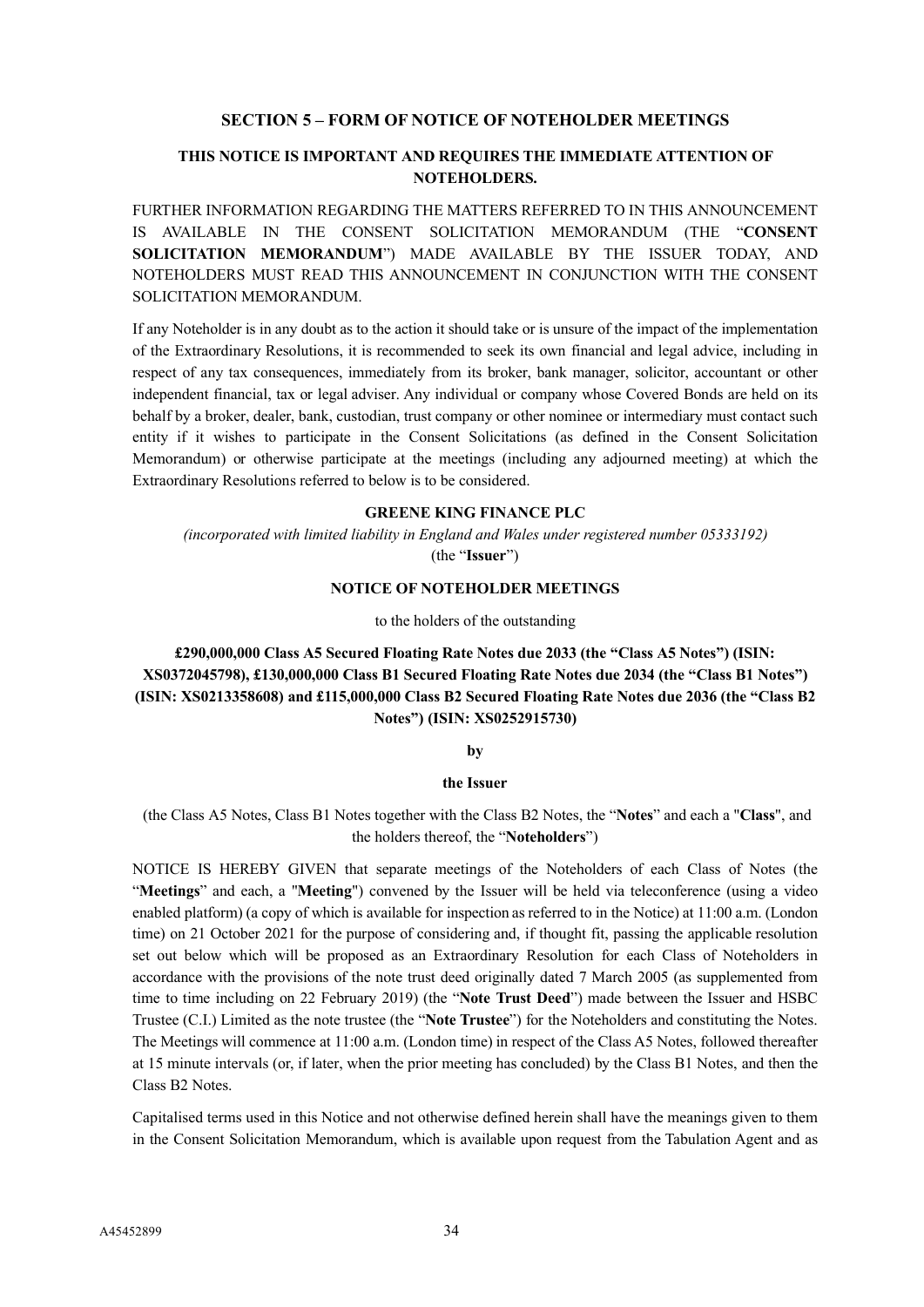otherwise noted in "*Documents Available for Inspection*" below. In accordance with normal practice, each of the Note Trustee, the Tabulation Agent, the Principal Paying Agent and the Agent Bank have not been involved in the formulation of the Consent Solicitations, the Proposed Amendments or the Extraordinary Resolutions. The Note Trustee, the Tabulation Agent, the Solicitation Agent, the Principal Paying Agent and the Agent Bank express no opinion on, and make no representations as to the merits of the Consent Solicitations, the Proposed Amendments or the Extraordinary Resolutions.

None of the Note Trustee, the Tabulation Agent, the Solicitation Agent, the Agent Bank or the Principal Paying Agent makes any representation that all relevant information has been disclosed to Noteholders in or pursuant to this Notice, the Consent Solicitation Memorandum or otherwise. None of the Note Trustee, the Tabulation Agent, the Solicitation Agent, the Agent Bank or the Principal Paying Agent has approved the draft Supplemental Note Trust Deed referred to in the Extraordinary Resolutions and the Note Trustee recommends that Noteholders arrange to inspect and review the Noteholder Proposal and such draft Supplemental Note Trust Deed as provided below in this Notice. Accordingly, Noteholders of the Notes should take their own independent legal, financial, tax or other advice on the merits, and the consequences of voting in favour of or against the Extraordinary Resolutions (or abstaining from voting, as the case may be), including any tax consequences, and on the impact of the implementation of the Extraordinary Resolutions or lack thereof.

None of the Note Trustee, the Tabulation Agent, the Solicitation Agent, the Agent Bank or the Principal Paying Agent is responsible for the accuracy, completeness, validity or correctness of the statements made in the Consent Solicitation Memorandum or omissions therefrom.

Neither this Notice nor the Consent Solicitation Memorandum constitute or form part of, and should not be construed as, an offer for sale, exchange or subscription of, or a solicitation of any offer to buy, exchange or subscribe for, any securities of the Issuer or any other entity. The distribution of the Consent Solicitation Memorandum may nonetheless be restricted by law in certain jurisdictions.

Persons into whose possession the Consent Solicitation Memorandum comes are required to inform themselves about, and to observe, any such restrictions.

*Noteholders who have submitted and not revoked (in the limited circumstances in which revocation is permitted) a valid Consent Instruction in respect of the relevant Extraordinary Resolution by 11:00 a.m. (London time) on 19 October 2021 (the "Expiration Deadline"), by which they will have given instructions for the appointment of one or more representatives of the Tabulation Agent by the Principal Paying Agent as their proxy to vote in favour of or against (as specified in the Consent Instruction) the relevant Extraordinary Resolution (or to abstain from voting, as the case may be) at the Meeting (or, if applicable, any adjourned such Meeting), need take no further action to be represented at the relevant Meeting (or any such adjourned Meeting).*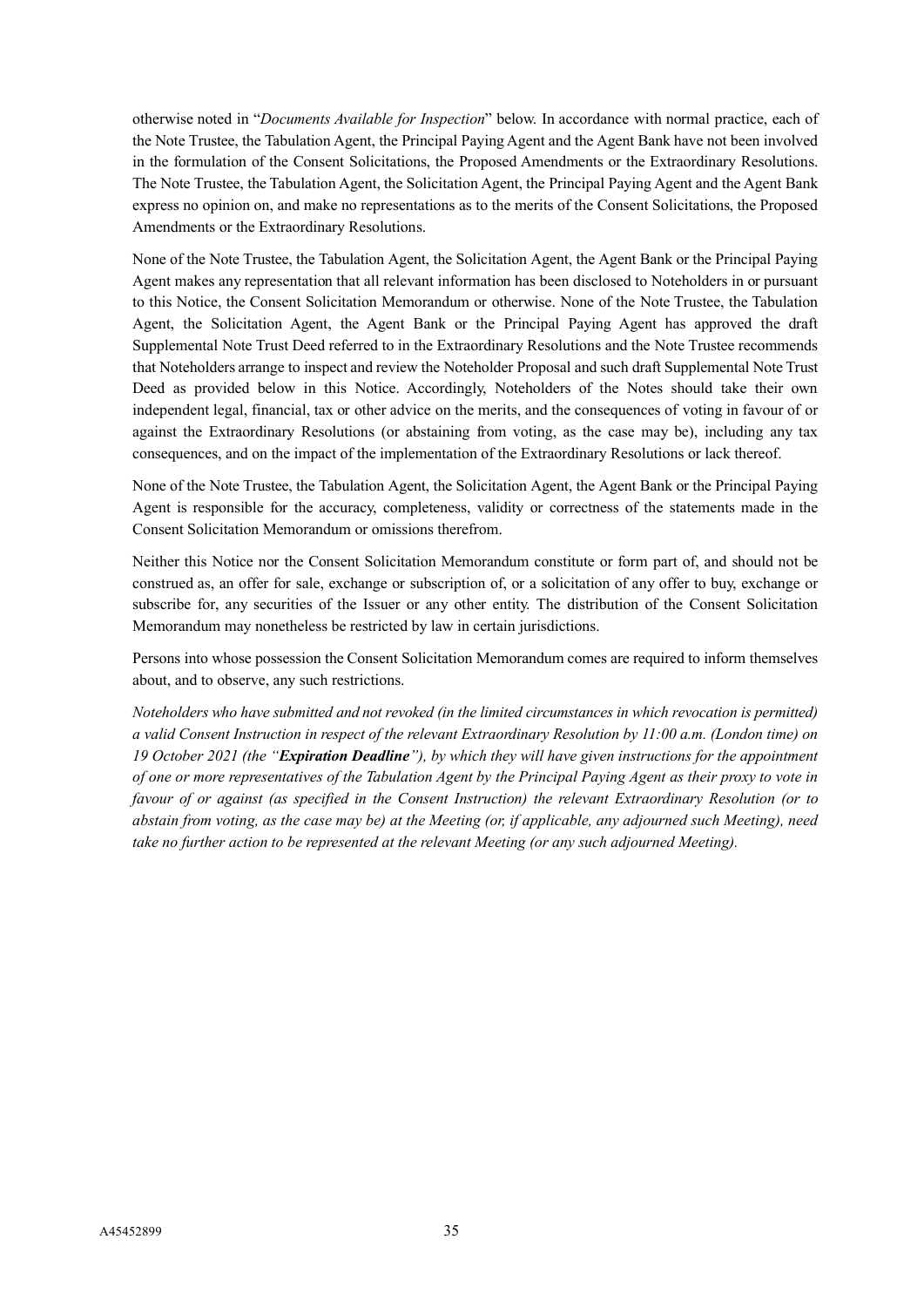#### **BACKGROUND**

On the basis that the relevant Final Maturity Dates and Interest Payment Dates in respect of the Notes, in each case, fall due after 2021, the Issuer has convened the Meetings for the purpose of enabling each Class of the Noteholders to consider and resolve, if they think fit, to approve the Noteholder Proposal (as further described in Section 3 (*Noteholder Proposal*) of the Consent Solicitation Memorandum) by way of an Extraordinary Resolution for the purposes of implementing certain changes to the Conditions of the Notes such that, following the date on which the relevant Extraordinary Resolutions are passed and the relevant Eligibility Condition is satisfied, (a) on and from the first Interest Determination Date following the occurrence of a Sterling LIBOR Cessation Event: (i) the Interest Basis applicable to the relevant Class of Notes shall change from Sterling LIBOR to Compounded Daily SONIA for the purposes of the floating rate provisions of the relevant Class of Notes, (ii) an adjustment will be made to reflect the economic difference between Sterling LIBOR and Compounded Daily SONIA rates (using the methodology for such adjustments contained in the ISDA IBOR Fallbacks Supplement) and (iii) the relevant margins applicable to relevant Class of Notes will be unaltered and (b) new fallbacks relating to Compounded Daily SONIA will be implemented.

#### **GENERAL INFORMATION**

**No consent or participation fee will be payable in connection with these Consent Solicitations.**

**The attention of Noteholders is particularly drawn to the quorum required for the relevant Meeting and for any adjourned Meeting which is set out in "***Voting and Quorum***" below.**

**In light of the ongoing developments in relation to the SARS-CoV-2 coronavirus ("COVID-19"), and current guidance issued by the UK government, it may be impossible or inadvisable to hold the Meetings at a physical location. Therefore, in accordance with the provisions of the Note Trust Deed, the Issuer has requested that the Note Trustee prescribe, and the Note Trustee has prescribed, appropriate regulations regarding the holding of the Meetings via teleconference (using a video enabled platform), as further described below. Any Noteholders who indicate to the Tabulation Agent (the contact details for which are set out below) that they wish to attend and vote at the relevant Meeting will be provided with further details about attending such Meeting.**

**Noteholders who have submitted Consent Instructions (and thereby requested that their votes or abstention instructions are included in a block voting instruction appointing one or more representatives of the Tabulation Agent as its proxy to attend the relevant Meeting (and any adjourned Meeting) and to vote (or abstain) in the manner specified or identified in such Consent Instruction) will be unaffected by these alternative regulations and will not be requested to take any further action. The Issuer will take appropriate steps to ensure that only those who would otherwise be entitled to attend and vote (or abstain) at a physical meeting will be entitled to attend the meeting via teleconference (using a video enabled platform).**

#### **VOTING AND QUORUM**

The provisions governing the convening and holding of the Meetings are set out in schedule 3 (*Provisions for Meetings of Noteholders*) to the Note Trust Deed, a copy of which is available for inspection by the Noteholders during normal business hours at the specified office of the Principal Paying Agent set out below.

#### **Voting procedures for the Meetings**

1. All of the Notes are represented by a Regulation S Global Note and are held by a common depositary for Euroclear and Clearstream, Luxembourg. For the purpose of the Meetings, a "**Noteholder**" shall mean each person who is for the time being shown in the records of Euroclear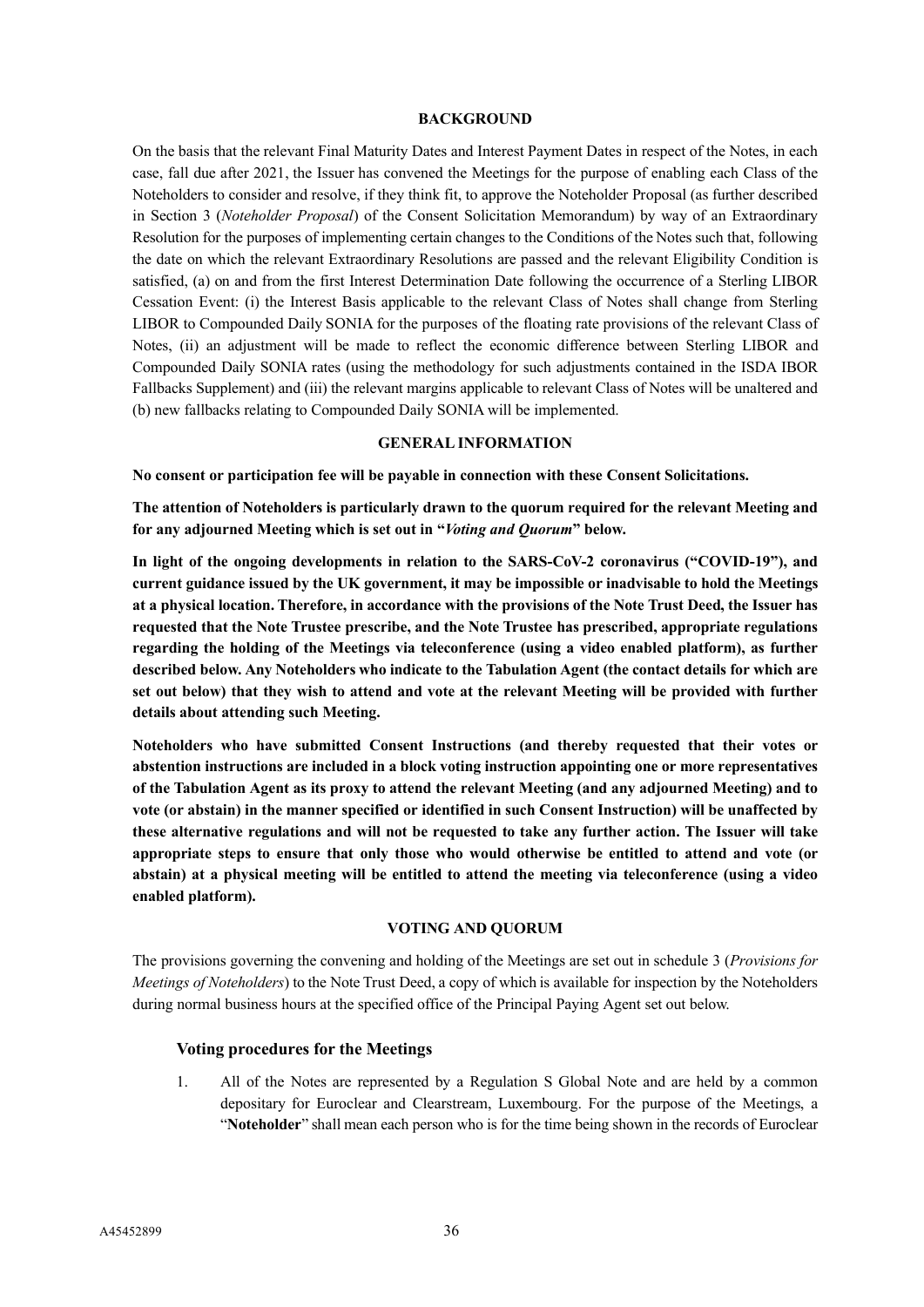or Clearstream, Luxembourg as the holder of a particular Principal Amount Outstanding of each Class of the Notes.

- 2. Noteholders should note that the timings and procedures set out below reflect the requirements for the Noteholders' meetings set out in schedule 4 (*Provisions for meetings of Noteholders*) to the Note Trust Deed, but that the Clearing Systems and the relevant intermediaries may have their own additional requirements as to timings and procedures for voting on the Extraordinary Resolutions. Accordingly, Noteholders wishing to vote in respect of the relevant Extraordinary Resolution (or to abstain from voting, as the case may be) are strongly urged either to contact their custodian (in the case of a beneficial owner whose Notes are held in book-entry form by a custodian) or the relevant Clearing System (in the case of a Noteholder whose Notes are held in book-entry form directly in the relevant Clearing System), as soon as possible.
- 3. Each person who is the owner of a particular principal amount of the Notes, as shown in the records of Euroclear or Clearstream, Luxembourg or their respective accountholders (an "**Accountholder**") should note that they are not the legal holders of the Notes for the purposes of the Meetings and will only be entitled to attend and vote (or abstain from voting, as the case may be) at the relevant Meeting(s) in accordance with the procedures set out in "*Section 7 – Procedures in connection with the Consent Solicitations"* of the Consent Solicitation Memorandum.
- 4. Noteholders may vote on the relevant proposed Extraordinary Resolution by arranging to deliver a Consent Instruction through the Clearing Systems with respect to their Notes. Any Noteholders who indicate to the Tabulation Agent that they wish to attend and vote at the relevant Meeting will be provided with further details about attending the relevant Meeting. Noteholders who wish to attend and vote at the relevant Meeting will be entitled to do so in accordance with the procedures set out in "*Section 7 – Procedures in connection with the Consent Solicitations"* of the Consent Solicitation Memorandum.
- 5. The quorum for each Meeting shall be two or more persons present holding or representing each Class of Notes or being proxies or representatives and holding or representing in aggregate not less than one-half of the aggregate Principal Amount Outstanding of the relevant Class of Notes for the time being outstanding. If a quorum is not present within 15 minutes from the time fixed for the relevant Meeting, such Meeting will be adjourned for such period being not less than 14 days nor more than 42 days, to be held via teleconference (by way of a video enabled platform). In addition, in the event that the quorum required for, and the requisite majority of votes cast at, the relevant Meeting is satisfied but the Eligibility Condition in respect of such Meeting is not satisfied, the chairman of the relevant Meeting and the Note Trustee will adjourn the relevant Meeting for such period being not less than 14 days nor more than 42 days, and to such place as may be appointed by the chairman of the relevant Meeting and approved by the Note Trustee. The relevant Extraordinary Resolution will be considered at an adjourned Meeting (notice of which will be given to the Noteholders of the Notes). At any adjourned Meeting, the percentage of the Principal Amount Outstanding of the outstanding Class of Notes represented or held by the Voters actually present at the relevant Meeting forms a quorum and a majority consisting of not less than 75 per cent. of the persons voting there upon shall have the power to pass the relevant Extraordinary Resolution.
- 6. In respect of each Class of Notes, if the relevant Extraordinary Resolution is passed at the initial Meetings or an adjourned Meeting(s) and the relevant Eligibility Condition is satisfied, the proposed changes in respect of such Class of Notes shall be implemented upon entry of all the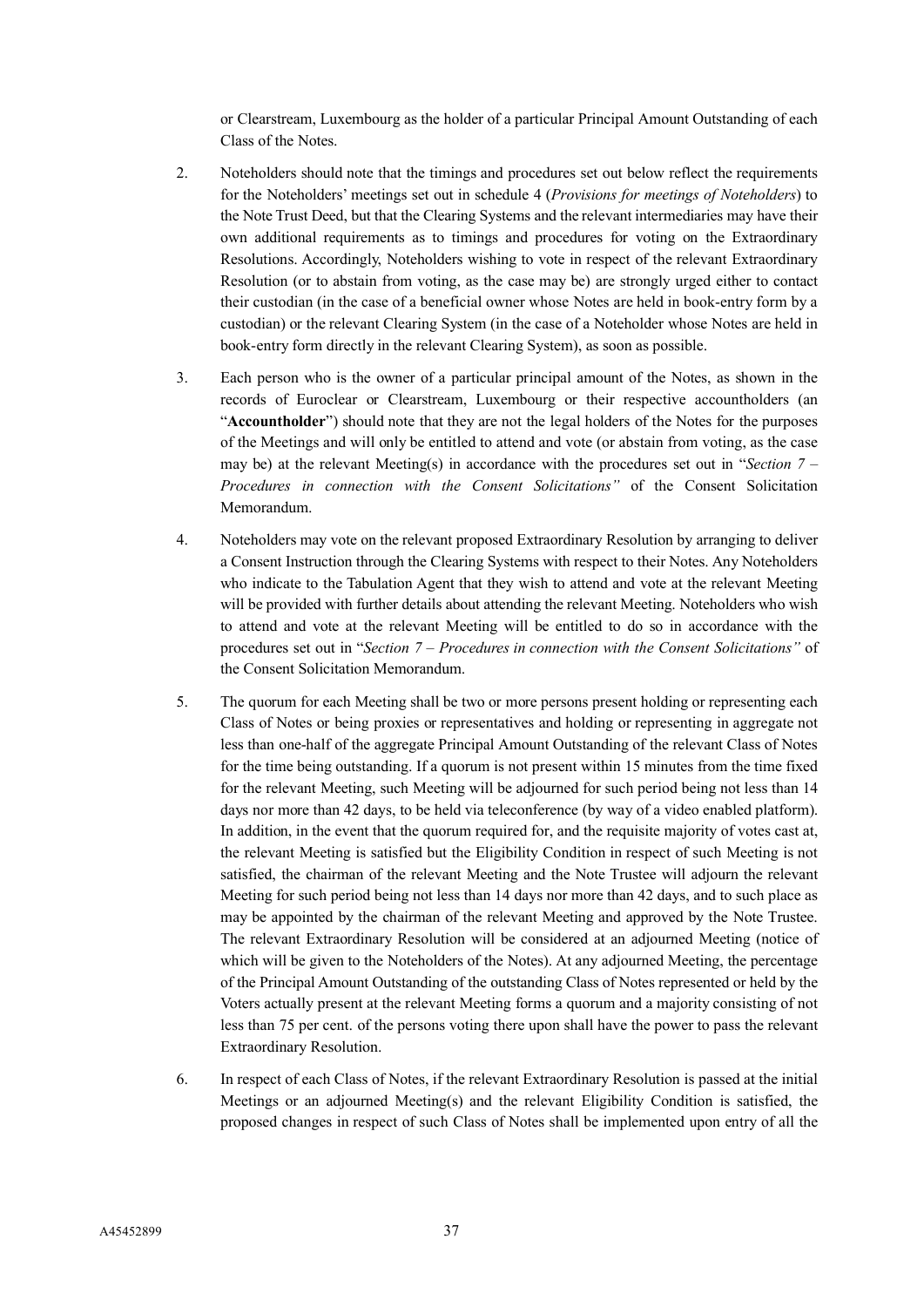required parties into the Supplemental Note Trust Deed (as defined below) as soon as practicable (which is expected to be within two Business Days of such Meeting).

- 7. The question submitted to the Meetings shall be decided in the first instance by a show of hands. Unless a poll is (before, or on the declaration of, the result of the show of hands) demanded by the chairman of the relevant Meeting, the Issuer, the Note Trustee or by any person present holding or representing in aggregate not less than 2 per cent. of the Principal Amount Outstanding of the Notes of the relevant Class, a declaration by the chairman of the relevant Meeting that a resolution has been carried or carried by a particular majority or lost or not carried by a particular majority shall be conclusive evidence of the fact without proof of the number or proportion of the votes recorded in favour of or against such resolution (or of any abstentions).
- 8. To be passed, an Extraordinary Resolution requires a resolution passed at a meeting of the relevant Class of Noteholders duly convened and held in accordance with the Note Trust Deed by a majority in favour consisting of not less than 75 per cent. of the votes cast.
- 9. At each Meeting (a) on a show of hands, every person who is present or who is a proxy or representative and who has provided evidence of their holdings of the relevant Class of Notes shall have one vote and (b) on a poll, every person who is present or who is a proxy or representative and who has provided evidence of their holdings of the relevant Class of Notes shall have one vote in respect of each £1,000 in the Principal Amount Outstanding of the relevant Class of Notes in respect of which such person is the registered holder. In the case of equality of votes, the chairman of the relevant Meeting shall have a casting vote in addition to the vote or votes (if any) to which he may be entitled as a Noteholder or as a proxy or as a representative.
- 10. In respect of each Class of Notes, the implementation of the relevant Consent Solicitation and the relevant Extraordinary Resolution will be conditional on:
	- (a) the passing of the relevant Extraordinary Resolution; and
	- (b) the quorum required for, and the requisite majority of votes cast at, the relevant Meeting being satisfied by Eligible Noteholders only, irrespective of any vote or other participation at such Meeting by Ineligible Noteholders, including, if applicable, the satisfaction of such condition at an adjourned Meeting (the "**Eligibility Condition**").
- 11. In respect of each Class of Notes, if passed, subject to satisfaction of the relevant Eligibility Condition, the relevant Extraordinary Resolution will be binding on all of the holders of such Class of Notes whether or not they are present at the relevant Meetings and whether or not voting.

#### **DOCUMENTS AVAILABLE FOR INSPECTION**

Copies of items (a) to (e) below (together, the "**Noteholder Information**") will be available from the date of this Notice, for inspection by existing Noteholders from the Tabulation Agent, at the following website: https://deals.lucid-is.com/greeneking.

- (a) this Notice;
- (b) the Consent Solicitation Memorandum;
- (c) the Transaction Documents (as defined in the Note Trust Deed);
- (d) the current draft of the Supplemental Note Trust Deed; and
- (e) such other ancillary documents as may be approved by the Note Trustee and/or such other relevant party as are necessary or desirable to give effect to the Noteholder Proposal in full.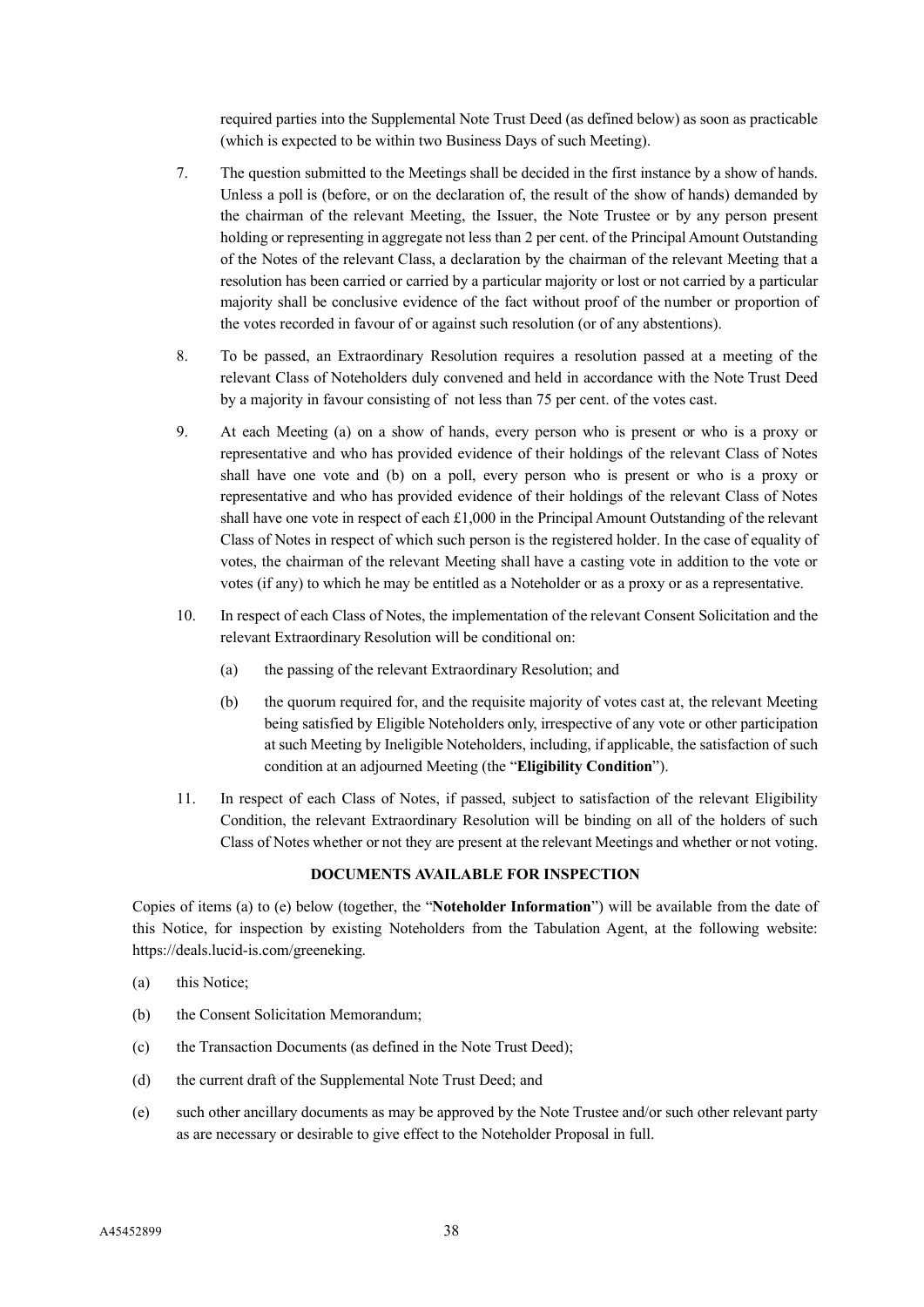This Notice should be read in conjunction with the Noteholder Information.

The Noteholder Information may be supplemented from time to time. Existing Noteholders should note that the Supplemental Note Trust Deed may be subject to amendment (where such amendments are in line with the Proposed Amendments up until 5:00 p.m. on the fourth Business Day immediately preceding the Expiration Deadline). Should such amendments be made, revised versions will be available for inspection from the Tabulation Agent at the following website: https://deals.lucid-is.com/greeneking.

Existing Noteholders will be informed of amendments to the Supplemental Note Trust Deed via Notices to the Clearing Systems for communication to Noteholders and by announcements released via the website of Euronext Dublin.

#### **CONTACT INFORMATION**

Further information relating to the Noteholder Proposal can be obtained from the Solicitation Agent directly:

#### **HSBC Bank plc**

8 Canada Square London E14 5HQ United Kingdom Telephone: +44 (0) 20 7992 6237 Attention: Liability Management Group Email: LM\_EMEA@hsbc.com

The address of the Principal Paying Agent and the Tabulation Agent are set out below:

**Principal Paying Agent Tabulation Agent HSBC Bank plc** 8 Canada Square London E14 5HQ United Kingdom

**Lucid Issuer Services Limited** The Shard 32 London Bridge Street London SE1 9SG United Kingdom E-mail: greeneking@lucid-is.com Tel: +44 (0) 20 7704 0880 Consent Website: https://deals.lucidis.com/greeneking

Noteholders whose Notes are held through Euroclear or Clearstream, Luxembourg should contact the Tabulation Agent at the address details above for further information on how to vote at the Meetings.

This Notice is given by:

#### **GREENE KING FINANCE PLC**

Dated 29 September 2021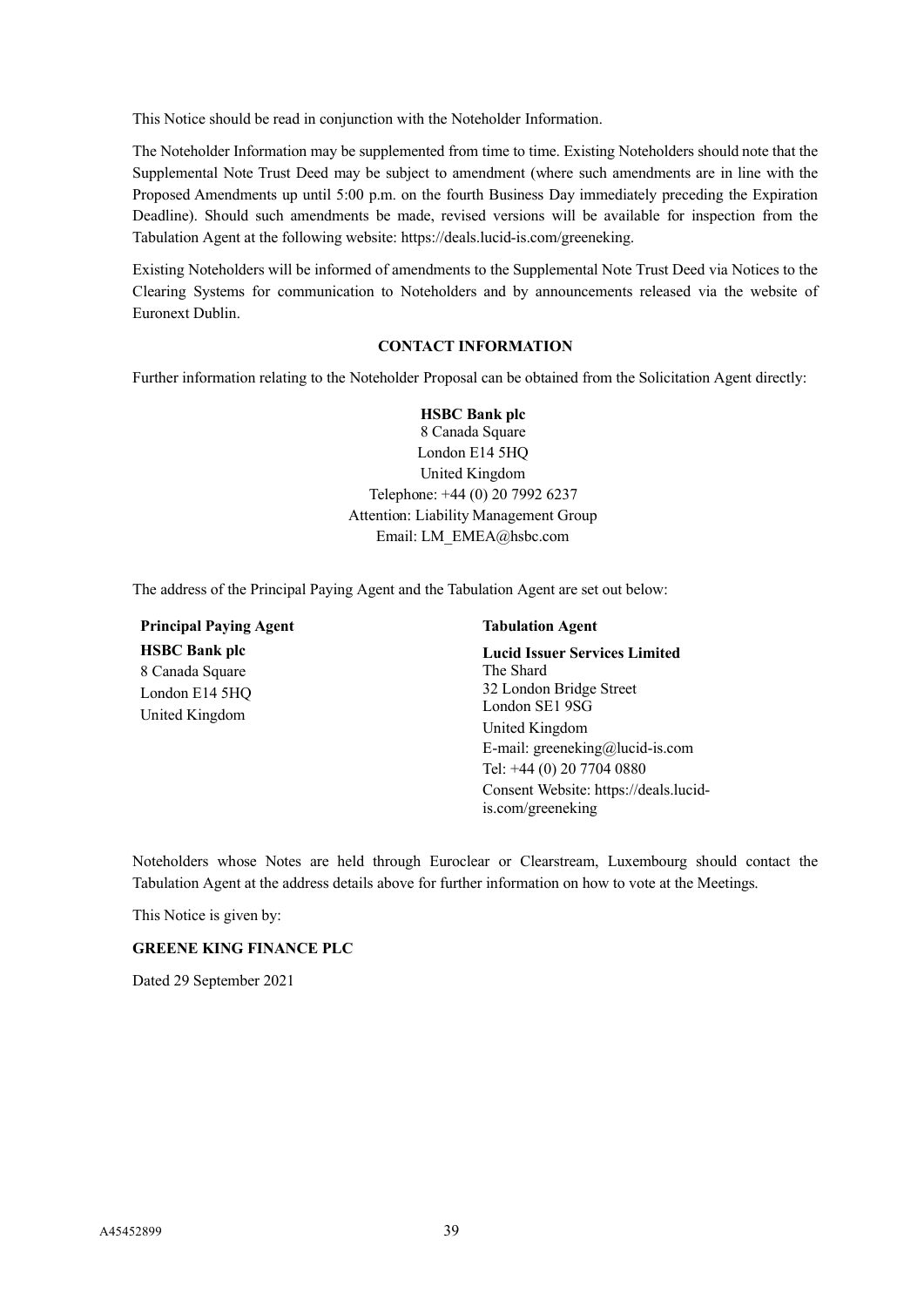# **ANNEX 1**

# **EXTRAORDINARY RESOLUTIONS IN RESPECT OF EACH OF THE £290,000,000 CLASS A5 SECURED FLOATING RATE NOTES DUE 2033, £130,000,000 CLASS B1 SECURED FLOATING RATE NOTES DUE 2034 AND £115,000,000 CLASS B2 SECURED FLOATING RATE NOTES DUE 2036**

*[Intentionally left blank. – See* "*Section 4 – Extraordinary Resolution Proposed to be Passed" of the Consent Solicitation Memorandum]*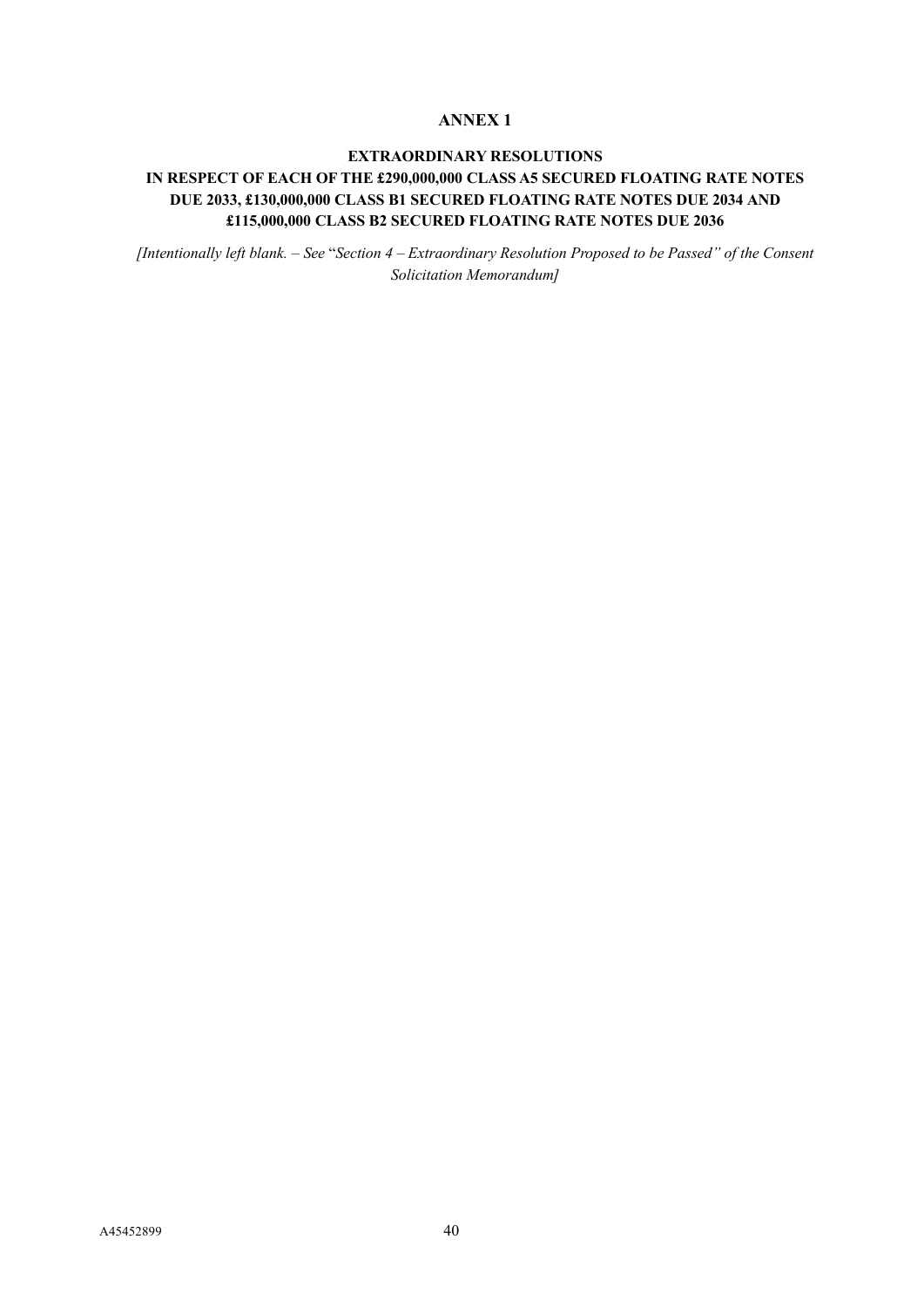## **SECTION 6 – INDICATIVE TIMETABLE**

Set out below is an indicative timetable showing one possible outcome for the timing of the Consent Solicitations, which will depend, among other things, on timely receipt (and non-revocation) of instructions, the rights of the Issuer (where applicable) to extend, waive any condition of, amend and/or terminate the Consent Solicitations (other than the terms of the Extraordinary Resolutions) as described in this Consent Solicitation Memorandum and the passing of the relevant Extraordinary Resolution and the satisfaction of the relevant Eligibility Condition at the relevant initial Meeting for a Class of Notes. Accordingly, the actual timetable may differ significantly from the timetable below.

In relation to the times and dates indicated below, the Noteholders holding Notes in a Clearing System should note the particular practices and policies of the relevant Clearing System regarding their communications deadlines, which will determine the latest time at which instructions may be delivered to the relevant Clearing System (which may be earlier than the deadlines set out below) so that they are received by the Tabulation Agent within the deadline set out below.

The Noteholders who are not direct accountholders in the Clearing Systems should read carefully the provisions set out in the "*Voting and Quorum*" section of the Notice of Noteholder Meetings which accompanies this Consent Solicitation Memorandum, and the provisions set out in "*Section 7 – Procedures in connection with the Consent Solicitations*" of this Consent Solicitation Memorandum.

## **Notes held through a Clearing System (Euroclear or Clearstream, Luxembourg)**

The Beneficial Owners of the Notes that are held in the name of a broker, dealer, bank, custodian, trust company or other nominee or custodian should contact such entity sufficiently in advance of the relevant date if they wish to submit the appropriate Consent Instructions and procure that the Notes are blocked in accordance with the normal procedures of the relevant Clearing System and the deadlines imposed by such Clearing System.

The Noteholders should note that Consent Instructions or block voting instructions given in respect of the initial Meetings shall remain valid for any adjourned Meeting(s) unless validly revoked.

| Date/Time                                                   |   | <b>Action</b>                                                                                                                                                                                                                                                                                                                                                                                                                                                                                                                                             |  |
|-------------------------------------------------------------|---|-----------------------------------------------------------------------------------------------------------------------------------------------------------------------------------------------------------------------------------------------------------------------------------------------------------------------------------------------------------------------------------------------------------------------------------------------------------------------------------------------------------------------------------------------------------|--|
| 29 September                                                | 1 | NOTICE OF THE MEETINGS TO BE DELIVERED TO THE                                                                                                                                                                                                                                                                                                                                                                                                                                                                                                             |  |
| 2021                                                        |   | <b>CLEARING SYSTEMS</b>                                                                                                                                                                                                                                                                                                                                                                                                                                                                                                                                   |  |
| (At least 21 clear<br>days before the<br>Meeting)           |   | Copies of this Consent Solicitation Memorandum and the Noteholder<br>Information (as defined in the relevant Notice) to be available for<br>inspection from the Tabulation Agent (https://deals.lucid-<br>is.com/greeneking). From this date, Noteholders may arrange for Notes<br>held by a Clearing System in their accounts to be blocked in such<br>accounts and held to the order and under the control of the Principal<br>Paying Agent in order to obtain block voting instructions or give valid<br>Consent Instructions to the Tabulation Agent. |  |
|                                                             |   | Notice to be delivered to the Principal Paying Agent and the Note<br>Trustee.                                                                                                                                                                                                                                                                                                                                                                                                                                                                             |  |
| By 11:00 a.m.<br>(London time) on<br><b>19 October 2021</b> | 2 | <b>EXPIRATION DEADLINE</b><br>Final time by which Noteholders must arrange for:<br>being appointed as proxy to attend and vote at the relevant Meeting<br>(a)<br>(or to be represented at the relevant Meeting but abstain from voting)                                                                                                                                                                                                                                                                                                                   |  |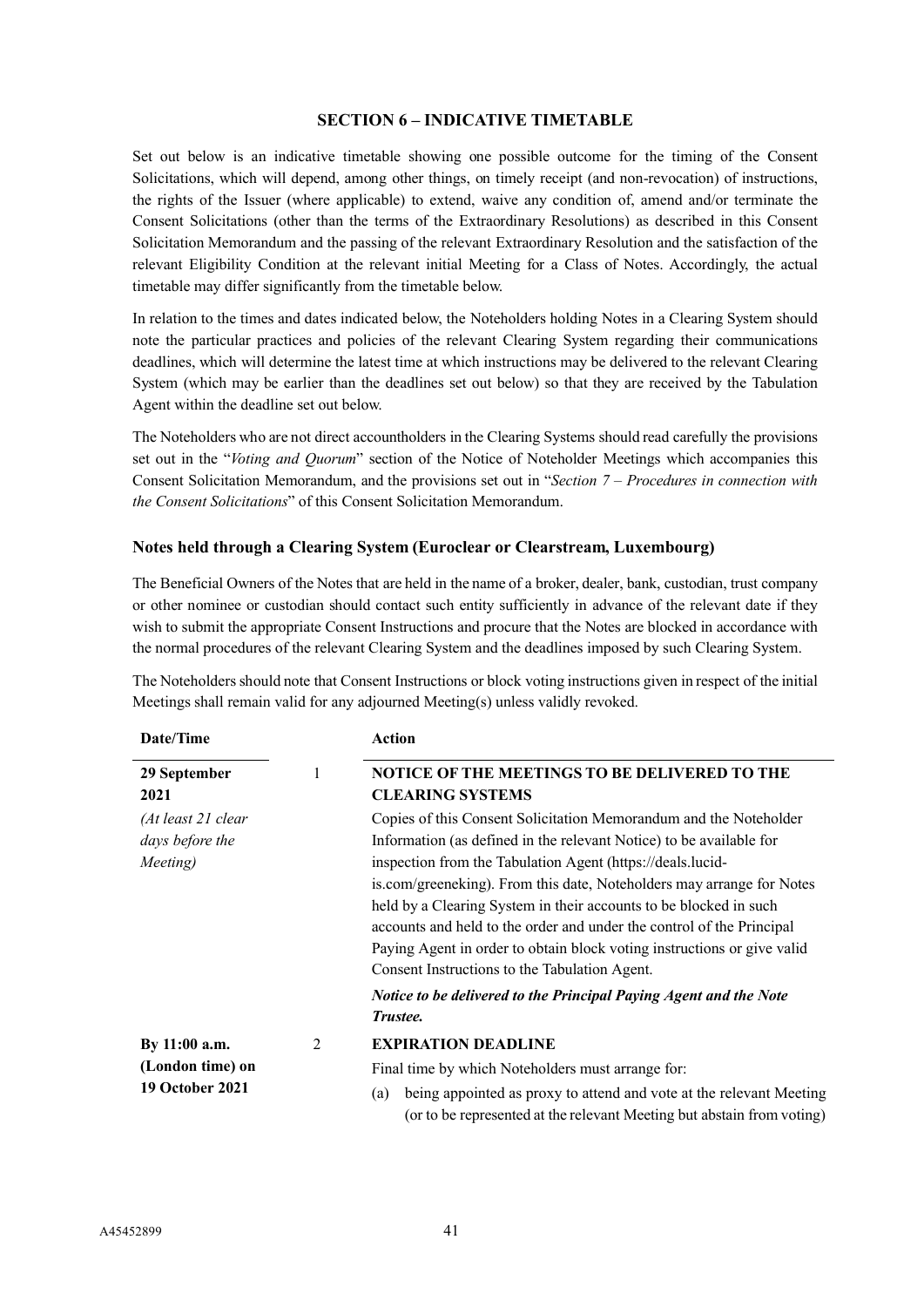| (At least 48 hours                                     |                | and issuance of such block voting instruction by the Principal Paying                                                                                                                                                                                                                                                                                                                                                       |
|--------------------------------------------------------|----------------|-----------------------------------------------------------------------------------------------------------------------------------------------------------------------------------------------------------------------------------------------------------------------------------------------------------------------------------------------------------------------------------------------------------------------------|
| before the                                             |                | Agent; or                                                                                                                                                                                                                                                                                                                                                                                                                   |
| Meetings)                                              |                | receipt by the Tabulation Agent of valid Consent Instructions in<br>(b)<br>accordance with the procedures of the relevant Clearing System.                                                                                                                                                                                                                                                                                  |
|                                                        | 3              | Final time by which Noteholders must have given notice to (in the<br>limited circumstances in which such revocation is permitted) the<br>Tabulation Agent (via the relevant Clearing Systems) of any intended<br>revocation of, or amendment to, Consent Instructions previously given<br>by them.                                                                                                                          |
| From 11:00 a.m.<br>(London time) on<br>21 October 2021 | $\overline{4}$ | <b>NOTEHOLDERS' MEETINGS HELD</b><br>The first Meeting in respect of the Class A5 Notes will commence at<br>11:00 a.m., with subsequent Meetings in respect of each other Class of<br>Notes (in the order each Class is listed in the table on page 1 of this<br>Consent Solicitation Memorandum) being held at 15 minute intervals<br>thereafter or after the completion of the preceding Meeting (whichever is<br>later). |

**In respect of each Class of Notes, if the relevant Extraordinary Resolution is passed at the relevant Meeting:**

| As soon as               | 5 | ANNOUNCEMENT OF THE RESULTS OF EACH MEETING                              |
|--------------------------|---|--------------------------------------------------------------------------|
| reasonably               |   | AND SATISFACTION OF THE RELEVANT ELIGIBILITY                             |
| practicable after        |   | <b>CONDITION</b>                                                         |
| and, in any event        |   | Delivery of notice of such results to the Clearing Systems for           |
| within 14 days of        |   | communication to their account holders and an announcement released      |
| the last relevant        |   | via the website of Euronext Dublin.                                      |
| <b>Meeting resulting</b> |   | Delivery of notice of such results to the Principal Paying Agent, with a |
| in the passing of        |   | copy to the Note Trustee.                                                |
| the relevant             |   |                                                                          |
| <b>Extraordinary</b>     |   |                                                                          |
| <b>Resolution</b>        |   |                                                                          |
| Within two               | 6 | <b>IMPLEMENTATION DATE</b>                                               |
| <b>Business Days of</b>  |   | In respect of each Class of Notes, if the relevant Extraordinary         |
| the last relevant        |   | Resolution is passed in respect of such Class of Notes at the initial    |
| <b>Meeting</b>           |   | Meeting and the relevant Eligibility Condition is satisfied, the         |
|                          |   | modifications to the Conditions described in this Consent Solicitation   |
|                          |   | Memorandum will be implemented and take effect upon entry of all the     |
|                          |   | required parties into the Supplemental Note Trust Deed as soon as        |
|                          |   | practicable (which is expected to be within two Business Days of the     |
|                          |   | relevant Meeting, subject to adjournment).                               |

**If a quorum is not achieved at any of the initial Meetings or the quorum is achieved and the relevant Extraordinary Resolution is passed but the relevant Eligibility Condition is not satisfied, such Meeting shall be adjourned for not less than 14 days nor more than 42 days, and the adjourned Meeting of Noteholders will be held at such time as will be notified to the relevant Noteholders in the notice of adjourned Meeting. The adjourned Meeting will be held in accordance with the terms of the Note Trust Deed. The terms of the relevant Extraordinary Resolution at any adjourned Meeting will be set out in the notice of any such adjourned Meeting.**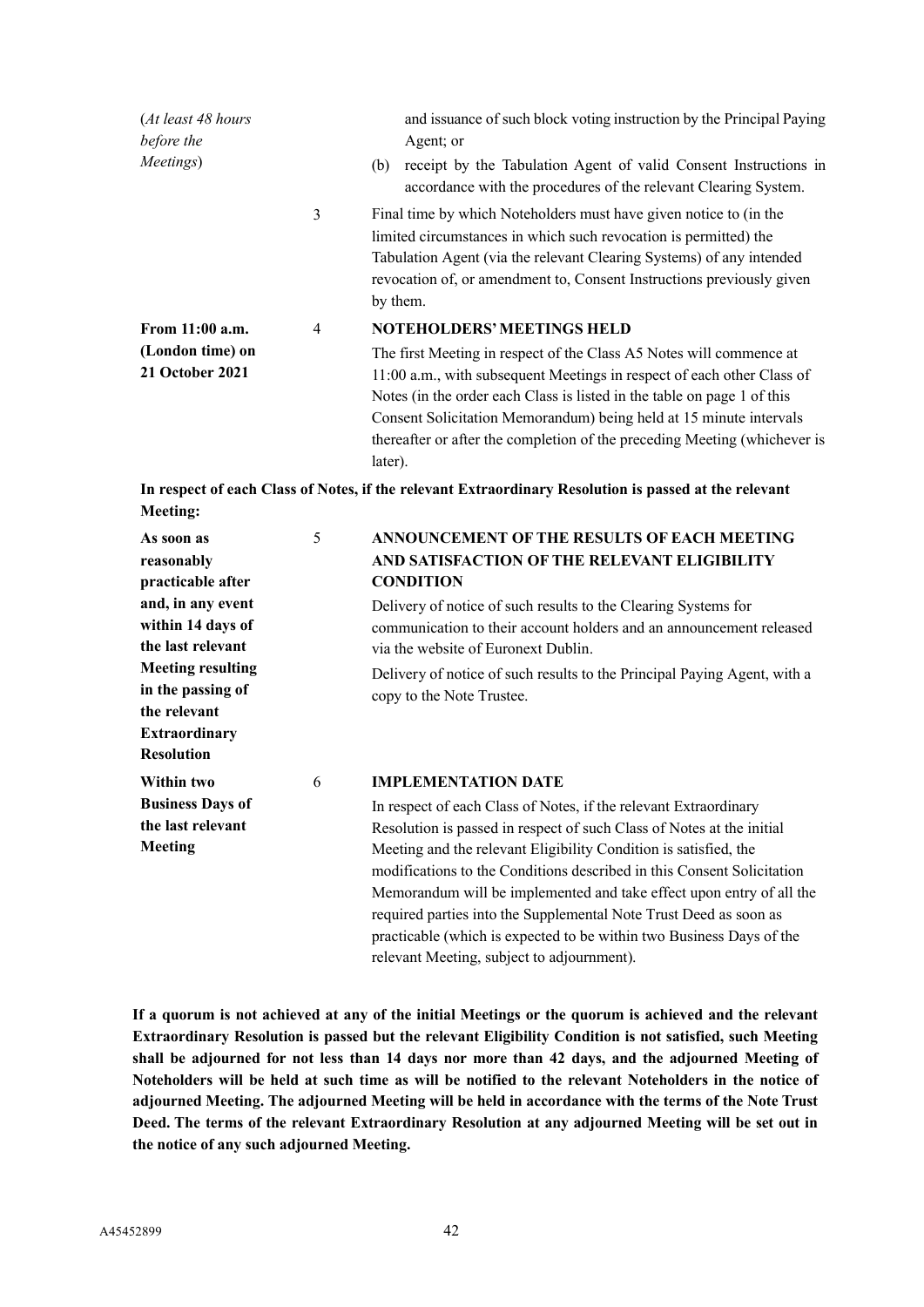**If an Extraordinary Resolution is passed at an adjourned Meeting and the relevant Eligibility Condition is satisfied, the modifications described in this Consent Solicitation Memorandum in respect to such Class of Notes will be implemented and take effect upon entry of all the required parties into the Supplemental Note Trust Deed as soon as practicable (which is expected to be within two Business Days of the adjourned Meeting).**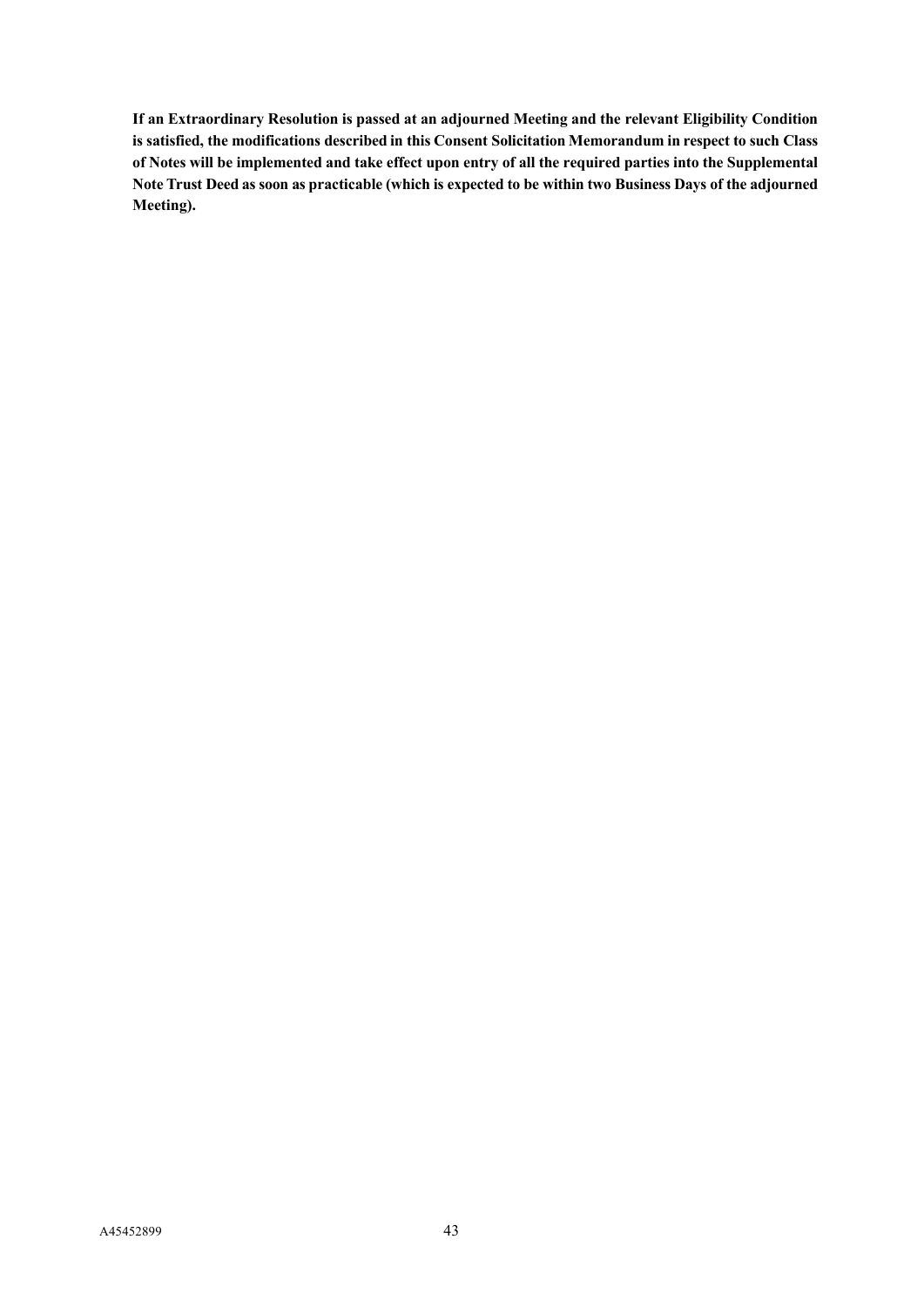# **SECTION 7 – PROCEDURES IN CONNECTION WITH THE CONSENT SOLICITATIONS**

### **(1) Procedures for participating in the Consent Solicitations**

Noteholders are responsible for complying with all of the procedures for participating in the Consent Solicitations. None of the Issuer, the Greene King Group, the Solicitation Agent, the Tabulation Agent, the Note Trustee, the Agent Bank or the Principal Paying Agent assumes any responsibility for informing Noteholders of irregularities with respect to compliance with such procedures.

Noteholders are advised to check with any Clearing System, bank, securities broker or other intermediary through which they hold Notes, when such Clearing System or intermediary would need to receive instructions from a Noteholder in order for that Noteholder to be able to participate in, or (in the limited circumstances in which revocation is permitted) revoke their instruction to participate in, the Consent Solicitations by the deadlines specified in this Consent Solicitation Memorandum.

In relation to the delivery or revocation of Consent Instructions or block voting instructions or otherwise making arrangements for the giving of Consent Instructions, in each case through the Clearing Systems, Noteholders should note the particular practice and policy of the relevant Clearing System, including any earlier deadlines set by such Clearing System.

## **(2) Revocability of Consent Instructions**

Any Consent Instruction may be revoked by the relevant Noteholder at any time prior to the Expiration Deadline but not thereafter (except in the limited circumstances outlined in "*Section 8 - Amendment and Termination*" of this Consent and Solicitation Memorandum) (subject to the earlier deadlines required by the Clearing Systems and any intermediary through which Noteholders hold their Notes).

## **(3) Procedure for voting**

The following is a summary of the arrangements which have been made for the purpose of Noteholders voting in respect of the relevant Extraordinary Resolution to be proposed at the relevant Meeting as set out above. These arrangements satisfy the requirements of the provisions contained in the Note Trust Deed relating to the meetings of Noteholders of the Notes convened for the purpose of passing the Extraordinary Resolution, and such further regulations regarding the requisitioning and/or the holding of the Meetings and attendance and voting or abstaining thereat, as prescribed by the Note Trustee from time to time, and as set out herein. Full details of these arrangements are set out in schedule 4 (*Provisions for Meeting of Noteholders*) to the Note Trust Deed. The voting procedures for the Meetings are different depending on whether the relevant Notes are held through Euroclear or Clearstream, Luxembourg. The two procedures are described below.

All of the Notes are represented by global Note(s) held by a nominee of the common depositary for Euroclear and Clearstream, Luxembourg.

Any Noteholder who wishes to vote in respect of the relevant Extraordinary Resolution (or to be represented at the relevant Meeting but abstain from voting) should: (a) in the case of a Beneficial Owner whose Notes are held in book-entry form by a custodian, request such Beneficial Owner's custodian to vote on the relevant Extraordinary Resolution (or to abstain from voting, as the case may be) in accordance with the procedures set out below, or (b) in the case of a Noteholder whose Notes are held in book-entry form directly in the relevant Clearing System, vote on the relevant Extraordinary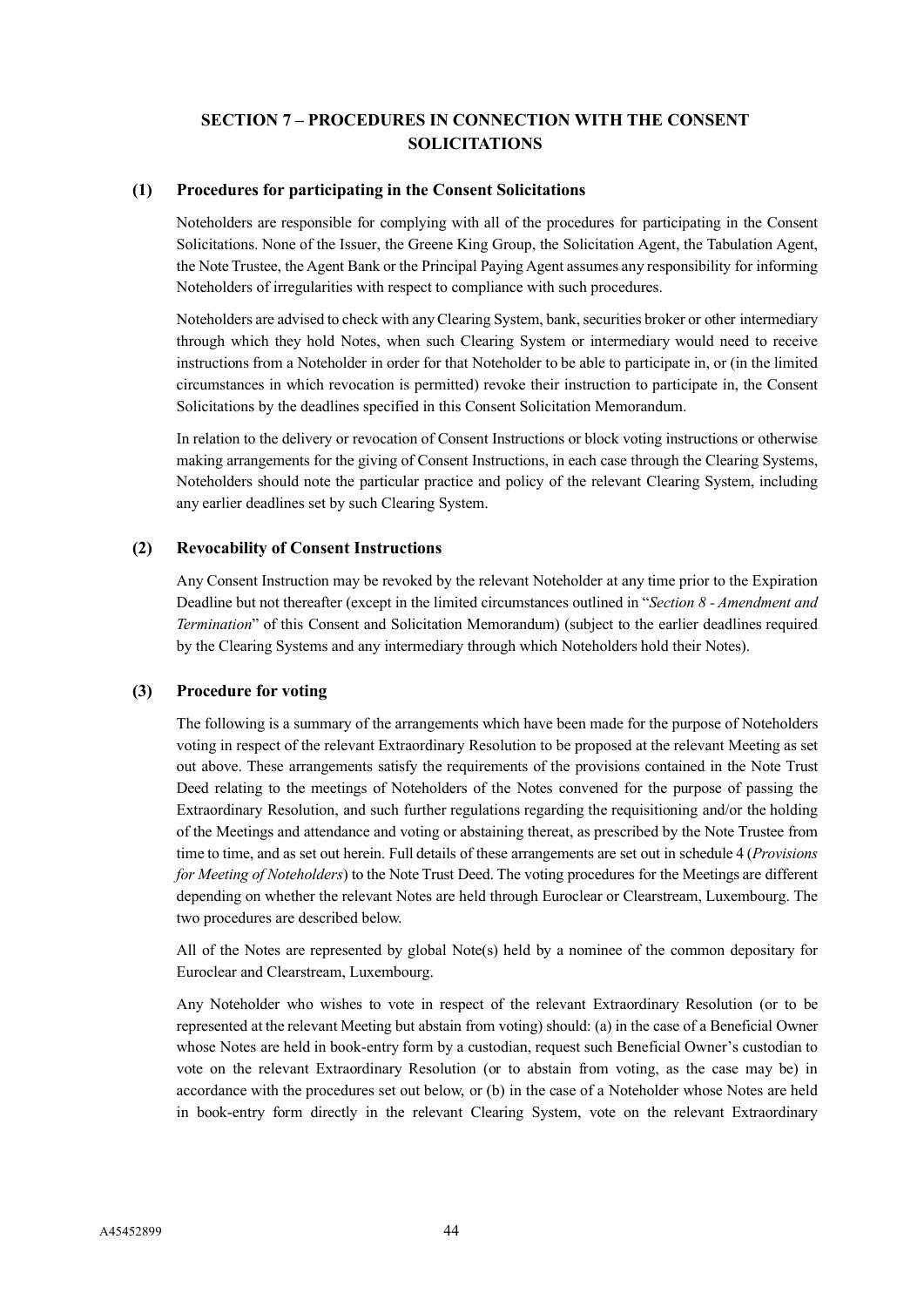Resolution (or to abstain from voting, as the case may be) in accordance with the procedures set out below.

Noteholders should note that the timings and procedures set out below reflect the requirements for the Noteholders' meetings set out in schedule 4 (*Provisions for meetings of Noteholders*) to the Note Trust Deed, but that the Clearing Systems and the relevant intermediaries may have their own additional requirements as to timings and procedures for voting on the relevant Extraordinary Resolution. Accordingly, Noteholders wishing to vote in respect of the relevant Extraordinary Resolution (or to be represented at the relevant Meeting but abstain from voting) are strongly urged either to contact their custodian (in the case of a Beneficial Owner whose Notes are held in book-entry form by a custodian) or the relevant Clearing System (in the case of a Noteholder whose Notes are held in book-entry form directly in the relevant Clearing System), as soon as possible.

#### *Blocking of Notes and Restrictions on Transfers*

## **(A) For Notes held through Euroclear or Clearstream, Luxembourg:**

Each person who is the owner of a particular principal amount of the Notes (i) as shown in the records of Euroclear or Clearstream, Luxembourg (an **Accountholder** and **Direct Participant**) or (ii) as shown in the records of an Accountholder (including, without limitation, in the records of any broker, dealer, commercial bank, trust company or other nominee or custodian) who holds such Notes on such person's behalf (an **Indirect Participant**) should carefully review this section of the Consent Solicitation Memorandum.

A Direct Participant should note that they are not the legal holders of the Notes for the purposes of the Meetings and will only be entitled to attend and vote (or abstain from voting, as the case may be) at the Meetings in accordance with the procedures set out below. An Indirect Participant should note that it is also not the legal holder of any Notes and must instruct its Direct Participant to undertake the procedures set out below in the manner it deems appropriate, and subject to the caveats set out below.

- (a) An Accountholder wishing to attend and vote at the relevant Meeting (or to be represented at the relevant Meeting but abstain from voting) should send an electronic instruction to the relevant Clearing System to request a block voting instruction from the Principal Paying Agent in respect of the Notes in which they have an interest for the purpose of attending and voting at the relevant Meeting (or abstain from voting, as the case may be). An Indirect Participant must instruct the relevant Accountholder to send an electronic instruction as aforesaid on its behalf and according to its requirements.
- (b) If an Accountholder (or Indirect Participant) wishes the votes attributable to its Notes (or to be represented at the relevant Meeting but abstain from voting) to be included in a block voting instruction to be issued by the Principal Paying Agent that appoints the Tabulation Agent as a proxy to attend (teleconference) and vote at the relevant Meeting (or abstain from voting, as the case may be), it must make arrangements for (or, in the case of an Indirect Participant, must request the relevant Accountholder to make arrangements on its behalf for) the votes or instructions relating to such Notes to be sent as an electronic voting instruction either in favour of or against the relevant Extraordinary Resolution (or to abstain from voting, as the case may be), to the relevant Clearing System by the Expiration Deadline. As part of such electronic instructions, a Noteholder must also confirm that it is an Eligible Noteholder for the purposes of the Consent Solicitations.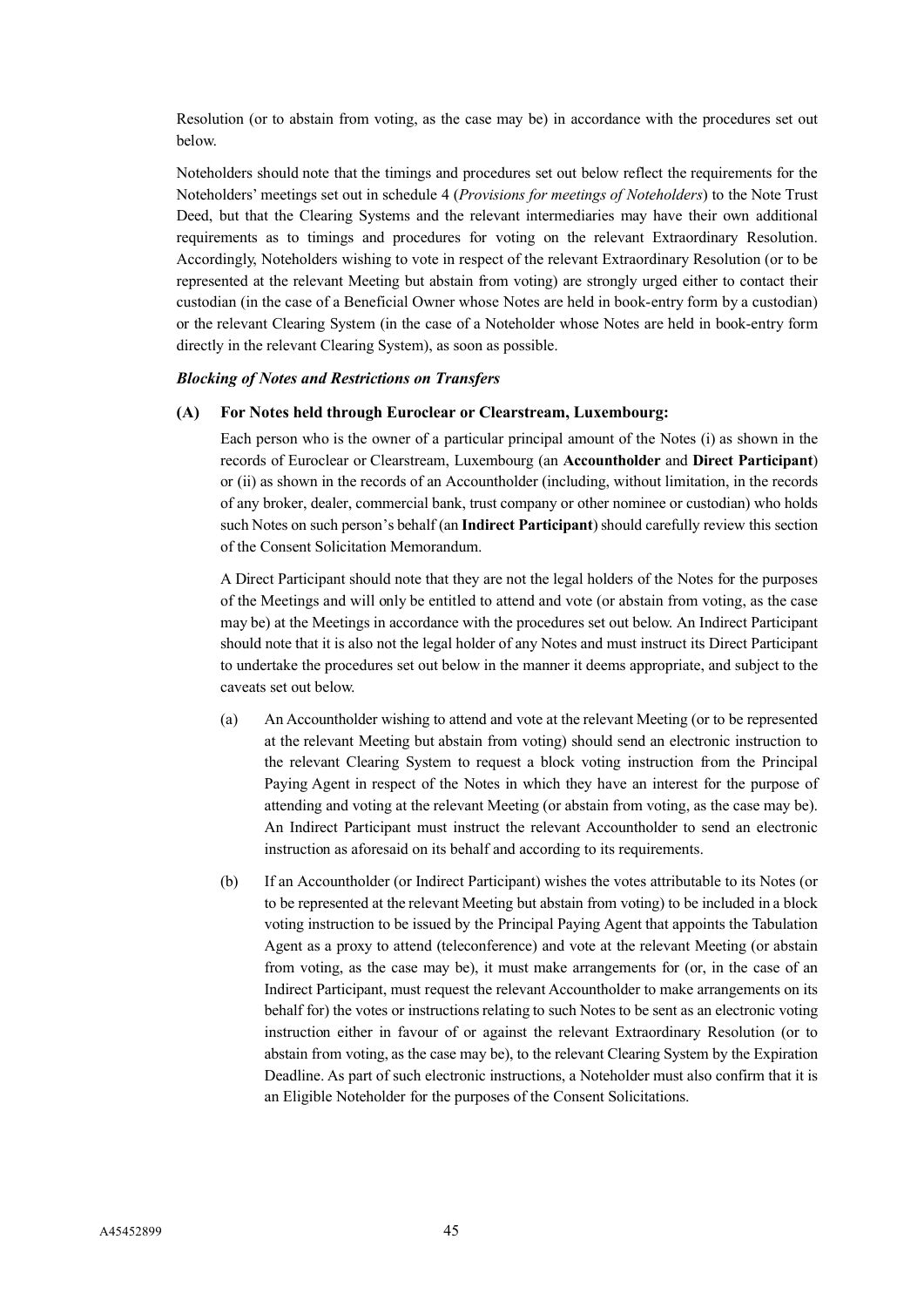- (c) The block voting instruction issued by the Principal Paying Agent appointing the Tabulation Agent as its proxy shall be deposited at the specified office of the Tabulation Agent (or such other place approved for such purpose by the Note Trustee) at least 24 hours before the time appointed for holding the relevant Meeting and in default the block voting instruction shall not be treated as valid unless the chairman of the relevant Meeting decides otherwise before the relevant Meeting proceeds to business. A copy of such block voting instruction shall (if the Note Trustee requires) be deposited with the Note Trustee before the commencement of the relevant Meeting but the Note Trustee shall not be obliged to investigate or be concerned with the validity or the authority of the proxy appointed.
- (d) An Accountholder (or Indirect Participant) whose Note(s) are held at the relevant Clearing System who wishes to obtain a block voting instruction or give a Consent Instruction either in favour of or against (or an abstention instruction in relation to) the relevant Extraordinary Resolution, should (or an Indirect Participant should request that the relevant Accountholder, in accordance with its instructions, should), not less than 48 hours before the time fixed for the holding of the Meetings and within the relevant time limit specified by the relevant Clearing System, request the relevant Clearing System to block its Note(s) in its own account and hold the same to the order or under the control of the Principal Paying Agent in respect of such Note(s). As part of such electronic instructions each Noteholder must also confirm that it is an Eligible Noteholder for the purposes of the Consent Solicitations.
- (e) An Accountholder (or Indirect Participant) whose Note(s) have been so blocked will thus be able to obtain a block voting instruction from, or procure that a Consent Instruction is given in accordance with the procedures of, Euroclear and/or Clearstream, Luxembourg, to the Principal Paying Agent. The Notes so blocked will be released in accordance with the procedures of Euroclear and/or Clearstream, Luxembourg, as the case may be.

If an Accountholder (either on its own behalf or for one or more Indirect Participants) wishes to attend and vote at a Meeting, the Accountholder shall satisfy the relevant attendance requirements set out in the relevant Notice.

## **(B) General provisions relating to a Meeting:**

- (a) Noteholders may vote on a proposed Extraordinary Resolution (or be represented at the relevant Meeting but abstain from voting) by either being appointed a proxy in the manner described above which will allow the Noteholder to attend and vote at the relevant Meeting (or abstain from voting, as the case may be) as a proxy or arranging to deliver a Consent Instruction through the Clearing Systems to the Tabulation Agent with respect to their Notes. Noteholders wishing to attend and vote at the relevant Meeting (rather than being represented by the Tabulation Agent) will be provided with further details about attending and voting at the relevant Meeting. Noteholders who wish to attend and vote at the relevant Meeting will be entitled to do so in accordance with the relevant attendance and voting requirements set out in the relevant Notice.
- (b) The quorum for each Meeting shall be two or more persons present holding or representing the relevant Class of Notes, or being proxies or representatives and holding or representing, in the aggregate not less than one-half of the aggregate Principal Amount Outstanding of the relevant Class of Notes for the time being outstanding.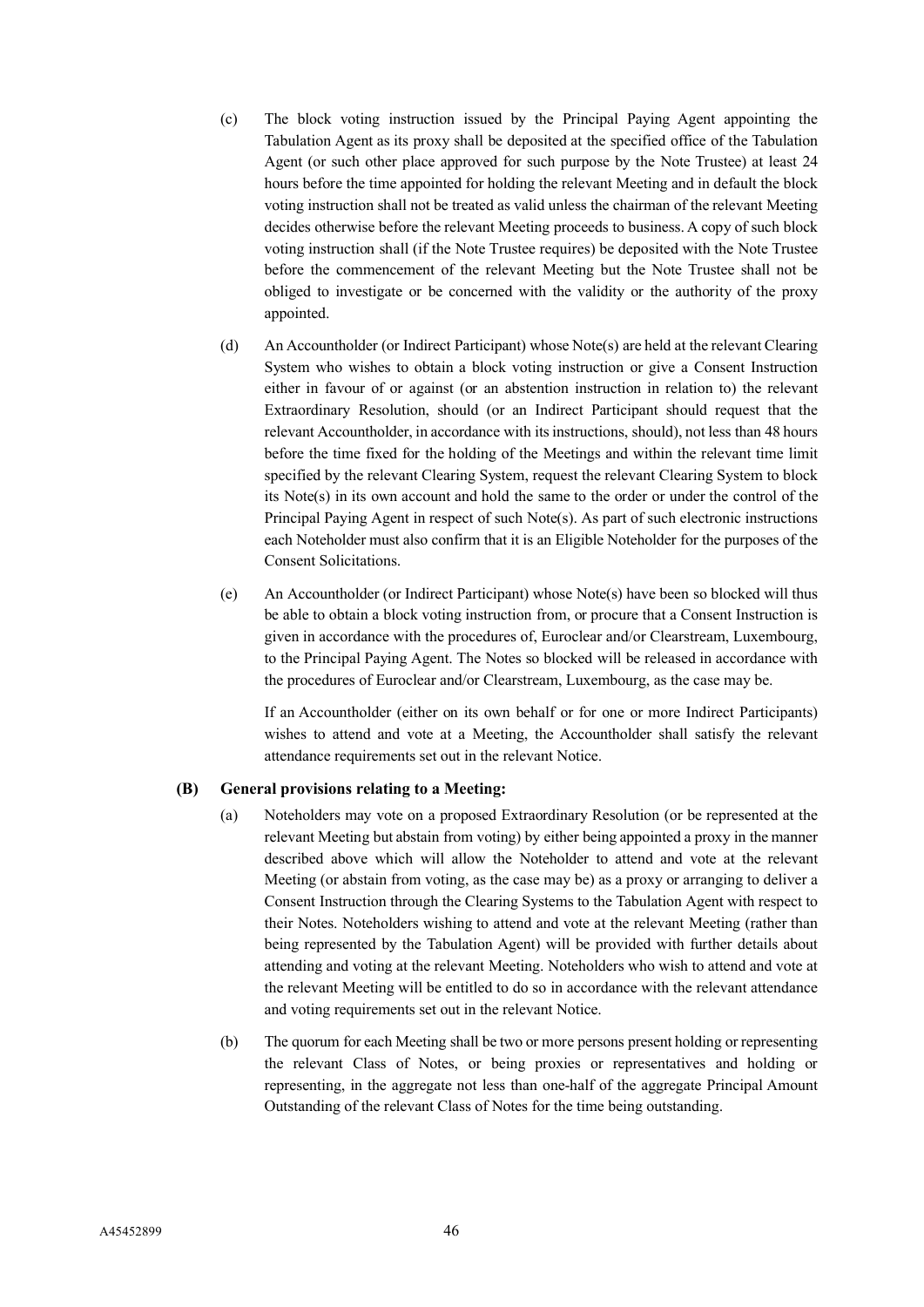- (c) If a quorum is not present within 15 minutes from the time fixed for the relevant Meeting, such Meeting will be adjourned for such period being not less than 14 days nor more than 42 days, to be held via teleconference (by way of a video enabled platform). In addition, in the event that the quorum required for, and the requisite majority of votes cast at, the relevant Meeting is satisfied but the Eligibility Condition is not satisfied, the chairman of the Meeting and the Note Trustee will adjourn the relevant Meeting for such period being not less than 14 days nor more than 42 days, and to such place as may be appointed by the chairman of the Meeting and approved by the Note Trustee.
- (d) At any adjourned Meeting, the percentage of the Principal Amount Outstanding of the relevant outstanding Class of Notes represented or held by the Voters actually present at the relevant Meeting forms a quorum and a majority consisting of not less than 75 per cent. of the persons voting there upon shall have the power to pass the relevant Extraordinary Resolution. Noteholders should note that proxies appointed in respect of the relevant Meeting shall remain valid for the adjourned Meeting unless validly revoked (in the limited circumstances in which revocation is permitted).
- (e) In respect of each Class of Notes, if the relevant Extraordinary Resolution is passed at the initial Meeting and the relevant Eligibility Condition is satisfied, the proposed changes shall be implemented upon entry of all the required parties into the Supplemental Note Trust Deed as soon as practicable (which is expected to be within two Business Days of such Meeting). If the initial Meeting is adjourned and a relevant Extraordinary Resolution is subsequently passed at an adjourned Meeting and the relevant Eligibility Condition is satisfied, the proposed changes will be implemented upon entry of all the required parties into the Supplemental Note Trust Deed as soon as practicable (which is expected to be within two Business Days of such adjourned Meeting).
- (f) The questions submitted to the Meetings shall be decided in the first instance by a show of hands. Unless a poll is (before, or on the declaration of, the result of the show of hands) demanded by the chairman of the relevant Meeting, the Issuer, the Note Trustee or by any person present holding or representing in aggregate not less than 2 per cent. of the Principal Amount Outstanding of the Notes of the relevant Class, a declaration by the chairman of the relevant Meeting that a resolution has been carried or carried by a particular majority or lost or not carried by a particular majority shall be conclusive evidence of the fact without proof of the number or proportion of the votes recorded in favour of or against such resolution (or of any abstentions).
- (g) At the relevant Meeting (i) on a show of hands, every person who is present or who is a proxy or representative and who has provided evidence of their holdings of the Notes shall have one vote and (ii) on a poll, every person who is present or who is a proxy or representative and who has provided evidence of their holdings of the Notes shall have one vote in respect of each £1,000 in Principal Amount Outstanding of the Notes in respect of which such person is the registered holder.
- (h) To be passed, an Extraordinary Resolution requires a resolution passed at a meeting of the relevant Noteholders duly convened and held in accordance with the Note Trust Deed by not less than 75 per cent. of the votes cast.
- (i) If passed, subject to satisfaction of the Eligibility Condition relating to that Extraordinary Resolution, such Extraordinary Resolution will be binding on all Noteholders of the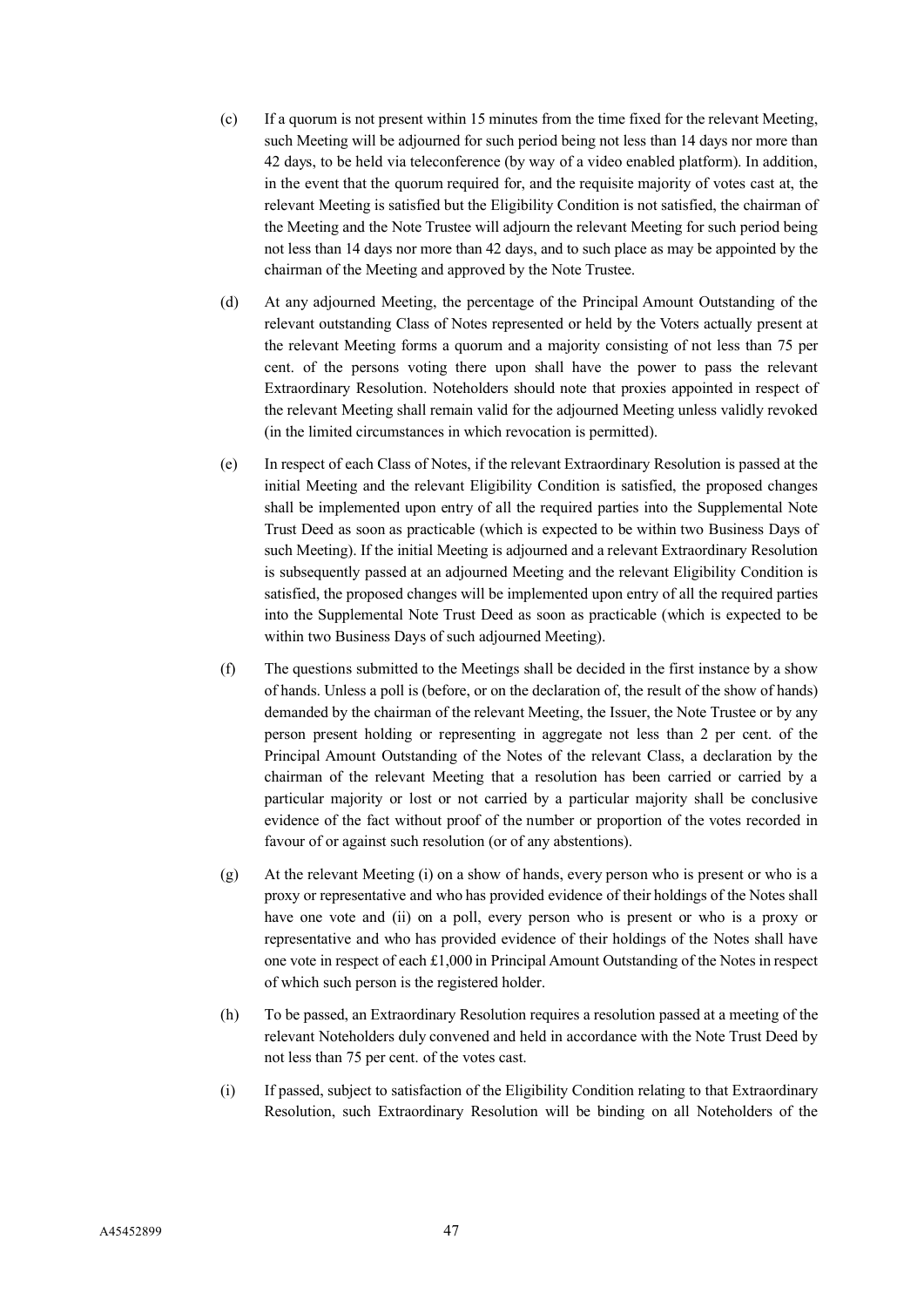relevant Class, whether or not they are present at the relevant Meeting and whether or not voting for, or abstaining in respect of, the relevant Extraordinary Resolution.

(j) The implementation of an Extraordinary Resolution is conditional on satisfaction of the Eligibility Condition.

## **(4) Requirements of U.S. Securities Laws**

In respect of each Class of Notes, if the relevant Extraordinary Resolution is passed, the relevant Eligibility Condition is satisfied and the relevant Extraordinary Resolution implemented in respect of such Class of Notes, the Amended and Restated Conditions relating to such Class of Notes will contain a statement that, until the expiry of the period of 40 days after the date of the relevant Amended and Restated Conditions, sales of the relevant Class of Notes may not be made in the United States or to U.S. persons unless made outside the United States pursuant to Rules 903 and 904 of Regulation S of the Securities Act.

#### **(5) Acknowledgements, Representations, Warranties and Undertakings**

Each Noteholder, the relevant person who is for the time being shown in the records of Euroclear or Clearstream, Luxembourg (in each case, on behalf of itself or any relevant Beneficial Owner) and each proxy and sub-proxy who attends (whether abstaining from voting or not) and/or votes at the relevant Meeting including by any submission of a Consent Instruction acknowledges, represents, warrants and undertakes to the Issuer, the Greene King Group, the Note Trustee, the Principal Paying Agent, the Agent Bank, the Solicitation Agent and the Tabulation Agent at (x) the time of submission of such Consent Instruction,  $(y)$  the Expiration Deadline and  $(z)$  the time of the relevant Meeting and the time of any adjourned Meeting (and if a Noteholder is unable to make any such agreement or acknowledgement or give any such representation, warranty or undertaking, such Noteholder or Direct Participant should contact the Tabulation Agent immediately) that:

- (a) It has received, reviewed, agrees to be bound by and accepts the terms, conditions and other considerations of this Consent Solicitation Memorandum and the Noteholder Proposal.
- (b) It is assuming all the risks inherent in participating in the Consent Solicitations and has undertaken all the appropriate analyses of the implications of the Consent Solicitations without reliance on the Issuer, the Greene King Group, the Note Trustee, the Principal Paying Agent, the Agent Bank, the Solicitation Agent or the Tabulation Agent.
- (c) It has observed the laws of all relevant jurisdictions, obtained all requisite governmental, exchange control or other required consents, complied with all requisite formalities and paid any issue, transfer or other taxes or requisite payments due from it in each respect in connection with any vote in relation to the relevant Extraordinary Resolution or any abstention instruction, in any jurisdiction and that it has not taken or omitted to take any action in breach of the representations or which will or may result in the Issuer, the Greene King Group, the Solicitation Agent, the Tabulation Agent or any other person acting in breach of the legal or regulatory requirements of any such jurisdiction in connection with any votes in favour of the Noteholder Proposal.
- (d) It has full power and authority to vote in the relevant Meeting (or, if applicable, any adjourned Meeting) or to give any instructions in relation thereto.
- (e) The Consent Instruction is made on the terms and conditions set out in this Consent Solicitation Memorandum and therein.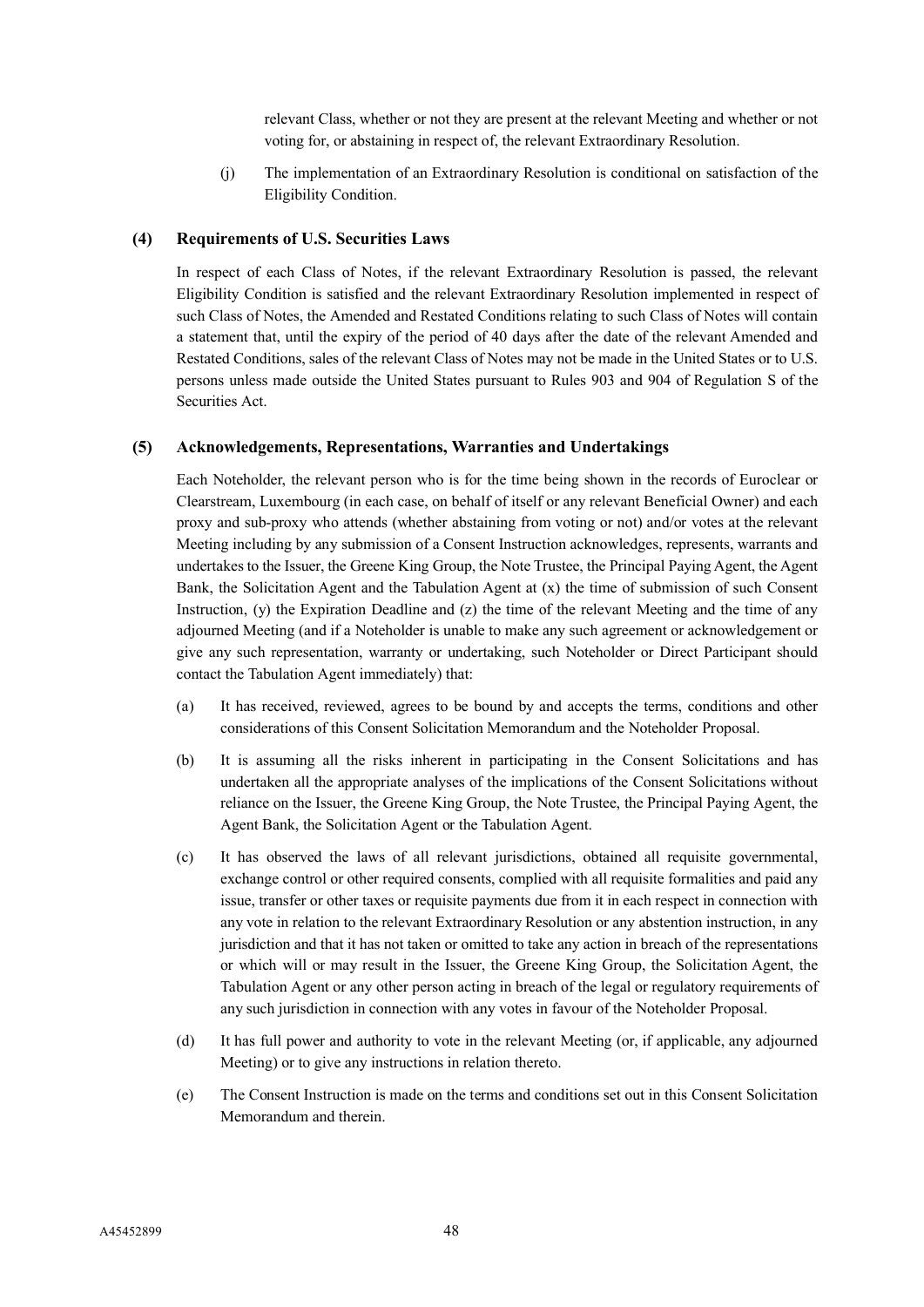- (f) The Consent Instruction is being submitted in compliance with the applicable laws or regulations of the jurisdiction in which the Noteholder is located or in which it is resident or located and no registration, approval or filing with any regulatory authority of such jurisdiction is required in connection with the Consent Instruction.
- (g) By blocking the Notesin the relevant Clearing System, it will be deemed to consent to the relevant Clearing System providing details concerning its identity to the Tabulation Agent (and for the Tabulation Agent to provide such details to the Issuer, the Greene King Group, the Note Trustee, the Principal Paying Agent, the Agent Bank, the Solicitation Agent and their respective legal advisers).
- (h) Any consents delivered by it in respect of the relevant Extraordinary Resolution are made upon the terms and subject to the conditions of the Consent Solicitations and by delivery of a Consent Instruction in favour of the relevant Extraordinary Resolution.
- (i) It acknowledges that the submission of a valid Consent Instruction in favour of the relevant Extraordinary Resolution to the relevant Clearing System in accordance with the standard procedures of the relevant Clearing System and/or the Tabulation Agent, as applicable, constitutes its written consent to the relevant Extraordinary Resolution implementing the relevant Noteholder Proposal and instruction to the Principal Paying Agent to issue a block voting instruction appointing the Tabulation Agent as proxy to attend, and to cast the votes corresponding to the relevant Notes, which are the subject of the Consent Instruction in favour of the relevant Extraordinary Resolution implementing the Noteholder Proposal at the relevant Meeting.
- (j) It acknowledges that the submission of a valid Consent Instruction against the relevant Extraordinary Resolution to the relevant Clearing System in accordance with the standard procedures of the relevant Clearing System and/or the Tabulation Agent, as applicable, constitutes an instruction to the Principal Paying Agent to issue a Consent Instruction appointing the Tabulation Agent as its proxy to attend, and to cast the votes corresponding to the Notes which are the subject of the Consent Instruction against the relevant Extraordinary Resolution implementing the Noteholder Proposal at, the relevant Meeting.
- (k) It agrees to ratify and confirm each and every act or thing that may be done or effected by the Issuer, the Greene King Group, the Tabulation Agent, the Solicitation Agent, the Principal Paying Agent, the Agent Bank, the Note Trustee or any of their respective directors, officers, employees, agents or affiliates or any person nominated by the Issuer in the proper exercise of his or her powers and/or authority hereunder.
- (l) It agrees to do all such acts and things as shall be necessary and execute any additional documents deemed by the Issuer, the Greene King Group, the Note Trustee, the Principal Paying Agent, the Agent Bank, the Tabulation Agent and the Solicitation Agent to be desirable, in each case to perfect any of the authorities expressed to be given hereunder.
- (m) It will, upon request, execute and deliver any additional documents and/or do such other things deemed by the Issuer, the Greene King Group, the Note Trustee, the Principal Paying Agent, the Agent Bank, the Tabulation Agent and the Solicitation Agent to be necessary or desirable to effect delivery of the consents related to of the Notes or to evidence such power and authority.
- (n) It holds and will hold, until the earlier of (i) the date on which its Consent Instruction is validly revoked (including the automatic revocation of such Consent Instruction on the termination of the Consent Solicitations) in accordance with the terms of the Consent Solicitations and (ii) the conclusion of the relevant Meeting or (if applicable) any adjourned Meeting, as the case may be,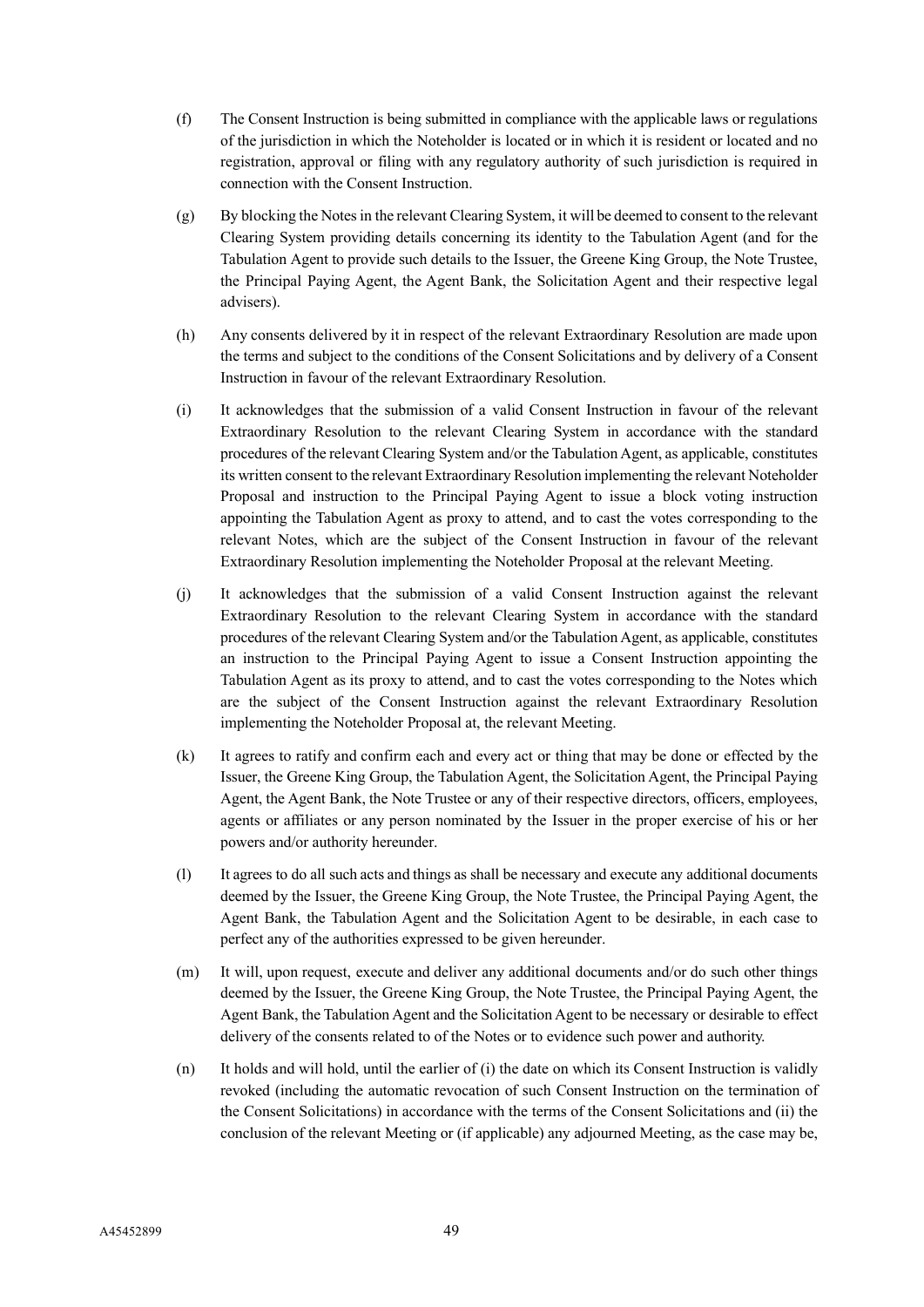the Notes, the subject of the Consent Instruction, in the relevant Clearing System and, if it holds its Notes through Euroclear, or Clearstream in accordance with the requirements of the relevant Clearing System and by the deadline required by the relevant Clearing System, it has submitted, or has caused to be submitted, a Consent Instruction to the relevant Clearing System, as the case may be, to authorise the blocking of such Notes with effect on and from the date thereof so that no transfers of such Notes may be effected until the occurrence of the earlier of the events listed in (i) or (ii) above.

- (o) It acknowledges that none of the Issuer, the Greene King Group, the Note Trustee, the Solicitation Agent, the Tabulation Agent, the Principal Paying Agent, the Agent Bank or any of their respective affiliates, directors, officers, employees or agents has given it any information with respect to the Consent Solicitations save as expressly set out in this Consent Solicitation Memorandum, nor has any of them expressed any opinion about the terms of the Consent Solicitations or the Noteholder Proposal nor made any recommendation as to whether to vote (or how to vote in respect of) on the relevant Extraordinary Resolution and it represents that it has made its own decision with regard to voting on the relevant Extraordinary Resolution based on any independent legal, financial, tax or other advice that it has deemed necessary to seek.
- (p) It acknowledges that all authority conferred or agreed to be conferred pursuant to these acknowledgements, representations, warranties and undertakings and every obligation of the Noteholder offering to vote on the relevant Extraordinary Resolution (or to abstain from voting, as the case may be) shall to the extent permitted by applicable law be binding upon the successors, assigns, heirs, executors, trustees in bankruptcy and legal representatives of the Noteholder voting on the relevant Extraordinary Resolution (or to abstain from voting, as the case may be) and shall not be affected by, and shall survive, the death or incapacity of the Noteholder voting on the relevant Extraordinary Resolution, as the case may be.
- (a) It is not a person from whom it is unlawful to seek approval of the Noteholder Proposal.
- (b) It is not a Sanctions Restricted Person.
- (c) It is an Eligible Noteholder.
- (d) No information has been provided to it by the Issuer, the Greene King Group, the Note Trustee, the Solicitation Agent or the Tabulation Agent, or any of their respective directors or employees, with regard to the tax consequences for Noteholders arising from the participation in the Consent Solicitations or the implementation of the relevant Extraordinary Resolution, and it acknowledges that it is solely liable for any taxes and similar or related payments imposed on it under the laws of any applicable jurisdiction as a result of its participation in the Consent Solicitations, and agrees that it will not and does not have any right of recourse (whether by way of reimbursement, indemnity or otherwise) against the Issuer, the Greene King Group, the Note Trustee, the Solicitation Agent or the Tabulation Agent, or any of their respective directors or employees, or any other person in respect of such taxes and payments.
- (e) The Notes have not been and will not be registered under the Securities Act, or the securities laws of any state or other jurisdiction of the United States, and may not be offered or sold in the United States or to, or for the account or benefit of, U.S. persons, unless an exemption from the registration requirements of the Securities Act is available (terms used in this and the following paragraph that are, unless otherwise specified, defined in Regulation S are used as defined in Regulation S).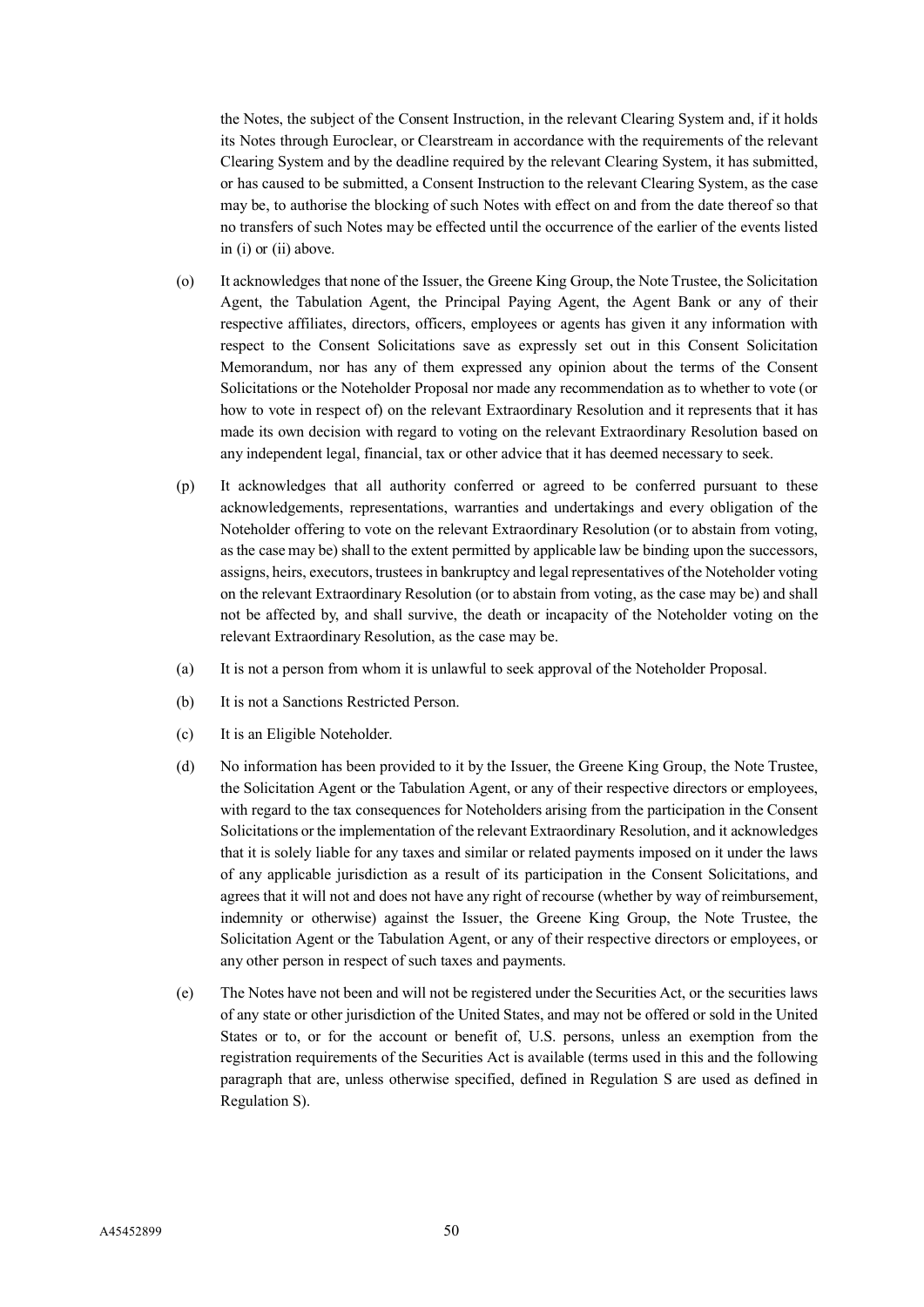- (f) It is not a U.S. person (as defined in Regulation S), and is not acting for the account or benefit of any U.S. person, and it is not located or resident in the United States.
- (g) By blocking Notes in the relevant Clearing System, it will be deemed to consent to the relevant Clearing System providing details concerning its identity to the Issuer, the Greene King Group, the Note Trustee, the Solicitation Agent and the Tabulation Agent.
- (h) The terms and conditions of the Consent Solicitations shall be deemed to be incorporated in, and form a part of, the Consent Instruction which shall be read and construed accordingly and that the information given by or on behalf of such Noteholder in the Consent Instruction is true and will be true in all respects at the time of the relevant Meeting (or any adjourned Meeting).
- (i) It has consulted with its own legal, regulatory, tax, business, investment, financial and accounting advisers to the extent deemed necessary, and has made its own investment decisions (including decisions regarding the suitability of any transaction pursuant to the documentation) based upon its own judgment and upon any advice from such advisers as deemed necessary and not upon any view expressed by the Principal Paying Agent, the Agent Bank, the Note Trustee or any of their respective directors, officers, employees, agents or affiliates.
- (j) It acknowledges that the Solicitation Agent may (but are not obliged to) submit Consent Instructions for their own accounts as well as on behalf of other Beneficial Owners of the Notes.

The representation set out at paragraph (b) above is only sought and given to the extent that to do so would not result in a violation of Regulation (EC) No 2271/1996 of 22 November 1996, as amended, supplemented or updated from time to time (the "**EU Blocking Regulation**") as it forms part of UK domestic law by virtue of the EUWA.

In addition, by submitting a Consent Instruction as described above, each Noteholder shall be deemed to agree, and acknowledge, represent, warrant and undertake, that, if the relevant Extraordinary Resolution is passed and the Eligibility Condition is satisfied, then, beginning at the time that the amendments to the relevant Class of Notes become effective, until the expiry of the period of 40 days after the later of (A) the date on which the relevant Extraordinary Resolution is passed and the Eligibility Condition is satisfied and (B) the date on which the amendments to the Conditions become effective, sales may not be made in the United States or to U.S. persons unless made outside the United States pursuant to Rule 903 and 904 of Regulation S of the Securities Act, such agreements, acknowledgements, representations, warranties and undertakings in each case being made to the Issuer, the Greene King Group, the Tabulation Agent and the Solicitation Agent at  $(1)$  the time of submission of such Consent Instruction,  $(2)$  the Expiration Deadline and (3) the time of the relevant Meeting and the time of any adjourned Meeting.

**If the Noteholder is unable to give any of the representations and warranties described above, such Noteholder should contact the Tabulation Agent.**

## **(6) Additional terms of the Consent Solicitations**

(a) Each Noteholder submitting a Consent Instruction in accordance with its terms shall be deemed to have agreed to indemnify, and hold harmless on an after tax basis, the Issuer, the Greene King Group, the Solicitation Agent, the Tabulation Agent, the Principal Paying Agent, the Agent Bank, the Note Trustee and any of their respective affiliates, directors, officers, employees or agents against all and any losses, costs, fees, claims, liabilities, expenses, charges, actions or demands which any of them may incur or which may be made against any of them as a result of any breach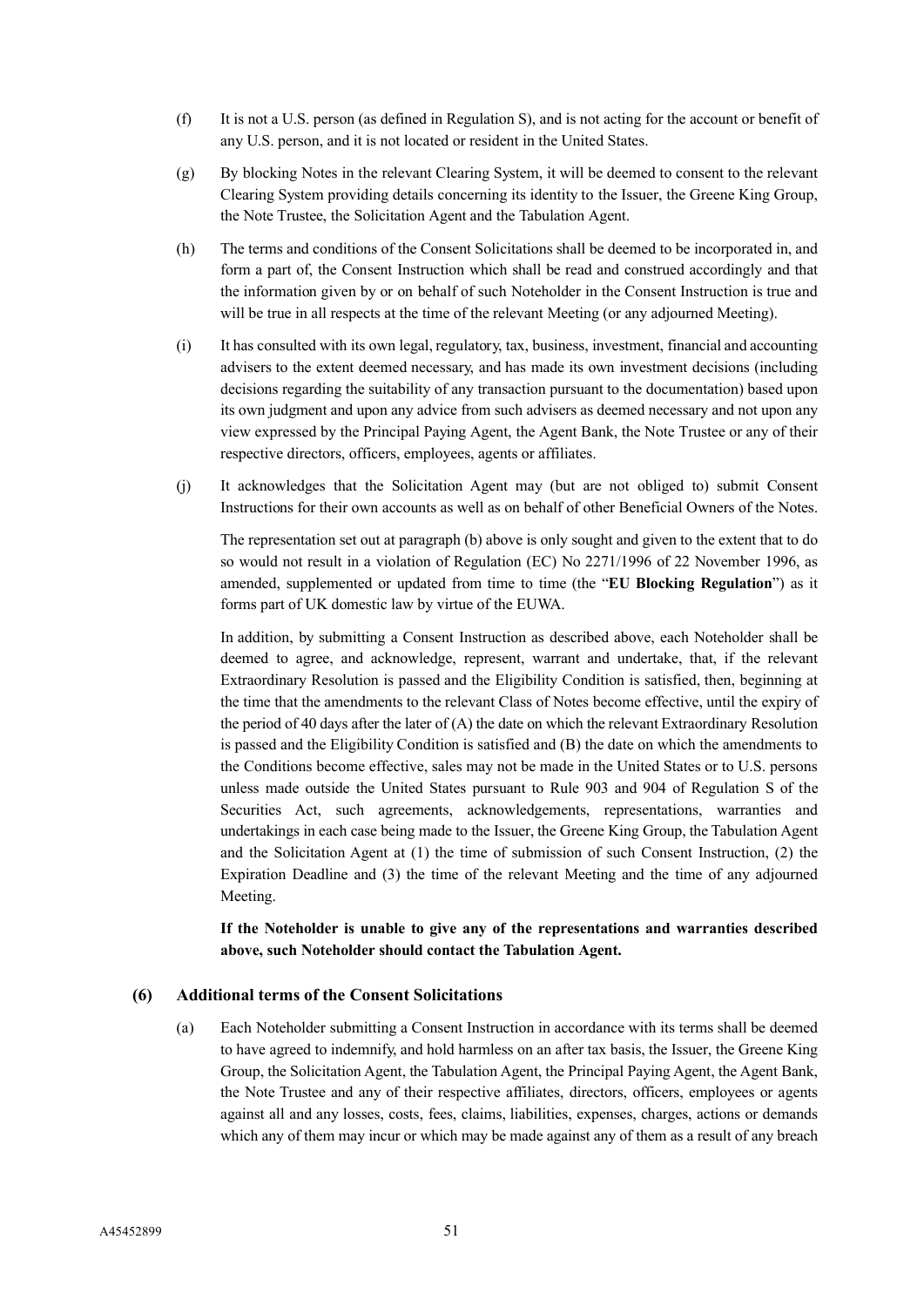of any of the terms of, or any of the representations, warranties and/or undertakings given pursuant to, such Consent Instruction by such Noteholder.

(b) If any Consent Instructions or other communication (whether electronic or otherwise) addressed to the Issuer, the Greene King Group, the Solicitation Agent, the Principal Paying Agent or the Tabulation Agent is communicated on behalf of a Noteholder (by an attorney-in-fact, custodian, trustee, administrator, director or officer of a corporation or any other person acting in a fiduciary or representative capacity) that fact must be indicated in the relevant communication, and a power of attorney or other form of authority, in a form satisfactory to the Issuer, must be delivered to the Issuer, the Greene King Group, the Solicitation Agent, the Principal Paying Agent, or the Tabulation Agent (as applicable) by the Expiration Deadline. Failure to submit such evidence as aforesaid may result in rejection of the acceptance. Neither the Issuer nor any of the Greene King Group, the Solicitation Agent, the Principal Paying Agent, or the Tabulation Agent shall have any responsibility to check the genuineness of any such power of attorney or other form of authority so delivered and may conclusively rely on, and shall be protected in acting in reliance upon, any such power of attorney or other form of authority.

## **(7) Responsibility for delivery of Consent Instruction**

- (a) None of the Issuer, the Greene King Group, the Solicitation Agent, the Note Trustee, the Agent Bank, the Principal Paying Agent or the Tabulation Agent will be responsible for the communication of the Consent Instruction by:
	- (i) Beneficial Owners to the Noteholder through which they hold their Notes;
	- (ii) the Noteholder to the relevant Clearing System and/or the Tabulation Agent, as applicable; or
	- (iii) the Clearing Systems.
- (b) If a Beneficial Owner holds its Notes through another Noteholder, such Beneficial Owner should contact that Noteholder to discuss the manner in which transmission of the Consent Instruction may be made on its behalf.
- (c) If the Noteholder through which a Beneficial Owner holds its Notes is unable to submit a Consent Instruction on its behalf, such Beneficial Owner should contact the Tabulation Agent for assistance.
- (d) Noteholders and Beneficial Owners are solely responsible for arranging the timely delivery of their Consent Instruction.
- (e) If a Beneficial Owner submits Consent Instructions in respect of its Notes through another Noteholder, such Beneficial Owner should consult with that Noteholder as to whether it will charge any service fees in connection with the participation in the Consent Solicitations.

### **(8) Revocation Rights**

(a) Beneficial Owners who are not also Noteholders are advised to check with the bank, securities broker or any other intermediary through which they hold their Notes whether such intermediary would require receiving instructions to participate in, or withdraw their instruction to participate in, the Consent Solicitations prior to the deadlines set out in this Consent Solicitation Memorandum (also refer to "*Procedure for delivering voting instructions*" above).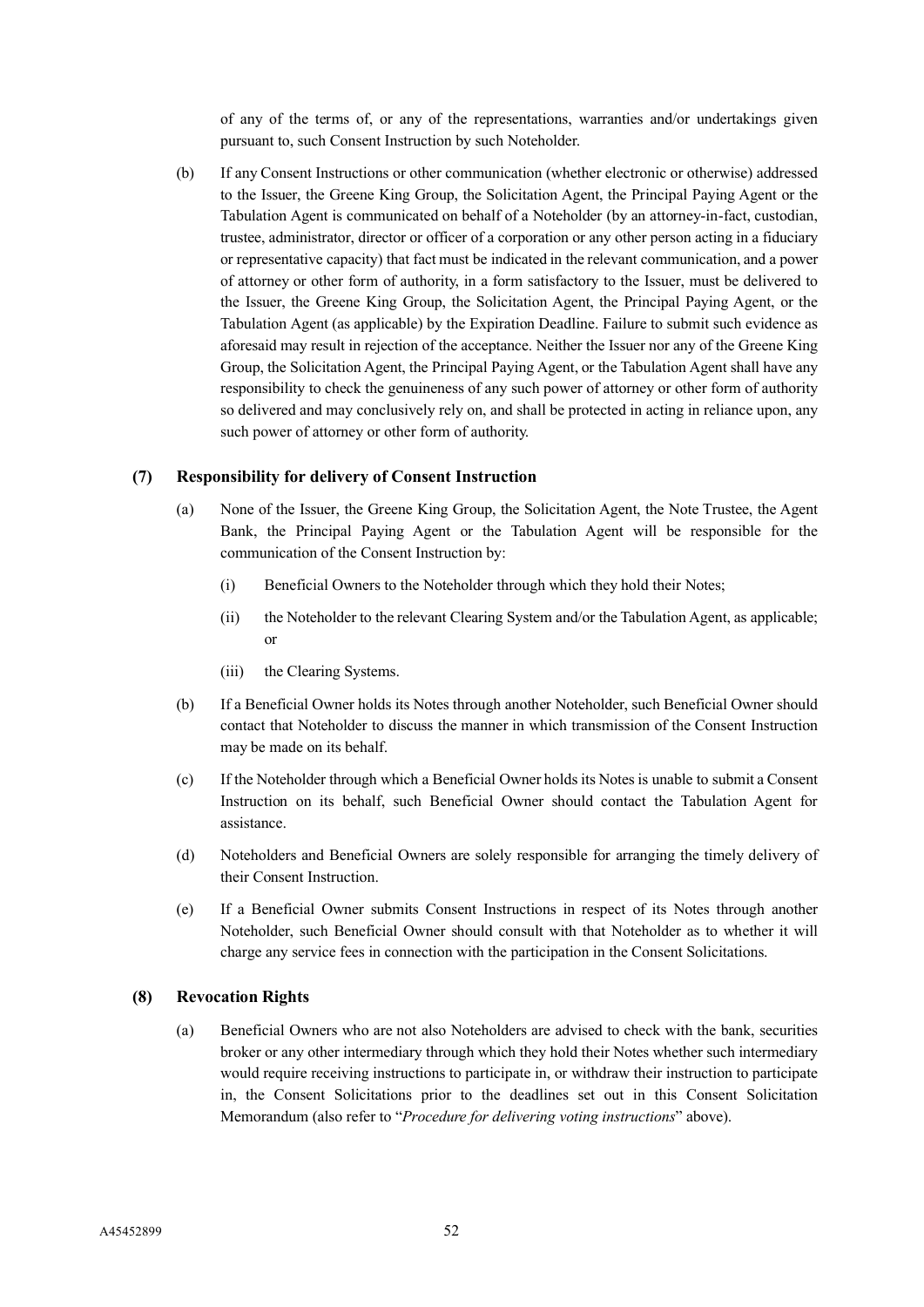- (b) Noteholders may revoke Consent Instructions at any time prior to the Expiration Deadline but not thereafter (except in the limited circumstances outlined in "*Section 8 - Amendment and Termination*") (subject to the earlier deadlines required by the Clearing Systems and any intermediary through which Noteholders hold their Notes).
- (c) In the case of an adjourned Meeting, the Expiration Deadline will be notified to the Noteholders in the notice of the adjourned Meeting and will not be less than 48 hours before the adjourned Meeting. Any Consent Instruction may be revoked by the relevant Noteholders at any time prior to, but not after, such Expiration Deadline for the adjourned Meeting, but only if the revocation is made in accordance with the provisions of the Note Trust Deed (subject to the earlier deadlines required by the Clearing Systems and any intermediary through which the Noteholders hold their Notes).
- (d) Noteholders wishing to exercise any such rights of revocation should do so in accordance with the provisions of the Note Trust Deed and the procedures of the relevant Clearing System. Beneficial Owners of the Notes that are held through an intermediary are advised to check with such entity regarding the deadline for it to receive instructions to revoke Consent Instructions in order to meet the above deadlines. For the avoidance of doubt, any Noteholders who does not exercise any such right of revocation in the circumstances and in the manner specified above shall be deemed to have waived such right of revocation and its original Consent Instruction will remain effective.
- (e) The exercise of any such right of revocation in respect of a Consent Instruction will be effective for the purposes of revoking the instruction given by the relevant Noteholder for the appointment of the Tabulation Agent by the Principal Paying Agent as the relevant proxy to vote at the relevant Meeting on such Noteholder's behalf only if a valid revocation instruction is received by the Tabulation Agent no later than the Expiration Deadline or (if applicable) 48 hours before the relevant adjourned Meeting.

## **(9) Tax Consequences**

In view of the number of different jurisdictions where tax laws may apply to a Noteholder, this Consent Solicitation Memorandum does not discuss the tax consequences for Noteholders arising from the Consent Solicitations or the relevant Extraordinary Resolution(s) and their implementation. Noteholders are urged to consult their own professional advisers regarding the possible tax consequences of these transactions under the laws of the jurisdictions that apply to them, as well as the possible tax consequences of holding the Notes after they are modified pursuant to the Extraordinary Resolutions (which could differ, potentially materially, from the tax consequences of holding the Notes before they are modified). Noteholders are liable for their own taxes and have no recourse to the Issuer, the Greene King Group, the Solicitation Agent, the Note Trustee, Tabulation Agent, the Agent Bank or the Principal Paying Agent with respect to any taxes arising in connection with the Consent Solicitations and/or the implementation of the relevant Extraordinary Resolution(s).

#### **(10) Irregularities**

All questions as to the validity, form and eligibility (including the time of receipt) of any Consent Instructions or revocation or revision thereof or delivery of Consent Instructions will be determined by the Issuer in its sole discretion, which determination will be final and binding. The Issuer reserves the absolute right to reject any and all Consent Instructions not in a form which is, in the opinion of the Issuer, lawful. The Issuer also reserves the absolute right to waive defects in Consent Instructions with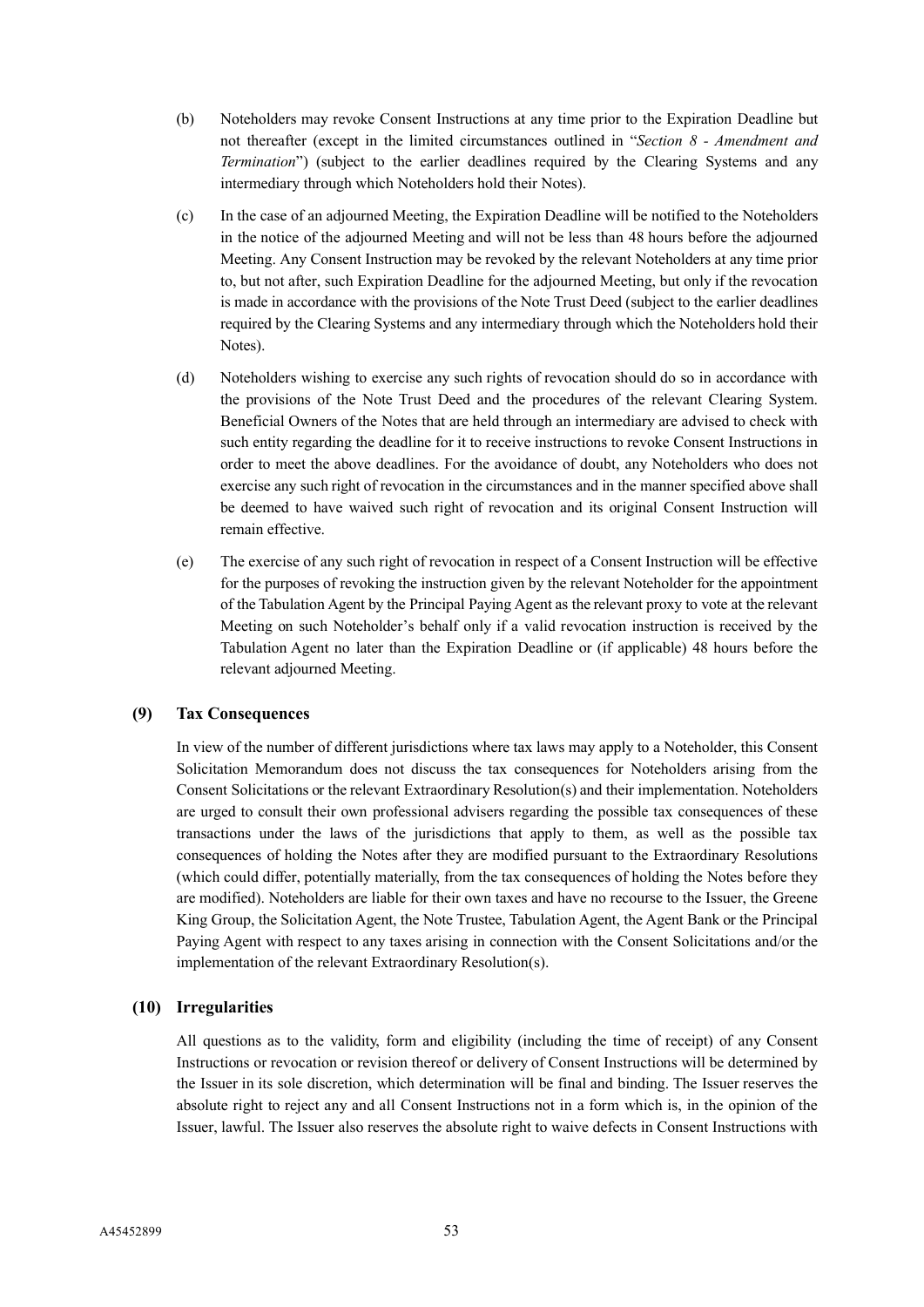regard to the Notes. None of the Issuer, the Greene King Group, the Solicitation Agent, the Note Trustee, the Principal Paying Agent, the Agent Bank or the Tabulation Agent shall be under any duty to give notice to Noteholders or Beneficial Owners of any irregularities in Consent Instructions; nor shall any of them incur any liability for failure to give notification of any material amendments to the terms and conditions of the Consent Solicitations.

# **(11) Participation by the Issuer, Solicitation Agent, the Note Trustee, the Principal Paying Agent, the Agent Bank and the Tabulation Agent**

The Issuer, the Greene King Group, the Solicitation Agent, the Note Trustee, the Principal Paying Agent, the Agent Bank and the Tabulation Agent are entitled to have or hold positions in the Notes either for their own account or for the account, directly or indirectly, of third parties and may make or continue to make a market in, or subject to the provisions of the Note Trust Deed vote (or abstain) in respect of, or act as principal in any transactions in, or relating to, or otherwise act in relation to, the Notes and, subject to the provisions of the Note Trust Deed, submit or deliver valid Consent Instructions in respect of the Notes. Each of the Issuer, the Greene King Group, the Solicitation Agent, the Note Trustee, the Principal Paying Agent, the Agent Bank and the Tabulation Agent is entitled to continue to hold or dispose of, in any manner in which it may elect, the Notes that it may hold as at the date of this Consent Solicitation Memorandum or, from such date, to acquire Notes, subject to applicable law and, subject to the provisions of the Note Trust Deed, submit or deliver valid Consent Instructions in respect of such Notes. For the avoidance of doubt, any Notes held by the Issuer or any subsidiary of the Issuer, in each case, as Beneficial Owner, shall (unless and until ceasing to be so held) be deemed not to be outstanding. No such submission or non-submission by the Issuer, the Greene King Group, the Solicitation Agent, the Note Trustee, the Principal Paying Agent, the Agent Bank or the Tabulation Agent should be taken by any holder of the Notes or any other person as any recommendation or otherwise by any of the Issuer, the Greene King Group, the Note Trustee, the Solicitation Agent, the Tabulation Agent, the Agent Bank and the Principal Paying Agent, as the case may be, as to the merits of participating or not participating in the Consent Solicitations.

## **(12) Announcements**

If the Issuer is required to make an announcement relating to matters in connection with the Consent Solicitations, any such announcement will be made in accordance with all applicable rules and regulations via (a) notice to the Clearing Systems for communication to Noteholders and (b) an announcement released via the website of Euronext Dublin.

Copies of all announcements, notices and press releases can also be obtained from the Tabulation Agent, the contact details for which appear on the last page of this Consent Solicitation Memorandum. Significant delays may be experienced where notices are delivered to the Clearing Systems and Noteholders are urged to contact the Tabulation Agent for the relevant announcements during the course of the Consent Solicitations. In addition, Noteholders may contact the Solicitation Agent for information using the contact details on the last page of this Consent Solicitation Memorandum.

# **(13) All Noteholders of the relevant Class of Notes are bound by the relevant Extraordinary Resolution, if implemented**

Noteholders should note that if, in respect of each Class of Notes, the Extraordinary Resolution is passed and is implemented as a result of the relevant Eligibility Condition being satisfied, it will be binding on all Noteholders of such Class of Notes whether or not they chose to participate in the Consent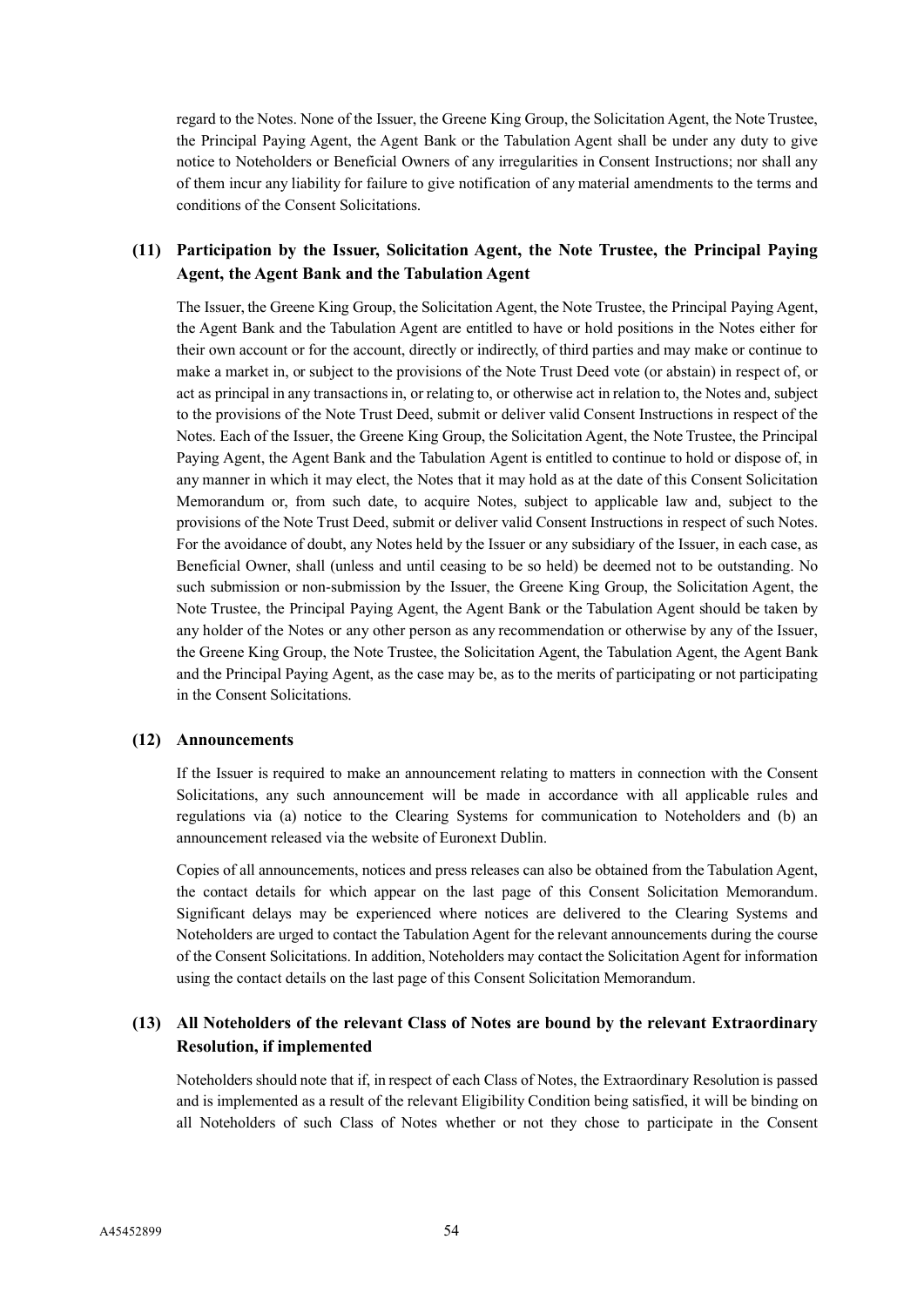Solicitations or otherwise vote against the relevant Extraordinary Resolution (or abstain) at the relevant Meeting.

## **(14) Risk Factors**

#### **Blocking of Notes held through Euroclear and/or Clearstream, Luxembourg**

Following the submission of Consent Instructions through Euroclear and/or Clearstream, Luxembourg, the Notes which are the subject of such instructions will be blocked from trading by the relevant Clearing System until the earliest of (a) the date on which the relevant Extraordinary Resolution is duly passed, (b) the conclusion of the relevant Meeting and (c) the date upon which the relevant Noteholder becomes entitled to withdraw, and does withdraw, its vote or instruction, in the circumstances set out under the heading "*Revocation Rights*" above. Following the passing of the Expiration Deadline, a Noteholder will only be able to withdraw its Consent Instructions in the limited circumstances set out under the heading "*Revocation Rights*" above.

#### **Responsibility for complying with the procedures of the Consent Solicitations**

Noteholders are solely responsible for complying with all of the procedures for submitting Consent Instructions. None of the Issuer, the Greene King Group, the Solicitation Agent, the Principal Paying Agent, the Agent Bank, the Note Trustee or the Tabulation Agent assumes any responsibility for informing Noteholders of irregularities with respect to Consent Instructions and the procedures for participating in the Consent Solicitations.

#### **Responsibility for information on the Issuer and the Notes**

Noteholders are responsible for independently investigating the amendments proposed to the Transaction Documents. None of the Solicitation Agent, the Issuer, the Greene King Group, the Note Trustee, the Principal Paying Agent, the Agent Bank or the Tabulation Agent or any of their respective agents, directors, officers, employees, representatives, consultants or affiliates assumes any responsibility for informing Noteholders as to the amendments proposed to the Transaction Documents in connection with this Consent Solicitation Memorandum.

## **No assurance that the Noteholder Proposal will be implemented**

In respect of each Class of Notes, until the relevant Extraordinary Resolution is passed and the relevant Eligibility Condition is satisfied and the Supplemental Note Trust Deed is executed, and subject to there having been no prior termination of the Consent Solicitations by the Issuer, no assurance can be given that the Noteholder Proposal will be implemented even if the Consent Conditions (including the approval of the Extraordinary Resolutions by the Noteholders) have been satisfied.

Under the Financial Services Act 2021, the FCA was given new powers to compel the continued publication of LIBOR using a changed methodology (a "synthetic" LIBOR). However, it is not currently clear whether its use would be possible in relation to the Notes, having regard to the current terms of such Notes, without effecting certain amendments to their current terms. If the Noteholder Proposal is not implemented, both the Issuer and investors would still, despite the existing fallback provisions set out in the Conditions, face significant uncertainty with respect to the rate of interest applicable to the Notes after the cessation or discontinuation of LIBOR.

The Issuer may terminate the Consent Solicitations in accordance with the provisions for such termination set out in *Section 8 - Amendment and Termination*.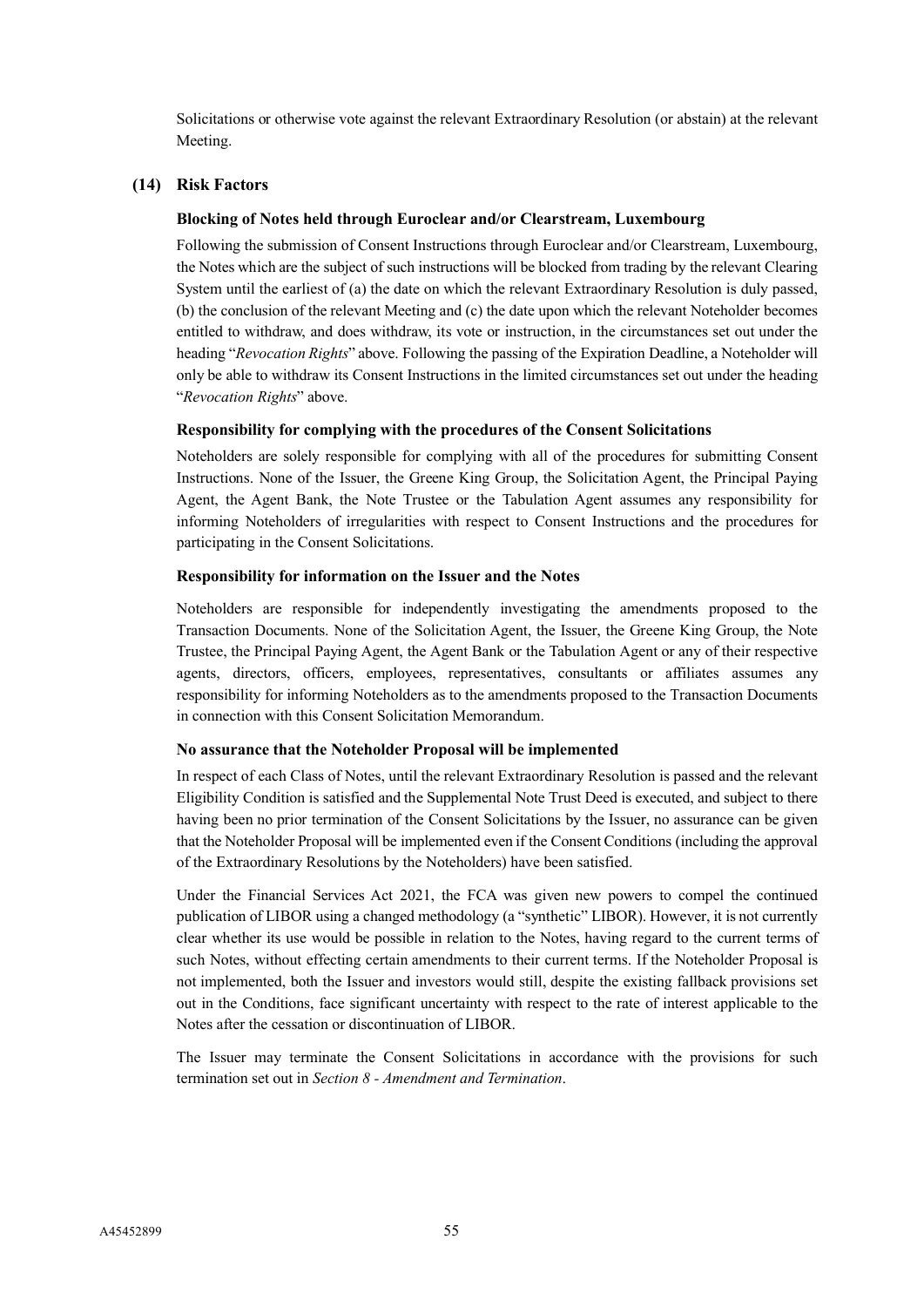#### **Responsibility to consult advisers**

Each Noteholder is solely responsible for making its own independent appraisal of all matters as such Noteholder deems appropriate (including those relating to the Consent Solicitations and the Noteholder Proposal) and each Noteholder must make its own decision how and whether to participate in the Consent Solicitations or vote in respect of the Noteholder Proposal or otherwise participate at the Meetings.

Noteholders should consult their own tax, accounting, financial and legal advisers regarding the suitability to themselves of the tax, accounting or other consequences of participating in the Consent Solicitations and regarding the impact on them of the implementation of the Noteholder Proposal.

None of the Solicitation Agent, the Issuer, the Greene King Group, the Note Trustee, the Principal Paying Agent, the Agent Bank or the Tabulation Agent or any director, officer, employee, representative, agent, consultant or affiliate of any such person is acting for any Noteholder, or will be responsible to any Noteholder for providing any protections which would be afforded to its clients or for providing advice in relation to the Consent Solicitations or the Noteholder Proposal, and none of the Solicitation Agent, the Issuer, the Greene King Group, the Note Trustee, the Principal Paying Agent, the Agent Bank or the Tabulation Agent or any director, officer, employee, representative, agent, consultant or affiliate of any such person, makes any recommendation as to whether or not or how Noteholders should participate in the Consent Solicitations or vote in respect of the Noteholder Proposal or otherwise participate at the Meetings.

## **The market continues to develop in relation to SONIA as a reference rate for floating rate Notes**

Investors should be aware that the market continues to develop in relation to SONIA as a reference rate in the capital markets and its adoption as an alternative to Sterling LIBOR. The use of SONIA as a reference rate is relatively recent, and is subject to change and development, both in terms of the substance of the calculation and in the development and adoption of market infrastructure for the issuance and trading of bonds referencing SONIA. For example, in the context of backwards-looking SONIA rates, market participants and relevant working groups are currently assessing the differences between compounded rates and weighted average rates, and such groups are also exploring forwardlooking 'term' SONIA reference rates (which seek to measure the market's forward expectation of an average SONIA rate over a designated term). The adoption of SONIA may also see component inputs into swap rates or other composite rates transferring from Sterling LIBOR or another reference rate to SONIA.

The market or a significant part thereof may adopt an application of SONIA that differs significantly from that set out in the terms and conditions of the Notes. Equally in such circumstances, it may be difficult for the Issuer to find a required replacement swap provider in the future to properly hedge its then interest rate exposure on the Notes should the swap provider need to be replaced and the Notes at that time use an application of SONIA that then differs from products then prepared to be hedged by swap providers. The development of Compounded Daily SONIA as an interest reference rate for the Eurobond markets, as well as continued development of SONIA-based rates for such market and the market infrastructure for adopting such rates, could result in reduced liquidity or increased volatility or could otherwise affect the market price the Notes.

Furthermore, the rate of interest on Notes which reference Compounded Daily SONIA is only capable of being determined at the end of the relevant observation period and immediately or shortly prior to the relevant Interest Payment Date. It may be difficult for investors in the Notes which reference a SONIA rate to reliably estimate the amount of interest which will be payable on such Notes, and some investors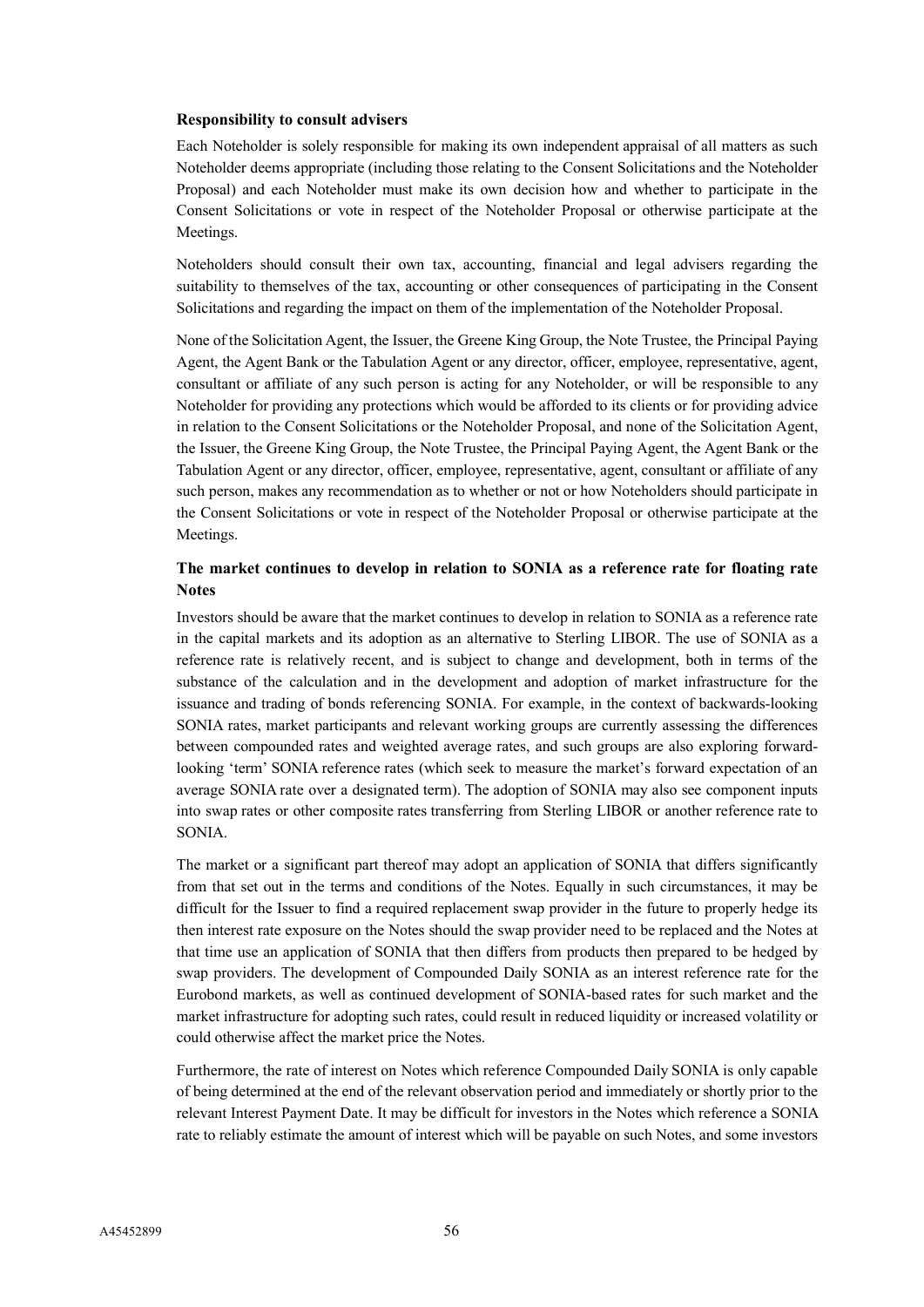may be unable or unwilling to trade such Notes without changes to their information technology systems, both of which factors could adversely affect the liquidity of such Notes. Further, in contrast to LIBORbased Notes, if the Notes referencing Compounded Daily SONIA become due and payable under Condition 11 (*Note Events of Default*), the rate of interest payable shall be determined on the date the Notes became due and payable and shall not be reset thereafter.

In addition, the manner of adoption or application of SONIA reference rates in the Eurobond markets may differ materially compared with the application and adoption of SONIA in other markets, such as the derivatives and loan markets. Investors should carefully consider how any mismatch between the adoption of SONIA reference rates across these markets may impact any hedging or other financial arrangements which they may put in place in connection with any acquisition, holding or disposal of Notes referencing Compounded Daily SONIA.

## **Rating of the Notes**

The Issuer has notified the Rating Agencies of the Noteholder Proposal. In accordance with standard practice, the Rating Agencies have not to date commented on the Noteholder Proposal or whether the applicable ratings of the Notes will change as a result of implementing it. Therefore, should the Noteholder Proposal be implemented, there can be no assurance as to whether the Rating Agencies will take any action in respect of the applicable ratings of the Notes.

## **(15) Governing Law and Jurisdiction**

The terms of the Consent Solicitations, including without limitation each Consent Instruction and any non-contractual obligations arising out of or in connection with the Consent Solicitations shall be governed by and construed in accordance with English law. By submitting a Consent Instruction, a Noteholder (and, if applicable, any Beneficial Owner of the Notes who holds such Notes through another Noteholder) irrevocably and unconditionally agrees for the benefit of the Issuer, the Greene King Group, the Solicitation Agent, the Note Trustee, the Principal Paying Agent, the Agent Bank and the Tabulation Agent that the courts of England and Wales are to have jurisdiction to settle any disputes which may arise out of or in connection with the Consent Solicitations or any of the documents referred to above or any non-contractual obligations arising out of or in connection with the Consent Solicitations or such documents and that, accordingly, any suit, action or proceedings arising out of or in connection with the foregoing may be brought in such courts.

## **(16) Miscellaneous**

Noteholders who need assistance with respect to the procedures for participating in the Consent Solicitations should contact the Tabulation Agent, the contact details for whom appear on the back cover of this Consent Solicitation Memorandum. No consent or participation fee will be payable in connection with these Consent Solicitations.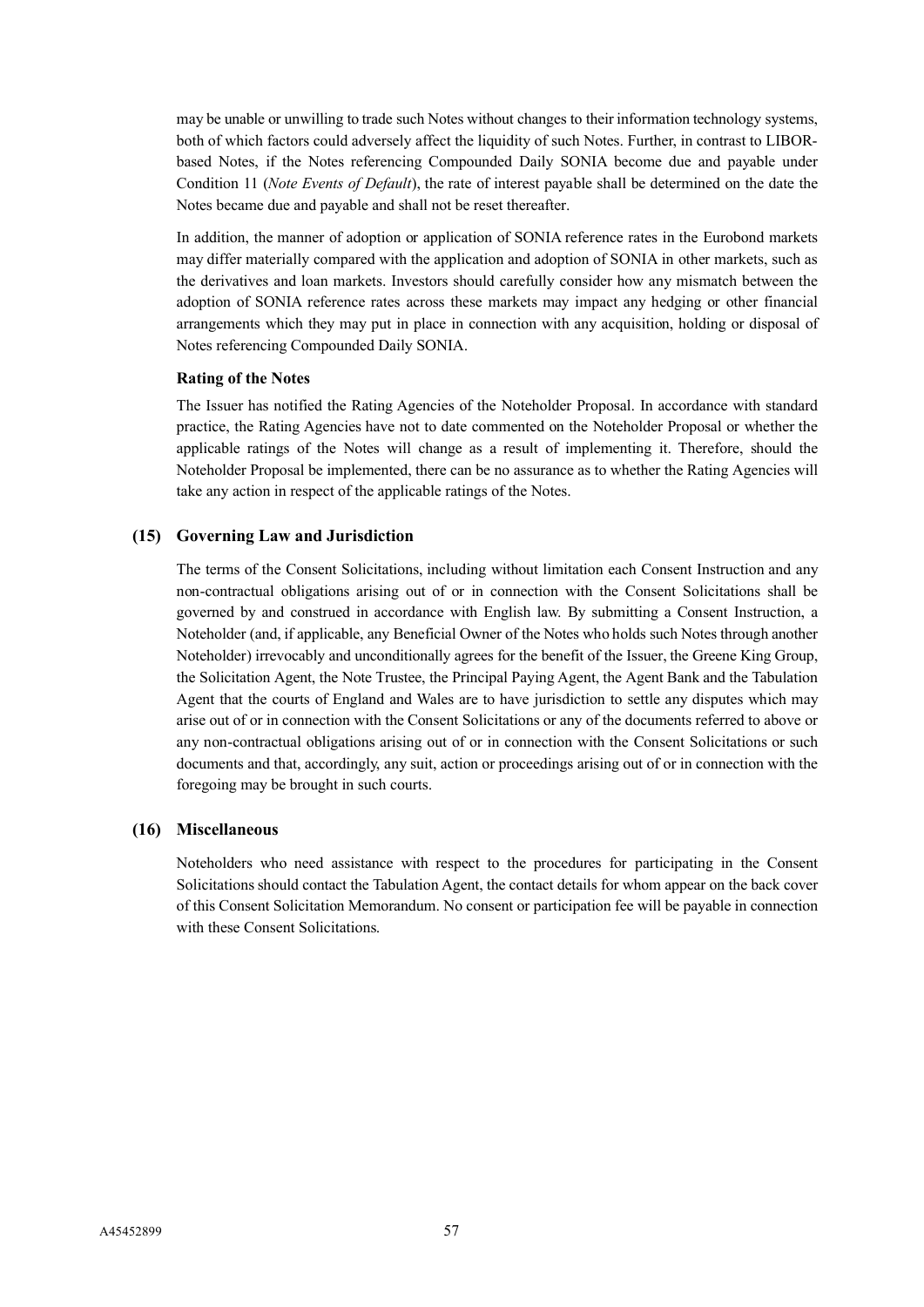## **SECTION 8 – AMENDMENT AND TERMINATION**

#### **Amendment and Termination**

Notwithstanding any other provision of the Consent Solicitations, the Issuer may, subject to applicable laws and the Meeting Provisions, at its option and in its sole discretion:

- (a) if the Consent Conditions or any other conditions to the Consent Solicitations are not satisfied or (in the case of any condition other than the Consent Conditions) waived by the Issuer, terminate such Consent Solicitations at any time (including after any Extraordinary Resolution has been passed but prior to implementation of the Noteholder Proposal) (including with respect to Consent Instructions submitted in respect of the Consent Solicitations before the time of such termination) and not implement the Proposed Amendments in respect of the Notes pursuant to the Consent Solicitations; and
- (b) if the Consent Conditions or any other conditions to the Consent Solicitations are not satisfied or (in the case of any condition other than the Consent Conditions) waived by the Issuer, otherwise amend or modify at any time the terms of the Consent Solicitations (other than the terms of the Extraordinary Resolution, bringing forward the Expiration Deadline or the time and date of the Meeting) in any respect (including, but not limited to, by waiving, where possible, any conditions to the completion of the Consent Solicitations).

The Issuer will promptly give written notice of any extension, amendment, termination or waiver of the Consent Solicitations to the Tabulation Agent, followed by an announcement thereof to Noteholders as promptly as practicable, to the extent required by this Consent Solicitation Memorandum or by law.

If the Consent Solicitations are terminated, the Meetings will, if not already held, still be held and, as specified in the paragraph below, the Extraordinary Resolutions will still be considered and voted on at the Meeting. However, notwithstanding the irrevocability of all Consent Instructions (save in the limited circumstances in which revocation is permitted), on such termination of the Consent Solicitations, all such Consent Instructions relating to the Consent Solicitations will be deemed to be revoked automatically.

If, following the termination of the Consent Solicitations, the Extraordinary Resolutions are subsequently passed at the Meetings (or any adjourned Meeting) and the Eligibility Condition is satisfied, the Extraordinary Resolutions will nevertheless be ineffective (as implementation of the Extraordinary Resolutions is conditional on the Consent Solicitations not having been terminated).

If the Consent Solicitations are terminated, the Notes in respect of which Consent Instructions had been submitted prior to the time of such termination will be unblocked promptly in the relevant account in the Clearing Systems.

The Note Trustee may, in its sole discretion, concur with the Issuer in accepting any votes or instructions tendered after the Expiration Deadline, provided that the Issuer and/or the Tabulation Agent has confirmed that it is practicable to verify and count such late votes or instructions in time for the Meetings.

## **Revocation Rights**

Any Consent Instruction may be revoked by the relevant Noteholder at any time prior to the Expiration Deadline but not thereafter (except in the limited circumstances outlined in this section) (subject to the earlier deadlines required by the Clearing Systems and any intermediary through which Noteholders hold their Notes).

In the event of an adjourned Meeting, if the Issuer (following the Expiration Deadline) amends the Consent Solicitations (other than the terms of the Extraordinary Resolution, bringing forward the Expiration Deadline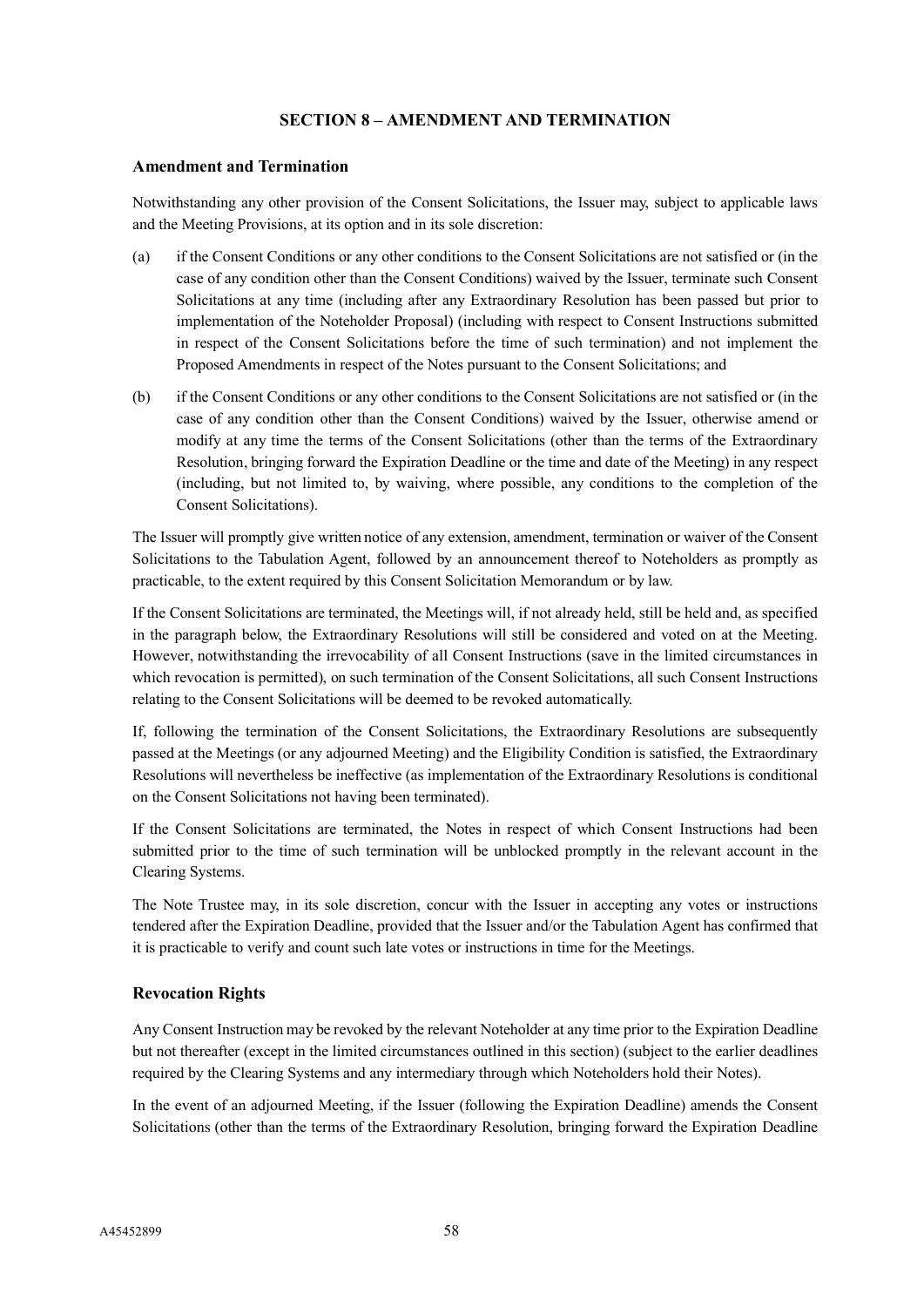or the time and date of the Meeting) in any way that, in the opinion of the Issuer (in consultation with the Solicitation Agent), is materially prejudicial to the interests of Noteholders that have already submitted Consent Instructions before the announcement of such amendment (which announcement shall include a statement that, in the opinion of the Issuer, such amendment is materially prejudicial to such Noteholders), then such Consent Instructions may be revoked at any time from the date and time of such announcement until 4:00 p.m. (London time) on the second Business Day immediately following such announcement (subject to the earlier deadlines required by the Clearing Systems and any intermediary through which Noteholders hold their Notes).

Noteholders wishing to exercise any such rights of revocation should do so in accordance with the procedures set out in the section "*Section 7 – Procedures in connection with the Consent Solicitations"* and the relevant Clearing System. Beneficial Owners of Notes that are held through an intermediary are advised to check with such entity the deadline for it to receive instructions to revoke Consent Instructions in order to meet the above deadlines. For the avoidance of doubt, any Noteholder who does not exercise any such right of revocation in the circumstances and in the manner specified above shall be deemed to have waived such right of revocation and its original Consent Instruction will remain effective.

The exercise of any such right of revocation in respect of a Consent Instruction will be effective for the purposes of revoking the instruction given by the Noteholder for the appointment of one or more representatives of the Tabulation Agent by the Principal Paying Agent as the relevant proxy to vote at the relevant Meeting (or to abstain from voting, as the case may be) on the Noteholder's behalf only if a valid revocation instruction is received by the Tabulation Agent no later than the Expiration Deadline or (if applicable) 48 hours before the adjourned Meeting.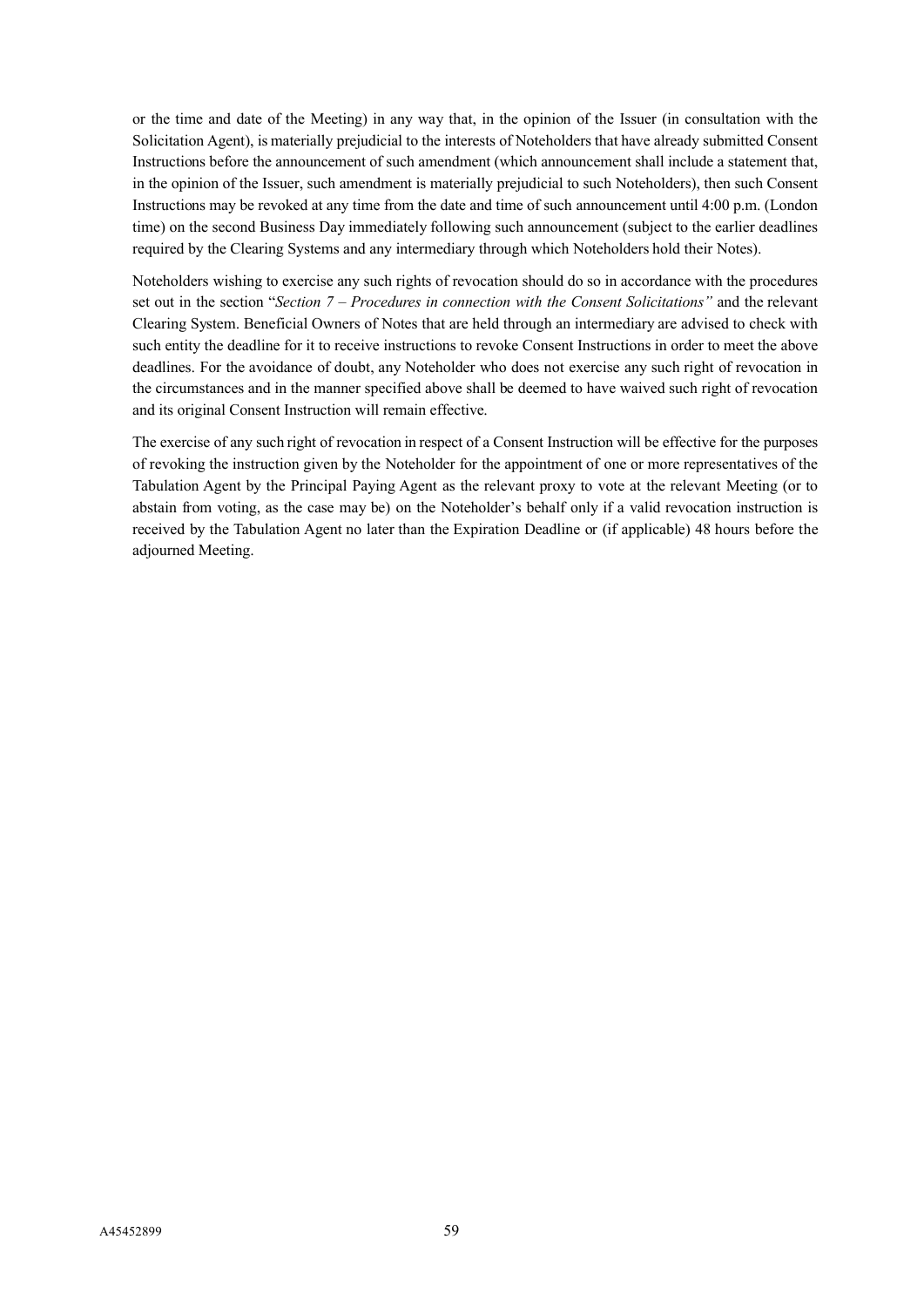# **SECTION 9 – SOLICITATION AGENT AND TABULATION AGENT**

### **Solicitation Agent**

HSBC Bank plc is acting as the Solicitation Agent for the Consent Solicitations. The Issuer has entered into a solicitation agency agreement with the Solicitation Agent which contains certain provisions regarding payment of expense reimbursement and indemnity arrangements relating to the Consent Solicitations.

The Solicitation Agent may, in the ordinary course of its business, make markets in debt securities of the Issuer, including the Notes, for its own accounts and for the accounts of its customers. As a result, from time to time, the Solicitation Agent may own certain of the Issuer's debt securities, including the Notes.

The Solicitation Agent may (a) submit Consent Instructions for its own account and (b) submit Consent Instructions in their own right or attend and vote at the relevant Meeting (or abstain from voting, as the case may be) or make other arrangements to be represented or to vote (or abstain) at the relevant Meeting on behalf of other Noteholders.

## **Tabulation Agent**

The Issuer has retained Lucid Issuer Services Limited to act as Tabulation Agent for the Consent Solicitations relating to the Notes. The Tabulation Agent will assist Noteholders who require assistance in connection with the Consent Solicitations. The Issuer has agreed to pay the Tabulation Agent a customary fee for its services in connection with the Consent Solicitations, and has also agreed to reimburse the Tabulation Agent for certain expenses relating to the Consent Solicitations.

The Tabulation Agent is the agent of the Issuer and owes no duty to any Noteholder.

## **General**

The Solicitation Agent and the Tabulation Agent, and their respective affiliates, may contact Noteholders regarding the Consent Solicitations and may request brokerage houses, custodians, nominees, fiduciaries and others to forward this Consent Solicitation Memorandum, the Notice and related materials to Beneficial Owners of the Notes.

None of the Solicitation Agent, the Note Trustee, the Principal Paying Agent, the Agent Bank, the Tabulation Agent or any of their respective directors, officers, employees, agents and affiliates assumes any responsibility for the accuracy or completeness of the information concerning the Consent Solicitations, the Extraordinary Resolutions, the Issuer or the Notes or any other information contained in this Consent Solicitation Memorandum or for any failure by the Issuer to disclose events that may have occurred and may affect the significance or accuracy or completeness of such information and the terms of any amendment to the Consent Solicitations.

None of the Issuer, the Greene King Group, the Note Trustee, the Solicitation Agent, the Tabulation Agent, the Principal Paying Agent, the Agent Bank or any director, officer, employee, agent or affiliate of any such person is acting for any Noteholder, or will be responsible to any Noteholder for providing any protections which would be afforded to its clients or for providing advice in relation to the Consent Solicitations or the Extraordinary Resolution, and accordingly none of the Issuer, the Greene King Group, the Note Trustee, the Solicitation Agent, the Tabulation Agent, the Principal Paying Agent, the Agent Bank or any director, officer, employee, agent or affiliate of any such person, makes any recommendation whether Noteholders should participate in the Consent Solicitations or otherwise participate at the relevant Meeting.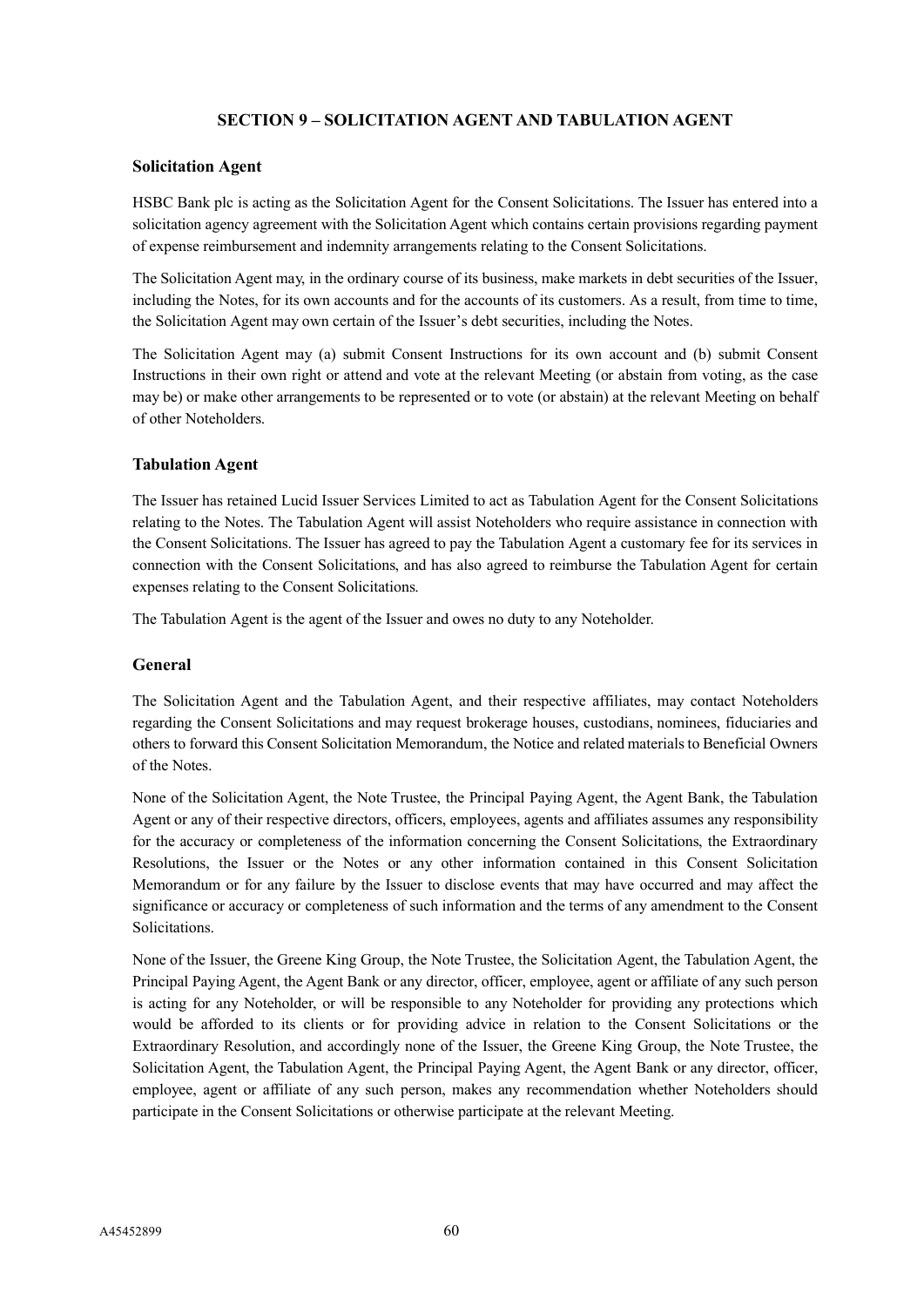The Solicitation Agent is acting exclusively for the Issuer and nobody else in relation to the Consent Solicitations and will not be responsible pursuant to the solicitation agency agreement or otherwise for giving advice or other investment services in relation to the Consent Solicitations to any person. The Solicitation Agent and/or its affiliates may have a holding in, or may from time to time provide advice or other investment services in relation to, or engage in transactions involving, the Notes. At any given time, the Solicitation Agent may trade the Notes for its own account or for the accounts of customers and, accordingly, may hold a long or short position in the Notes.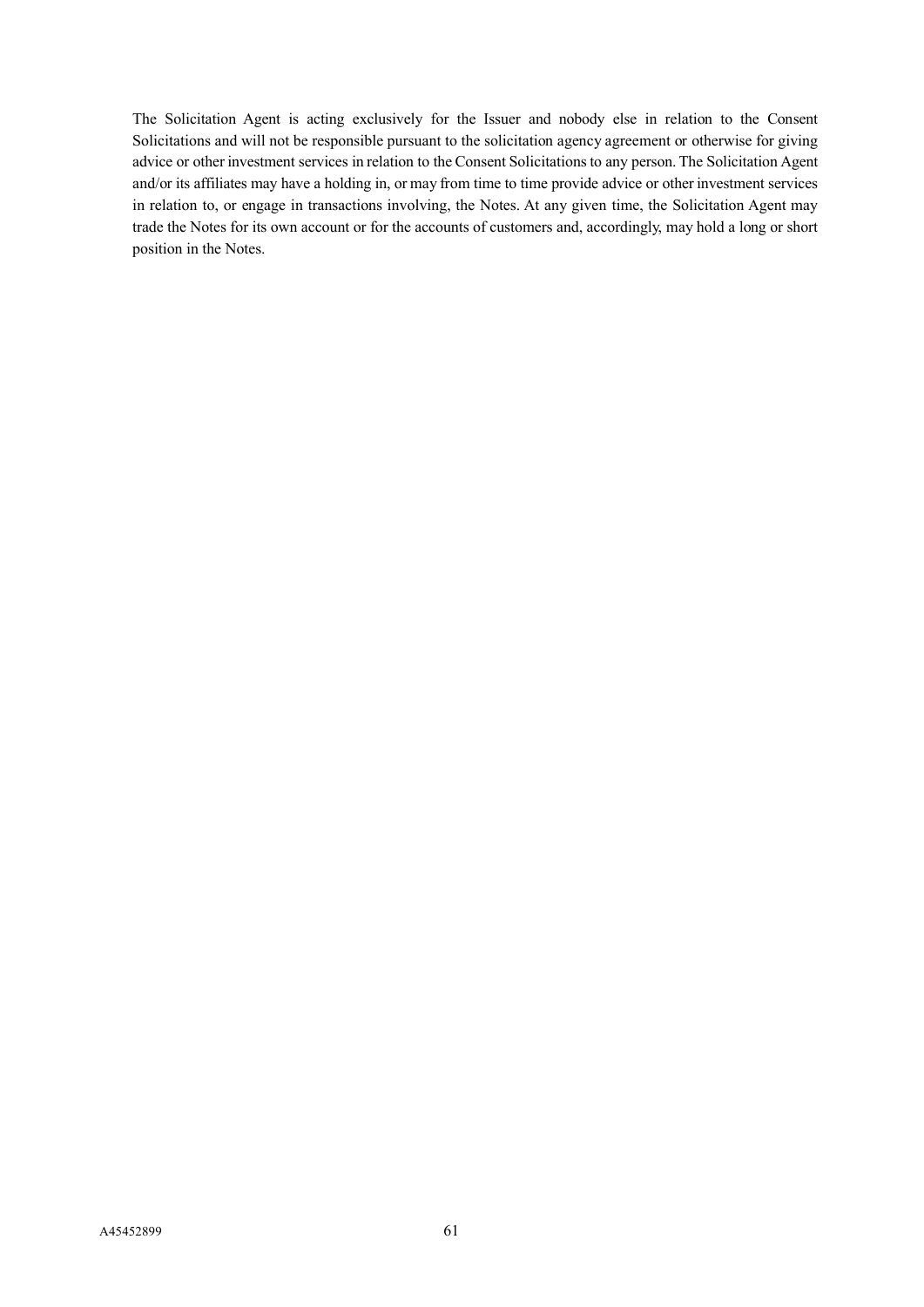# **SECTION 10 – DEFINITIONS**

*Capitalised terms used but not defined in this Consent Solicitation Memorandum shall, unless the context otherwise requires, have the meanings set out in the Master Definitions. In addition, the following terms shall have the following meanings:*

| <b>2006 ISDA Definitions</b>   | 2006 ISDA Definitions, as published by ISDA.                                                                                                                                                                                                                                                                                                                                                                                                                                       |
|--------------------------------|------------------------------------------------------------------------------------------------------------------------------------------------------------------------------------------------------------------------------------------------------------------------------------------------------------------------------------------------------------------------------------------------------------------------------------------------------------------------------------|
| <b>Beneficial Owner</b>        | Each person who is the owner of a particular principal amount of<br>the Notes (i) as shown in the records of Euroclear or Clearstream,<br>Luxembourg (an "Accountholder" or "Direct Participant") or<br>(ii) as shown in the records of an Accountholder (including,<br>without limitation, in the records of any broker, dealer,<br>commercial bank, trust company or other nominee or custodian)<br>who holds such Notes on such person's behalf (an "Indirect<br>Participant"). |
| <b>Business Day</b>            | A day, other than a Saturday or a Sunday, on which banks are<br>generally open for business in London.                                                                                                                                                                                                                                                                                                                                                                             |
| <b>Clearing Systems</b>        | Euroclear or Clearstream, Luxembourg, where the context<br>permits, and each a "Clearing System".                                                                                                                                                                                                                                                                                                                                                                                  |
| <b>Class A5 Notes</b>          | The £290,000,000 Class A5 Secured Floating Rate Notes due<br>2033 (ISIN: XS0372045798).                                                                                                                                                                                                                                                                                                                                                                                            |
| <b>Class B1 Notes</b>          | The £130,000,000 Class B1 Secured Floating Rate Notes due<br>2034 (ISIN: XS0213358608).                                                                                                                                                                                                                                                                                                                                                                                            |
| <b>Class B2 Notes</b>          | The £115,000,000 Class B2 Secured Floating Rate Notes due<br>2036 (ISIN: XS0252915730).                                                                                                                                                                                                                                                                                                                                                                                            |
| <b>Clearstream, Luxembourg</b> | Clearstream Banking SA/NV                                                                                                                                                                                                                                                                                                                                                                                                                                                          |
| <b>Clearing Systems</b>        | Euroclear or Clearstream, Luxembourg, as the context permits,<br>and each a "Clearing System".                                                                                                                                                                                                                                                                                                                                                                                     |
| <b>Compounded Daily SONIA</b>  | Has the meaning given to it in the Supplemental Note Trust<br>Deed.                                                                                                                                                                                                                                                                                                                                                                                                                |
| <b>Conditions</b>              | The terms and conditions of the Notes as set out in Schedule 2 to<br>the Note Trust Deed.                                                                                                                                                                                                                                                                                                                                                                                          |
| <b>Consent Instructions</b>    | The instructions delivered through the Clearing Systems<br>(including block voting instruction to the Tabulation Agent)<br>relating to the relevant proposed Extraordinary Resolution on<br>behalf of the relevant Noteholders.                                                                                                                                                                                                                                                    |
| <b>Consent Solicitations</b>   | In respect of each Class of Notes, the solicitation of consents<br>from the Noteholders to the Noteholder Proposal, which is<br>described in this Consent Solicitation Memorandum.                                                                                                                                                                                                                                                                                                 |
| <b>Consents</b>                | Consents from the relevant Eligible Noteholders to vote in<br>favour of the relevant Extraordinary Resolution approving the<br>Noteholder Proposal.                                                                                                                                                                                                                                                                                                                                |
| <b>Eligibility Condition</b>   | In respect of each Class of Notes, the condition to the<br>implementation of the relevant Extraordinary Resolution, if                                                                                                                                                                                                                                                                                                                                                             |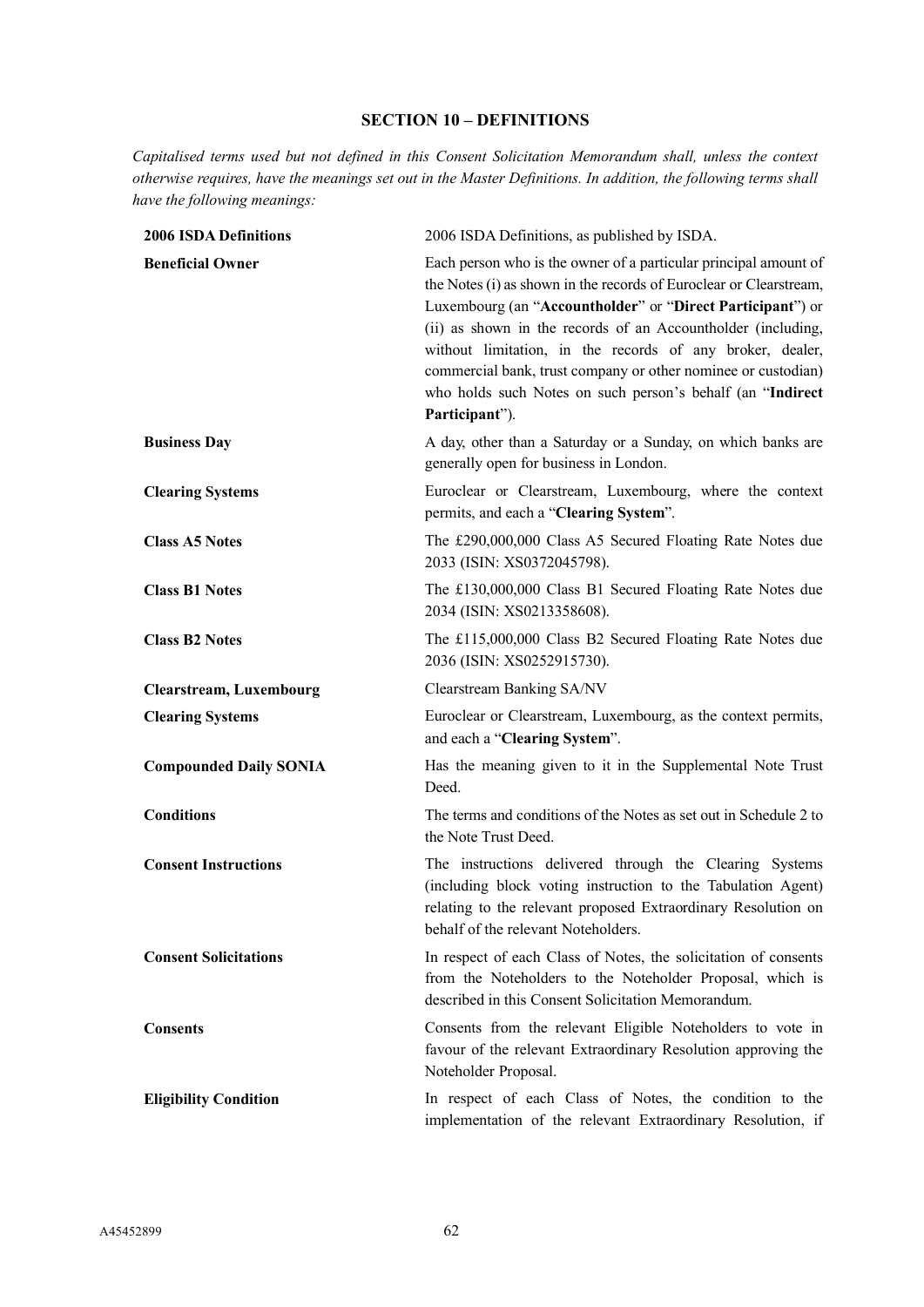passed, that the quorum required for, and the requisite majority of votes cast at, each Meeting being satisfied by Eligible Noteholders only, irrespective of any participation at such Meeting by Ineligible Noteholders, including, if applicable, the satisfaction of such condition at an adjourned Meeting. The relevant Eligibility Condition in respect of each Meeting is set out in the Notice.

"Applicable Rate" is from (and including) the Issue Date (in respect of the Class A5 Notes and Class B2 Notes) or the Class

**Eligible Noteholder** Each Noteholder who is (a) located and resident outside the United States and not a U.S. person or acting for the account or benefit of a U.S. person (as defined in Regulation S), (b) not a retail investor (where, for such purposes, a retail investor means a person who is one (or more) of: (A) a retail client as defined in point (11) of Article 4(1) of MiFID II and/or point (8) of Article 2 of Regulation (EU) No 2017/565 as it forms part of domestic law by virtue of the EUWA; or (B) a customer within the meaning of the Insurance Distribution Directive, where that customer would not qualify as a professional client as defined in point (10) of Article 4(1) of MiFID II and/or a customer within the meaning of the provisions of the FSMA and any rules or regulations made under the FSMA to implement the Insurance Distribution Directive, where that customer would not qualify as a professional client as defined in point (8) of Article 2(1) of Regulation (EU) No 600/2014 as it forms part of domestic law by virtue of the EUWA or (c) otherwise a person to whom the Consent Solicitations can be lawfully made and that may lawfully participate in the Consent Solicitations. **Euroclear** Euroclear Bank SA/NV. **Extraordinary Resolution** In respect of each Class of Notes, the Extraordinary Resolution to approve, inter alia, the Noteholder Proposal to be proposed and considered at the relevant Meeting. **Final Maturity Date** With respect to the Notes: **Notes Final Maturity Date** Class A5 Notes 15 December 2033 Class B1 Notes 15 December 2034 Class B2 Notes 15 March 2036 Fitch **Fitch** Fitch Ratings Limited. **Greene King Group** Greene King Limited and each of its direct and indirect subsidiaries. **IBOR Fallback Rate Adjustments Rule Book** IBOR Fallback Rate Adjustments Rule Book, as published by ISDA and Bloomberg Index Services Limited, which can be found at http://assets. isda.org/media/34b2ba47/c5347611-pdf/. **Index Cessation Event** As defined in ISDA IBOR Fallback Supplement and, for the purposes of such definition of "Index Cessation Event", the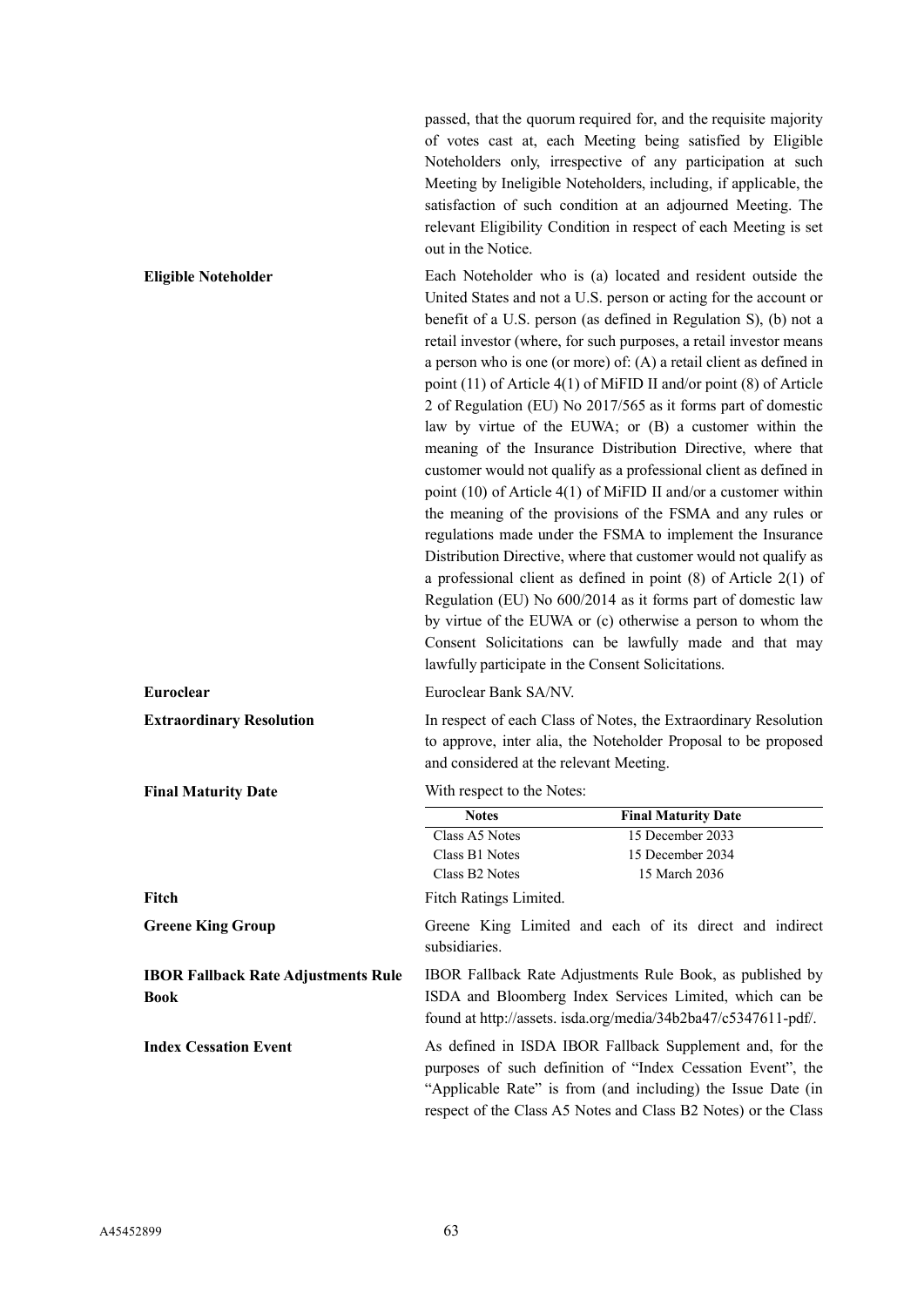|                                       | excluding) the Final Maturity Date, Sterling LIBOR.                              | B1 Step-Up Date (in respect of the Class B1 Notes) to (but                                                                                                                                                                                                                                                                                                                                                                                                  |
|---------------------------------------|----------------------------------------------------------------------------------|-------------------------------------------------------------------------------------------------------------------------------------------------------------------------------------------------------------------------------------------------------------------------------------------------------------------------------------------------------------------------------------------------------------------------------------------------------------|
| <b>Ineligible Noteholder</b>          | A Noteholder who is not an Eligible Noteholder.                                  |                                                                                                                                                                                                                                                                                                                                                                                                                                                             |
| <b>Interest Basis</b>                 | calculated.                                                                      | The basis on which the interest payable under the Notes is                                                                                                                                                                                                                                                                                                                                                                                                  |
| <b>Interest Commencement Date</b>     | The Issue Date.                                                                  |                                                                                                                                                                                                                                                                                                                                                                                                                                                             |
| <b>Interest Determination Date</b>    | The meaning given to it in the Conditions.                                       |                                                                                                                                                                                                                                                                                                                                                                                                                                                             |
| <b>Interest Payment Date</b>          | The meaning given to it in the Conditions.                                       |                                                                                                                                                                                                                                                                                                                                                                                                                                                             |
| <b>Interest Period</b>                | The meaning given to it in the Conditions.                                       |                                                                                                                                                                                                                                                                                                                                                                                                                                                             |
| <b>ISDA</b>                           | International Swaps and Derivatives Association, Inc.                            |                                                                                                                                                                                                                                                                                                                                                                                                                                                             |
| <b>ISDA IBOR Fallbacks Supplement</b> | ISDA,<br>published<br>by<br>http://assets.isda.org/media/3062e7b4/23aa1658-pdf/. | Supplement number 70 to the 2006 ISDA Definitions, as<br>which<br>found<br>be<br>can<br>at                                                                                                                                                                                                                                                                                                                                                                  |
| <b>Issue Date</b>                     | With respect to the Notes:                                                       |                                                                                                                                                                                                                                                                                                                                                                                                                                                             |
|                                       | <b>Notes</b>                                                                     | <b>Issue Date</b>                                                                                                                                                                                                                                                                                                                                                                                                                                           |
|                                       | Class A5 Notes<br>Class B1 Notes<br>Class B <sub>2</sub> Notes                   | 30 June 2008<br>7 March 2005<br>8 May 2006                                                                                                                                                                                                                                                                                                                                                                                                                  |
| <b>Issuer</b>                         |                                                                                  | Greene King Finance plc, a public company with limited liability<br>incorporated under the laws of England with company number<br>05333192 and whose registered office is at Fifth Floor, 100<br>Wood Street, London EC2V 7EX, as issuer of the Notes.                                                                                                                                                                                                      |
| <b>LIBOR</b>                          | London Interbank Offered Rate                                                    |                                                                                                                                                                                                                                                                                                                                                                                                                                                             |
| <b>Master Definitions</b>             |                                                                                  | The master definitions and construction schedule dated 26 April<br>2005, as amended and restated from time to time including<br>pursuant to an amendment agreement dated 22 February 2019.                                                                                                                                                                                                                                                                  |
| Meeting                               | Resolution Proposed to be Passed".                                               | In respect of each Class of Notes, the meeting of Noteholders<br>convened by the Notice, to be held via teleconference (by way<br>of a video enabled platform) on 21 October 2021 at the relevant<br>time specified in the Notice (or, in the case of an adjourned<br>Meeting, such other date and time as set out in the relevant<br>Notice), and to consider and, if thought fit, pass the<br>Extraordinary Resolutions. See "Section $4$ – Extraordinary |
| <b>Meeting Provisions</b>             |                                                                                  | The provisions for meeting of Noteholders set out in schedule 4<br>(Provisions for Meetings of Noteholders) to the Note Trust Deed.                                                                                                                                                                                                                                                                                                                         |
| <b>Note Trust Deed</b>                | the Notes.                                                                       | The note trust deed originally dated 7 March 2005 (as<br>supplemented from time to time including on 22 February 2019)<br>entered into between the Issuer and the Note Trustee constituting                                                                                                                                                                                                                                                                 |
| <b>Note Trustee</b>                   |                                                                                  | HSBC Trustee (C.I.) Limited, in its capacity as Note Trustee.                                                                                                                                                                                                                                                                                                                                                                                               |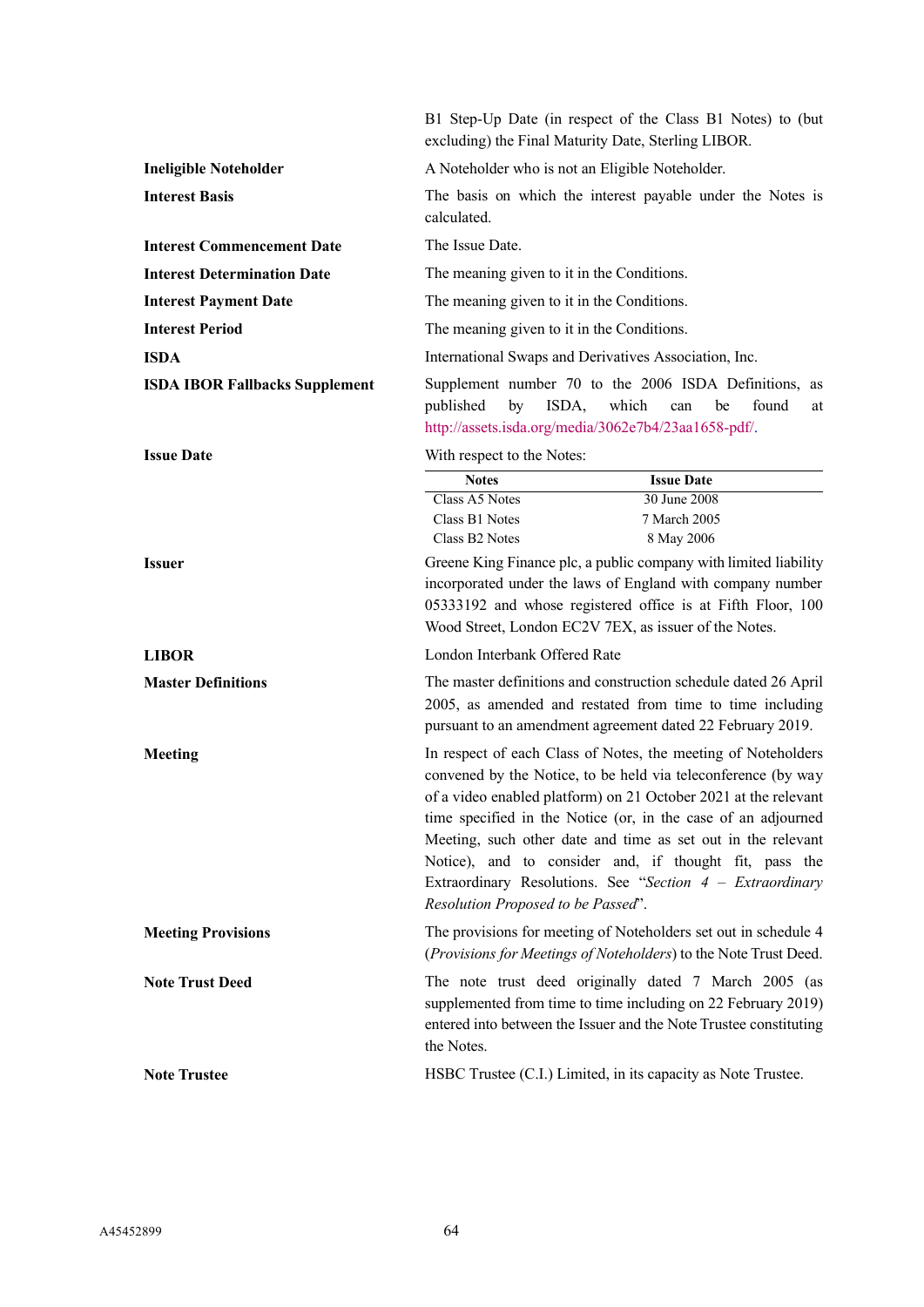| Noteholder                         | Each person who is for the time being shown in the records of<br>Euroclear or Clearstream, Luxembourg as the holder of a<br>particular principal amount of the Notes.                                                                                                                                                                                                                                                                                                                                                                                                                                                                                                                                                                |
|------------------------------------|--------------------------------------------------------------------------------------------------------------------------------------------------------------------------------------------------------------------------------------------------------------------------------------------------------------------------------------------------------------------------------------------------------------------------------------------------------------------------------------------------------------------------------------------------------------------------------------------------------------------------------------------------------------------------------------------------------------------------------------|
| <b>Noteholder Proposal</b>         | The proposal to the Noteholders to approve, in respect of each<br>Class of Notes, by an Extraordinary Resolution at the relevant<br>Meeting (or any adjourned Meeting), the Proposed Amendments<br>to the Conditions, the Note Trust Deed and such other documents<br>that are further described in "Section $3$ – Covered Bondholder<br>Proposal".                                                                                                                                                                                                                                                                                                                                                                                  |
| <b>Notes</b>                       | The Class A5 Notes, Class B1 Notes together with the Class B2<br>Notes.                                                                                                                                                                                                                                                                                                                                                                                                                                                                                                                                                                                                                                                              |
| <b>Notice</b>                      | The notice dated 29 September 2021 convening the Meetings.                                                                                                                                                                                                                                                                                                                                                                                                                                                                                                                                                                                                                                                                           |
| <b>Principal Paying Agent</b>      | HSBC Bank plc.                                                                                                                                                                                                                                                                                                                                                                                                                                                                                                                                                                                                                                                                                                                       |
| <b>Rating Agencies</b>             | Fitch and S&P.                                                                                                                                                                                                                                                                                                                                                                                                                                                                                                                                                                                                                                                                                                                       |
| <b>Regulation S</b>                | Regulation S under the Securities Act.                                                                                                                                                                                                                                                                                                                                                                                                                                                                                                                                                                                                                                                                                               |
| <b>Sanctions Authority</b>         | Each of:                                                                                                                                                                                                                                                                                                                                                                                                                                                                                                                                                                                                                                                                                                                             |
|                                    | (a)<br>the United States government;                                                                                                                                                                                                                                                                                                                                                                                                                                                                                                                                                                                                                                                                                                 |
|                                    | the United Nations;<br>(b)                                                                                                                                                                                                                                                                                                                                                                                                                                                                                                                                                                                                                                                                                                           |
|                                    | the European Union and each member state of the European<br>(c)<br>Union;                                                                                                                                                                                                                                                                                                                                                                                                                                                                                                                                                                                                                                                            |
|                                    | the United Kingdom;<br>(d)                                                                                                                                                                                                                                                                                                                                                                                                                                                                                                                                                                                                                                                                                                           |
|                                    | any other equivalent governmental or regulatory authority,<br>(e)<br>institution or agency which administers economic,<br>financial or trade sanctions; and                                                                                                                                                                                                                                                                                                                                                                                                                                                                                                                                                                          |
|                                    | the respective governmental institutions and agencies of<br>(f)<br>any of the foregoing including, without limitation, the<br>Office of Foreign Assets Control of the US Department of<br>the Treasury, the United States Department of State, the<br>United States Department of Commerce and Her Majesty's<br>Treasury.                                                                                                                                                                                                                                                                                                                                                                                                            |
| <b>Sanctions Restricted Person</b> | Each person or entity (a "Person"):                                                                                                                                                                                                                                                                                                                                                                                                                                                                                                                                                                                                                                                                                                  |
|                                    | that is, or is directly or indirectly owned or controlled by a<br>(a)<br>Person that is, described or designated in (i) the most<br>current "Specially Designated Nationals and Blocked<br>Persons" list (which as of the date hereof can be found at:<br>https://www.treasury.gov/ofac/downloads/sdnlist.pdf)<br>or<br>(ii) the Foreign Sanctions Evaders List (which as of the date<br>hereof<br>found<br>be<br>can<br>at:<br>http://www.treasury.gov/ofac/downloads/fse/fselist.pdf or<br>(iii) the most current "Consolidated list of persons, groups<br>and entities subject to EU financial sanctions" (which as of<br>hereof<br>found<br>the<br>date<br>be<br>can<br>at:<br>https://eeas.europa.eu/headquarters/headquarters- |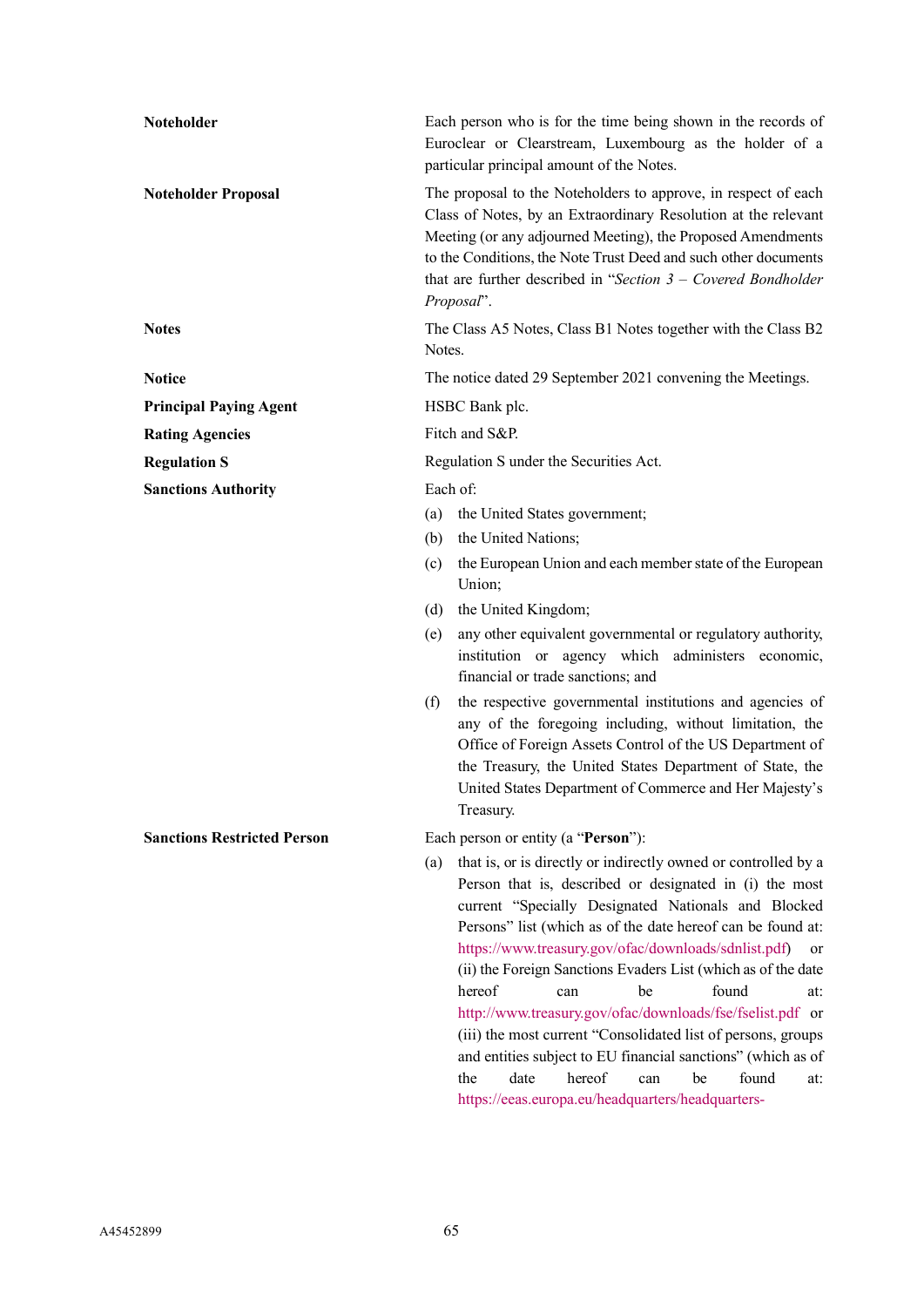[homepage\\_en/8442/Consolidated%20list%20of%20sancti](https://eeas.europa.eu/headquarters/headquarters-homepage_en/8442/Consolidated%20list%20of%20sanctions) [ons\)](https://eeas.europa.eu/headquarters/headquarters-homepage_en/8442/Consolidated%20list%20of%20sanctions); or

|                                       | that is otherwise the subject of any sanctions administered<br>(b)<br>or enforced by any Sanctions Authority, other than solely<br>by virtue of their inclusion in: (i) the most current "Sectoral<br>Sanctions Identifications" list (which as of the date hereof<br>found<br>be<br>at:<br>can<br>https://www.treasury.gov/ofac/downloads/ssi/ssilist.pdf)<br>(the "SSI List"), (ii) Annexes 3, 4, 5 and 6 of Council<br>Regulation No. 833/2014, as amended by Council<br>Regulation No. 960/2014 and Council Regulation (EU) No<br>1290/2014 and Council Regulation (EU) No 2015/1797<br>(the "EU Annexes"), or (iii) any other list maintained by a<br>Sanctions Authority, with similar effect to the SSI List or<br>the EU Annexes.                                                                                                                                                                                                         |
|---------------------------------------|---------------------------------------------------------------------------------------------------------------------------------------------------------------------------------------------------------------------------------------------------------------------------------------------------------------------------------------------------------------------------------------------------------------------------------------------------------------------------------------------------------------------------------------------------------------------------------------------------------------------------------------------------------------------------------------------------------------------------------------------------------------------------------------------------------------------------------------------------------------------------------------------------------------------------------------------------|
| <b>Securities Act</b>                 | United States Securities Act of 1933, as amended.                                                                                                                                                                                                                                                                                                                                                                                                                                                                                                                                                                                                                                                                                                                                                                                                                                                                                                 |
| S&P                                   | Standard and Poor's Ratings Services, a division of The<br>McGraw-Hill Companies, Inc. or any successor to its rating<br>business.                                                                                                                                                                                                                                                                                                                                                                                                                                                                                                                                                                                                                                                                                                                                                                                                                |
| <b>Solicitation Agent</b>             | HSBC Bank plc.                                                                                                                                                                                                                                                                                                                                                                                                                                                                                                                                                                                                                                                                                                                                                                                                                                                                                                                                    |
| <b>SONIA</b>                          | Sterling Overnight Interbank Average Rate.                                                                                                                                                                                                                                                                                                                                                                                                                                                                                                                                                                                                                                                                                                                                                                                                                                                                                                        |
| <b>Sterling LIBOR Cessation Event</b> | In respect of an Applicable Rate, (i) the administrator of the<br>Applicable Rate has ceased to provide or discontinued the<br>Applicable Rate permanently or indefinitely or (ii) a public<br>statement or publication of information by the regulatory<br>supervisor for the administrator of the Applicable Rate has been<br>made announcing that the regulatory supervisor has determined<br>that such Applicable Rate is no longer, or is deemed to no longer<br>be, representative of the underlying market and economic reality<br>that such Applicable Rate is intended to measure and that<br>representativeness will not be restored.<br>For the purposes of this definition, the "Applicable Rate" is from<br>(and including) the Issue Date in respect of the Class A5 Notes<br>and Class B2 Notes) or the Class B1 Step-Up Date (in respect of<br>the Class B1 Notes) to (but excluding) the Final Maturity Date,<br>Sterling LIBOR. |
| <b>Supplemental Note Trust Deed</b>   | The deed supplemental to the Note Trust Deed to be entered into<br>between the Issuer and the Note Trustee as soon as practicable<br>following the conclusion of the Meetings, if the Extraordinary<br>Resolutions are passed and the relevant Eligibility Condition is<br>satisfied (which is expected to be within two Business Days after<br>the date of the relevant Meeting of the Noteholders (or, if<br>applicable, after the date of any adjournment thereof)).                                                                                                                                                                                                                                                                                                                                                                                                                                                                           |
| <b>Tabulation Agent</b>               | Lucid Issuer Services Limited.                                                                                                                                                                                                                                                                                                                                                                                                                                                                                                                                                                                                                                                                                                                                                                                                                                                                                                                    |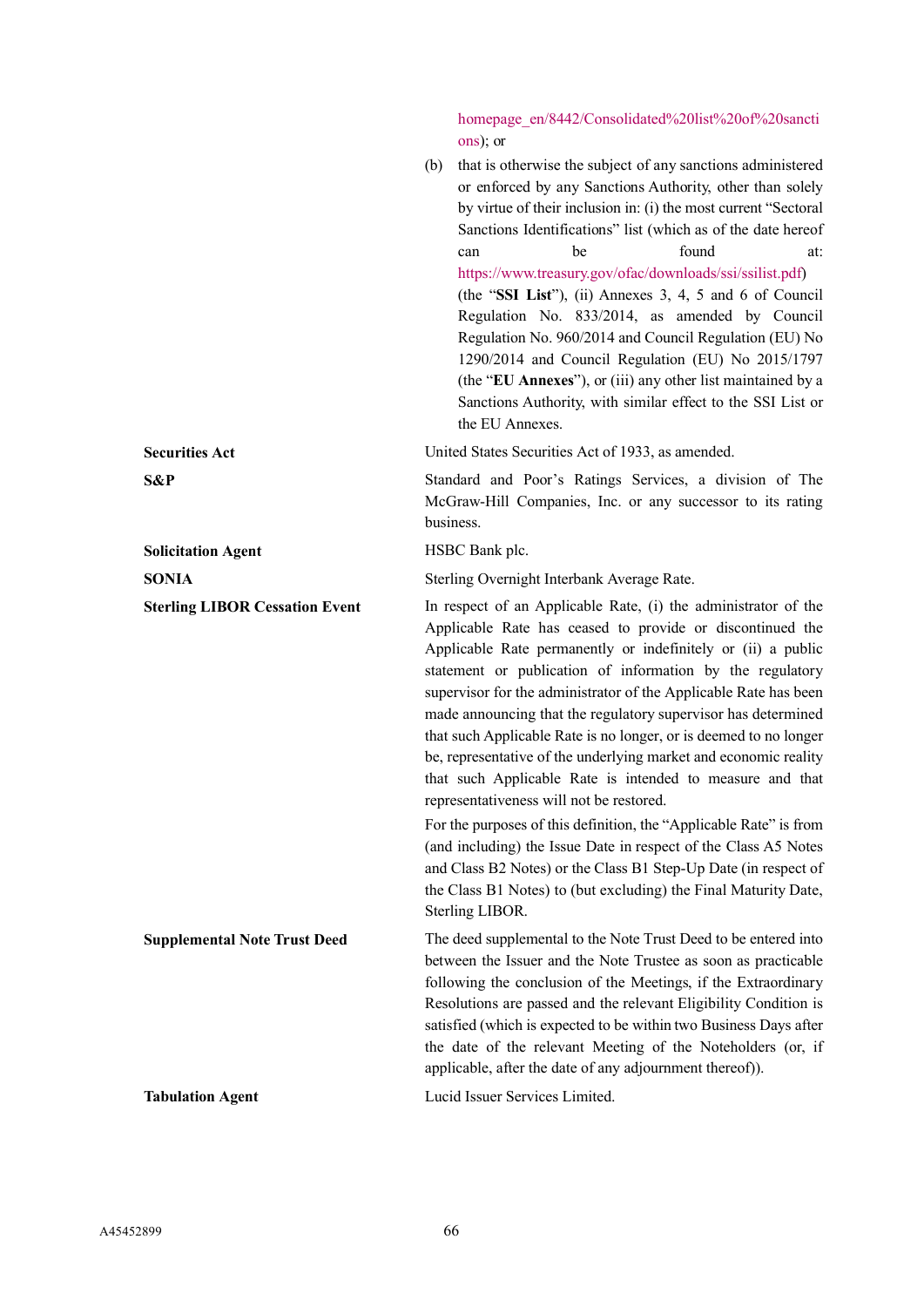**TARGET2** The Trans-European Automated Real-Time Gross Settlement Express Transfer (TARGET2) System, or any successor system.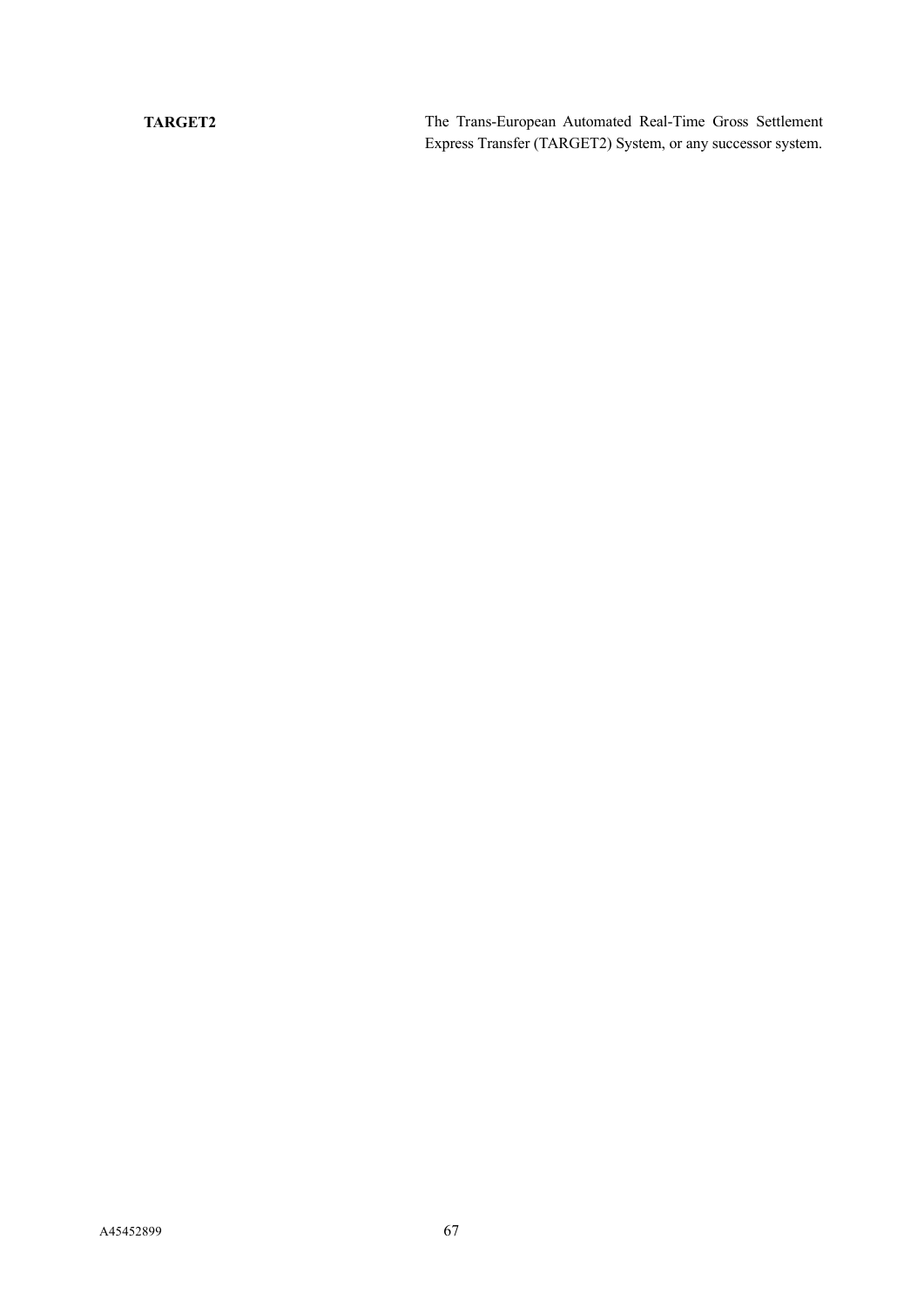## **ANNEX A – SUMMARY OF AMENDMENTS**

Insertion of the following into the Terms and Conditions of the Notes, together with consequential changes (see Supplemental Note Trust Deed in Annex B):

"**Sterling LIBOR Cessation Event**" means (a) the administrator of LIBOR has ceased to provide or discontinued LIBOR permanently or indefinitely or (b) a public statement or publication of information by the regulatory supervisor for the administrator of LIBOR has been made announcing that the regulatory supervisor has determined that LIBOR is no longer, or is deemed to no longer be, representative of the underlying market and economic reality that LIBOR is intended to measure and that representativeness will not be restored.

---

(i) upon the occurrence of a Sterling LIBOR Cessation Event, from and after the first Interest Determination Date following the occurrence of such Sterling LIBOR Cessation Event, [the Class A5 Rate of Interest, the Class B2 Rate of Interest, and the Class B1 Floating Rate] for each Interest Period will be the SONIA Compounded Daily Reference Rate plus the Relevant Margin in respect of such Class of Notes plus an adjustment rate of 0.1193 per cent.

> "**SONIA Compounded Daily Reference Rate**" means, in respect of an Interest Period, the rate of return of a daily compound interest investment during the Observation Period corresponding to such Interest Period (with the daily Sterling overnight reference rate as reference rate for the calculation of interest) and will be calculated by the Agent Bank on the Interest Determination Date, as follows, and the resulting percentage will be rounded, if necessary, to the fourth decimal place, with  $0.00005$  being rounded upwards:

$$
\left[\prod_{i=1}^{d_o} \left(1 + \frac{SONIA_{i-SLBD} \times n_i}{365}\right) - 1\right] \times \frac{365}{d}
$$

Where:

"d" is the number of calendar days in the relevant Interest Period;

"**do**" is the number of London Business Days in the relevant Interest Period;

"**i**" is a series of whole numbers from one to  $d_0$ , each representing the relevant London Business Day in chronological order from, and including, the first London Business Day in the relevant Interest Period;

"**London Business Day**" means any day on which commercial banks are open for general business (including dealing in foreign exchange and foreign currency deposits) in London;

"n<sub>i</sub>", for any London Business Day "i", means the number of calendar days from and including such London Business Day "i" up to but excluding the following London Business Day; and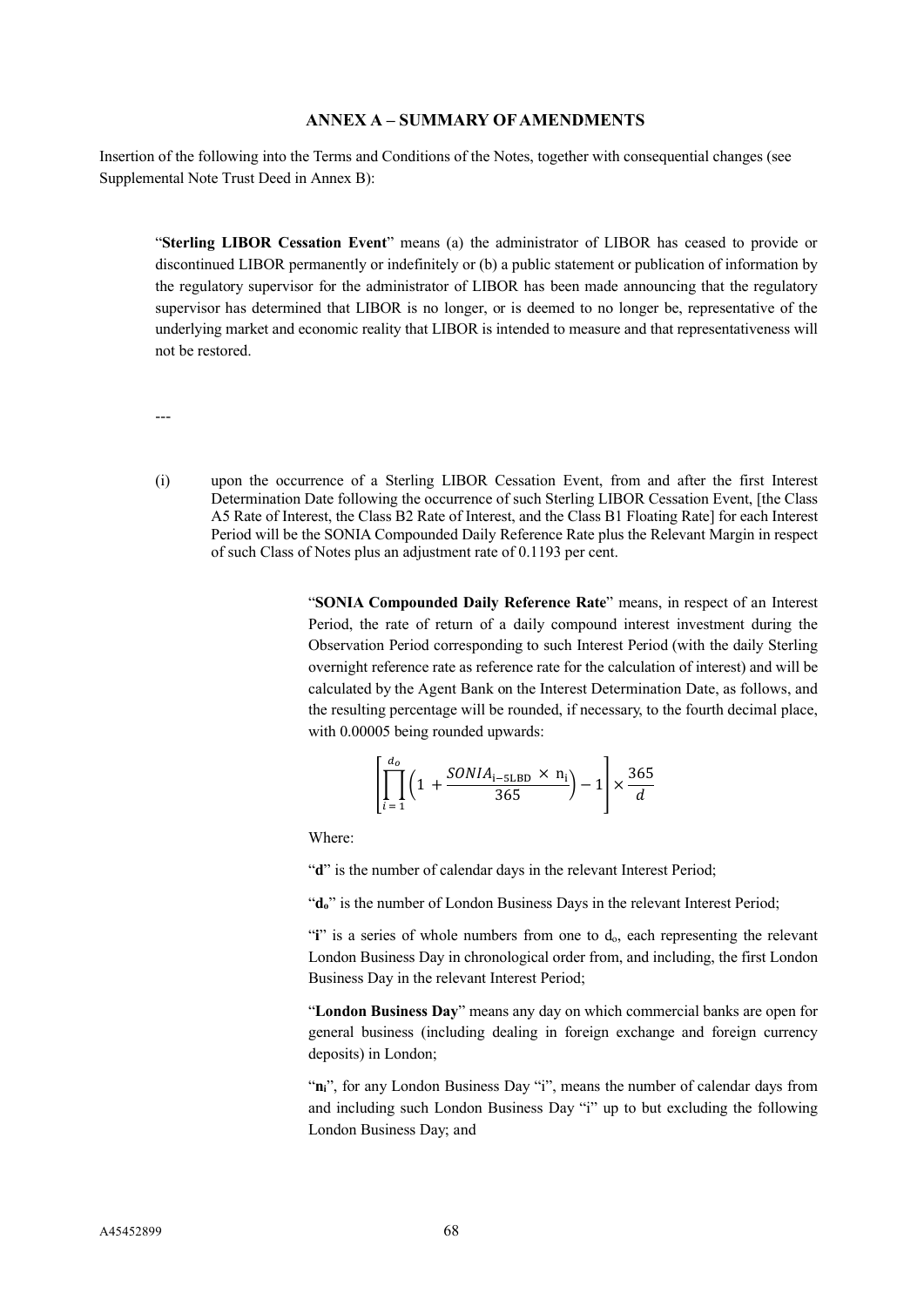with such SONIA Compounded Daily Reference Rate being calculated in accordance with the lag observation method.

"**Observation Period**" means, in respect of an Interest Period, the period from (and including) the date falling 5 London Business Days prior to the first day of such Interest Period and ending on (but excluding) the date which is 5 London Business Days prior to the Interest Payment Date for such Interest Period (or the date falling 5 London Business Days prior to such earlier date, if any, on which the relevant Class of Notes becomes due and payable);

"**Relevant Screen Page**" means Reuters Screen SONIA Page (or any replacement thereto);

"**SONIAi-5LBD**" means, in relation to any London Business Day falling in the relevant Interest Period, the SONIA reference rate in respect of the London Business Day falling 5 London Business Days prior to the relevant London Business Day "i"; and

the "**SONIA reference rate**", in respect of any London Business Day, is a reference rate equal to the daily Sterling Overnight Index Average ("**SONIA**") rate for such London Business Day as provided by the administrator of SONIA to authorised distributors and as then published on the Relevant Screen Page on the next following London Business Day or, if the Relevant Screen Page is unavailable, as published by authorised distributors on such London Business Day or, if SONIA cannot be obtained from such authorised distributors, as published on the Bank of England's Website at [www.bankofengland.co.uk/boeapps/database/](http://www.bankofengland.co.uk/boeapps/database/) (or such other page or website as may replace such page for the purposes of publishing the SONIA reference rate).

- (ii) If, in respect of any London Business Day, the SONIA reference rate is not available on the Relevant Screen Page (or has not otherwise been published by the relevant authorised distributors), such reference rate shall be:
	- 1. (i) the Bank of England's Bank Rate (the "**Bank Rate**") prevailing at close of business on the relevant London Business Day; plus (ii) the mean of the spread of the SONIA reference rate to the Bank Rate over the previous five days on which the SONIA reference rate has been published, excluding the highest spread (or, if there is more than one highest spread, one only of those highest spreads) and lowest spread (or, if there is more than one lowest spread, one only of those lowest spreads) to the Bank Rate, or
	- 2. if such Bank Rate is not available, the SONIA reference rate published on the Relevant Screen Page (or as otherwise provided in the relevant definition thereof) for the first preceding London Business Day on which the SONIA reference rate was published on the Relevant Screen Page (or as otherwise provided in the relevant definition thereof), and

in each case, SONIA<sup>i</sup> shall be interpreted accordingly,

and notwithstanding the paragraph above, in the event the Bank of England publishes guidance as to (i) how the SONIA reference rate is to be determined or (ii) any rate that is to replace the SONIA reference rate, the Agent Bank shall, subject to receiving written instructions from the Issuer and,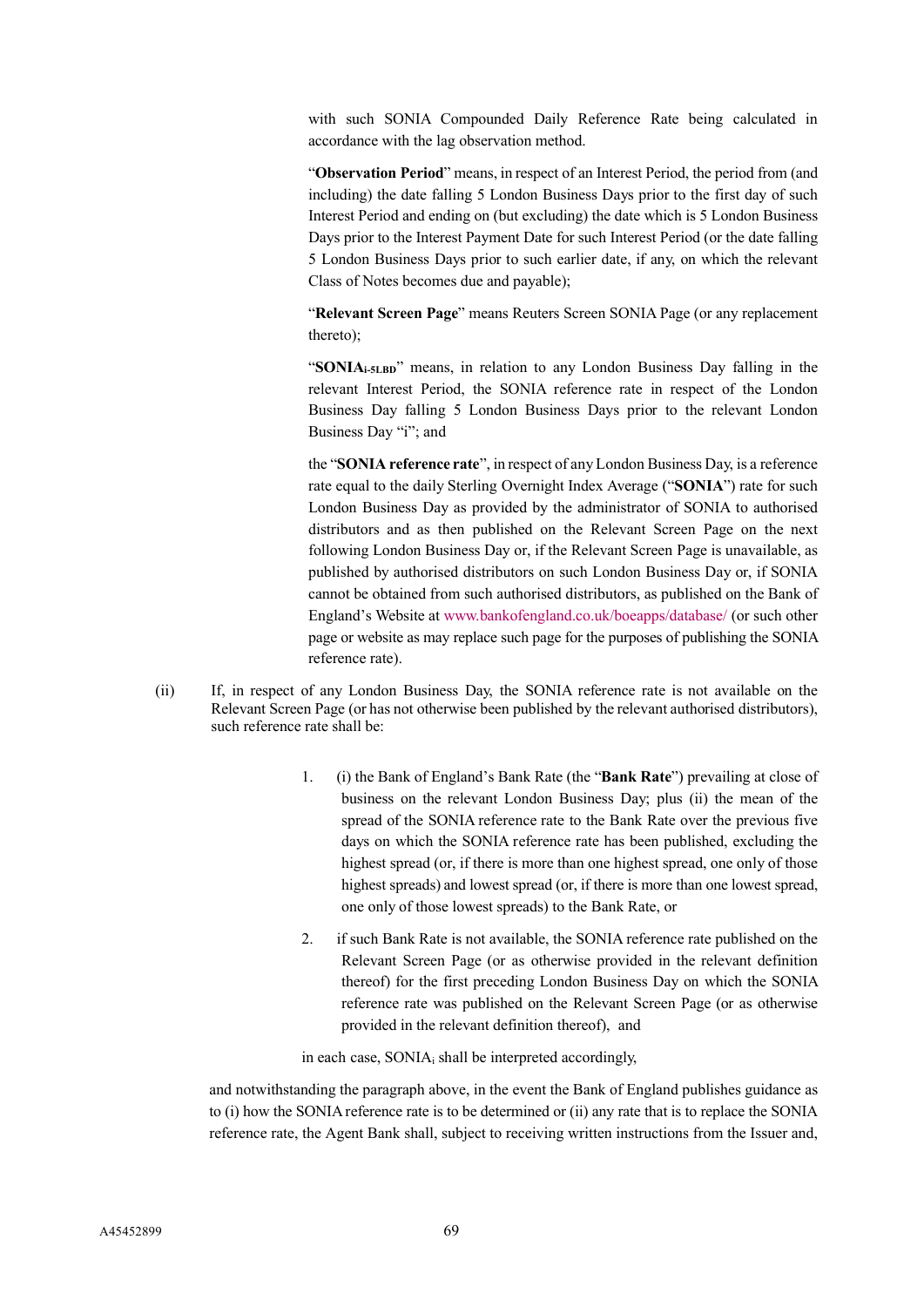to the extent that it is reasonably practicable, follow such guidance in order to determine the SONIA reference rate for the purpose of the relevant Class of Notes for so long as the SONIA reference rate is not available or has not been published by the authorised distributors.

(iii) If the Rate of Interest cannot be determined in accordance with the foregoing provisions, the Rate of Interest shall be that determined as at the last preceding Interest Determination Date.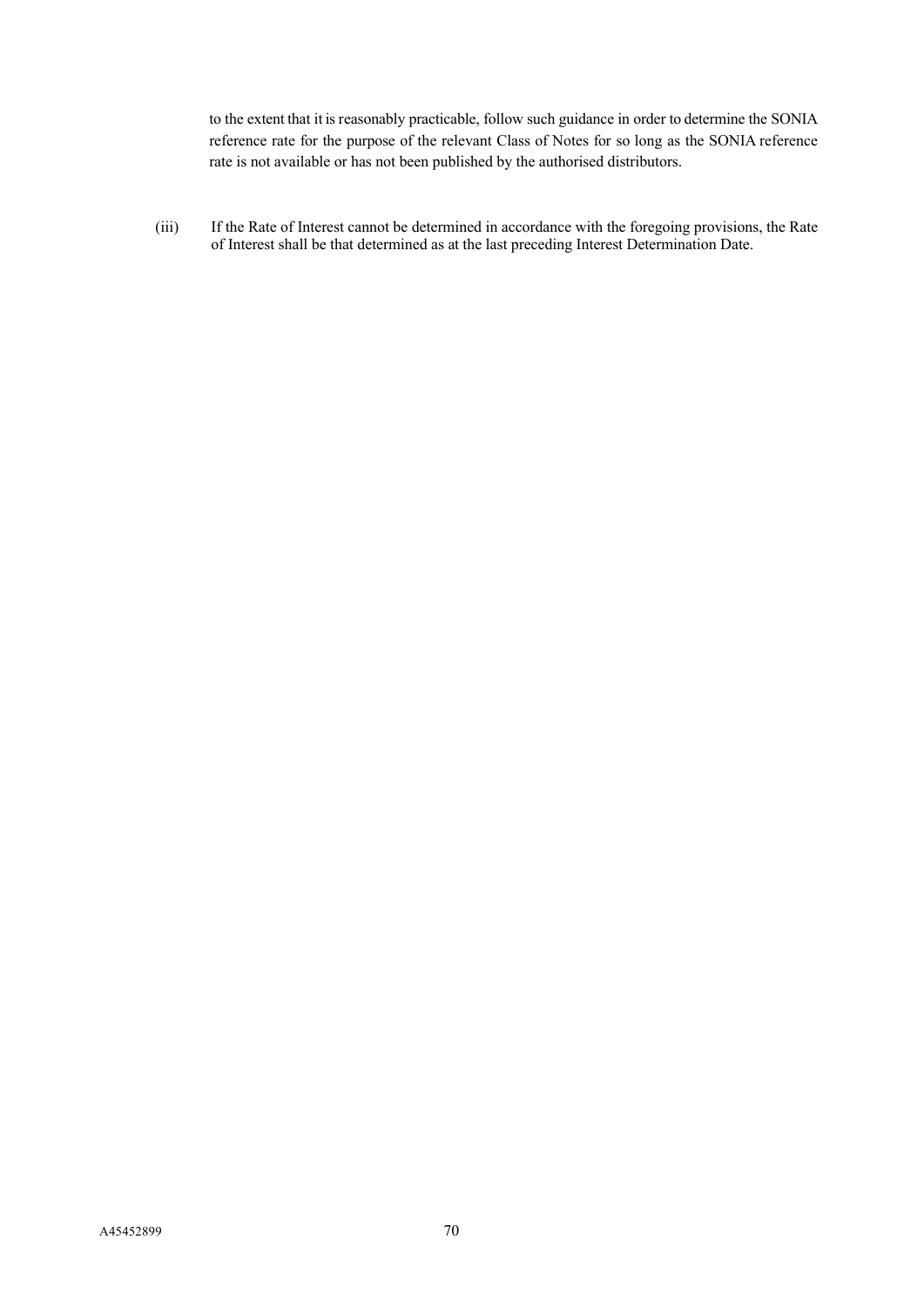## **ANNEX B – SUPPLEMENTAL NOTE TRUST DEED**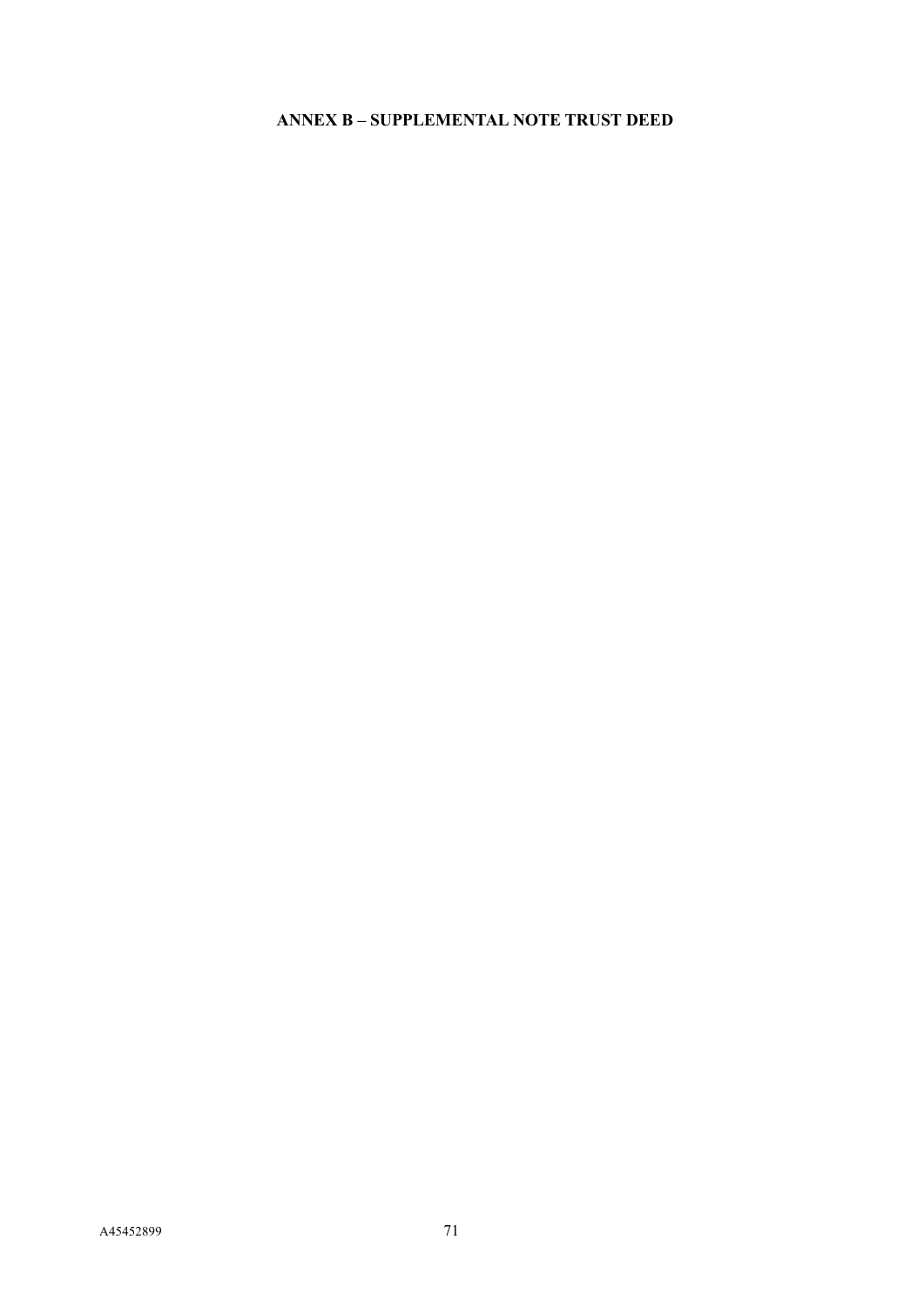Dated [●] 2021

## **GREENE KING FINANCE PLC**

as Issuer

and

## **GREENE KING RETAILING LIMITED**

as Note Guarantor

and

## **HSBC TRUSTEE (C.I.) LIMITED** as Note Trustee

# **FIFTH SUPPLEMENTAL NOTE TRUST DEED**

# Linklaters

Ref: L-250041

Linklaters LLP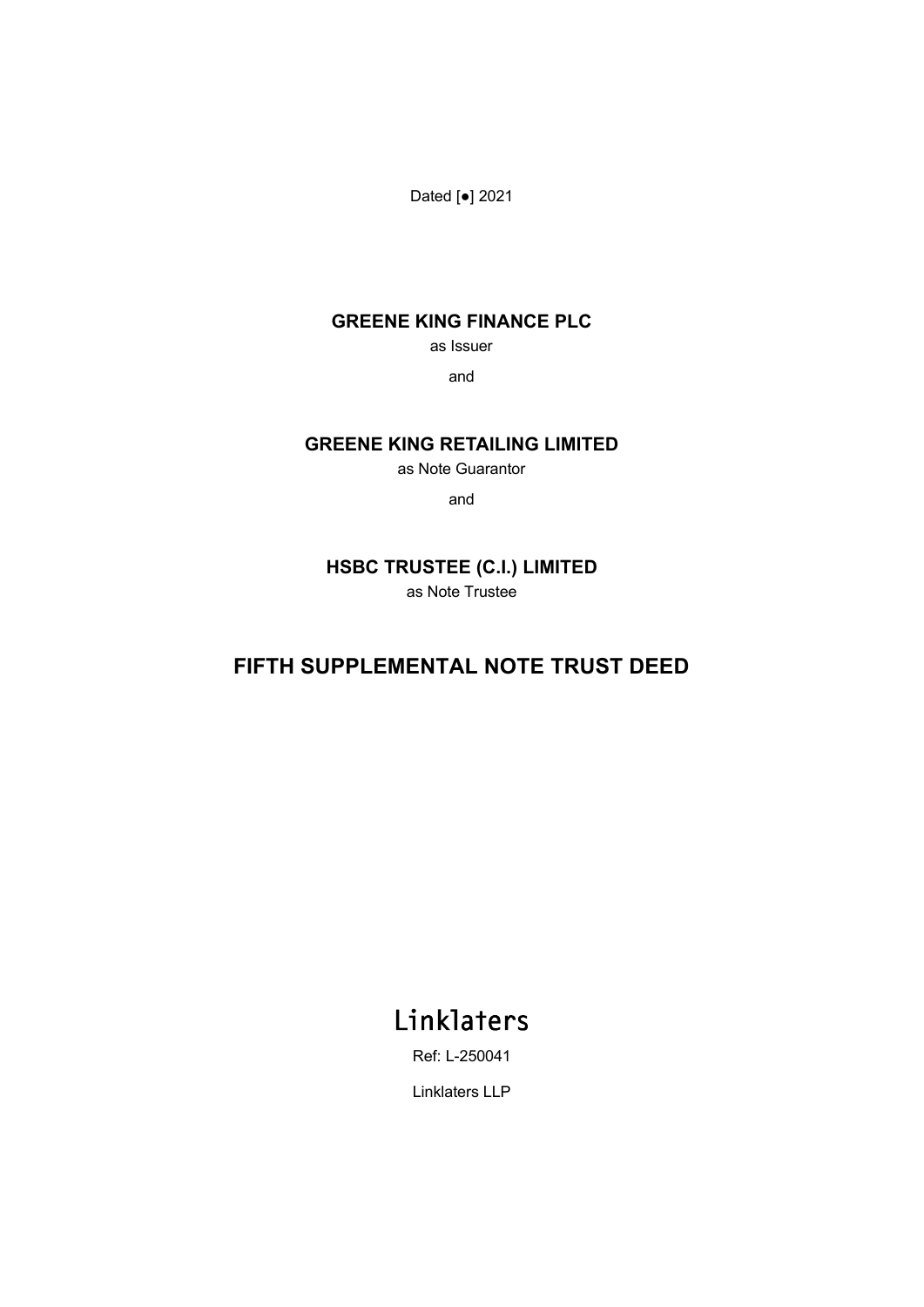|  |  | <b>Table of Contents</b> |
|--|--|--------------------------|
|--|--|--------------------------|

| <b>Clause</b><br>Page |  |
|-----------------------|--|
|                       |  |
|                       |  |
|                       |  |
|                       |  |
|                       |  |
|                       |  |
|                       |  |
|                       |  |
|                       |  |
|                       |  |
|                       |  |
|                       |  |
|                       |  |
|                       |  |
|                       |  |
|                       |  |
|                       |  |
|                       |  |
|                       |  |
|                       |  |
|                       |  |
|                       |  |
|                       |  |
|                       |  |
|                       |  |
|                       |  |
|                       |  |
|                       |  |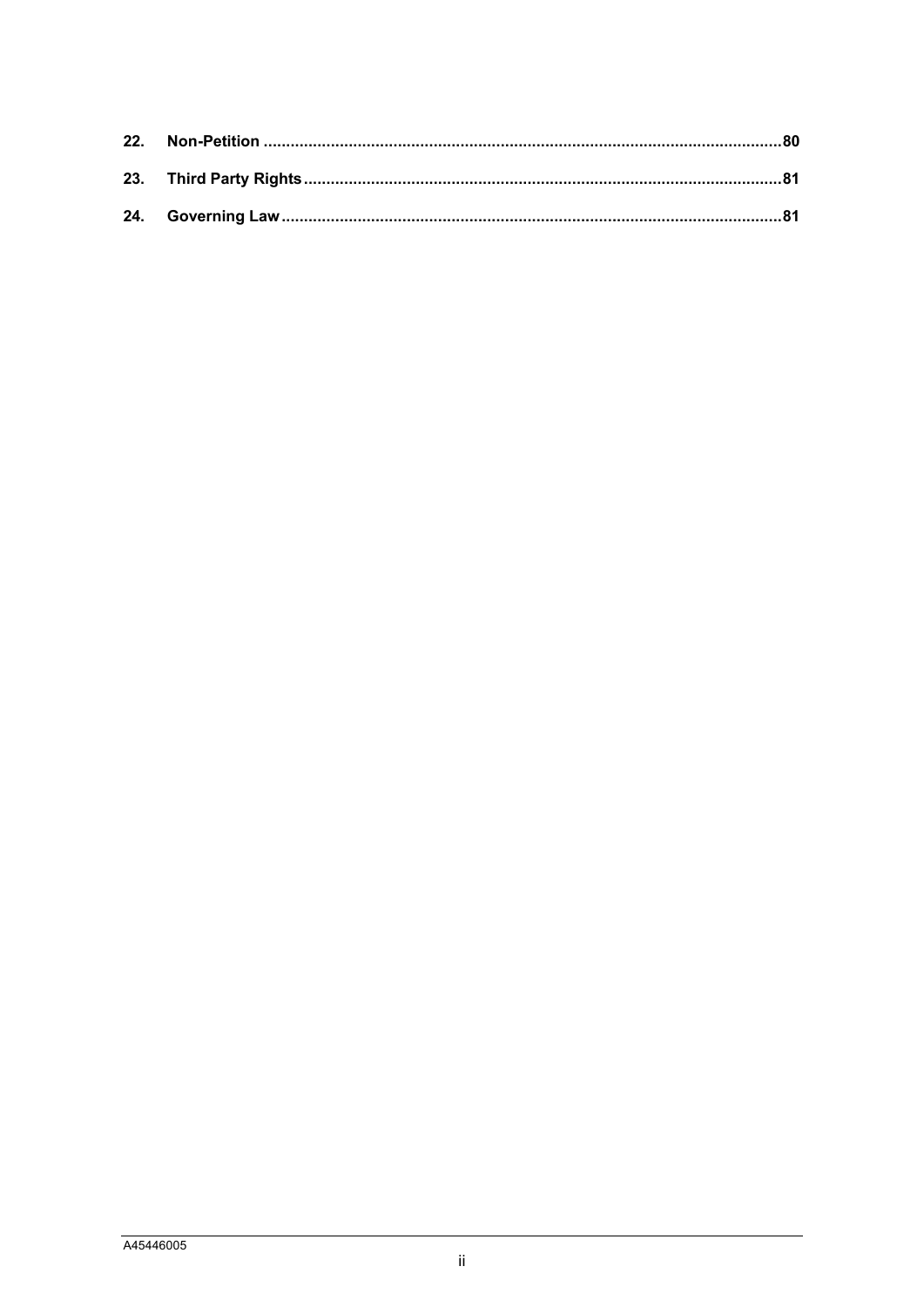### **This Fifth Supplemental Note Trust Deed** is made on [●] 2021 **between**:

- **(1) GREENE KING FINANCE PLC** a company incorporated in England and Wales with limited liability (company number 05333192), whose registered office is 8th Floor 100 Bishopsgate, London, United Kingdom, EC2N 4AG (the "**Issuer**");
- **(2) GREENE KING RETAILING LIMITED** a private limited company incorporated under the laws of England and Wales with limited liability (company number 5265451), whose registered office is at Westgate Brewery, Bury St. Edmunds, Suffolk IP33 1QT (the "**Note Guarantor**"); and
- **(3) HSBC TRUSTEE (C.I.) LIMITED** a company incorporated under the laws of Jersey whose registered office is at HSBC House, Esplanade, St. Helier, Jersey JE1 1GT, Channel Islands (the "**Note Trustee**") which expression shall include such person and all other persons for the time being acting as the Note Trustee or trustees pursuant to this Fifth Supplemental Note Trust Deed.

## **Background**:

- (A) This Fifth Supplemental Note Trust Deed is supplemental to the Original Note Trust Deed entered into on 7 March 2005 between the parties hereto constituting £150,000,000 Class A1 Secured Floating Rate Notes due 2031 (the "**Class A1 Notes**"), £320,000,000 Class A2 Secured 5.318 per cent. Notes due 2031 (the "**Class A2 Notes**" and together with the Class A1 Notes, the "**Original Class A Notes**") and £130,000,000 Class B Secured Fixed/Floating Rate Notes due 2034 (the "**Class B1 Notes**" and together with the Original Class A Notes, the "**Original Notes**"), the First Supplemental Note Trust Deed entered into on 8 May 2006 between the parties hereto constituting £170,000,000 Class A3 Floating Rate Secured Notes due 2021 (the "**Class A3 Notes**"), £265,000,000 Class A4 Fixed Rate Secured Notes due 2034 (the "**Class A4 Notes**") and £115,000,000 Class B2 Floating Rate Secured Notes due 2036 (the "**Class B2 Notes**" and, together with the Class A3 Notes and the Class A4 Notes, the "**Second Issue Notes**"), the Second Supplemental Note Trust Deed entered into on 30 June 2008 between the parties hereto constituting £290,000,000 Class A5 Floating Rate Secured Notes due 2033 (the "**Class A5 Notes**") and £60,000,000 Class AB1 Floating Rate Secured Notes due 2036 (the "**Class AB1 Notes**" and, together with the Class A5 Notes, the "**Third Issue Notes**"), the Third Supplemental Note Trust Deed entered into on 26 May 2016 between the parties hereto constituting £300,000,00 Class A6 Secured 4.0643 per cent. Notes due 2035 (the "**Class A6 Notes**") and £40,000,000 Class AB2 Secured 6.0552 per cent. Notes due 2036 (the "**Class AB2 Notes**" and, together with the Class A6 Notes, the "**Fourth Issue Notes**") and the Fourth Supplemental Note Trust Deed entered into on 22 February 2019 between the parties hereto constituting £250,000,000 Class A7 Secured 3.593 per cent. Notes due 2035 (the "**Class A7 Notes**" and the "**Fifth Issue Notes**"). The Original Note Trust Deed, as amended and supplemented by the First Supplemental Note Trust Deed, the Second Supplemental Note Trust Deed, the Third Supplemental Note Trust Deed, the Fourth Supplemental Note Trust Deed and an amendment letter from the Issuer to, among others, the Note Trustee dated 22 December 2017 (the "**December 2017 Amendment Letter**"), is referred to in this Fifth Supplemental Note Trust Deed as the "**Existing Note Trust Deed**".
- (B) In anticipation of the discontinuation of LIBOR, the Issuer intends to modify the formulation of [the Class A5 Rate of Interest, the Class B2 Rate of Interest, and the Class B1 Floating Rate] such that LIBOR will be replaced by the Sterling Overnight Index Average ("**SONIA**").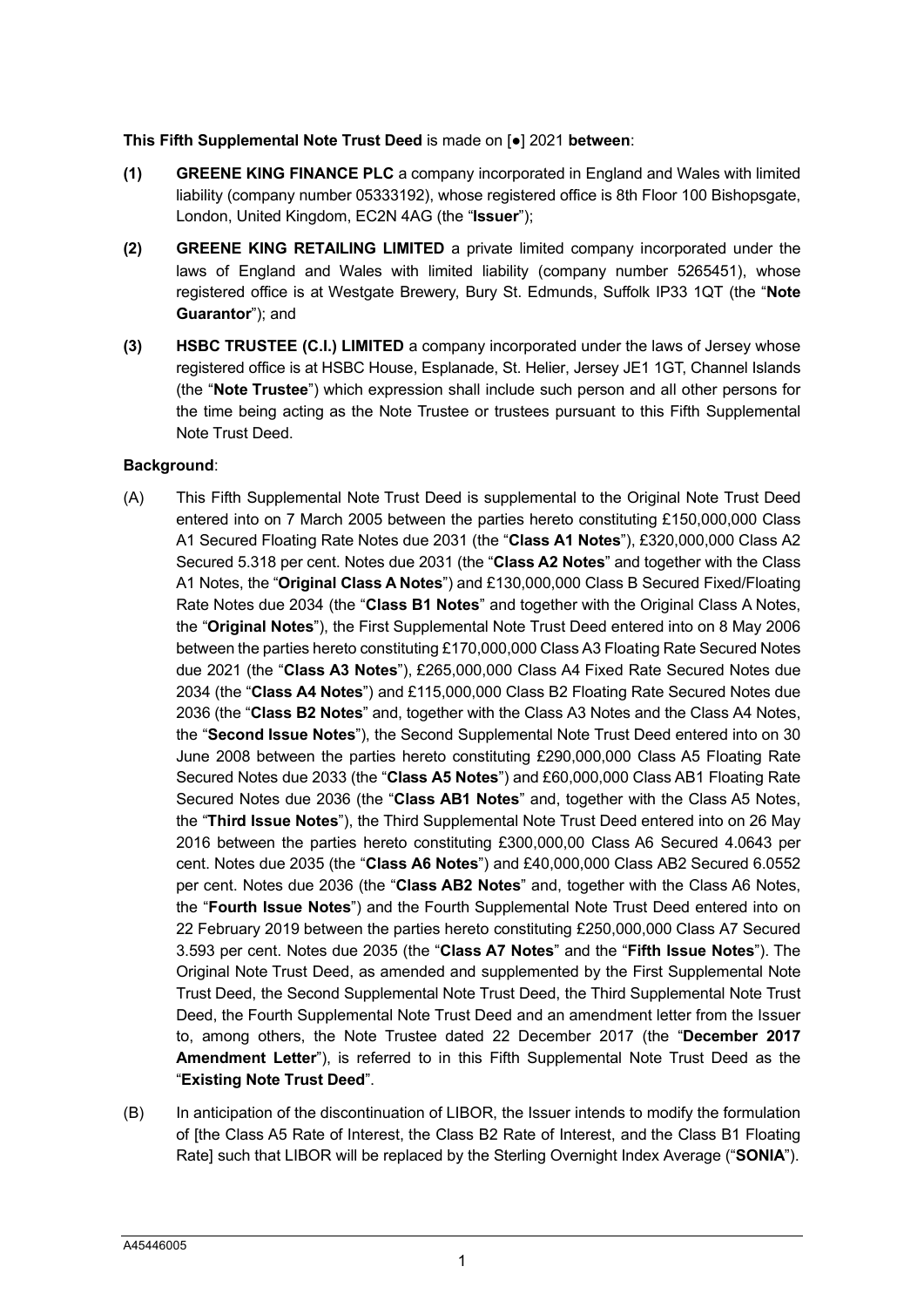- (C) At separate, duly convened Meetings of the holders of the [Class A5 Notes, the Class B1 Notes and the Class B2 Notes] (the "**Floating Rate Noteholders**") held on [●] 2021, the Floating Rate Noteholders passed extraordinary resolutions (the "**Extraordinary Resolutions***"*) to (i) sanction, consent to and approve the amendments contemplated herein and (ii) authorise, direct, request, sanction and empower the Note Trustee to approve the amendments contemplated herein and execute this Deed in order to effect to the amendments contemplated herein and the Extraordinary Resolutions.
- (D) HSBC Trustee (C.I.) Limited has agreed to act as Note Trustee of this Fifth Supplemental Note Trust Deed upon the terms and subject to the conditions of the Existing Note Trust Deed as supplemented in the manner set out below.

## <span id="page-78-0"></span>**1 Definitions and Interpretation**

### **Definitions**

- <span id="page-78-1"></span>**1.1** Capitalised terms in this Fifth Supplemental Note Trust Deed shall, except where the context otherwise requires and save where otherwise defined herein, have the meaning given to them in the master definitions and construction schedule originally dated 7 March 2005 and initialled for the purpose of identification by Freshfields Bruckhaus Deringer and Linklaters LLP (as amended and restated from time to time in accordance with the terms of the Transaction Documents) (the "**Master Definitions and Construction Schedule**") and this Fifth Supplemental Note Trust Deed shall be construed in accordance with the principles of construction set out in the Master Definitions and Construction Schedule.
- **1.2** The parties acknowledge that the Master Definitions and Construction Schedule referred to in Clause [1.1](#page-78-1) was amended and restated on the Second Closing Date, the Third Closing Date, the Fourth Closing Date and the Fifth Closing Date and that its provisions, as amended, shall be applicable for the purposes of clause 1.1 to the Existing Note Trust Deed and this Fifth Supplemental Note Trust Deed.
- **1.3** All words and expressions defined in, or incorporated into, the Existing Note Trust Deed shall, unless the context so requires or they are otherwise defined herein, have the same meanings in this Fifth Supplemental Note Trust Deed.

### **Miscellaneous interpretation**

- **1.4** In this Fifth Supplemental Note Trust Deed, references to:
	- (a) any person shall include, unless the context otherwise requires, references to that person's successors, transferees, assigns and any person deriving title under or through that person;
	- (b) Clauses and Schedules shall be construed as references to clauses of and schedules to this Fifth Supplemental Note Trust Deed;
	- (c) any action, remedy or method of judicial or other proceedings for the enforcement of rights of creditors shall be deemed to include, in respect of any jurisdiction other than England, references to such action, remedy or method of judicial or other proceeding for the enforcement of rights of creditors available or appropriate in such jurisdiction as shall most nearly approximate to such action, remedy or proceeding described or referred to in this Fifth Supplemental Note Trust Deed;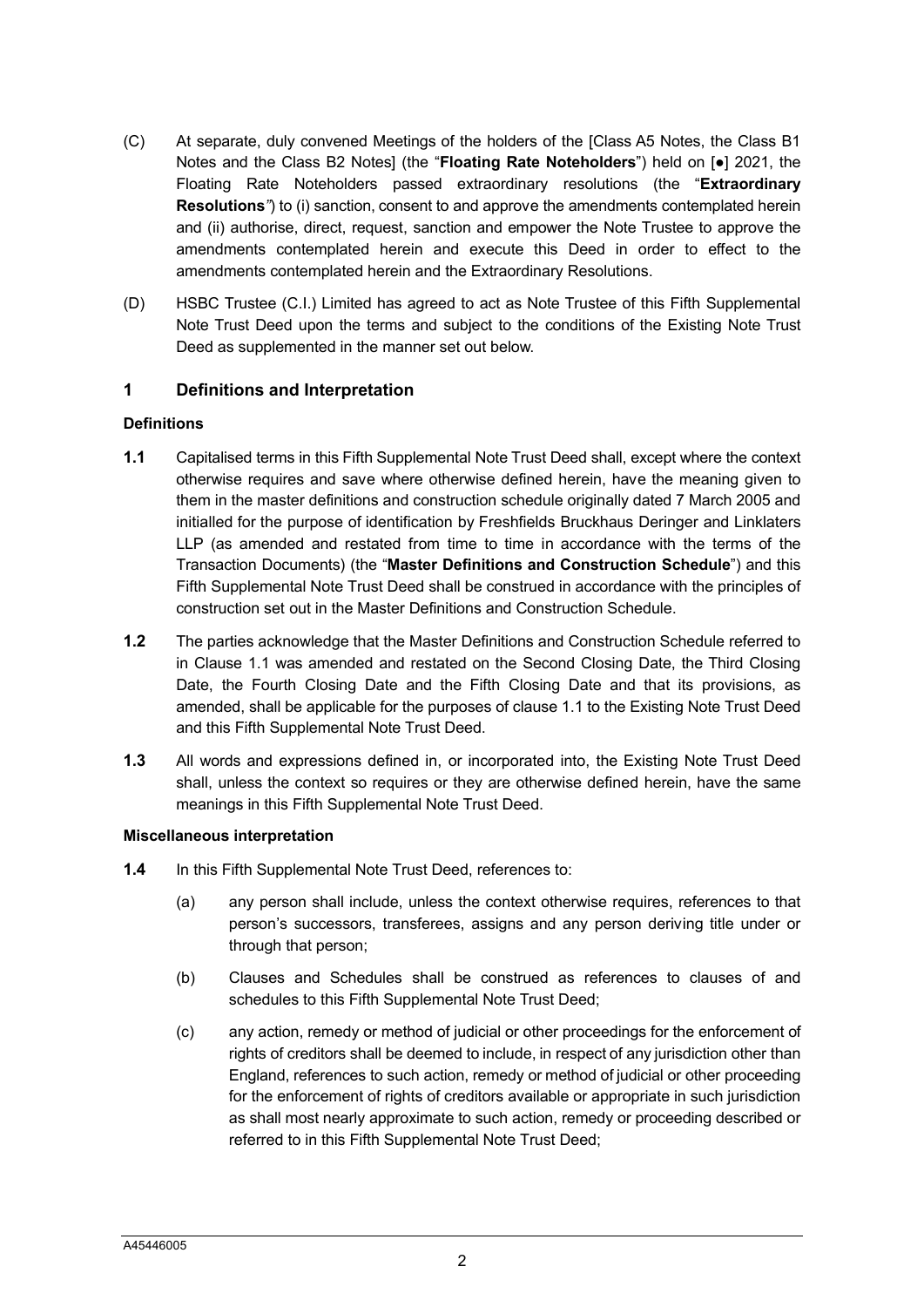- (d) any provision of any statute shall be deemed also to refer to any statutory modification or re-enactment thereof or any statutory instrument, order or regulation made thereunder or under such modification or re-enactment; and
- (e) any agreement or document (including, without limitation, this Fifth Supplemental Note Trust Deed) shall be deemed also to refer to such agreement or document as amended, supplemented or novated from time to time.

## <span id="page-79-0"></span>**2 Amendment of the Existing Note Trust Deed**

- **2.1** The Terms and Conditions of the Notes set out in Schedule 2 to the Existing Note Trust Deed shall be amended and replaced in their entirety as set out in [Schedule 1](#page-83-1) to this Fifth Supplemental Note Trust Deed with effect from the date of this Fifth Supplemental Note Trust Deed (the "**Effective Date**").
- **2.2** This Fifth Supplemental Note Trust Deed supplements and should be read in conjunction with the Existing Note Trust Deed. Each of the amendments contemplated by this Fifth Supplemental Note Trust Deed shall take effect on the Effective Date. The Existing Note Trust Deed and this Fifth Supplemental Note Trust Deed shall thereafter be read and construed together as one deed. Save for the amendments to the Existing Note Trust Deed contemplated by this Fifth Supplemental Note Trust Deed, all terms and conditions of the Existing Note Trust Deed shall remain in full force and effect.

## <span id="page-79-1"></span>**3 Contracts (Rights of Third Parties) Act 1999**

- **3.1** Subject to Clause [3.2,](#page-79-4) a person who is not a party to this Fifth Supplemental Note Trust Deed shall have no right under the Contracts (Rights of Third Parties) Act 1999 to enforce any of its terms.
- <span id="page-79-4"></span>**3.2** Where in this Fifth Supplemental Note Trust Deed information is required to be provided to the Rating Agencies, the parties agree that the Rating Agencies shall have direct third party rights against the party expressed to be under any obligation provide such information subject to the terms of this Fifth Supplemental Note Trust Deed.

## <span id="page-79-2"></span>**4 Deed and Counterparts**

- **4.1** Each of the parties to this document intends it to be a deed and agrees to execute and deliver it as a deed.
- **4.2** This Fifth Supplemental Note Trust Deed may be executed and delivered in counterparts (including by facsimile transmission), each of which will be deemed an original.
- **4.3** If any provision of this Fifth Supplemental Note Trust Deed is invalid, illegal or unenforceable in any jurisdiction, the validity, legality and enforceability of the remaining provisions, or of that provision in any other jurisdiction, shall not in any way be affected or impaired as a result.

## <span id="page-79-5"></span><span id="page-79-3"></span>**5 Governing Law and Jurisdiction**

**5.1** This Fifth Supplemental Note Trust Deed and any non-contractual matters or obligations arising out of or in connection with it shall be governed by and construed in accordance with English law.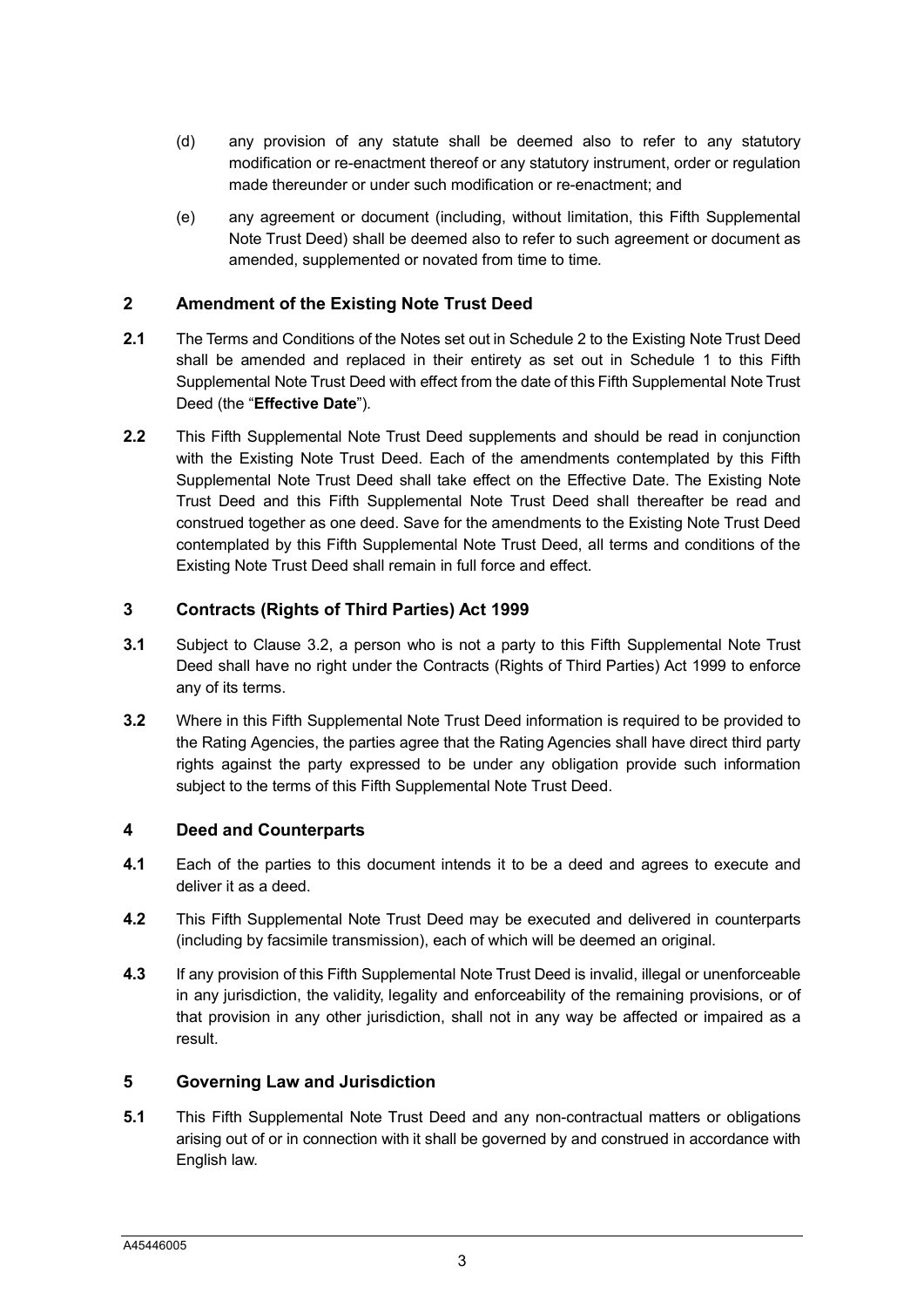- **5.2** Each party to this Fifth Supplemental Note Trust Deed hereby irrevocably agrees for the exclusive benefit of the other parties hereto that the courts of England are to have jurisdiction to settle any disputes which may arise out of or in connection with this Fifth Supplemental Note Trust Deed and that accordingly any suit, action or proceeding arising out of or in connection with this Fifth Supplemental Note Trust Deed (in this Clause referred to as "**Proceedings**") may be brought in such courts.
- **5.3** Nothing contained in this Clause [5](#page-79-5) shall limit any right to take any Proceedings against any of the parties hereto in any other court of competent jurisdiction nor shall the taking of Proceedings in any one or more jurisdictions preclude the taking of Proceedings in any other jurisdiction, whether concurrently or not.
- **5.4** Each party hereto irrevocably waives (and irrevocably agrees not to raise) any objection which it may have now or hereafter to the laying of the venue of any Proceedings in the courts referred to in this Clause [5](#page-79-5) and any claim that any such Proceedings have been brought in an inconvenient forum and undertakes not to attempt or apply to have any such Proceedings which are brought in such court stayed, suspended or dismissed on any ground as is referred to above, and further irrevocably agrees that a judgment in any Proceedings brought in the courts referred to in this Clause shall be conclusive and binding upon it and may be enforced in the courts of any other jurisdiction.
- **5.5** The Note Trustee shall at all times maintain an agent for service of process and any other documents in Proceedings in England or any other Proceedings in connection with this Deed. Such agent shall be HSBC Bank plc of 8 Canada Square, London E14 5HQ and any writ, judgement or other notice of legal process shall be sufficiently served on the Note Trustee if delivered to such agent at its address for the time being marked for the attention of the "Client Service Manager". The Note Trustee undertakes not to revoke the authority of the above agent. If, for any reason, the appointment of such agent for process terminates, the Note Trustee (as applicable) shall promptly appoint another such agent with an address in England and advise the other parties to this Fifth Supplemental Note Trust Deed thereof.

**In witness** whereof the parties hereto have caused this Fifth Supplemental Note Trust Deed to be duly executed and delivered as a deed the day and year first before written.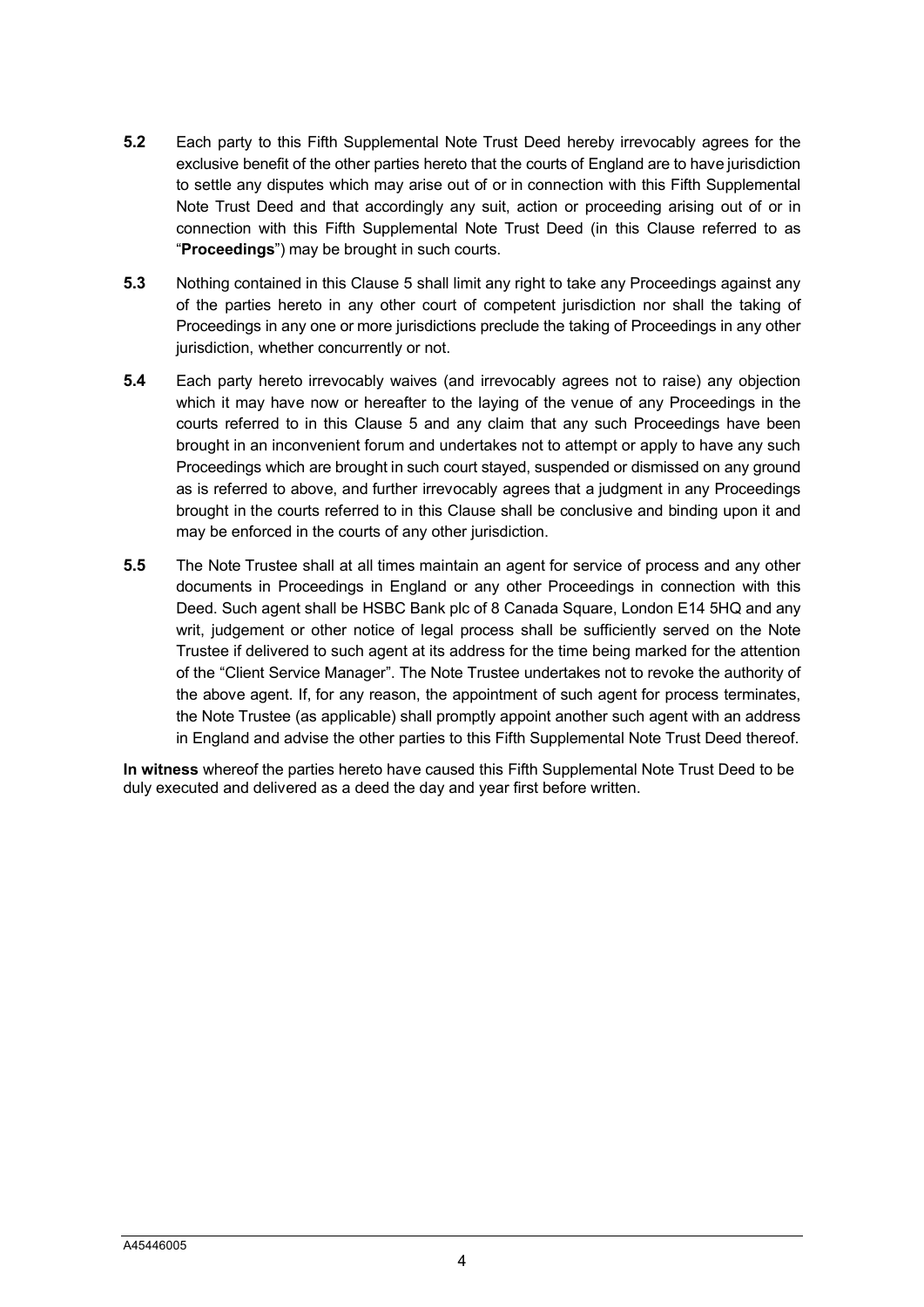### **The Issuer**

**EXECUTED** and **DELIVERED** as a **DEED** by **GREENE KING FINANCE PLC** acting by: ) ) )

)

Attorney:

In the presence of:

Witness Signature:

Name:

Address:

## **The Note Guarantor**

| <b>EXECUTED and DELIVERED</b> |  |
|-------------------------------|--|
| as a <b>DEED</b> by           |  |
| <b>GREENE KING RETAILING</b>  |  |
| <b>LIMITED</b>                |  |
| acting by:                    |  |

Attorney:

In the presence of:

Witness Signature:

Name:

Address: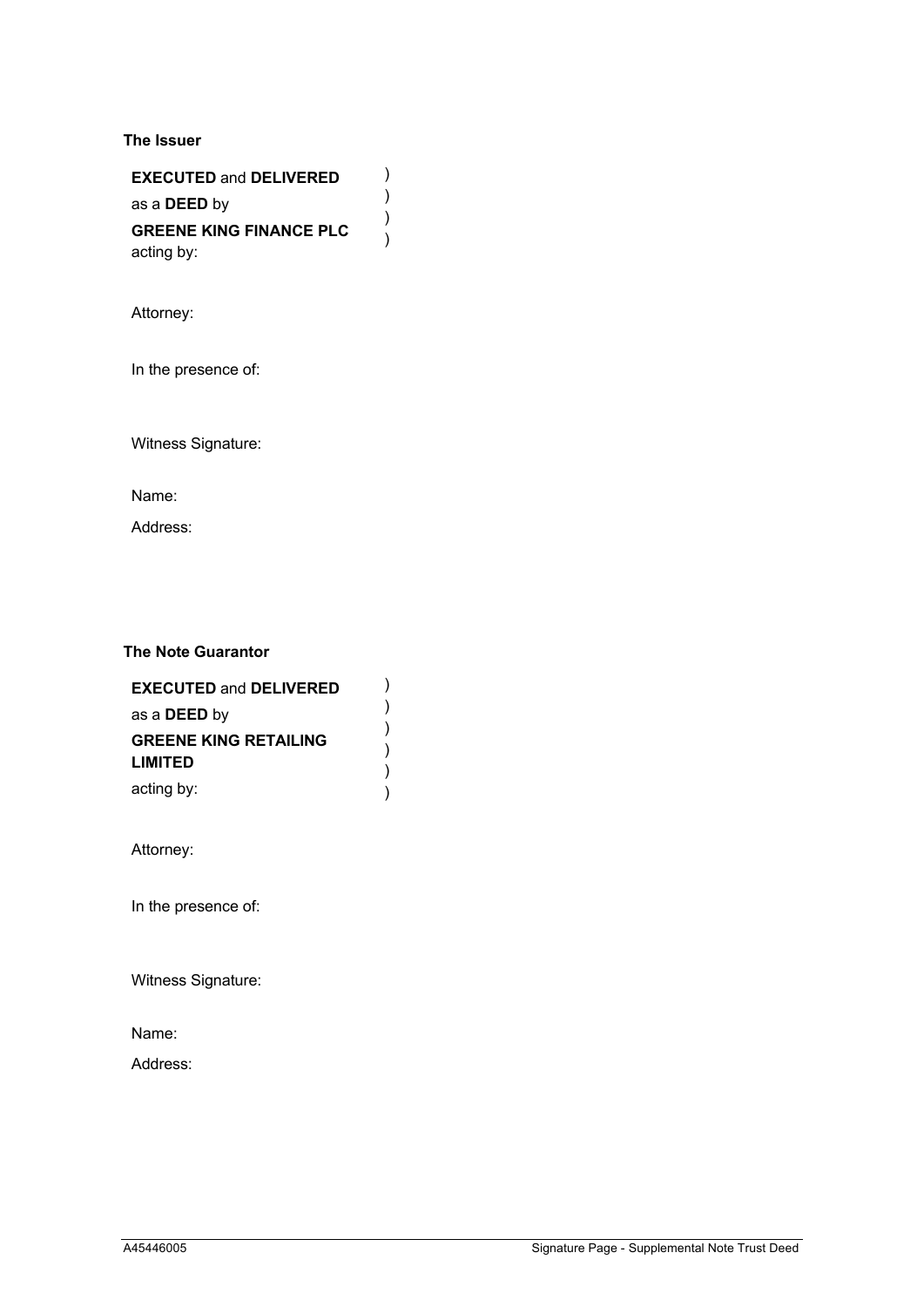## **The Note Trustee**

| <b>EXECUTED and DELIVERED</b>                |  |
|----------------------------------------------|--|
| as a <b>DEED</b> by                          |  |
| <b>HSBC TRUSTEE (C.I.)</b><br><b>LIMITED</b> |  |
| acting by two authorised<br>signatories      |  |
|                                              |  |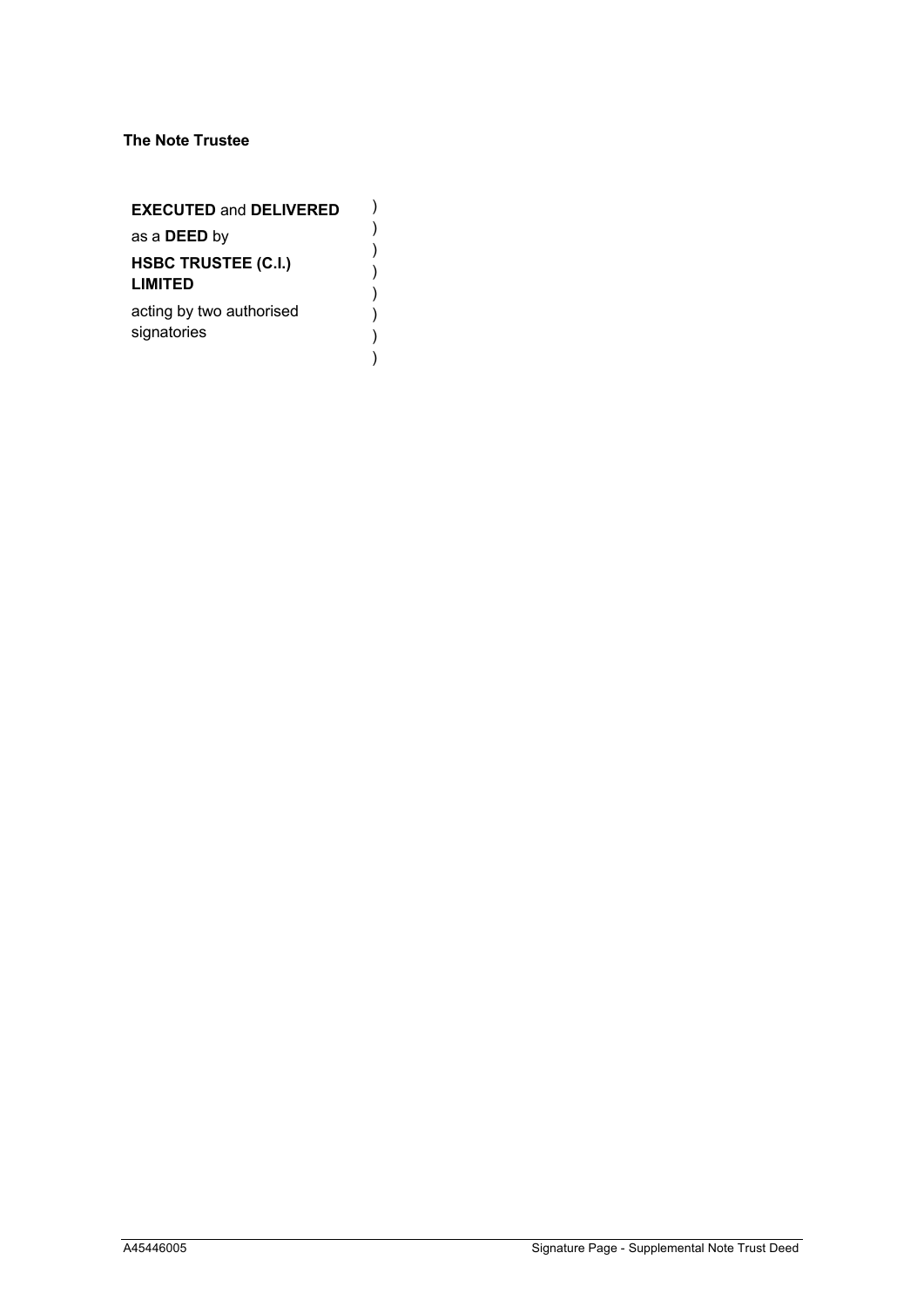## **Schedule 1 Terms and Conditions of the Notes**

# **TERMS AND CONDITIONS OF NOTES**

<span id="page-83-1"></span><span id="page-83-0"></span>The £250,000,000 Class A7 Secured 3.593 per cent. Notes due 2035 (the "**Class A7 Notes**" or the "**Fifth Issue Notes**") of Greene King Finance plc (the "**Issuer**") will be constituted by a supplemental trust deed expected to be dated on or about 22 February 2019 (or such later date as may be agreed between the Issuer, Banco Santander S.A., BNP Paribas, Coöperatieve Rabobank U.A., HSBC Bank plc, Lloyds Bank Corporate Markets plc, NatWest Markets Plc, and Mediobanca – Banca di Credito Finanziario S.p.A. (each in such capacity the "**Manager**")) (the "**Fifth Closing Date**") (the "**Fourth Supplemental Note Trust Deed**") and made between the Issuer, Greene King Retailing Limited as note guarantor (in such capacity "**Note Guarantor**") and HSBC Trustee (C.I.) Limited (in such capacity, the "**Note Trustee**", which expression includes its successors or any additional or other trustee appointed pursuant to the Note Trust Deed) as trustee for the Noteholders and the Couponholders (each as defined below).

The Fourth Supplemental Note Trust Deed is supplemental to a trust deed dated 7 March 2005 (the "**First Closing Date**") (the "**Original Note Trust Deed**"), as supplemented by a supplemental trust deed dated 8 May 2006 (the "**Second Closing Date**") (the "**First Supplemental Note Trust Deed**"), supplemented by a supplemental trust deed dated 30 June 2008 (the "**Third Closing Date**") (the "**Second Supplemental Note Trust Deed**"), and further supplemented by a supplemental trust deed dated 26 May 2016 (the "**Fourth Closing Date**") (the "**Third Supplemental Note Trust Deed**"), in each case, made between the Issuer and the Note Trustee. The Original Note Trust Deed , as amended and supplemented by each of the First Supplemental Note Trust Deed, the Second Supplemental Note Trust Deed, the Third Supplemental Note Trust Deed and the Fourth Supplemental Note Trust Deed, together with any supplemental deed and the schedules thereto constitute the "**Note Trust Deed**", which expression includes any deed or other document executed in accordance with the provisions thereof as expressed to be supplemental thereto, and pursuant to which the £150,000,000 Class A1 Secured Floating Rate Notes due 2031, the £320,000,000 Class A2 Secured 5.318 per cent. Notes due 2031, the £130,000,000 Class B Secured Fixed/Floating Rate Notes due 2034 (renamed the "**Class B1 Notes**" on the Second Closing Date) (together the "**Original Notes**"), the £170,000,000 Class A3 Secured Floating Rate Notes due 2021, the £265,000,000 Class A4 Secured 5.106 per cent. Notes due 2034, the £115,000,000 Class B2 Secured Floating Rate Notes due 2036 (together the "**Second Issue Notes**"), the £290,000,000 Class A5 Secured Floating Rate Notes due 2033 (the "**Third Issue Notes**"), and the £300,000,000 Class A6 Secured 4.0643 per cent. Notes due 2035 and the £40,000,000 Class AB2 Secured 6.0552 per cent. Notes due 2036 (together the "**Fourth Issue Notes**") of the Issuer were constituted.

Any reference to "**Notes**" in these terms and conditions (the "**Conditions**") shall include the Global Notes and the Definitive Notes (each as defined below). Further, the expressions "**Class A1 Notes**", "**Class A2 Notes**", "**Class A3 Notes**", "**Class A4 Notes**", "**Class A5 Notes**", "**Class A6 Notes**", "**Class A7 Notes**", "**Class AB2 Notes**", "**Class B1 Notes**" and "**Class B2 Notes**" and "**Notes**" shall in these Conditions, unless the context otherwise requires, include any Further Notes or New Notes (each as defined below) issued pursuant to Condition 19 (*Further and New Note Issues*). In addition, any reference in these Conditions to a "**class**" or "**Class**" of Notes or of Noteholders shall be a reference to the Class A Notes, the Class AB2 Notes and the Class B Notes (or any of them) and, to the extent any New Notes (as defined below) are issued, the relevant class of New Notes issued or, as the case may be, the respective holders thereof. Any reference in these Conditions to a sub-class of Notes or of Noteholders shall be a reference to the Class A1 Notes, the Class A2 Notes, the Class A3 Notes, the Class A4 Notes, the Class A5 Notes, the Class A6 Notes, the Class A7 Notes, the Class AB2 Notes, the Class B1 Notes, the Class B2 Notes (or any of them) and, to the extent any New Notes are issued, the relevant sub-class of New Notes issued or, as the case may be, the respective holders thereof, unless the context requires otherwise.

The security for the Notes is created pursuant to, and on the terms set out in, a deed of charge dated the First Closing Date (the "**Original Issuer Deed of Charge**") and made between, *inter alios,* the Issuer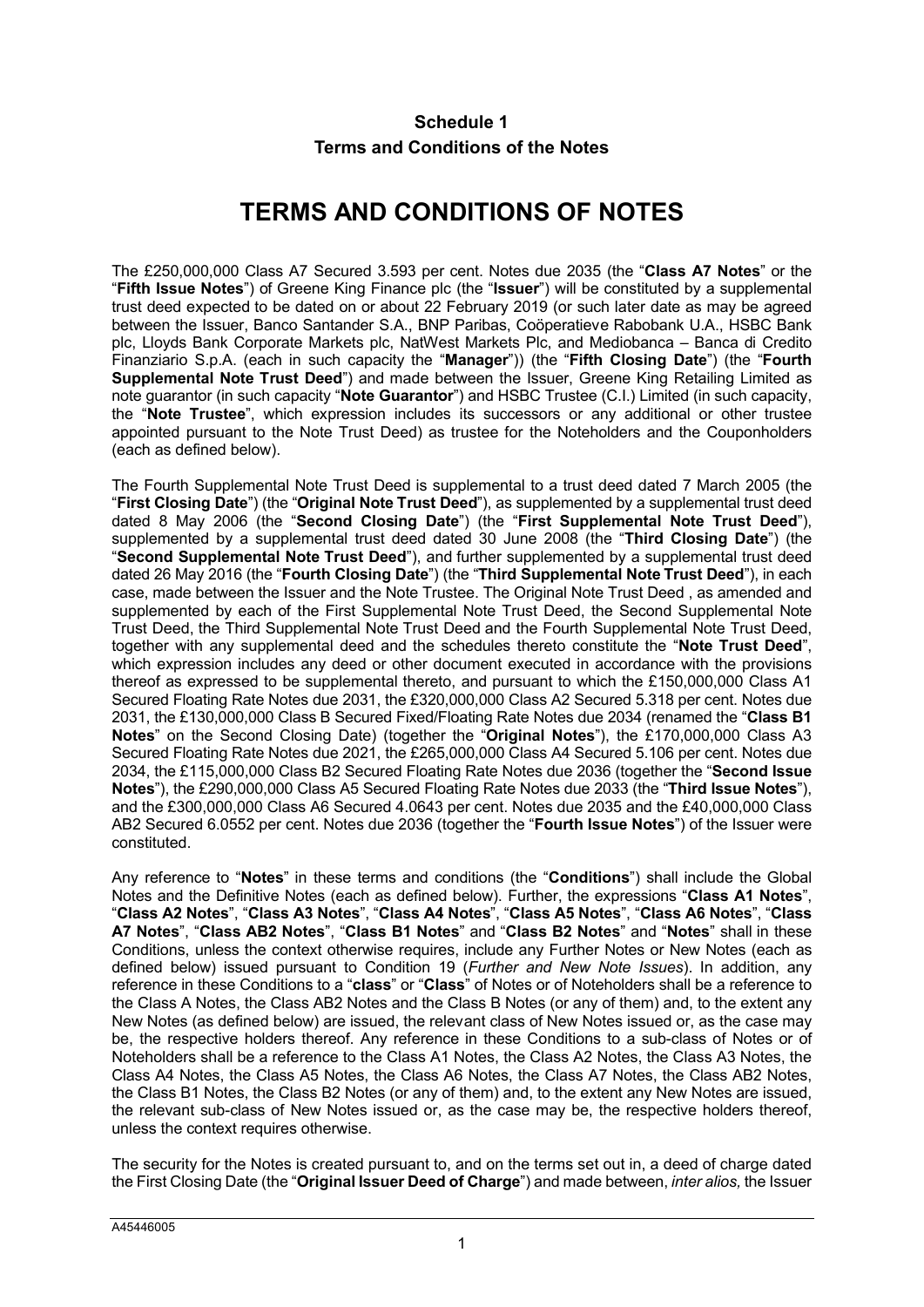and the Issuer Secured Creditors (as defined below), as supplemented by a supplemental deed of charge dated on the Second Closing Date made between the parties to the Original Issuer Deed of Charge (the "**First Supplemental Issuer Deed of Charge**") and a supplemental deed of charge dated on the Third Closing Date made between the parties to the Original Issuer Deed of Charge and the First Supplemental Issuer Deed of Charge (the "**Second Supplemental Issuer Deed of Charge**"), as supplemented by a third supplemental deed of charge dated on the Fourth Closing Date and made between the parties to the Original Issuer Deed of Charge, the First Supplemental Issuer Deed of Charge and the Second Supplemental Issuer Deed of Charge (the "**Third Supplemental Issuer Deed of Charge**"), as further supplemented by a fourth supplemental deed of charge expected to be dated on or about the Fifth Closing Date and made between the parties to the Original Issuer Deed of Charge, the First Supplemental Issuer Deed of Charge, the Second Supplemental Issuer Deed of Charge and the Third Supplemental Issuer Deed of Charge (the "**Fourth Supplemental Issuer Deed of Charge**" and, together with the Original Issuer Deed of Charge, the First Supplemental Issuer Deed of Charge, the Second Supplemental Issuer Deed of Charge, the Third Supplemental Issuer Deed of Charge and the ANTS Accession Deed, the "**Issuer Deed of Charge**", which expression includes, where the context so admits, any deed or other document expressed to be supplemental thereto or any amendments or modifications made thereto from time to time). On 16 December 2015, ANTS acceded to the Issuer Deed of Charge by way of an accession deed.

Pursuant to an agency agreement (the "**Agency Agreement**", which expression includes such agency agreement as from time to time modified or supplemented in accordance with the provisions therein contained, including on or about the Fifth Closing Date, and any agreement or other document expressed to be supplemental thereto, as from time to time so modified) dated the First Closing Date and made between the Issuer, the Issuer Security Trustee, the Note Trustee, HSBC Institutional Trust Services (Ireland) DAC as Irish paying agent (in such capacity the "**Irish Paying Agent**", which expression includes its successors), HSBC Bank plc as principal paying agent (in such capacity the "**Principal Paying Agent**", which expression includes its successors and, together with the Irish Paying Agent and any additional or other paying agents, if any, appointed from time to time in respect of the Notes pursuant to the Agency Agreement, the "**Paying Agents**") and HSBC Bank plc as agent bank (in such capacity the "**Agent Bank**", which expression includes its successors and, together with the Paying Agents, the "**Agents**") as amended and restated on the Second Closing Date, the Third Closing Date and the Fourth Closing Date and as further amended and restated on the Fifth Closing Date pursuant to which provision is made for, inter alia, the payment of interest and repayment of principal in respect of the Notes of each Class and any other agreement for the time being in force appointing successor paying agents or agent bank.

The statements in these Conditions include summaries of, and are subject to, the detailed provisions of the Note Trust Deed, the Issuer Deed of Charge, the Agency Agreement and the other Transaction Documents (as defined below).

Copies of the Issuer Deed of Charge, the Agency Agreement, the Master Definitions and Construction Schedule, the Master Amendment Deed, the Second Master Amendment Deed, the Third Master Amendment Deed, the Fourth Master Amendment Deed, the Fifth Subscription Agreement, the Issuer/Borrower Facility Agreement, the Issuer/Borrower Swap Agreement, the Account Bank and Cash Management Agreement, the Corporate Services Agreement, the Note Trust Deed, the Liquidity Facility Agreements, the Interest Rate Swap Agreements and the Tax Deed of Covenant (together with any other agreement, instrument or deed designated as such by the Issuer and the Issuer Security Trustee, the "**Issuer Transaction Documents**") are obtainable during normal business hours at the Specified Office for the time being of the Principal Paying Agent, being at the date hereof at 8 Canada Square, London E14 5HQ, and at the Specified Office of the Irish Paying Agent, being at the date hereof at 1 Grand Canal Square, Grand Canal Harbour, Dublin 2, Ireland. The Noteholders and the Couponholders are entitled to the benefit of, are bound by, and are deemed to have notice of, all the provisions of the Note Trust Deed, the Issuer Deed of Charge, the Agency Agreement and the other Transaction Documents.

The issue of the Class A1 Notes, the Class A2 Notes and the Class B1 Notes was authorised by resolution of the board of directors of the Issuer passed on 3 March 2005. The issue of the Class A3 Notes, the Class A4 Notes and the Class B2 Notes was authorised by resolution of the board of directors of the Issuer passed on 2 May 2006. The issue of the Class A5 Notes was authorised by resolution of

.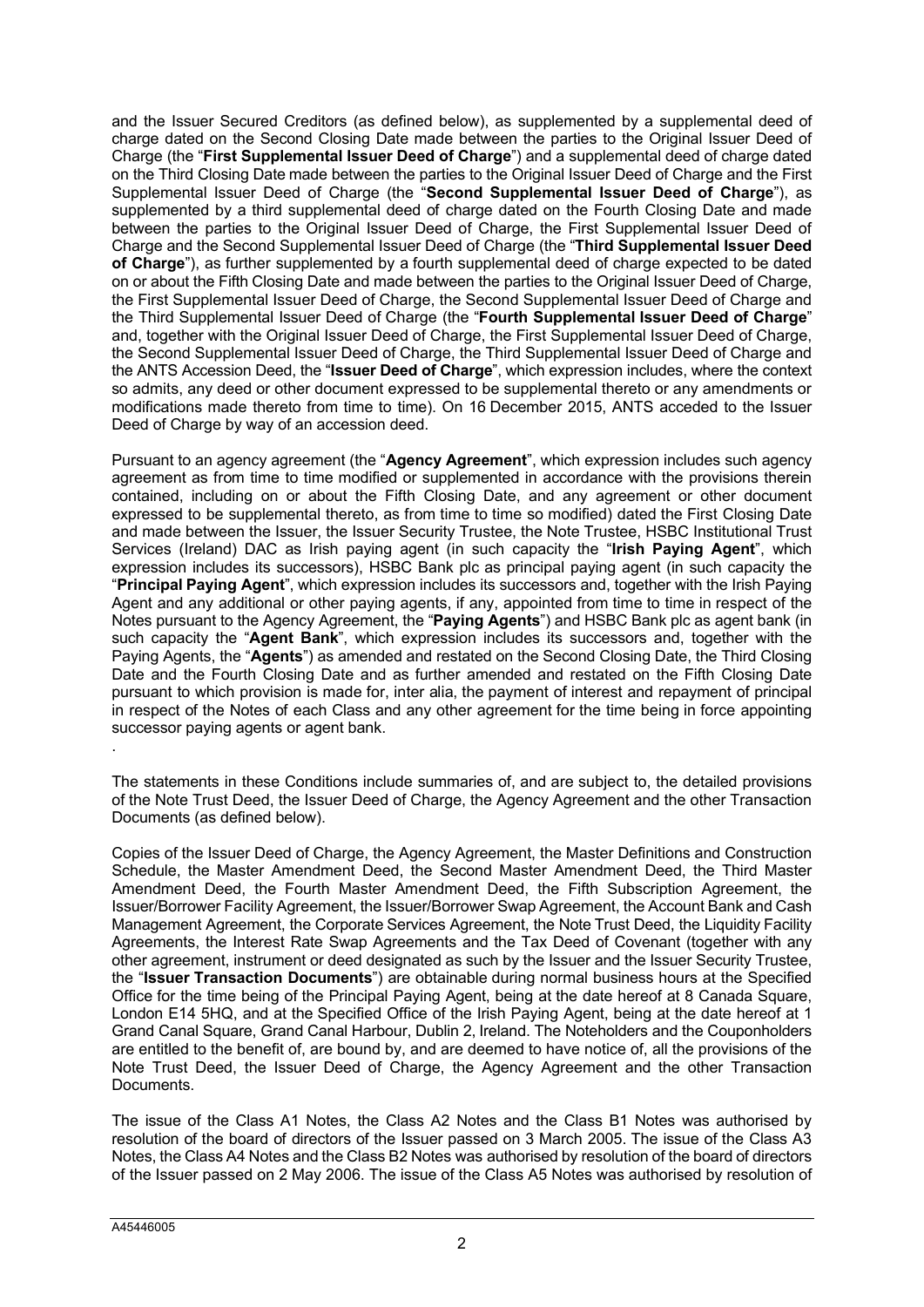the board of directors of the Issuer passed on 24 June 2008. The issue of the Class A6 Notes and the Class AB2 Notes were authorised by resolution of the board of the directors of the Issuer passed on 27 April 2016. The issue of the Class A7 Notes was authorised by resolution of the board of the directors of the Issuer passed on 15 February 2019.

# <span id="page-85-0"></span>**1. Definitions**

In these Conditions, the following defined terms have the meanings set out below:

"**£**", "**sterling**" and "**pounds sterling**" denote the lawful currency for the time being of the United Kingdom and Northern Ireland.

"**AB2 Principal Residual Amount**" has the meaning given to it in Condition 18(b) (*Subordination and Deferral – Principal – Class AB2 Notes*).

"**Account Banks**" means the Initial Account Bank or the Additional Account Bank and "**Account Bank**" means any of them.

"**Account Bank and Cash Management Agreement**" means the account bank and cash management agreement dated on or about the First Closing Date as amended and restated on the Third Closing Date and on the Fourth Closing Date and as further amended and restated on or about the Fifth Closing Date and made between the Obligors, the Initial Account Bank, the Additional Account Bank, the Cash Manager, the Issuer, the Issuer Security Trustee and the Borrower Security Trustee.

"**Additional Account Bank**" means Bank of Scotland plc acting through its office at 10 Gresham Street, London, EC2V 7AE, as account bank to certain of the Obligors or such other entity or entities appointed as Additional Account Bank from time to time, subject to and in accordance with the terms of the Account Bank and Cash Management Agreement and provided that such entity has acceded to the Issuer Deed of Charge.

"**Additional Borrower**" means an Eligible Borrower who has become an Additional Borrower in accordance with clause 12.2 of the Issuer/Borrower Facility Agreement.

"**Additional Notes**" means any Further Notes and/or any New Notes.

"**Additional Term Facility**" means a Further Term Facility and/or a New Term Facility, as the context may require.

"**Affiliate**" or "**affiliate**" means, in respect of any person, the ultimate holding company of that person or an entity of which that person or its ultimate holding company (a) has direct or indirect control or (b) owns directly or indirectly more than 50 per cent. of the share capital or similar rights of ownership.

"**Agency Agreement**" has the meaning given in the recitals to these Conditions.

"**Agent Bank**" has the meaning given in the recitals to these Conditions.

"**Agents**" has the meaning given in the recitals to these Conditions.

"**Amortisation Amount**" has the meaning given to it in Condition 7(b)(i) (*Redemption, Purchase and Cancellation – Scheduled Mandatory Redemption in Part*).

"**ANTS**" means Abbey National Treasury Services plc.

"**Available Issuer Revenue**" means all sums standing to the credit of the Issuer Transaction Account (excluding any Swap Excluded Amounts) on any Interest Payment Date.

"**Basic Terms Modification**" has the meaning given to it in Schedule 3 to the Note Trust Deed.

"**Borrower Deed of Charge**" means the Original Borrower Deed of Charge as amended and supplemented by the First Supplemental Borrower Deed of Charge, the Second Supplemental Borrower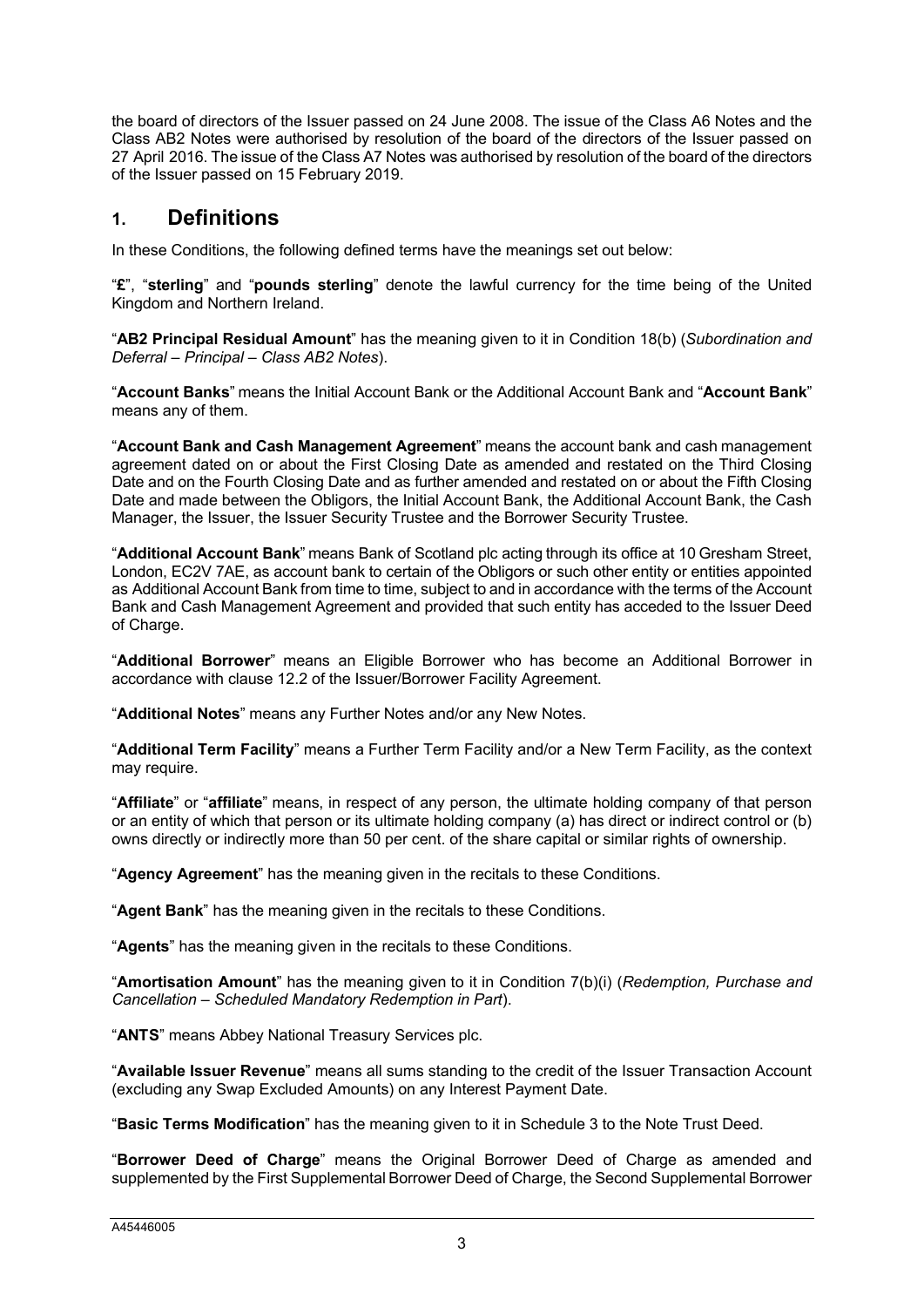Deed of Charge, the Third Supplemental Borrower Deed of Charge and the Fourth Supplemental Borrower Deed of Charge and includes, where the context so admits, any further or supplemental charge or security granted pursuant thereto from time to time.

### "**Borrower Secured Creditors**" means:

- (a) the Borrower Security Trustee (for itself and for and on behalf of the other Borrower Secured Creditors);
- (b) the Issuer:
- (c) the Cash Manager;
- (d) the Account Banks;
- (e) Supply Co;
- (f) Management Co;
- (g) the Employee Cos;
- (h) Greene King;
- (i) any Receiver appointed under the Borrower Deed of Charge; and
- (j) any such other creditor who may accede to the Borrower Deed of Charge from time to time in accordance with the terms thereof and is designated as a Borrower Secured Creditor.

"**Borrower Secured Liabilities**" means the aggregate of all obligations, monies and liabilities (including the unpaid balance of every sum (or principal, interest or otherwise), any liability in respect of any Term Advances, whether present or future, actual or contingent (and whether incurred by an Obligor solely or jointly with one or more Obligor(s) and whether as principal or as surety or in some other capacity) and under or in respect of any guarantees), which from time to time are or may become due, owing or payable by the Obligors to the Borrower Security Trustee (whether for its own account or as trustee for the Borrower Secured Creditors) or any of the other Borrower Secured Creditors under any of the Borrower Transaction Documents.

### "**Borrower Security Documents**" means:

- (a) the Borrower Deed of Charge;
- (b) any power of attorney executed and delivered by the Obligors pursuant to the terms of any Borrower Security Document; and
- (c) any other document or instrument granted in favour of the Borrower Security Trustee (on behalf of the Borrower Secured Creditors) creating or evidencing the security for all or any part of the Borrower Secured Liabilities whether by way of personal covenant, charge, security interest, mortgage, standard security, assignation, pledge or otherwise,

### and "**Borrower Security Document**" shall be construed accordingly.

"**Borrower Security Trustee**" means HSBC Trustee (C.I.) Limited in its capacity as security trustee for the Borrower Secured Creditors, whose registered office is at HSBC House, Esplanade, St. Helier, Jersey JE1 1GT, Channel Islands, or such other entity or entities appointed as security trustee for the Borrower Secured Creditors from time to time, subject to and in accordance with the terms of the Borrower Deed of Charge.

### "**Borrower Transaction Documents**" means each or any of:

(a) the Issuer/Borrower Facility Agreement;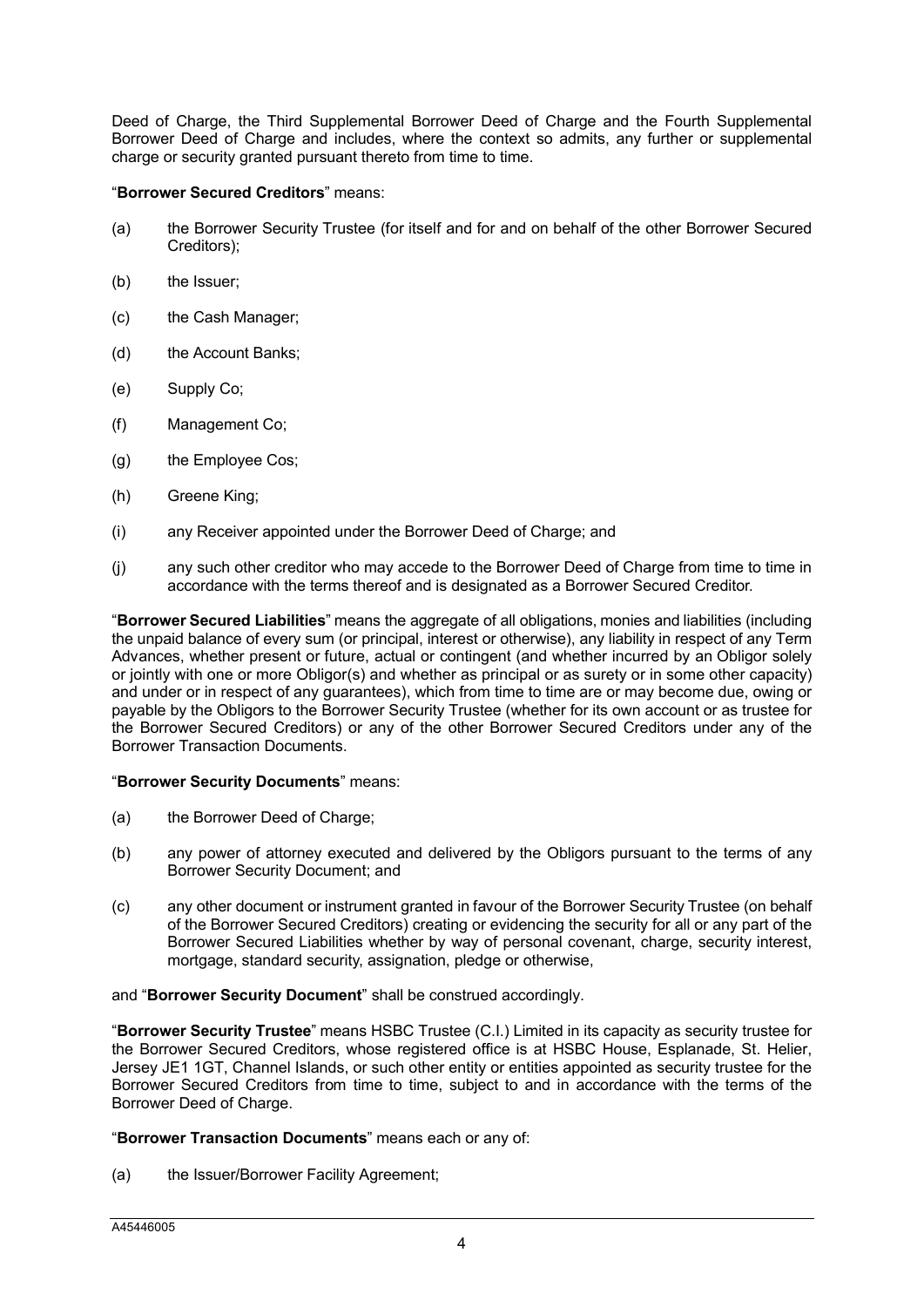- (b) the Borrower Deed of Charge;
- (c) the Issuer/Borrower Swap Agreement;
- (d) the Account Bank and Cash Management Agreement;
- (e) the Intra Group Supply Agreement;
- (f) the Management Services Agreement;
- $(g)$  the IP Licences;
- (h) the Tax Deed of Covenant;
- (i) the GK Security Deed;
- (j) the Master Definitions and Construction Schedule;
- (k) the Initial Borrower Subordinated Loan Agreement;
- (l) the Funds Flow Agreement;
- (m) the Second Funds Flow Agreement;
- (n) the Third Funds Flow Agreement;
- (o) the Fourth Funds Flow Agreement;
- (p) the Fifth Funds Flow Agreement;
- (q) the Master Amendment Deed;
- (r) the Second Master Amendment Deed;
- (s) the Third Master Amendment Deed;
- (t) the Fourth Master Amendment Deed; and
- (u) any other agreement, instrument or deed designated as such by the Obligors and the Borrower Security Trustee.

"**Borrowers**" means the Initial Borrower and any Additional Borrower and "**Borrower**" means any of them.

"**B Principal Residual Amount**" has the meaning given to it in Condition 18(c) (*Subordination and Deferral – Principal – Class B Notes*).

### "**Business Day**" means:

- (a) unless the context otherwise requires, a day on which commercial banks and foreign exchange markets settle payments and are open for general business in London; and
- (b) only in the case of Condition 8(d) (*Payments – Presentation on non-business days*), a day on which commercial banks and foreign exchange markets settle payments and are open for general business in the place where any Coupon or Note is presented for payment.

"**Cash Manager**" means Greene King Brewing and Retailing Limited, a private limited company incorporated in England and Wales with company number 03298903 whose registered office is at Westgate Brewery, Bury St. Edmunds, Suffolk IP33 1QT, as cash manager for the Obligors and the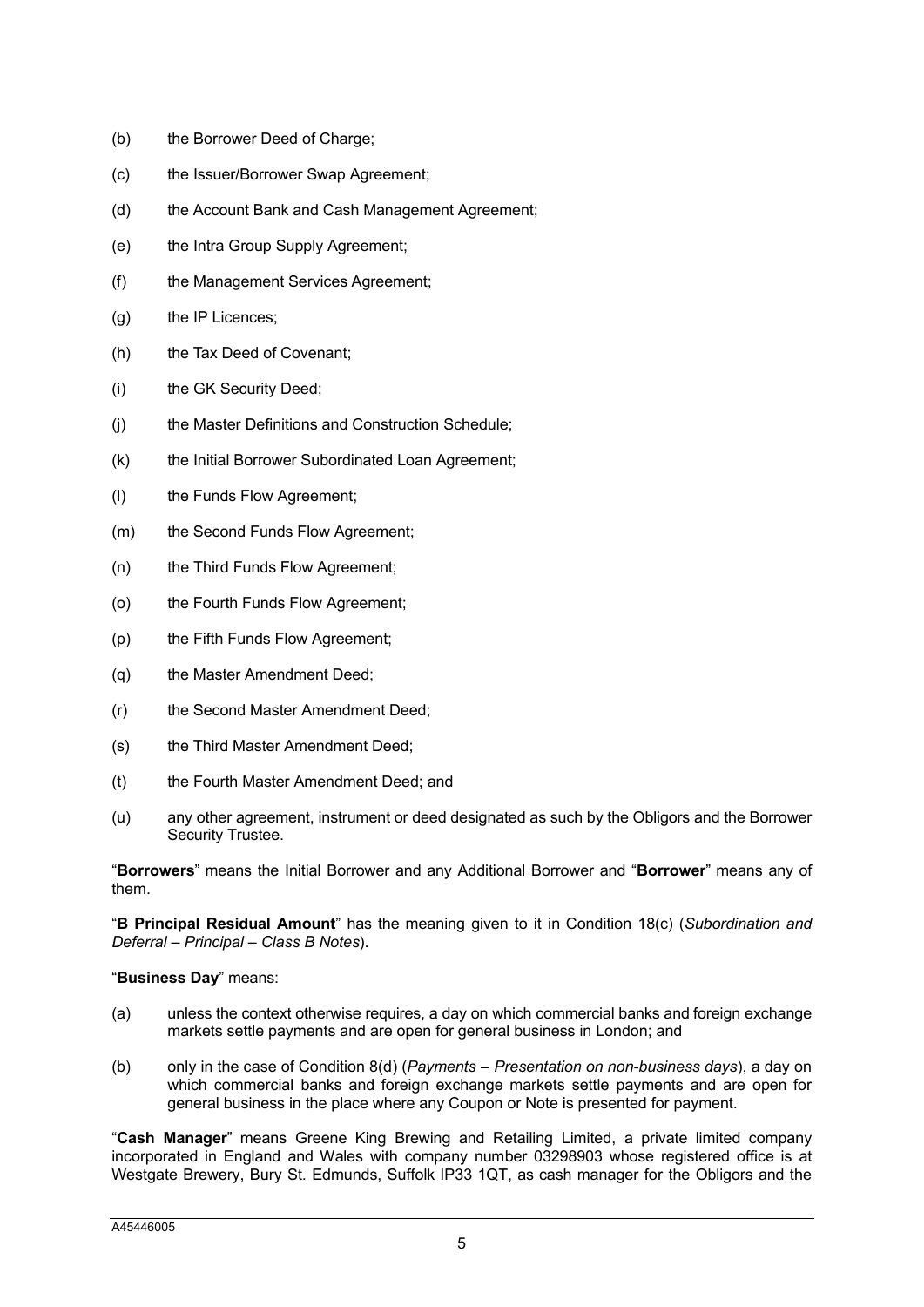Issuer, or such other entity or entities appointed as cash manager for the Obligors and the Issuer from time to time, subject to and in accordance with the terms of the Account Bank and Cash Management Agreement.

"**Class A Noteholders**" means the Noteholders of any Class A Notes.

"**Class A Notes**" means the Class A1 Notes, the Class A2 Notes, the Class A3 Notes, the Class A4 Notes, the Class A5 Notes, the Class A6 Notes and the Class A7 Notes or, where the context so requires, any of them.

"**Class A1 Definitive Notes**" means the bearer Notes in definitive form which may be issued in respect of the Class A1 Notes pursuant to, and in the circumstances specified in, clause 3 of the Original Note Trust Deed and includes any replacement for Class A1 Definitive Notes issued pursuant to Condition 16 (*Replacement of Notes, Coupons and Talons*) and are issued substantially in the form described in the Original Note Trust Deed and as set out in Part C of Schedule 1 (*Form of Definitive Note*) to the Original Note Trust Deed.

"**Class A1 Final Maturity Date**" has the meaning given to it in Condition 7(a)(i) (*Redemption, Purchase and Cancellation – Final Redemption*).

"**Class A1 Noteholders**" means the Noteholders of any Class A1 Notes.

"**Class A1 Notes**" means the £150,000,000 Class A1 Secured Floating Rate Notes due 2031 constituted by the Original Note Trust Deed or the principal amount thereof for the time being outstanding or, as the context may require, a specific number thereof and includes the Class A1 Temporary Global Note (or any part thereof) and the Class A1 Permanent Global Note (or any part thereof) representing the same, and (if issued) the Class A1 Definitive Notes (or any of them) representing the same and references to the Class A1 Notes shall, except where the context otherwise requires, include the Conditions applicable thereto.

"**Class A1 Permanent Global Note**" means the permanent global note issued by the Issuer pursuant to clause 3 of the Original Note Trust Deed representing the Class A1 Notes in, or substantially in, the form set out in Part B of Schedule 1 (*Form of Permanent Global Note*) to the Original Note Trust Deed.

"**Class A1 Rate of Interest**" has the meaning given to it in Condition 6(c)(ii) (*Interest – Rates of Interest on the Notes and Step-Up Fees – Class A1 Notes*).

"**Class A1 Step-Up Amounts**" has the meaning given to it in Condition 6(c)(ii) (*Interest – Rates of Interest on the Notes and Step-Up Fees – Class A1 Notes*).

"**Class A1 Step-Up Date**" means the Interest Payment Date falling in March 2012.

"**Class A1 Temporary Global Note**" means the temporary global note issued by the Issuer pursuant to clause 3 of the Original Note Trust Deed representing the Class A1 Notes in, or substantially in, the form set out in Part A of Schedule 1 (*Form of Temporary Global Note*) to the Original Note Trust Deed.

"**Class A2 Definitive Notes**" means the bearer Notes in definitive form which may be issued in respect of the Class A2 Notes pursuant to, and in the circumstances specified in, clause 3 of the Original Note Trust Deed and includes any replacement for Class A2 Definitive Notes issued pursuant to Condition 16 (*Replacement of Notes, Coupons and Talons*) and are issued substantially in the form described in the Original Note Trust Deed and as set out in Part C of Schedule 1 (*Form of Definitive Note*) to the Original Note Trust Deed.

"**Class A2 Final Maturity Date**" has the meaning given to it in Condition 7(a)(ii) (*Redemption, Purchase and Cancellation – Final Redemption*).

"**Class A2 Noteholders**" means the Noteholders of any Class A2 Notes.

"**Class A2 Notes**" means the £320,000,000 Class A2 Secured 5.318 per cent. Notes due 2031 constituted by the Original Note Trust Deed or the principal amount thereof for the time being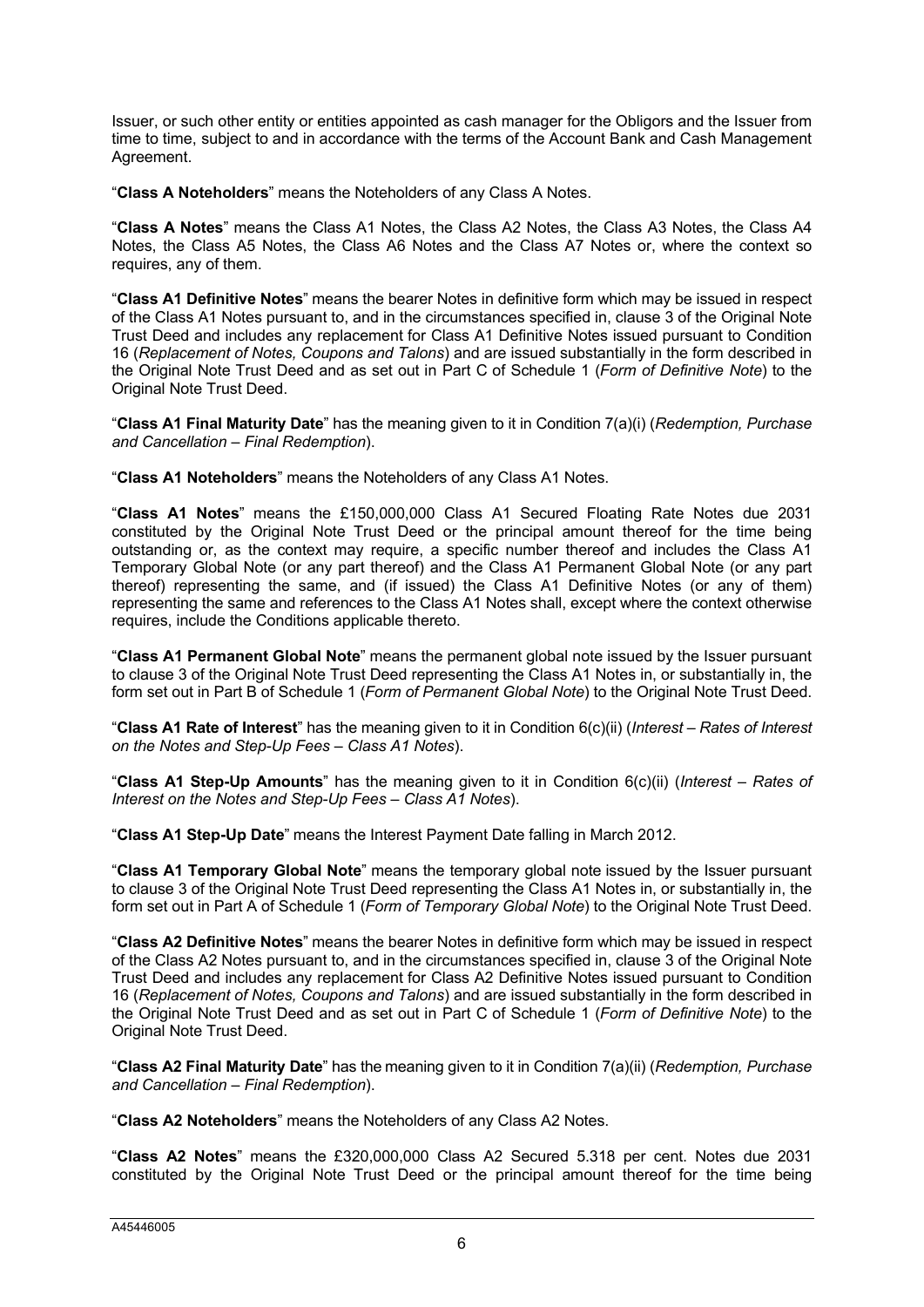outstanding or, as the context may require, a specific number thereof and includes the Class A2 Temporary Global Note (or any part thereof) and the Class A2 Permanent Global Note (or any part thereof) representing the same, and (if issued) the Class A2 Definitive Notes (or any of them) representing the same and references to the Class A2 Notes shall, except where the context otherwise requires, include the Conditions applicable thereto.

"**Class A2 Permanent Global Note**" means the permanent global note issued by the Issuer pursuant to clause 3 of the Original Note Trust Deed representing the Class A2 Notes in, or substantially in, the form set out in Part B of Schedule 1 (*Form of Permanent Global Note*) to the Original Note Trust Deed.

"**Class A2 Rate of Interest**" has the meaning given to it in Condition 6(c)(iii) (*Interest – Rates of Interest on the Notes and Step-Up Fees – Class A2 Notes*).

"**Class A2 Relevant Treasury Stock**" has the meaning given to it in Condition 7(c)(i) (*Redemption, Purchase and Cancellation – Early Mandatory Redemption in Whole or Part upon Prepayment under the Issuer/Borrower Facility Agreement*).

"**Class A2 Temporary Global Note**" means the temporary global note issued by the Issuer pursuant to clause 3 of the Original Note Trust Deed representing any Class A2 Notes in, or substantially in, the form set out in Part A of Schedule 1 (*Form of Temporary Global Note*) of the Original Note Trust Deed.

"**Class A3 Definitive Notes**" means the bearer Notes in definitive form which may be issued in respect of the Class A3 Notes pursuant to, and in the circumstances specified in, clause 3 of the First Supplemental Note Trust Deed and includes any replacement for Class A3 Definitive Notes issued pursuant to Condition 16 (*Replacement of Notes, Coupons and Talons*) and are issued substantially in the form described in the First Supplemental Note Trust Deed and as set out in Part C of Schedule 1 (*Form of Definitive Note*) to the First Supplemental Note Trust Deed.

"**Class A3 Final Maturity Date**" has the meaning given to it in Condition 7(a)(iii) (*Redemption, Purchase and Cancellation – Final Redemption*).

"**Class A3 Noteholders**" means the Noteholders of any Class A3 Notes.

"**Class A3 Notes**" means the £170,000,000 Class A3 Secured Floating Rate Notes due 2021 constituted by the First Supplemental Note Trust Deed or the principal amount thereof for the time being outstanding or, as the context may require, a specific number thereof and includes the Class A3 Temporary Global Note (or any part thereof) and the Class A3 Permanent Global Note (or any part thereof) representing the same, and (if issued) the Class A3 Definitive Notes (or any of them) representing the same and references to the Class A3 Notes shall, except where the context otherwise requires, include the Conditions applicable thereto.

"**Class A3 Permanent Global Note**" means the permanent global note issued by the Issuer pursuant to clause 3 of the First Supplemental Note Trust Deed representing the Class A3 Notes in, or substantially in, the form set out in Part B of Schedule 1 (*Form of Permanent Global Note*) to the First Supplemental Note Trust Deed.

"**Class A3 Rate of Interest**" has the meaning given to it in Condition 6(c)(iv) (*Interest – Rates of Interest on the Notes and Step-Up Fees – Class A3 Notes*).

"**Class A3 Step-Up Amounts**" has the meaning given to it in Condition 6(c)(iv) (*Interest – Rates of Interest on the Notes and Step-Up Fees – Class A3 Notes*).

"**Class A3 Step-Up Date**" means the Interest Payment Date falling in June 2013.

"**Class A3 Temporary Global Note**" means the temporary global note issued by the Issuer pursuant to clause 3 of the First Supplemental Note Trust Deed representing the Class A3 Notes in, or substantially in, the form set out in Part A of Schedule 1 (*Form of Temporary Global Note*) to the First Supplemental Note Trust Deed.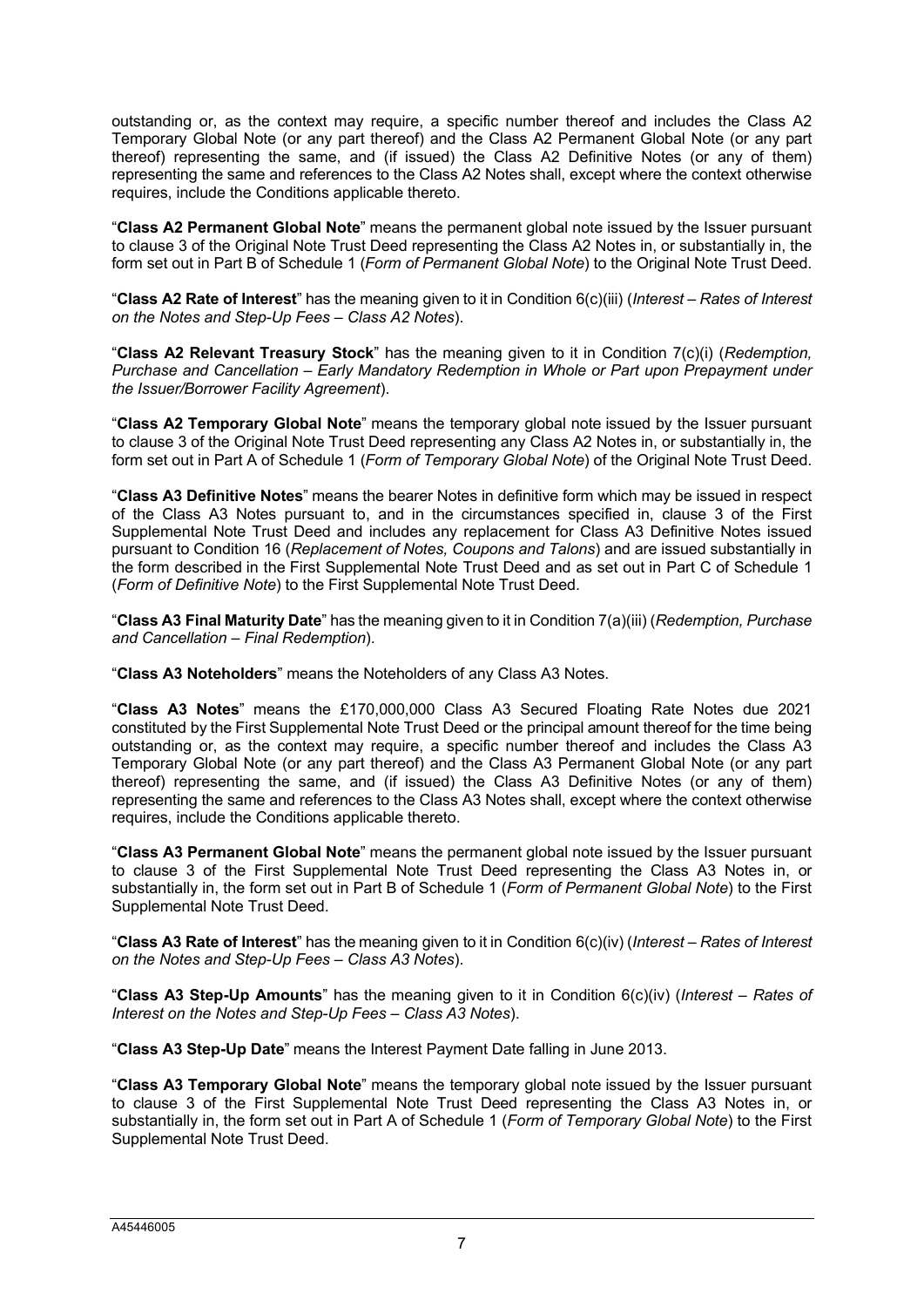"**Class A4 Definitive Notes**" means the bearer Notes in definitive form which may be issued in respect of the Class A4 Notes pursuant to, and in the circumstances specified in, clause 3 of the First Supplemental Note Trust Deed and includes any replacement for Class A4 Definitive Notes issued pursuant to Condition 16 (*Replacement of Notes, Coupons and Talons*) and are issued substantially in the form described in the First Supplemental Note Trust Deed and as set out in Part C of Schedule 1 (*Form of Definitive Note*) to the First Supplemental Note Trust Deed.

"**Class A4 Final Maturity Date**" has the meaning given to it in Condition 7(a)(iv) (*Redemption, Purchase and Cancellation – Final Redemption*).

"**Class A4 Noteholders**" means the Noteholders of any Class A4 Notes.

"**Class A4 Notes**" means the £265,000,000 Class A4 Secured 5.106 per cent. Notes due 2034 constituted by the First Supplemental Note Trust Deed or the principal amount thereof for the time being outstanding or, as the context may require, a specific number thereof and includes the Class A4 Temporary Global Note (or any part thereof) and the Class A4 Permanent Global Note (or any part thereof) representing the same, and (if issued) the Class A4 Definitive Notes (or any of them) representing the same and references to the Class A4 Notes shall, except where the context otherwise requires, include the Conditions applicable thereto.

"**Class A4 Permanent Global Note**" means the permanent global note issued by the Issuer pursuant to clause 3 of the First Supplemental Note Trust Deed representing the Class A4 Notes in, or substantially in, the form set out in Part B of Schedule 1 (*Form of Permanent Global Note*) to the First Supplemental Note Trust Deed.

"**Class A4 Rate of Interest**" has the meaning given to it in Condition 6(c)(v) (*Interest – Rates of Interest on the Notes and Step-Up Fees – Class A4 Notes*).

"**Class A4 Relevant Treasury Stock**" has the meaning given to it in Condition 7(c)(i) (*Redemption, Purchase and Cancellation – Early Mandatory Redemption in Whole or Part upon Prepayment under the Issuer/Borrower Facility Agreement*).

"**Class A4 Temporary Global Note**" means the temporary global note issued by the Issuer pursuant to clause 3 of the First Supplemental Note Trust Deed representing any Class A4 Notes in, or substantially in, the form set out in Part A of Schedule 1 (*Form of Temporary Global Note*) to the First Supplemental Note Trust Deed.

"**Class A5 Definitive Notes**" means the bearer Notes in definitive form which may be issued in respect of the Class A5 Notes pursuant to, and in the circumstances specified in, clause 3 of the Second Supplemental Note Trust Deed and includes any replacement for Class A5 Definitive Notes issued pursuant to Condition 16 (*Replacement of Notes, Coupons and Talons*) and are issued substantially in the form described in the Second Supplemental Note Trust Deed and as set out in Part C of Schedule 1 (*Form of Definitive Note*) to the Second Supplemental Note Trust Deed.

"**Class A5 Final Maturity Date**" has the meaning given to it in Condition 7(a)(v) (*Redemption, Purchase and Cancellation – Final Redemption*).

"**Class A5 Noteholders**" means the Noteholders of any Class A5 Notes.

"**Class A5 Notes**" means the £290,000,000 Class A5 Secured Floating Rate Notes due 2033 constituted by the Second Supplemental Note Trust Deed or the principal amount thereof for the time being outstanding or, as the context may require, a specific number thereof and includes the Class A5 Temporary Global Note (or any part thereof) and the Class A5 Permanent Global Note (or any part thereof) representing the same, and (if issued) the Class A5 Definitive Notes (or any of them) representing the same and references to the Class A5 Notes shall, except where the context otherwise requires, include the Conditions applicable thereto.

"**Class A5 Permanent Global Note**" means the permanent global note issued by the Issuer pursuant to clause 3 of the Second Supplemental Note Trust Deed representing the Class A5 Notes in, or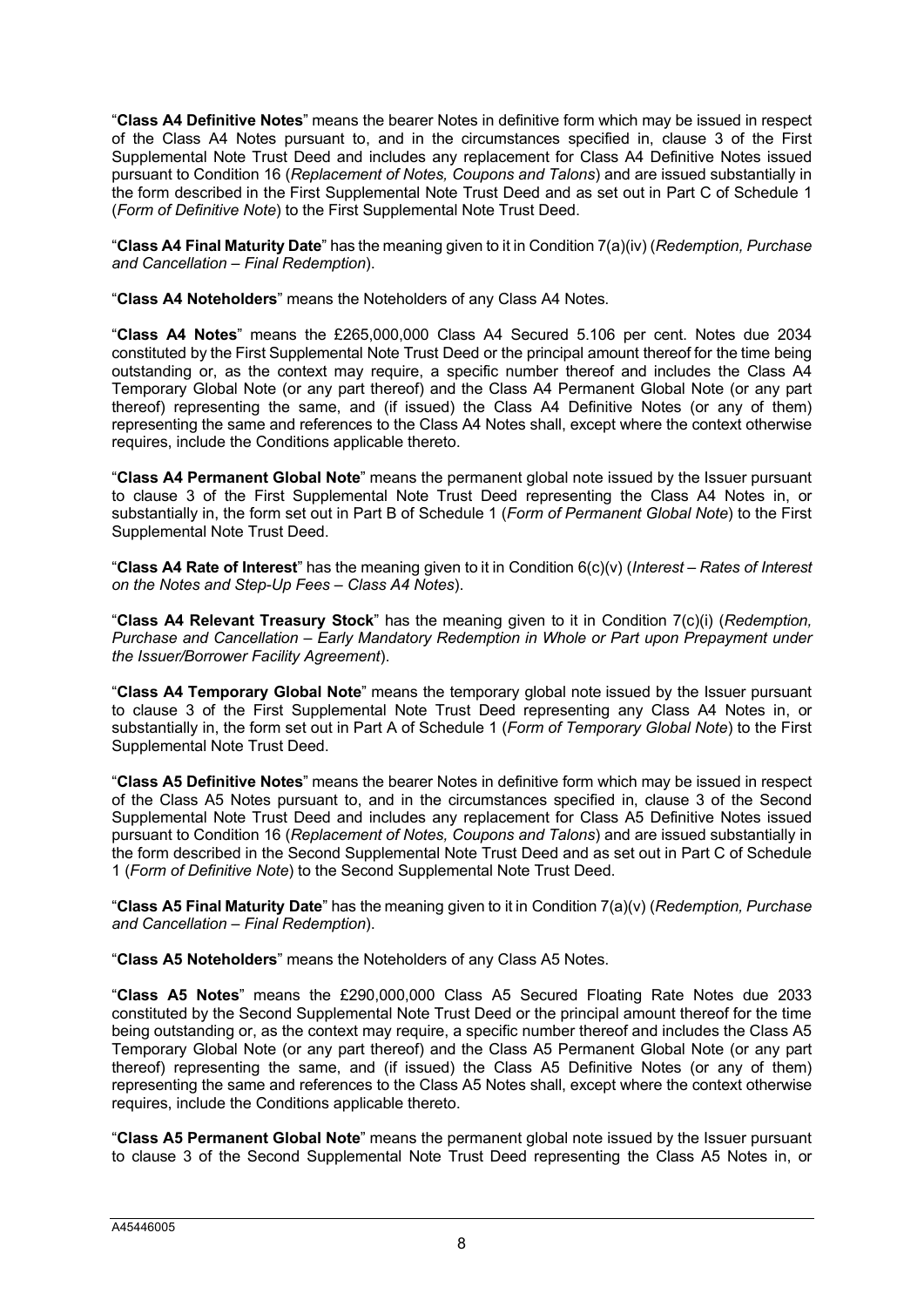substantially in, the form set out in Part B of Schedule 1 (*Form of Permanent Global Note*) to the Second Supplemental Note Trust Deed.

"**Class A5 Rate of Interest**" has the meaning given to it in Condition 6(c)(vi) (*Interest – Rates of Interest on the Notes and Step-Up Fees – Class A5 Notes*).

"**Class A5 Step-Up Amounts**" has the meaning given to it in Condition 6(c)(vi) (*Interest – Rates of Interest on the Notes and Step-Up Fees – Class A5 Notes*).

"**Class A5 Step-Up Date**" means the Interest Payment Date falling in June 2013.

"**Class A5 Temporary Global Note**" means the temporary global note issued by the Issuer pursuant to clause 3 of the Second Supplemental Note Trust Deed representing any Class A5 Notes in, or substantially in, the form set out in Part A of Schedule 1 (*Form of Temporary Global Note*) to the Second Supplemental Note Trust Deed.

"**Class A6 Definitive Notes**" means the bearer Notes in definitive form which may be issued in respect of the Class A6 Notes pursuant to, and in the circumstances specified in, clause 3 of the Third Supplemental Note Trust Deed and includes any replacement for Class A6 Definitive Notes issued pursuant to Condition 16 (*Replacement of Notes, Coupons and Talons*) and are issued substantially in the form described in the Third Supplemental Note Trust Deed and as set out in Part C of Schedule 1 (*Form of Definitive Note*) to the Third Supplemental Note Trust Deed.

"**Class A6 Final Maturity Date**" has the meaning given to it in Condition 7(a)(vi) (*Redemption, Purchase and Cancellation – Final Redemption*).

"**Class A6 Noteholders**" means the Noteholders of any Class A6 Notes.

"**Class A6 Notes**" means the £300,000,000 Class A6 Secured 4.0643 per cent. Notes due 2035 constituted by the Third Supplemental Note Trust Deed or the principal amount thereof for the time being outstanding or, as the context may require, a specific number thereof and includes the Class A6 Temporary Global Note (or any part thereof) and the Class A6 Permanent Global Note (or any part thereof) representing the same, and (if issued) the Class A6 Definitive Notes (or any of them) representing the same and references to the Class A6 Notes shall, except where the context otherwise requires, include the Conditions applicable thereto.

"**Class A6 Permanent Global Note**" means the permanent global note issued by the Issuer pursuant to clause 3 of the Third Supplemental Note Trust Deed representing any Class A6 Notes in, or substantially in, the form set out in Part B of Schedule 1 (*Form of Permanent Global Note*) to the Third Supplemental Note Trust Deed.

"**Class A6 Rate of Interest**" has the meaning given to it in Condition 6(c)(vii) (*Interest – Rates of Interest on the Notes and Step-Up Fees – Class A6 Notes*).

"**Class A6 Temporary Global Note**" means the temporary global note issued by the Issuer pursuant to clause 3 of the Third Supplemental Note Trust Deed representing the Class A6 Notes in, or substantially in, the form set out in Part A of Schedule 1 (*Form of Temporary Global Note*) to the Third Supplemental Note Trust Deed.

"**Class A7 Definitive Notes**" means the bearer Notes in definitive form which may be issued in respect of the Class A7 Notes pursuant to, and in the circumstances specified in, clause 3 of the Fourth Supplemental Note Trust Deed and includes any replacement for Class A7 Definitive Notes issued pursuant to Condition 16 (*Replacement of Notes, Coupons and Talons*) and are issued substantially in the form described in the Fourth Supplemental Note Trust Deed and as set out in Part C of Schedule 1 (*Form of Definitive Note*) to the Fourth Supplemental Note Trust Deed.

"**Class A7 Final Maturity Date**" has the meaning given to it in Condition 7(a)(vii) (*Redemption, Purchase and Cancellation – Final Redemption*).

"**Class A7 Noteholders**" means the Noteholders of any Class A7 Notes.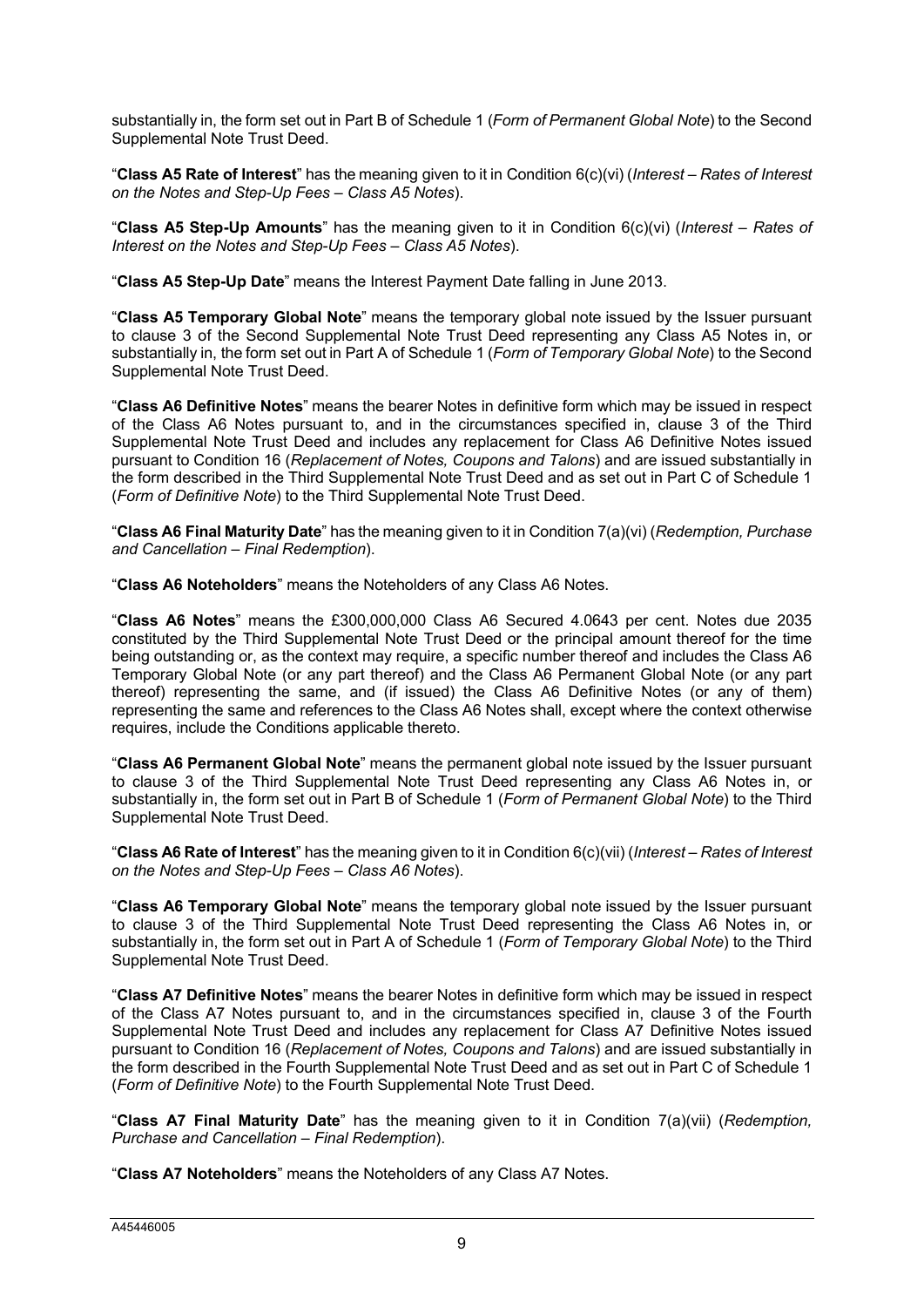"**Class A7 Notes**" means the £250,000,000 Class A7 Secured 3.593 per cent. Notes due 2035 constituted by the Fourth Supplemental Note Trust Deed or the principal amount thereof for the time being outstanding or, as the context may require, a specific number thereof and includes the Class A7 Temporary Global Note (or any part thereof) and the Class A7 Permanent Global Note (or any part thereof) representing the same, and (if issued) the Class A7 Definitive Notes (or any of them) representing the same and references to the Class A7 Notes shall, except where the context otherwise requires, include the Conditions applicable thereto.

"**Class A7 Permanent Global Note**" means the permanent global note issued by the Issuer pursuant to clause 3 of the Fourth Supplemental Note Trust Deed representing the Class A7 Notes in, or substantially in, the form set out in Part B of Schedule 1 (*Form of Permanent Global Note*) to the Fourth Supplemental Note Trust Deed.

"**Class A7 Rate of Interest**" has the meaning given to it in Condition 6(c)(viii) (*Interest – Rates of Interest on the Notes and Step-Up Fees – Class A7 Notes*).

"**Class A7 Temporary Global Note**" means the temporary global note issued by the Issuer pursuant to clause 3 of the Fourth Supplemental Note Trust Deed representing any Class A7 Notes in, or substantially in, the form set out in Part A of Schedule 1 (*Form of Temporary Global Note*) to the Fourth Supplemental Note Trust Deed.

"**Class AB2 Definitive Notes**" means the bearer Notes in definitive form which may be issued in respect of the Class AB2 Notes pursuant to, and in the circumstances specified in, clause 3 of the Third Supplemental Note Trust Deed and includes any replacement for Class AB2 Definitive Notes issued pursuant to Condition 16 (*Replacement of Notes, Coupons and Talons*) and are issued substantially in the form described in the Third Supplemental Note Trust Deed and as set out in Part C of Schedule 1 (*Form of Definitive Note*) to the Third Supplemental Note Trust Deed.

"**Class AB2 Final Maturity Date**" has the meaning given to it in Condition 7(a)(viii) (*Redemption, Purchase and Cancellation – Final Redemption*).

"**Class AB2 Noteholders**" means the Noteholders of any Class AB2 Notes.

"**Class AB2 Notes**" means the £40,000,000 Class AB2 Secured 6.0552 per cent. Notes due 2036 constituted by the Third Supplemental Note Trust Deed or the principal amount thereof for the time being outstanding or, as the context may require, a specific number thereof and includes the Class AB2 Temporary Global Note (or any part thereof) and the Class AB2 Permanent Global Note (or any part thereof) representing the same, and (if issued) the Class AB2 Definitive Notes (or any of them) representing the same and references to the Class AB2 Notes shall, except where the context otherwise requires, include the Conditions applicable thereto.

"**Class AB2 Permanent Global Note**" means the permanent global note issued by the Issuer pursuant to clause 3 of the Third Supplemental Note Trust Deed representing the Class AB2 Notes in, or substantially in, the form set out in Part B of Schedule 1 (*Form of Permanent Global Note*) to the Third Supplemental Note Trust Deed.

"**Class AB2 Rate of Interest**" has the meaning given to it in Condition 6(c)(ix) (*Interest – Rates of Interest on the Notes and Step-Up Fees – Class AB2 Notes*).

"**Class AB2 Temporary Global Note**" means the temporary global note issued by the Issuer pursuant to clause 3 of the Third Supplemental Note Trust Deed representing the Class AB2 Notes in, or substantially in, the form set out in Part A of Schedule 1 (*Form of Temporary Global Note*) to the Third Supplemental Note Trust Deed.

"**Class B Noteholders**" means the Noteholders of any Class B Notes.

"**Class B Notes**" means the Class B1 Notes and the Class B2 Notes, or where the context so requires, any of them.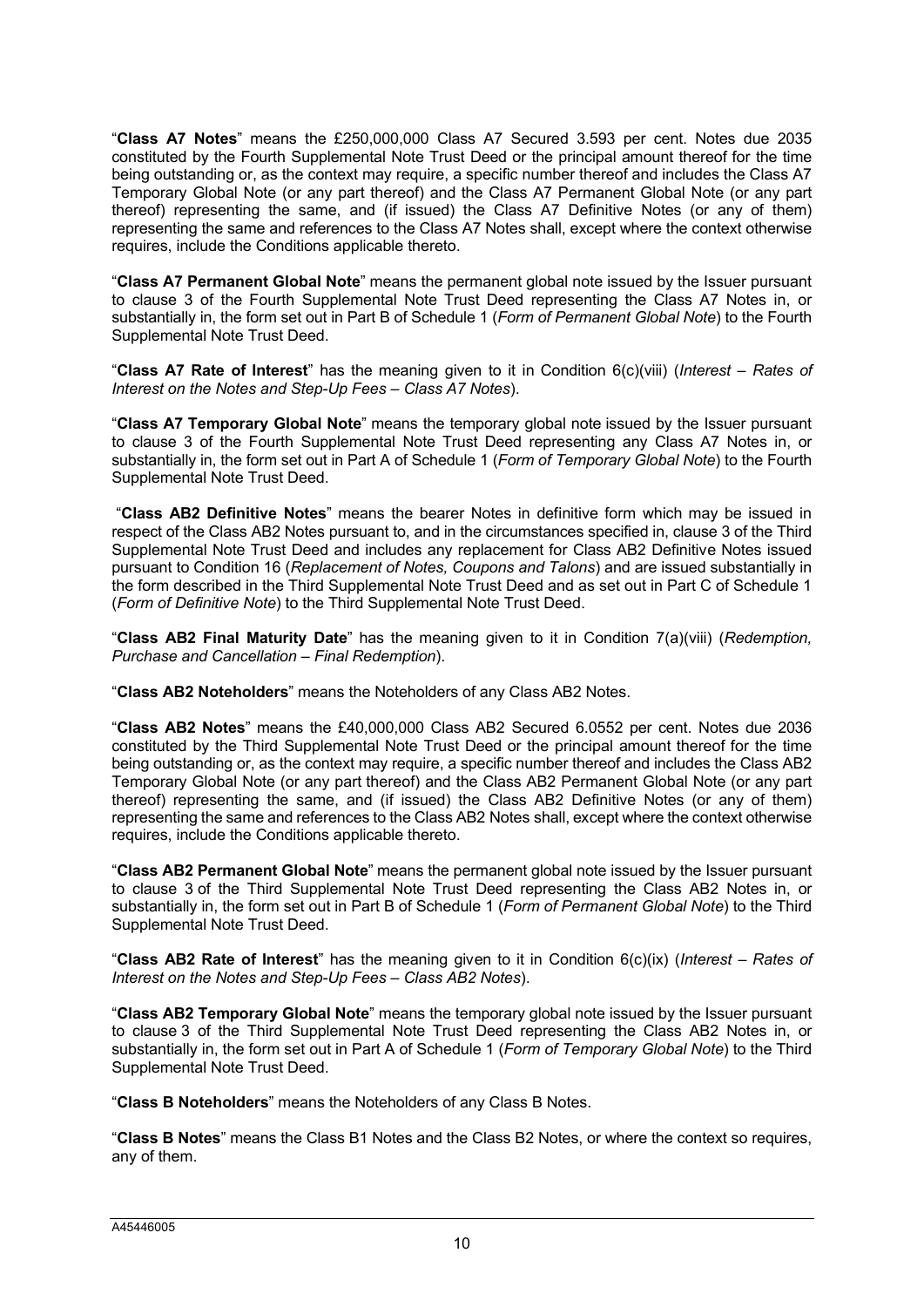"**Class B1 Definitive Notes**" means the bearer Notes in definitive form which may be issued in respect of the Class B1 Notes pursuant to, and in the circumstances specified in, clause 3 of the Original Note Trust Deed and includes any replacement for Class B1 Definitive Notes issued pursuant to Condition 16 (*Replacement of Notes, Coupons and Talons*) and are issued substantially in the form described in the Original Note Trust Deed and as set out in Part C of Schedule 1 (*Form of Definitive Note*) to the Original Note Trust Deed.

"**Class B1 Final Maturity Date**" has the meaning given to it in Condition 7(a)(ix) (*Redemption, Purchase and Cancellation – Final Redemption*).

"**Class B1 Fixed Rate**" has the meaning given to it in Condition 6(c)(ix) (*Interest – Rates of Interest on the Notes and Step-Up Fees – Class B1 Notes*).

"**Class B1 Floating Rate**" has the meaning given to it in Condition 6(c)(ix) (*Interest – Rates of Interest on the Notes and Step-Up Fees – Class B1 Notes*).

"**Class B1 Noteholders**" means the Noteholders of any Class B1 Notes.

"**Class B1 Notes**" means the £130,000,000 Class B1 Secured Fixed/Floating Rate Notes due 2034 constituted by the Original Note Trust Deed or the principal amount thereof for the time being outstanding or, as the context may require, a specific number thereof and includes the Class B1 Temporary Global Note (or any part thereof) and the Class B1 Permanent Global Note (or any part thereof) representing the same, and (if issued) the Class B1 Definitive Notes (or any of them) representing the same and references to the Class B1 Notes shall, except where the context otherwise requires, include the Conditions applicable thereto.

"**Class B1 Permanent Global Note**" means the permanent global note issued by the Issuer pursuant to clause 3 of the Original Note Trust Deed representing the Class B1 Notes in, or substantially in, the form set out in Part B of Schedule 1 (*Form of Permanent Global Note*) to the Original Note Trust Deed.

"**Class B1 Rate of Interest**" has the meaning given to it in Condition 6(c)(x) (*Interest – Rates of Interest on the Notes and Step-Up Fees – Class B1 Notes*).

"**Class B1 Relevant Treasury Stock**" has the meaning given to it in Condition 7(c)(i) (*Redemption, Purchase and Cancellation – Early Mandatory Redemption in Whole or Part upon Prepayment under the Issuer/Borrower Facility Agreement*).

"**Class B1 Step-Up Amounts**" has the meaning given to it in Condition 6(c)(ix) (*Interest – Rates of Interest on the Notes and Step-Up Fees – Class B1 Notes*).

"**Class B1 Step-Up Date**" means the Interest Payment Date falling in March 2020.

"**Class B1 Temporary Global Note**" means the temporary global note issued by the Issuer pursuant to clause 3 of the Original Note Trust Deed representing the Class B1 Notes in, or substantially in, the form set out in Part A of Schedule 1 (*Form of Temporary Global Note*) to the Original Note Trust Deed.

"**Class B2 Definitive Notes**" means the bearer Notes in definitive form which may be issued in respect of the Class B2 Notes pursuant to, and in the circumstances specified in, clause 3 of the First Supplemental Note Trust Deed and includes any replacement for Class B2 Definitive Notes issued pursuant to Condition 16 (*Replacement of Notes, Coupons and Talons*) and are issued substantially in the form described in the Note Trust Deed and as set out in Part C of Schedule 1 (*Form of Definitive Note*) to the First Supplemental Note Trust Deed.

"**Class B2 Final Maturity Date**" has the meaning given to it in Condition 7(a)(x) (*Redemption, Purchase and Cancellation – Final Redemption*).

"**Class B2 Noteholders**" means the Noteholders of any Class B2 Notes.

"**Class B2 Notes**" means the £115,000,000 Class B2 Secured Floating Rate Notes due 2036 constituted by the First Supplemental Note Trust Deed or the principal amount thereof for the time being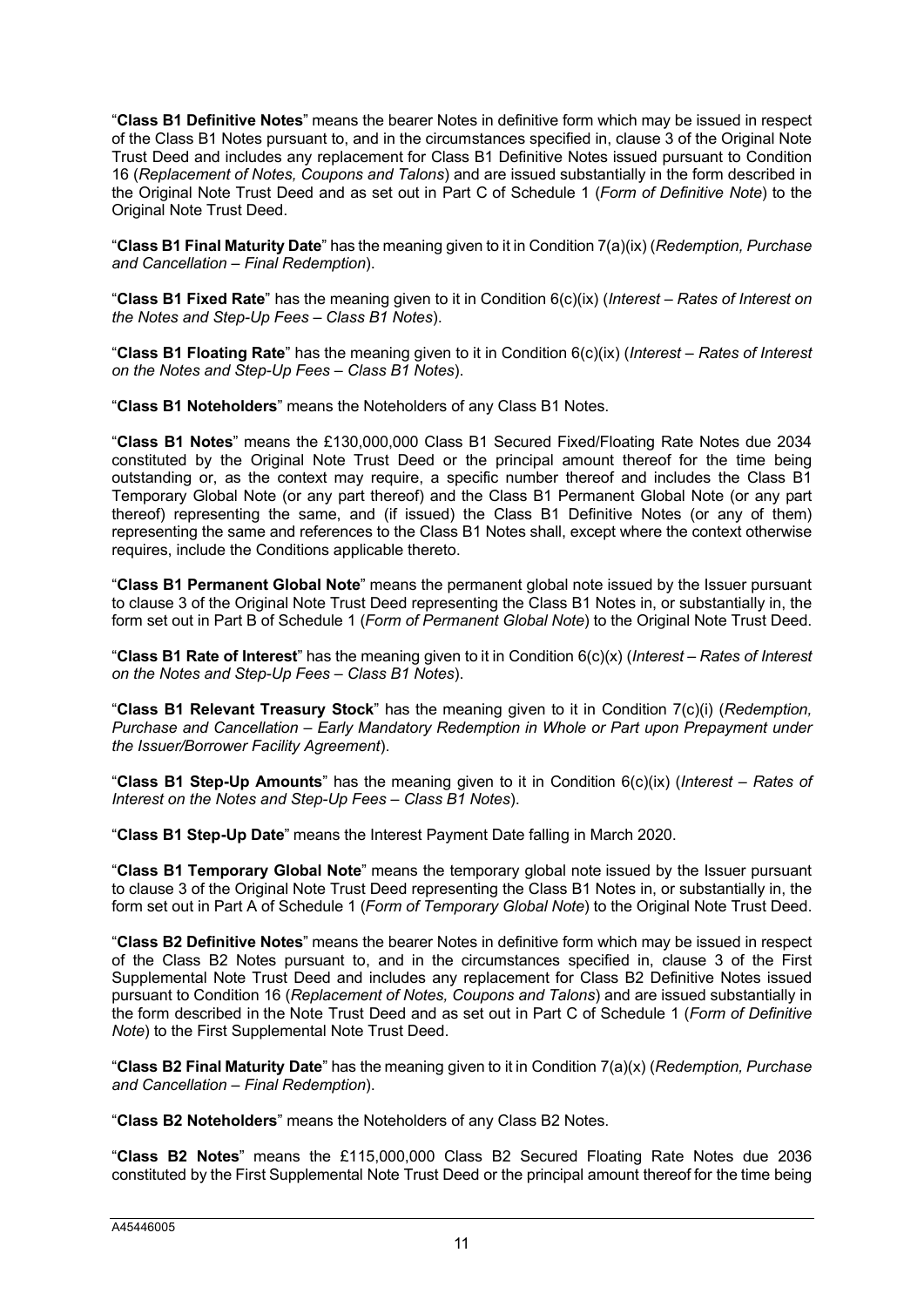outstanding or, as the context may require, a specific number thereof and includes the Class B2 Temporary Global Note (or any part thereof) and the Class B2 Permanent Global Note (or any part thereof) representing the same, and (if issued) the Class B2 Definitive Notes (or any of them) representing the same and references to the Class B2 Notes shall, except where the context otherwise requires, include the Conditions applicable thereto.

"**Class B2 Permanent Global Note**" means the permanent global note issued by the Issuer pursuant to clause 3 of the First Supplemental Note Trust Deed representing the Class B2 Notes in, or substantially in, the form set out in Part B of Schedule 1 (*Form of Permanent Global Note*) to the First Supplemental Note Trust Deed.

"**Class B2 Rate of Interest**" has the meaning given to it in Condition 6(c)(x) (*Interest – Rates of Interest on the Notes and Step-Up Fees – Class B2 Notes*).

"**Class B2 Step-Up Amounts**" has the meaning given to it in Condition 6(c)(x) (*Interest – Rates of Interest on the Notes and Step-Up Fees – Class B2 Notes*).

"**Class B2 Step-Up Date**" means the Interest Payment Date falling in June 2013.

"**Class B2 Temporary Global Note**" means the temporary global note issued by the Issuer pursuant to clause 3 of the First Supplemental Note Trust Deed representing any Class B2 Notes in, or substantially in, the form set out in Part A of Schedule 1 (*Form of Temporary Global Note*) to the First Supplemental Note Trust Deed.

"**Clearstream, Luxembourg**" means Clearstream Banking, société anonyme*.*

"**Common Depositary**" means HSBC Bank plc acting through its office at 8 Canada Square, London E14 5HQ.

"**Conditions**" has the meaning given in the recitals to these Conditions.

"**Corporate Services Agreement**" means the corporate services agreement dated on or about the First Closing Date and entered into between Law Debenture Corporate Services Limited, the Issuer and the Issuer Security Trustee.

"**Corporate Services Provider**" means Law Debenture Corporate Services Limited (company number 3388362) whose registered office is at 8th Floor, 100 Bishopsgate, London EC2N 4AG.

"**Couponholders**" means the persons who for the time being are holders of the Coupons.

"**Coupons**" means the bearer interest coupons, in or substantially in, the form set out (in respect of the Original Notes) in Part D of Schedule 1 (*Form of Coupon*) to the Original Note Trust Deed, (in respect of the Second Issue Notes) in Part D of Schedule 1 to the First Supplemental Note Trust Deed, (in respect of the Third Issue Notes) in Part D of Schedule 1 to the Second Supplemental Note Trust Deed, (in respect of the Fourth Issue Notes) in Part D of Schedule 1 to the Third Supplemental Note Trust Deed and (in respect of the Fifth Issue Notes) in Part D of Schedule 1 to the Fourth Supplemental Note Trust Deed and for the time being outstanding or, where the context so requires, a specific number of them and includes (where applicable) the Talons in respect of such Coupons.

"**Definitive Notes**" means the Class A1 Definitive Notes, the Class A2 Definitive Notes, the Class A3 Definitive Notes, the Class A4 Definitive Notes, the Class A5 Definitive Notes, the Class A6 Definitive Notes, the Class A7 Definitive Notes, the Class AB2 Definitive Notes, the Class B1 Definitive Notes, and the Class B2 Definitive Notes and any New Notes issued in definitive form or, where the context so requires, any of them.

"**Disposal Proceeds Account**" means an account known as the "GKR Ltd Disposals Account" held in the name of the Initial Borrower and maintained by the Initial Account Bank pursuant to the terms of the Account Bank and Cash Management Agreement or such other account as may be opened, with the consent of the Borrower Security Trustee, at any branch of the Initial Account Bank or at a bank which is an Eligible Bank and a Qualifying Bank in replacement of such account.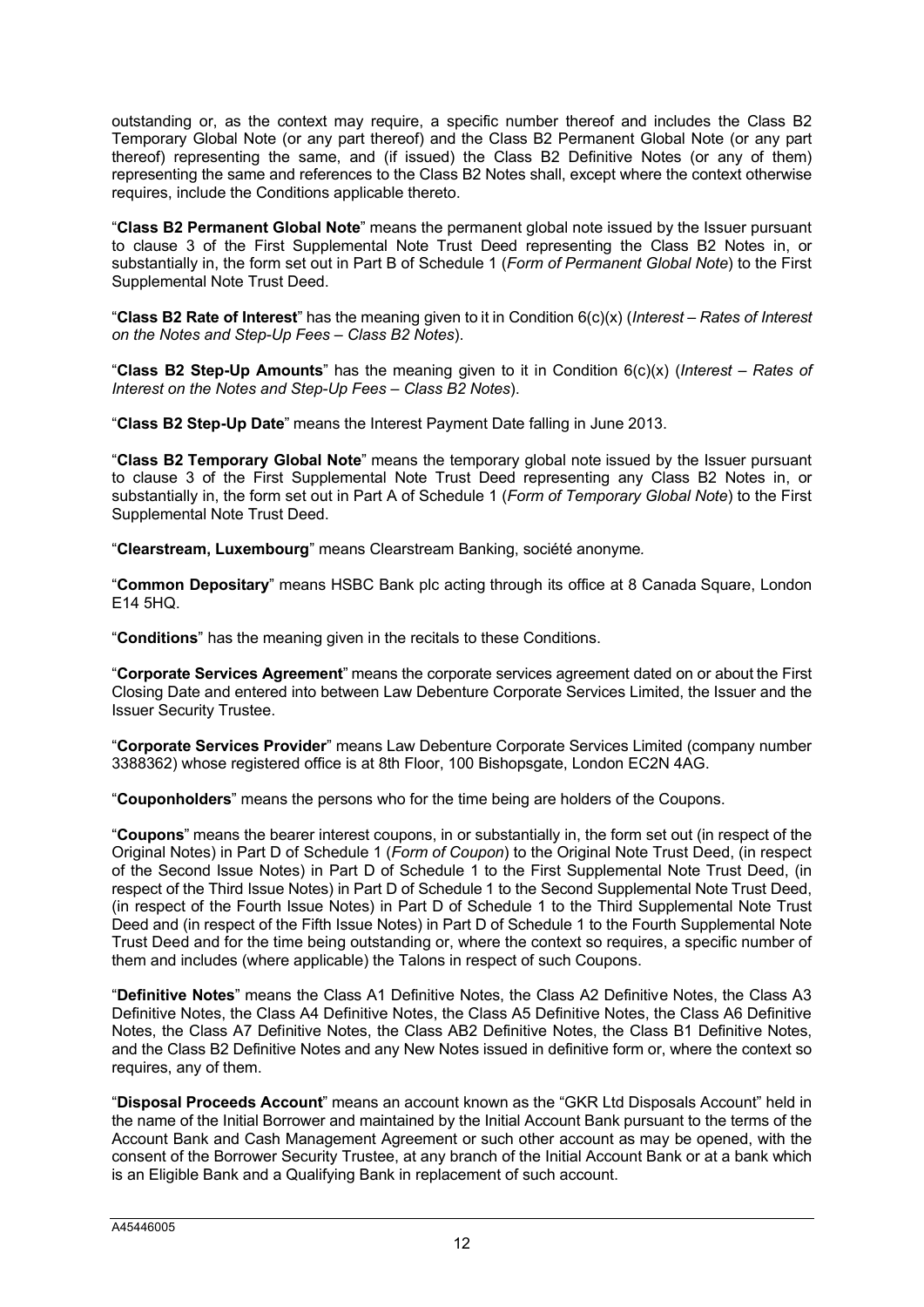"**Eligible Bank**" means a credit or other institution authorised to accept deposits under the Financial Services and Markets Act 2000, the short-term unsecured, unsubordinated and unguaranteed debt obligations of which are rated at least the Minimum Short-Term Ratings.

"**Eligible Borrower**" means, at any time, a company incorporated and tax resident in the United Kingdom that is a direct or indirect subsidiary of the Securitisation Group Parent.

### "**Eligible Investments**" means:

- (a) sterling gilt-edged securities provided that such investments (A) have a maturity date of 60 days or less and mature before the next following Interest Payment Date or within 60 days, whichever is sooner (and in each case for at least the price paid for the relevant investment) and are rated at least A-1 by S&P or (B) have a maturity date of 365 days (for at least the price paid for the relevant investment) and are rated at least A-1 by S&P;
- (b) sterling demand or time deposits, certificates of deposit and short-term debt obligations (including commercial paper) provided that in all cases such investments have a maturity date falling no later than the next following Interest Payment Date (in respect of investments made by or on behalf of the Issuer) or Loan Payment Date (in respect of investments made by or on behalf of any Obligor) and that the short-term unsecured, unguaranteed and unsubordinated debt obligations of the issuing or guaranteeing entity or the entity with which the demand or time deposits are made (being an authorised bank under the Financial Services and Markets Act 2000) are rated by S&P and by at least one of Fitch and Moody's at not less than "A-1" (by S&P) and (if rated by Fitch) "F1" and (if rated by Moody's) "P-1";
- (c) investments made in money management funds rated by S&P and by at least one of Fitch and Moody's at not less than "A-1" or "AAAm" by S&P and (if rated by Fitch) "F1" or "AAA" and (if rated by Moody's) "P-1" or "Aaa" provided that in all cases such investments have a maturity date falling no later than the next following Interest Payment Date (in respect of investments made by or on behalf of the Issuer) or Loan Payment Date (in respect of investments made by or on behalf of any Obligor); and
- (d) in the case of monies standing to the credit of the Disposal Proceeds Account only, investments made in money management funds provided that in all cases such investments have a maturity date falling no later than 12 months from the date upon which the relevant monies were credited to the Disposal Proceeds Account and that the relevant money management funds are rated by S&P and by at least one of Fitch and Moody's at not less than "AAAm" by S&P and (if rated by Fitch) "AAA" and (if rated by Moody's) "Aaa".

"**Employee Cos**" means together Greene King Retail Services Limited (company number 03324496) and Greene King Services Limited (company number 03324493) (each being an "**Employee Co**").

"**Euroclear**" means Euroclear Bank S.A./N.V or the successor for the time being to such business.

"**Euronext Dublin**" means the Irish Stock Exchange plc trading as Euronext Dublin.

"**Exchange Date**" has the meaning given to it in Condition 2(a) (*Form, Denomination and Title*).

"**Excluded Group Entity**" means any entity together with any Affiliates thereof which is a member of the GK Group but which is not a member of the Securitisation Group.

"**Extraordinary Resolution**" has the meaning given to it in the Provisions for Meetings of Noteholders as set out in Schedule 4 to the Note Trust Deed.

"**Fifth Closing Date**" means 22 February 2019.

### "**Fifth Closing Date Transaction Documents**" means:

(a) the Fourth Master Amendment Deed;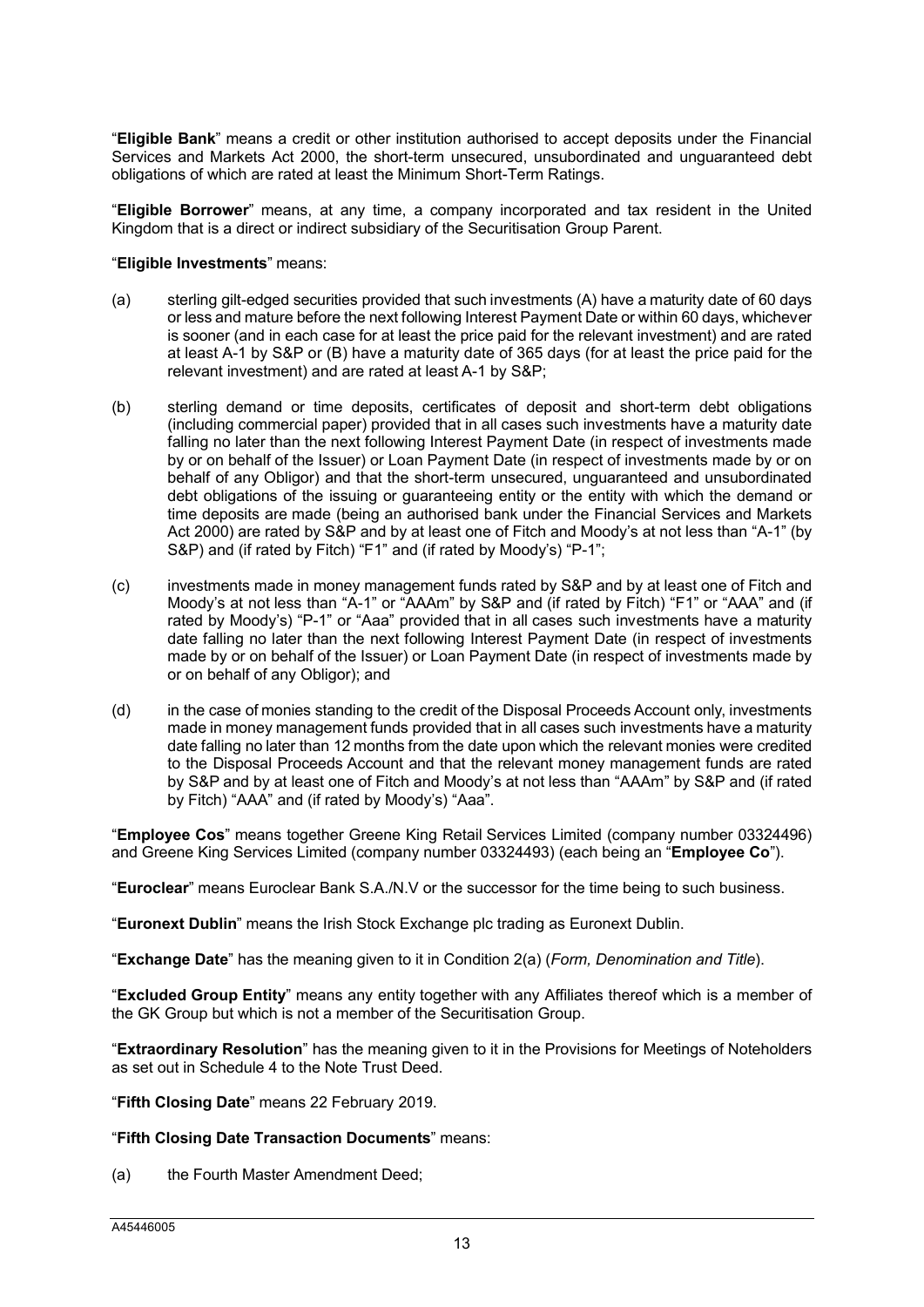- (b) a deed of amendment and restatement relating to the GK Security Deed dated on or about the Fifth Closing Date and made between the parties to the GK Security Deed;
- (c) the Fourth Supplemental Note Trust Deed;
- (d) the Fourth Supplemental Issuer Deed of Charge;
- (e) Standard Securities in respect of the Fifth Issue Further Mortgaged Properties located in Scotland;
- (f) the Fifth Issue Scottish Declaration of Trust;
- (g) the Fourth Supplemental Borrower Deed of Charge;
- (h) the Fifth Funds Flow Agreement;
- (i) the Fifth Initial Borrower Asset Transfer Agreements; and
- (j) any other documents designated as such by the Issuer, the Initial Borrower, the Issuer Security Trustee and the Borrower Security Trustee.

"**Fifth Funds Flow Agreement**" means the agreement relating to the flow of funds on the Fifth Closing Date dated on or about the Fifth Closing Date between, *inter alios*, Greene King, the Initial Borrower, GKB&R and certain other members of the GK Group.

### "**Fifth Initial Borrower Asset Transfer Agreements**" means:

- (a) the business transfer agreement dated on or about the Fifth Closing Date and entered into between GKB&R and the Initial Borrower relating to certain Fifth Issue Further Mortgaged Properties located in England and Wales;
- (b) the business transfer agreement dated on or about the Fifth Closing Date and entered into between GKB&R, Greene King Neighbourhood Estate Pubs Limited and the Initial Borrower relating to certain Fifth Issue Further Mortgaged Properties located in England and Wales;
- (c) the business transfer agreement dated on or about the Fifth Closing Date and entered into between Spirit Pub Company (Trent) Limited and the Initial Borrower relating to certain Fifth Issue Further Mortgaged Properties located in England and Wales;
- (d) the business transfer agreement dated on or about the Fifth Closing Date and entered into between GKB&R and the Initial Borrower relating to certain Fifth Issue Further Mortgaged Properties located in Scotland;
- (e) the business transfer agreement dated on or about the Fifth Closing Date and entered into between Spirit Pub Company (Trent) Limited and the Initial Borrower relating to certain Fifth Issue Further Mortgaged Properties located in Scotland; and
- (f) the business transfer agreement dated on or about the Fifth Closing Date and entered into between GKP and the Initial Borrower relating to certain Fifth Issue Further Mortgaged Properties located in Scotland.

"**Fifth Issue Further Mortgaged Properties**" means those Mortgaged Properties transferred to the Securitisation Group on the Fifth Closing Date, details of which are set out in Schedule 2 to the Fourth Supplemental Borrower Deed of Charge, and which are subject to or intended to be subject to a legal mortgage or, in Scotland, Standard Security, in favour of the Borrower Security Trustee under the Fourth Supplemental Borrower Deed of Charge.

"**Fifth Issue Notes**" means the Class A7 Notes issued on the Fifth Closing Date.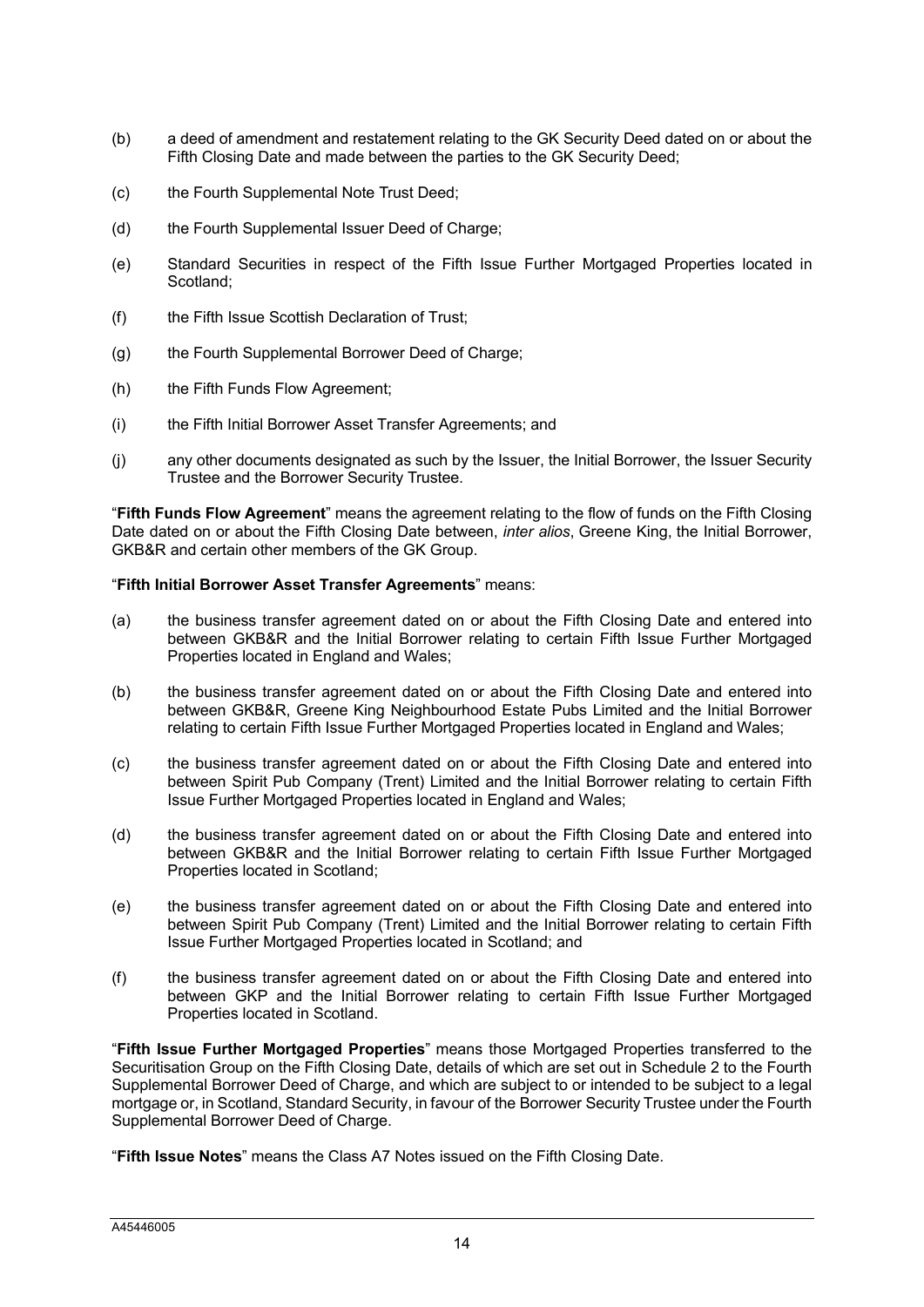"**Fifth Issue Scottish Declaration of Trust**" means the declaration or declarations of trust dated on or prior to the Fifth Closing Date granted by GKP, GKB&R and Spirit Pub Company (Trent) Limited (previously known as Spirit Managed (Trent) Limited) in favour of the Initial Borrower in respect of the Fifth Issue Scottish Properties in the form or substantially the form set out in Schedule 4 to the Fourth Supplemental Borrower Deed of Charge.

"**Fifth Issue Scottish Trust Property**" means the trust property held on trust pursuant to the Fifth Issue Scottish Declaration of Trust comprising, *inter alia*, the Fifth Issue Further Mortgages Properties located in Scotland.

"**Fifth Subscription Agreement**" means the subscription agreement in relation to the Fifth Issue Notes dated 20 February 2019 and made between, *inter alios*, the Issuer, the Obligors, Greene King, and the Managers.

"**Fifth Term Advance**" means any advance made, or deemed to be made, under the Fifth Term Facility.

"**Fifth Term Facility**" has the meaning given to it in clause 2.5 of the Issuer/Borrower Facility Agreement and excludes, for the avoidance of doubt, any Initial Term Facility, any Second Term Facility, any Third Term Facility, any Fourth Term Facility, any Further Term Facility or any New Term Facility.

"**Final Discharge Date**" means the date on which the Issuer Security Trustee is satisfied that all the Issuer Secured Liabilities have been paid or discharged in full.

"**Final Maturity Date**" has the meaning given to it in Condition 7(a)(x) (*Redemption, Purchase and Cancellation – Final Redemption*).

"**Final Period**" means the third and fourth Financial Quarters of each Financial Year.

"**Financial Quarter**" means each period from (and including) the day after a Financial Quarter Date to (and excluding) the next Financial Quarter Date and, in respect of the first Financial Quarter, the period from (and including) the First Closing Date to (and including) 1 May 2005.

"**Financial Quarter Date**" means 1 May 2005 and, thereafter, the date on which the quarterly accounting period of each Borrower ends, being:

- (a) for the first Financial Quarter, the date which is 12 weeks from 1 May 2005 and in each year thereafter from the fourth Financial Quarter Date in the immediately preceding Financial Year;
- (b) for the second Financial Quarter, the date which is 12 weeks from the previous Financial Quarter Date;
- (c) for the third Financial Quarter, the date which is 12 weeks from the previous Financial Quarter Date; and
- (d) for the fourth Financial Quarter, the date which is the last day of the Financial Year of which such fourth Financial Quarter forms part.

### "**Financial Statements**" means:

- (a) the audited consolidated annual financial statements of the Securitisation Group Parent and its direct or indirect subsidiaries and the related auditors report for each Financial Year; and
- (b) the unaudited consolidated semi-annual financial statements of the Securitisation Group Parent and its direct or indirect subsidiaries for each Semi-Annual Period,

in each case, to be delivered by the Obligors pursuant to the Issuer/Borrower Facility Agreement.

"**Financial Year**" means the period of four Financial Quarters comprised, in the discretion of the Initial Borrower, of 52 or 53 weeks ending within seven days of 30 April, the first Financial Year ending on 1 May 2005.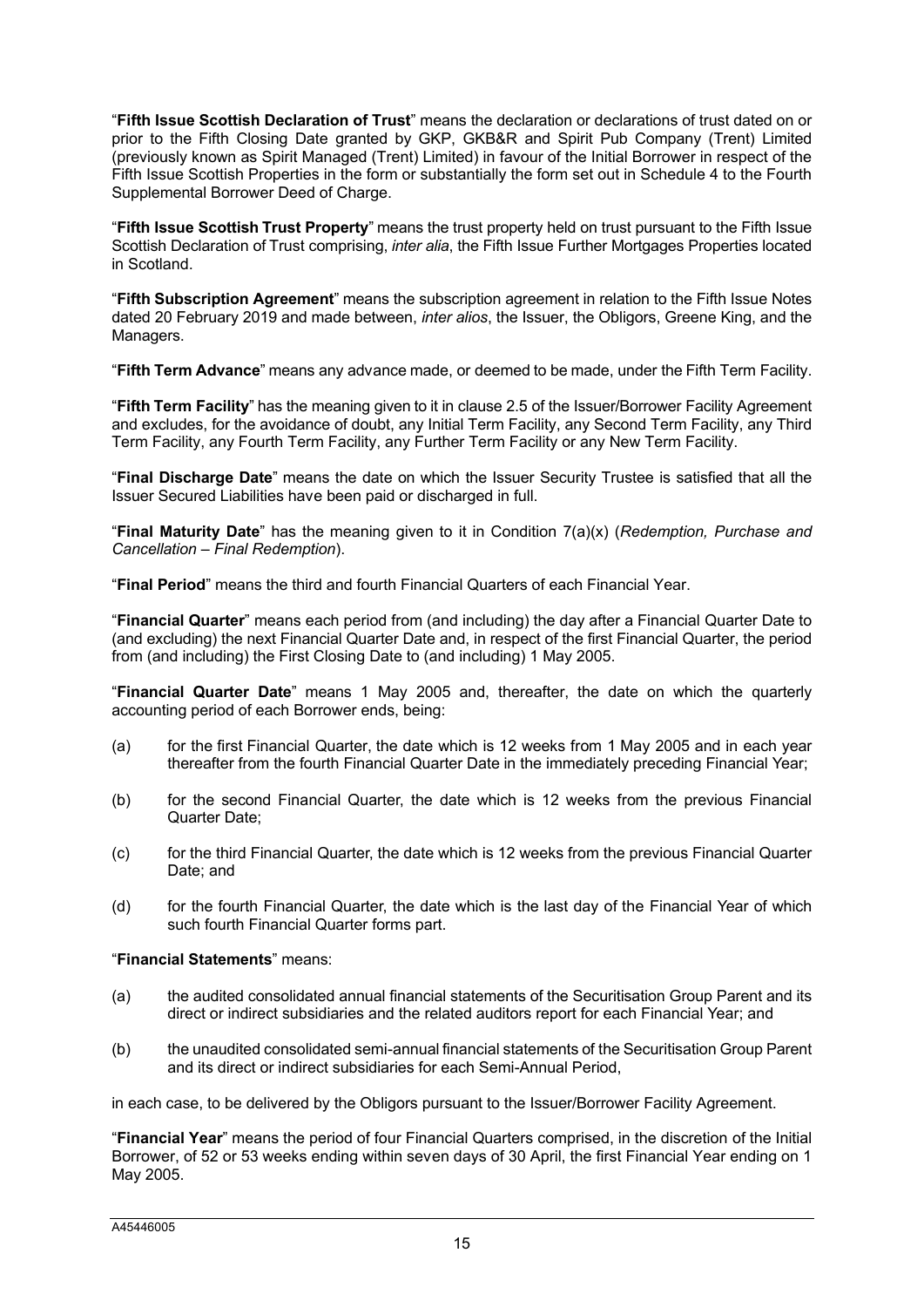#### "**First Closing Date**" means 7 March 2005.

"**First Subscription Agreement**" means the subscription agreement in relation to the Original Notes dated 3 March 2005 and made between, *inter alios,* the Issuer, the Obligors, Greene King, The Royal Bank of Scotland plc and BNP Paribas.

"**First Supplemental Borrower Deed of Charge**" means the deed of charge dated on or about the Second Closing Date between each of the parties to the Original Borrower Deed of Charge.

"**First Supplemental Issuer Deed of Charge**" means the deed of charge dated on or about the Second Closing Date between each of the parties to the Original Issuer Deed of Charge.

"**First Supplemental Note Trust Deed**" means a note trust deed dated on or about the Second Closing Date supplemental to the Original Note Trust Deed between the Issuer and the Note Trustee.

"**Fitch**" means Fitch Ratings Limited or any successor to its ratings business.

"**Fixed Interest Rates**" means the Class A2 Rate of Interest, the Class A4 Rate of Interest, the Class A6 Rate of Interest, the Class A7 Rate of Interest, the Class AB2 Rate of Interest and, up to (but excluding) the Interest Payment Date falling in March 2020, the Class B1 Fixed Rate.

"**Fixed Rate Note Interest Amounts**" has the meaning given to it in Condition 6(d) (*Interest – Determination of Rates of Interest and Calculation of Interest Amounts and Step-Up Amounts*).

"**Fixed Rate Notes**" means the Class A2 Notes, the Class A4 Notes, the Class A6 Notes, the Class A7 Notes, the Class AB2 Notes and, prior to the Class B1 Step-Up Date, the Class B1 Notes.

"**Floating Interest Rates**" means Class A1 Rate of Interest, the Class A3 Rate of Interest, the Class A5 Rate of Interest, the Class B2 Rate of Interest and, on and following the Class B1 Step-Up Date, the Class B1 Floating Rate.

"**Floating Rate Note Interest Amounts**" has the meaning given to it in Condition 6(d) (*Interest – Determination of Rates of Interest and Calculation of Interest Amounts and Step-Up Amounts*).

"**Floating Rate Notes**" means the Class A1 Notes, the Class A3 Notes, the Class A5 Notes, the Class B2 Notes and, on and following the Class B1 Step-Up Date, the Class B1 Notes.

"**Fourth Closing Date**" means 26 May 2016.

"**Fourth Closing Date Transaction Documents**" means:

- (a) the Third Master Amendment Deed;
- (b) a deed of amendment and restatement relating to the GK Security Deed dated on or about the Fourth Closing Date and made between the parties to the GK Security Deed;
- (c) the Third Supplemental Note Trust Deed;
- (d) the Third Supplemental Issuer Deed of Charge:
- (e) Standard Securities in respect of the Fourth Issue Further Mortgaged Properties located in Scotland;
- (f) Fourth Issue Scottish Declaration of Trust;
- (g) the Third Supplemental Borrower Deed of Charge;
- (h) the Fourth Funds Flow Agreement;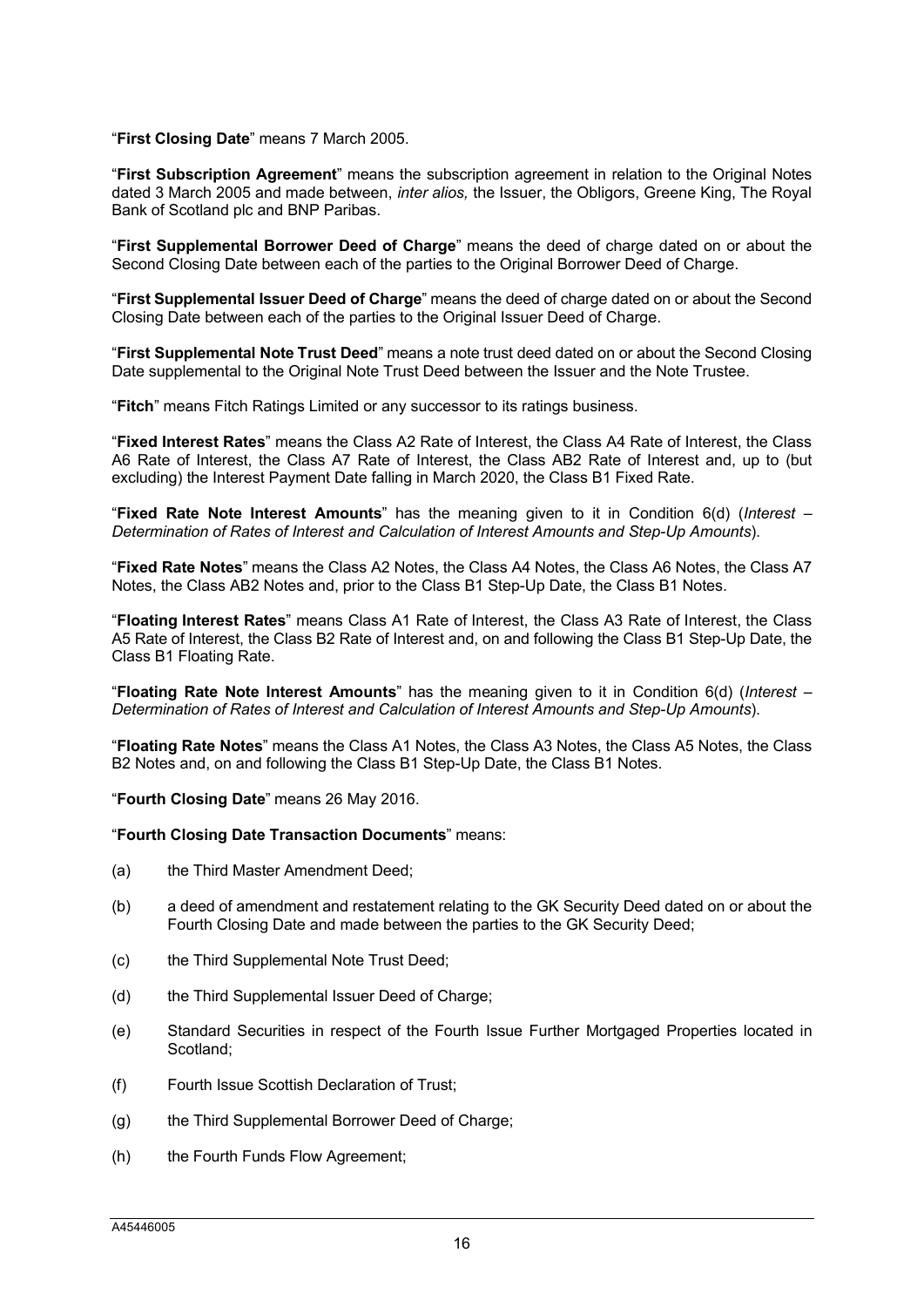- (i) the Fourth Initial Borrower Asset Transfer Agreements; and
- (j) any other documents designated as such by the Issuer, the Initial Borrower, the Issuer Security Trustee and the Borrower Security Trustee.

"**Fourth Funds Flow Agreement**" means the agreement relating to the flow of funds on the Fourth Closing Date dated on or about the Fourth Closing Date between, *inter alios*, Greene King, the Initial Borrower, GKB&R and certain other members of the GK Group.

"**Fourth Initial Borrower Asset Transfer Agreements**" means the business transfer agreement dated on or about the Fourth Closing Date and entered into between, *inter alios*, GKB&R and the Initial Borrower relating to the Fourth Issue Further Mortgaged Properties located in England and Wales and the business transfer agreement dated on or about the Fourth Closing Date between, *inter alios*, GKB&R, GKP and the Initial Borrower related to the Fourth Issue Further Mortgaged Properties located in Scotland.

"**Fourth Issue Further Mortgaged Properties**" means those Mortgaged Properties transferred to the Securitisation Group on the Fourth Closing Date, details of which are set out in Schedule 2 to the Third Supplemental Borrower Deed of Charge, and which are subject to or intended to be subject to a legal mortgage or, in Scotland, Standard Security, in favour of the Borrower Security Trustee under the Third Supplemental Borrower Deed of Charge.

"**Fourth Issue Notes**" means the Class A6 Notes and the Class AB2 Notes issued on the Fourth Closing Date.

"**Fourth Issue Scottish Declaration of Trust**" means the declaration of trust dated on or prior to the Fourth Closing Date granted by GKP with consent of GKB&R in favour of the Initial Borrower in respect of the Fourth Issue Scottish Properties in the form or substantially the form set out in Schedule 4 to the Third Supplemental Borrower Deed of Charge.

"**Fourth Subscription Agreement**" means the subscription agreement in relation to the Fourth Issue Notes dated 24 May 2016 and made between, *inter alios*, the Issuer, the Obligors, Greene King and HSBC Bank plc.

"**Fourth Term Advance**" means any advance made, or deemed to be made, under the Fourth Term Facilities.

"**Fourth Term A6 Advance**" means the Fourth Term Advance under the Fourth Term A6 Facility.

"**Fourth Term A6 Facility**" has the meaning given to it in clause 2.4(a) of the Issuer/Borrower Facility Agreement.

"**Fourth Term AB2 Advance**" means the Fourth Term Advance under the Fourth Term AB2 Facility.

"**Fourth Term AB2 Facility**" has the meaning given to it in clause 2.4(b) of the Issuer/Borrower Facility Agreement.

"**Fourth Term Facilities**" means the Fourth Term A6 Facility and the Fourth Term AB2 Facility and excluding, for the avoidance of doubt, any Initial Term Facility, any Second Term Facility, any Third Term Facility, any Fifth Term Facility, any Further Term Facility or any New Term Facility.

"**Funds Flow Agreement**" means the agreement relating to the flow of funds on the First Closing Date dated the First Closing Date between, *inter alios,* the Issuer, Greene King, the Initial Borrower, GKB&R and certain other members of the GK Group.

"**Further Class A Notes**" means any Further Class A1 Notes, any Further Class A2 Notes, any Further Class A3 Notes, any Further Class A4 Notes, any Further Class A5 Notes, any Further Class A6 Notes and any Further Class A7 Notes issued pursuant to Condition 19(a) (*Further and New Note Issues – Further Notes and New Notes*) or, where the context so requires, any of them.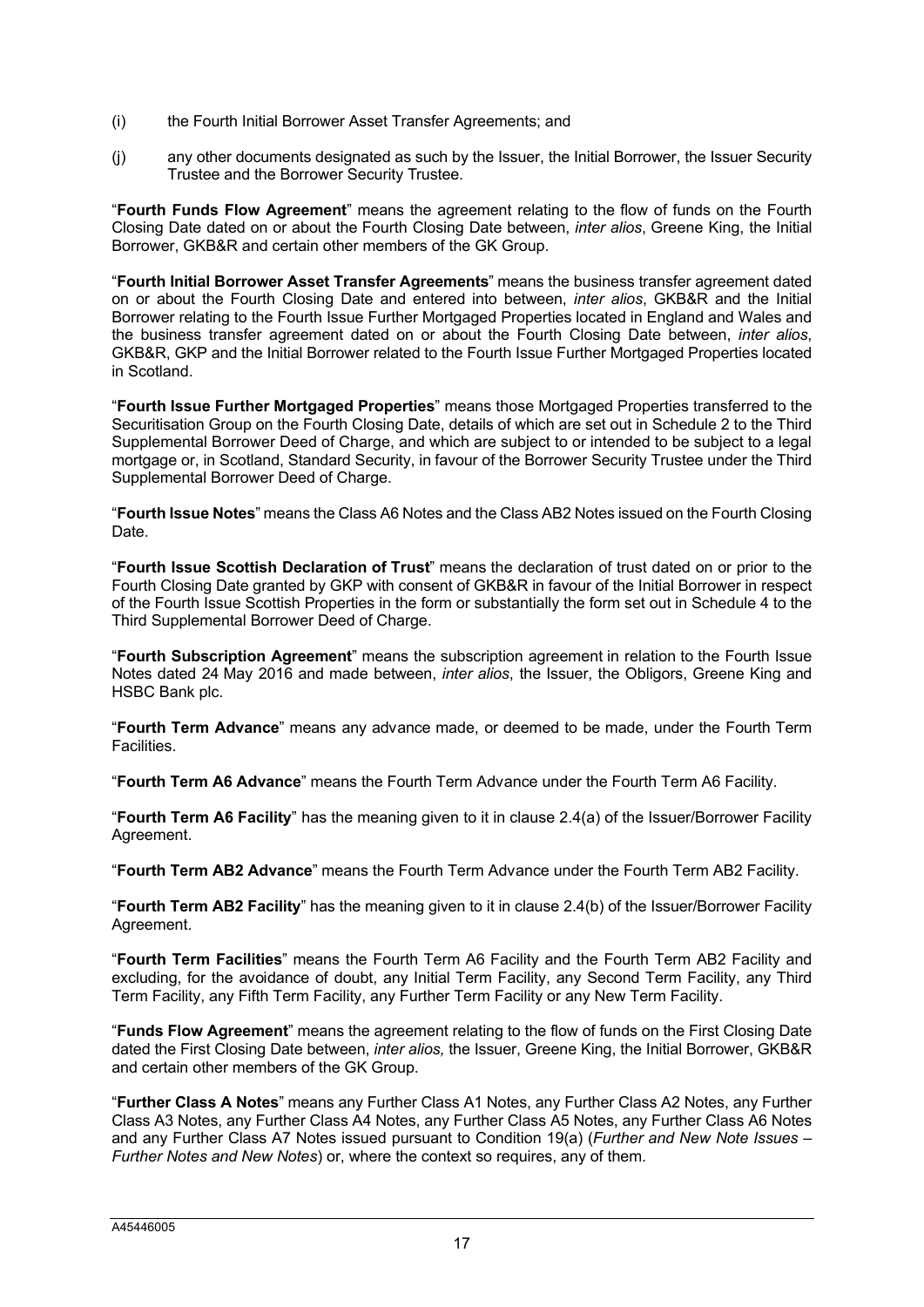"**Further Class A1 Notes**" means further Class A1 Notes issued in bearer form carrying the same terms and conditions in all respects (except in relation to the first Interest Period and the other matters set out in Condition 19(a) (*Further and New Note Issues – Further Notes and New Notes*)) as, and so that the same shall be consolidated and form a single series and rank *pari passu* with, the Class A1 Notes.

"**Further Class A2 Notes**" means further Class A2 Notes issued in bearer form carrying the same terms and conditions in all respects (except in relation to the first Interest Period and the other matters set out in Condition 19(a) (*Further and New Note Issues – Further Notes and New Notes*)) as, and so that the same shall be consolidated and form a single series and rank *pari passu* with, the Class A2 Notes.

"**Further Class A3 Notes**" means further Class A3 Notes issued in bearer form carrying the same terms and conditions in all respects (except in relation to the first Interest Period and the other matters set out in Condition 19(a) (*Further and New Note Issues – Further Notes and New Notes*)) as, and so that the same shall be consolidated and form a single series and rank *pari passu* with, the Class A3 Notes.

"**Further Class A4 Notes**" means further Class A4 Notes issued in bearer form carrying the same terms and conditions in all respects (except in relation to the first Interest Period and the other matters set out in Condition 19(a) (*Further and New Note Issues – Further Notes and New Notes*)) as, and so that the same shall be consolidated and form a single series and rank *pari passu* with, the Class A4 Notes.

"**Further Class A5 Notes**" means further Class A5 Notes issued in bearer form carrying the same terms and conditions in all respects (except in relation to the first Interest Period and the other matters set out in Condition 19(a) (*Further and New Note Issues – Further Notes and New Notes*)) as, and so that the same shall be consolidated and form a single series and rank *pari passu* with, the Class A5 Notes.

"**Further Class A6 Notes**" means further Class A6 Notes issued in bearer form carrying the same terms and conditions in all respects (except in relation to the first Interest Period and the other matters set out in Condition 19(a) (*Further and New Note Issues – Further Notes and New Notes*)) as, and so that the same shall be consolidated and form a single series and rank *pari passu* with, the Class A6 Notes.

"**Further Class A7 Notes**" means further Class A7 Notes issued in bearer form carrying the same terms and conditions in all respects (except in relation to the first Interest Period and the other matters set out in Condition 19(a) (*Further and New Note Issues – Further Notes and New Notes*)) as, and so that the same shall be consolidated and form a single series and rank *pari passu* with, the Class A7 Notes.

"**Further Class AB2 Notes**" means further Class AB2 Notes issued in bearer form carrying the same terms and conditions in all respects (except in relation to the first Interest Period and the other matters set out in Condition 19(a) (*Further and New Note Issues – Further Notes and New Notes*)) as, and so that the same shall be consolidated and form a single series and rank *pari passu* with, the Class AB2 Notes.

"**Further Class B1 Notes**" means further Class B1 Notes issued in bearer form carrying the same terms and conditions in all respects (except in relation to the first Interest Period and the other matters set out in Condition 19(a) (*Further and New Note Issues – Further Notes and New Notes*)) as, and so that the same shall be consolidated and form a single series and rank *pari passu* with, the Class B1 Notes.

"**Further Class B2 Notes**" means further Class B2 Notes issued in bearer form carrying the same terms and conditions in all respects (except in relation to the first Interest Period and the other matters set out in Condition 19(a) (*Further and New Note Issues – Further Notes and New Notes*)) as, and so that the same shall be consolidated and form a single series and rank *pari passu* with, the Class B2 Notes.

"**Further Notes**" has the meaning given to it in Condition 19(a)(i) (*Further and New Note Issues – Further Notes and New Notes*).

"**Further Term Advance**" means, save as otherwise provided, any advance made under a Further Term Facility.

"**Further Term Facility**" means a further term facility which ranks pari passu with and forms part of an existing Term Facility then outstanding which may be requested by the Initial Borrower and any Additional Borrower at any time by written notice to the Issuer (with a copy to the Borrower Security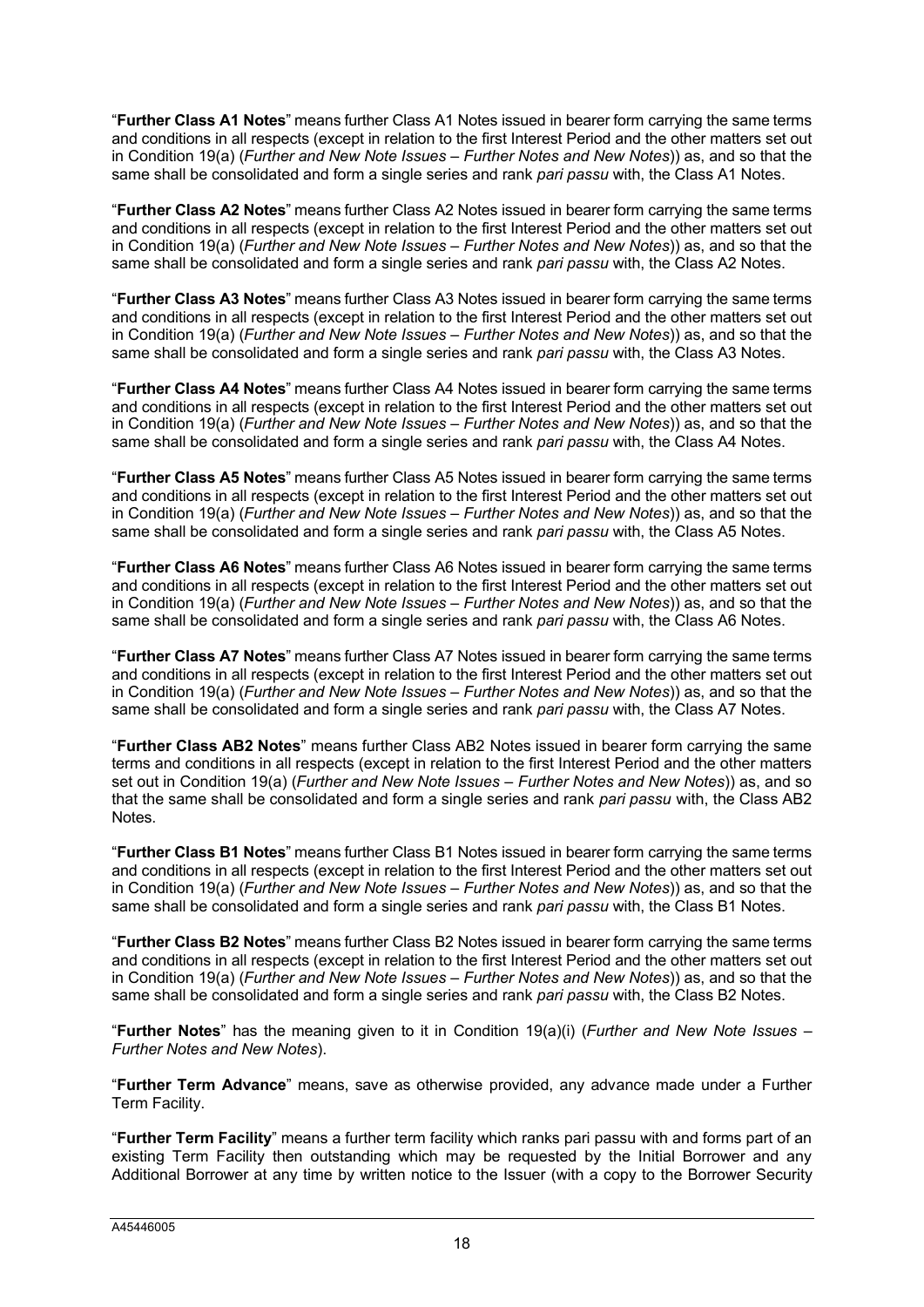Trustee and the Rating Agencies) ranking *pari passu* with the relevant Term Facility pursuant to clause 2.4 of the Issuer/Borrower Facility Agreement and is made available to such Borrower by the Issuer in accordance with and subject to clause 2.7 of the Issuer/Borrower Facility Agreement.

"**Further Transaction Documents**" means:

- (a) the Master Amendment Deed;
- (b) a deed of amendment and restatement relating to the GK Security Deed dated on or about the Second Closing Date and made between the parties to the GK Security Deed;
- (c) the First Supplemental Note Trust Deed;
- (d) the First Supplemental Issuer Deed of Charge;
- (e) the First Supplemental Borrower Deed of Charge;
- (f) the Second Funds Flow Agreement;
- (g) the Second Initial Borrower Asset Transfer Agreement;
- (h) an interest rate swap confirmation between the Issuer, RBS as Swap Counterparty and the Issuer Security Trustee dated on or about 2 May 2006;
- (i) an interest rate swap confirmation between the Issuer, the Initial Borrower, the Issuer Security Trustee and the Borrower Security Trustee dated on or about the Second Closing Date;
- (j) a letter agreement dated on or about the Second Closing Date amending the terms of the Interest Rate Swap Agreement between the Issuer, RBS as Swap Counterparty and the Issuer Security Trustee;
- (k) a letter agreement dated on or about the Second Closing Date amending the terms of the Issuer/Borrower Swap Agreement between the Issuer, the Initial Borrower, the Issuer Security Trustee and the Borrower Security Trustee; and
- (l) any other documents designated as such by the Issuer, the Initial Borrower, the Issuer Security Trustee and the Borrower Security Trustee.

"**GK Group**" means Greene King and each of its direct and indirect subsidiaries (including the Obligors, Supply Co and Management Co).

"**GK Security Deed**" means the security deed entered into on the First Closing Date as amended and restated on the Second Closing Date, the Third Closing Date, and the Fourth Closing Date and as further amended and restated on or about the Fifth Closing Date between, *inter alios,* Greene King, the Obligors, the Issuer, the Issuer Parent and the GK Security Trustee pursuant to which Greene King grants certain security in respect of certain of its obligations under the Tax Deed of Covenant.

"**GKB&R**" means Greene King Brewing and Retailing Limited, a private limited company incorporated in England and Wales with company number 03298903 whose registered office is at Westgate Brewery, Bury St. Edmunds, Suffolk IP33 1QT.

"**GKP**" means Greene King Pubs Limited, a private limited company incorporated in England and Wales with company number 07427021 whose registered office is at Westgate Brewery, Bury St. Edmunds, Suffolk IP33 1QT;

"**Global Notes**" has the meaning given to it in Condition 2(a) (*Form, Denomination and Title*);

"**Greene King**" means Greene King plc, a listed public company with limited liability incorporated under the laws of England and Wales with company number 00024511 and whose registered office is at Westgate Brewery, Bury St. Edmunds, Suffolk IP33 1QT.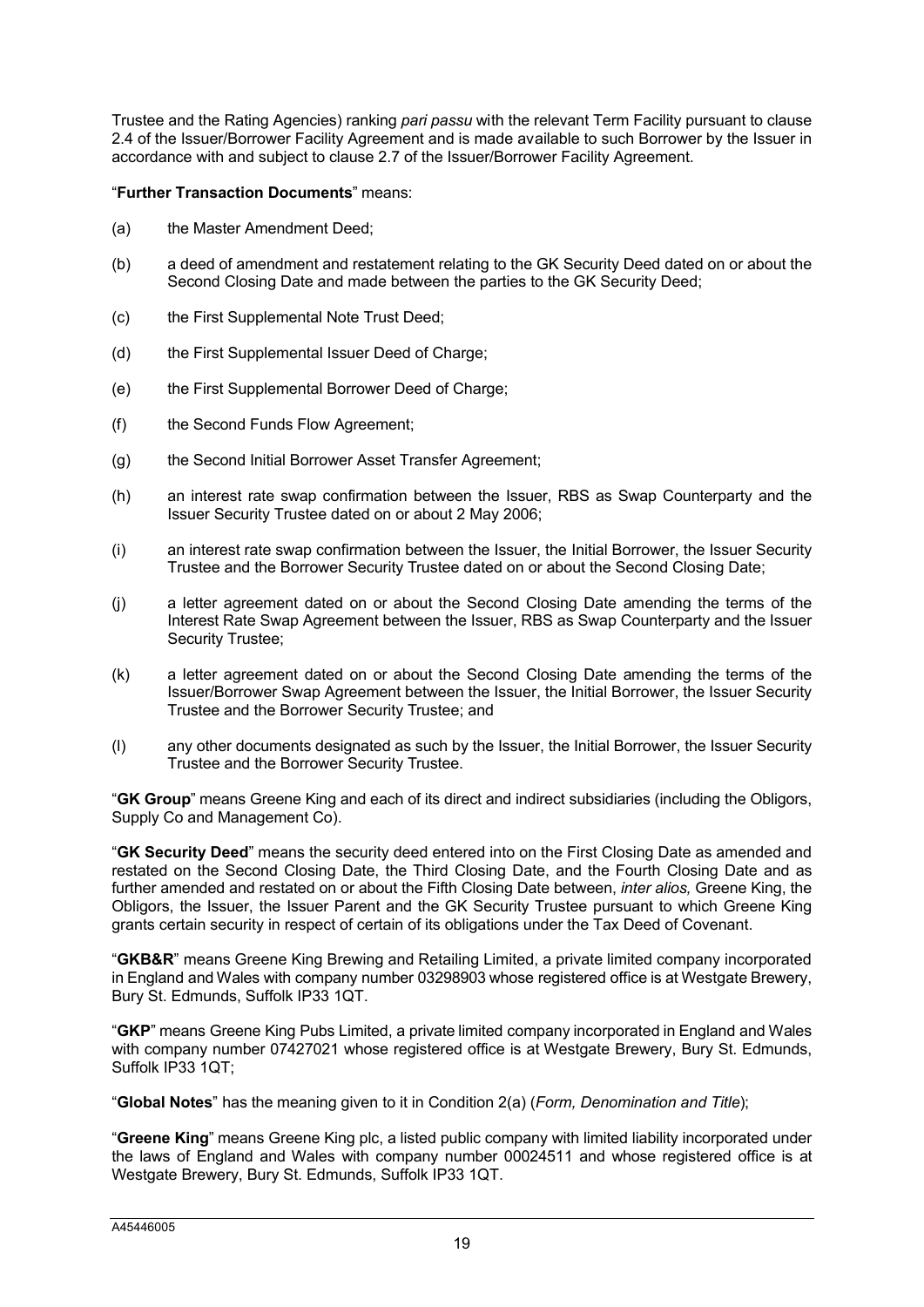"**Gross Redemption Yield**" has the meaning given to it in Condition 7(c)(i) (*Redemption, Purchase and Cancellation – Early Mandatory Redemption in Whole or Part upon Prepayment under the Issuer/Borrower Facility Agreement*).

"**Independent Director**" means a duly appointed member of the board of directors of the relevant entity who should not have been, at the time of such appointment, or at any time in the preceding five years a direct or indirect legal or beneficial owner in such entity or any of its affiliates (excluding *de minimis*  ownership interests).

"**Initial Account Bank**" means Lloyds Bank plc acting through its office at 10 Gresham Street, London EC2V 7AE, as account bank to the Issuer and certain of the Obligors, or such other entity or entities appointed as Initial Account Bank from time to time, subject to and in accordance with the terms of the Account Bank and Cash Management Agreement.

"**Initial Borrower**" means Greene King Retailing Limited, a private limited company incorporated under the laws of England and Wales with company number 05265451 and whose registered office is at Westgate Brewery, Bury St. Edmunds, Suffolk IP33 1QT.

"**Initial Borrower Subordinated Loan Agreement**" means a subordinated loan agreement dated the First Closing Date between, *inter alios,* Greene King and the Initial Borrower as amended on the Second Closing Date, 14 October 2009, the Third Closing Date, the Fourth Closing Date and as further amended on or about the Fifth Closing Date, pursuant to which Greene King has as at the Fifth Closing Date lent in aggregate £505,676,126 of subordinated debt to the Initial Borrower.

"**Initial Borrower Supplemental Mortgages**" means the supplemental mortgages dated 19 September 2005, 10 August 2006, 31 March 2007, 6 September 2007, 14 March 2008, 2 May 2008, 19 January 2010, 24 March 2010, 29 April 2010, 4 February 2011, 15 July 2011, 8 August 2011, 26 April 2012, 28 April 2013, 2 May 2014, 8 May 2014, 2 June 2014, 6 June 2014, 2 March 2015 and 26 May 2016 each entered into between the Initial Borrower and the Borrower Security Trustee and supplementing the Original Borrower Deed of Charge (as amended and supplemented by the First Supplemental Borrower Deed of Charge, the Second Supplemental Borrower Deed of Charge and the Third Supplemental Borrower Deed of Charge).

"**Initial Term Advance**" means any advance made under the Initial Term Facilities.

"**Initial Term A1 Advance**" means the Initial Term Advance under the Initial Term A1 Facility.

"**Initial Term A1 Facility**" has the meaning given to it in clause 2.1(a) of the Issuer/Borrower Facility Agreement.

"**Initial Term A2 Advance**" means the Initial Term Advance under the Initial Term A2 Facility.

"**Initial Term A2 Facility**" has the meaning given to it in clause 2.1(b) of the Issuer/Borrower Facility Agreement.

"**Initial Term B1 Advance**" means the Initial Term Advance under the Initial Term B1 Facility.

"**Initial Term B1 Facility**" has the meaning given to it in clause 2.1(c) of the Issuer/Borrower Facility Agreement.

"**Initial Term Facility**" means the Initial Term A1 Facility, the Initial Term A2 Facility and the Initial Term B1 Facility and excluding, for the avoidance of doubt, any Second Term Facility, any Third Term Facility, any Fourth Term Facility, any Fifth Term Facility, any Further Term Facility or any New Term Facility.

"**Insolvency Event**" means, in respect of any company:

(a) such company is unable or admits inability to pay its debts as they fall due, or suspends making payments on any of its debts;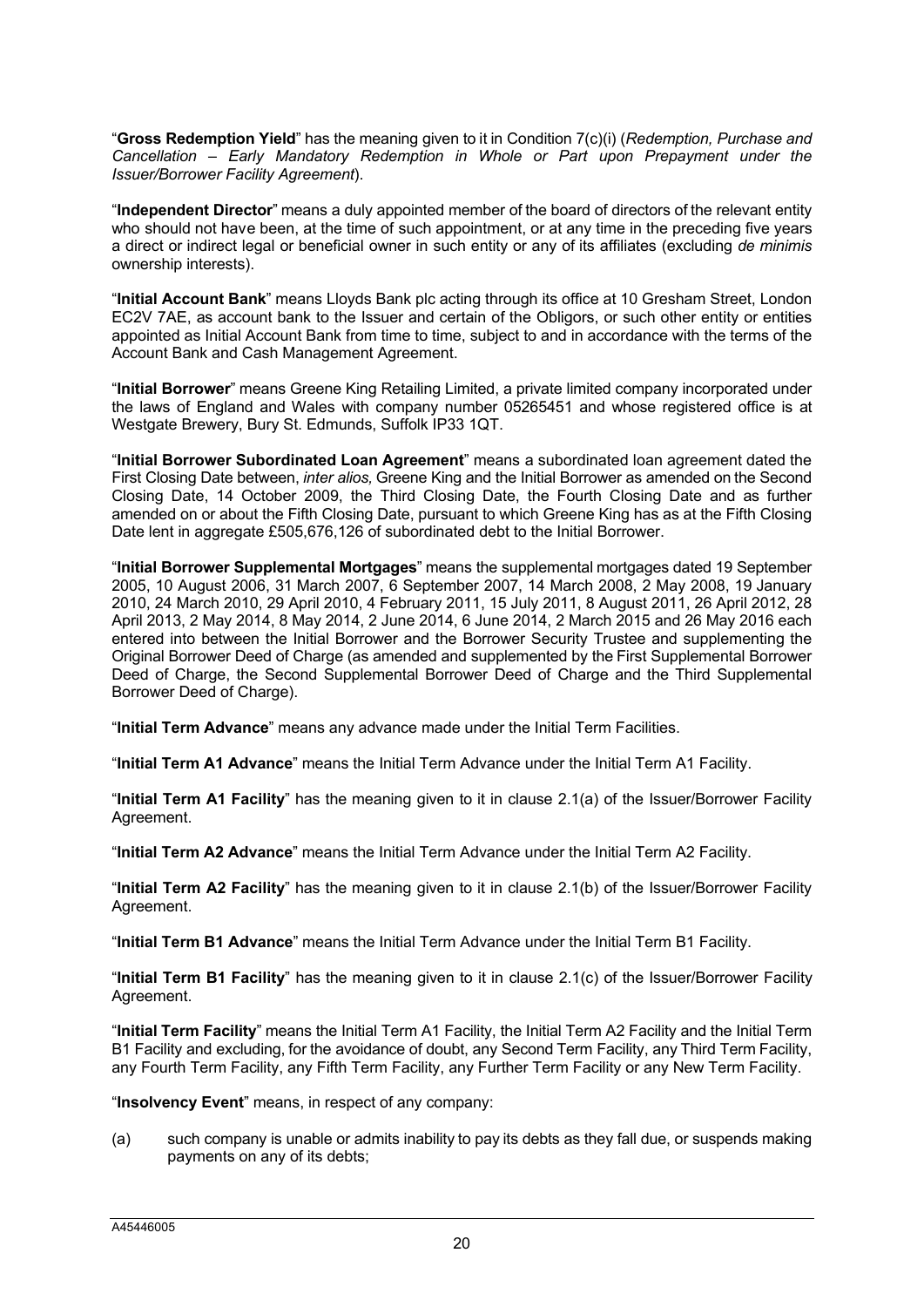- (b) the value of the assets of such company is less than the amount of its liabilities, taking into account its contingent and prospective liabilities;
- (c) a moratorium is declared in respect of any indebtedness of such company;
- (d) the commencement of negotiations with one or more creditors of such company with a view to rescheduling any indebtedness of such company;
- (e) any corporate action, legal proceedings or other procedure or step is taken (whether out of court or otherwise) in relation to:
	- (i) the appointment of an Insolvency Official (excluding, in the case of the Issuer, the Issuer Security Trustee or a Receiver appointed by the Issuer Security Trustee pursuant to the Issuer Deed of Charge) in relation to the Issuer or in relation to the whole or any part of the undertaking of such company;
	- (ii) an encumbrancer (excluding, in the case of the Issuer, the Issuer Security Trustee or any Receiver appointed by the Issuer Security Trustee pursuant to the Issuer Deed of Charge) taking possession of the whole or any part of the undertaking or assets of such company;
	- (iii) the making of an arrangement, composition or compromise (whether by way of voluntary arrangement, scheme of arrangement or otherwise) with any creditors (or any class of creditors) of such company, a reorganisation of such company, a conveyance to or assignment for the benefit of creditors of such company (or any class of creditors) or the making of an application to a court of competent jurisdiction for protection from the creditors of such company (or any class of creditors); or
	- (iv) any analogous procedure or step is taken in any jurisdiction; or
- (f) any distress, execution, diligence, attachment or other process being levied or enforced or imposed upon or against the whole or any part of the undertaking or assets of such company (excluding, in the case of the Issuer, by the Issuer Security Trustee or any Receiver appointed by the Issuer Security Trustee pursuant to the Issuer Deed of Charge) and such order, appointment, possession or process (as the case may be) not being discharged or otherwise ceasing to apply within thirty (30) days.

"**Insolvency Official**" means, in respect of any company, a liquidator (except, in the case of the Issuer, a liquidator appointed for the purpose of a merger, reorganisation or amalgamation the terms of which have previously been approved either in writing by the Note Trustee or by an Extraordinary Resolution of the holders of the Most Senior Class of Notes then outstanding), provisional liquidator, administrator (whether appointed by the court or otherwise), administrative receiver, receiver or manager, compulsory or interim manager, nominee, supervisor, trustee, conservator, guardian or other similar officer in respect of such company or in respect of all (or substantially all) of the company's assets or in respect of any arrangement, compromise or composition with any creditors or any equivalent or analogous officer under the law of any jurisdiction.

"**Insolvency Proceedings**" means the winding-up, dissolution, company voluntary arrangement or administration of a company or corporation and shall be construed so as to include any equivalent or analogous proceedings under the law of the jurisdiction in which such company or corporation is incorporated or of any jurisdiction in which such company or corporation carries on business including the seeking of liquidation, winding-up, reorganisation, dissolution, administration, arrangement, adjustment, protection or relief from creditors or the appointment of an Insolvency Official.

"**Interest Amounts**" has the meaning given to it in Condition 6(d) (*Interest – Determination of Rates of Interest and Calculation of Interest Amounts and Step-Up Amounts*).

"**Interest Determination Date**" means (i) each Interest Payment Date or, in the case of the first Interest Period relating to the Original Notes, the First Closing Date or, in the case of the first Interest Period relating to the Second Issue Notes, the Second Closing Date or, in the case of the first Interest Period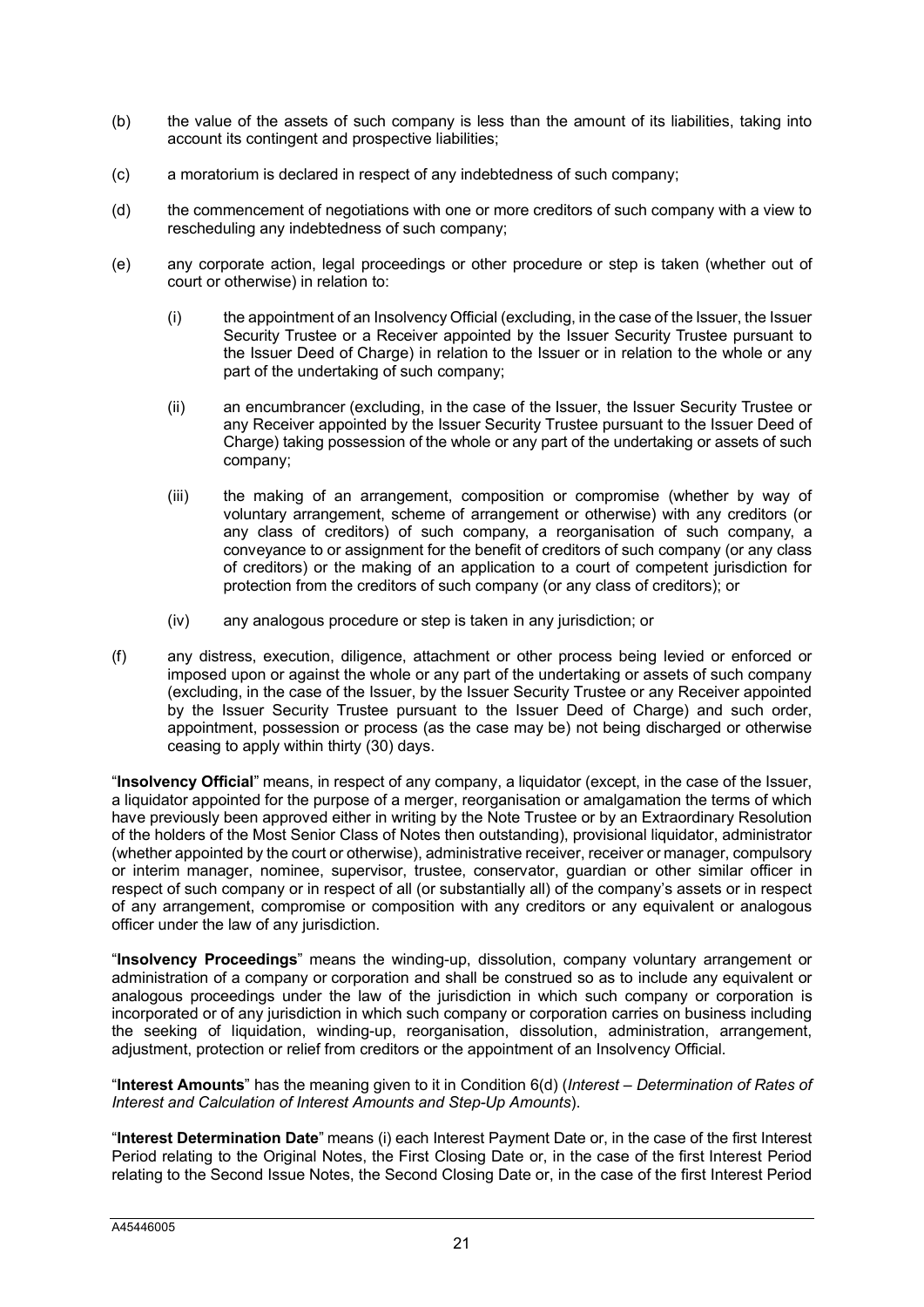relating to the Third Issue Notes, the Third Closing Date or, in the case of the First Interest Period relating to the Fourth Issue Notes, the Fourth Closing Date or, in the case of the First Interest Period relating to the Fifth Issue Notes, the Fifth Closing Date and in relation to an Interest Period, the "**related Interest Determination Date**" means the Interest Determination Date which falls on the first day of such Interest Period; or (ii), with respect to Floating Rate Notes, if a Sterling LIBOR Cessation Event has occurred on or before the first day of the Interest Period, the date falling 5 London Banking Days prior to the end of each Interest Period.

"**Interest Payment Date**" means 15 June, 15 September, 15 December and 15 March in each calendar year unless that date is not a Business Day in which case it shall be the next succeeding Business Day unless such day falls in the next month, in which case it shall be the preceding Business Day.

"**Interest Period**" has the meaning given to it in Condition 6(b) (*Interest – Interest Payment Dates and Interest Periods*).

### "**Interest Rate Swap Agreements**" means:

- (a) the ISDA master agreement and schedule thereto entered into between the Issuer and RBS as a Swap Counterparty on the First Closing Date as amended and/or restated from time to time including as amended and restated on or about the Fourth Closing Date and includes, where the context permits, any credit support annex thereto and any confirmations entered into under, and governed by, such master agreement (and any replacement interest rate swap agreement(s));
- (b) the ISDA novation agreement entered into between the Issuer, The Royal Bank of Scotland as the transferor, Abbey National Treasury Services plc as the transferee and the Issuer Security Trustee on 16 December 2015;
- (c) the ISDA master agreement and schedule thereto entered into between the Issuer, the Issuer Security Trustee and ANTS as a Swap Counterparty on 16 December 2015, as amended and/or restated from time to time including as amended and restated on or about the Fourth Closing Date and includes, where the context permits, any credit support annex thereto and any confirmations entered into under, and governed by, such master agreement (and any replacement interest rate swap agreement(s));
- (d) the ISDA novation agreement entered into between the Issuer, The Royal Bank of Scotland as the transferor, HSBC Bank plc as the transferee and the Issuer Security Trustee on 1 February 2017; and
- (e) any additional swap agreement(s) entered into by the Issuer from time to time and specified by the Issuer as an "Interest Rate Swap Agreement",

### and "**Interest Rate Swap Agreement**" means any of them.

"**Interest Residual Amount**" has the meaning given to it in Condition 18(a) (*Subordination and Deferral – Interest and Step-Up Fees*).

"**Intra Group Supply Agreement**" means the supply agreement dated the First Closing Date, as amended and restated on the Second Closing Date and the Third Closing Date and as further amended and restated on or about the Fourth Closing Date and made between, *inter alios,* GKB&R, the Initial Borrower and the Borrower Security Trustee.

"**IP Licence Agreement**" means the intellectual property licence agreement dated the First Closing Date, as amended and restated on the Second Closing Date, on the Third Closing Date and as further amended and restated on the Fourth Closing Date and made between, *inter alios,* GKB&R, the Initial Borrower and the Borrower Security Trustee.

"**IP Licences**" means the IP Licence Agreement and any licences in respect of intellectual property rights or business know how used in respect of the Securitisation Estate granted to the Initial Borrower on or after the First Closing Date.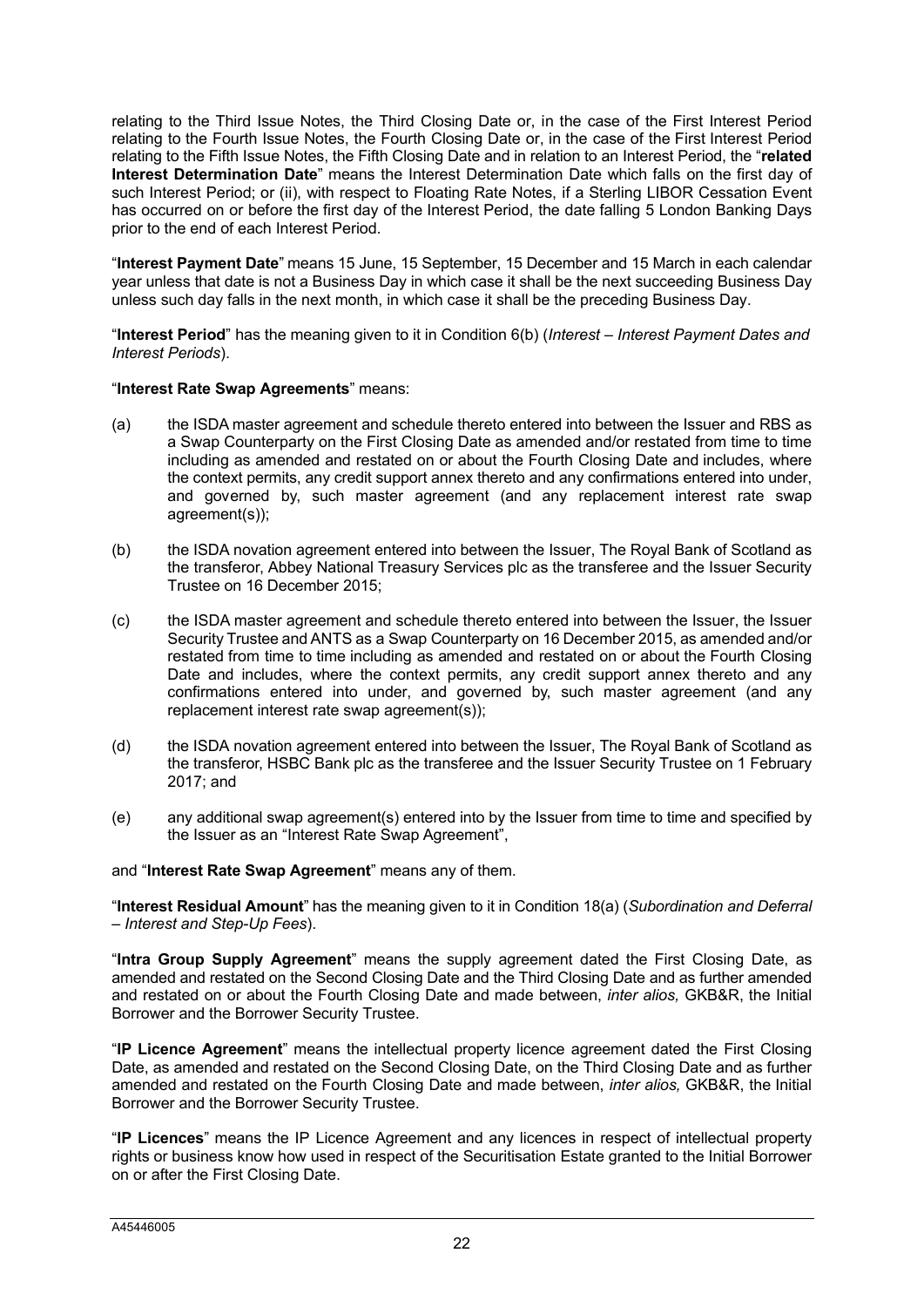"**Irish Paying Agent**" has the meaning given in the recitals to these Conditions.

"**Issuer**" has the meaning given in the recitals to these Conditions.

"**Issuer Accounts**" means the Issuer Transaction Account, each Liquidity Facility Reserve Account, the Debt Service Reserve Account, together with any other bank account of the Issuer or in respect of which the Issuer at any time has an interest, or, where the context so requires, any of them.

"**Issuer/Borrower Facility Agreement**" means the secured facility agreement dated the First Closing Date, as amended and restated on the Second Closing Date, the Third Closing Date, and the Fourth Closing Date and as further amended and restated on or about the Fifth Closing Date and made between, *inter alios,* the Issuer, the Obligors, the Cash Manager and the Borrower Security Trustee.

"**Issuer/Borrower Swap Agreement**" means the back-to-back ISDA master agreement and schedule thereto entered into between the Issuer and the Initial Borrower dated the First Closing Date, as amended on the Second Closing Date and as further amended and restated on or about the Fourth Closing Date and includes, where the context permits, any confirmations entered into under, and governed by, such master agreement.

"**Issuer Deed of Charge**" has the meaning given in the recitals to these Conditions.

"**Issuer Parent**" means Greene King Finance Parent Limited, a private company with limited liability incorporated under the laws of England with company number 05320993 and whose registered office is at Fifth Floor, 100 Wood Street, London EC2V 7EX.

"**Issuer Post-Acceleration Priority of Payments**" has the meaning given to it in clause 7.2 of the Issuer Deed of Charge.

"**Issuer Pre-Acceleration Priority of Payments**" has the meaning given to it in clause 5.2 of the Issuer Deed of Charge.

"**Issuer Priorities of Payments**" means the Issuer Pre-Acceleration Priority of Payments, and/or after the delivery of a Note Acceleration Notice to the Issuer by the Issuer Security Trustee, the Issuer Post-Acceleration Priority of Payments.

"**Issuer Secured Creditors**" means each of:

- (a) the Issuer Security Trustee;
- (b) the Note Trustee;
- (c) the Class A1 Noteholders;
- (d) the Class A2 Noteholders;
- (e) the Class A3 Noteholders;
- (f) the Class A4 Noteholders;
- (g) the Class A5 Noteholders;
- (h) the Class A6 Noteholders;
- (i) the Class A7 Noteholders;
- (j) the Class AB2 Noteholders;
- (k) the Class B1 Noteholders;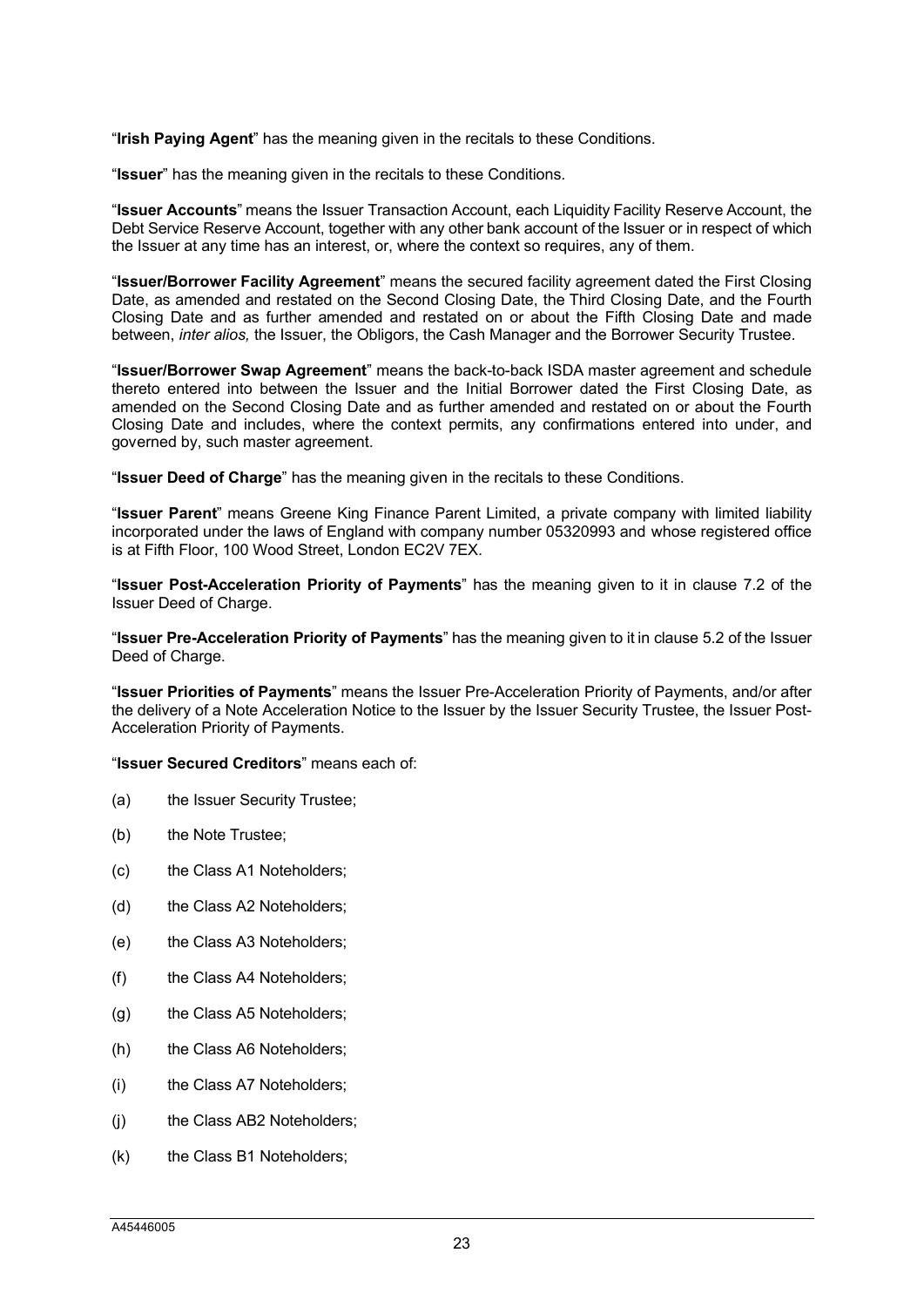- (l) the Class B2 Noteholders;
- (m) any holders of any New Notes;
- (n) the Liquidity Facility Providers (and any facility agent and arranger under the Liquidity Facility Agreements);
- (o) the Agent Bank;
- (p) the Initial Account Bank;
- (q) the Cash Manager;
- (r) the Initial Borrower;
- (s) the Corporate Services Provider;
- (t) the Principal Paying Agent;
- (u) the Irish Paying Agent; and
- (v) the Swap Counterparties,

together with any other creditor of the Issuer who may be a party to, or accede to, the terms of the Issuer Deed of Charge from time to time in accordance with the terms thereof and is designated an Issuer Secured Creditor.

"**Issuer Secured Liabilities**" means the aggregate of all monies, obligations and Liabilities, present and future and whether actual or contingent, which from time to time are or may become due, owing or payable by the Issuer to each of the Issuer Secured Creditors under the Notes or any of the other Issuer Transaction Documents.

"**Issuer Security**" means the Security Interests created by or pursuant to the Issuer Deed of Charge and the other Issuer Security Documents.

#### "**Issuer Security Documents**" means:

- (a) the Issuer Deed of Charge:
- (b) each Scottish Supplemental Issuer Deed of Charge;
- (c) each Scottish Second Supplemental Issuer Deed of Charge;
- (d) each Scottish Third Supplemental Issuer Deed of Charge;
- (e) any power of attorney executed and delivered by the Issuer pursuant to the terms of any Issuer Security Document; and
- (f) any other document or instrument granted in favour of the Issuer Security Trustee (on behalf of the Issuer Secured Creditors) creating or evidencing the security for all or any part of the Issuer Secured Liabilities,

and "**Issuer Security Document**" shall be construed accordingly.

"**Issuer Security Trustee**" means HSBC Trustee (C.I.) Limited in its capacity as security trustee for the Issuer Secured Creditors, a private limited company incorporated under the laws of Jersey and having its registered office at HSBC House, Esplanade, St. Helier, Jersey JE1 1GT, Channel Islands, or such other entity or entities appointed as security trustee for the Issuer Secured Creditors from time to time, subject to and in accordance with the terms of the Issuer Deed of Charge.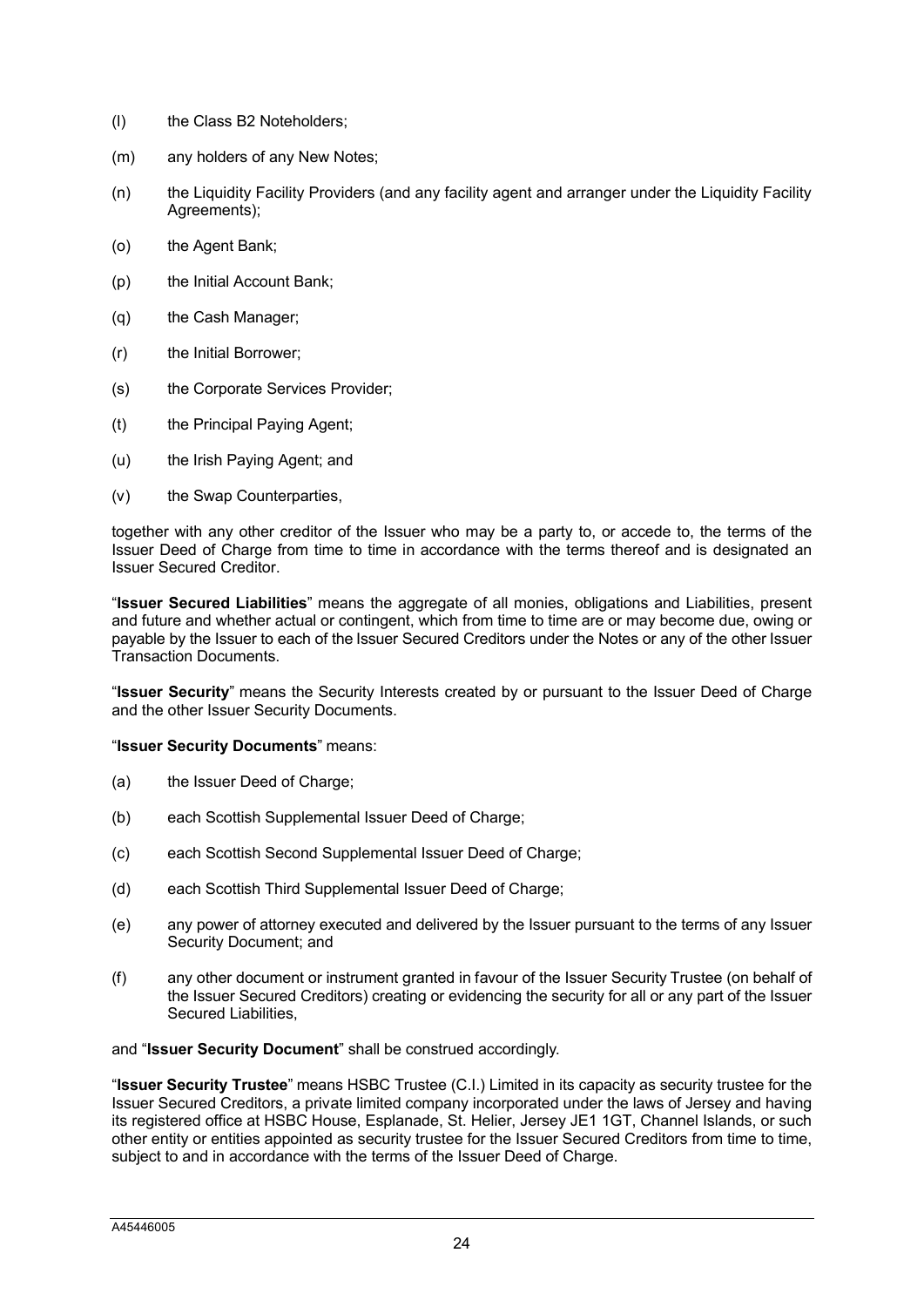"**Issuer Transaction Account**" means the account designated the "Issuer Transaction Account" held in the name of the Issuer and maintained with the Initial Account Bank pursuant to the terms of the Account Bank and Cash Management Agreement or such other account as may be opened, with the consent of the Issuer Security Trustee, at any branch of the Initial Account Bank or at a bank which is an Eligible Bank and a Qualifying Bank in replacement of such account.

"**Issuer Transaction Documents**" has the meaning given to it in the recitals to these Conditions.

"**Liabilities**" means, in respect of any person, any losses, damages, costs, charges, awards, claims, demands, expenses, judgments, decrees, actions, proceedings or other liabilities whatsoever including legal fees and any Taxes and penalties incurred by that person.

### "**LIBOR**" means:

- (a) the London interbank offered rate administered by ICE Benchmark Administration Limited (or any person which takes over the administration of that rate) for the relevant currency and period displayed on pages LIBOR01 or LIBOR02 of the Thomson Reuters screen (or any replacement Thomson Reuters page which displays that rate) (the "**Screen Rate**") (rounded to five decimal places with the mid-point rounded upwards) calculated on the basis of the number of days in such Interest Period and the Screen Rate at or about 11.00 a.m. (London time) on such date and, in relation to the Original Notes, in the case of the first Interest Period following the First Closing Date only, the rate obtained by the linear interpolation of the rate of three month and four month Sterling deposits in the market calculated on the basis of the actual number of days in such Interest Period and, in relation to the Second Issue Notes in the case of the first Interest Period following the Second Closing Date only, the rate obtained by the linear interpolation of the rate of one month and two month sterling deposits in the market calculated on the basis of the actual number of days in such Interest Period and, in relation to the Third Issue Notes in the case of the first Interest Period following the Third Closing Date only, the rate obtained by the linear interpolation of the rate of two month and three month sterling deposits in the market calculated on the basis of the actual number of days in such Interest Period and, in relation to the Fourth Issue Notes in the case of the first Interest Period following the Fourth Closing Date only, the rate obtained by the linear interpolation of the rate of 2 weeks and 1 month sterling deposits in the market calculated on the basis of the actual number of days in such Interest Period and, in relation to the Fifth Issue Notes in the case of the first Interest Period following the Fifth Closing Date only, the rate obtained by the linear interpolation of the rate of 2 weeks and 1 month sterling deposits in the market calculated on the basis of the actual number of days in such Interest Period; or
- (b) if the Screen Rate is not then available for three months (or, where required, four or five months Sterling deposits), then the rate for the relevant Interest Period shall be the arithmetic mean (rounded to four decimal places with the mid-point rounded up) of the rates notified to the Agent Bank at its request by each of the Reference Banks as the rate at which three month Sterling deposits (or, in the case of the first Interest Period following the First Closing Date only, three and four month Sterling deposits) in an amount of £10,000,000 are offered for the same period as that Interest Period by that Reference Bank to leading banks in the London interbank market at or about 11.00 a.m. (London time) on that date. If on any such Interest Determination Date, two only of the Reference Banks provide such offered quotations to the Agent Bank, the relevant rate shall be determined, as aforesaid, on the basis of the offered quotations of those Reference Banks providing such quotations. If, on any such Interest Determination Date, only one of the Reference Banks provides the Agent Bank with such an offered quotation, the Agent Bank shall forthwith consult with the Note Trustee and the Issuer for the purposes of agreeing one additional bank to provide such a quotation or quotations to the Agent Bank (which bank is in the opinion of the Note Trustee suitable for such purpose) and the rate for the Interest Period in question shall be determined, as aforesaid, on the basis of the offered quotations of such banks as are so agreed. If no such bank or banks is or are so agreed or such bank or banks as are so agreed does or do not provide such a quotation or quotations, then the rate for the relevant Interest Period shall be the rate in effect for the last preceding Interest Period to which sub-paragraph (a) above shall have applied and, in relation to the Original Notes in respect of the first Interest Period following the First Closing Date, in relation to the Second Issue Notes in respect of the first Interest Period following the Second Closing Date, in relation to the Third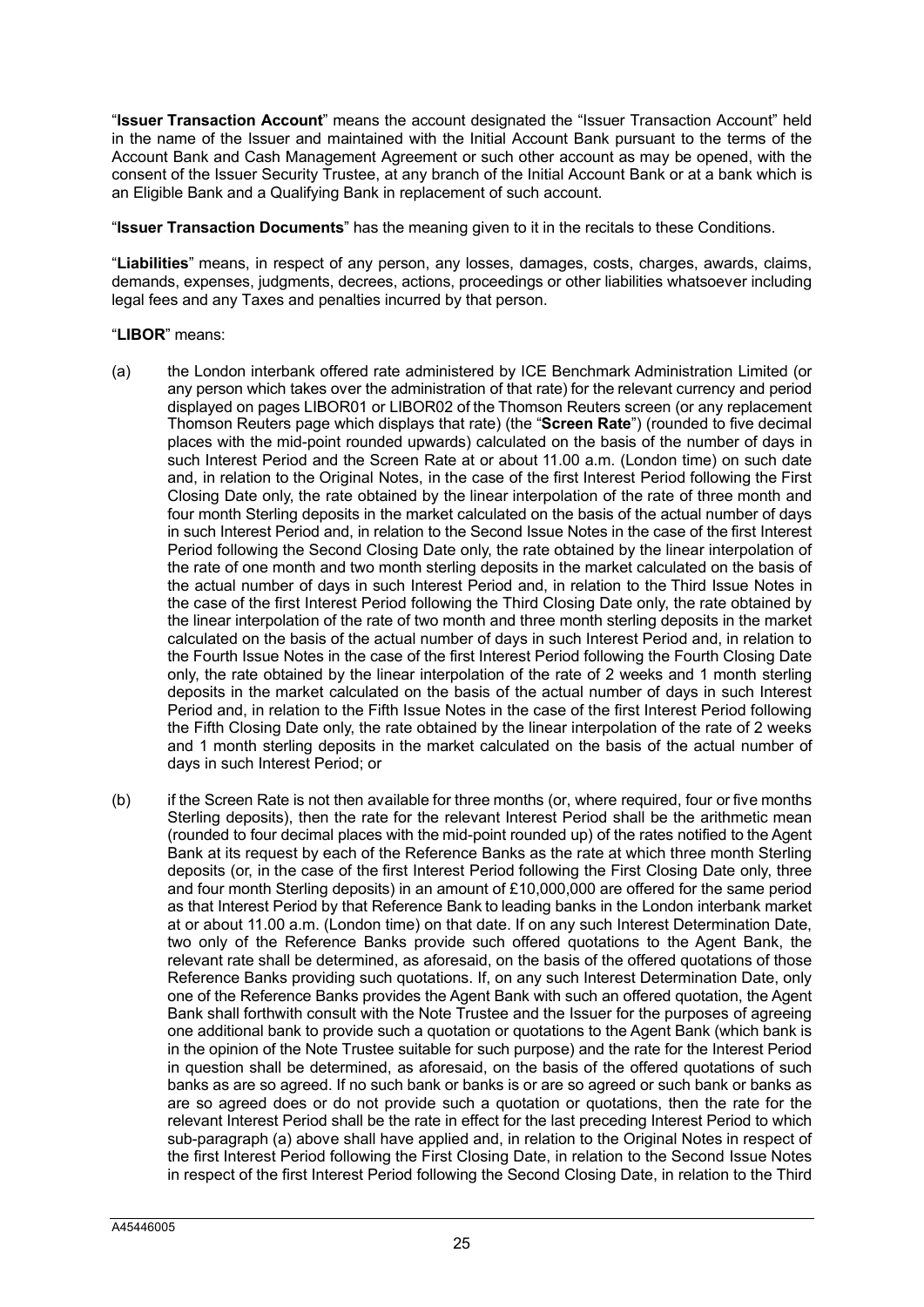Issue Notes in respect of the first Interest Period following the Third Closing Date, in relation to the Fourth Issue Notes in respect of the first Interest Period following the Fourth Closing Date, and in relation to the Fifth Issue Notes in respect of the first Interest Period following the Fifth Closing Date only, shall be the arithmetic mean of the rates quoted by such other leading banks in the London interbank market selected by the Agent Bank and approved by the Note Trustee on the relevant Interest Determination Date.

"**Liquidity Facilities**" means the committed, sterling, revolving liquidity facilities made available to the Issuer by the Liquidity Facility Providers in accordance with the terms of the Liquidity Facility Agreements and "**Liquidity Facility**" means any of them.

# "**Liquidity Facility Agreements**" means:

- (a) the facility agreement dated on or about the First Closing Date and made between, *inter alios,*  the Issuer, NatWest Markets Plc (previously known as The Royal Bank of Scotland plc) as a Liquidity Facility Provider and the Issuer Security Trustee and any facility agent and arranger under such Liquidity Facility Agreement as amended and restated on the Second Closing Date and on the Third Closing Date and on the Fourth Closing Date and as further amended and restated on or about the Fifth Closing Date (the "**RBS Liquidity Facility Agreement**");
- (b) the facility agreement originally dated on or about the Fourth Closing Date between, *inter alios*, the Issuer, HSBC UK Bank plc as a Liquidity Facility Provider and the Issuer Security Trustee and any facility agent and arranger under such Liquidity Facility Agreement as amended and restated on the Fifth Closing Date (the "**HSBC Liquidity Facility Agreement**");
- (c) the facility agreement dated on or about the Fifth Closing Date and made between, *inter alios*, the Issuer, each of BNP Paribas, London Branch, HSBC UK Bank plc, and Banco Santander, S.A., London Branch as a Liquidity Facility Provider and the Issuer Security Trustee and any facility agent and arranger under such Liquidity Facility Agreement (the "**Syndicated Liquidity Facility Agreement**"); and
- (d) any additional facility agreement entered into by the Issuer from time to time and specified by the Issuer and the Issuer Security Trustee as a "Liquidity Facility Agreement",

# and "**Liquidity Facility Agreement**" means any of them.

# "**Liquidity Facility Providers**" means:

- (a) Banco Santander S.A., London Branch, in its capacity as liquidity facility provider, acting through its office at 2 Triton Square, London, NW1 3AN;
- (b) BNP Paribas, London Branch in its capacity as liquidity facility provider, acting through its office at 10 Harewood Avenue, London, NW1 6AA;
- (c) HSBC UK Bank plc in its capacity as liquidity facility provider, acting through its office at 1 Centenary Square, Birmingham B1 1HQ;
- (d) NatWest Markets Plc (previously known as The Royal Bank of Scotland plc) in its capacity as liquidity facility provider, acting through its office at 250 Bishopsgate, London EC2M 4AA; and
- (e) any other entity or entities appointed as liquidity facility provider or which is a permitted assignee/transferee of an existing Liquidity Facility Provider from time to time, subject to and in accordance with the terms of the relevant Liquidity Facility Agreement and provided that such entity has acceded to the Issuer Deed of Charge,

and "**Liquidity Facility Provider**" means any of them.

"**Liquidity Facility Reserve Account**" means each of (i) any account designated as the "Liquidity Facility Reserve Account" (with a separate account in relation to each Liquidity Facility Provider), held in the name of the Issuer and maintained by the Initial Account Bank or a Liquidity Facility Reserve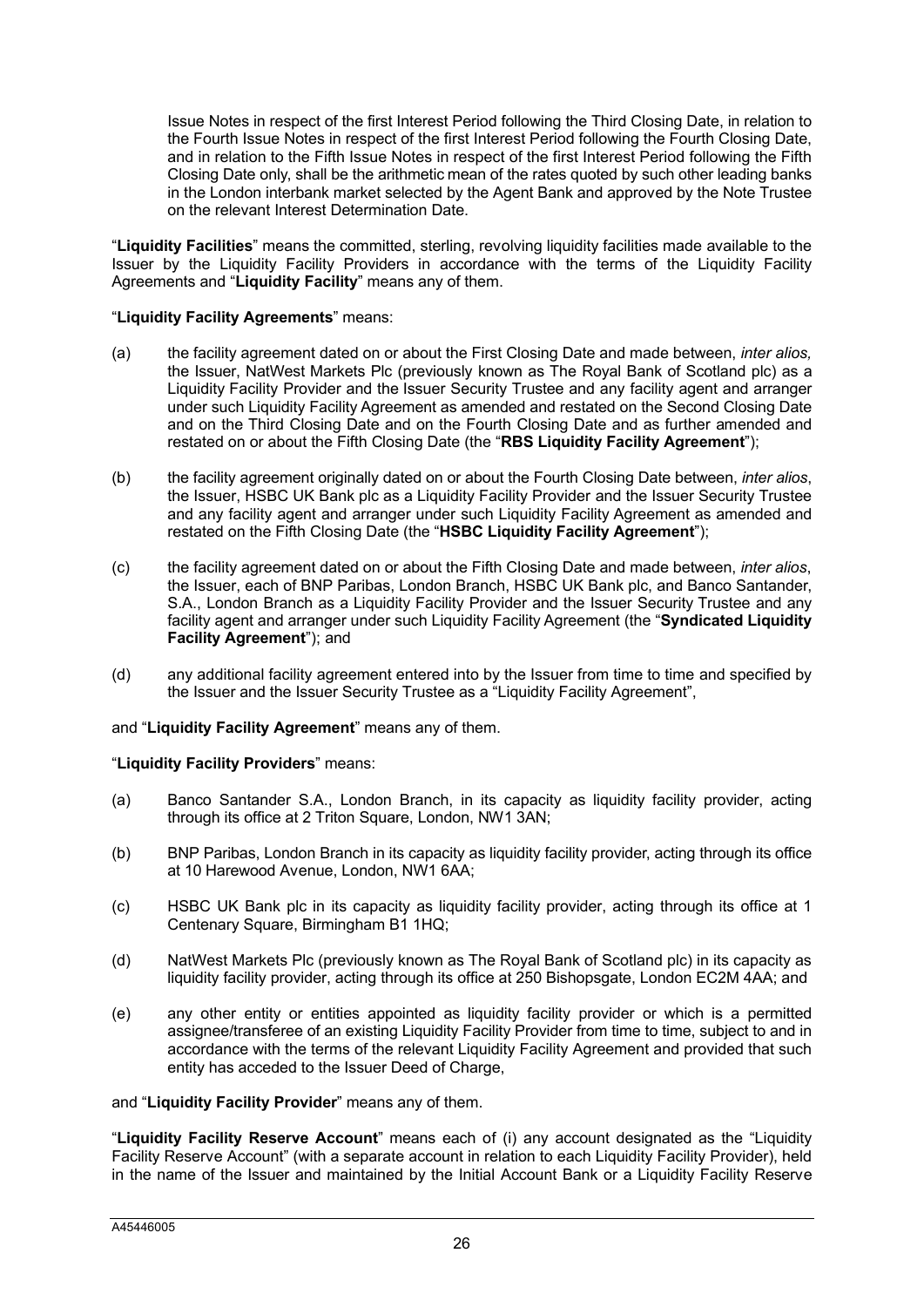Account Bank and operated by the Cash Manager pursuant to the terms of the Account Bank and Cash Management Agreement or such other account as may be opened, with the consent of the Issuer Security Trustee, at any branch of the Initial Account Bank or at a bank which is an Eligible Bank and a Qualifying Bank in addition to or in replacement of such account and (ii) provided that the relevant Liquidity Facility Provider has the Requisite Liquidity Bank Rating, an account of the Issuer opened and maintained with such Liquidity Facility Provider.

# "**Liquidity Facility Reserve Account Bank**" means:

- (a) Lloyds Bank plc, acting through its office at 10 Gresham Street, London EC2V 7AE, United Kingdom; and
- (b) any other entity or entities appointed to maintain a Liquidity Facility Reserve Account as Liquidity Facility Reserve Account Bank.

"**Loan Payment Date**" means 15 June, 15 September, 15 December and 15 March in each year or, if such day is not a Business Day, the next succeeding Business Day unless such day falls in the next month, in which case the preceding Business Day.

"**Management Co**" means Greene King Brewing and Retailing Limited, a private limited company incorporated under the laws of England with company number 03298903 and whose registered office is at Westgate Brewery, Bury St. Edmunds, Suffolk IP33 1QT.

"**Management Services Agreement**" means the management services agreement dated the First Closing Date as amended and restated on the Second Closing Date and the Third Closing Date and as further amended and restated on or about the Fourth Closing Date and made between, *inter alios,*  Management Co, the Employee Cos, the Initial Borrower and the Borrower Security Trustee.

"**Master Amendment Deed**" means the master deed of amendment dated on or about the Second Closing Date made between, *inter alios,* the Issuer, the Obligors, the Agents, The Royal Bank of Scotland plc as the Liquidity Facility Provider and the Swap Counterparty on such date pursuant to which, *inter alia,* amendments were effected to certain terms of certain of the Transaction Documents.

"**Master Definitions and Construction Schedule**" means the master definitions and construction schedule signed by Freshfields Bruckhaus Deringer and Linklaters on or about the First Closing Date, as amended and restated on the Second Closing Date, on the Third Closing Date, on the Fourth Closing Date and as further amended and restated on the Fifth Closing Date.

"**Minimum Fitch Long-Term Rating**" means, in respect of any person, such person's long-term unsecured, unsubordinated and unguaranteed debt obligations being rated at least "A" by Fitch.

"**Minimum Fitch Short-Term Rating**" means, in respect of any person, such person's short-term unsecured, unsubordinated and unguaranteed debt obligations being rated at least "F1" by Fitch.

"**Minimum Short-Term Ratings**" means, in respect of any person, such person's short-term unsecured, unsubordinated and unguaranteed debt obligations being rated at least "F1" by Fitch and at least "A-1" by S&P.

"**Minimum S&P Swap Counterparty Ratings**" means, in respect of any person, either:

- (a) such person's short-term unsecured, unsubordinated and unguaranteed debt obligations being rated at least "A-1" by S&P or, if such person's short-term unsecured, unsubordinated and unguaranteed debt obligations are not rated by S&P, such person's long-term unsecured and unguaranteed debt obligations being rated at least "A+" by S&P; or
- (b) if such person is a bank, broker/dealer, insurance company, structured investment vehicle or derivative product company, such person's short-term unsecured, unsubordinated and unguaranteed debt obligations being rated at least "A-2" by S&P or, if such person's short-term unsecured, unsubordinated and unguaranteed debt obligations are not rated by S&P, such person's long-term unsecured and unguaranteed debt obligations being rated at least "BBB+"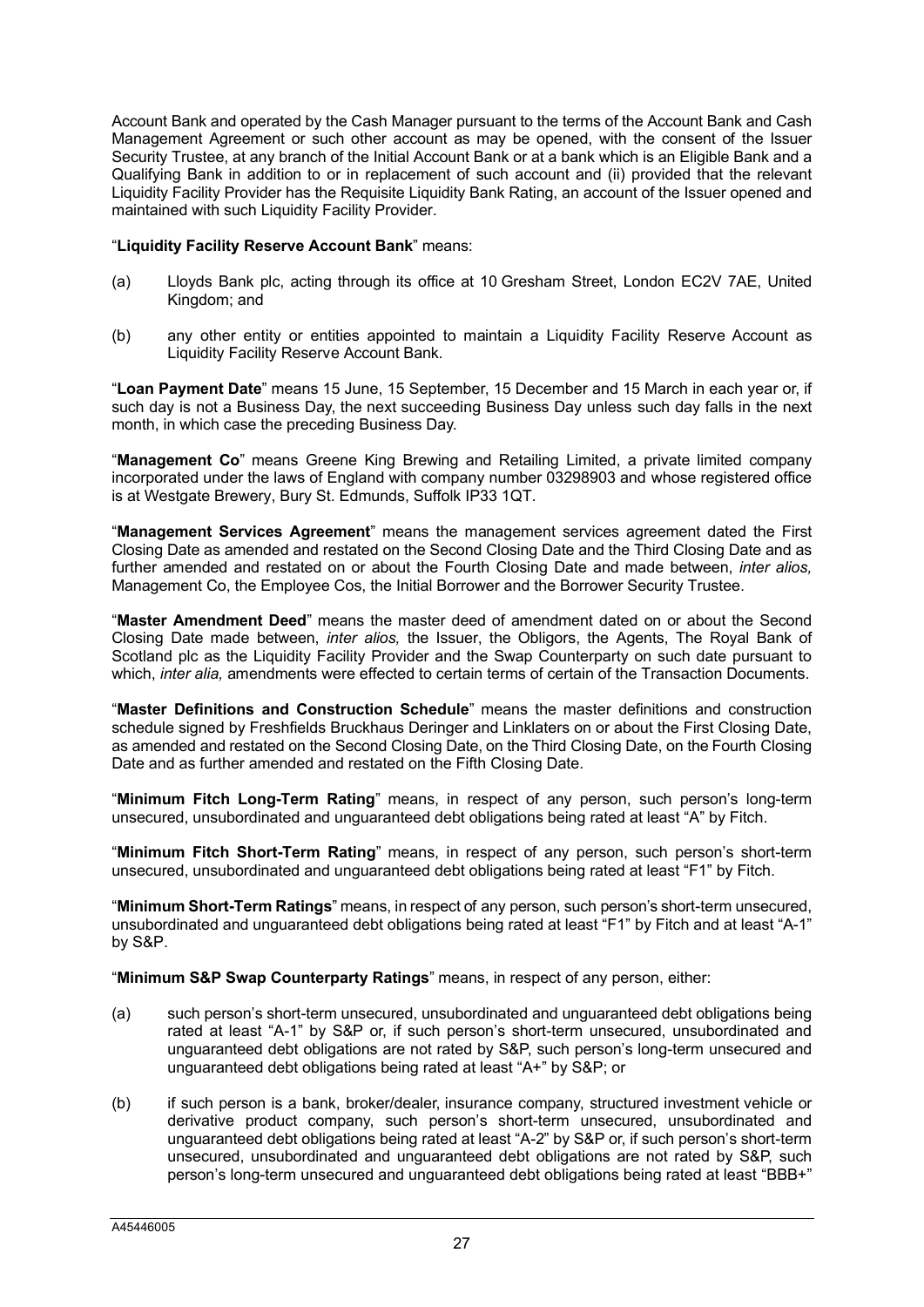by S&P and in each case such person provides collateral equal to 100 per cent. of the markto-market value of the swap transactions entered into with such person.

"**Moody's**" means Moody's Investors Service Limited or any successor to its rating business.

"**Mortgaged Property**" means a freehold or leasehold property interest or (in Scotland) a heritable or long leasehold property interest over which an Obligor has granted a mortgage, standard security, fixed charge or floating charge (as applicable) pursuant to the terms of the Borrower Security Documents.

"**Most Senior Class of Notes**" means the Class A Notes for so long as there are any Class A Notes outstanding and thereafter the Class AB2 Notes for so long as there are any Class AB2 Notes outstanding and thereafter the Class B Notes for so long as there are any Class B Notes outstanding save that, if and to the extent that any class of New Notes is issued and remains outstanding, the expression shall mean the class or classes of Notes then outstanding which rank senior to each and every other class of Notes then outstanding in the relevant Issuer Priority of Payments.

"**New Notes**" has the meaning given to it to Condition 19(a)(ii) (*Further and New Note Issues – Further Notes and New Notes*) or, where the context so requires, any of them.

"**New Term Advance**" means any advance made under a New Term Facility.

"**New Term Facility**" means a new term facility which may be requested by a Borrower at any time by written notice to the Issuer (with a copy to the Borrower Security Trustee and the Rating Agencies) and which can rank *pari passu* with the existing Term A Facilities or below the Term A Facilities but ahead of the Term AB2 Facility and the Term B Facilities or which can rank *pari passu* with the existing Term AB2 Facility or below the Term AB2 Facility but ahead of the Term B Facilities or *pari passu* with the existing Term B Facilities or below the Term B Facilities pursuant to clause 2.6 of the Issuer/Borrower Facility Agreement and made available to such Borrower by the Issuer in accordance with and subject to clause 2.8 of the Issuer/Borrower Facility Agreement.

"**Note Acceleration Notice**" has the meaning given to it in Condition 11(a) (*Note Events of Default – Default Events*).

"**Note Enforcement Notice**" has the meaning given to it in Condition 12 (*Enforcement*).

"**Note Event of Default**" has the meaning given to it in Condition 11(a) (*Note Events of Default – Default Events*).

"**Note Guarantee**" has the meaning given to it in Condition 3(g) (*Status and Ranking of the Notes-Note Guarantee, Status Ranking and Relationship between the Notes and the New Notes*.)

"**Note Guarantor**" means Greene King Retailing Limited.

"**Note Principal Payments**" has the meaning given to it in Condition 7(e) (*Redemption, Purchase and Cancellation – Mandatory Redemption following acceleration of Term Advances*).

"**Note Trust Deed**" has the meaning given in the recitals to these Conditions.

"**Note Trustee**" means HSBC Trustee (C.I.) Limited whose registered office is at HSBC House, Esplanade, St. Helier, Jersey JE1 1GT, Channel Islands or any other person or persons for the time being acting as trustee or trustees pursuant to the Note Trust Deed.

#### "**Noteholders**" means:

(a) in relation to any Note represented by a Global Note, each person (other than Euroclear or Clearstream, Luxembourg) who is for the time being shown in the records of Euroclear or Clearstream, Luxembourg as the holder of a particular Principal Amount Outstanding of those Notes, for which purpose any certificate or letter of confirmation (or any other form of record made by any of them) as to the Principal Amount Outstanding of Notes standing to the account of any person shall be conclusive and binding on the basis that such person shall be treated by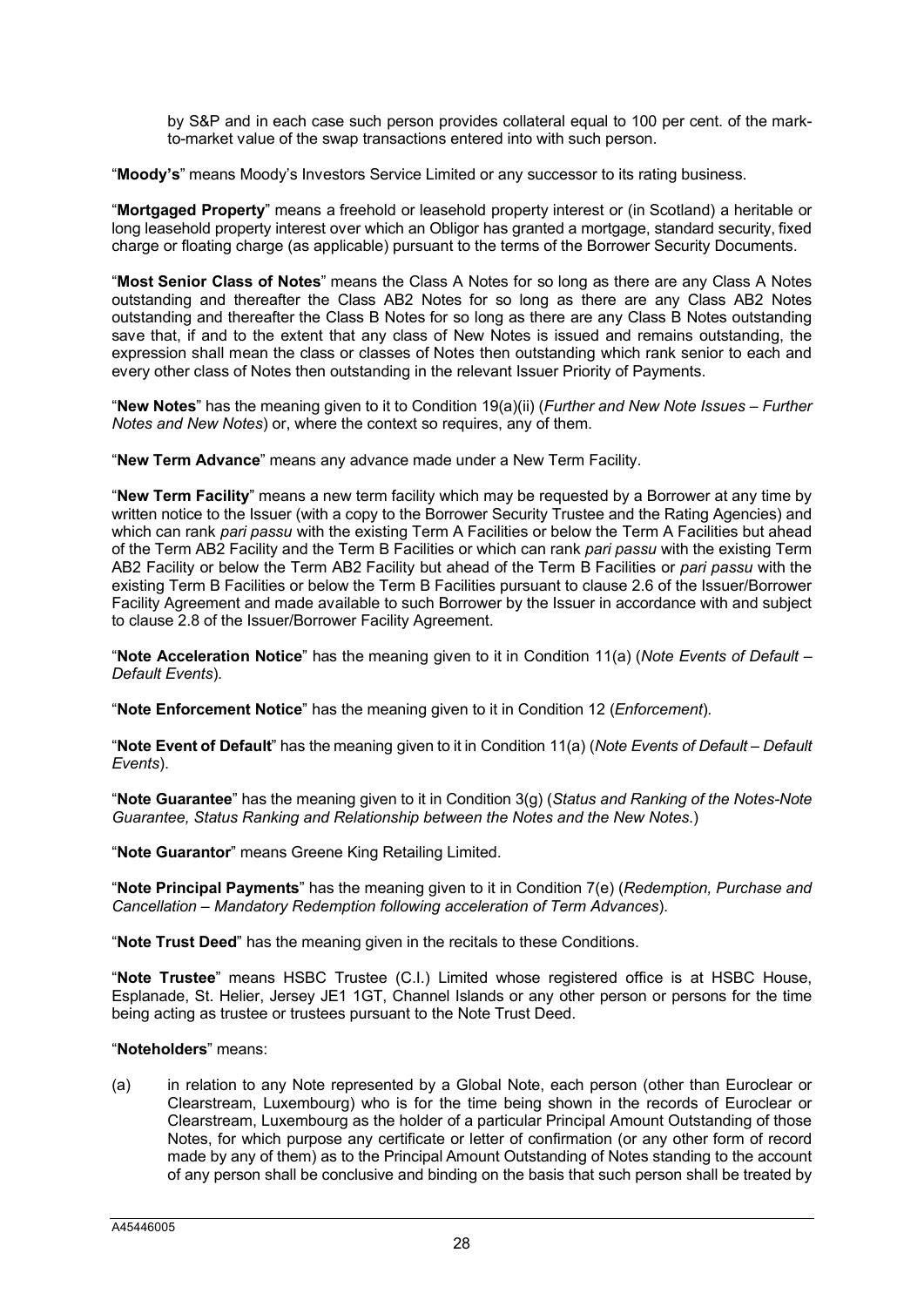the Issuer, the Note Trustee, the Issuer Security Trustee, the Paying Agents and all other persons as the holder of that Principal Amount Outstanding of those Notes for all purposes other than the right to payments in respect of those Notes which shall be vested, as against the Issuer, solely in the bearer of the relevant Global Note, who shall be regarded as the "**Noteholder**" for that purpose; and

(b) in relation to any Definitive Note issued under Condition 2(b) (*Form, Denomination and Title*), the bearer of such Definitive Notes,

and related expressions shall be construed accordingly.

"**Notes**" means the Class A Notes, the Class AB2 Notes, the Class B Notes, any New Notes, the Global Notes and the Definitive Notes or, where the context so requires, any of them.

"**Obligors**" means the Initial Borrower, the Securitisation Group Parent and, where the context requires, includes any Additional Borrower.

"**Original Borrower Deed of Charge**" means the deed of charge dated the First Closing Date and made between, *inter alios,* the Obligors and the Borrower Security Trustee.

"**Original Issuer Deed of Charge**" means the deed of charge dated the First Closing Date and made between, *inter alios*, the Issuer, the Liquidity Facility Provider, RBS as the Swap Counterparty, the Cash Manager, the Initial Account Bank, the Paying Agents, the Agent Bank and the Issuer Security Trustee.

"**Original Notes**" means the Class A1 Notes, Class A2 Notes and Class B1 Notes issued on the First Closing Date.

"**Original Note Trust Deed**" means the note trust deed dated on or about the First Closing Date between the Issuer and the Note Trustee pursuant to which the Original Notes were constituted.

"**outstanding**" means, in relation to the Notes, all of the Notes issued other than:

- (a) those Notes which have been redeemed in full or purchased, and cancelled, in accordance with Condition 7 (*Redemption, Purchase and Cancellation*) or otherwise under the Note Trust Deed;
- (b) those Notes in respect of which the date for redemption in full in accordance with the Conditions has occurred and the redemption monies for which (including all interest payable thereon) have been duly paid to the Note Trustee or to the Principal Paying Agent in the manner provided in the Agency Agreement (and, where appropriate, notice to that effect has been provided or published in accordance with Condition 17 (*Notices to Noteholders*)) and remain available for payment against presentation of the relevant Notes and Coupons;
- (c) those Notes which have become void under Condition 10 (*Prescription*);
- (d) those mutilated or defaced Notes which have been surrendered and cancelled and in respect of which replacements have been issued pursuant to Condition 16 (*Replacement of Notes, Coupons and Talons*);
- (e) for the purpose only of ascertaining the Principal Amount Outstanding of the Notes and without prejudice to the status, for any other purpose, of the relevant Notes, those Notes which are alleged to have been lost, stolen or destroyed and in respect of which replacements have been issued pursuant to Condition 16 (*Replacement of Notes, Coupons and Talons*);
- (f) the Temporary Global Notes to the extent that they have been exchanged for Permanent Global Notes pursuant to the provisions contained therein and in clause 3 of the Note Trust Deed;
- (g) the Permanent Global Notes that remain in escrow pending exchange of the Temporary Global Notes therefore, pursuant to the provisions contained therein and in the Note Trust Deed; and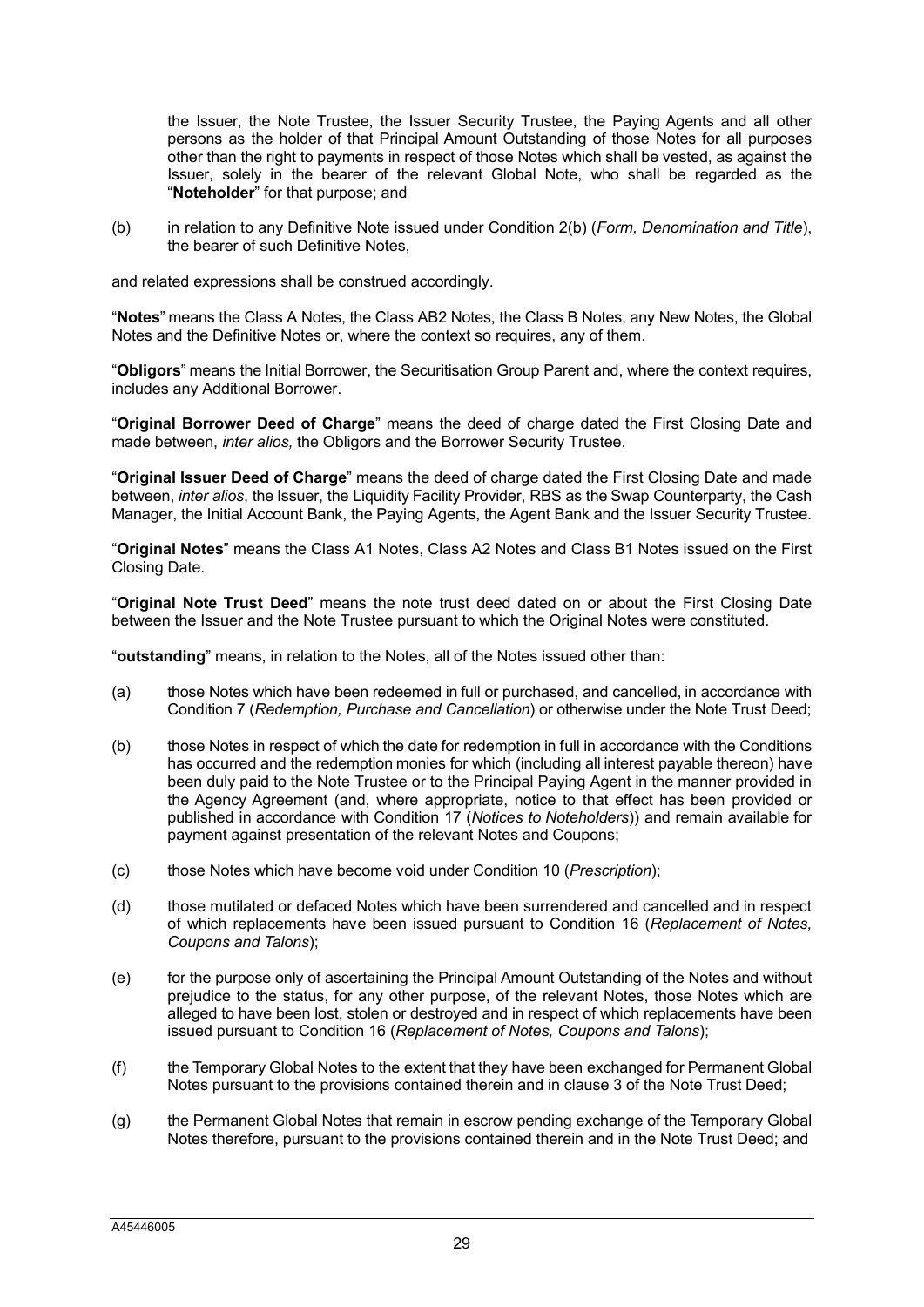(h) the Permanent Global Notes to the extent that they have been exchanged for Definitive Notes, pursuant to the provisions contained therein and in the Note Trust Deed,

provided that for each of the following purposes, namely:

- (i) the right to attend and vote at any meeting of the Noteholders;
- (ii) the determination of how many and which Notes are for the time being outstanding for the purposes of clause 6.3, clause 9 and clause 10 of the Note Trust Deed, Conditions 11 (*Note Events of Default*) and 12 (*Enforcement*) and Schedule 4 to the Note Trust Deed;
- (iii) any discretion, power or authority contained in the Note Trust Deed which the Note Trustee is required, expressly or impliedly, to exercise in or by reference to the interests of any of the Noteholders; and
- (iv) the determination by the Note Trustee whether any of the events specified in Condition 11 (*Note Events of Default*) is materially prejudicial to the interest of the Noteholders,

those Notes which, for the time being, are held by the Issuer or any member of the GK Group, or by any person for the benefit of the Issuer or any member of the GK Group shall (unless and until ceasing to be so held) be deemed not to remain outstanding.

"**Paying Agents**" has the meaning given in the recitals to these Conditions.

"**Permanent Global Notes**" means each Class A1 Permanent Global Note, each Class A2 Permanent Global Note, each Class A3 Permanent Global Note, each Class A4 Permanent Global Note, each Class A5 Permanent Global Note, each Class A6 Permanent Global Note, each Class A7 Permanent Global Note, each Class AB2 Permanent Global Note, each Class B1 Permanent Global Note, each Class B2 Permanent Global Note and each permanent global note in respect of an issue of New Notes.

"**Principal Amount Outstanding**" means, on any date in relation to a Note, its original principal amount less the aggregate amount of all Amortisation Amounts and Note Principal Payments in respect of such Note that have been paid by the Issuer in respect of that Note on or prior to that date.

"**Principal Paying Agent**" has the meaning given in the recitals to these Conditions.

"**Provisions for Meetings of Noteholders**" means the provisions contained in Schedule 4 (*Provisions for Meetings of Noteholders*) to the Note Trust Deed.

"**Qualifying Bank**" means an institution which is a bank for the purposes of section 879 of the Income Tax Act 2007 as amended or replaced from time to time.

"**Rate of Interest**" has the meaning given to it in Condition 6 (*Interest*).

"**Rating Agencies**" means Fitch and S&P and "**Rating Agency**" means any of them.

"**Ratings Confirmation**" and "**Ratings Test**" means, in connection with any modification of, waiver or authorisation of, any breach or proposed breach of, or consent under, any Transaction Document, confirmation by the Rating Agencies in writing to the Issuer (a copy of which is provided to the Note Trustee) that any such action under or in relation to the Transaction Documents or the Notes will not result in the withdrawal, reduction or any other adverse action with respect to the then current rating of the Notes, provided that for the purposes of each Transaction Document, the Conditions and the Notes, where any agreement or action is expressed to be subject to obtaining a confirmation (including as referred to as part of a Ratings Test or a Ratings Confirmation) from the Rating Agencies that an agreement or an action under or in relation to the Transaction Documents, the Conditions or the Notes will not result in the withdrawal, reduction or any other adverse action with respect to the then current rating (if any) of the Notes, a Liquidity Facility, and/or an Interest Rate Swap Agreement (a "**Relevant Confirmation**"), such obligation shall be modified such that if a person who seeks to obtain a Relevant Confirmation is unable to obtain it because: (a) any Rating Agency does not respond to a request to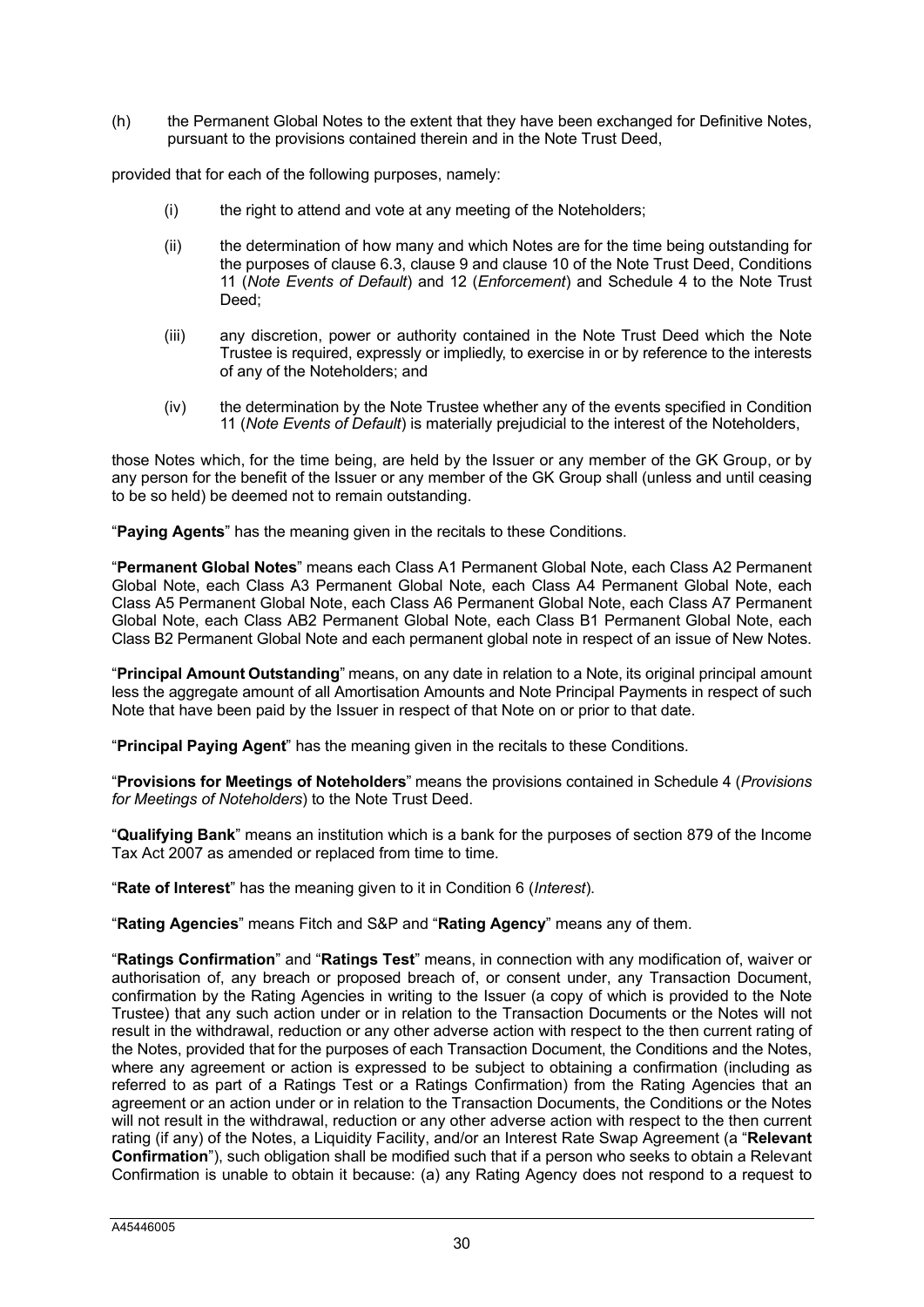provide a Relevant Confirmation within ten Business Days after such request is made; or (b) any Rating Agency provides a waiver or acknowledgement indicating its decision not to review or otherwise declining to review the matter for which the Relevant Confirmation is sought, and in each case for (a) and (b) there has been a telephone conference call or other communication in respect of such agreement or action between the appropriately authorised person(s) of the relevant Rating Agency and the Note Trustee, Issuer Security Trustee and/or Borrower Security Trustee in which the relevant Rating Agency has explained its position to the relevant trustee's satisfaction, then the requirement to have a Relevant Confirmation from the relevant Rating Agency in order to agree to, or take, such action under or in relation to the Transaction Documents, Conditions or the Notes shall be deemed not to apply and none of the Note Trustee, the Borrower Security Trustee nor the Issuer Security Trustee, as applicable, shall be liable to the Noteholders, Borrower Secured Creditors, Issuer Secured Creditors or any of them for the consequences thereof.

"**RBS**" means The Royal Bank of Scotland plc.

"**Receiver**" means any receiver, manager, receiver and manager or administrative receiver who (in the case of an administrative receiver) is a qualified person in accordance with the Insolvency Act 1986 and who is appointed by the Issuer Security Trustee under clause 11.10 of the Issuer Deed of Charge in respect of the whole or any part of the property secured by the Issuer under the Issuer Deed of Charge or, as applicable, who is appointed by the Borrower Security Trustee under clause 13 of the Borrower Deed of Charge in respect of the whole or part of the property secured under the Borrower Deed of Charge.

"**Redemption Amount**" has the meaning given to it in Condition 7(c)(i) (*Redemption, Purchase and Cancellation – Early Mandatory Redemption in Whole or Part upon Prepayment under the Issuer/Borrower Facility Agreement*).

"**Reference Banks**" means the principal London offices of NatWest Markets Plc, Lloyds Bank plc, HSBC Bank plc and Barclays Bank plc or any duly appointed substitute reference bank(s) as may be approved in writing by the Note Trustee.

"**Reference Date**" has the meaning given to it in Condition "7(c)(i) (*Redemption, Purchase and Cancellation – Early Mandatory Redemption in Whole or in Part upon Prepayment under the Issuer/Borrower Facility Agreement*).

"**Reference Market Makers**" has the meaning given to it in Condition 7(c)(i) (*Redemption, Purchase and Cancellation – Early Mandatory Redemption in Whole or Part upon Prepayment under the Issuer/Borrower Facility Agreement*).

"**Relevant Confirmation**" has the meaning given to such term in the definition of "Ratings Test".

"**Relevant Coupons**" has the meaning given to it in Condition 8(d)(i)(B)(1)(*Payments – Deductions for Unmatured Coupons for Fixed Rate Notes and Unmatured Coupons for Floating Rate Notes Void – Deductions for Unmatured Coupons for Fixed Rate Notes*).

"**Relevant Margin**" shall be, on any Interest Determination Date and in respect of any Class of Notes, the relevant margin for such Class of Notes specified under Condition 6(c).

"**Relevant Treasury Stock**" has the meaning given to it in Condition 7(c)(i) (*Redemption, Purchase and Cancellation – Early Mandatory Redemption in Whole or Part upon Prepayment under the Issuer/Borrower Facility*).

"**Relevant Year**" means a period of four consecutive Financial Quarters, provided that any calculation of a ratio or an amount shall be made:

- (a) in respect of the Financial Quarter ending on 1 May 2005, for the period from (and including) the First Closing Date to (and including) 1 May 2005;
- (b) in respect of the Financial Quarter ending on 24 July 2005, for the period from (and including) the First Closing Date to (and including) 24 July 2005;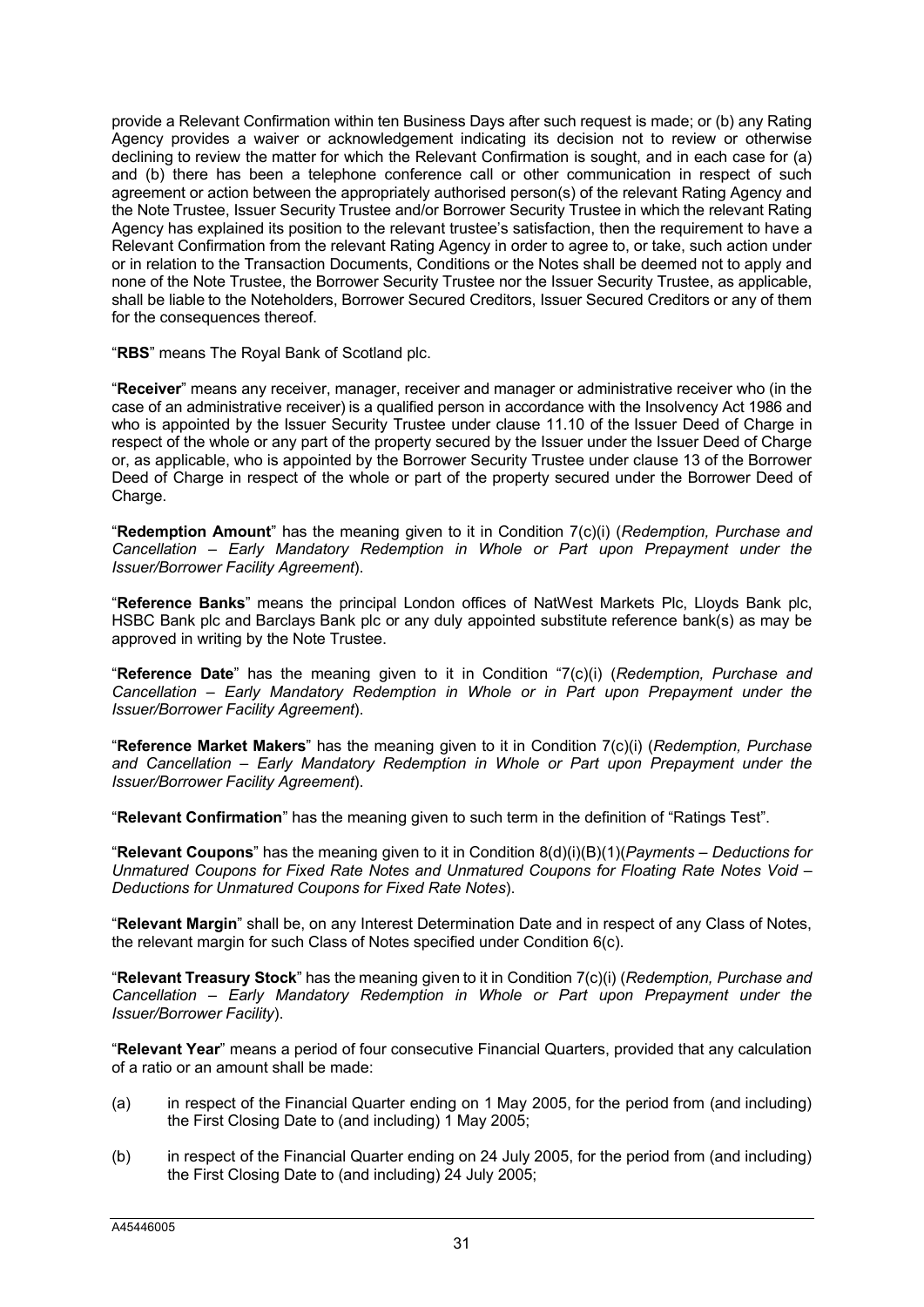- (c) in respect of the Financial Quarter ending on 16 October 2005, for the period from (and including) the First Closing Date to (and including) 16 October 2005; and
- (d) in respect of the Financial Quarter ending on 8 January 2005, for the period from (and including) the First Closing Date to (and including) 8 January 2005.

# "**Requisite Liquidity Bank Rating**" means:

- (a) only for the purpose of determining whether a Liquidity Facility Provider or a Pre-Approved Liquidity Facility Reserve Account Bank is a Liquidity Facility Reserve Account Bank with the Requisite Liquidity Bank Ratings, the Minimum Short-Term Ratings; and
- (b) for all other purposes, (i) a minimum long term rating of BBB (by Fitch) and (ii) a minimum long term rating of BBB (by S&P) and a minimum short term rating of A-2 (by S&P),

or such other ratings as may be agreed with the Rating Agencies from time to time.

"**S&P**" means Standard and Poor's Ratings Services, a division of The McGraw-Hill Companies Inc. or any successor to its rating business.

"**Sapphire Companies**" means together Sapphire Food North East No. 1 Limited (company number 04524259), Sapphire Food South West No. 2 Limited (company number 04524261), Sapphire Food North West No. 3 Limited (company number 04524286), Sapphire Food South East No.4 Limited (company number 04524297) and Sapphire Rural Destination No. 5 Limited (company number 04524306), each having its registered office at Westgate Brewery, Bury St. Edmunds, Suffolk IP33 1QT.

"**Scottish Second Supplemental Issuer Deed of Charge**" means any assignation in security made in favour of the Issuer Security Trustee pursuant to clause 3.10 of the Third Supplemental Issuer Deed of Charge substantially in the form set out in Schedule 3 to the Third Supplemental Issuer Deed of Charge.

"**Scottish Supplemental Issuer Deed of Charge**" means any assignation in security made in favour of the Issuer Security Trustee pursuant to clause 3.6 of the Second Supplemental Issuer Deed of Charge substantially in the form set out in Schedule 3 to the Second Supplemental Issuer Deed of Charge.

"**Scottish Third Supplemental Issuer Deed of Charge**" means any assignation in security made in favour of the Issuer Security Trustee pursuant to clause 3.10 of the Fourth Supplemental Issuer Deed of Charge substantially in the form set out in Schedule 3 to the Fourth Supplemental Issuer Deed of Charge.

"**Screen Rate**" has the meaning given to it in the definition of "**LIBOR**" above.

"**Second Closing Date**" means 8 May 2006.

"**Second Funds Flow Agreement**" means the agreement relating to the flow of funds on the Second Closing Date dated on or about the Second Closing Date between, *inter alios,* the Issuer, Greene King, the Initial Borrower, GKB&R and certain other members of the GK Group.

"**Second Initial Borrower Asset Transfer Agreement**" means the business transfer agreement dated on or about the Second Closing Date and entered into between, *inter alios,* GKB&R and the Initial Borrower.

"**Second Issue Notes**" means the Class A3 Notes, Class A4 Notes and Class B2 Notes issued on the Second Closing Date.

"**Second Master Amendment Deed**" means the second master deed of amendment dated on or about the Third Closing Date made between, *inter alios,* the Issuer, the Obligors, the Agents, The Royal Bank of Scotland plc in its capacity as the Liquidity Facility Provider and The Royal Bank of Scotland plc in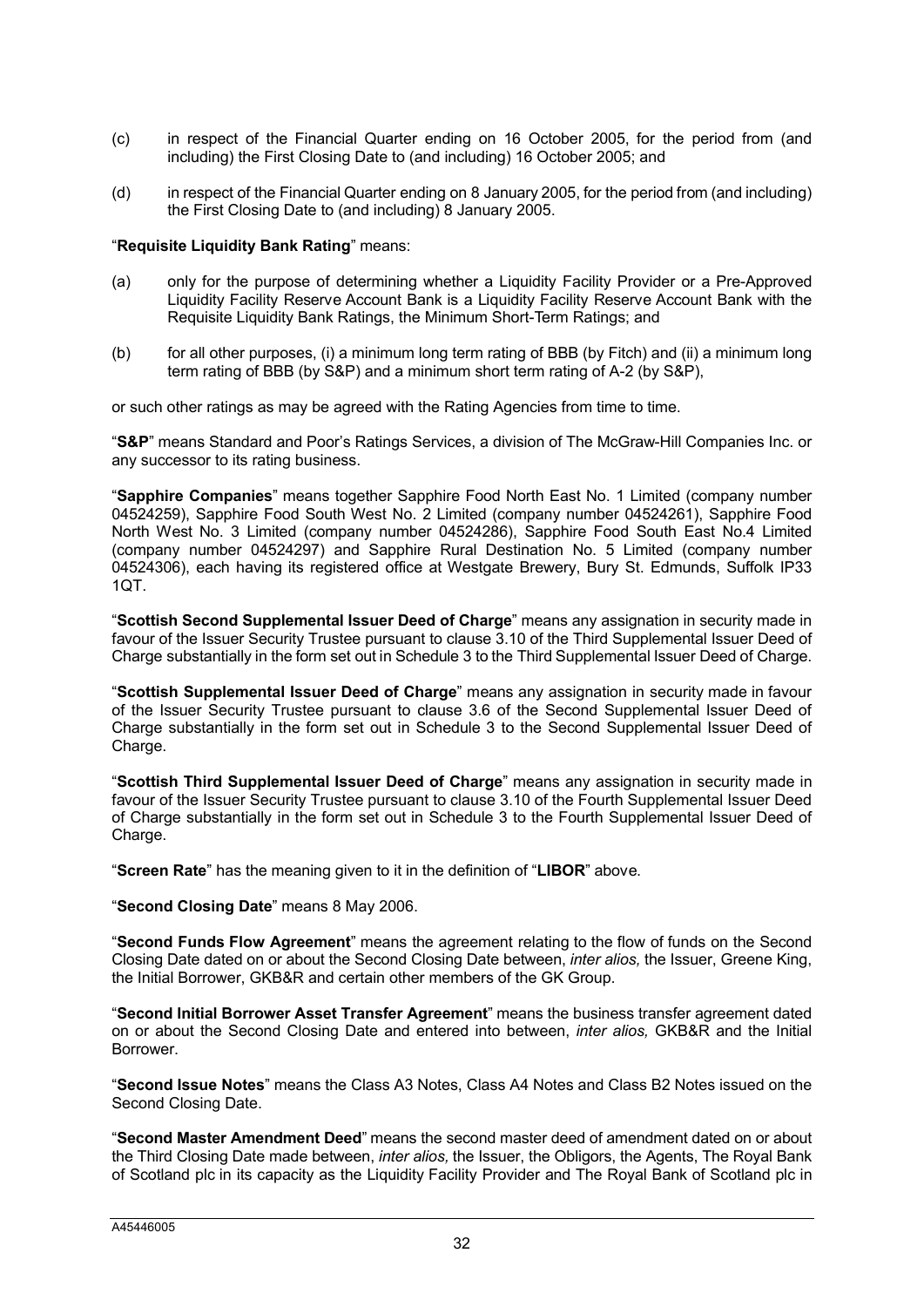its capacity as the Swap Counterparty pursuant to which, *inter alia,* amendments were effected to certain terms of the Transaction Documents.

"**Second Supplemental Borrower Deed of Charge**" means the deed of charge dated on or about the Third Closing Date between Belhaven Pubs Limited, Belhaven Brewery Company Limited, Hardys & Hansons Limited, Bank of Scotland plc and each of the parties to the Original Borrower Deed of Charge and the First Supplemental Borrower Deed of Charge.

"**Second Supplemental Issuer Deed of Charge**" means the deed of charge dated on or about the Third Closing Date between each of the parties to the Original Issuer Deed of Charge and the First Supplemental Issuer Deed of Charge.

"**Second Supplemental Note Trust Deed**" means a note trust deed dated on or about the Third Closing Date supplemental to the Original Note Trust Deed (as supplemented by the First Supplemental Note Trust Deed) between the Issuer and the Note Trustee.

"**Second Term Advance**" means any advance made, or deemed to be made, under the Second Term Facilities.

"**Second Term A3 Advance**" means the Second Term Advance under the Second Term A3 Facility.

"**Second Term A3 Facility**" has the meaning given to it in clause 2.2(a) of the Issuer/Borrower Facility Agreement.

"**Second Term A4 Advance**" means the Second Term Advance under the Second Term A4 Facility.

"**Second Term A4 Facility**" has the meaning given to it in clause 2.2(b) of the Issuer/Borrower Facility Agreement.

"**Second Term B2 Advance**" means the Second Term Advance under the Second Term B2 Facility.

"**Second Term B2 Facility**" has the meaning given to it in clause 2.2(c) of the Issuer/Borrower Facility Agreement.

"**Second Term Facility**" means the Second Term A3 Facility, the Second Term A4 Facility and the Second Term B2 Facility and excluding, for the avoidance of doubt, any Initial Term Facility, any Third Term Facility, any Fourth Term Facility, any Fifth Term Facility, any Further Term Facility or any New Term Facility.

"**Second Subscription Agreement**" means the subscription agreement in relation to the Second Issue Notes dated 3 May 2006 and made between, *inter alios,* the Issuer, the Obligors, Greene King and The Royal Bank of Scotland plc.

"**Securitisation Estate**" means the portfolio of Mortgaged Properties, Incidental Mortgaged Property and other assets, undertakings and rights of the members of the Securitisation Group from time to time.

"**Securitisation Group**" means the Initial Borrower and any Additional Borrowers and their direct and indirect subsidiaries other than the Sapphire Companies and the Securitisation Group Parent.

"**Securitisation Group Parent**" means Greene King Retailing Parent Limited, a private limited company incorporated under the laws of England and Wales with company number 05265454 and whose registered office is at Westgate Brewery, Bury St. Edmunds, Suffolk IP33 1QT.

# "**Security Interest**" means:

(a) a mortgage, charge, security, pledge, lien, assignment, standard security, assignation, right of set-off, assignment, assignation, hypothecation, security interest or other encumbrance securing any obligation of any person or any agreement or arrangement having a similar effect (including any title transfer and retention arrangement); or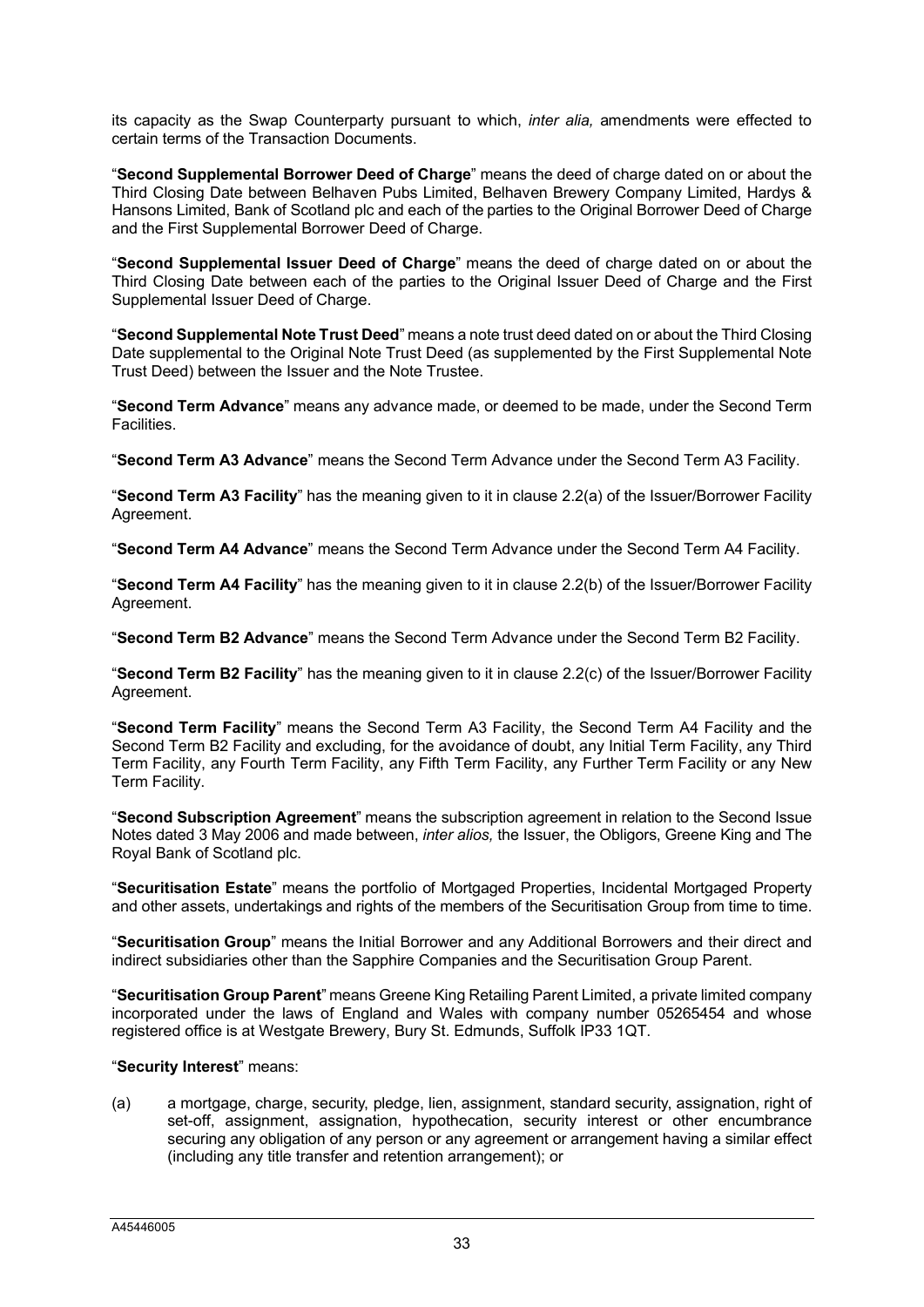(b) any arrangement under which money or claims to, or the benefit of, a bank or other account may be applied, set off or made subject to a combination of accounts so as to effect discharge of any sum owed or payable to any person.

"**Semi-Annual Period**" means the first and second Financial Quarters of each Financial Year.

"**Shortfall**" has meaning given to it in Condition 18(a) (*Subordination and Deferral – Interest and Step-Up Fees*).

"**Specified Office**" means, in relation to any Agent:

- (a) the office specified in respect of such Agent in the Agency Agreement; or
- (b) such other office as such Agent may specify in accordance with clause 21.8 of the Agency Agreement.

"**Standard Security**" means each standard security granted by an Obligor in favour of the Borrower Security Trustee over a property located in Scotland or any other heritable or leasehold property in Scotland.

"**Step-Up Amounts**" has the meaning given to it in Condition 6(c)(x) (*Interest – Rates of Interest on the Notes and Step-Up Fees – Class B2 Notes*).

"**Step-Up Fee**" means the Class A5 Step-Up Fee.

"**Step-Up Margin**" means the Class A1 Step-Up Margin, the Class A3 Step-Up Margin, the Class B1 Step-Up Margin and/or the Class B2 Step-Up Margin, as the context may require.

"**Sterling LIBOR Cessation Event**" means (a) the administrator of LIBOR has ceased to provide or discontinued LIBOR permanently or indefinitely or (b) a public statement or publication of information by the regulatory supervisor for the administrator of LIBOR has been made announcing that the regulatory supervisor has determined that LIBOR is no longer, or is deemed to no longer be, representative of the underlying market and economic reality that LIBOR is intended to measure and that representativeness will not be restored.

"**Subscription Agreements**" means together the First Subscription Agreement, the Second Subscription Agreement, the Third Subscription Agreement, the Fourth Subscription Agreement and the Fifth Subscription Agreement.

"**Supply Co**" means Greene King Brewing and Retailing Limited, a private limited company incorporated under the laws of England and Wales with company number 03298903 and whose registered office is at Westgate Brewery, Bury St. Edmunds, Suffolk IP33 1QT.

#### "**Swap Collateral Ledgers**" means:

- (a) in relation to ANTS as Swap Counterparty, a ledger of the Issuer Transaction Account entitled "Swap Collateral Ledger (ANTS)";
- (b) in relation to HSBC as Swap Counterparty, a ledger of the Issuer Transaction Account entitled "Swap Collateral Ledger (HSBC)"; and
- (c) in relation to any other Swap Counterparty, a ledger of the Issuer Transaction Account for such Swap Counterparty,

in each case, maintained by the Cash Manager in accordance with the Account Bank and Cash Management Agreement and "**Swap Collateral Ledger**" means any one of them.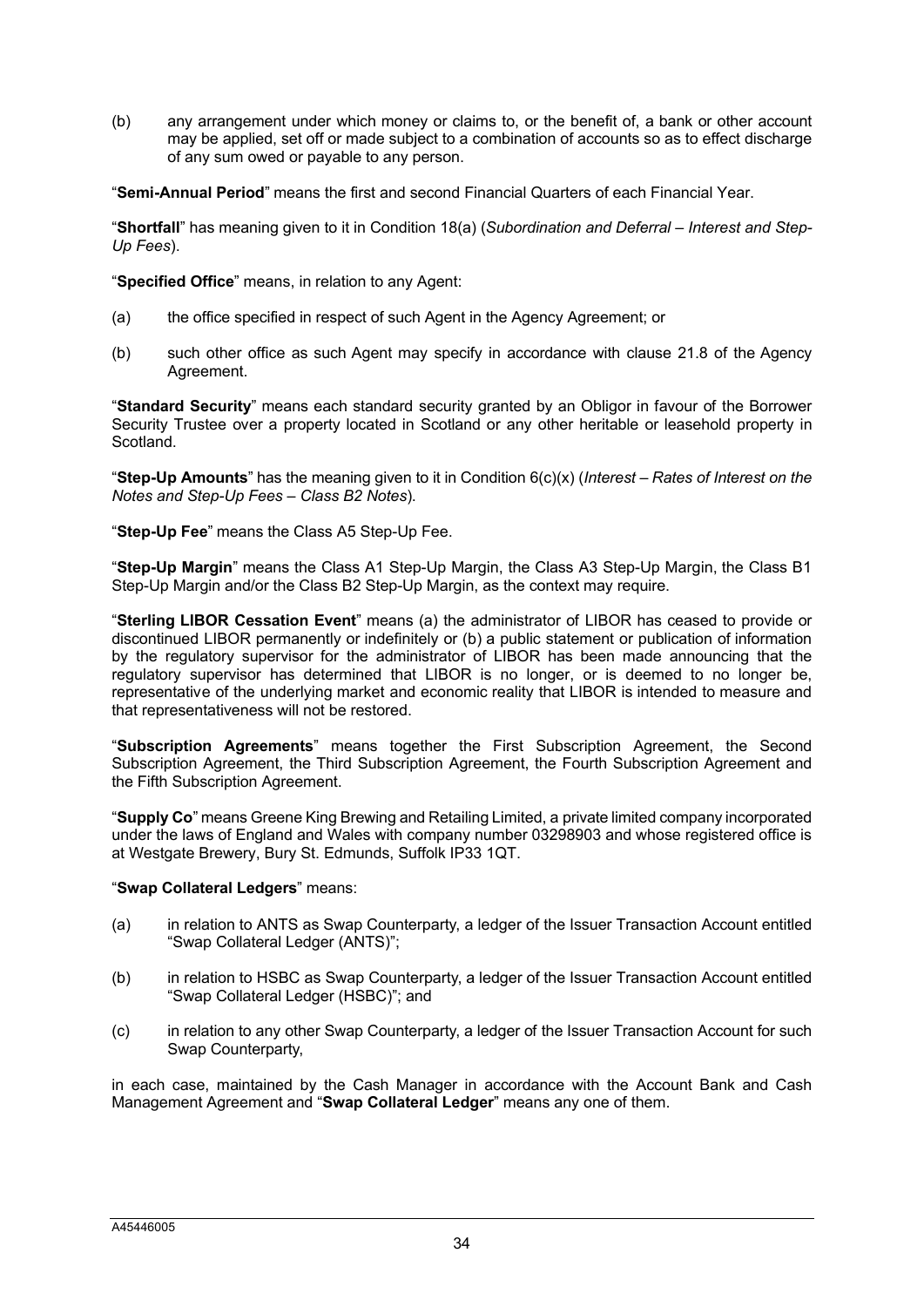### "**Swap Counterparties**" means:

- (a) Banco Santander, S.A., London Branch in its capacity as swap counterparty, acting through its office at 2 Triton Square, London, Regents Place, NW1 3AN;
- (b) HSBC Bank plc in its capacity as swap counterparty, acting through its office at 8 Canada Square, London E14 5HQ; and
- (c) any other entity or entities appointed as swap counterparty or which is a permitted assignee/transferee of an existing Swap Counterparty from time to time, subject to and in accordance with the terms of the relevant Interest Rate Swap Agreement and provided that such entity has acceded to the Issuer Deed of Charge,

### and "**Swap Counterparty**" means any one of them.

"**Swap Counterparty Downgrade**" means a Swap Counterparty ceasing at any time to have at least each of the Minimum S&P Swap Counterparty Ratings, Minimum Fitch Short-Term Rating and Minimum Fitch Long-Term Rating.

### "**Swap Excluded Amounts**" means:

- (a) if the transactions under an Interest Rate Swap Agreement are terminated in circumstances where the Issuer enters into a replacement interest rate swap agreement, amounts received by the Issuer:
	- (i) from the relevant Swap Counterparty by way of termination payments relating to the termination of the transactions under such Interest Rate Swap Agreement to the extent of the amount (if any) payable to the replacement swap counterparty in consideration for the entry by such replacement swap counterparty into the replacement interest rate swap agreement and the replacement transactions thereunder; or
	- (ii) from any replacement swap provider in respect of the entry by the Issuer into the replacement interest rate swap agreement and the replacement transactions thereunder to the extent of the termination payment (if any) due to the replaced Swap Counterparty under such Interest Rate Swap Agreement; and
- (b) amounts standing to the credit of the Swap Collateral Ledgers or representing amounts attributable to assets transferred as collateral by a Swap Counterparty following the occurrence of a ratings downgrade of such Swap Counterparty.

"**Talons**" has the meaning given to it in Condition 2(c) (*Form, Denomination and Title*).

"**TARGET System**" means the Trans-European Automated Real-Time Gross Settlement Express Transfer System.

"**Tax**" shall be construed so as to include any present or future tax, levy, impost, duty, charge, fee, deduction or withholding of any nature whatsoever (including any penalty or interest payable in connection with any failure to pay or any delay in paying any of the same) imposed or levied by or on behalf of a Tax Authority and "**taxes**", "**taxation**", "**tax**", "**taxable**" and comparable expressions shall be construed accordingly.

"**Tax Authority**" means any government, state, municipal, local, federal or other fiscal, revenue, customs or excise authority, body or official anywhere in the world including H.M. Revenue & Customs.

"**Tax Deed of Covenant**" means the tax deed of covenant entered into on or about the First Closing Date between, *inter alios,* the Initial Borrower, Greene King, GKB&R, the Securitisation Group Parent, the Issuer, the Issuer Parent, the Issuer Security Trustee and the Borrower Security Trustee, as amended and restated on the Second Closing Date, the Third Closing Date and the Fourth Closing Date, and as further amended and restated on or about the Fifth Closing Date.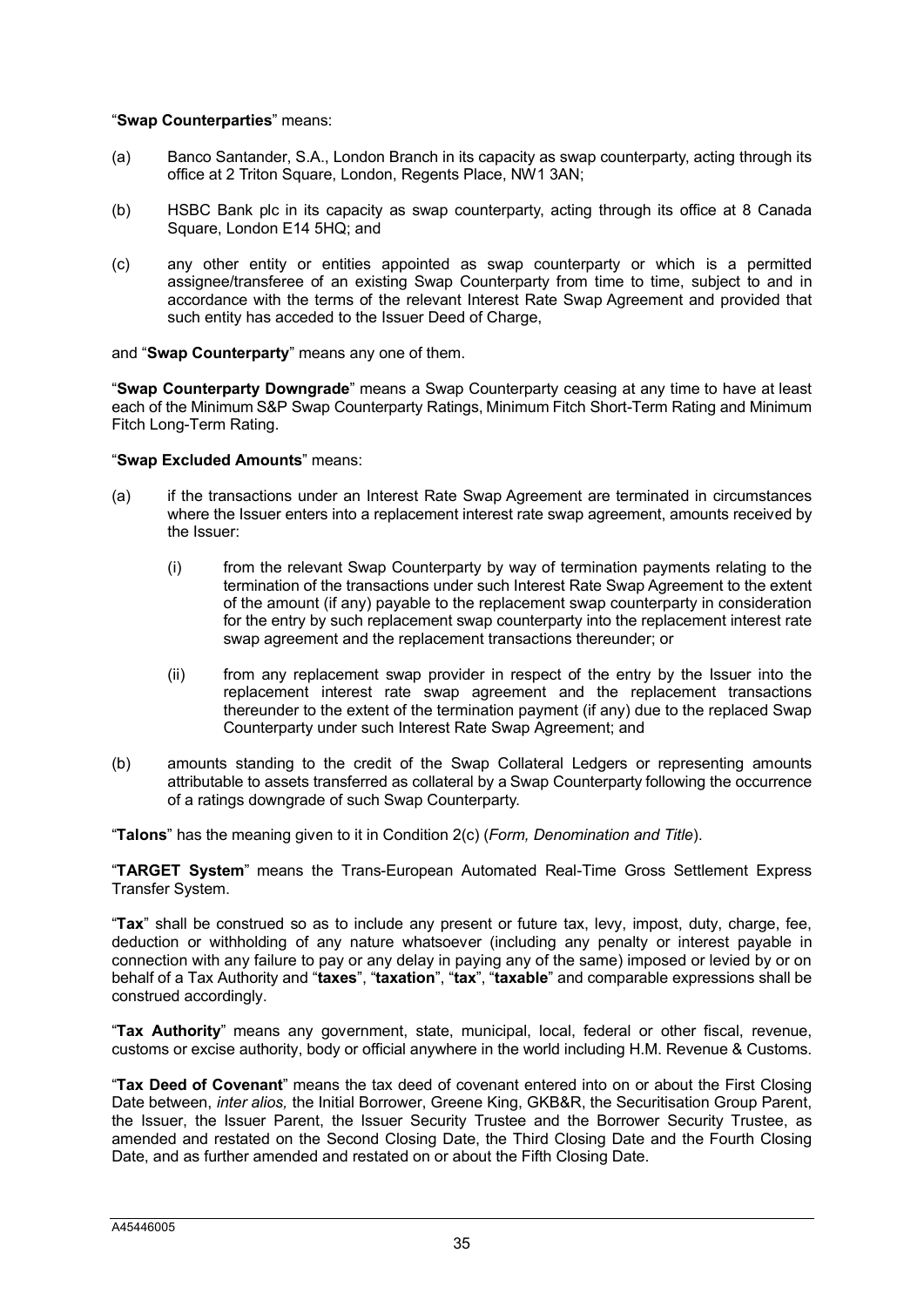"**Temporary Global Notes**" means each Class A1 Temporary Global Note, each Class A2 Temporary Global Note, each Class A3 Temporary Global Note, each Class A4 Temporary Global Note, each Class A5 Temporary Global Note, each Class A6 Temporary Global Note, each Class A7 Temporary Global Note, each Class AB2 Temporary Global Note, each Class B1 Temporary Global Note, each Class B2 Temporary Global Note and each Temporary Global Note in respect of an issue of New Notes.

"**Term A Advances**" means the Term A1 Advances, the Term A2 Advances, the Term A3 Advances, the Term A4 Advances, the Term A5 Advances, and the Term A6 Advances and the Term A7 Advance or, where the context requires, any of them.

"**Term A Facilities**" means the Term A1 Facility, the Term A2 Facility, the Term A3 Facility, the Term A4 Facility, the Term A5 Facility, the Term A6 Facility and the Term A7 Advance or, where the context requires, any of them.

"**Term A1 Advance**" means a Term Advance under the Term A1 Facility.

"**Term A1 Facility**" means an Initial Term A1 Facility and/or a related Further Term Facility, as the context may require.

"**Term A2 Advance**" means a Term Advance under the Term A2 Facility.

"**Term A2 Facility**" means an Initial Term A2 Facility and/or a related Further Term Facility, as the context may require.

"**Term A3 Advance**" means a Term Advance under the Term A3 Facility.

"**Term A3 Facility**" means a Second Term A3 Facility and/or a related Further Term Facility, as the context may require.

"**Term A4 Advance**" means a Term Advance under the Term A4 Facility.

"**Term A4 Facility**" means a Second Term A4 Facility and/or a related Further Term Facility, as the context may require.

"**Term A5 Advance**" means a Term Advance under the Term A5 Facility.

"**Term A5 Facility**" means a Third Term A5 Facility and/or a related Further Term Facility, as the context may require.

"**Term A6 Advance**" means a Term Advance under the Term A6 Facility.

"**Term A6 Facility**" means a Fourth Term A6 Facility and/or a related Further Term Facility, as the context may require.

"**Term A7 Advance**" means a Term Advance under the Term A7 Facility.

"**Term A7 Facility**" means a Fifth Term Facility and/or a related Further Term Facility, as the context may require.

"**Term AB2 Advance**" means a Term Advance under the Term AB2 Facility.

"**Term AB2 Facility**" means a Fourth Term AB2 Facility and/or a related Further Term Facility, as the context may require.

"**Term Advance**" means an Initial Term Advance, a Second Term Advance, a Third Term Advance, a Fourth Term Advance, a Fifth Term Advance, a Further Term Advance and/or a New Term Advance, as the context may require.

"**Term B Facilities**" means the Term B1 Facility and the Term B2 Facility or, where the context requires, any of them.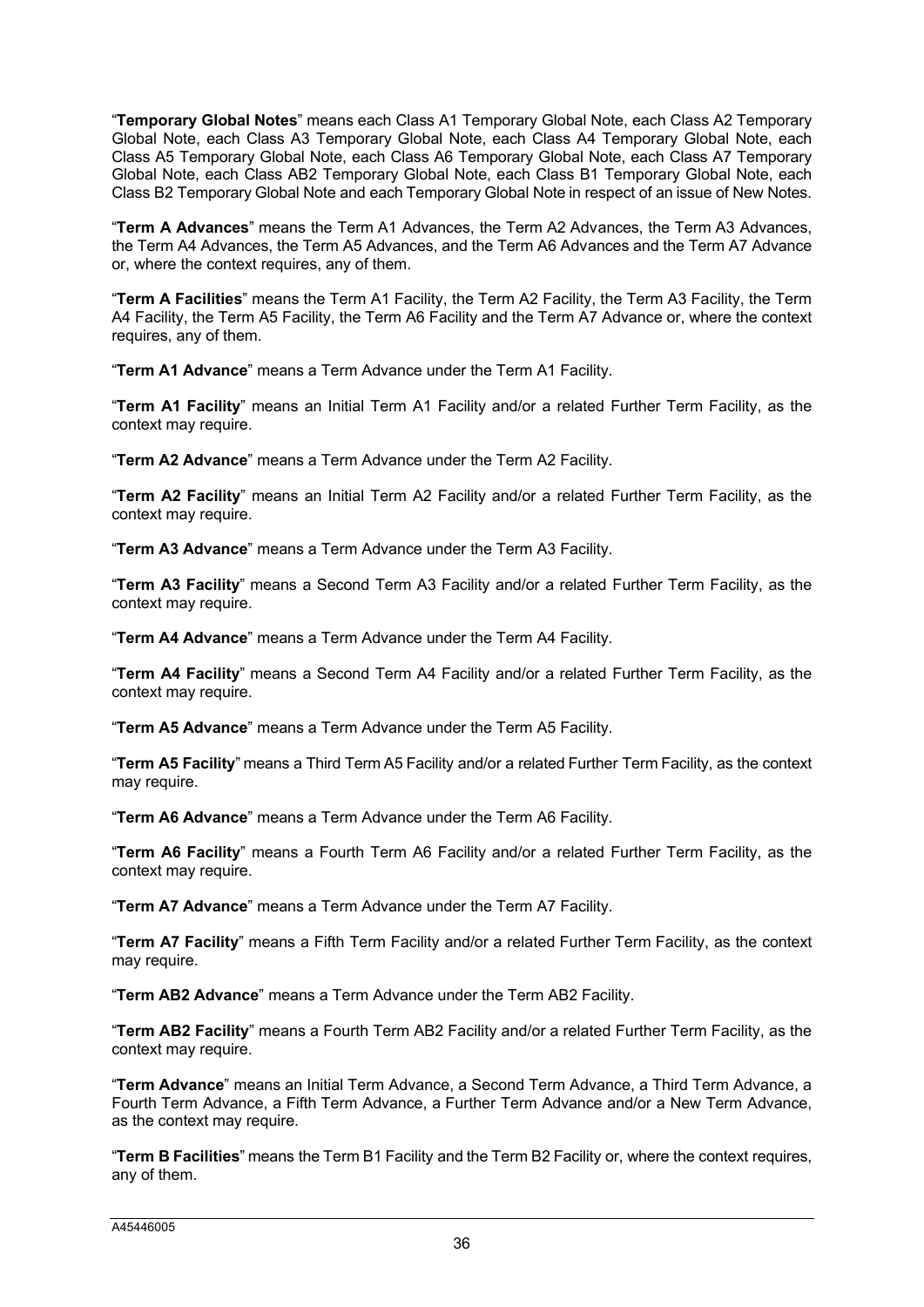"**Term B1 Advance**" means a Term Advance under the Term B1 Facility.

"**Term B1 Facility**" means an Initial Term B1 Facility and/or a related Further Term Facility, as the context may require.

"**Term B2 Advance**" means a Term Advance under the Term B2 Facility.

"**Term B2 Facility**" means a Second Term B2 Facility and/or a related Further Term Facility, as the context may require.

"**Term Facility**" means an Initial Term Facility, a Second Term Facility, a Third Term Facility, a Fourth Term Facility, a Fifth Term Facility, a Further Term Facility and/or a New Term Facility, as the context may require.

"**Third Closing Date**" means 30 June 2008.

"**Third Closing Date Transaction Documents**" means:

- (a) the Second Master Amendment Deed;
- (b) a deed of amendment and restatement relating to the GK Security Deed dated on or about the Third Closing Date and made between the parties to the GK Security Deed;
- (c) the Second Supplemental Note Trust Deed;
- (d) the Second Supplemental Issuer Deed of Charge;
- (e) the Scottish Supplemental Issuer Deed of Charge;
- (f) Standard Securities in respect of the Third Issue Further Mortgaged Properties located in Scotland;
- (g) Scottish declarations of trust in respect of the Third Issue Further Mortgaged Properties located in Scotland in favour of the Initial Borrower in or substantially in the form set out in the Second Supplemental Borrower Deed of Charge;
- (h) the Second Supplemental Borrower Deed of Charge;
- (i) the Third Funds Flow Agreement;
- (j) the Third Initial Borrower Asset Transfer Agreements;
- (k) an interest rate swap confirmation between the Issuer, RBS as Swap Counterparty and the Issuer Security Trustee dated on or about 26 June 2008;
- (l) an interest rate swap confirmation between the Issuer, the Initial Borrower, the Issuer Security Trustee and the Borrower Security Trustee dated on or about the Third Closing Date;
- (m) a letter agreement dated on or about the Third Closing Date amending the terms of the Interest Rate Swap Agreement between the Issuer, RBS as Swap Counterparty and the Issuer Security Trustee together with a credit support annex relating to and forming part of such Interest Rate Swap Agreement;
- (n) a letter agreement dated on or about the Third Closing Date amending the terms of the Issuer/Borrower Swap Agreement between the Issuer, the Initial Borrower, the Issuer Security Trustee and the Borrower Security Trustee; and
- (o) any other documents designated as such by the Issuer, the Initial Borrower, the Issuer Security Trustee and the Borrower Security Trustee.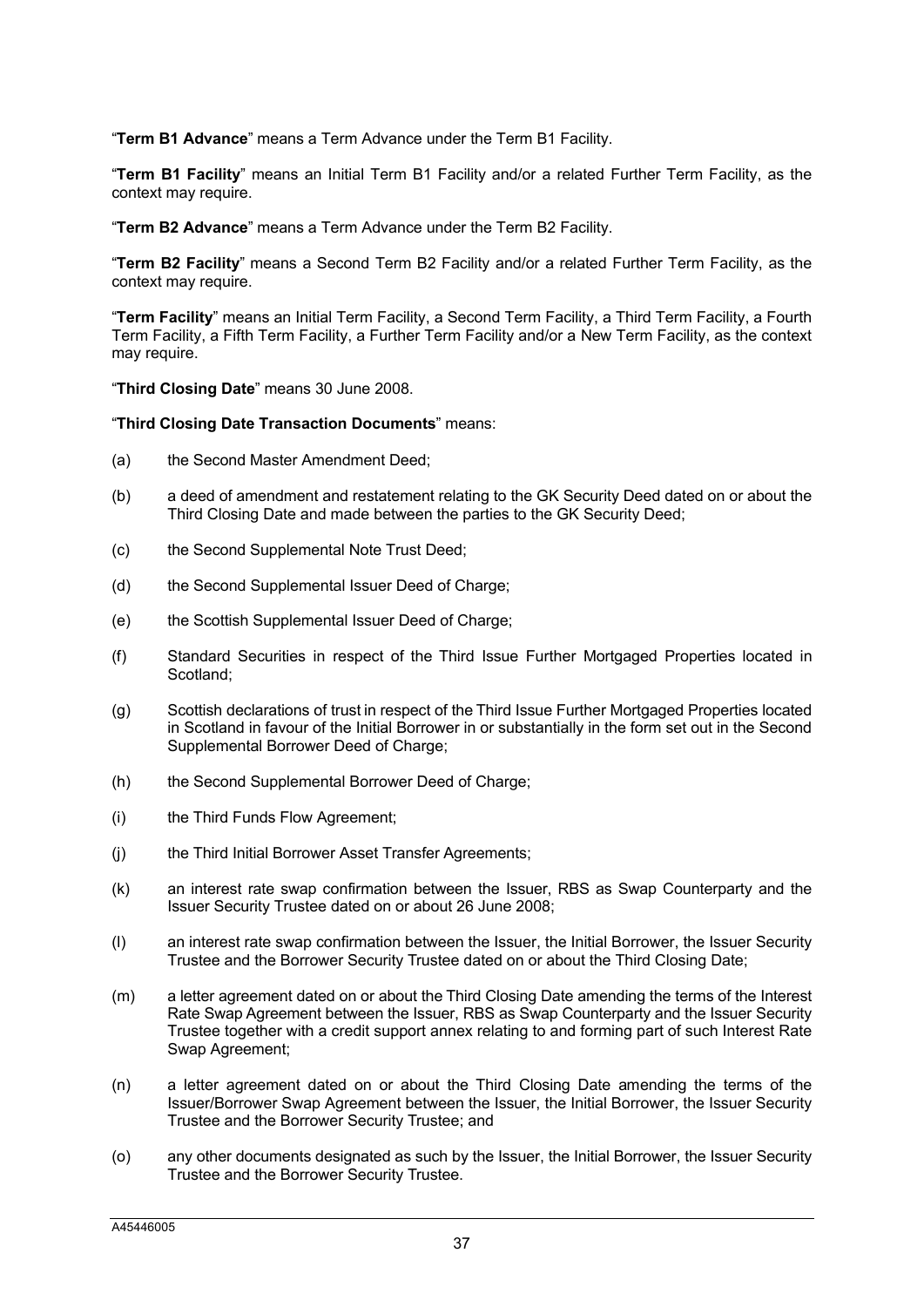"**Third Funds Flow Agreement**" means the agreement relating to the flow of funds on the Third Closing Date dated on or about the Third Closing Date between, *inter alios,* Greene King, the Initial Borrower, GKB&R and certain other members of the GK Group.

"**Third Initial Borrower Asset Transfer Agreements**" means the business transfer agreement dated on or about the Third Closing Date and entered into between, *inter alios,* GKB&R and the Initial Borrower relating to the Third Issue Further Mortgaged Properties located in England and Wales and the business transfer agreement dated on or about the Third Closing Date between, *inter alios,* GKB&R, Belhaven Group Properties Limited and the Initial Borrower related to the Third Issue Further Mortgaged Properties located in Scotland.

"**Third Issue Further Mortgaged Properties**" means those Mortgaged Properties transferred to the Securitisation Group on the Third Closing Date, details of which are set out in Schedule 2 to the Second Supplemental Borrower Deed of Charge, and which are subject to or intended to be subject to a legal mortgage or, in Scotland, Standard Security, in favour of the Borrower Security Trustee under the Second Supplemental Borrower Deed of Charge.

"**Third Issue Notes**" means the Class A5 Notes issued on the Third Closing Date.

"**Third Master Amendment Deed**" means the third master deed of amendment dated on or about the Fourth Closing Date made between, *inter alios*, the Issuer, the Obligors, the Agents, the Liquidity Facility Providers and the Swap Counterparties pursuant to which, *inter alia*, amendments were effected to certain terms of the Transaction Documents.

"**Third Subscription Agreement**" means the subscription agreement in relation to the Third Issue Notes dated 26 June 2008 and made between, *inter alios,* the Issuer, the Obligors, Greene King and The Royal Bank of Scotland plc.

"**Third Supplemental Borrower Deed of Charge**" means the deed of charge dated on or about the Fourth Closing Date between Bank of Scotland plc and each of the parties to the Original Borrower Deed of Charge, the First Supplemental Borrower Deed of Charge and the Second Supplemental Borrower Deed of Charge.

"**Third Supplemental Issuer Deed of Charge**" means the deed of charge dated on or about the Fourth Closing Date between each of the parties to the Original Issuer Deed of Charge, the First Supplemental Issuer Deed of Charge and the Second Supplemental Issuer Deed of Charge.

"**Third Supplemental Note Trust Deed**" means a note trust deed dated on or about the Fourth Closing Date supplemental to the Original Note Trust Deed (as supplemented by the First Supplemental Note Trust Deed and Second Supplemental Note Trust Deed) between the Issuer and the Note Trustee.

"**Third Term Advance**" means any advance made, or deemed to be made, under the Third Term Facility.

"**Third Term A5 Advance**" means the Third Term Advance under the Third Term A5 Facility.

"**Third Term A5 Facility**" has the meaning given to it in clause 2.3(a) of the Issuer/Borrower Facility Agreement.

"**Third Term Facility**" means the Third Term A5 Facility and excluding, for the avoidance of doubt, any Initial Term Facility, any Second Term Facility, any Fourth Term Facility, any Fifth Term Facility, any Further Term Facility or any New Term Facility.

"**Transaction Documents**" means the Issuer Transaction Documents, the Borrower Transaction Documents, the Further Transaction Documents, the Third Closing Date Transaction Documents, the Fourth Closing Date Transaction Documents and any other Fifth Closing Date Transaction Documents.

"**Treaty**" means the Treaty establishing the European Union, as amended by the Treaty on European Union and the Treaty of Amsterdam.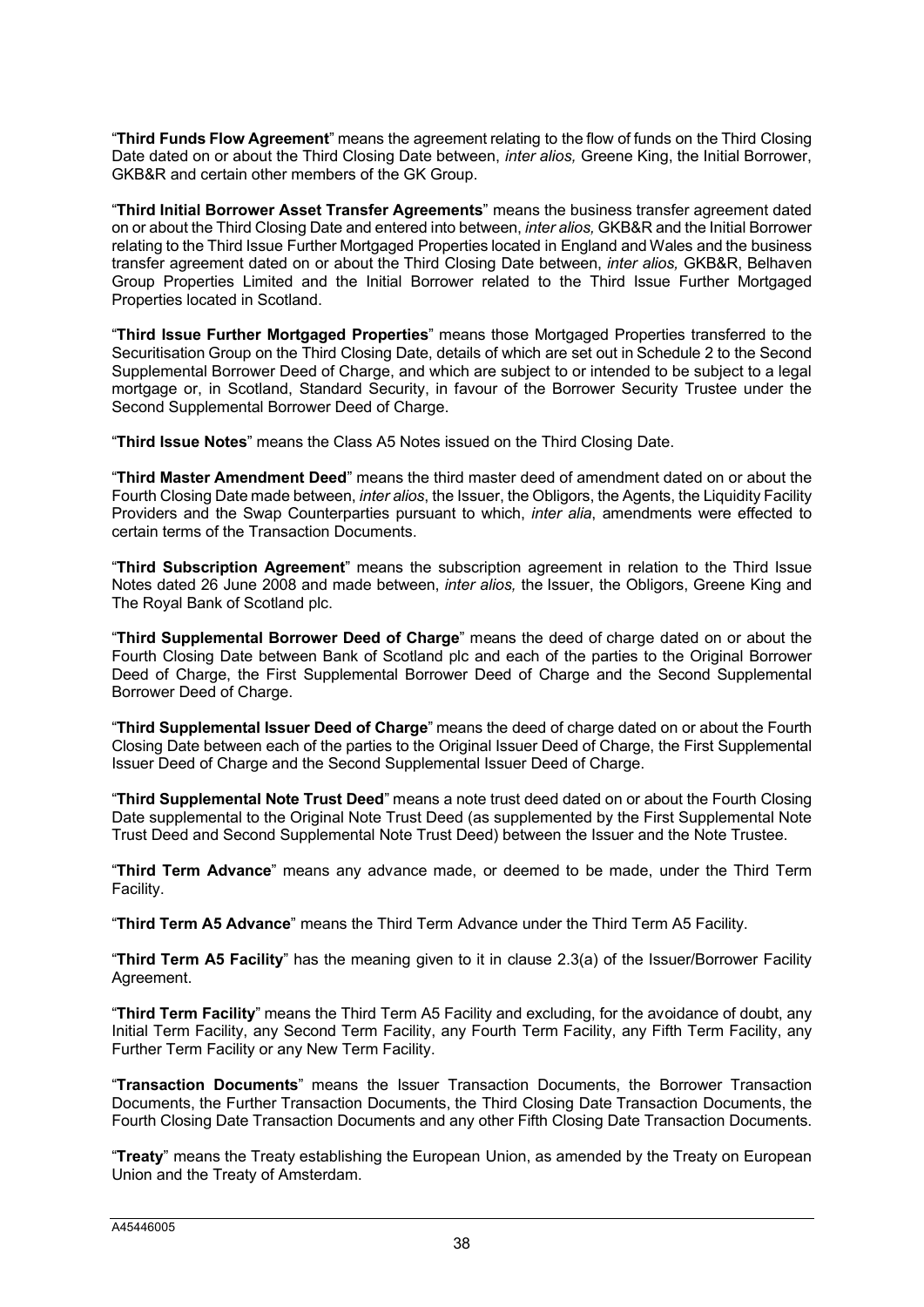"**Trust Documents**" means the Note Trust Deed and the Issuer Deed of Charge (each as from time to time modified in accordance therewith).

"**Written Resolution**" means, in relation to all or, as the case may be, any class of Notes, a resolution in writing signed by or on behalf of the holders of not less than three-quarters of the aggregate Principal Amount Outstanding of the Notes or, as the case may be, of such class of Notes whether contained in one document or several documents in like form, each signed by or on behalf of one or more such Noteholders.

# **2. Form, Denomination and Title**

(a) Each class of the Notes is initially represented by a Temporary Global Note in bearer form, without Coupons or Talons. Each Temporary Global Note will be deposited on behalf of the subscribers of each class of the Notes with a common depositary (the "**Common Depositary**") for Euroclear or Clearstream, Luxembourg on or about the Fifth Closing Date. Upon deposit of the Temporary Global Notes, Euroclear or Clearstream, Luxembourg (as the case may be) will credit each subscriber of the Notes with the principal amount of Notes of the relevant class equal to the aggregate principal amount thereof for which it had subscribed and paid. Interests in each Temporary Global Note are exchangeable 40 days after the Fifth Closing Date (the "**Exchange Date**"), provided certification of non-U.S. beneficial ownership by the relevant Noteholders has been received, for interests in a Permanent Global Note in bearer form (which will also be deposited with the Common Depositary) representing the same class of Notes, without Coupons or Talons. The expressions "**Global Notes**" and "**Global Note**" mean, respectively (i) all the Temporary Global Notes and the Permanent Global Notes or the Temporary Global Note and the Permanent Global Note of a particular class or (ii) any Temporary Global Notes or Permanent Global Notes, as the context may require. On the exchange of the Temporary Global Note for the Permanent Global Note of the relevant class, the Permanent Global Notes will remain deposited with the Common Depositary. Title to the Global Notes will pass by delivery. The Permanent Global Notes will only be exchangeable for Definitive Notes in certain limited circumstances described below.

For so long as any Notes are represented by a Global Note, interests in such Notes will be transferable in accordance with the rules and procedures for the time being of Euroclear or Clearstream, Luxembourg, as appropriate.

- (b) If, while any of the Notes are represented by a Permanent Global Note: (i) either Euroclear or Clearstream, Luxembourg is closed for business for a continuous period of 14 days (other than by reason of holiday, statutory or otherwise) or announces an intention permanently to cease business or does in fact do so and no other clearing system acceptable to the Note Trustee is then in existence, or (ii) as a result of any amendment to, or change in, the laws or regulations of the United Kingdom (or of any political sub-division thereof) or of any authority therein or thereof having power to tax or in the interpretation or administration of such laws or regulations which change becomes effective on or after the Fourth Closing Date, the Issuer or any Paying Agent is or will on the next Interest Payment Date be required to make any deduction or withholding from any payment in respect of such Notes which would not be required were such Notes in definitive form, then the Issuer will issue Definitive Notes in respect of the Notes in exchange for the whole outstanding interest in the Permanent Global Note of each class on the later of the Exchange Date and the day falling 30 days after the occurrence of the relevant event.
- (c) Definitive Notes of each class (which, if issued, the Definitive Notes for the Class A1 Notes, the Class A2 Notes, the Class A3 Notes, the Class A4 Notes, the Class B1 Notes and the Class B2 Notes will be issued in bearer form in denominations of £50,000 and in increments above £50,000 of £1,000) will be serially numbered and will be issued in bearer form with (at the date of issue) Coupons and talons for further Coupons ("**Talons**") attached at the time of issue. Title to the Definitive Notes and Coupons shall pass by delivery.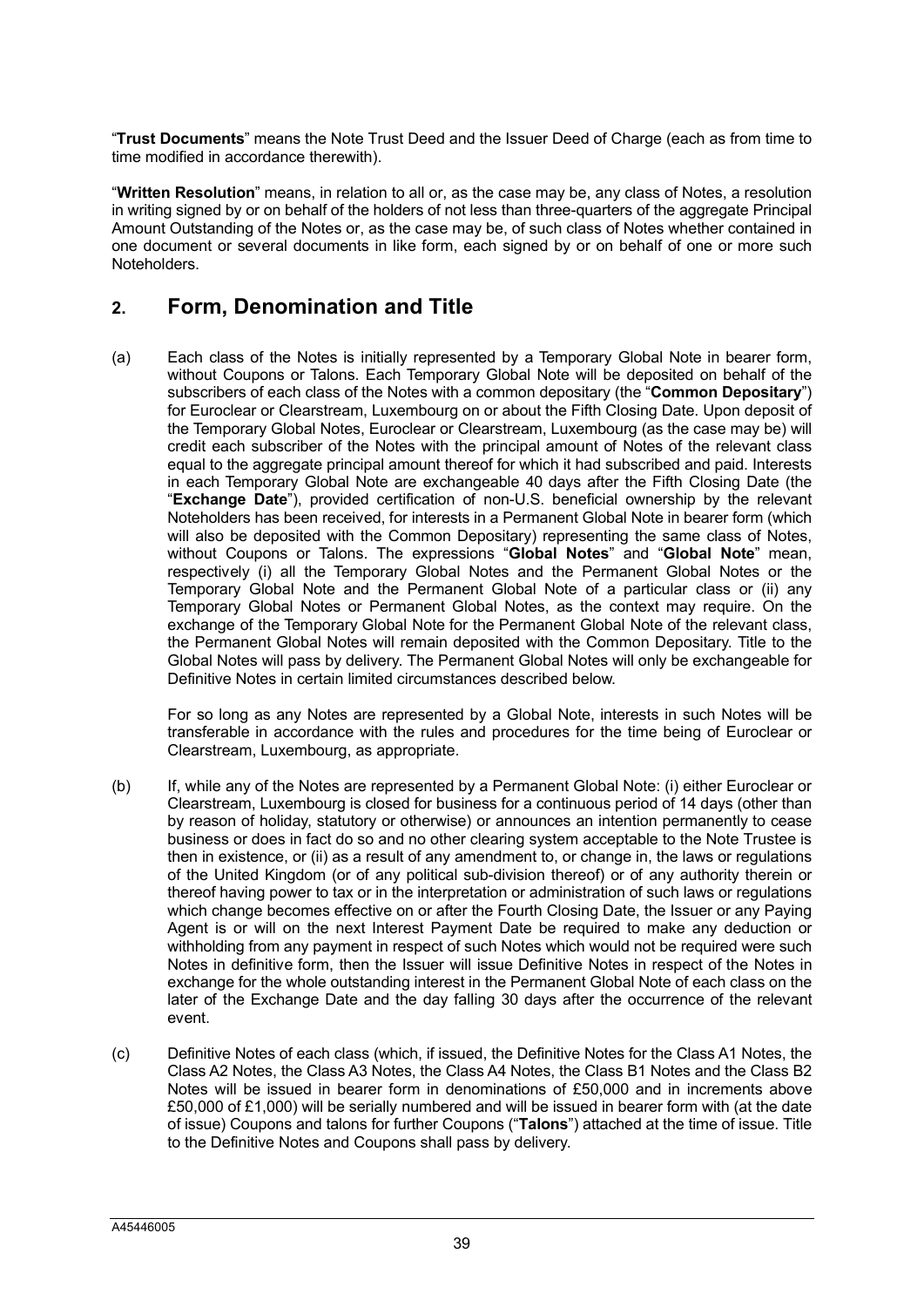- (d) Definitive Notes of each class (which, if issued, the Definitive Notes for the Class A5 Notes will be issued in bearer form in denominations of £50,000 and higher integral multiples of £1,000, up to and including £99,000) will be serially numbered and will be issued in bearer form with (at the date of issue) Coupons and Talons attached at the time of issue. Title to the Definitive Notes and Coupons shall pass by delivery.
- (e) Definitive Notes of each class (which, if issued, the Definitive Notes for the Class A6 Notes, the Class A7 Notes and Class AB2 Notes will be issued in bearer form in denominations of £100,000 and higher integral multiples of £1,000, up to and including £199,000) will be serially numbered and will be issued in bearer form with (at the date of issue) Coupons and Talons attached at the time of issue. Title to the Definitive Notes and Coupons shall pass by delivery.
- (f) The holder of any Note or any Coupon shall (to the fullest extent permitted by applicable laws) be deemed and treated at all times, by all persons and for all purposes (including the making of any payments), as the absolute owner of such Note or Coupon, as the case may be, regardless of any notice of ownership, theft or loss, of any trust or other interest therein or of any writing thereon and no person shall be liable for so treating such holder.
- (g) References to "**Notes**" include the Global Notes and the Definitive Notes.

# **3. Status and Ranking of the Notes**

(a) Status and Ranking of the Class A Notes

The Class A Notes and the Coupons relating thereto constitute direct, secured and unconditional obligations of the Issuer and are secured by the same security over the assets of the Issuer which secures the Class AB2 Notes and the Class B Notes as more fully described in Condition 4 (*Security*). Subject to Condition 7(c) (*Redemption, Purchase and Cancellation – Early Mandatory Redemption in Whole or Part upon Prepayment under the Issuer/Borrower Facility Agreement*) the Class A Notes rank *pari passu* without preference or priority amongst themselves and, payments of principal, premium (if any) and interest (excluding any Step-Up Amounts) on the Class A Notes rank ahead of, *inter alia,*  payments of principal, premium (if any) and interest on the Class AB2 Notes and the Class B Notes.

(b) Status and Ranking of the Class AB2 Notes

The Class AB2 Notes and the Coupons relating thereto constitute direct, secured and unconditional obligations of the Issuer and are secured by the Issuer Security. Subject to Condition 7(c) (*Redemption, Purchase and Cancellation – Early Mandatory Redemption in Whole or Part upon Prepayment under the Issuer/Borrower Facility Agreement*), the Class AB2 Notes rank *pari passu* without preference or priority amongst themselves and payments of principal, premium (if any) and interest on the Class AB2 Notes rank ahead of, *inter alia,* payments of principal, premium (if any) and interest on the Class B Notes but the Class A Notes (except in relation to any Step-Up Amounts) will rank in priority to the Class AB2 Notes. Subject to Condition 7(c) (*Redemption, Purchase and Cancellation – Early Mandatory Redemption in Whole or Part upon Prepayment under the Issuer/Borrower Facility Agreement*), prior to enforcement of the Issuer Security, payments of principal, premium (if any) and interest on the Class AB2 Notes are subordinated to, *inter alia,* payments of principal, premium (if any) and interest (excluding any Step-Up Amounts) on the Class A Notes as provided herein and in the Issuer Deed of Charge.

(c) Status and Ranking of the Class B Notes

The Class B Notes and the Coupons relating thereto constitute direct, secured and unconditional obligations of the Issuer and are secured by the Issuer Security. Subject to Condition 7(c) (*Redemption, Purchase and Cancellation – Early Mandatory Redemption in Whole or Part upon Prepayment under the Issuer/Borrower Facility Agreement*), the Class B Notes rank *pari passu* without preference or priority amongst themselves but the Class A Notes (except in relation to any Step-Up Amounts) and the Class AB2 Notes will rank in priority to the Class B Notes. Subject to Condition 7(c) (*Redemption, Purchase and Cancellation – Early Mandatory Redemption in Whole or Part upon Prepayment under the Issuer/Borrower Facility Agreement*), prior to enforcement of the Issuer Security, payments of principal, premium (if any) and interest on the Class B Notes are subordinated to, *inter alia,* payments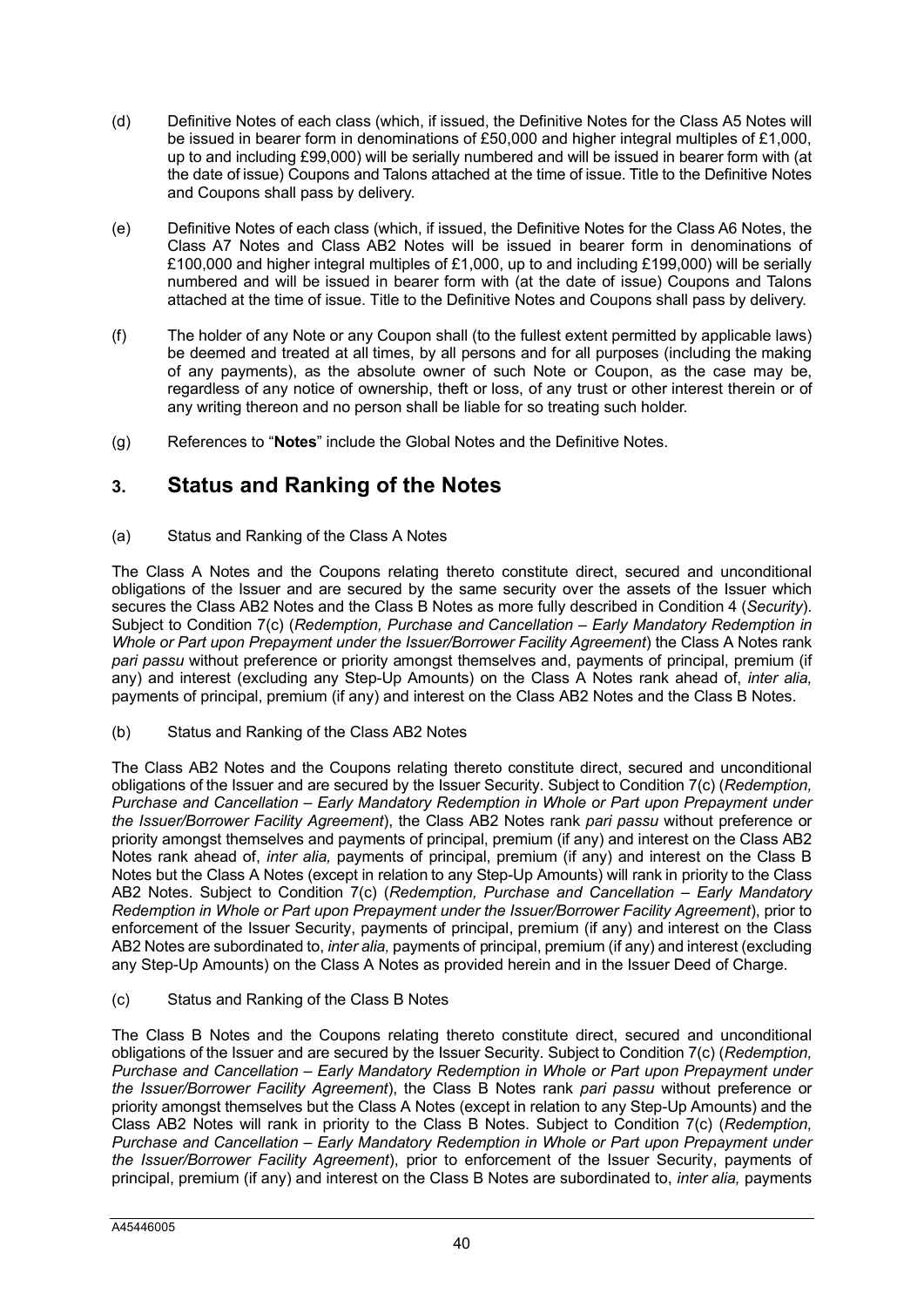of principal, premium (if any) and interest on the Class A Notes (excluding any Step-Up Amounts) and the Class AB2 Notes as provided herein and in the Issuer Deed of Charge.

(d) Notes as Sole Obligations of the Issuer

The Notes are obligations solely of the Issuer and are not obligations of, or guaranteed by, the Note Trustee, the Issuer Security Trustee, the Paying Agents, the Issuer Parent, any member of the GK Group or any other person, other than the Note Guarantee.

(e) Priorities of Payment

Prior to the delivery of a Note Acceleration Notice, the Issuer is required to apply amounts standing to the credit of the Issuer Transaction Account in accordance with the Issuer Pre-Acceleration Priority of Payments and, following the delivery of a Note Acceleration Notice, in accordance with the Issuer Post-Acceleration Priority of Payments.

(f) Status and Relationship between the Classes of Notes and the Issuer Secured Creditors

The Trust Documents contain provisions requiring the Issuer Security Trustee (in relation to the Issuer Deed of Charge) and the Note Trustee (in relation to the Note Trust Deed) to have regard to the interests of the Noteholders equally as a single class as regards all rights, powers, trusts, authorities, duties and discretions of the Issuer Security Trustee or the Note Trustee (as the case may be) (except where expressly provided otherwise in the Trust Documents and/or these Conditions, including Condition 13 (*Meetings of Noteholders*)), but requiring the Issuer Security Trustee or the Note Trustee (as the case may be) in any such case (save in respect of a Basic Terms Modification) to have regard only to the interests of the holders of the Most Senior Class of Notes then outstanding if, in the Issuer Security Trustee's or the Note Trustee's (as the case may be) opinion, there is a conflict between the interests of the holders of such class and any other class of Notes outstanding.

So long as any of the Notes remain outstanding, in the exercise of its rights, authorities and discretions under the Issuer Deed of Charge, the Issuer Security Trustee is only required to have regard to the interests of the Noteholders and not to the interests of the other Issuer Secured Creditors.

The Note Trust Deed and these Conditions contain provisions limiting the powers of the Class AB2 Noteholders and/or the Class B Noteholders and/or the holders of any New Notes which are not at such time the Most Senior Class of Notes then outstanding, *inter alia,* to request or direct the Note Trustee to take any action or to pass an effective Extraordinary Resolution which may affect the interests of the holders of each of the other classes of Notes ranking equally with or senior to such class. Except in certain circumstances set out in the Note Trust Deed and these Conditions (including Condition 13 (*Meetings of Noteholders*)), the Note Trust Deed contains no such limitation on the powers of the holders of the Most Senior Class of Notes then outstanding, the exercise of which will be binding on all such holders, irrespective of the effect thereof on their interests.

The Issuer Security Trustee and/or the Note Trustee (as the case may be) shall be entitled to take into account, for the purpose of exercising any right, power, trust, authority, duty or discretion under or in relation to these Conditions and/or any of the Issuer Transaction Documents, that such exercise will not be materially prejudicial to the interests of the Noteholders (or any class or sub-class thereof) and any confirmation given by the relevant Rating Agencies that the then current ratings of the applicable subclass, class or classes of Notes, would not be adversely affected by such exercise.

In exercising its rights, powers, trusts, authorities, duties and discretions in accordance with this Condition, the Issuer Security Trustee and/or the Note Trustee (as the case may be) shall disregard any Step-Up Amounts for the purposes of determining whether there are any Notes of a particular class outstanding.

(g) Note Guarantee, Status, Ranking and Relationship between the Notes and the New Notes

The Note Guarantor has unconditionally and irrevocably guaranteed the due payment of all sums expressed to be payable by the Issuer under the Note Trust Deed, the Notes and the Coupons. Its obligations in that respect (the "**Note Guarantee**") are contained in the Note Trust Deed.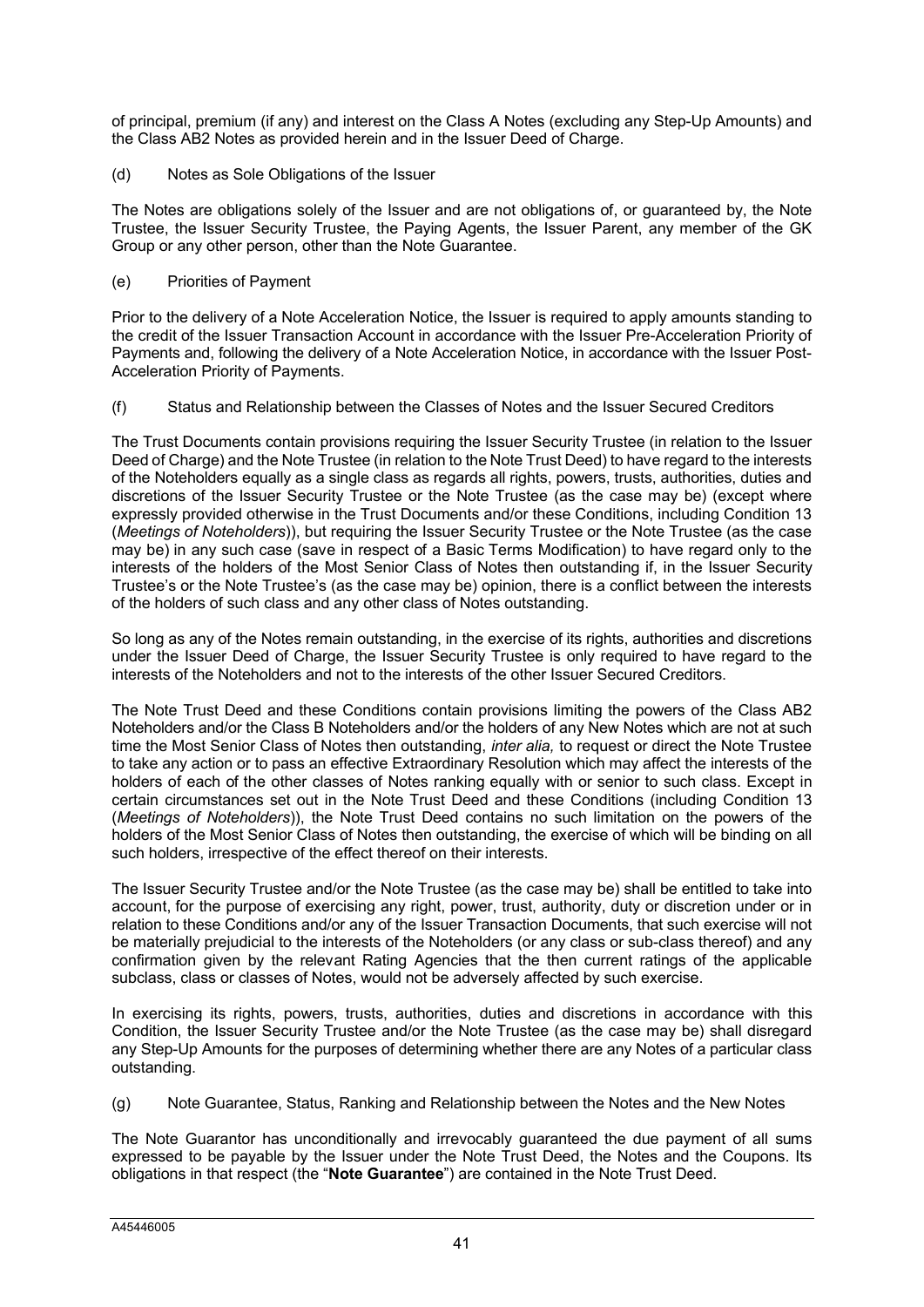In the event of an issue of New Notes, the provisions of the Trust Documents, these Conditions and the Agency Agreement, including those concerning the order of priority of payments both prior to, and upon, enforcement of the Issuer Security, will be modified to reflect the issue of such New Notes and the ranking thereof in relation to the Notes.

If any New Notes are issued, the Issuer will immediately advise Euronext Dublin accordingly, lodge a supplemental prospectus with Euronext Dublin and make the supplemental prospectus and any related supplemental agreements available at the Specified Office of the Irish Paying Agent and the Principal Paying Agent.

# **4. Security**

As continuing security for the payment or discharge of the Issuer Secured Liabilities (including all monies payable in respect of the Notes and Coupons and otherwise under the Issuer Deed of Charge (including the remuneration, expenses and other claims of the Note Trustee, the Issuer Security Trustee and any Receiver appointed thereunder)), the Issuer, pursuant to the Issuer Deed of Charge, grants to the Issuer Security Trustee first ranking fixed and floating charges over all of the Issuer's assets and undertaking, including:

- (a) an assignment by way of security of its right, title, interest and benefit, present and future, in, to and under the Transaction Documents including the security trusts created under the Borrower Deed of Charge;
- (b) charges over the amount from time to time standing to the credit of the Issuer Accounts and any bank or other accounts in which the Issuer may at any time have or acquire any benefit (which Security Interests may take effect as a floating charge and therefore rank behind the claims of certain preferential and other creditors);
- (c) a charge over all investments in Eligible Investments permitted to be made pursuant to the Account Bank and Cash Management Agreement (which Security Interests may take effect as a floating charge and therefore rank behind the claims of certain preferential and other creditors); and
- (d) a floating charge over all of the assets, undertaking, property and rights whatsoever and wheresoever situated, present and future, of the Issuer not effectively charged by the first ranking security referred to above.

The Issuer Security Trustee will hold the benefit of such Issuer Security on trust for itself and Issuer Secured Creditors.

A security power of attorney will be granted by the Issuer in favour of the Issuer Security Trustee.

Each class of Noteholders will share the benefit of the Issuer Security, upon and subject to the terms of the Issuer Deed of Charge.

# **5. Covenants**

The Issuer covenants that save with the prior written consent of the Issuer Security Trustee or as provided in, or envisaged by any of the Issuer Transaction Documents or the Conditions, the Issuer shall not:

(a) Negative Pledge

create or permit to subsist any Security Interest (unless arising by operation of law) over any of its assets or its undertaking, present or future including any uncalled capital;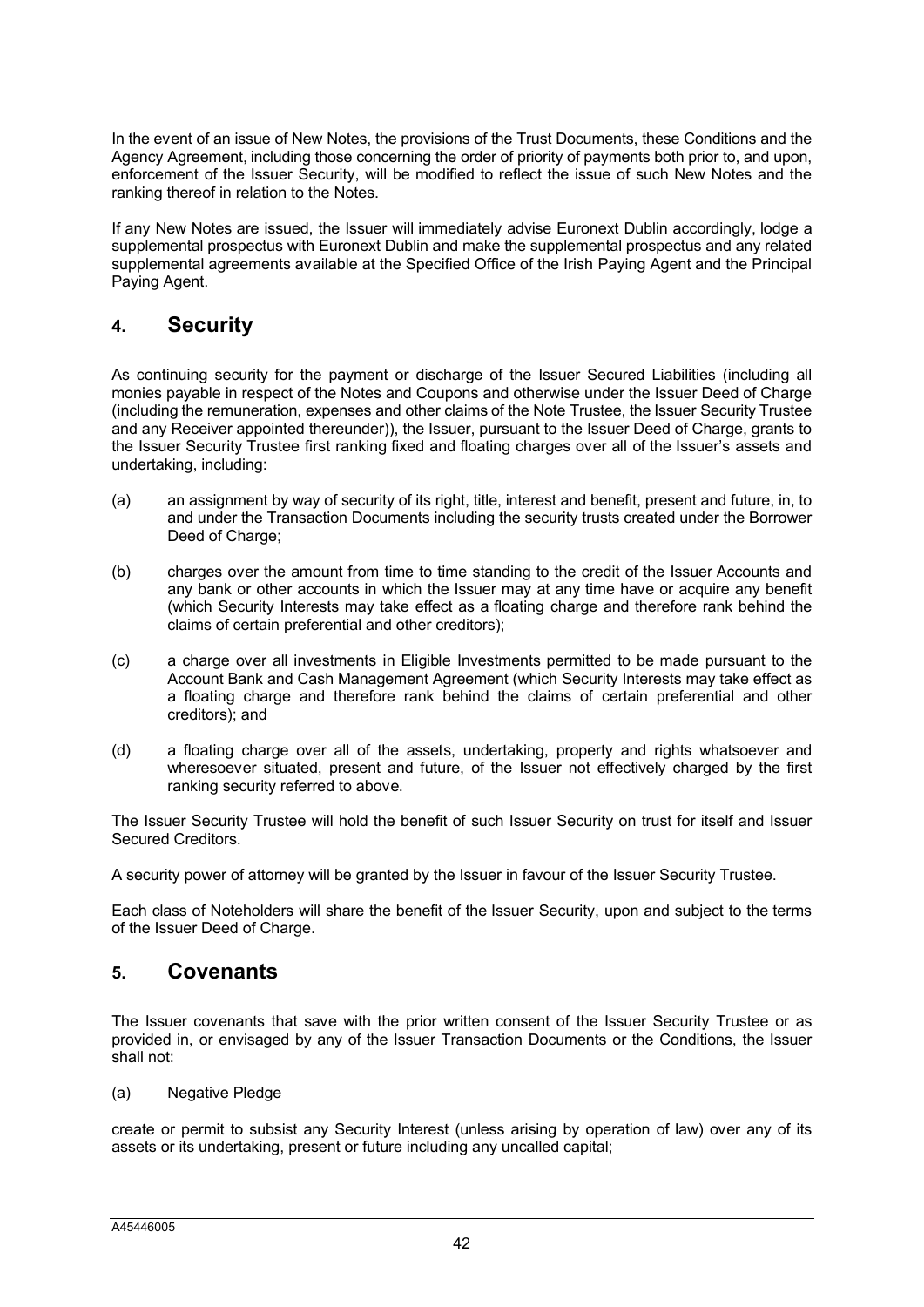- (b) Restrictions on activities
	- (i) engage in any activity whatsoever which is not incidental to or necessary in connection with any of the activities in which the Issuer Transaction Documents or the Conditions provide or envisage that the Issuer will engage;
	- (ii) have any subsidiaries, any subsidiary undertaking (as defined in the Companies Act 1985) or any employees or premises;
	- (iii) itself, amend, supplement or otherwise modify its constitutive documents; or
	- (iv) acquire any leasehold, freehold or heritable property;
- (c) Restrictions on disposals of assets

use, invest, convey, assign, transfer, sell, lend, part with or otherwise dispose of or deal with, or grant any option or present or future right to acquire any of its assets or undertakings or any interest, estate right, title or benefit therein, present or future;

(d) Restrictions on dividends or distributions

pay any dividend or make any other distributions to its shareholders or issue any further shares;

(e) Restrictions on financial indebtedness

incur or permit to subsist any indebtedness in respect of borrowed money whatsoever or give any guarantee in respect of indebtedness or of any other obligation of any person;

(f) Restrictions on merger

consolidate or merge with any other person or convey or transfer or assign its properties or assets substantially as an entirety to any other person;

(g) No variation or waiver

permit or do any act or thing, with the effect that the validity or effectiveness of any of the Issuer Transaction Documents or the priority of the Security Interests created or evidenced thereby, would be amended, terminated, postponed or discharged, or consent to any variation of, or exercise, any powers of consent or waiver pursuant to the terms of, the Conditions, the Issuer Deed of Charge or any of the other Issuer Transaction Documents, or permit any party to any of the Issuer Transaction Documents or the Issuer Security or any other person whose obligations form part of the Issuer Security to be released from such obligations, or dispose of any asset forming part of the Issuer Security;

(h) Bank accounts

have an interest in any bank account other than the Issuer Accounts and any other account where it has an interest pursuant to the Issuer Deed of Charge unless such account or interest therein is charged to the Issuer Security Trustee on terms acceptable to it;

(i) VAT

apply to form or become part of any group of companies for VAT purposes (including any group of companies for the purposes of sections 43 to 43D (inclusive) of the Value Added Tax Act 1994) with any other company or group of companies unless required to do so by applicable law or regulations;

(j) Tax residence

do any act or thing, the effect of which would be to make the Issuer resident for tax purposes in any jurisdiction other than the United Kingdom or which would lead to it having a permanent establishment in a jurisdiction outside the United Kingdom;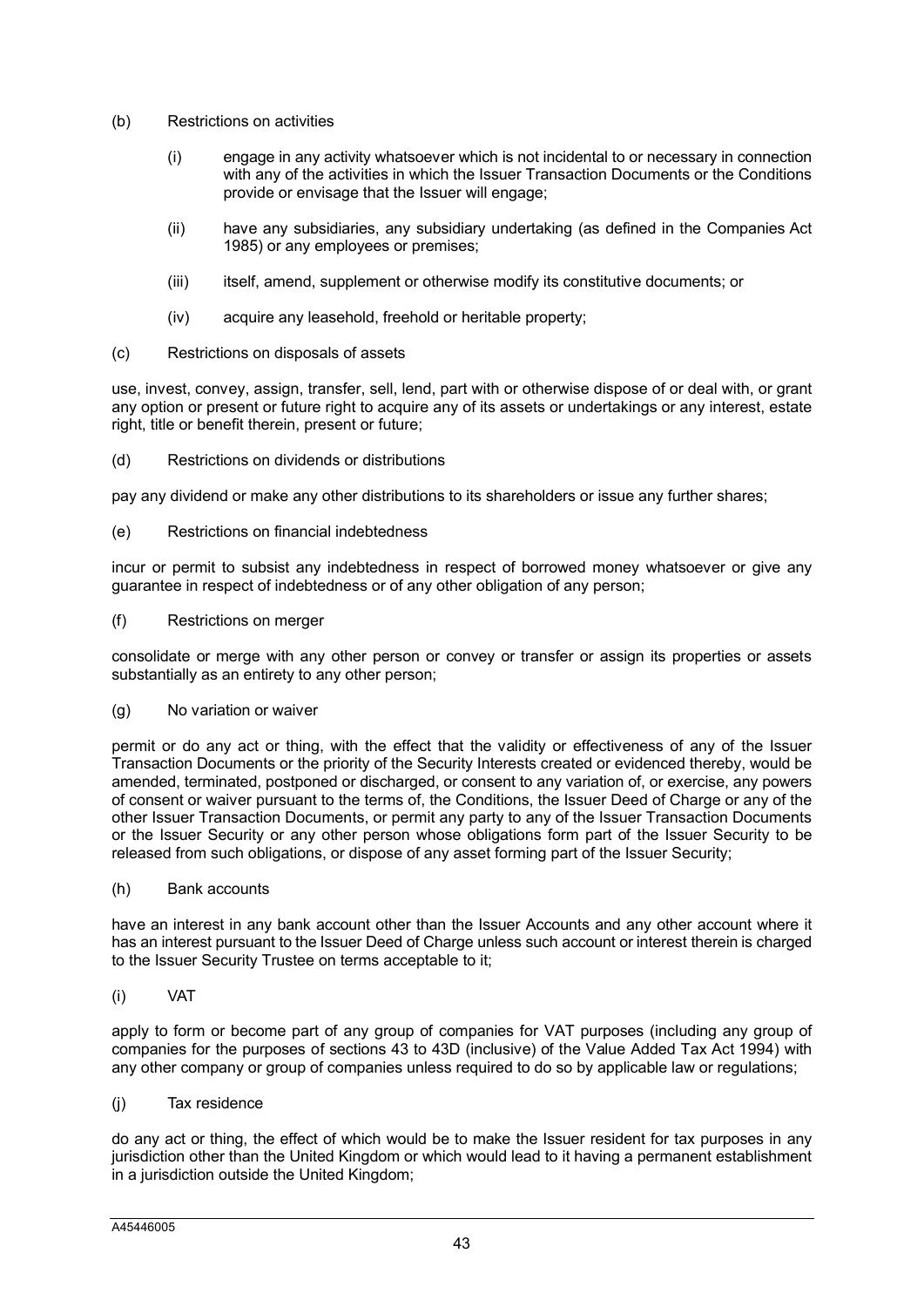### (k) UK Withholding Tax

do any act or thing, or fail to do any act or thing, the effect of which would be that any Obligor would be required to withhold or deduct from any payments by the relevant Obligor to the Issuer under the Issuer/Borrower Facility Agreement or the Issuer/Borrower Swap Agreement any amount for or on account of any Taxes imposed, levied, collected, withheld or assessed by any United Kingdom Tax Authority;

### (l) Group payment arrangements

enter into arrangements with respect to the payment of corporation tax pursuant to section 59F of the Taxes Management Act 1970;

### (m) Surrender of group relief

offer to surrender to any other company any losses or other amounts which are available:

- (i) for surrender by way of group relief under Part 5 of the Corporation Tax Act 2010 except on arm's length terms (including terms for payment of an amount equal to the current applicable rate of corporation tax multiplied by the surrendered amount); or
- (ii) to be treated pursuant to sections 963 and 964 of the Corporation Tax Act 2010 as amounts of corporation tax or interest paid by another company;

# (n) Capital gains

hold any capital asset save to the extent provided for or envisaged by the Transaction Documents or enter into an election or other arrangements with any company and/or H.M. Revenue & Customs for the deemed transfer to it and/or deemed disposal by it of any asset or part of any asset for the purposes of corporation tax on chargeable gains;

(o) Separate books, accounts, etc.

permit or consent to any of the following occurring:

- (i) its books and records being maintained with or co-mingled with those of any other person or entity;
- (ii) its bank accounts and the debts represented thereby being co-mingled with those of any other person or entity;
- (iii) its assets or revenues being co-mingled with those of any other person or entity; or
- $(iv)$  its business being conducted other than in its own name;

and, in addition and without limitation to the above, the Issuer shall or shall procure that, with respect to itself:

- (A) separate financial statements in relation to its financial affairs are maintained;
- (B) all corporate formalities with respect to its affairs are observed;
- (C) separate stationery, invoices and cheques are used; and
- (D) any known misunderstandings regarding its separate identity are corrected as soon as possible; and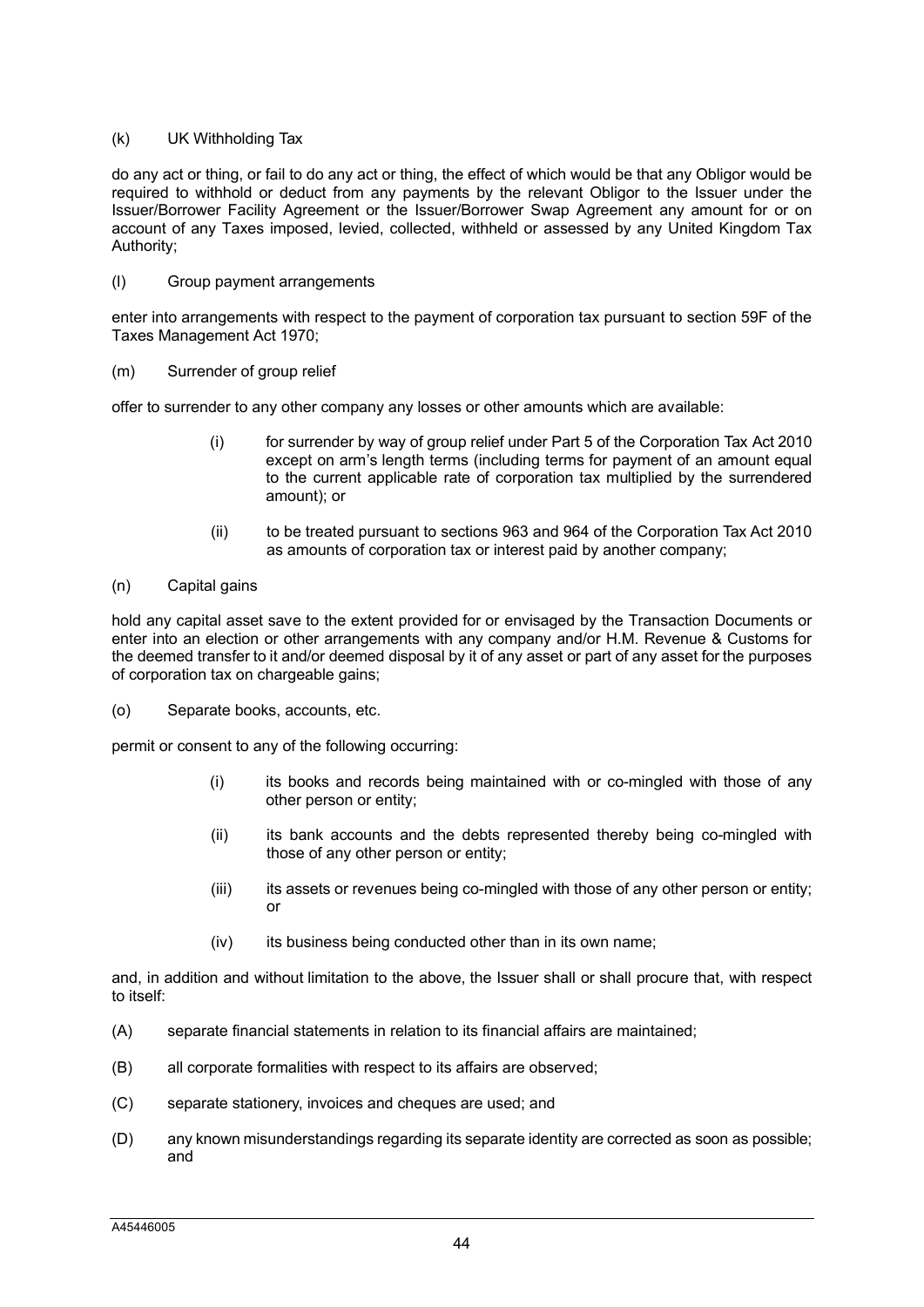# (p) Independent Director

at any time have fewer than one Independent Director.

# **6. Interest**

(a) Period of Accrual

Subject to the final paragraph of Condition 6(d) (*Interest – Determination of Rates of Interest and Calculation of Interest Amounts and Step-Up Amounts*), each Note bears interest on its Principal Amount Outstanding from (and including), in respect of the Class A1 Notes, the Class A2 Notes and the Class B1 Notes, the First Closing Date, in respect of the Class A3 Notes, the Class A4 Notes and the Class B2 Notes, the Second Closing Date, in respect of the Class A5 Notes, the Third Closing Date, in respect of the Class A6 Notes and Class AB2 Notes, the Fourth Closing Date, and in respect of the Class A7 Notes, the Fifth Closing Date. Each Note (or in the case of the redemption of part only of a Note, that part only of such Note) shall cease to bear interest from its due date for redemption, unless, upon due presentation, payment of the relevant amount of principal or any part thereof is withheld or refused. In such event, interest will continue to accrue thereon (before and after any decree or judgment) at the rate applicable to such Note up to (but excluding) the date on which, on presentation of such Note, payment in full of the relevant amount of principal is made or (if earlier) the seventh day after notice is duly given by the Principal Paying Agent to the holder thereof (in accordance with Condition 17 (*Notices to Noteholders*)) that upon presentation thereof, such payment will be made, provided that upon such presentation, such payment is in fact made.

(b) Interest Payment Dates and Interest Periods

Interest on the Notes will be payable in arrear in pounds sterling in respect of the aggregate Principal Amount Outstanding of the Class A1 Notes, the Class A2 Notes, the Class A3 Notes, the Class A4 Notes, the Class A5 Notes, the Class A6 Notes, the Class A7 Notes the Class AB2 Notes, the Class B1 Notes and the Class B2 Notes on the Interest Payment Date in respect of the Interest Period ending on (but excluding) that Interest Payment Date.

An "**Interest Period**" means in respect of the Original Notes the period from (and including) the First Closing Date to (but excluding) the Interest Payment Date falling on 15 June 2005, in respect of the Second Issue Notes the period from (and including) the Second Closing Date to (but excluding) the Interest Payment Date falling on 15 June 2006, in respect of the Third Issue Notes the period from (and including) the Third Closing Date to (but excluding) the Interest Payment Date falling on 15 September 2008, in respect of the Fourth Issue Notes the period from (and including) the Fourth Closing Date to (but excluding) the Interest Payment Date falling on 15 June 2016, and in respect of the Fifth Issue Notes the period from (and including) the Fifth Closing Date to (but excluding) the Interest Payment Date falling on 17 June 2019 and in each case thereafter, each subsequent period:

- (i) in relation to the Floating Rate Notes, from (and including) an Interest Payment Date to (but excluding) the next Interest Payment Date; and
- (ii) in relation to the Fixed Rate Notes, from (and including) 15 June, 15 September, 15 December and 15 March in each year to (but excluding) the following 15 September, 15 December, 15 March and 15 June respectively.
- (c) Rates of Interest on the Notes and Step-Up Fees
	- (i) *General*

The rates of interest (each a "**Rate of Interest**" and references to the "**relevant Rate of Interest**" being construed accordingly) payable from time to time in respect of:

(A) the Class A1 Notes, the Class A3 Notes and the Class A5 Notes (both prior to and following the Class A1 Step-Up Date, the Class A3 Step-Up Date and the Class A5 Step-Up Date); and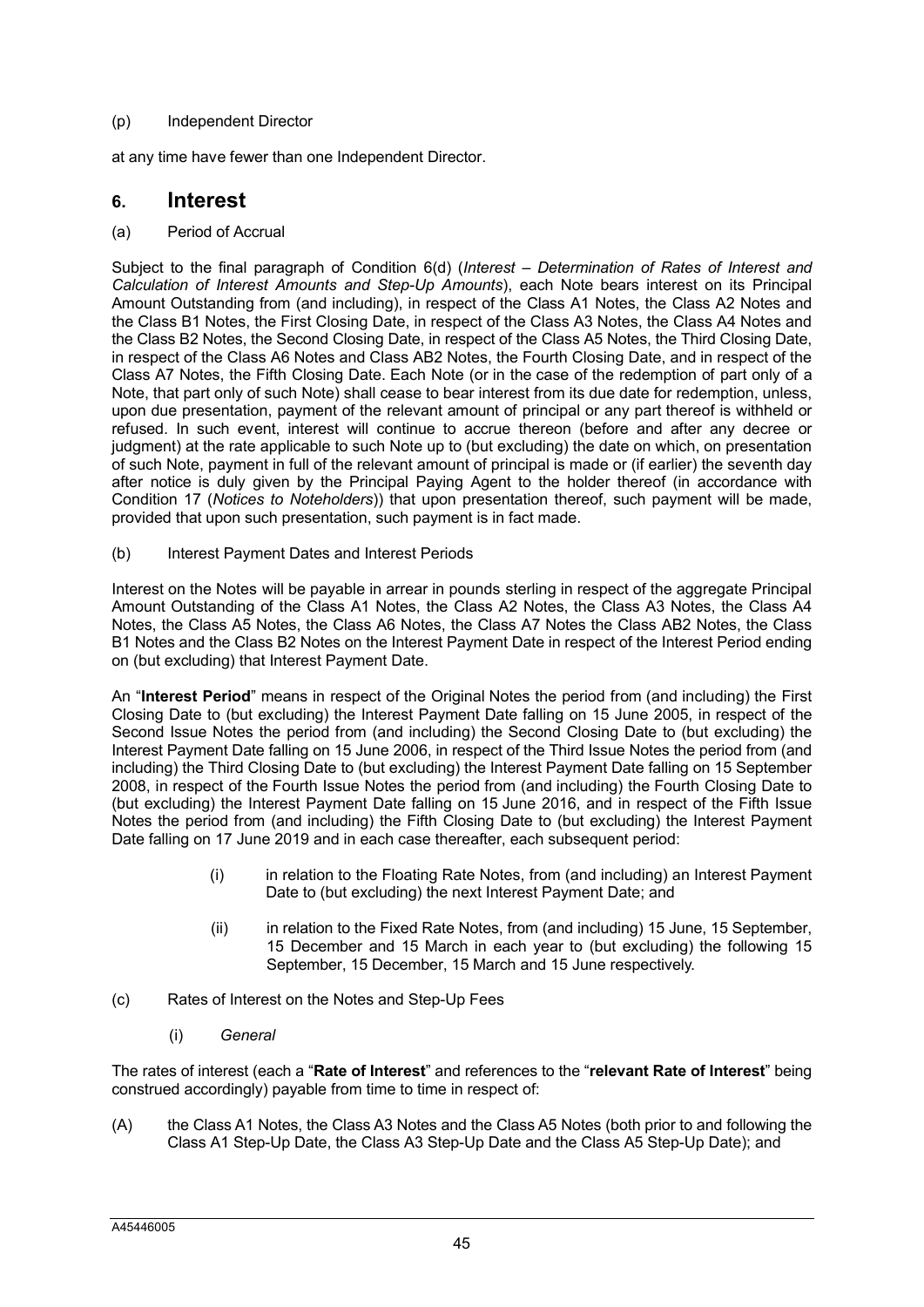(B) the Class B1 Notes (following the Class B1 Step-Up Date) and the Class B2 Notes (both prior to and following the Class B2 Step-Up Date),

will be determined by the Agent Bank on each Interest Determination Date.

Notwithstanding anything to the contrary contained herein:

(i) upon the occurrence of a Sterling LIBOR Cessation Event, from and after the first Interest Determination Date following the occurrence of such Sterling LIBOR Cessation Event, [the Class A5 Rate of Interest, the Class B2 Rate of Interest, and the Class B1 Floating Rate] for each Interest Period will be the SONIA Compounded Daily Reference Rate plus the Relevant Margin in respect of such Class of Notes plus an adjustment rate of 0.1193 per cent.

> "**SONIA Compounded Daily Reference Rate**" means, in respect of an Interest Period, the rate of return of a daily compound interest investment during the Observation Period corresponding to such Interest Period (with the daily Sterling overnight reference rate as reference rate for the calculation of interest) and will be calculated by the Agent Bank on the Interest Determination Date, as follows, and the resulting percentage will be rounded, if necessary, to the fourth decimal place, with 0.00005 being rounded upwards:

$$
\left[\prod_{i=1}^{d_o} \left(1 + \frac{SONIA_{i-SLBD} \times n_i}{365}\right) - 1\right] \times \frac{365}{d}
$$

Where:

"**d**" is the number of calendar days in the relevant Interest Period;

"**do**" is the number of London Business Days in the relevant Interest Period;

"**i**" is a series of whole numbers from one to do, each representing the relevant London Business Day in chronological order from, and including, the first London Business Day in the relevant Interest Period;

"**London Business Day**" means any day on which commercial banks are open for general business (including dealing in foreign exchange and foreign currency deposits) in London;

"**ni**", for any London Business Day "i", means the number of calendar days from and including such London Business Day "i" up to but excluding the following London Business Day; and

with such SONIA Compounded Daily Reference Rate being calculated in accordance with the lag observation method.

"**Observation Period**" means, in respect of an Interest Period, the period from (and including) the date falling 5 London Business Days prior to the first day of such Interest Period and ending on (but excluding) the date which is 5 London Business Days prior to the Interest Payment Date for such Interest Period (or the date falling 5 London Business Days prior to such earlier date, if any, on which the relevant Class of Notes becomes due and payable);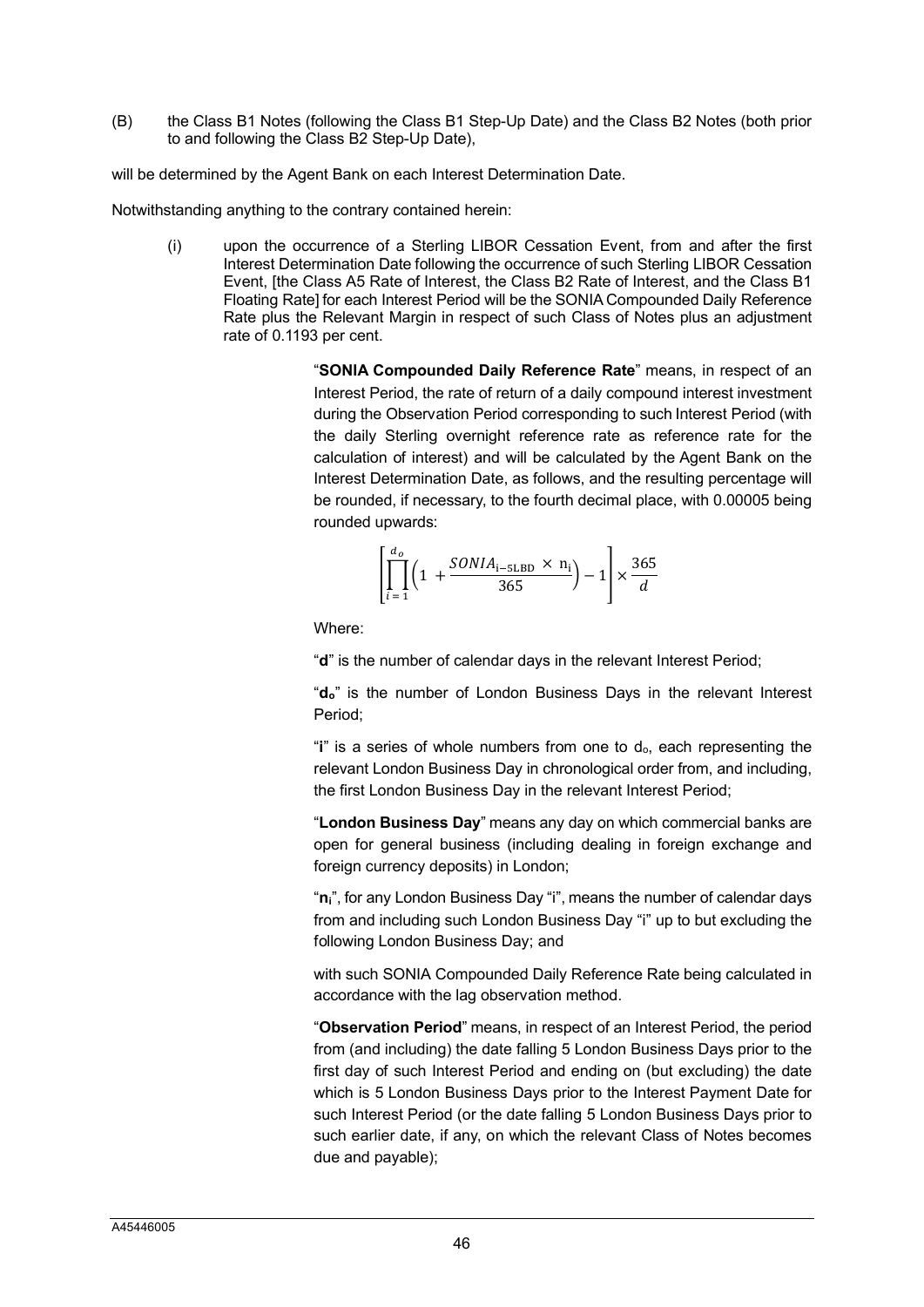"**Relevant Screen Page**" means Reuters Screen SONIA Page (or any replacement thereto);

"**SONIAi-5LBD**" means, in relation to any London Business Day falling in the relevant Interest Period, the SONIA reference rate in respect of the London Business Day falling 5 London Business Days prior to the relevant London Business Day "i"; and

the "**SONIA reference rate**", in respect of any London Business Day, is a reference rate equal to the daily Sterling Overnight Index Average ("**SONIA**") rate for such London Business Day as provided by the administrator of SONIA to authorised distributors and as then published on the Relevant Screen Page on the next following London Business Day or, if the Relevant Screen Page is unavailable, as published by authorised distributors on such London Business Day or, if SONIA cannot be obtained from such authorised distributors, as published on the Bank of England's Website at www.bankofengland.co.uk/boeapps/database/ (or such other page or website as may replace such page for the purposes of publishing the SONIA reference rate).

- (ii) If, in respect of any London Business Day, the SONIA reference rate is not available on the Relevant Screen Page (or has not otherwise been published by the relevant authorised distributors), such reference rate shall be:
	- 1. (i) the Bank of England's Bank Rate (the "**Bank Rate**") prevailing at close of business on the relevant London Business Day; plus (ii) the mean of the spread of the SONIA reference rate to the Bank Rate over the previous five days on which the SONIA reference rate has been published, excluding the highest spread (or, if there is more than one highest spread, one only of those highest spreads) and lowest spread (or, if there is more than one lowest spread, one only of those lowest spreads) to the Bank Rate, or
	- 2. if such Bank Rate is not available, the SONIA reference rate published on the Relevant Screen Page (or as otherwise provided in the relevant definition thereof) for the first preceding London Business Day on which the SONIA reference rate was published on the Relevant Screen Page (or as otherwise provided in the relevant definition thereof), and

in each case, SONIA<sup>i</sup> shall be interpreted accordingly,

and notwithstanding the paragraph above, in the event the Bank of England publishes guidance as to (i) how the SONIA reference rate is to be determined or (ii) any rate that is to replace the SONIA reference rate, the Agent Bank shall, subject to receiving written instructions from the Issuer and, to the extent that it is reasonably practicable, follow such guidance in order to determine the SONIA reference rate for the purpose of the relevant Class of Notes for so long as the SONIA reference rate is not available or has not been published by the authorised distributors.

(iii) If the Rate of Interest cannot be determined in accordance with the foregoing provisions, the Rate of Interest shall be that determined as at the last preceding Interest Determination Date.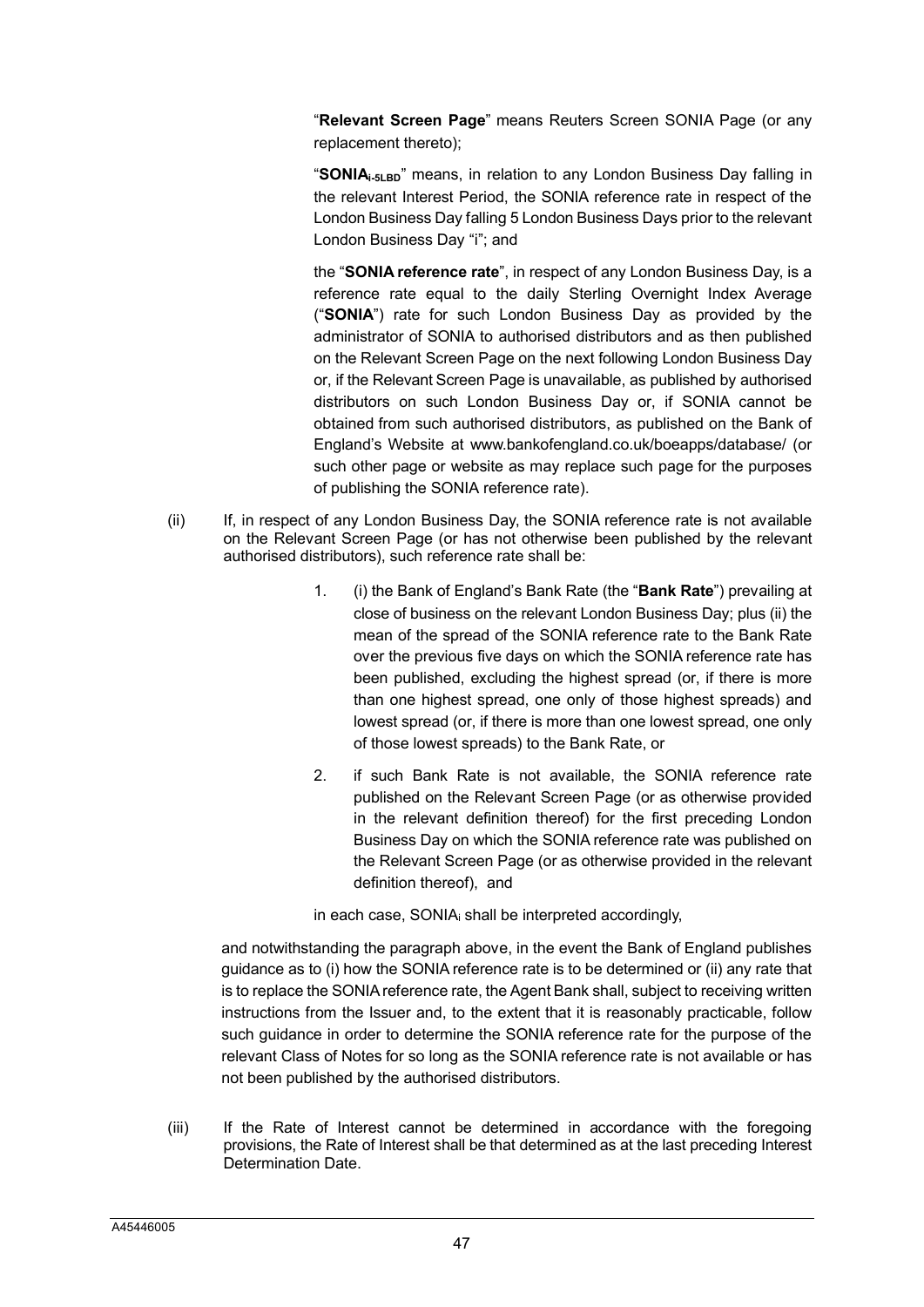(ii) *Class A1 Notes*

The Rate of Interest in respect of the Class A1 Notes for each Interest Period (the "**Class A1 Rate of Interest**") shall be the aggregate of:

(A) LIBOR; and

(B)

- (i) a margin of 0.38 per cent. per annum (the "**Class A1 Margin**") up to (but excluding) the Class A1 Step-Up Date; and
- (ii) thereafter until the date on which the Class A1 Notes have been redeemed in full, the Class A1 Margin plus an additional margin of 0.57 per cent. per annum (the "**Class A1 Step-Up Margin**" and that part of any interest on the Class A1 Notes referable to the Class A1 Step-Up Margin and any interest accrued thereon being a "**Class A1 Step-Up Amount**").
	- (iii) *Class A2 Notes*

The Rate of Interest in respect of the Class A2 Notes for each Interest Period (the "**Class A2 Rate of Interest**") shall be 5.318 per cent. per annum.

(iv) *Class A3 Notes*

The Rate of Interest in respect of the Class A3 Notes for each Interest Period (the "**Class A3 Rate of Interest**") shall be the aggregate of:

(A) LIBOR; and

(B)

- (i) a margin of 0.50 per cent. per annum (the "**Class A3 Margin**") up to (but excluding) the Class A3 Step-Up Date; and
- (ii) thereafter until the date on which the Class A3 Notes have been redeemed in full, the Class A3 Margin plus an additional margin of 0.75 per cent. per annum (the "**Class A3 Step-Up Margin**" and that part of any interest on the Class A3 Notes referable to the Class A3 Step-Up Margin and any interest accrued thereon being a "**Class A3 Step-Up Amount**").
	- (v) *Class A4 Notes*

The Rate of Interest in respect of the Class A4 Notes for each Interest Period (the "**Class A4 Rate of Interest**") shall be 5.106 per cent. per annum.

(vi) *Class A5 Notes*

The Rate of Interest in respect of the Class A5 Notes for each Interest Period (the "**Class A5 Rate of Interest**") shall be the aggregate of:

- (A) LIBOR; and
- (B) a margin of 1.00 per cent. per annum (the "**Class A5 Margin**") up to (but excluding) the Class A5 Step-Up Date,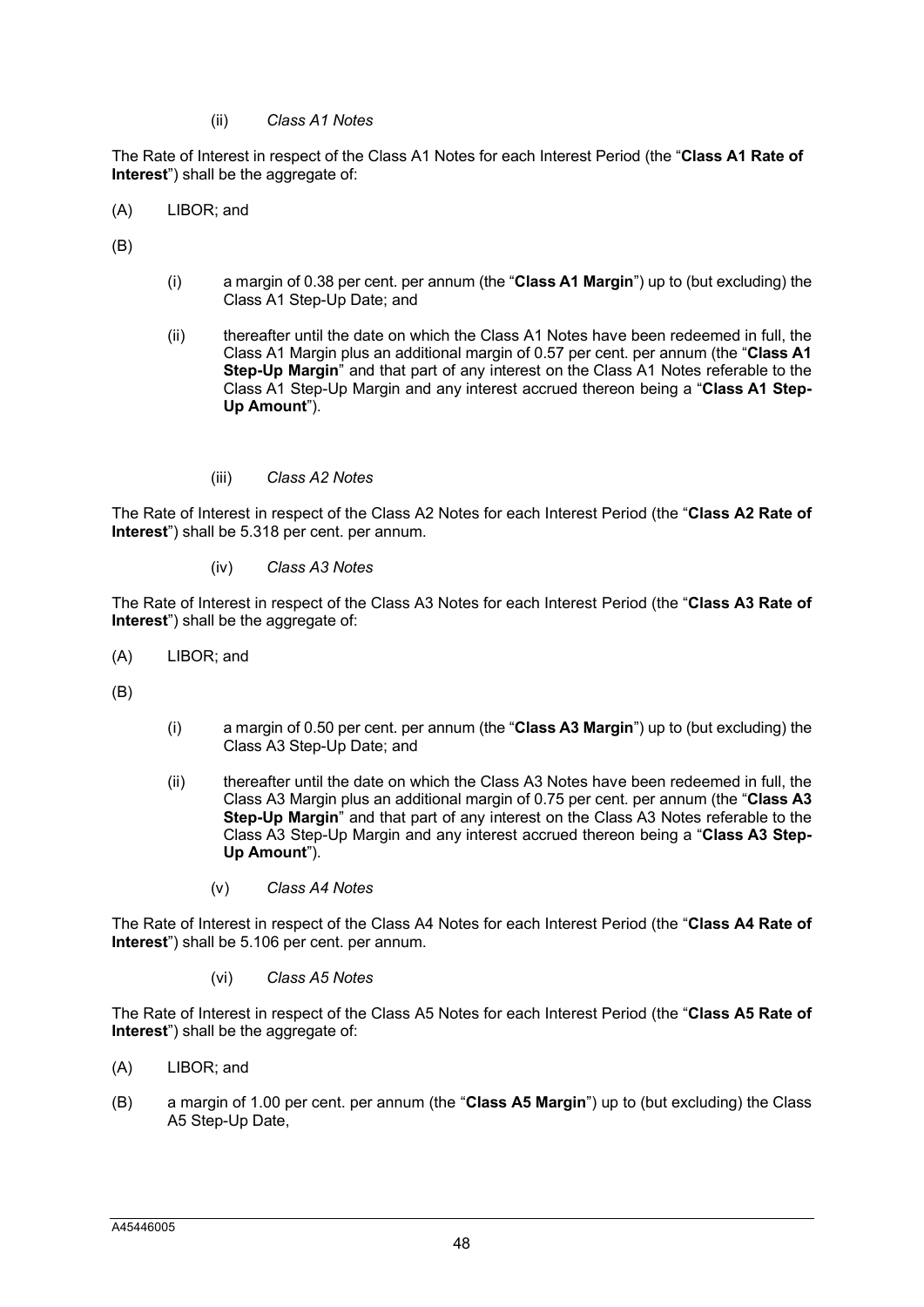plus,

in addition to the Class A5 Rate of Interest, from (and including) the Class A5 Step-Up Date until the date on which the Class A5 Notes have been redeemed in full, an additional step-up fee of 1.50 per cent. per annum (the "**Class A5 Step-Up Fee**" and that part of any interest on the Class A5 Notes referable to the Class A5 Step-Up Fee and any interest accrued thereon being a "**Class A5 Step-Up Amount**").

# (vii) *Class A6 Notes*

The Rate of Interest in respect of the Class A6 Notes for each Interest Period (the "**Class A6 Rate of Interest**") shall be 4.0643 per cent. per annum.

(viii) *Class A7 Notes*

The Rate of Interest in respect of the Class A7 Notes for each Interest Period (the "**Class A7 Rate of Interest**") shall be 3.593 per cent. per annum.

(ix) *Class AB2 Notes*

The Rate of Interest in respect of the Class AB2 Notes for each Interest Period (the "**Class AB2 Rate of Interest**") shall be 6.0552 per cent. per annum.

(x) *Class B1 Notes*

The Rate of Interest in respect of the Class B1 Notes for each interest period (the "**Class B1 Rate of Interest**") shall be 5.702 per cent. per annum up to (but excluding) the Class B1 Step-Up Date (the "**Class B1 Fixed Rate**") and thereafter, until the date on which the Class B1 Notes have been redeemed in full, the aggregate of:

- (A) LIBOR; and
- (B) a margin of 0.72 per cent. per annum (the "**Class B1 Margin**"); and
- (C) a further margin of 1.08 per cent. per annum (the "**Class B1 Step-Up Margin**" and that part of any interest referable to the Class B1 Step-Up Margin and any interest accrued thereon being a "**Class B1 Step-Up Amount**") (the "**Class B1 Floating Rate**").
	- (xi) *Class B2 Notes*

The Rate of Interest in respect of the Class B2 Notes for each interest period (the "**Class B2 Rate of Interest**") shall be the aggregate of:

- (A) LIBOR; and
- (B)
- (i) a margin of 0.83 per cent. per annum (the "**Class B2 Margin**") up to (but excluding) the Class B2 Step-Up Date; and
- (ii) thereafter until the date on which the Class B2 Notes have been redeemed in full, the Class B2 Margin plus an additional margin of 1.25 per cent. per annum (the "**Class B2 Step-Up Margin**" and that part of any interest on the Class B2 Notes referable to the Class B2 Step-Up Margin and any interest accrued thereon being a "**Class B2 Step-Up Amount**" and together with any Class A1 Step-Up Amounts, Class A3 Step-Up Amounts, Class A5 Step-Up Amounts and Class B1 Step-Up Amounts, the "**Step-Up Amounts**").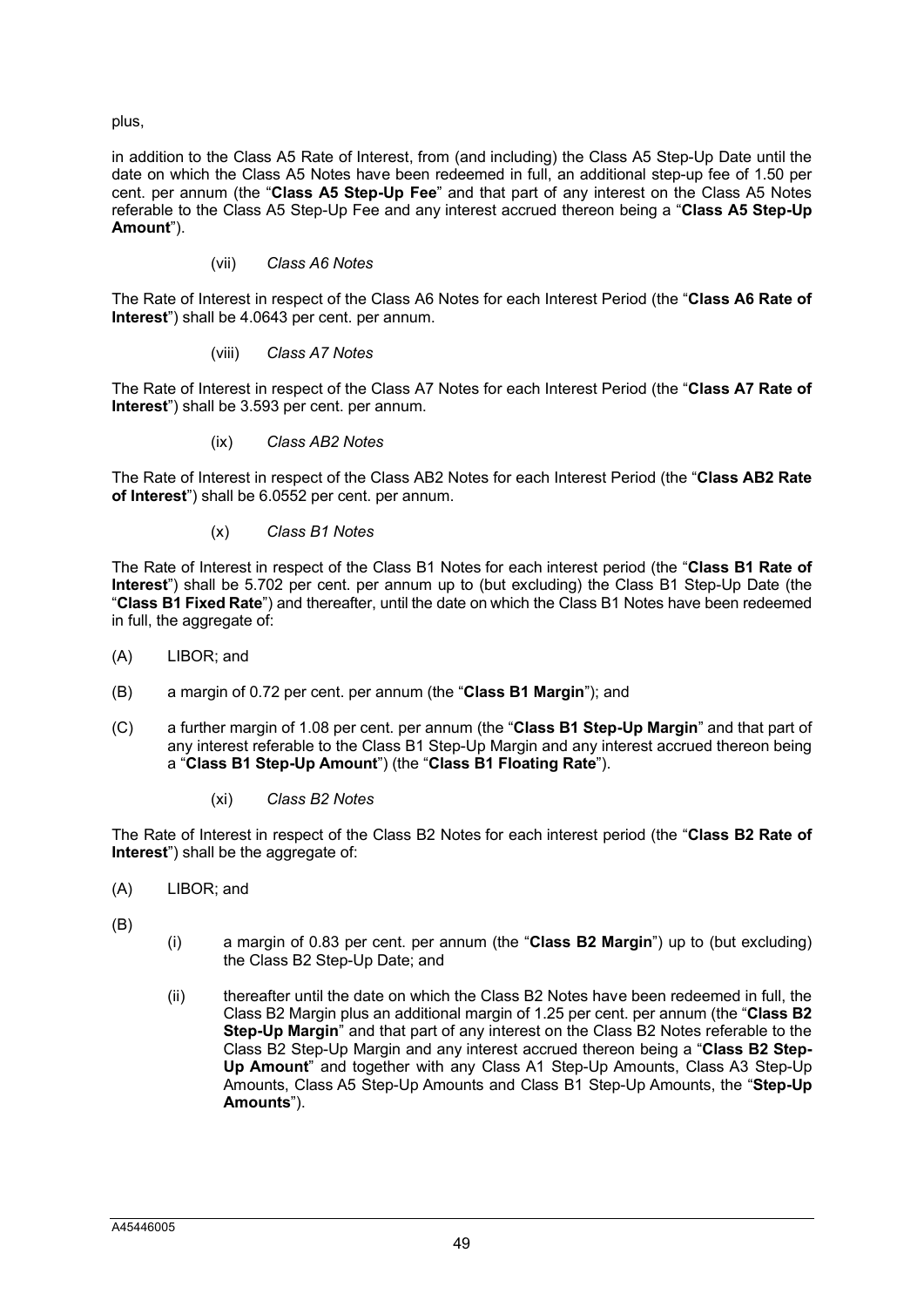(d) Determination of Rates of Interest and Calculation of Interest Amounts and Step-Up Amounts

The Agent Bank shall, at or as soon as practicable after 11.00 a.m. (London time) on each Interest Determination Date, determine and notify the Issuer, the Note Trustee and the Paying Agents and will cause notice thereof to be given to the relevant Noteholders in accordance with Condition 17 (*Notices to Noteholders*), of: (i) the Floating Interest Rates applicable to the Note Interest Period commencing on or immediately after that Interest Determination Date (or, as applicable, commencing prior to that Interest Determination Date after a Sterling LIBOR Cessation Event) in respect of each class of the Floating Rate Notes; (ii) the amounts payable in respect of such Note Interest Period in respect of each class of the Floating Rate Notes (the "**Floating Rate Note Interest Amounts**"); (iii) that part of the Floating Rate Note Interest Amount (if any) that relates to the Step-Up Amounts in relation to each class of Floating Rate Notes then outstanding; and (iv) the sterling amounts payable in respect of the relevant Note Interest Period in respect of each class of the Fixed Rate Notes (the "**Fixed Rate Note Interest Amounts**" and, together with the Floating Rate Note Interest Amounts, the "**Interest Amounts**").

The Interest Amounts shall be calculated by applying the relevant interest rate to the then Principal Amount Outstanding of the relevant Note and (i) (in the case of the Floating Rate Notes) multiplying the resultant figure by the actual number of days in the Interest Period divided by 365; or (ii) (in the case of the Fixed Rate Notes except in relation to the first Fixed Rate Note Interest Amount) multiplying the resultant figure by the actual number of days elapsed in the relevant Note Interest Period divided by 365 or, if such year is a leap year, by 366, and in each case rounding the resultant figure down to the nearest penny.

The Step-Up Amounts in respect of the Class A5 Notes for an Interest Period will be calculated by applying, from (and including) the Class A5 Step-Up Date, the Class A5 Step-Up Fee to the Principal Amount Outstanding of the Class A5 Notes, during such Interest Period.

(e) Publication of Floating Interest Rates, Interest Amounts and other Notices

As soon as practicable after receiving notification thereof, the Issuer will cause each Rate of Interest, the Interest Amount and the Step-Up Amounts (if any), applicable to each class of Notes for the relevant Note Interest Period and the immediately succeeding Interest Payment Date to be notified to Euronext Dublin (for so long as the Notes are admitted to listing on Euronext Dublin) and will cause notice thereof to be given to the relevant class of Noteholders in accordance with Condition 17 (Notices to Noteholders). The Interest Amounts, the Step-Up Amounts (if any) and the Interest Payment Date so notified may subsequently be amended (or appropriate alternative arrangements made by way of adjustment) without notice in the event of any extension or shortening of the Note Interest Period.

(f)

[*intentionally ommitted*]

# (g) Notification to be Final

All notifications, opinions, determinations, certificates, calculations, quotations and decisions given, expressed, made or obtained for the purposes of this Condition 6, whether by the Reference Banks (or any of them), the Paying Agents, the Agent Bank or the Issuer shall (in the absence of wilful default, fraud or manifest error) be binding on the Issuer and all Noteholders and Couponholders, the Reference Banks, the Agent Bank and the Note Trustee and (in the absence of wilful default, gross negligence or fraud) no liability to the Note Trustee, the Noteholders or the Couponholders shall attach to the Issuer, the Reference Banks, the Agent Bank or the Note Trustee in connection with the exercise or nonexercise by them or any of them of their powers, duties and discretions under this Condition 6 (provided that in no circumstances shall the Note Trustee be liable for any calculation carried out pursuant to Condition 6(f) (*Interest* – *Determination or Calculation by the Note Trustee*)).

(h) Agent Bank and Reference Banks

The Issuer shall ensure that, so long as any of the Notes remains outstanding, there shall at all times be four Reference Banks and an Agent Bank approved in writing by the Note Trustee. The Agent Bank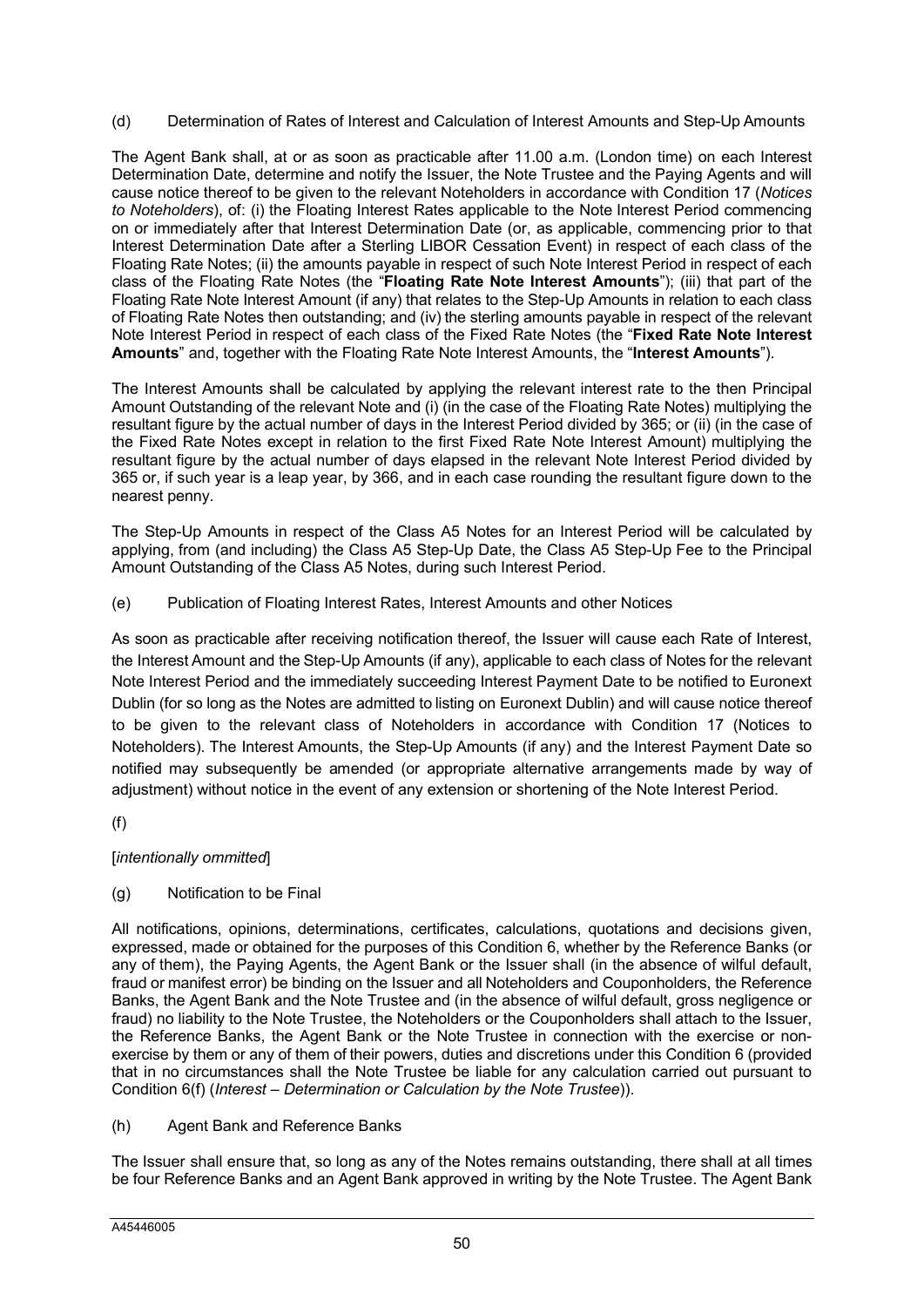may not resign until a successor so approved by the Note Trustee has been appointed. The initial Reference Banks shall be the principal London office of each of The Royal Bank of Scotland plc, Lloyds Bank plc, HSBC Bank plc and Barclays Bank plc. In the event of the principal London office of any such bank being unable or unwilling to continue to act as a Reference Bank, the Issuer shall appoint such other bank as may have been previously approved by the Note Trustee to act as such in its place.

# **7. Redemption, Purchase and Cancellation**

# (a) Final Redemption

Unless previously redeemed in full and cancelled, the Issuer shall redeem:

- (i) the Class A1 Notes at their Principal Amount Outstanding on the Interest Payment Date falling in June 2031 (the "**Class A1 Final Maturity Date**");
- (ii) the Class A2 Notes at their Principal Amount Outstanding on the Interest Payment Date falling in September 2031 (the "**Class A2 Final Maturity Date**");
- (iii) the Class A3 Notes at their Principal Amount Outstanding on the Interest Payment Date falling in September 2021 (the "**Class A3 Final Maturity Date**");
- (iv) the Class A4 Notes at their Principal Amount Outstanding on the Interest Payment Date falling in March 2034 (the "**Class A4 Final Maturity Date**");
- (v) the Class A5 Notes at their Principal Amount Outstanding on the Interest Payment Date falling in December 2033 (the "**Class A5 Final Maturity Date**");
- (vi) the Class A6 Notes at their Principal Amount Outstanding on the Interest Payment Date falling in March 2035 (the "**Class A6 Final Maturity Date**");
- (vii) the Class A7 Notes at their Principal Amount Outstanding on the Interest Payment Date falling in March 2035 (the "**Class A7 Final Maturity Date**");
- (viii) the Class AB2 Notes at their Principal Amount Outstanding on the Interest Payment Date falling in March 2036 (the "**Class AB2 Final Maturity Date**");
- (ix) the Class B1 Notes at their Principal Amount Outstanding on the Interest Payment Date falling in December 2034 (the "**Class B1 Final Maturity Date**"); and
- (x) the Class B2 Notes at their Principal Amount Outstanding on the Interest Payment Date falling in March 2036 (the "**Class B2 Final Maturity Date**" and together with the Class A1 Final Maturity Date, the Class A2 Final Maturity Date, the Class A3 Final Maturity Date, the Class A4 Final Maturity Date, the Class A5 Final Maturity Date, the Class A6 Final Maturity Date, the Class A7 Final Maturity Date, the Class AB2 Final Maturity Date and the Class B1 Final Maturity Date, the "**Final Maturity Dates**" and each a "**Final Maturity Date**"),

in each case, together with accrued but unpaid interest on the Principal Amount Outstanding of such Notes up to but excluding the date on which such redemption occurs.

- (b) Scheduled Mandatory Redemption in Part
	- (i) Prior to the service of a Note Acceleration Notice, each class of Notes will be subject to mandatory *pro rata* redemption in part on each Interest Payment Date in the aggregate principal amounts (respectively a "**Class A1 Amortisation Amount**", a "**Class A2 Amortisation Amount**", a "**Class A3 Amortisation Amount**", a "**Class A4 Amortisation Amount**", a "**Class A5 Amortisation Amount**", a "**Class A6 Amortisation Amount**", a "**Class A7 Amortisation Amount**", a "**Class AB2 Amortisation Amount**", a "**Class B1 Amortisation**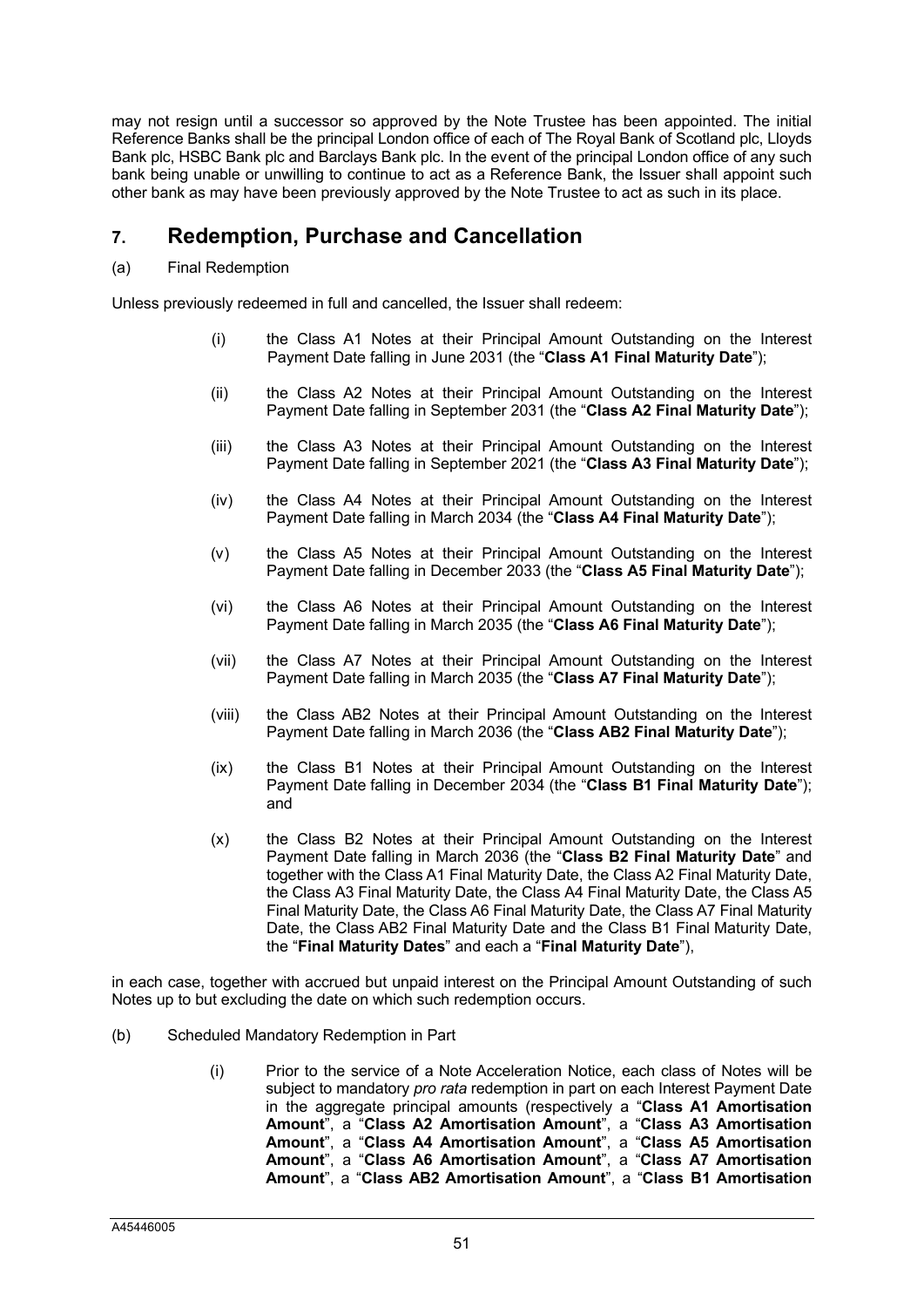**Amount**" and a "**Class B2 Amortisation Amount**", and each an "**Amortisation Amount**") set out opposite the month of each Interest Payment Date below on the Interest Payment Date falling in such month set out in the principal repayment schedule.

If any partial redemption of any class of Notes is made at any time, otherwise than in accordance with this Condition 7(b)(i), then each Amortisation Amount pertaining to such class of Notes which falls to be paid after the date of the partial redemption so made shall be reduced by a proportion of such Amortisation Amount which is the same proportion as the partial redemption so made bore to the Principal Amount Outstanding of such class of Notes immediately prior to such partial redemption being made but after deducting any redemption made in accordance with this Condition 7(b)(i) on the date such partial redemption is made.

For so long as any Class A1 Notes, Class A2 Notes, Class A3 Notes, Class A4 Notes, Class A5 Notes, Class A6 Notes, the Class A7 Notes or any other Notes ranking senior to the Class AB2 Notes are outstanding, there will be a deferral of the payment of any scheduled principal on the Class AB2 Notes on any Interest Payment Date to the extent that, on such Interest Payment Date, the Issuer has insufficient funds to pay scheduled principal on such Class AB2 Notes. Accordingly, non-payment of such principal will not of itself constitute a Note Event of Default.

For so long as any Class A1 Notes, Class A2 Notes, Class A3 Notes, Class A4 Notes, Class A5 Notes, Class A6 Notes, Class A7 Notes, Class AB2 Notes or any other Notes ranking senior to the Class B Notes are outstanding, there will be a deferral of the payment of any scheduled principal on the Class B Notes on any Interest Payment Date to the extent that, on such Interest Payment Date, the Issuer has insufficient funds to pay scheduled principal on such Class B Notes. Accordingly, non-payment of such principal will not of itself constitute a Note Event of Default.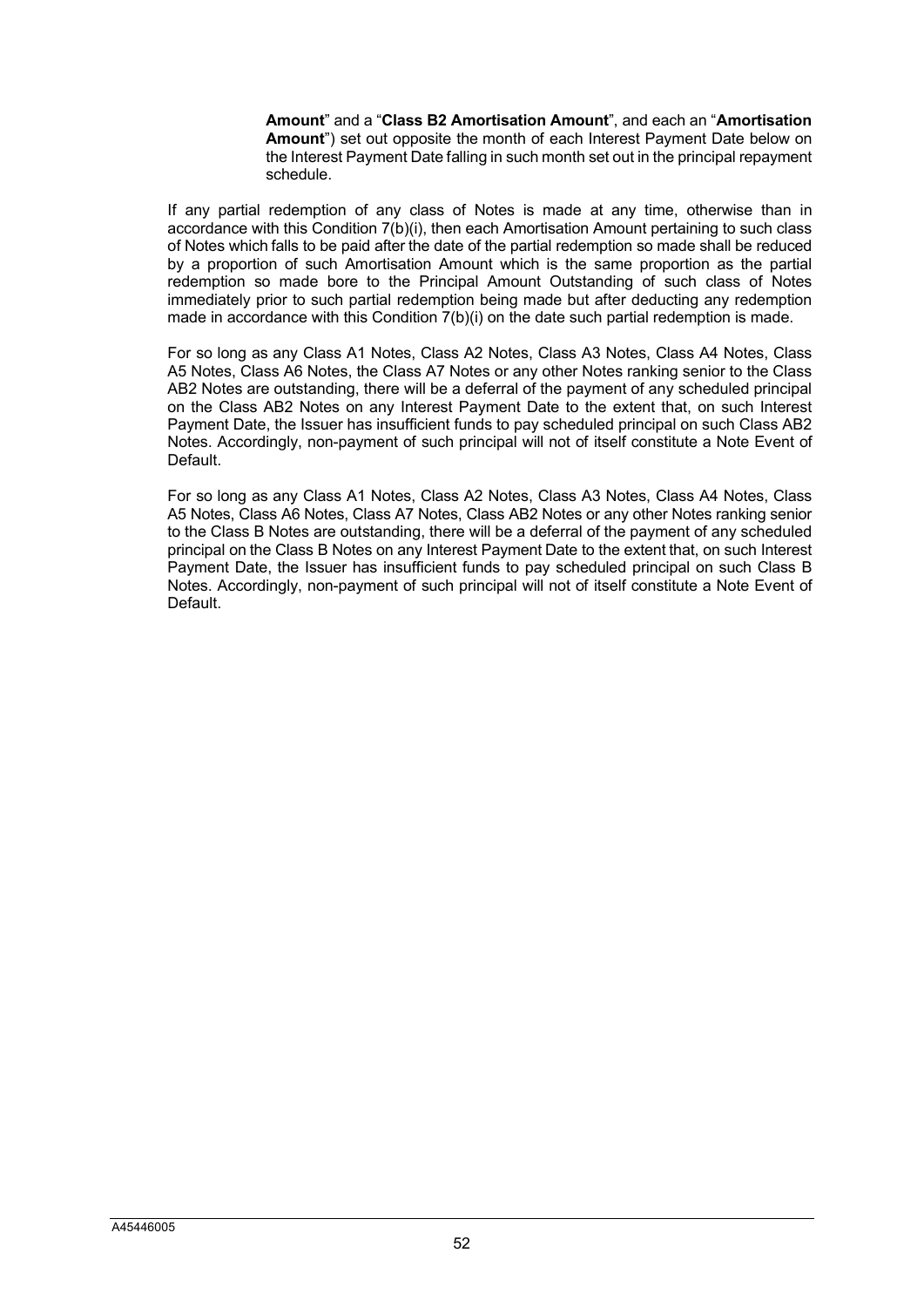|                  | <b>Class A1</b> | <b>Class A2</b> | <b>Class A3</b> | <b>Class A4</b> | <b>Class A5</b> | <b>Class A6</b> | <b>Class A7</b> | <b>Class AB2</b> | <b>Class B1</b> | <b>Class B2</b> |
|------------------|-----------------|-----------------|-----------------|-----------------|-----------------|-----------------|-----------------|------------------|-----------------|-----------------|
| Interest         | Amortisatio     | Amortisatio     | Amortisatio     | Amortisatio     | Amortisatio     | Amortisatio     | Amortisatio     | Amortisatio      | Amortisatio     | Amortisatio     |
| Payment          | n Amount        | n Amount        | n Amount        | n Amount        | n Amount        | n Amount        | n Amount        | n Amount         | n Amount        | n Amount        |
| <b>Date</b>      | $(E)$ (per      | $(E)$ (per      | $(E)$ (per      | $(E)$ (per      | $(E)$ (per      | $(E)$ (per      | $(E)$ (per      | $(E)$ (per       | $(E)$ (per      | $(E)$ (per      |
| falling in       | £1,000)         | £1,000)         | £1,000)         | £1,000)         | £1,000)         | £1,000)         | £1,000)         | £1,000)          | £1,000)         | £1,000)         |
| <b>June 2005</b> | 0.00            | 10.72           |                 |                 |                 |                 | —               |                  | 0.00            |                 |
| Septembe         | 0.00            | 9.70            |                 |                 |                 |                 |                 |                  | 0.00            |                 |
| r 2005           |                 |                 |                 |                 |                 |                 |                 |                  |                 |                 |
| December         | 0.00            | 9.83            |                 |                 |                 |                 |                 |                  | 0.00            |                 |
| 2005             |                 |                 |                 |                 |                 |                 |                 |                  |                 |                 |
| March            | 0.00            | 9.96            |                 |                 |                 |                 |                 |                  | 0.00            |                 |
| 2006             |                 |                 |                 |                 |                 |                 |                 |                  |                 |                 |
| <b>June 2006</b> | 0.00            | 10.09           | 1.57            | 0.00            |                 |                 |                 |                  | 0.00            | 0.00            |
| Septembe         | 0.00            | 10.23           | 3.63            | 0.00            |                 |                 |                 |                  | 0.00            | 0.00            |
| r 2006           |                 |                 |                 |                 |                 |                 |                 |                  |                 |                 |
| December         | 0.00            | 10.36           | 3.69            | 0.00            |                 |                 |                 |                  | 0.00            | 0.00            |
| 2006             |                 |                 |                 |                 |                 |                 |                 |                  |                 |                 |
| March            | 0.00            | 10.50           | 3.74            | 0.00            |                 |                 |                 |                  | 0.00            | 0.00            |
| 2007             |                 |                 |                 |                 |                 |                 |                 |                  |                 |                 |
| <b>June 2007</b> | 0.00            | 10.64           | 3.79            | 0.00            |                 |                 |                 |                  | 0.00            | 0.00            |
| Septembe         | 0.00            | 10.78           | 3.84            | 0.00            |                 |                 |                 |                  | 0.00            | 0.00            |
| r 2007           |                 |                 |                 |                 |                 |                 |                 |                  |                 |                 |
| December         | 0.00            | 10.93           | 3.89            | 0.00            |                 |                 |                 |                  | 0.00            | 0.00            |
| 2007             |                 |                 |                 |                 |                 |                 |                 |                  |                 |                 |
| March            | 0.00            | 11.07           | 3.95            | 0.00            |                 |                 |                 |                  | 0.00            | 0.00            |
| 2008             |                 |                 |                 |                 |                 |                 |                 |                  |                 |                 |
| <b>June 2008</b> | 0.00            | 3.05            | 19.37           | 0.00            |                 |                 |                 |                  | 0.00            | 0.00            |
| Septembe         | 0.00            | 3.09            | 19.65           | 0.00            | 4.18            |                 |                 |                  | 0.00            | 0.00            |
| r 2008           |                 |                 |                 |                 |                 |                 |                 |                  |                 |                 |
| December         | 0.00            | 3.13            | 19.92           | 0.00            | 4.25            |                 |                 |                  | 0.00            | 0.00            |
| 2008             |                 |                 |                 |                 |                 |                 |                 |                  |                 |                 |
| March            | 0.00            | 3.17            | 20.20           | 0.00            | 4.30            |                 |                 |                  | 0.00            | 0.00            |
| 2009             |                 |                 |                 |                 |                 |                 |                 |                  |                 |                 |
| <b>June 2009</b> | 0.00            | 3.22            | 20.47           | 0.00            | 4.37            |                 |                 |                  | 0.00            | 0.00            |
| Septembe         | 0.00            | 3.26            | 20.76           | 0.00            | 4.42            |                 |                 |                  | 0.00            | 0.00            |
| r 2009           |                 |                 |                 |                 |                 |                 |                 |                  |                 |                 |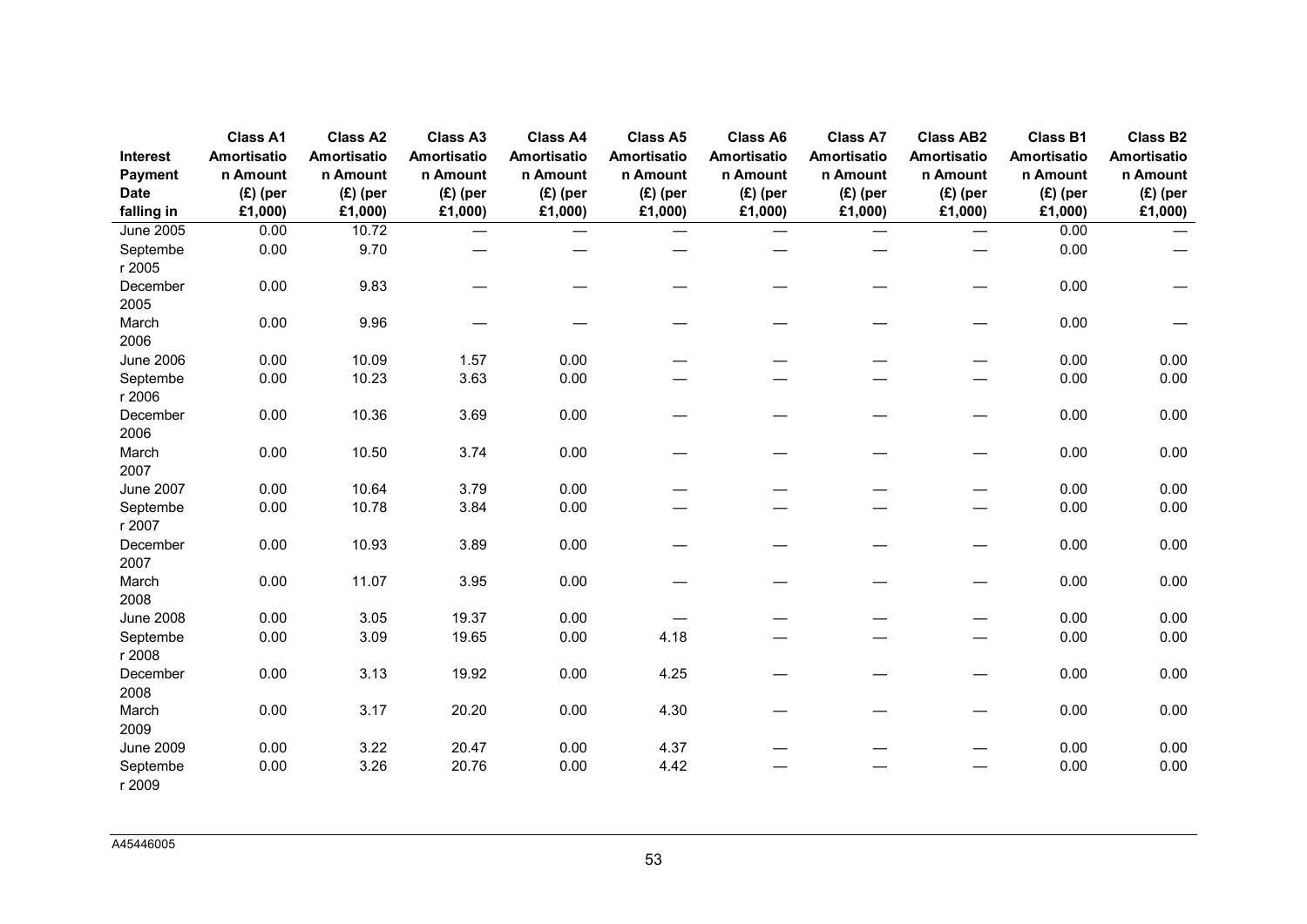| <b>Interest</b>    | <b>Class A1</b><br>Amortisatio | <b>Class A2</b><br><b>Amortisatio</b> | <b>Class A3</b><br>Amortisatio | <b>Class A4</b><br>Amortisatio | <b>Class A5</b><br><b>Amortisatio</b> | <b>Class A6</b><br><b>Amortisatio</b> | <b>Class A7</b><br>Amortisatio | <b>Class AB2</b><br><b>Amortisatio</b> | <b>Class B1</b><br>Amortisatio | <b>Class B2</b><br>Amortisatio |
|--------------------|--------------------------------|---------------------------------------|--------------------------------|--------------------------------|---------------------------------------|---------------------------------------|--------------------------------|----------------------------------------|--------------------------------|--------------------------------|
| Payment            | n Amount                       | n Amount                              | n Amount                       | n Amount                       | n Amount                              | n Amount                              | n Amount                       | n Amount                               | n Amount                       | n Amount                       |
| <b>Date</b>        | $(E)$ (per                     | $(E)$ (per                            | $(E)$ (per                     | $(E)$ (per                     | $(E)$ (per                            | $(E)$ (per                            | $(E)$ (per                     | $(E)$ (per                             | $(E)$ (per                     | $(E)$ (per                     |
| falling in         | £1,000)                        | £1,000)                               | £1,000)                        | £1,000)                        | £1,000)                               | £1,000)                               | £1,000)                        | £1,000)                                | £1,000)                        | £1,000)                        |
| December           | 0.00                           | 3.30                                  | 21.05                          | 0.00                           | 4.49                                  |                                       | $\overline{\phantom{0}}$       | $\qquad \qquad -$                      | 0.00                           | 0.00                           |
| 2009               |                                |                                       |                                |                                |                                       |                                       |                                |                                        |                                |                                |
| March              | 0.00                           | 3.35                                  | 21.33                          | 0.00                           | 4.56                                  |                                       |                                |                                        | 0.00                           | 0.00                           |
| 2010               |                                |                                       |                                |                                |                                       |                                       |                                |                                        |                                |                                |
| <b>June 2010</b>   | 0.00                           | 5.02                                  | 18.57                          | 0.00                           | 4.62                                  |                                       |                                |                                        | 0.00                           | 0.00                           |
| Septembe           | 0.00                           | 5.09                                  | 18.82                          | 0.00                           | 4.68                                  |                                       |                                |                                        | 0.00                           | 0.00                           |
| r 2010             |                                |                                       |                                |                                |                                       |                                       |                                |                                        |                                |                                |
| December           | 0.00                           | 6.79                                  | 16.00                          | 0.00                           | 4.76                                  |                                       |                                |                                        | 0.00                           | 0.00                           |
| 2010               |                                |                                       |                                |                                |                                       |                                       |                                |                                        |                                |                                |
| March              | 0.00                           | 6.88                                  | 16.23                          | 0.00                           | 4.83                                  |                                       |                                |                                        | 0.00                           | 0.00                           |
| 2011               |                                |                                       |                                |                                |                                       |                                       |                                |                                        |                                |                                |
| <b>June 2011</b>   | 0.00                           | 7.79                                  | 14.92                          | 0.00                           | 4.89                                  |                                       |                                |                                        | 0.00                           | 0.00                           |
| Septembe           | 0.00                           | 7.90                                  | 15.11                          | 0.00                           | 4.97                                  |                                       |                                |                                        | 0.00                           | 0.00                           |
| r 2011<br>December | 0.00                           | 8.82                                  | 13.78                          | 0.00                           | 5.04                                  |                                       |                                |                                        | 0.00                           | 0.00                           |
| 2011               |                                |                                       |                                |                                |                                       |                                       |                                |                                        |                                |                                |
| March              | 0.00                           | 8.94                                  | 13.97                          | 0.00                           | 5.12                                  | —                                     |                                | $\overbrace{\phantom{13333}}$          | 0.00                           | 0.00                           |
| 2012               |                                |                                       |                                |                                |                                       |                                       |                                |                                        |                                |                                |
| <b>June 2012</b>   | 14.36                          | 2.32                                  | 14.18                          | 0.00                           | 5.20                                  |                                       |                                |                                        | 0.00                           | 0.00                           |
| Septembe           | 14.46                          | 2.41                                  | 14.35                          | 0.00                           | 5.27                                  |                                       |                                |                                        | 0.00                           | 0.00                           |
| r 2012             |                                |                                       |                                |                                |                                       |                                       |                                |                                        |                                |                                |
| December           | 14.57                          | 2.49                                  | 14.54                          | 0.00                           | 5.35                                  |                                       |                                | $\overbrace{\phantom{13333}}$          | 0.00                           | 0.00                           |
| 2012               |                                |                                       |                                |                                |                                       |                                       |                                |                                        |                                |                                |
| March              | 14.67                          | 2.58                                  | 14.73                          | 0.00                           | 5.42                                  |                                       |                                |                                        | 0.00                           | 0.00                           |
| 2013               |                                |                                       |                                |                                |                                       |                                       |                                |                                        |                                |                                |
| <b>June 2013</b>   | 14.77                          | 2.67                                  | 14.91                          | 0.00                           | 5.51                                  |                                       |                                |                                        | 0.00                           | 0.00                           |
| Septembe           | 14.87                          | 2.77                                  | 15.10                          | 0.00                           | 5.59                                  | $\overline{\phantom{0}}$              |                                |                                        | 0.00                           | 0.00                           |
| r 2013             |                                |                                       |                                |                                |                                       |                                       |                                |                                        |                                |                                |
| December           | 14.96                          | 2.87                                  | 15.28                          | 0.00                           | 5.68                                  |                                       |                                |                                        | 0.00                           | 0.00                           |
| 2013               |                                |                                       |                                |                                |                                       |                                       |                                |                                        |                                |                                |
| March              | 15.06                          | 2.97                                  | 15.48                          | 0.00                           | 5.76                                  |                                       |                                |                                        | 0.00                           | 0.00                           |
| 2014               |                                |                                       |                                |                                |                                       |                                       |                                |                                        |                                |                                |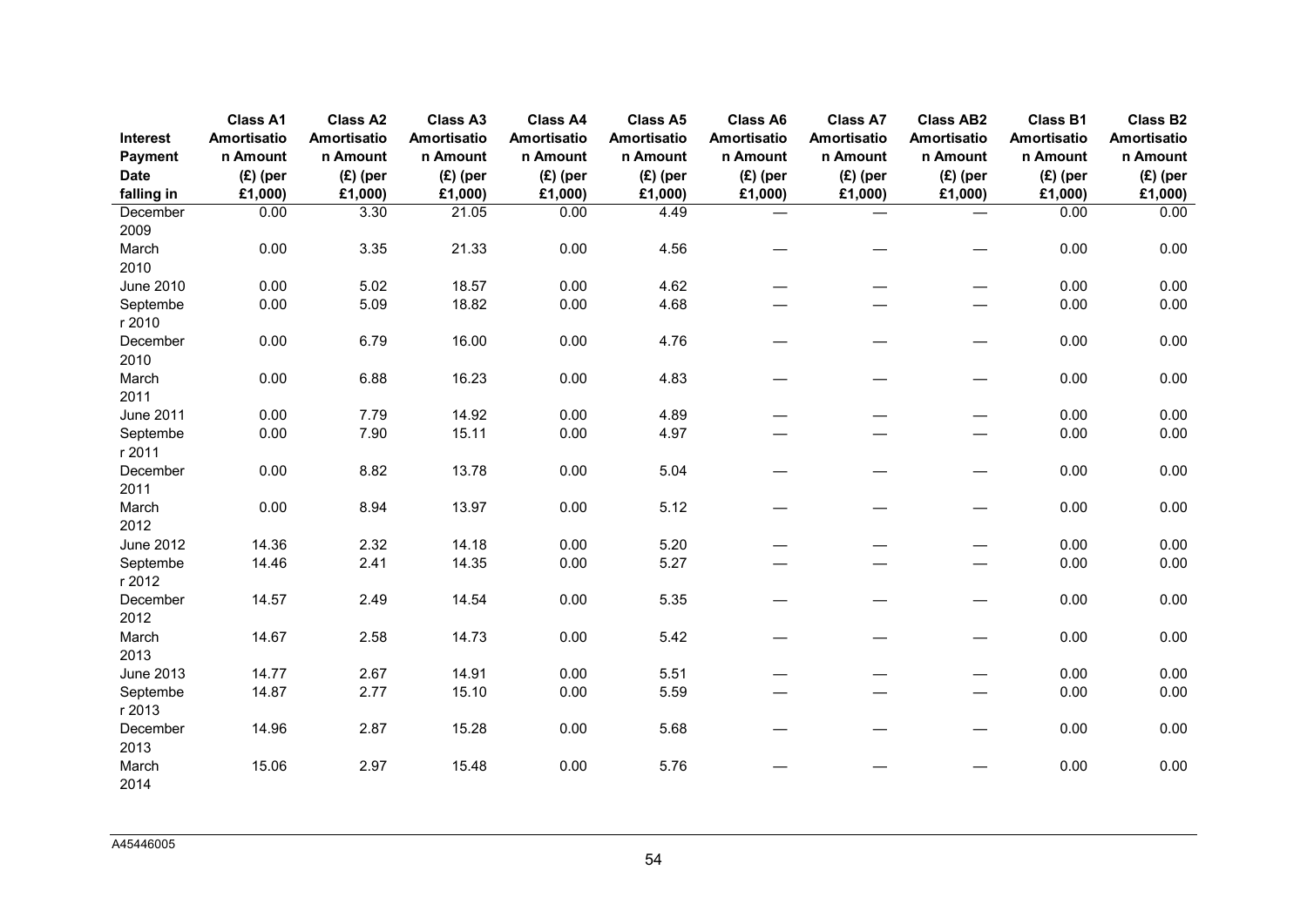|                     | <b>Class A1</b>         | <b>Class A2</b>         | <b>Class A3</b>         | <b>Class A4</b>         | <b>Class A5</b>         | <b>Class A6</b>         | <b>Class A7</b>          | <b>Class AB2</b>               | <b>Class B1</b>         | <b>Class B2</b>         |
|---------------------|-------------------------|-------------------------|-------------------------|-------------------------|-------------------------|-------------------------|--------------------------|--------------------------------|-------------------------|-------------------------|
| Interest<br>Payment | Amortisatio<br>n Amount | Amortisatio<br>n Amount | Amortisatio<br>n Amount | Amortisatio<br>n Amount | Amortisatio<br>n Amount | Amortisatio<br>n Amount | Amortisatio<br>n Amount  | <b>Amortisatio</b><br>n Amount | Amortisatio<br>n Amount | Amortisatio<br>n Amount |
| <b>Date</b>         | $(E)$ (per              | $(E)$ (per              | $(E)$ (per              | $(E)$ (per              | $(E)$ (per              | $(E)$ (per              | $(E)$ (per               | $(E)$ (per                     | $(E)$ (per              | $(E)$ (per              |
| falling in          | £1,000)                 | £1,000)                 | £1,000)                 | £1,000)                 | £1,000)                 | £1,000)                 | £1,000)                  | £1,000)                        | £1,000)                 | £1,000)                 |
| June 2014           | 15.15                   | 3.07                    | 15.68                   | 0.00                    | 5.84                    |                         | $\qquad \qquad$          | $\overline{\phantom{0}}$       | 0.00                    | 0.00                    |
| Septembe<br>r 2014  | 15.23                   | 3.18                    | 15.88                   | 0.00                    | 5.94                    |                         |                          |                                | 0.00                    | 0.00                    |
| December<br>2014    | 15.32                   | 3.29                    | 16.08                   | 0.00                    | 6.02                    |                         |                          | —                              | 0.00                    | 0.00                    |
| March<br>2015       | 15.40                   | 3.40                    | 16.30                   | 0.00                    | 6.11                    | —                       |                          | $\overline{\phantom{0}}$       | 0.00                    | 0.00                    |
| <b>June 2015</b>    | 15.48                   | 3.52                    | 16.50                   | 0.00                    | 6.20                    |                         |                          |                                | 0.00                    | 0.00                    |
| Septembe<br>r 2015  | 15.55                   | 3.64                    | 16.71                   | 0.00                    | 6.30                    |                         |                          |                                | 0.00                    | 0.00                    |
| December<br>2015    | 15.63                   | 3.77                    | 16.92                   | 0.00                    | 6.39                    |                         |                          |                                | 0.00                    | 0.00                    |
| March<br>2016       | 15.70                   | 3.89                    | 17.14                   | 0.00                    | 6.49                    |                         |                          |                                | 0.00                    | 0.00                    |
| <b>June 2016</b>    | 15.76                   | 4.03                    | 17.36                   | 0.00                    | 6.58                    | 0.00                    |                          | 0.00                           | 0.00                    | 0.00                    |
| Septembe<br>r 2016  | 15.82                   | 4.16                    | 17.60                   | 0.00                    | 6.67                    | 10.33                   |                          | 0.00                           | 0.00                    | 0.00                    |
| December<br>2016    | 15.88                   | 4.31                    | 17.80                   | 0.00                    | 6.78                    | 10.50                   |                          | 0.00                           | 0.00                    | 0.00                    |
| March<br>2017       | 15.93                   | 4.45                    | 18.04                   | 0.00                    | 6.88                    | 10.50                   |                          | 0.00                           | 0.00                    | 0.00                    |
| <b>June 2017</b>    | 15.98                   | 4.60                    | 18.27                   | 0.00                    | 6.99                    | 10.50                   | $\overline{\phantom{0}}$ | 0.00                           | 0.00                    | 0.00                    |
| Septembe<br>r 2017  | 16.02                   | 4.76                    | 18.50                   | 0.00                    | 7.08                    | 11.00                   |                          | 0.00                           | 0.00                    | 0.00                    |
| December<br>2017    | 16.06                   | 4.92                    | 18.73                   | 0.00                    | 7.20                    | 11.00                   | $\overline{\phantom{0}}$ | 0.00                           | 0.00                    | 0.00                    |
| March<br>2018       | 16.09                   | 5.08                    | 18.99                   | 0.00                    | 7.30                    | 11.00                   |                          | 0.00                           | 0.00                    | 0.00                    |
| <b>June 2018</b>    | 16.11                   | 5.25                    | 19.23                   | 0.00                    | 7.41                    | 11.00                   |                          | 0.00                           | 0.00                    | 0.00                    |
| Septembe<br>r 2018  | 16.13                   | 5.42                    | 19.49                   | 0.00                    | 7.52                    | 11.00                   |                          | 0.00                           | 0.00                    | 0.00                    |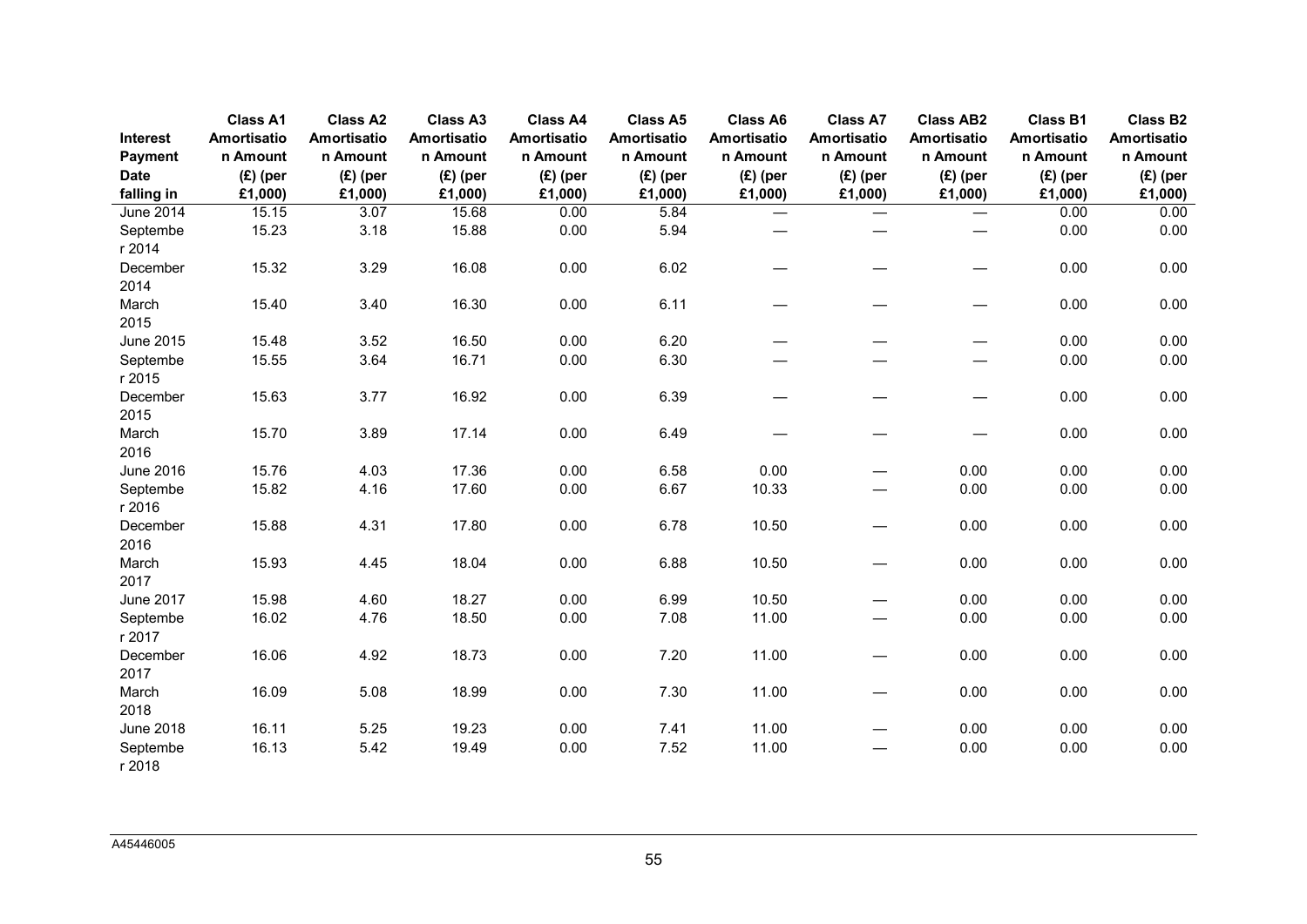|                        | <b>Class A1</b>        | <b>Class A2</b>       | <b>Class A3</b>          | <b>Class A4</b>       | <b>Class A5</b>       | <b>Class A6</b>        | <b>Class A7</b>          | <b>Class AB2</b>       | <b>Class B1</b>        | <b>Class B2</b>       |
|------------------------|------------------------|-----------------------|--------------------------|-----------------------|-----------------------|------------------------|--------------------------|------------------------|------------------------|-----------------------|
| Interest               | Amortisatio            | <b>Amortisatio</b>    | Amortisatio              | Amortisatio           | Amortisatio           | Amortisatio            | Amortisatio              | <b>Amortisatio</b>     | Amortisatio            | Amortisatio           |
| Payment<br><b>Date</b> | n Amount<br>$(E)$ (per | n Amount              | n Amount<br>$(E)$ (per   | n Amount              | n Amount              | n Amount<br>$(E)$ (per | n Amount<br>$(E)$ (per   | n Amount<br>$(E)$ (per | n Amount<br>$(E)$ (per | n Amount              |
| falling in             | £1,000)                | $(E)$ (per<br>£1,000) | £1,000)                  | $(E)$ (per<br>£1,000) | $(E)$ (per<br>£1,000) | £1,000)                | £1,000)                  | £1,000)                | £1,000)                | $(E)$ (per<br>£1,000) |
| December               | 16.15                  | 5.60                  | 19.74                    | 0.00                  | 7.63                  | 11.17                  | $\qquad \qquad$          | 0.00                   | 0.00                   | 0.00                  |
| 2018                   |                        |                       |                          |                       |                       |                        |                          |                        |                        |                       |
| March                  | 16.16                  | 5.79                  | 19.98                    | 0.00                  | 7.75                  | 11.17                  | $\overline{\phantom{0}}$ | 0.00                   | 0.00                   | 0.00                  |
| 2019                   |                        |                       |                          |                       |                       |                        |                          |                        |                        |                       |
| <b>June 2019</b>       | 16.16                  | 5.98                  | 20.25                    | 0.00                  | 7.86                  | 11.16                  | $\overline{\phantom{0}}$ | 0.00                   | 0.00                   | 0.00                  |
| Septembe               | 16.15                  | 6.18                  | 20.50                    | 0.00                  | 7.98                  | 11.67                  |                          | 0.00                   | 0.00                   | 0.00                  |
| r 2019                 |                        |                       |                          |                       |                       |                        |                          |                        |                        |                       |
| December               | 16.14                  | 6.38                  | 20.78                    | 0.00                  | 8.10                  | 11.67                  |                          | 0.00                   | 0.00                   | 0.00                  |
| 2019                   |                        |                       |                          |                       |                       |                        |                          |                        |                        |                       |
| March                  | 16.12                  | 6.59                  | 21.04                    | 0.00                  | 8.22                  | 11.66                  |                          | 0.00                   | 0.00                   | 0.00                  |
| 2020                   |                        |                       |                          |                       |                       |                        |                          |                        |                        |                       |
| <b>June 2020</b>       | 16.09                  | 6.80                  | 21.32                    | 0.00                  | 8.34                  | 11.67                  |                          | 0.00                   | 0.00                   | 0.00                  |
| Septembe               | 16.06                  | 7.03                  | 21.58                    | 0.00                  | 8.47                  | 11.67                  | 6.50                     | 0.00                   | 0.00                   | 0.00                  |
| r 2020                 |                        |                       |                          |                       |                       |                        |                          |                        |                        |                       |
| December               | 16.01                  | 7.25                  | 21.89                    | 0.00                  | 8.59                  | 11.83                  | 6.50                     | 0.00                   | 0.00                   | 0.00                  |
| 2020                   |                        |                       |                          |                       |                       |                        |                          |                        |                        |                       |
| March                  | 15.96                  | 7.49                  | 22.15                    | 0.00                  | 8.73                  | 11.83                  | 6.50                     | 0.00                   | 0.00                   | 0.00                  |
| 2021                   |                        |                       |                          |                       |                       |                        |                          |                        |                        |                       |
| <b>June 2021</b>       | 15.90                  | 7.73                  | 22.45                    | 0.00                  | 8.85                  | 11.84                  | 6.50                     | 0.00                   | 0.00                   | 0.00                  |
| Septembe               | 15.82                  | 7.98                  | 16.28                    | 4.15                  | 8.99                  | 12.33                  | 8.00                     | 0.00                   | 0.00                   | 0.00                  |
| r 2021                 |                        |                       |                          |                       |                       |                        |                          |                        |                        |                       |
| December<br>2021       | 15.74                  | 8.24                  |                          | 14.77                 | 9.12                  | 12.33                  | 8.00                     | 0.00                   | 0.00                   | 0.00                  |
| March                  | 15.65                  | 8.50                  |                          | 14.95                 | 9.27                  | 12.34                  | 8.00                     | 0.00                   | 0.00                   | 0.00                  |
| 2022                   |                        |                       | $\overline{\phantom{0}}$ |                       |                       |                        |                          |                        |                        |                       |
| <b>June 2022</b>       | 15.55                  | 8.78                  | $\overline{\phantom{0}}$ | 15.12                 | 9.42                  | 12.33                  | 8.00                     | 0.00                   | 0.00                   | 0.00                  |
| Septembe               | 15.43                  | 9.06                  |                          | 15.30                 | 9.57                  | 12.33                  | 10.50                    | 0.00                   | 0.00                   | 0.00                  |
| r 2022                 |                        |                       |                          |                       |                       |                        |                          |                        |                        |                       |
| December               | 15.31                  | 9.34                  | $\overline{\phantom{0}}$ | 15.49                 | 9.72                  | 12.34                  | 10.00                    | 0.00                   | 0.00                   | 0.00                  |
| 2022                   |                        |                       |                          |                       |                       |                        |                          |                        |                        |                       |
| March                  | 15.17                  | 9.64                  |                          | 15.67                 | 9.87                  | 12.33                  | 10.00                    | 0.00                   | 0.00                   | 0.00                  |
| 2023                   |                        |                       |                          |                       |                       |                        |                          |                        |                        |                       |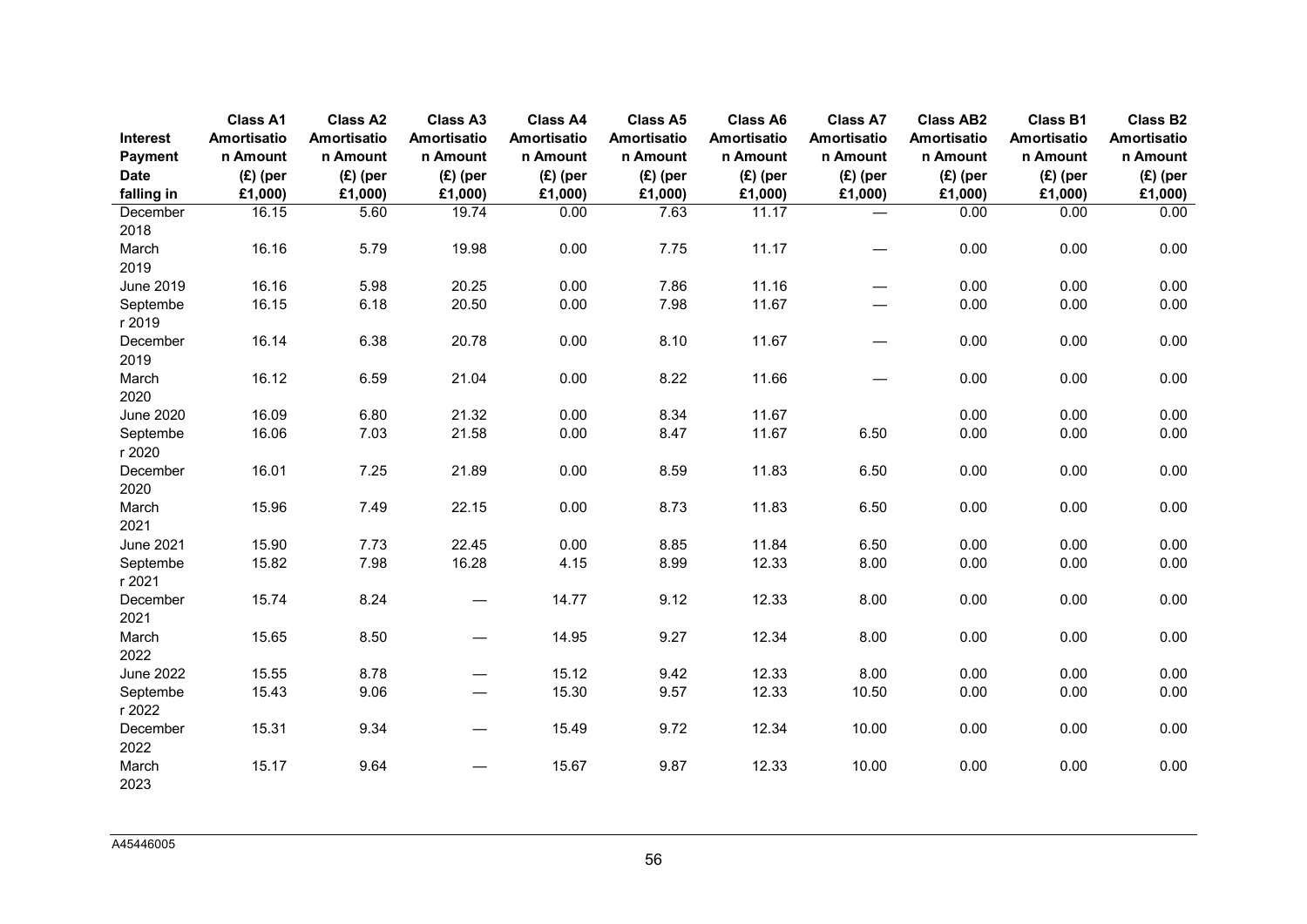|                     | <b>Class A1</b>         | <b>Class A2</b>         | <b>Class A3</b>                   | <b>Class A4</b>         | <b>Class A5</b>         | <b>Class A6</b>         | <b>Class A7</b>         | <b>Class AB2</b>               | <b>Class B1</b>         | <b>Class B2</b>         |
|---------------------|-------------------------|-------------------------|-----------------------------------|-------------------------|-------------------------|-------------------------|-------------------------|--------------------------------|-------------------------|-------------------------|
| Interest<br>Payment | Amortisatio<br>n Amount | Amortisatio<br>n Amount | Amortisatio<br>n Amount           | Amortisatio<br>n Amount | Amortisatio<br>n Amount | Amortisatio<br>n Amount | Amortisatio<br>n Amount | <b>Amortisatio</b><br>n Amount | Amortisatio<br>n Amount | Amortisatio<br>n Amount |
| <b>Date</b>         | $(E)$ (per              | $(E)$ (per              | $(E)$ (per                        | $(E)$ (per              | $(E)$ (per              | $(E)$ (per              | $(E)$ (per              | $(E)$ (per                     | $(E)$ (per              | $(E)$ (per              |
| falling in          | £1,000)                 | £1,000)                 | £1,000)                           | £1,000)                 | £1,000)                 | £1,000)                 | £1,000)                 | £1,000)                        | £1,000)                 | £1,000)                 |
| June 2023           | 15.02                   | 9.95                    | $\overbrace{\phantom{123221111}}$ | 15.86                   | 10.03                   | 12.33                   | 10.00                   | 0.00                           | 0.00                    | 0.00                    |
| Septembe<br>r 2023  | 14.86                   | 10.26                   |                                   | 16.05                   | 10.19                   | 12.34                   | 12.50                   | 0.00                           | 0.00                    | 0.00                    |
| December<br>2023    | 14.68                   | 10.59                   |                                   | 16.23                   | 10.36                   | 12.33                   | 12.00                   | 0.00                           | 0.00                    | 0.00                    |
| March<br>2024       | 14.49                   | 10.92                   |                                   | 16.44                   | 10.52                   | 12.33                   | 12.00                   | 0.00                           | 0.00                    | 0.00                    |
| <b>June 2024</b>    | 14.29                   | 11.27                   | —                                 | 16.62                   | 10.69                   | 12.34                   | 12.00                   | 0.00                           | 0.00                    | 0.00                    |
| Septembe<br>r 2024  | 14.07                   | 11.62                   |                                   | 16.83                   | 10.85                   | 12.33                   | 20.00                   | 0.00                           | 0.00                    | 0.00                    |
| December<br>2024    | 13.84                   | 11.98                   |                                   | 17.03                   | 11.03                   | 12.33                   | 20.00                   | 0.00                           | 0.00                    | 0.00                    |
| March<br>2025       | 13.59                   | 12.36                   |                                   | 17.23                   | 11.21                   | 12.34                   | 19.50                   | 0.00                           | 0.00                    | 0.00                    |
| <b>June 2025</b>    | 13.32                   | 12.74                   | $\qquad \qquad$                   | 17.44                   | 11.39                   | 12.33                   | 20.00                   | 0.00                           | 0.00                    | 0.00                    |
| Septembe<br>r 2025  | 13.04                   | 13.14                   |                                   | 17.65                   | 11.57                   | 12.33                   | 20.00                   | 0.00                           | 0.00                    | 0.00                    |
| December<br>2025    | 12.74                   | 13.55                   | —                                 | 17.86                   | 11.75                   | 12.34                   | 19.50                   | 0.00                           | 0.00                    | 0.00                    |
| March<br>2026       | 12.42                   | 13.97                   | —                                 | 18.08                   | 11.94                   | 12.33                   | 20.00                   | 0.00                           | 0.00                    | 0.00                    |
| <b>June 2026</b>    | 12.08                   | 14.40                   | $\qquad \qquad$                   | 18.30                   | 12.13                   | 12.33                   | 20.00                   | 0.00                           | 0.00                    | 0.00                    |
| Septembe<br>r 2026  | 11.72                   | 14.85                   | —                                 | 18.52                   | 12.32                   | 12.34                   | 19.50                   | 0.00                           | 0.00                    | 0.00                    |
| December<br>2026    | 11.35                   | 15.31                   | $\overline{\phantom{0}}$          | 18.73                   | 12.52                   | 12.33                   | 20.00                   | 0.00                           | 0.00                    | 0.00                    |
| March<br>2027       | 10.95                   | 15.78                   | $\overline{\phantom{0}}$          | 18.97                   | 12.72                   | 12.33                   | 20.00                   | 0.00                           | 0.00                    | 0.00                    |
| <b>June 2027</b>    | 10.53                   | 16.26                   | $\overline{\phantom{0}}$          | 19.20                   | 12.92                   | 12.34                   | 19.50                   | 0.00                           | 0.00                    | 0.00                    |
| Septembe<br>r 2027  | 10.09                   | 16.76                   |                                   | 19.44                   | 13.13                   | 12.33                   | 20.00                   | 0.00                           | 0.00                    | 0.00                    |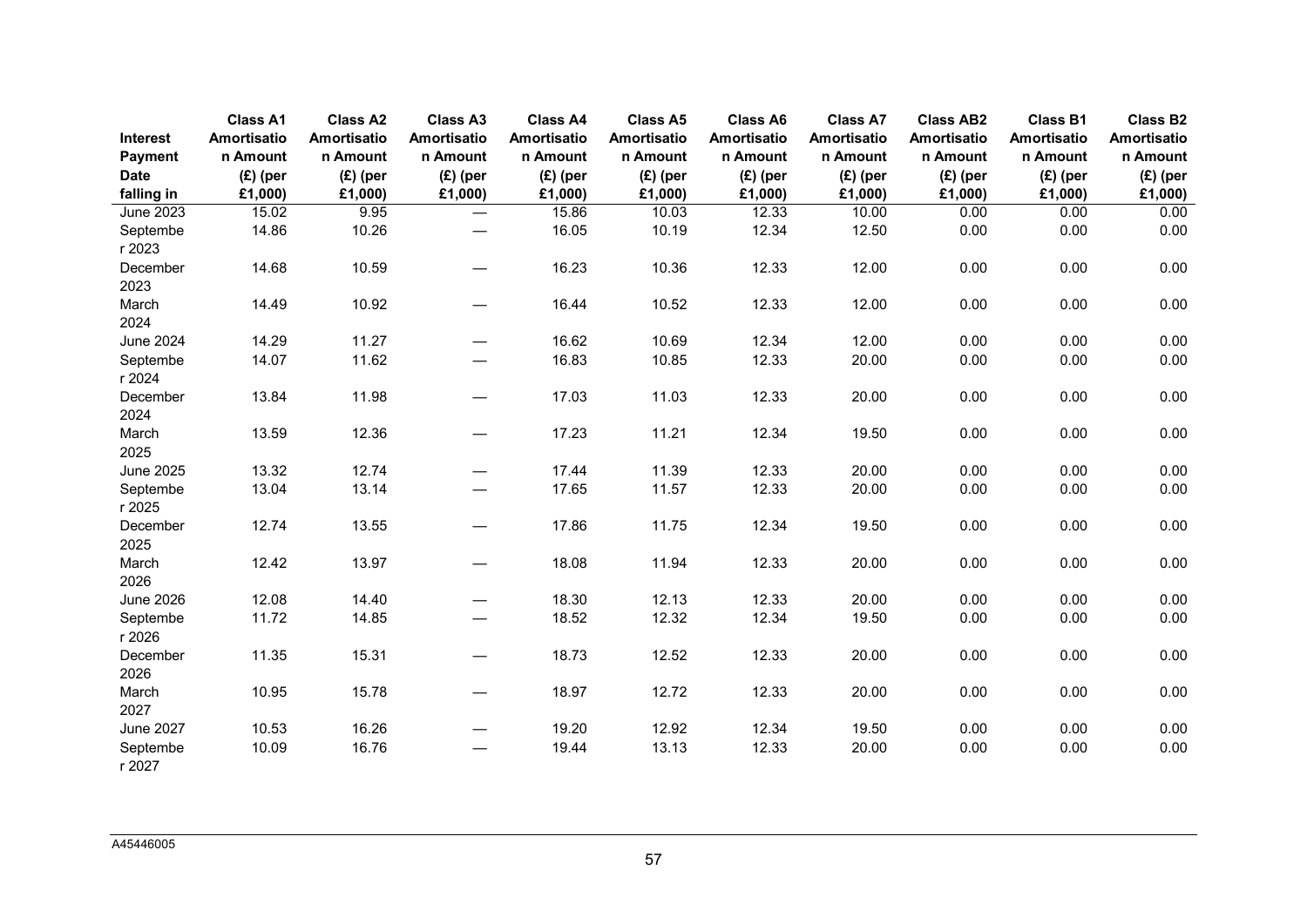|                     | <b>Class A1</b>         | <b>Class A2</b>                | <b>Class A3</b>          | <b>Class A4</b>         | <b>Class A5</b>                | <b>Class A6</b>         | <b>Class A7</b>         | <b>Class AB2</b>               | <b>Class B1</b>         | <b>Class B2</b>         |
|---------------------|-------------------------|--------------------------------|--------------------------|-------------------------|--------------------------------|-------------------------|-------------------------|--------------------------------|-------------------------|-------------------------|
| Interest<br>Payment | Amortisatio<br>n Amount | <b>Amortisatio</b><br>n Amount | Amortisatio<br>n Amount  | Amortisatio<br>n Amount | <b>Amortisatio</b><br>n Amount | Amortisatio<br>n Amount | Amortisatio<br>n Amount | <b>Amortisatio</b><br>n Amount | Amortisatio<br>n Amount | Amortisatio<br>n Amount |
| <b>Date</b>         | $(E)$ (per              | $(E)$ (per                     | $(E)$ (per               | $(E)$ (per              | $(E)$ (per                     | $(E)$ (per              | $(E)$ (per              | $(E)$ (per                     | $(E)$ (per              | $(E)$ (per              |
| falling in          | £1,000)                 | £1,000)                        | £1,000)                  | £1,000)                 | £1,000)                        | £1,000)                 | £1,000)                 | £1,000)                        | £1,000)                 | £1,000)                 |
| December            | 9.62                    | 17.27                          | $\overline{\phantom{0}}$ | 19.67                   | 13.34                          | 12.33                   | 20.00                   | 0.00                           | 0.00                    | 0.00                    |
| 2027                |                         |                                |                          |                         |                                |                         |                         |                                |                         |                         |
| March               | 9.13                    | 17.80                          |                          | 19.92                   | 13.55                          | 12.34                   | 19.50                   | 0.00                           | 0.00                    | 0.00                    |
| 2028                |                         |                                |                          |                         |                                |                         |                         |                                |                         |                         |
| <b>June 2028</b>    | 8.62                    | 18.34                          |                          | 20.16                   | 13.76                          | 12.33                   | 20.00                   | 0.00                           | 0.00                    | 0.00                    |
| Septembe<br>r 2028  | 8.08                    | 18.90                          |                          | 20.41                   | 13.99                          | 12.33                   | 20.00                   | 0.00                           | 0.00                    | 0.00                    |
| December            | 7.52                    | 19.47                          | $\overline{\phantom{0}}$ | 20.66                   | 14.20                          | 12.34                   | 19.50                   | 0.00                           | 0.00                    | 0.00                    |
| 2028<br>March       | 6.92                    | 20.06                          | $\overline{\phantom{0}}$ | 20.92                   | 14.44                          | 12.33                   | 20.00                   | 0.00                           | 0.00                    | 0.00                    |
| 2029                |                         |                                |                          |                         |                                |                         |                         |                                |                         |                         |
| <b>June 2029</b>    | 6.30                    | 20.67                          | $\overline{\phantom{0}}$ | 21.17                   | 14.67                          | 12.33                   | 20.00                   | 0.00                           | 0.00                    | 0.00                    |
| Septembe<br>r 2029  | 5.65                    | 21.30                          |                          | 21.43                   | 14.90                          | 12.34                   | 19.50                   | 0.00                           | 0.00                    | 0.00                    |
| December            | 4.97                    | 21.94                          | $\overline{\phantom{0}}$ | 21.70                   | 15.13                          | 12.33                   | 20.00                   | 0.00                           | 0.00                    | 0.00                    |
| 2029                |                         |                                |                          |                         |                                |                         |                         |                                |                         |                         |
| March<br>2030       | 4.26                    | 22.60                          |                          | 21.97                   | 15.38                          | 12.33                   | 20.00                   | 0.00                           | 0.00                    | 0.00                    |
| <b>June 2030</b>    | 3.52                    | 23.28                          |                          | 22.24                   | 15.62                          | 12.34                   | 19.50                   | 0.00                           | 0.00                    | 0.00                    |
| Septembe            | 2.74                    | 23.98                          |                          | 22.52                   | 15.87                          | 12.33                   | 20.00                   | 0.00                           | 0.00                    | 0.00                    |
| r 2030              |                         |                                |                          |                         |                                |                         |                         |                                |                         |                         |
| December<br>2030    | 1.92                    | 24.70                          | $\overline{\phantom{0}}$ | 22.80                   | 16.12                          | 12.33                   | 20.00                   | 0.00                           | 0.00                    | 0.00                    |
| March               | 1.07                    | 25.44                          | $\overline{\phantom{0}}$ | 23.09                   | 16.38                          | 12.34                   | 19.50                   | 0.00                           | 0.00                    | 0.00                    |
| 2031                |                         |                                |                          |                         |                                |                         |                         |                                |                         |                         |
| <b>June 2031</b>    | 0.07                    | 26.25                          | $\overline{\phantom{0}}$ | 23.39                   | 16.64                          | 12.33                   | 20.00                   | 0.00                           | 0.00                    | 0.00                    |
| Septembe            |                         | 4.50                           |                          | 23.66                   | 17.21                          | 12.33                   | 20.00                   | 0.00                           | 54.53                   | 0.00                    |
| r 2031              |                         |                                |                          |                         |                                |                         |                         |                                |                         |                         |
| December            |                         |                                | $\overline{\phantom{0}}$ | 23.96                   | 17.49                          | 13.25                   | 19.50                   | 0.00                           | 66.53                   | 0.00                    |
| 2031                |                         |                                |                          |                         |                                |                         |                         |                                |                         |                         |
| March               |                         |                                |                          | 24.24                   | 17.77                          | 13.25                   | 20.00                   | 0.00                           | 67.51                   | 0.00                    |
| 2032                |                         |                                |                          |                         |                                |                         |                         |                                |                         |                         |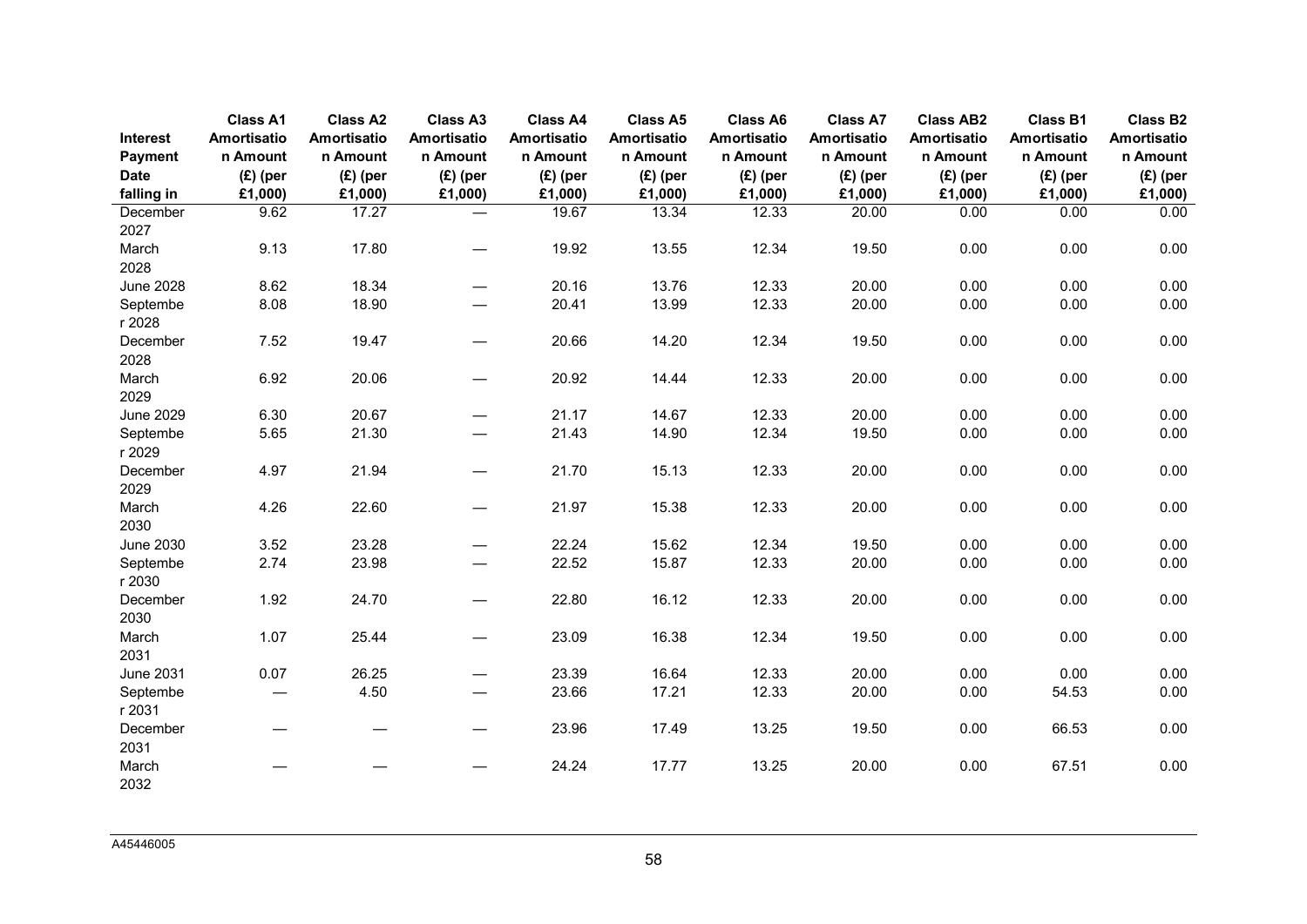|                  | <b>Class A1</b>               | <b>Class A2</b>   | <b>Class A3</b> | <b>Class A4</b> | <b>Class A5</b> | <b>Class A6</b>    | <b>Class A7</b>    | <b>Class AB2</b>   | <b>Class B1</b>    | <b>Class B2</b> |
|------------------|-------------------------------|-------------------|-----------------|-----------------|-----------------|--------------------|--------------------|--------------------|--------------------|-----------------|
| Interest         | Amortisatio                   | Amortisatio       | Amortisatio     | Amortisatio     | Amortisatio     | <b>Amortisatio</b> | <b>Amortisatio</b> | <b>Amortisatio</b> | <b>Amortisatio</b> | Amortisatio     |
| Payment          | n Amount                      | n Amount          | n Amount        | n Amount        | n Amount        | n Amount           | n Amount           | n Amount           | n Amount           | n Amount        |
| <b>Date</b>      | $(E)$ (per                    | $(E)$ (per        | $(E)$ (per      | $(E)$ (per      | $(E)$ (per      | $(E)$ (per         | $(E)$ (per         | $(E)$ (per         | $(E)$ (per         | $(E)$ (per      |
| falling in       | £1,000)                       | £1,000)           | £1,000)         | £1,000)         | £1,000)         | £1,000)            | £1,000)            | £1,000)            | £1,000)            | £1,000)         |
| <b>June 2032</b> | $\overbrace{\phantom{13333}}$ | $\hspace{0.05cm}$ |                 | 24.54           | 18.04           | 13.25              | 20.00              | 0.00               | 68.50              | 0.00            |
| Septembe         |                               |                   |                 | 24.83           | 18.34           | 16.00              | 19.50              | 0.00               | 69.51              | 0.00            |
| r 2032           |                               |                   |                 |                 |                 |                    |                    |                    |                    |                 |
| December         |                               |                   |                 | 25.13           | 18.62           | 16.00              | 20.00              | 0.00               | 70.53              | 0.00            |
| 2032             |                               |                   |                 |                 |                 |                    |                    |                    |                    |                 |
| March            |                               |                   |                 | 25.43           | 18.93           | 21.67              | 20.00              | 0.00               | 71.57              | 0.00            |
| 2033             |                               |                   |                 |                 |                 |                    |                    |                    |                    |                 |
| <b>June 2033</b> |                               |                   |                 | 25.73           | 19.23           | 21.67              | 19.50              | 0.00               | 72.62              | 0.00            |
| Septembe         |                               |                   |                 | 26.04           | 19.53           | 21.66              | 20.00              | 0.00               | 73.69              | 0.00            |
| r 2033           |                               |                   |                 |                 |                 |                    |                    |                    |                    |                 |
| December         |                               |                   |                 | 26.36           | 14.14           | 21.67              | 20.00              | 27.55              | 74.77              | 0.00            |
| 2033             |                               |                   |                 |                 |                 |                    |                    |                    |                    |                 |
| March            |                               |                   |                 | 16.10           |                 | 21.67              | 19.50              | 97.5               | 75.87              | 24.37           |
| 2034             |                               |                   |                 |                 |                 |                    |                    |                    |                    |                 |
| <b>June 2034</b> |                               |                   |                 |                 |                 | 21.66              | 20.00              | 99.3               | 76.99              | 62.25           |
| Septembe         |                               |                   |                 |                 |                 | 21.67              | 20.00              | 101.04             | 78.12              | 63.14           |
| r 2034           |                               |                   |                 |                 |                 |                    |                    |                    |                    |                 |
| December         |                               |                   |                 |                 |                 | 23.33              | 19.50              | 102.87             | 79.26              | 64.03           |
| 2034             |                               |                   |                 |                 |                 |                    |                    |                    |                    |                 |
| March            |                               |                   |                 |                 |                 | 23.42              | 20.00              | 104.69             |                    | 155.85          |
| 2035             |                               |                   |                 |                 |                 |                    |                    |                    |                    |                 |
| <b>June 2035</b> |                               |                   |                 |                 |                 |                    |                    | 106.46             |                    | 158.15          |
| Septembe         |                               |                   |                 |                 |                 |                    |                    | 108.24             |                    | 160.49          |
| r 2035           |                               |                   |                 |                 |                 |                    |                    |                    |                    |                 |
| December         |                               |                   |                 |                 |                 |                    |                    | 110.07             |                    | 162.85          |
| 2035             |                               |                   |                 |                 |                 |                    |                    |                    |                    |                 |
| March            |                               |                   |                 |                 |                 |                    |                    | 142.28             |                    | 148.87          |
| 2036             |                               |                   |                 |                 |                 |                    |                    |                    |                    |                 |
| <b>June 2036</b> |                               |                   |                 |                 |                 |                    |                    |                    |                    |                 |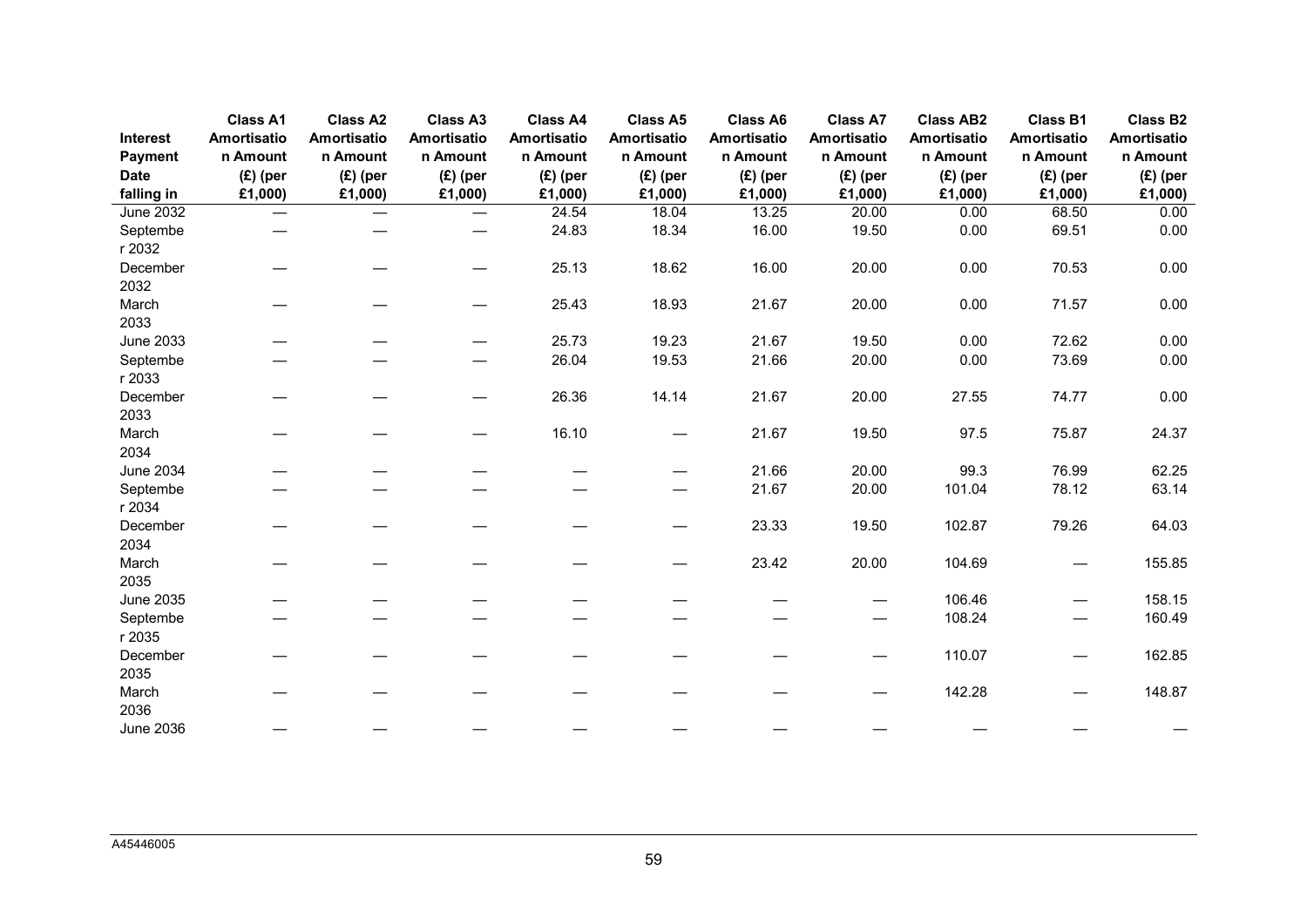- (ii) On each Interest Payment Date prior to the service of a Note Acceleration Notice, the Issuer shall pay the Amortisation Amounts in respect of the Notes pursuant to Condition 7(b)(i) (*Redemption, Purchase and Cancellation – Scheduled Mandatory Redemption in Part*) in the order of priority set out in the Issuer Pre-Acceleration Priority of Payments.
- (c) Early Mandatory Redemption in Whole or Part upon Prepayment under the Issuer/Borrower Facility Agreement

On receipt by the Issuer of a notice of prepayment from a Borrower under the Issuer/Borrower Facility Agreement of its intention to make prepayment in whole or in part of any of the Term Advances in accordance with the Issuer/Borrower Facility Agreement the Issuer shall give not less than five Business Days' notice (such notice to expire on an Interest Payment Date), to the Noteholders, the Note Trustee, the Paying Agents and the Agent Bank that it will apply the same to redeem Notes in accordance with Conditions 7(c)(i) to (v) inclusive below.

> (i) The Issuer shall (other than in the case of any redemption to be made in accordance with Condition  $7(c)$ (iii) or (iv),  $7(d)$  or  $7(e)$ ) redeem the relevant Notes at the relevant Redemption Amount or shall (in the case of Conditions 7(c)(iii) and (iv)) redeem the relevant Notes at their Principal Amount Outstanding together with accrued but unpaid interest on their Principal Amount Outstanding up to but excluding the Interest Payment Date on which such redemption occurs. For the purposes of the Conditions:

"**Redemption Amount**" means, in the case of the redemption of:

- (A) any Class A1 Notes, par;
- (B) any Class A3 Notes, par;
- (C) any Class A5 Notes, par;
- (D) any Class B2 Notes, par;
- (E) any Class B1 Notes on or at any time after the Interest Payment Date falling in March 2020, par; and
- (F) any Class A2 Notes, any Class A4 Notes, any Class A6 Notes, any Class A7 Notes, any Class AB2 Notes or, prior to the Interest Payment Date falling in March 2020, any Class B1 Notes, whichever is the higher of: (i) the amount to be applied in redemption of the principal of the Class A2 Notes, the Class A4 Notes, the Class A6 Notes, the Class A7 Notes, the Class AB2 Notes or the Class B1 Notes (as the case may be); and (ii) the amount to be applied in redemption of the principal of the Class A2 Notes, the Class A4 Notes, the Class A6 Notes, the Class A7 Notes, the Class AB2 Notes or the Class B1 Notes (less any amount of outstanding principal which has fallen due for payment prior to such date but which remains unpaid) multiplied by the price (as reported in writing to the Issuer and the Note Trustee by a financial adviser approved in writing by the Note Trustee) expressed as a percentage (and rounded, if necessary, to the third decimal place (0.0005 being rounded upwards)) at which the Gross Redemption Yield on the relevant class of the Notes to be redeemed on the Reference Date is equal to the Gross Redemption Yield at 3.00 p.m. (London time) on that relevant date of the Relevant Treasury Stock on the basis of the arithmetic mean (rounded, if necessary as aforesaid) of the offered prices of the Relevant Treasury Stock quoted by the Reference Market Makers (on a dealing basis for settlement on the next following dealing day in London) at or about 3.00 p.m. (London time) on the Reference Date together with in each case any accrued but unpaid interest on the Principal Amount Outstanding of the Notes to be redeemed up to but excluding the Interest Payment Date on which such redemption occurs.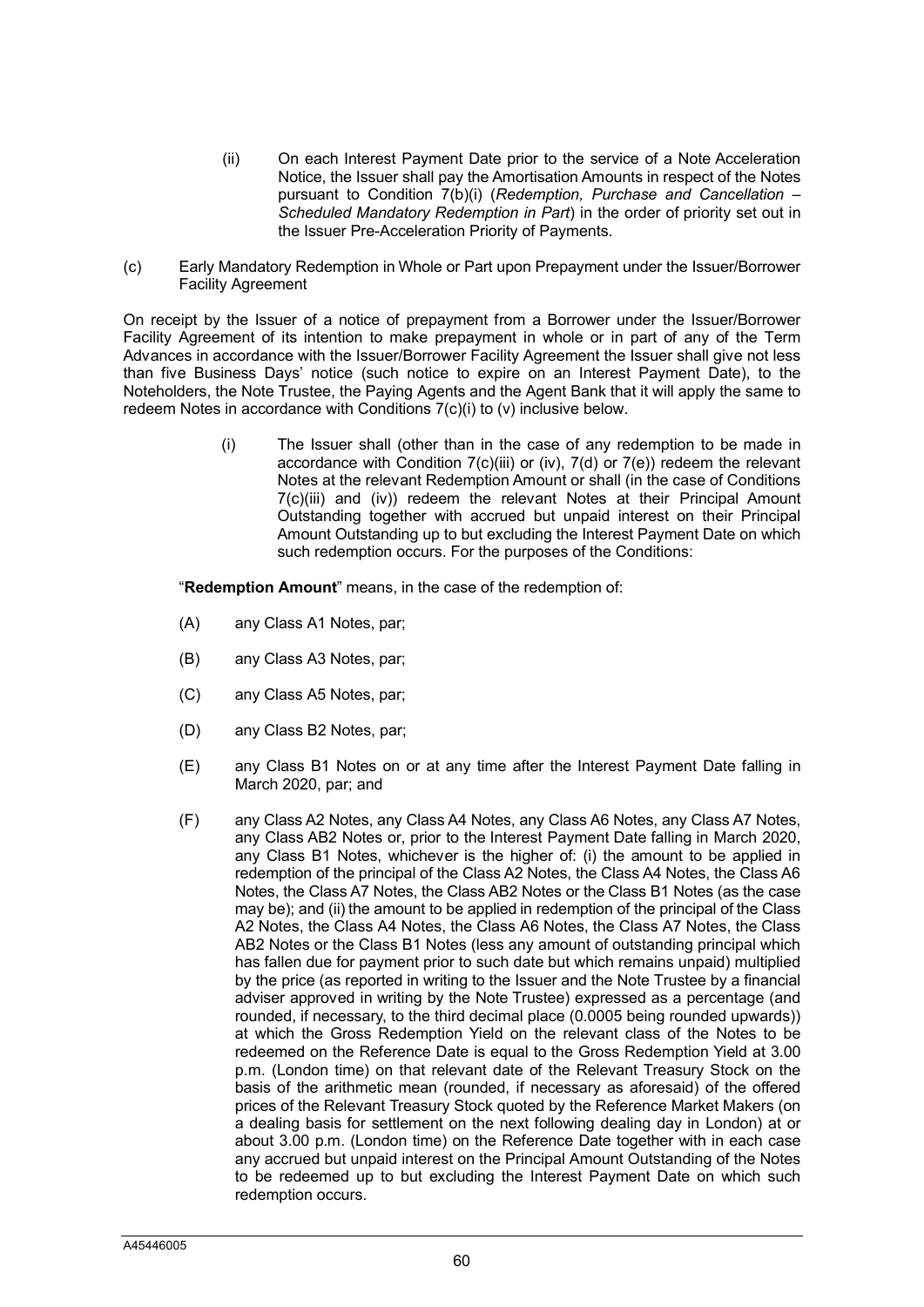"**Class A2 Relevant Treasury Stock**" means such United Kingdom government stock as the Agent Bank shall determine to be a benchmark gilt the modified duration of which most closely matches the duration of the Class A2 Notes as calculated by the Agent Bank.

"**Class A4 Relevant Treasury Stock**" means such United Kingdom government stock as the Agent Bank shall determine to be a benchmark gilt the modified duration of which most closely matches the duration of the Class A4 Notes as calculated by the Agent Bank.

"**Class A6 Relevant Treasury Stock**" means such United Kingdom government stock as the Agent Bank shall determine to be a benchmark gilt the modified duration of which most closely matches the duration of the Class A6 Notes as calculated by the Agent Bank.

"**Class A7 Relevant Treasury Stock**" means such United Kingdom government stock as the Agent Bank shall determine to be a benchmark gilt the modified duration of which most closely matches the duration of the Class A7 Notes as calculated by the Agent Bank.

"**Class AB2 Relevant Treasury Stock**" means such United Kingdom government stock as the Agent Bank shall determine to be a benchmark gilt the modified duration of which most closely matches the duration of the Class AB2 Notes as calculated by the Agent Bank.

"**Class B1 Relevant Treasury Stock**" means such United Kingdom government stock as the Agent Bank shall determine to be a benchmark gilt the modified duration of which most closely matches the duration of the Class B1 Notes as calculated by the Agent Bank.

"**Gross Redemption Yield**" means a yield calculated on the basis set out in the United Kingdom Debt Management Office in the paper "Formulae for Calculating Gilt Prices from Yields" page 4, Section One: Price/Yield Formulae; "Conventional Gilts; Double-dated and Undated Gilts with Assumed (or Actual) Redemption on a Quasi-Coupon Date" (published 8 June 1998 as supplemented, amended or replaced from time to time).

"**Reference Date**" means the date which is the second dealing day in the London gilt-edged market prior to the date of despatch of the notice of redemption referred to in this Condition  $7(c)(i)$ .

"**Reference Market Makers**" means three brokers and/or London gilt-edged market makers selected by the Agent Bank and approved in writing by the Note Trustee or such other three persons operating in the gilt-edged market as are selected by the Agent Bank and so approved by the Note Trustee.

"**Relevant Treasury Stock**" means, in the case of the Class A2 Notes, the Class A2 Relevant Treasury Stock, in the case of the Class A4 Notes, the Class A4 Relevant Treasury Stock, in the case of the Class A6 Notes, the Class A6 Relevant Treasury Stock, the Class A7 Relevant Treasury Stock, in the case of the Class AB2 Notes, the Class AB2 Relevant Treasury Stock and, in the case of the Class B1 Notes, the Class B1 Relevant Treasury Stock.

- $(i)$  In the case of any redemption pursuant to this Condition  $7(c)$ , the Issuer shall redeem the Notes in the same order and in the same principal amount as the Initial Borrower prepays the corresponding Initial Term Advances under the Issuer/Borrower Facility Agreement.
- (iii) In the event that the Issuer receives a notice of prepayment from the Initial Borrower under the Issuer/Borrower Facility Agreement of its intention to make prepayment of Term Advances in accordance with clause 9.8 of the Issuer/Borrower Facility Agreement, the Issuer shall give not less than five Business Days' prior written notice to the Noteholders, the Note Trustee and the Paying Agents that it will apply the same in redemption of: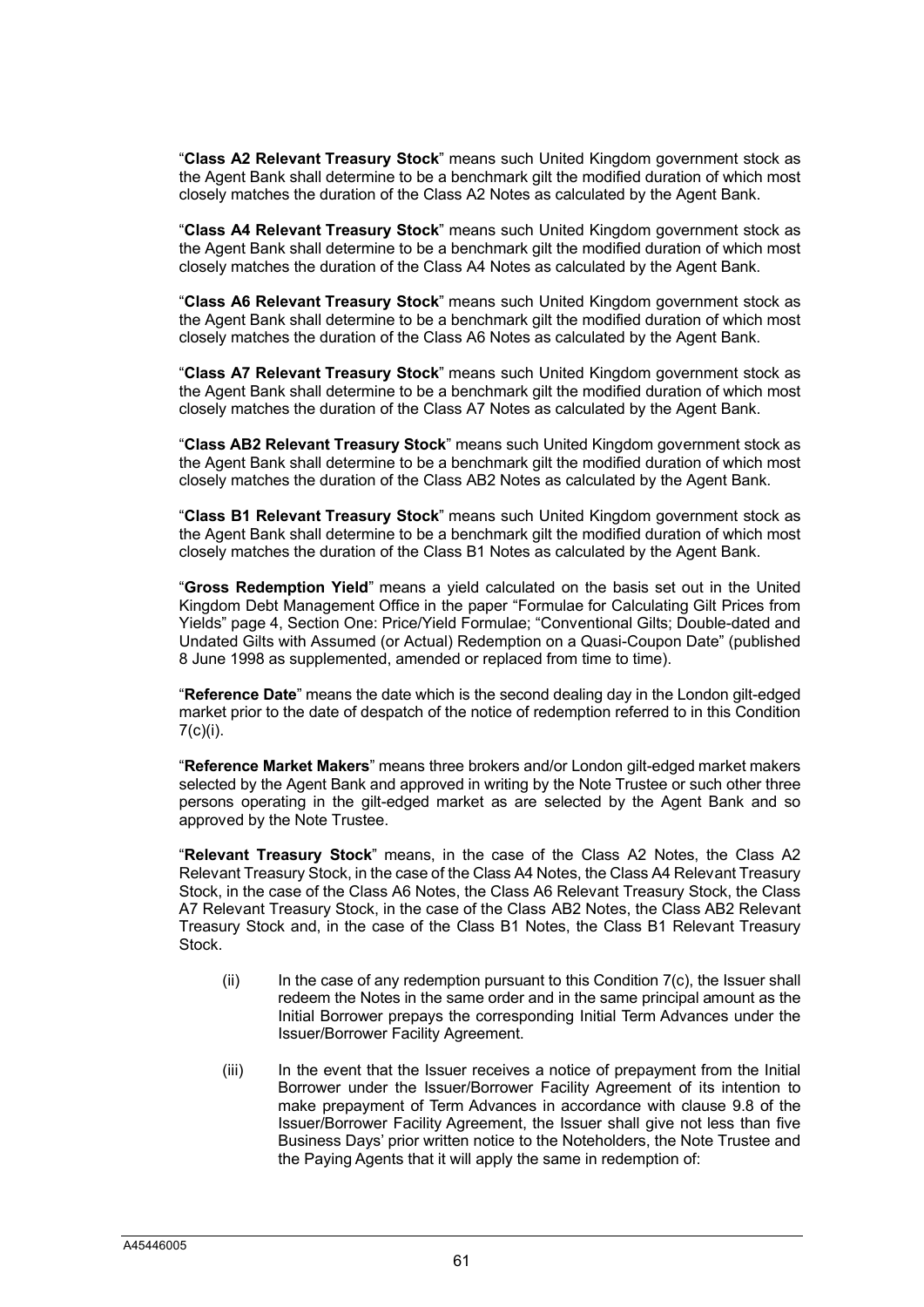- (A) in any case where the prepayment of the Term Advances arises as a consequence of the Issuer being obliged to withhold or deduct any amount for or on account of Tax from any payment under an Interest Rate Swap Agreement or the Issuer/Borrower Swap Agreement or as a consequence of the Initial Borrower being obliged to pay an increased amount to the Issuer under the Issuer/Borrower Swap Agreement, all (but not some only) of the Floating Rate Notes relating to an Interest Rate Swap Agreement and the Issuer/Borrower Swap Agreement; or
- (B) in any other case, all (but not some only) of the Notes,

in each case at their Principal Amount Outstanding together with accrued but unpaid interest on the Principal Amount Outstanding of the relevant Notes up to (but excluding) the date on which such redemption occurs.

- (iv) Following due notification in accordance with the Issuer/Borrower Facility Agreement by the Issuer to the Noteholders, the Note Trustee and the Paying Agents of the occurrence of the event set out in clause 9.10 of the Issuer/Borrower Facility Agreement and receipt by the Issuer of the prepayment proceeds from the Initial Borrower thereafter to redeem all (but not some only) of the Notes, the Issuer shall apply such proceeds in redemption of the Notes at their Principal Amount Outstanding together with all accrued and unpaid interest in relation to such amount up to (but excluding) the date on which such redemption occurs.
- (v) Any principal amounts received under this Condition 7(c) (but not in respect of any premia payable in accordance therewith (if any)) to be applied in redemption of a class or classes of Notes, in whole or in part, shall upon such application, redeem a *pro rata* share of the aggregate Principal Amount Outstanding of each such Note (rounded down to the nearest penny) and will, to the extent of such application, result in a *pro rata* reduction in the remaining Amortisation Amounts in respect of such Note in accordance with the second paragraph of Condition 7(b)(i) (*Redemption, Purchase and Cancellation – Scheduled Mandatory Redemption in Part*).
- (d) Substitution/Redemption in Whole for Taxation and Other Reasons

If the Issuer at any time satisfies the Note Trustee that on the next Interest Payment Date:

- (i) by reason of a change in Tax law (or the application or official interpretation thereof), which change becomes effective on or after the Fifth Closing Date, the Issuer would be required to deduct or withhold from any payment of principal or interest on the Notes (although the Issuer will not have any obligation to pay additional amounts in respect of such withholding or deduction) any amount for or on account of any Taxes imposed, levied, collected, withheld or assessed by any United Kingdom Tax Authority (other than by reason of the relevant holder having some connection with the United Kingdom other than the holding of the Notes or related Coupons);
- (ii) by reason of a change in Tax law (or the application or official interpretation thereof), which change becomes effective on or after the Fifth Closing Date, the Issuer or a Swap Counterparty would be required to deduct or withhold from any payments in respect of an Interest Rate Swap Agreement (whether or not the Issuer or the relevant Swap Counterparty has an obligation to pay additional amounts in respect of such withholding or deduction) any amount for or on account of any Taxes imposed, levied, collected, withheld or assessed by any Tax Authority; or
- (iii) by reason of a change of law, which change becomes effective on or after the Fifth Closing Date, it is or will become illegal for all or any Term Advances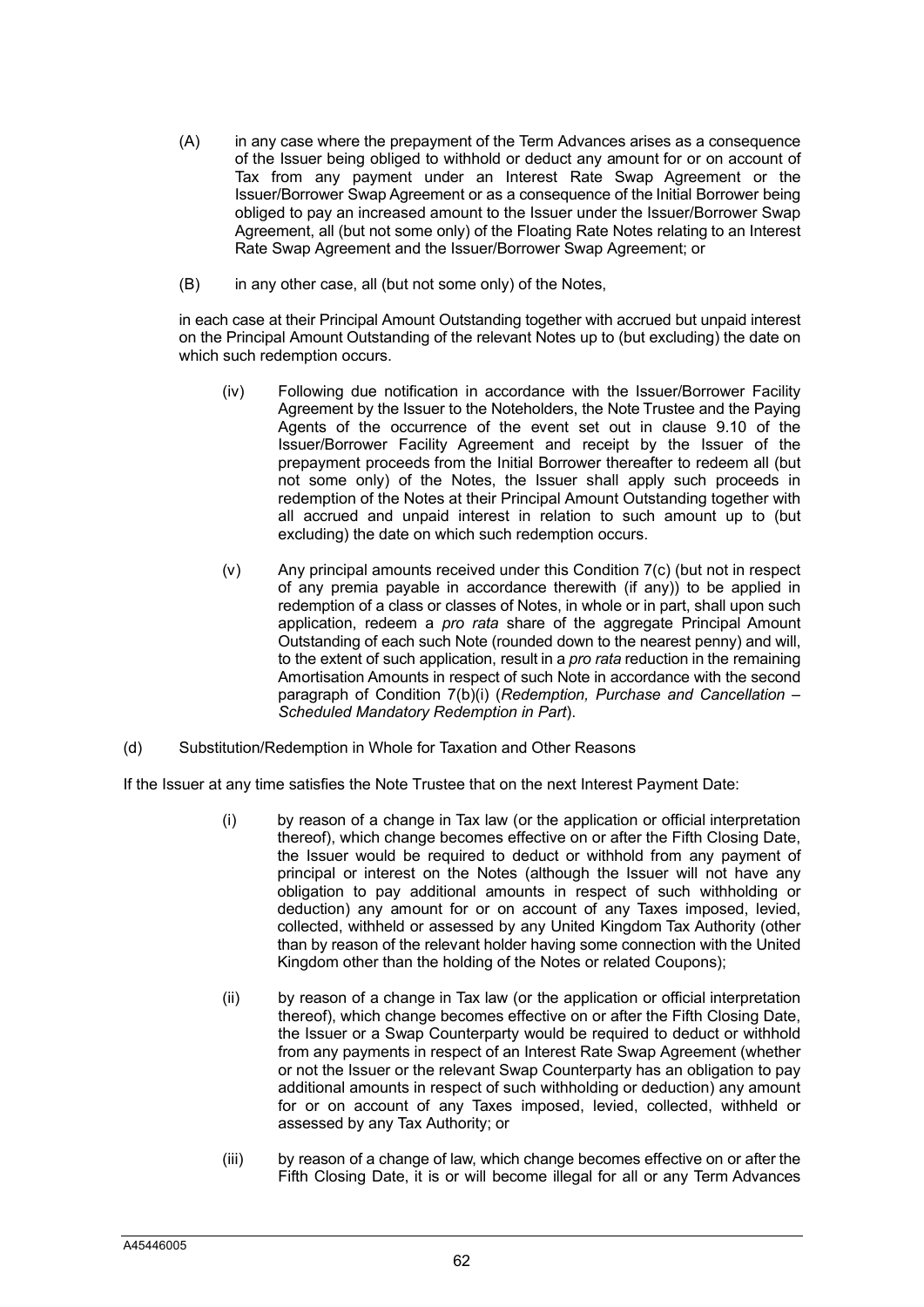### under the Issuer/Borrower Facility Agreement and/or the Notes to remain outstanding,

then the Issuer will be obliged to use its reasonable endeavours to mitigate the effects of the occurrence of such event described in (i), (ii) or (iii) above, including, without limitation, by way of arranging for the substitution of a company (approved in writing by the Note Trustee) as principal debtor under the Notes and as lender under the Issuer/Borrower Facility Agreement provided that confirmation is obtained from the Rating Agencies that the Ratings Test will be satisfied following any such substitution. The Note Trustee may agree to the substitution of another company incorporated in an alternative jurisdiction in place of the Issuer in accordance with and subject to the terms of the Note Trust Deed. No Noteholder shall, in connection with any such substitution, be entitled to claim from the Issuer or the Note Trustee any indemnification or payment in respect of any tax consequence of any such substitution upon individual Noteholders.

If the Issuer is unable effectively to arrange a substitution, or if substitution would not avoid the relevant circumstances, it may, or, in the event that the Issuer has received a notice of prepayment from the Initial Borrower of Term Advances in accordance with clause 9.9 of the Issuer/Borrower Facility Agreement, shall, on any Interest Payment Date redeem (without premium or penalty):

- (x) where the relevant circumstances are of the type described in (i) or (iii) above, all (but not some only) of the Notes at their Principal Amount Outstanding;
- (y) where the relevant circumstances are of the type described in (ii) above, all (but not some only) of the Floating Rate Notes at their Principal Amount Outstanding,

together in each case with accrued but unpaid interest on the Principal Amount Outstanding of the relevant Notes up to (but excluding) the Interest Payment Date on which such redemption occurs, provided that each of the following conditions has been complied with to the satisfaction of the Note Trustee:

- (1) that the Issuer has given not less than five Business Days' notice to the Note Trustee and the Noteholders in accordance with Condition 17 (*Notices to Noteholders*); and
- (2) that the Issuer has provided to the Note Trustee:
	- (x) a legal opinion in form and substance satisfactory to the Note Trustee from a firm of lawyers in the Issuer's jurisdiction (the choice of which has been approved in writing by the Note Trustee), opining on the relevant change in law including, in the case of the circumstances described in (i) or (ii), the ability of the Issuer to avoid such withholding or deduction;
	- (y) in the case of the circumstances described in (i) or (ii), a certificate from two directors of the Issuer to the effect that the obligation to make the relevant withholding or deduction cannot be avoided by the Issuer taking reasonable measures; and
	- (z) a certificate from two directors of the Issuer to the effect that the Issuer will have the funds on the relevant redemption date, not subject to the interest of any other person, required to redeem the relevant Notes pursuant to this Condition 7(d) and meet its payment obligations of a higher priority under the Issuer Pre-Acceleration Priority of Payments.

Any certificate and legal opinion given by or on behalf of the Issuer may be relied on by the Note Trustee without further investigation and shall be conclusive and binding on the Noteholders.

(e) Mandatory Redemption following acceleration of Term Advances

If the Term Advances have become immediately due and repayable following a Loan Event of Default, but the Notes have not become immediately due and repayable pursuant to Condition 11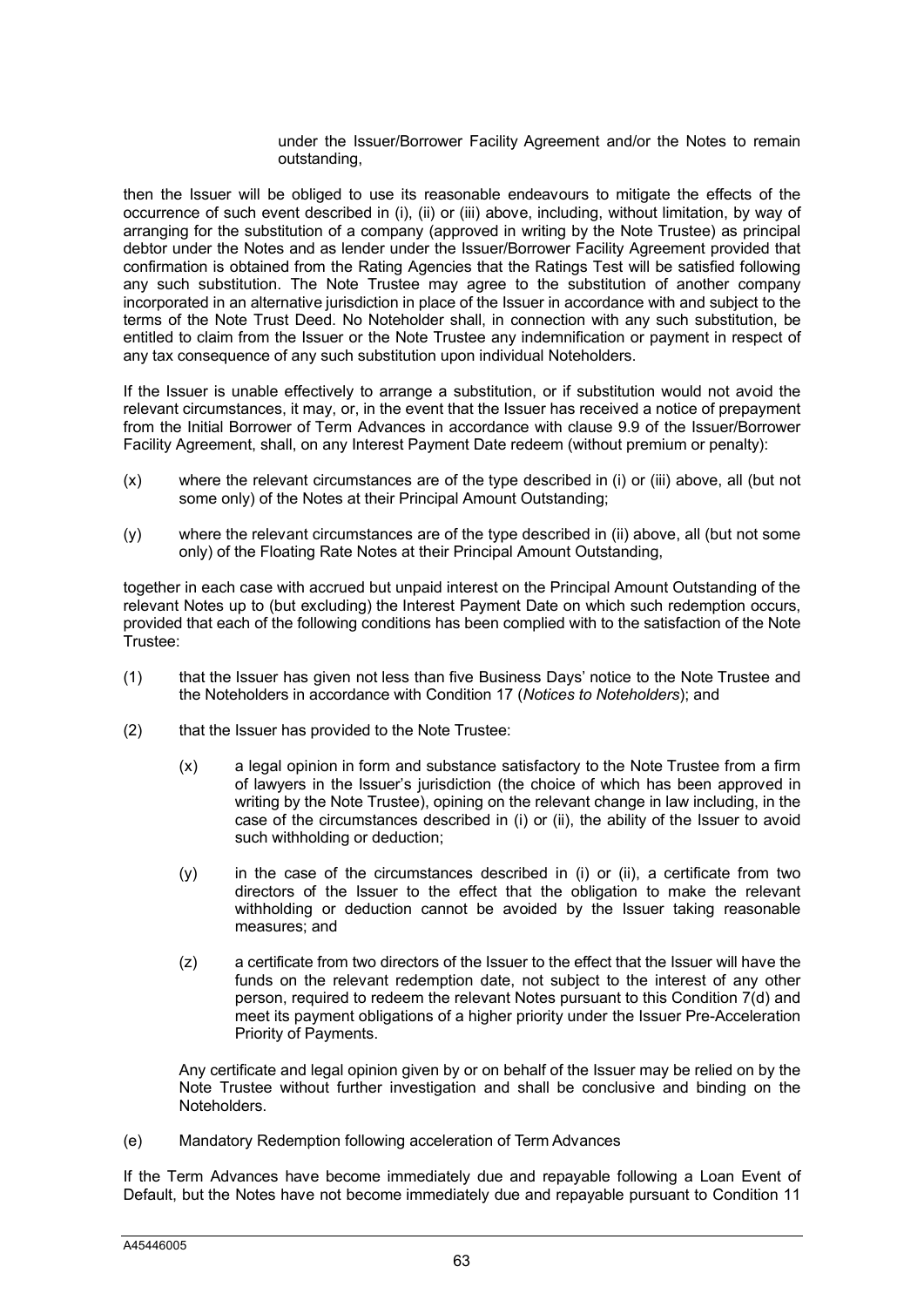(*Note Events of Default*) and any amount of principal in respect of any Term Advance in excess of the amount of principal which would, but for any such Term Advance having become immediately due and repayable, otherwise have been scheduled to be paid in respect of such Term Advance is paid to the Issuer (such amount being an "**Excess Amount**"), the Issuer shall be obliged to apply such Excess Amount in the partial redemption of the Notes at par on the Interest Payment Date next following receipt of such Excess Amount in the following order:

- (i) first, *pro rata* and *pari passu* in or towards satisfaction of the Class A Notes;
- (ii) second, *pro rata* and *pari passu* in or towards satisfaction of the Class AB2 Notes; and
- (iii) third, *pro rata* and *pari passu* in or towards satisfaction of the Class B Notes,

(the Principal Amount Outstanding to be so redeemed in respect of each Note and any Principal Amount Outstanding to be redeemed pursuant to Condition 7(c)(v) being "**Note Principal Payments**") subject to the Issuer giving to the relevant Noteholders not less than five Business Days' notice of such redemption (such notice to expire on such Interest Payment Date).

- (f) *[*Not used*]*
- (g) Calculation of Note Principal Payments and Principal Amount Outstanding

Five Business Days before each Interest Payment Date, the Issuer shall determine or shall cause to be determined:

- (i) if there is to be a partial redemption of the Notes or any class thereof pursuant to Condition 7(c) (*Redemption, Purchase and Cancellation – Early Mandatory Redemption in Whole or Part upon Prepayment under the Issuer/Borrower Facility Agreement)* or Condition 7(e) *(Redemption, Purchase and Cancellation – Mandatory Redemption following acceleration of Term Advances*), the amount of any Note Principal Payment due on such Interest Payment Date; and
- (ii) the Principal Amount Outstanding of each Note on such Interest Payment Date (after deducting any Note Principal Payment and/or Amortisation Amount due to be paid on that Interest Payment Date).

Each determination by or on behalf of the Issuer of any Note Principal Payment and the Principal Amount Outstanding of a Note shall in each case (in the absence of wilful default, bad faith or demonstrable or manifest error) be final and binding on all persons.

As soon as practicable following a determination of a Note Principal Payment and/or the Principal Amount Outstanding of a Note, the Issuer will cause such determination of a Note Principal Payment and/or the Principal Amount Outstanding to be notified to the Note Trustee and the Paying Agents and will cause notice of each such determination to be given to Noteholders in accordance with Condition 17 (*Notices to Noteholders*).

If the Issuer (or the Agent Bank on its behalf) does not at any time for any reason determine a Note Principal Payment and/or the Principal Amount Outstanding in accordance with the preceding provisions of this paragraph, such Note Principal Payment and/or the Principal Amount Outstanding may be determined by the Note Trustee in accordance with this Condition 7 and each such determination shall be deemed to have been made by the Issuer.

No later than five Business Days after each Interest Payment Date, the Issuer will notify Euronext Dublin of the aggregate Principal Amount Outstanding of each class of Notes.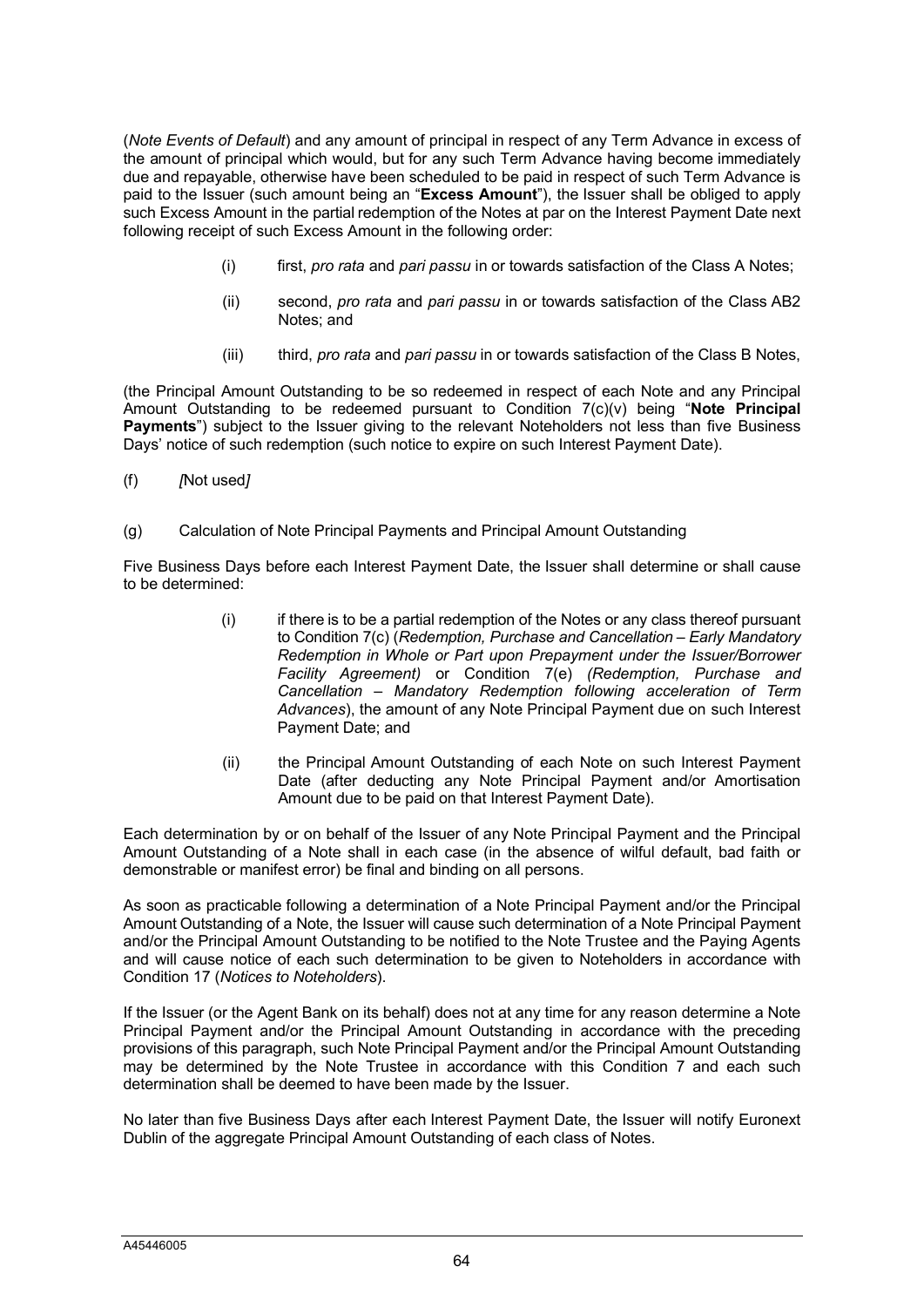### (h) Notice of Redemption

Any such notice as is referred to in Conditions 7(c) (*Redemption, Purchase and Cancellation – Early Mandatory Redemption in Whole or Part upon Prepayment under the Issuer/Borrower Facility Agreement*), 7(d) (*Redemption, Purchase and Cancellation – Substitution/Redemption in Whole for Taxation Reasons*) and 7(f) (*Redemption, Purchase and Cancellation* – *Redemption in respect of certain Noteholders*) above shall be irrevocable and, upon the expiration of such notice, the Issuer shall be bound to redeem the relevant Notes at the applicable amounts specified in these Conditions.

### (i) Purchase by Issuer

The Issuer may not at any time purchase any of the Notes.

(j) Purchase by the Borrowers and Cancellation

A Borrower may at any time purchase any of the Notes in accordance with applicable law and the provisions of the Issuer/Borrower Facility Agreement. If a Borrower purchases any Notes, it shall forthwith, following such purchase, notify the Issuer and the Note Trustee and surrender those Notes to the Issuer. Upon surrender of any Notes, those Notes will be cancelled and, upon such cancellation an amount of the relevant Term Advance equal to the Principal Amount Outstanding of such Notes plus an amount of interest on the relevant Term Advance referable to the aggregate of any accrued but unpaid interest on the Principal Amount Outstanding of such Note will be treated as having been prepaid.

(k) Cancellation

All Notes redeemed in full together with payment of all accrued but unpaid interest and Step-Up Amount(s) or surrendered pursuant to Condition 16 (*Replacement of Notes, Coupons and Talons*) will be cancelled upon redemption or surrender, together with any unmatured Coupons and Talons (if any) appertaining thereto and attached thereto or surrendered therewith, and may not be resold or reissued.

# **8. Payments**

### (a) Payments of Interest and Principal

Payments of interest in respect of the Definitive Notes will (subject as provided in Conditions 8(d) (*Payments – Deductions for Unmatured Coupons for Fixed Rate Notes and Unmatured Coupons for Floating Rate Notes Void*) and 8(f) (*Payments – Payments of Interest on Improperly Withheld or Refused Notes*) below) be made only against presentation and surrender of the relevant Coupons at the Specified Office of any Paying Agent. Payments of principal and premium (if any) in respect of the Definitive Note will be made against presentation and (in the case of any payment which will result in the Definitive Note being redeemed in full) surrender of the relevant Definitive Notes at the Specified Office of any Paying Agent. Each such payment will be made in sterling at the Specified Office of any Paying Agent by sterling cheque drawn on, or, at the option of the holder, by transfer to a sterling account maintained by the payee with, a bank in London.

(b) Payments subject to Fiscal Laws

Payments of principal and interest in respect of the Notes are subject in all cases to any fiscal or other laws and regulations applicable thereto in the place of payment and to the provisions of the Agency Agreement and the Issuer Deed of Charge.

(c) Failure to provide information

In respect of the Class A6 Notes, the Class AB2 Notes, the Class A7 Notes and any New Notes (and any Further Notes in respect of the foregoing) only, to the extent that the Issuer or the Note Guarantor receives a payment subject to a deduction or withholding or suffers a fine or penalty, in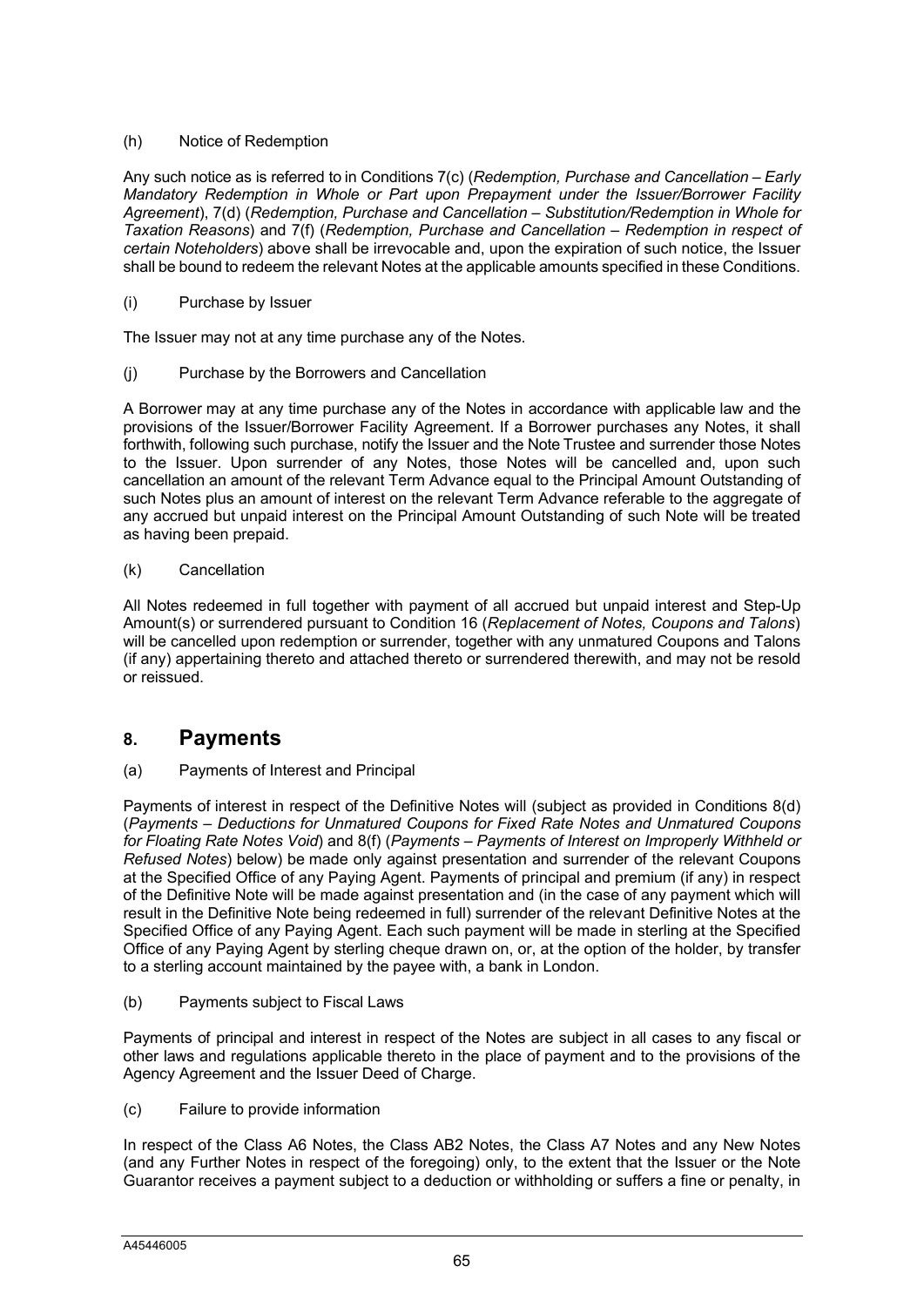each case, pursuant to an Information Reporting Regime, as a result, directly or indirectly of a Noteholder or Couponholder failing to comply with its obligations, or otherwise take steps prescribed, under any Information Reporting Regime or to comply with the provisions of Condition 21 (*Provision of Information*) the Issuer or the Note Guarantor (as applicable) may, in the absolute discretion of its directors, reduce any amount otherwise payable by it to that Noteholder or Couponholder by an amount up to the amount of the deduction, withholding, fine or penalty.

- (d) Deductions for Unmatured Coupons for Fixed Rate Notes and Unmatured Coupons for Floating Rate Notes Void
	- (i) *Deductions for Unmatured Coupons for Fixed Rate Notes*

If a Fixed Rate Note is presented without all unmatured Coupons and Talons (if any) relating thereto:

- (A) if the aggregate amount of the missing Coupons is less than or equal to the amount of principal due for payment, a sum equal to the aggregate amount of the missing Coupons will be deducted from the amount of principal due for payment, provided however, that if the gross amount available for payment is less than the amount of principal due for payment, the sum deducted will be that proportion of the aggregate amount of such missing Coupons which the gross amount actually available for payment bears to the amount of principal due for payment; and
- (B) if the aggregate amount of the missing Coupons is greater than the amount of the principal due for payment:
	- (1) so many of such missing Coupons shall become void (in inverse order of maturity) as will result in the aggregate amount of the remainder of such missing Coupons (the "**Relevant Coupons**") being equal to the amount of principal due for payment, provided however, that where this sub-paragraph would otherwise require a fraction of a missing Coupon to become void, such missing Coupon shall become void in its entirety; and
	- (2) a sum equal to the aggregate amount of the Relevant Coupons (or, if greater, the amount of principal due for payment) will be deducted from the amount of principal due for payment, provided however, that if the gross amount available for payment is less than the amount of principal due for payment, the sum deducted will be that proportion of the aggregate amount of the Relevant Coupons (or, as the case may be, the amount of principal due for payment) which the gross amount actually available for payment bears to the amount of principal due for payment.

Each sum so deducted shall be paid in the manner provided in Condition 8(a) (*Payments – Payments of Interest and Principal*) above against presentation and surrender of the relevant missing Coupons.

(ii) *Unmatured Coupons and Talons for Floating Rate Notes Void*

On the date upon which any Floating Rate Note becomes due and payable in full pursuant to Condition 7(a) (*Redemption, Purchase and Cancellation – Final Redemption*) or any early mandatory redemption in full of any Floating Rate Note pursuant to Condition 7(c) (*Redemption, Purchase and Cancellation – Early Mandatory Redemption in Whole or Part upon Prepayment under the Issuer/Borrower Facility Agreement*) or early optional redemption of any Floating Rate Note pursuant to Condition 7(d) (*Redemption, Purchase and Cancellation – Substitution/Redemption in Whole for Taxation and Other Reasons*), unmatured Coupons and Talons (if any) appertaining thereto (whether or not attached to such Floating Rate Note) shall become void and no payment shall be made in respect thereof. If the due date for redemption of any Floating Rate Note is not an Interest Payment Date, accrued interest will be paid only against presentation and surrender of the relevant Floating Rate Note.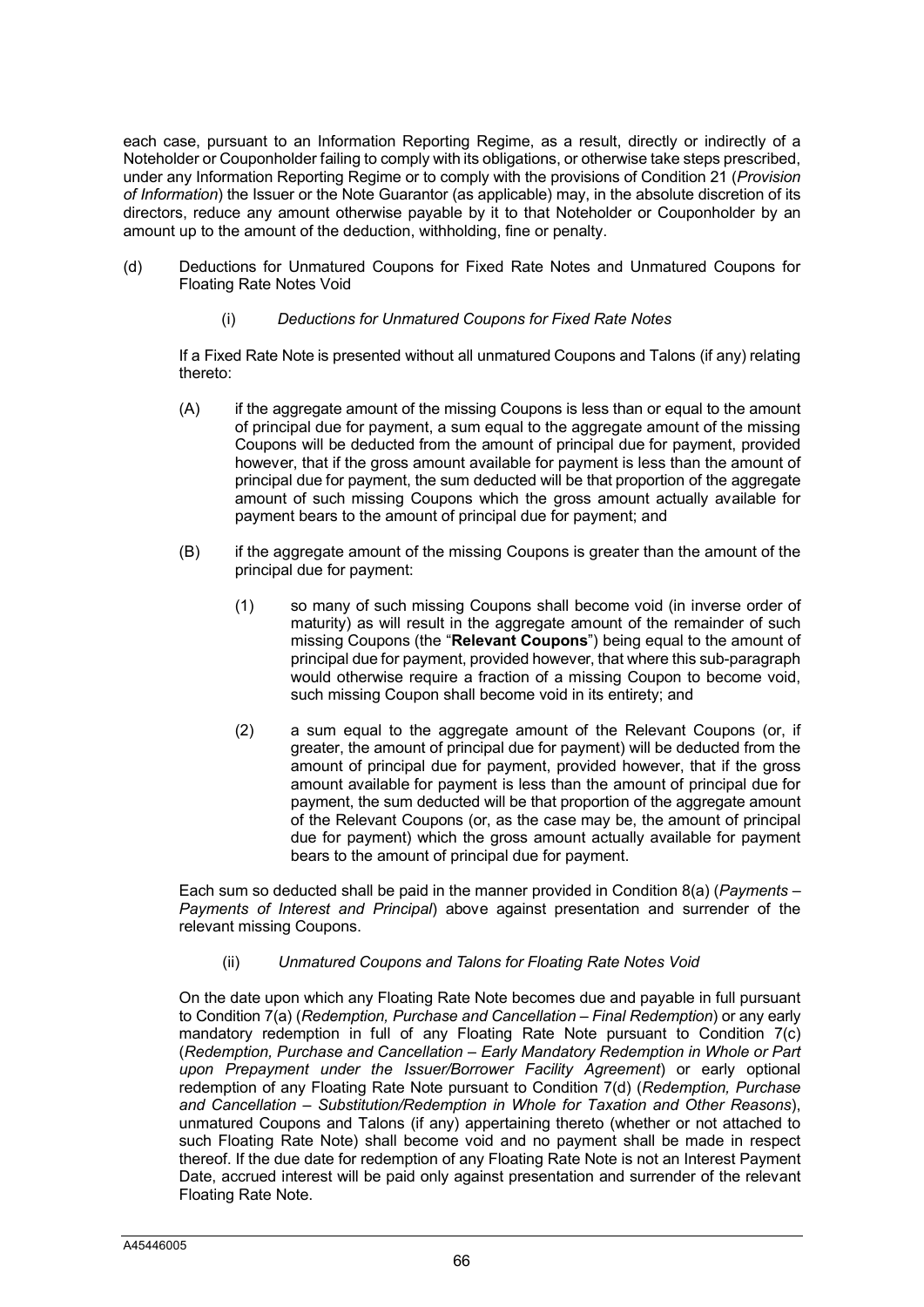### (e) Presentation on non-business days

If any Coupon or Note is presented for payment on a day which is not a Business Day in the place where it is so presented and (in the case of payment by transfer to a sterling account in London as referred to in Condition 8(a) (*Payments – Payments of Interest and Principal*) above) in London, no further payments of additional amounts by way of interest, principal or otherwise shall be due in respect of such Coupon or Note.

(f) Payments of Interest on Improperly Withheld or Refused Notes

If any amount of principal or premium (if any) is improperly withheld or refused on or in respect of any Note or part thereof, the interest which continues to accrue in respect of such Note in accordance with Condition 6 (*Interest*) will be paid against presentation of such Note at the Specified Office of any Paying Agent.

### (g) Other Interest

Payments of interest other than in respect of matured Coupons shall be made only against presentation of the relevant Notes at the Specified Office of any Paying Agents outside the United States.

### (h) Partial Payments

If a Paying Agent makes a partial payment in respect of any Note or Coupon presented to it for payment, such Paying Agent will endorse on such Note or Coupon a statement indicating the amount and date of such payment.

### (i) Exchange of Talons

On or after the relevant Interest Payment Date on which the final Coupon forming part of a Coupon sheet is surrendered, each Talon forming part of such Coupon sheet may be surrendered at the Specified Office of any Paying Agent for a further Coupon sheet (including a further Talon) but excluding any Coupons in respect of which claims have already become void pursuant to Condition 10 (*Prescription*). Upon the due date for redemption of any Note, any unexchanged Talon relating to such Note shall become void and no Coupon will be delivered in respect of such Talon.

### (j) Notifications to be Final

All notifications, opinions, determinations, certificates, calculations, quotations and decisions given, expressed, made or obtained for the purposes of this Condition 8, whether by the Reference Banks (or any of them), the Paying Agents or the Agent Bank shall (in the absence of wilful default, fraud or manifest error) be binding on the Issuer and all Noteholders and Couponholders and (in the absence of wilful default, gross negligence or fraud) no liability to the Noteholders or the Couponholders shall attach to the Reference Banks, the Paying Agents or the Agent Bank in connection with the exercise or non-exercise by them or any of them of their powers, duties and discretions under this Condition 8.

# **9. Taxation**

### (a) Withholding

All payments in respect of the Notes or Coupons or under the Note Guarantee shall be made free and clear of, and without withholding or deduction for or on account of, any Taxes unless the Issuer, Note Guarantor or any Paying Agent is required by applicable law to make any payment in respect of the Notes or Coupons or under the Note Guarantee subject to any such withholding or deduction. In that event, the Issuer, Note Guarantor or such Paying Agent (as the case may be) shall make such payment after such withholding or deduction has been made and shall account to the relevant Tax Authority for the amount so required to be withheld or deducted.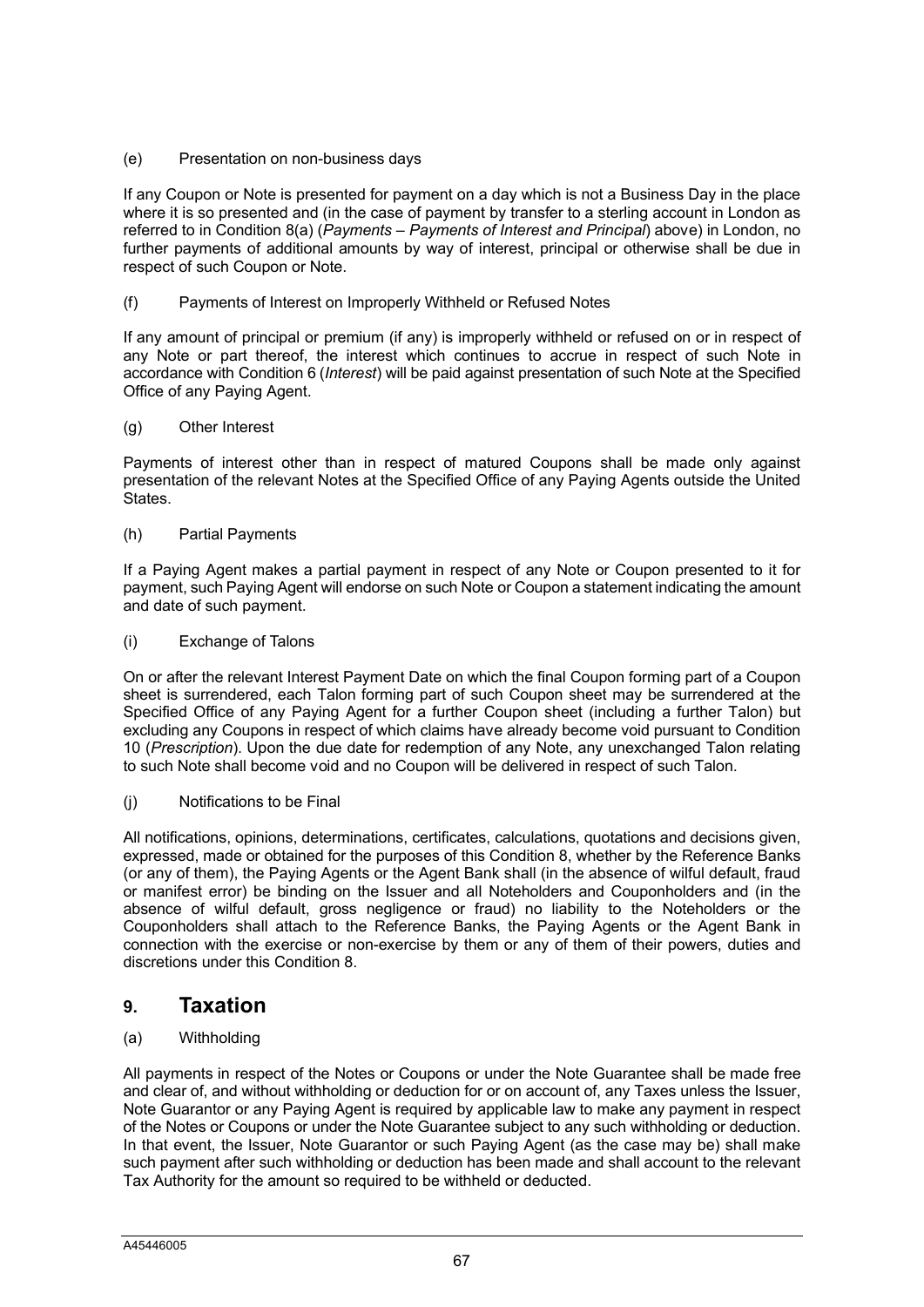(b) No Payment of Additional Amounts

None of the Issuer, the Note Trustee, the Note Guarantor or any Paying Agent will be obliged to make any additional payments to holders of Notes or Coupons in respect of such withholding or deduction as is referred to in Condition 9(a) (*Taxation – Withholding*) above.

(c) Tax Deduction not Note Event of Default

Notwithstanding that the Issuer, the Note Guarantor or any Paying Agent is required to make a withholding or deduction as is referred to in Condition 9(a) (*Taxation – Withholding*) above, this shall not constitute a Note Event of Default.

# **10. Prescription**

### (a) Principal

Notes shall become void unless presented for payment within a period of 10 years from the relevant date in respect thereof.

(b) Interest

Coupons shall become void unless presented for payment within a period of five years from the relevant date in respect thereof.

(c) Note or Coupon

After the date on which a Note or Coupon becomes void in its entirety, no claim may be made in respect thereof.

(d) Relevant Date

For the purpose of this Condition, the "**relevant date**" in respect of a Note or Coupon is the date on which a payment in respect thereof first becomes due or (if the full amount of the monies payable in respect of all the Notes or Coupons due on or before the date has not been duly received by the Paying Agents or the Issuer Security Trustee on or prior to such date) the date on which notice that the full amount of such monies has not been received is duly given to the Noteholders in accordance with Condition 17 (*Notices to Noteholders*).

# **11. Note Events of Default**

(a) Default Events

The Note Trustee may in its absolute discretion, and shall if so directed by an Extraordinary Resolution of the holders of the Most Senior Class of Notes then outstanding or so requested in writing by the holders of at least one-quarter of the aggregate Principal Amount Outstanding of the Most Senior Class of Notes then outstanding, (subject, in each case, to being indemnified and/or secured to its satisfaction against all liabilities to which it may thereby become liable or which it may incur by so doing) give an acceleration notice (a "**Note Acceleration Notice**") to the Issuer declaring the Notes to be immediately due and repayable at any time after the occurrence of any of the following events (each, a "**Note Event of Default**"):

- (i) default is made for a period of five Business Days in payment on the due date of any principal or interest due on any of the Most Senior Class of Notes (other than in respect of any Step-Up Amounts) as and when the same ought to be paid in accordance with these Conditions;
- (ii) default is made by the Issuer in the performance or observance of any obligation, condition, provision, representation or warranty binding on it under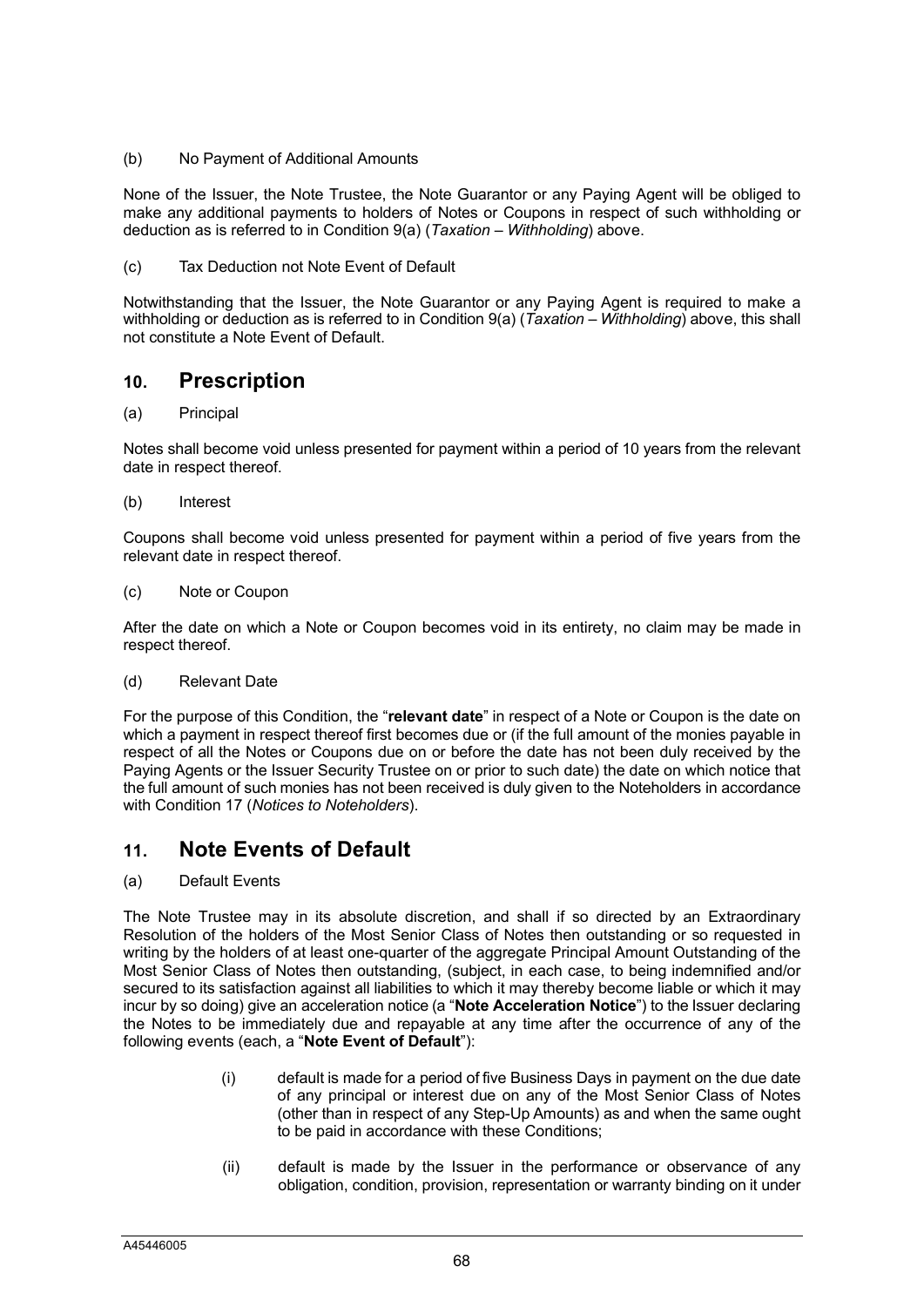the Notes or, save for the Subscription Agreements, the Issuer Transaction Documents (other than any obligation for the payment of any principal or interest on any class of Notes) and, except where in the opinion of the Note Trustee (or, in the case of the Issuer Deed of Charge, the Issuer Security Trustee) such default is not capable of remedy (when no notice will be required), such default continues for 14 Business Days after written notice by the Note Trustee (or the Issuer Security Trustee, where applicable) to the Issuer requiring the same to be remedied and provided that (whether or not capable of remedy) the Note Trustee shall have certified to the Issuer in writing that such event is, in its opinion, materially prejudicial to the interests of the holders of the Most Senior Class of Notes then outstanding;

- (iii) an Insolvency Event; or
- (iv) the Issuer Security (or any part thereof) is terminated or is or becomes void, illegal, invalid or unenforceable and alternative arrangements approved by an Extraordinary Resolution of the holders of Notes are not made within 60 days of the earlier of the date of the Note Trustee requiring alternative arrangements to be made or of such an event.
- (b) Consequences of Notes becoming Due and Payable and Delivery of Note Acceleration **Notice**

If a Note Event of Default occurs then, following service of a Note Acceleration Notice by the Note Trustee on the Issuer, all classes of the Notes then outstanding shall immediately become due and payable at their Principal Amount Outstanding together with accrued interest as provided in the Note Trust Deed and the Issuer Security will become enforceable by the Issuer Security Trustee in accordance with the Issuer Deed of Charge.

# **12. Enforcement**

At any time after the Notes have become due and repayable following the service of a Note Acceleration Notice and without prejudice to the rights of enforcement of the Issuer Security Trustee in relation to the Issuer Security, the Note Trustee may, at its discretion and without further notice, direct the Issuer Security Trustee to give a notice (a "**Note Enforcement Notice**") to the Issuer declaring the whole of the Issuer Security to be enforceable and to take such steps against the Issuer to enforce the Issuer Security as it thinks fit provided that the Note Trustee shall not be bound to direct the Issuer Security Trustee to take such action unless:

- (a) it shall have been so directed by an Extraordinary Resolution of the holders of the Most Senior Class of Notes then outstanding or if so requested in writing by the holders of at least one-quarter in aggregate of the Principal Amount Outstanding of the Most Senior Class of Notes then outstanding; and
- (b) it shall have been indemnified and/or secured to its satisfaction,

and the Issuer Security Trustee shall enforce the Issuer Security in accordance with the provisions of the Issuer Deed of Charge.

In exercising its duty or discretion under this Condition 12, the Note Trustee shall disregard any Step-Up Amount for the purposes of determining whether there is any particular class of Notes outstanding.

No Noteholder or Couponholder shall be entitled to proceed directly against the Issuer or any of its assets unless the Note Trustee or the Issuer Security Trustee having become bound to do so, fails to do so within a reasonable period of time and such failure is continuing.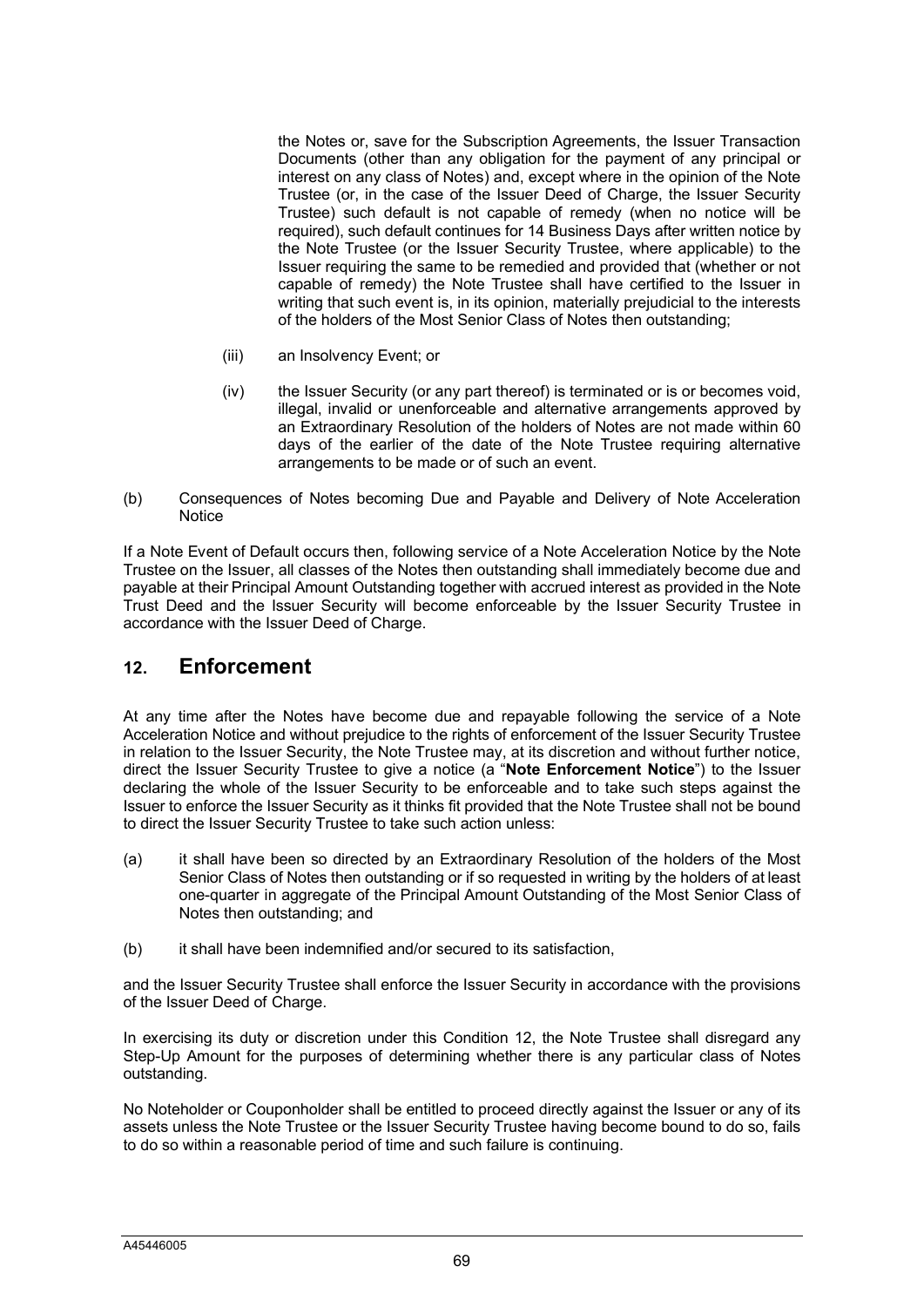Enforcement of the obligations of the Issuer under the Notes are subject to the terms of any mandatory United Kingdom provisions that would apply in case of an Insolvency Event.

All monies received or recovered by the Issuer Security Trustee or any Receiver appointed under the Issuer Deed of Charge following the enforcement of the Issuer Security, other than: (i) amounts standing to the credit of a Liquidity Facility Reserve Account (which are to be paid directly and only to the relevant Liquidity Facility Provider); and (ii) amounts standing to the credit of the Swap Collateral Ledgers or representing amounts attributable to assets transferred as collateral by a Swap Counterparty following the occurrence of a Swap Counterparty Downgrade (which are to be applied in returning collateral to, or following termination of the relevant Interest Rate Swap Agreement, payment of amounts owing by, such Swap Counterparty in accordance with the relevant Interest Rate Swap Agreement), will be applied in accordance with the Issuer Post-Acceleration Priority of Payments.

# **13. Meetings of Noteholders**

(a) Convening

The Note Trust Deed contains provisions for convening separate or combined meetings of the Noteholders of any class or sub-class to consider any matters relating to the Notes, including the sanctioning by Extraordinary Resolution of each relevant class or sub-class of Noteholders of a modification of the provisions of the Note Trust Deed, the Notes or these Conditions or the provisions of any of the other Issuer Transaction Documents.

(b) Separate and Combined Meetings

The Note Trust Deed provides that (subject to Conditions 13(d) (*Meetings of Noteholders – Quorum*) and 13(e) (*Meetings of Noteholders – Relationship between Classes and Sub-classes*)):

- (i) an Extraordinary Resolution which in the opinion of the Note Trustee affects the interests of the Noteholders of only one class shall be deemed to have been duly passed if passed at a separate meeting of the Noteholders of that class;
- (ii) an Extraordinary Resolution which in the opinion of the Note Trustee affects the interests of the Noteholders of more than one class but does not give rise to an actual or potential conflict of interest between the Noteholders of each such class shall be deemed to have been duly passed if passed either at separate meetings of the Noteholders of each such class or at a single meeting of the Noteholders of all such classes of Notes as the Note Trustee shall determine in its absolute discretion;
- (iii) an Extraordinary Resolution which in the opinion of the Note Trustee affects the interests of the Noteholders of more than one class and gives rise to any actual or potential conflict of interest between the Noteholders of one such class of Notes and the Noteholders of any other class of Notes shall be deemed to have been passed only if it is passed at a separate meetings of the Noteholders of each such class; and
- (iv) an Extraordinary Resolution which in the opinion of the Note Trustee affects the interests of the Noteholders of more than one sub-class within a class and gives rise to an actual or potential conflict of interest between the Noteholders of one such sub-class within that class and the Noteholders of any other sub-class within that class shall be deemed to have been duly passed only if passed at a separate meeting of the Noteholders of the subclass which has the greatest aggregate Principal Amount Outstanding at the relevant time. Any such Extraordinary Resolution passed at such a meeting shall be binding on each of the other sub-classes within that class.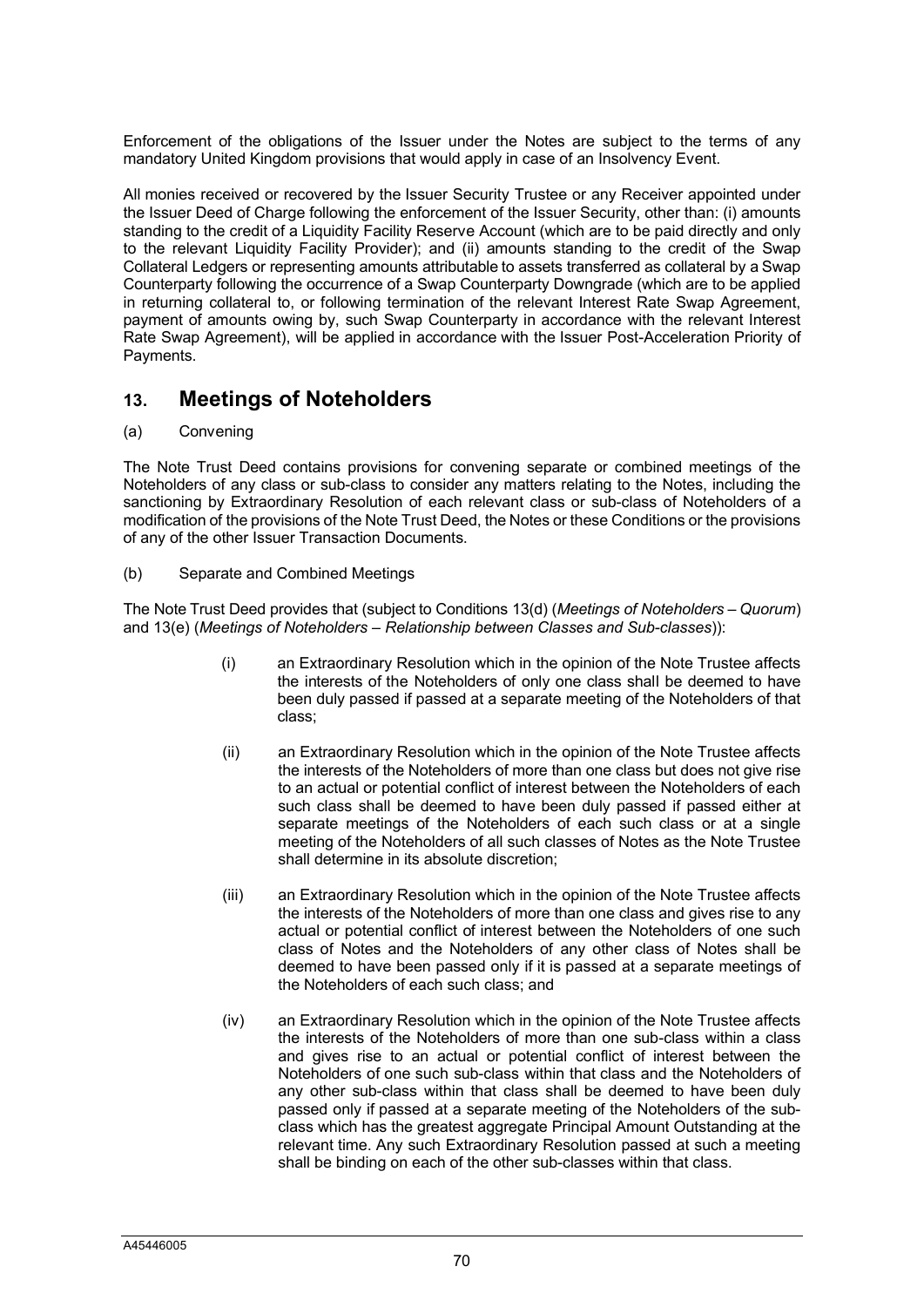### (c) Request from Noteholders

A meeting of Noteholders (or any class or sub-class thereof) may be convened by the Note Trustee or the Issuer at any time and must be convened by the Note Trustee (subject to its being indemnified and/or secured to its satisfaction) upon the request in writing of Noteholders of a particular class holding not less than 10 per cent. of the aggregate Principal Amount Outstanding of the outstanding Notes of that class.

### (d) Quorum

The Note Trust Deed provides that:

- (i) subject to paragraphs (ii) and (iii) below, at any Noteholder meeting, two or more persons present holding voting certificates or being proxies and holding or representing, in the aggregate, not less than one-twentieth of the aggregate Principal Amount Outstanding of the Notes (or any class or subclass thereof) for the time being outstanding or, at any adjourned meeting two or more persons present or representing Noteholders (or any class or subclass thereof) whatever the aggregate Principal Amount Outstanding of the Notes (or any class or sub-class thereof) then outstanding so held or represented shall (except for the purpose of passing an Extraordinary Resolution) form a quorum for the transaction of business and no business (other than choosing a chairman) shall be transacted at any meeting unless the requisite quorum be present at the commencement of the meeting;
- (ii) subject to paragraph (iii) below, at any meeting the business of which is an Extraordinary Resolution, the quorum at any such meeting, other than regarding a Basic Terms Modification, will be two or more persons present holding voting certificates or being proxies and holding or representing not less than one-half of the aggregate Principal Amount Outstanding of the Notes (or any class or sub-class thereof) then outstanding or, at any adjourned meeting, two or more persons being or representing Noteholders (or any class or sub-class thereof), whatever the aggregate Principal Amount Outstanding of the Notes (or any class or sub-class thereof) then outstanding so held or represented; and
- (iii) at any meeting, the business of which is an Extraordinary Resolution relating to a Basic Terms Modification, the quorum of such meeting will be two or more persons present holding voting certificates, or being proxies, and holding or representing, in the aggregate, not less than three-quarters of the aggregate Principal Amount Outstanding of the Notes of the relevant class or sub-class then outstanding or, at any adjourned meeting, two or more persons holding or representing in the aggregate not less than one-quarter of the Principal Amount Outstanding of the Notes of such class or sub-class then outstanding.
- (e) Relationship between Classes and Sub-classes
	- (i) no Extraordinary Resolution involving a Basic Terms Modification that is passed by the holders of one class (or sub-class) of Notes shall be effective unless it is sanctioned by an Extraordinary Resolution of the holders of each of the other classes (or sub-classes) of Notes at separate class (or sub-class) meetings convened for that purpose (to the extent that there are Notes outstanding in each such other classes (or sub-classes)); and
	- (ii) no Extraordinary Resolution involving any matter other than a Basic Terms Modification that is passed by the holders of any class of Notes shall be effective unless it is sanctioned by an Extraordinary Resolution of the holders of each of the other classes of Notes ranking equally with or senior to such class (to the extent that there are Notes outstanding ranking equally with or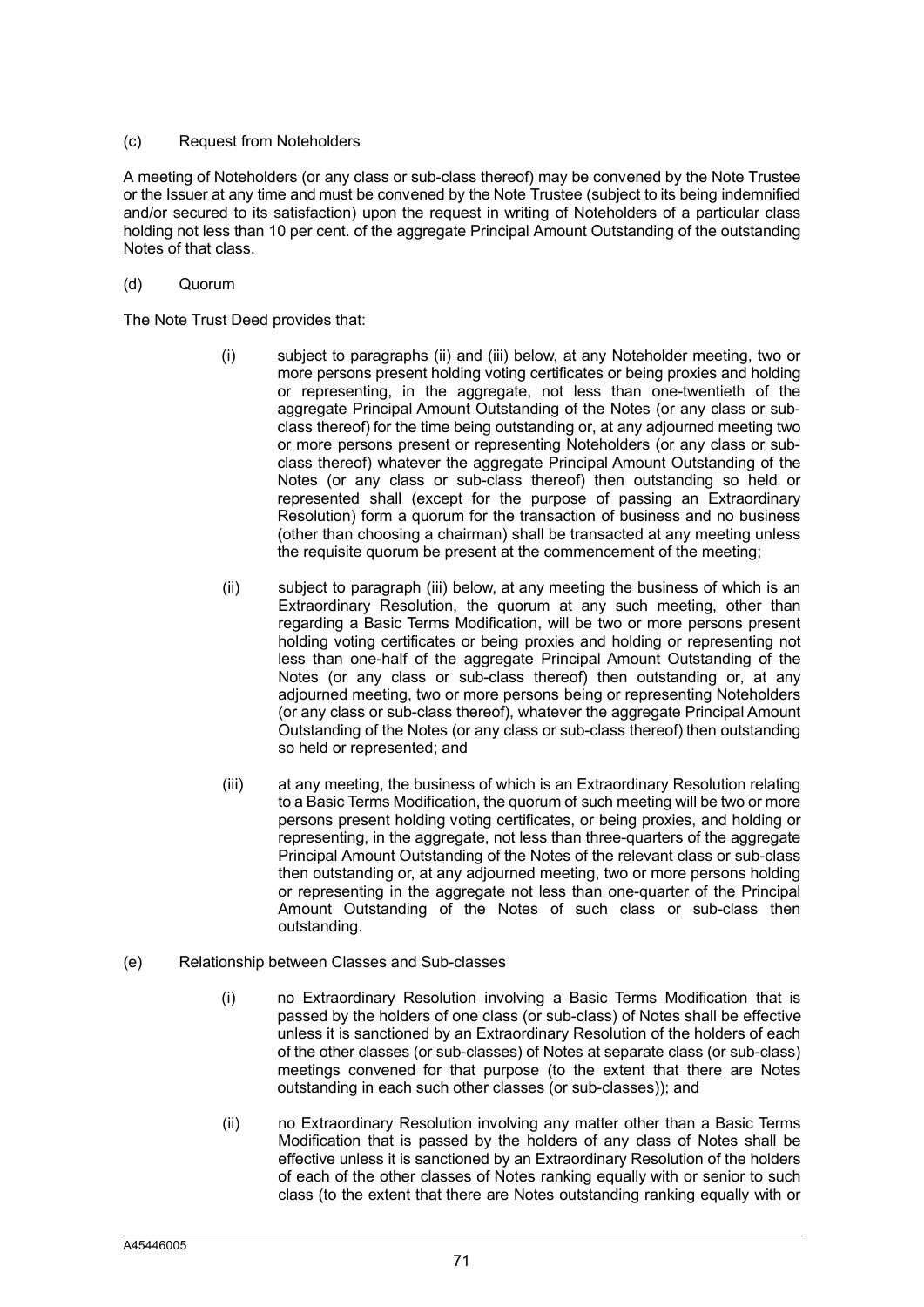senior to such class) unless the Note Trustee considers that the interests of the holders of each of the other classes of Notes ranking equally with or senior to such class would not be materially prejudiced by the implementation of such Extraordinary Resolution.

### (f) Binding Nature

- (i) any resolution passed at a meeting of the Noteholders (or any class or subclass thereof) duly convened and held in accordance with the Note Trust Deed shall be binding upon all Noteholders (or, as the case may be, all Noteholders of such class or sub-class), whether or not present at such meeting and whether or not voting and upon all Couponholders (or, as the case may be, all Couponholders of such class or sub-class); and
- (ii) subject to Condition 13(e) (*Meetings of Noteholders – Relationship between Classes and Sub-classes*) above, any resolution passed at a meeting of the holders of the Most Senior Class of Notes then outstanding only which is duly convened and held as aforesaid shall also be binding upon the holders of all the other classes of Notes and the Couponholders relating thereto.

### (g) Resolutions in Writing

A Written Resolution signed by the holders of not less than three-quarters of the aggregate Principal Amount Outstanding of the relevant class of Notes shall take effect as if it were an Extraordinary Resolution passed by such class of Noteholders.

# **14. Modification, Waiver and Substitution**

### (a) Modification

The Note Trustee may agree, or give a direction to the Issuer Security Trustee to agree, without the consent or sanction of the Noteholders or the Couponholders to any modification to these Conditions, the Trust Documents (other than in respect of a Basic Terms Modification), the Notes or the other Transaction Documents to which it or the Issuer Security Trustee is a party or over which it or the Issuer Security Trustee has security, or may give its consent to any event, matter or thing, if, in the Note Trustee's opinion:

- (i) it is not materially prejudicial to the interests of the Noteholders of any class (subject to Condition 3(f) (*Status and Ranking of the Notes – Status and Relationship between the Classes of Notes and the Issuer Secured Creditors*));
- (ii) it is required to correct a manifest error or is of a formal, minor, administrative or technical nature; or
- (iii) it is required or permitted, subject to the satisfaction of specified conditions, under the terms of these Conditions or the Transaction Documents provided such conditions are satisfied.

In connection with any consent to any modification of any Transaction Document, in considering whether giving such consent is materially prejudicial to the interests of Noteholders, the Note Trustee shall be entitled to take into account any Ratings Confirmation provided by the Rating Agencies in connection with such modification.

(b) Waiver

In addition, the Note Trustee may, but only if and insofar as in its opinion the interests of Noteholders shall not be materially prejudiced, without the consent or sanction of the Noteholders or the Couponholders, authorise or waive on such terms and subject to such conditions (if any) as shall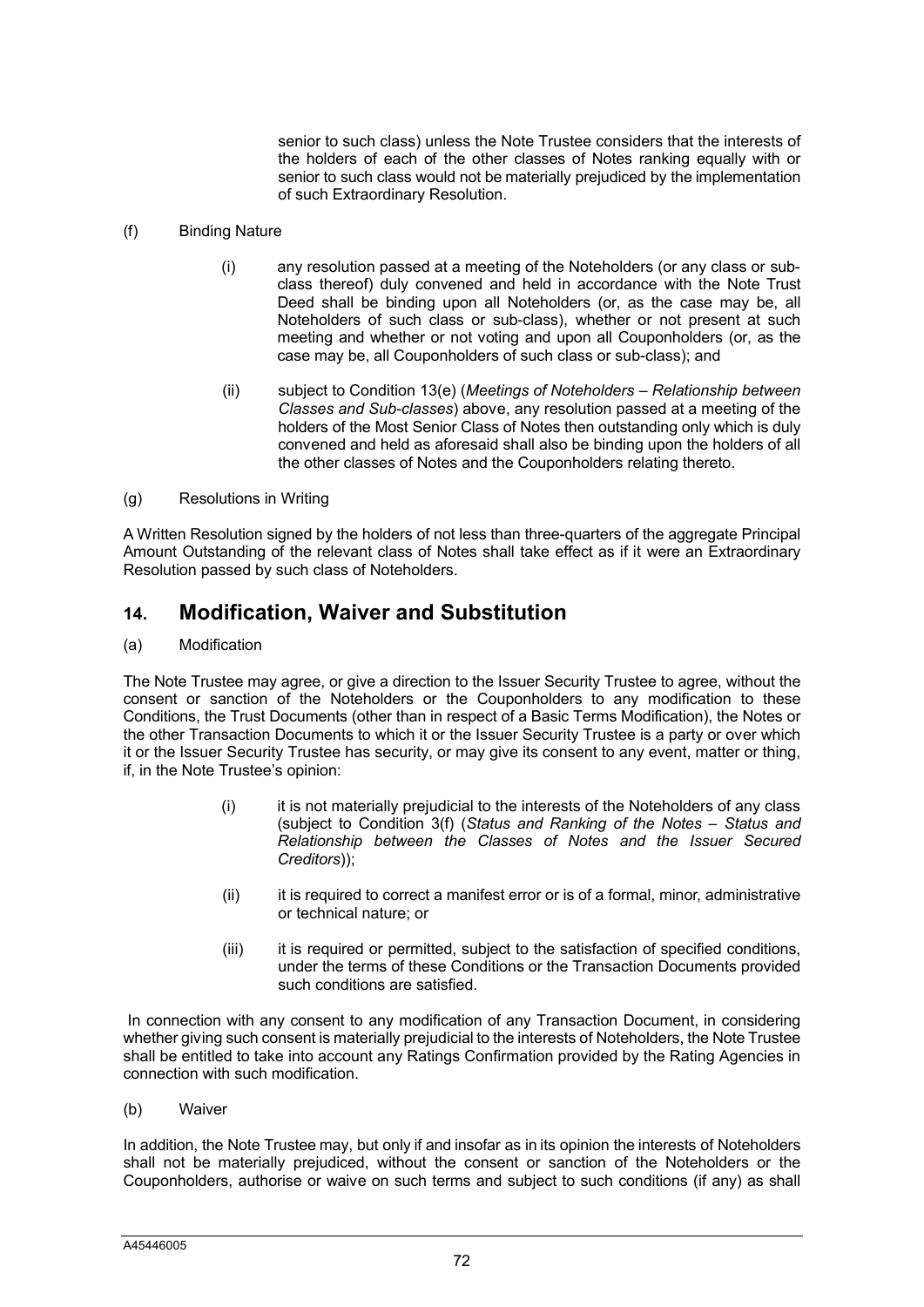seem fit and proper to it, any proposed breach or breach of the covenants or provisions (other than where such breach or proposed breach would have the same effect as a Basic Terms Modification) contained in the Trust Documents, the Notes or any of the other Transaction Documents (including a Note Event of Default) or determine that any such default shall not be treated as such if the conditions in Condition 14(a)(i) (*Modification, Waiver and Substitution – Modification*) are satisfied.

In connection with any substitution of principal debtor as is referred to in Condition 14(f) (*Modification, Waiver and Substitution – Substitution of Principal Debtor*), the Note Trustee may also agree, without the consent of the Noteholders or the Couponholders or any other Issuer Secured Creditor, to a change of the laws governing the Notes and/or the Transaction Documents, provided that such change would not, in the opinion of the Note Trustee, be materially prejudicial to the interests of the holders of the Most Senior Class of Notes (or the relevant sub-class thereof) then outstanding.

In connection with any waiver or authorisation of any breach or proposed breach of any Transaction Document, in considering whether such action is materially prejudicial to the interests of Noteholders, the Note Trustee shall be entitled to take into account any Ratings Confirmation provided by the Rating Agencies in connection with such waiver or authorisation.

### (c) Restriction on Power to Waive

The Note Trustee shall not exercise any powers conferred upon it by Condition 14(b) (*Modification, Waiver and Substitution – Waiver*) in contravention of any express direction by an Extraordinary Resolution of the holders of the Most Senior Class of Notes then outstanding or, where applicable, any sub-class thereof then outstanding; or of a request or direction in writing made by the holders of not less than 25 per cent. in aggregate Principal Amount Outstanding of the Most Senior Class of Notes then outstanding or, where applicable, any sub-class thereof then outstanding, but so that no such direction or request shall:

- (i) affect any authorisation, waiver or determination previously given or made; or
- (ii) authorise or waive any such proposed breach or breach relating to a Basic Terms Modification unless the holders of each other class of Notes have authorised or waived any such proposed breach or breach pursuant to an Extraordinary Resolution of the holders of such other class (or sub-class) of Notes then outstanding.

### (d) Notification

Unless the Note Trustee otherwise agrees, the Issuer shall cause any such authorisation, waiver, modification or determination to be notified to the Noteholders and the other Issuer Secured Creditors in accordance with Condition 17 (*Notices to Noteholders*) and the Issuer Transaction Documents, as soon as practicable after it has been made.

### (e) Binding Nature

Any authorisation, waiver, determination or modification referred to in Condition 14(a) (*Modification, Waiver and Substitution – Modification*) or Condition 14(b) (*Modification, Waiver and Substitution – Waiver*) shall be binding on the Noteholders, the Couponholders and the other Issuer Secured **Creditors** 

(f) Substitution of Principal Debtor

The Note Trust Deed contains provisions permitting the Note Trustee to agree (including if any of the events listed in Condition 7(d) (*Redemption, Purchase and Cancellation – Substitution/Redemption in Whole for Taxation and Other Reasons*) are subsisting) to such amendment of these Conditions and of any of the Issuer Transaction Documents and to such other conditions as the Note Trustee may require and subject to the terms of the Note Trust Deed, but without the consent of the Noteholders or the Couponholders, to the substitution of another body corporate in place of the Issuer as principal debtor under the Note Trust Deed and the Notes and in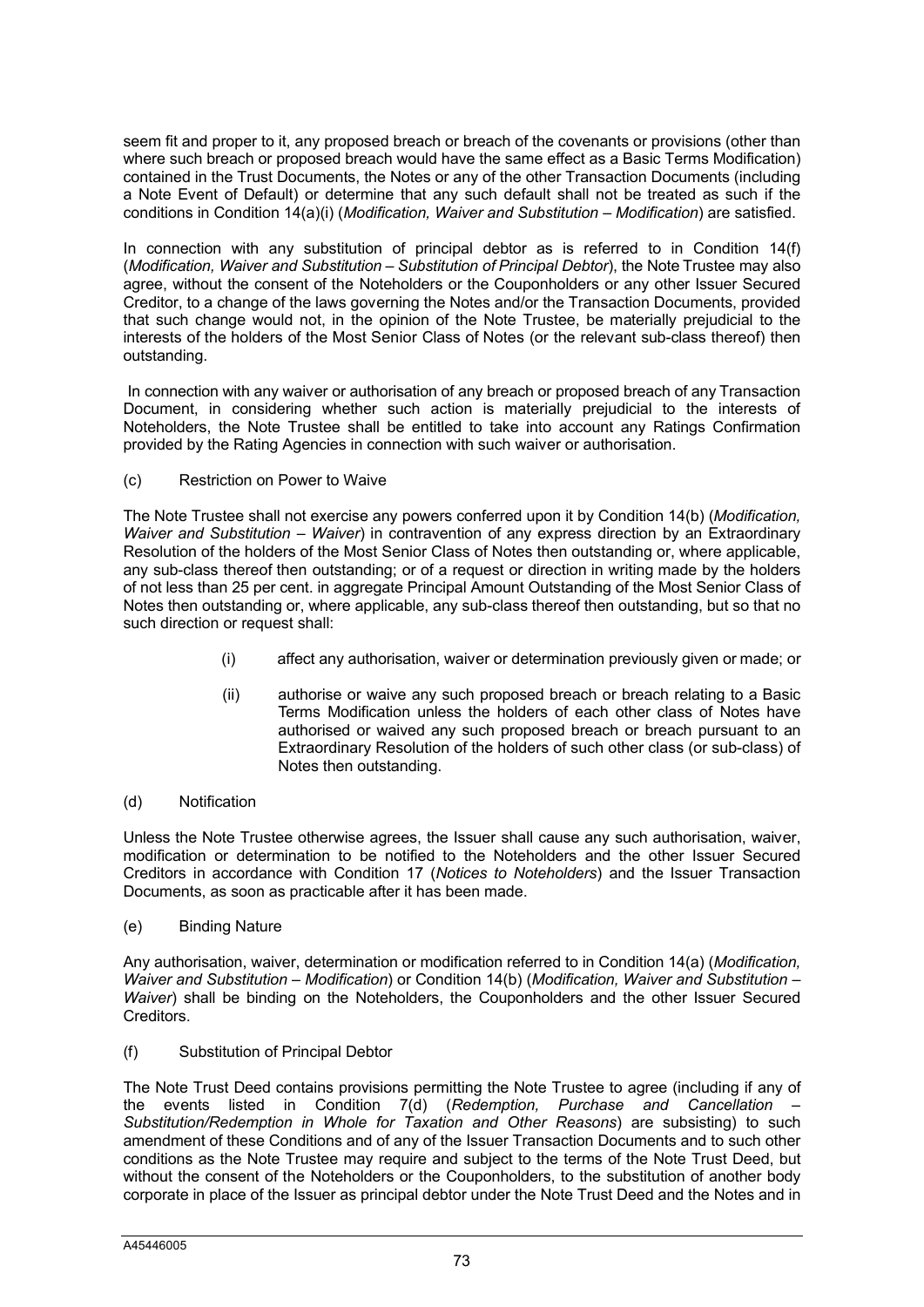respect of the other Issuer Secured Liabilities, subject to certain conditions including the Notes being unconditionally and irrevocably guaranteed by the Issuer (unless all or substantially all of the assets of the Issuer are transferred to such body corporate) and such body corporate being a single purpose vehicle and undertaking itself to be bound by provisions corresponding to those set out in Condition 5 (*Covenants*) and the covenants applying to the Issuer under the Note Trust Deed.

# **15. Trustees and Agents**

### (a) Trustees**'** Right to Indemnity

Under the Issuer Transaction Documents each of the Note Trustee and the Issuer Security Trustee is entitled to be indemnified and relieved from responsibility in certain circumstances and to be paid or reimbursed any liabilities incurred by it in priority to the claims of the Noteholders. In addition, the Note Trustee, Issuer Security Trustee and their respective related companies are entitled to enter into business transactions with the Issuer and any entity relating to the Issuer without accounting for any profit.

### (b) Trustees not Responsible for Loss or for Monitoring

Neither the Issuer Security Trustee nor the Note Trustee will be responsible for any loss, expense or liability which may be suffered as a result of any assets comprised in the Issuer Security or any documents of title thereto being uninsured or inadequately insured or being held by or to the order of the Cash Manager or by any person on behalf of the Issuer Security Trustee or the Note Trustee and neither the Issuer Security Trustee nor the Note Trustee shall be responsible for monitoring the compliance of any of the other parties with their obligations under the Issuer Transaction Documents.

(c) Appointment and Removal of Trustees

The power of appointing new trustees of the Trust Documents shall be vested in the Issuer, but no person shall be appointed who shall not previously have been approved by an Extraordinary Resolution of the holders of the Most Senior Class of Notes then outstanding in accordance with the Trust Documents. One or more persons may hold office as trustee or trustees of the Trust Documents, provided that such trustee or trustees shall be (if there is only one) or include (if there is more than one) a trust corporation. Any appointment of a new trustee of the Trust Documents shall as soon as practicable thereafter be notified by the Issuer to the Note Trustee and the Issuer Security Trustee, the Paying Agents, the Rating Agencies and the Noteholders. Any of the Issuer or the holders of the Most Senior Class of Notes then outstanding, by Extraordinary Resolution, shall have the power to remove any trustee or trustees for the time being of the Trust Documents, subject to any consents required under the terms of the Note Trust Deed. The removal of any trustee shall not become effective unless there remains a trustee of the Trust Documents (being a trust corporation) in office after such removal.

(d) Paying Agents and Agent Bank solely agents of Issuer

In acting under the Agency Agreement and in connection with the Notes and the Coupons, the Paying Agents and Agent Bank act solely as agents of the Issuer and (to the extent provided therein) the Note Trustee and do not assume any obligations towards or relationship of agency or trust for or with any of the Noteholders or the Couponholders.

### (e) Initial Paying Agents and Agent Bank

The initial Paying Agents and the Agent Bank and their initial Specified Offices are listed above. The Issuer reserves the right (subject to the prior written approval of the Note Trustee) to vary or terminate the appointment of any Paying Agent or Agent Bank and to appoint a successor principal paying agent or agent bank and additional or successor paying agents at any time, having given not less than 30 days' notice to such Paying Agent or the Agent Bank (as the case may be).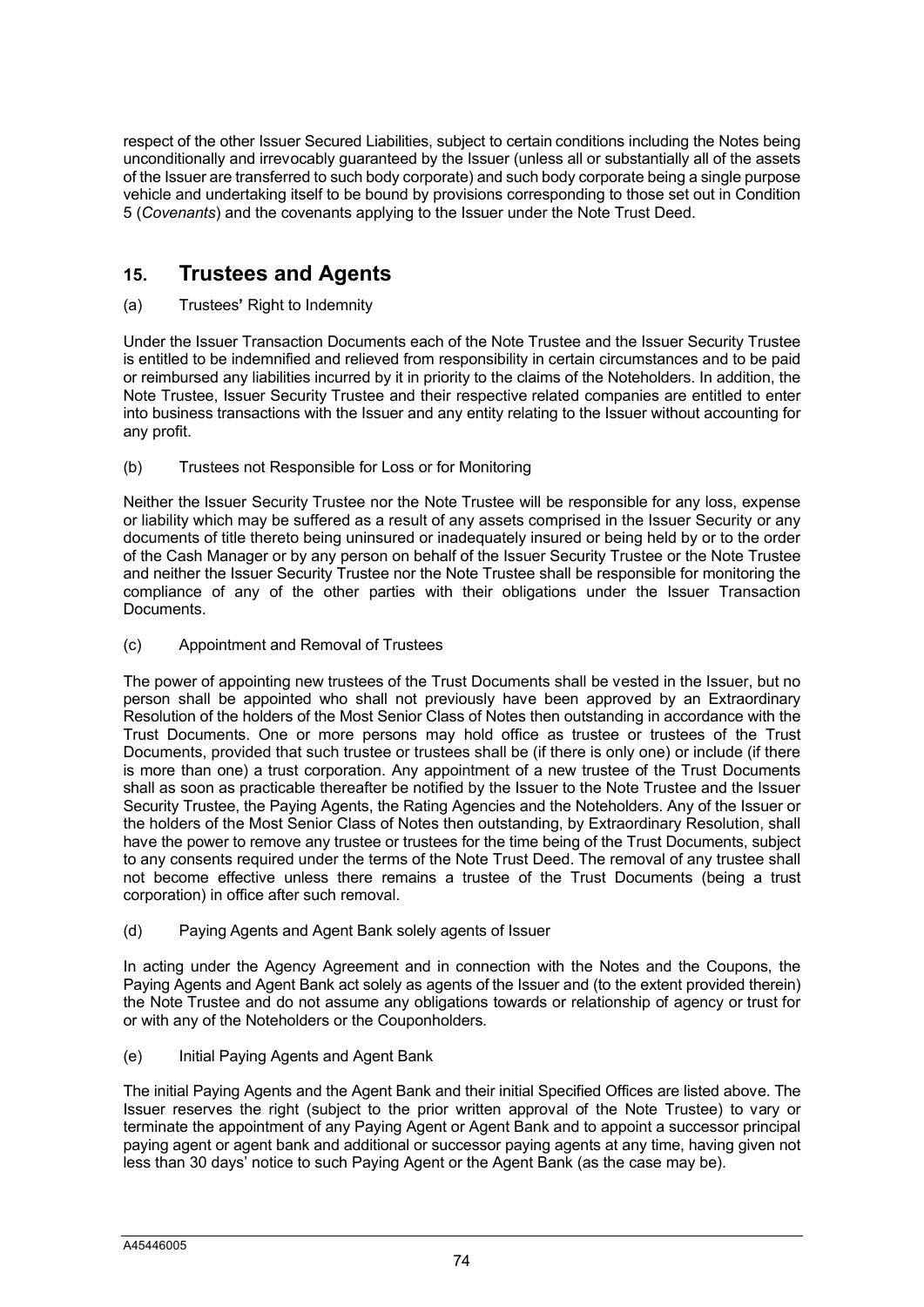### (f) Maintenance of Agents

The Issuer will at all times maintain a Paying Agent with a Specified Office in Ireland (so long as the Notes are listed on Euronext Dublin) and a Paying Agent in London or a Paying Agent with Specified Offices in Ireland and London respectively, a principal paying agent and an agent bank. For so long as any Note is outstanding, the Issuer undertakes that there will at all times be a Paying Agent located in an EU Member State that is not obliged to withhold or deduct tax pursuant to European Council Directive 2003/48/EC or any other Directive implementing the conclusions of the ECOFIN Council meeting of 26-27 November 2000 on the taxation of savings income or any law (whether of a Member State of the European Union or a non-Member State) implementing or complying with, or introduced in order to conform to any such Directive.

The Issuer reserves the right, subject to prior approval of the Note Trustee, at any time to vary or terminate the appointment of any Paying Agent and to appoint additional or other Paying Agents.

Notice of any change in any of the Paying Agents or in their Specified Offices shall promptly be given to the Noteholders in accordance with Condition 17 (*Notices to Noteholders*).

# **16. Replacement of Notes, Coupons and Talons**

If any Note, Coupon or Talon is lost, stolen, mutilated, defaced or destroyed, it may be replaced at the Specified Office of the Principal Paying Agent, subject to all applicable laws and Stock Exchange requirements, upon payment by the claimant of the expenses incurred in connection with such replacement and on such terms as to evidence, security, indemnity and otherwise as the Issuer may reasonably require. Mutilated or defaced Notes, Coupons or Talons must be surrendered before replacements will be issued.

# **17. Notices to Noteholders**

### (a) Valid Notices and Date of Publication

Notices to the Noteholders shall be valid if published in a leading English language daily newspaper published in London (which is expected to be *The Financial Times*) or, if such publication is not practicable, in another appropriate newspaper having general circulation in London previously approved in writing by the Note Trustee. If the Notes are listed on Euronext Dublin and the rules of that exchange so require, all notices to Noteholders shall be deemed to be duly given if they are filed with the Companies Announcements Office of Euronext Dublin. Any such notice shall be deemed to have been given on the date of first publication or filing.

While the Notes are represented by Global Notes, notices to Noteholders will be valid if published as described above, for so long as the rules of Euronext Dublin so require and, at the option of the Issuer, if delivered to Euroclear or Clearstream, Luxembourg for communication by them to Noteholders. Any notice delivered to Euroclear or Clearstream, Luxembourg as aforesaid shall be deemed to have been given on the date of delivery.

### (b) Other Methods

The Note Trustee may approve some other method of giving notice to the Noteholders if, in its opinion, that other method is reasonable having regard to market practice then prevailing and to the requirements of any stock exchange on which Notes are then listed and provided that notice of that other method is given to the Noteholders in the manner required by the Note Trustee.

(c) Couponholders deemed to have Notice

Couponholders shall be deemed for all purposes to have notice of the contents of any notice given to the Noteholders. Any such notice shall be deemed to have been given on the date of such publication or, if published more than once or on different dates, on the first date on which publication is made in the manner referred to above.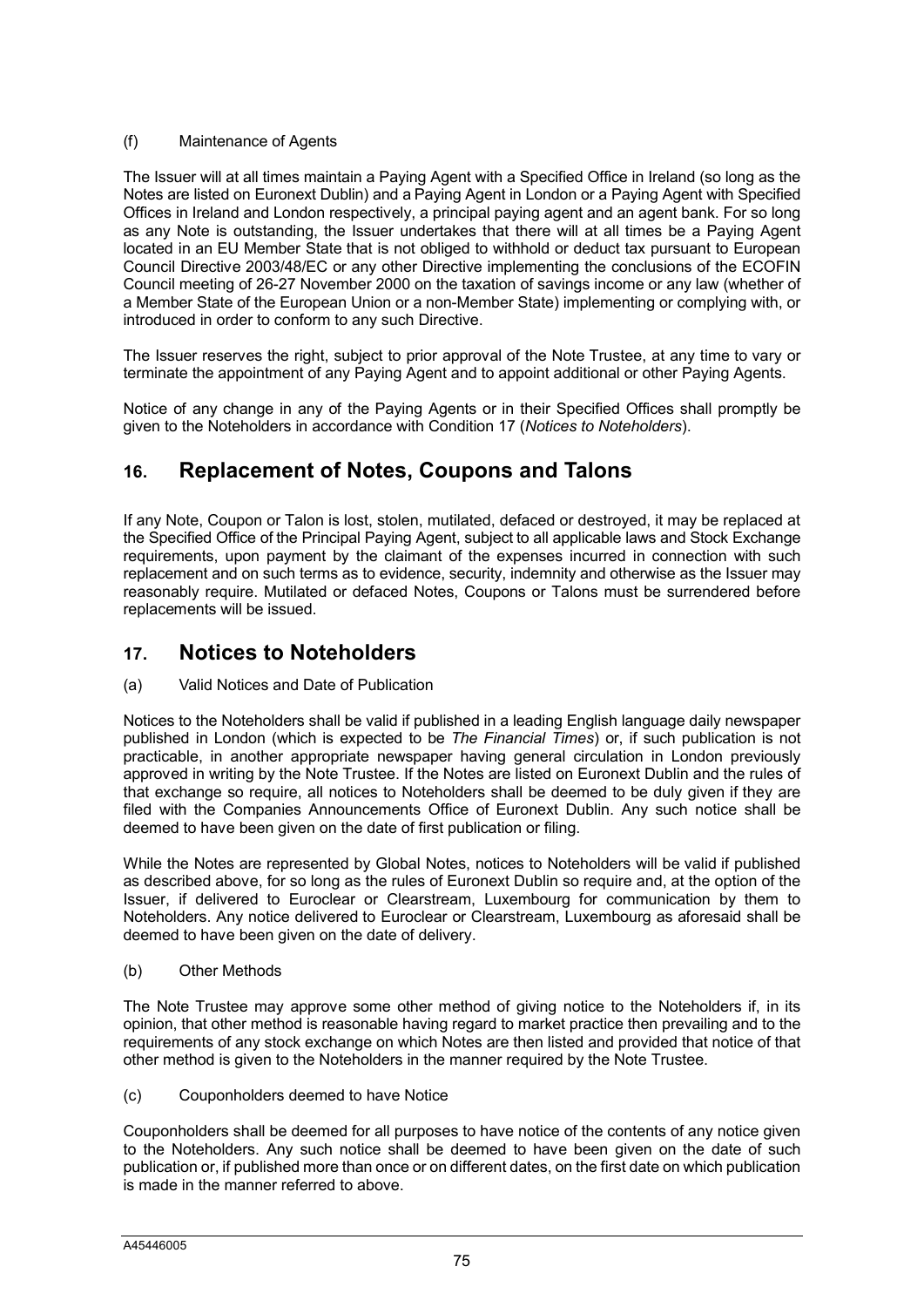(d) Notices to Stock Exchange and Rating Agencies

A copy of each notice given in accordance with this Condition 17 shall be provided to the relevant Rating Agencies and Euronext Dublin for so long as the Notes are listed on Euronext Dublin and the rules of Euronext Dublin so require.

# **18. Subordination and Deferral**

- (a) Interest and Step-Up Fees
	- (i) Subject to Condition  $18(a)(ii)$ , in the event that, on any Interest Payment Date, Available Issuer Revenue, after deducting all amounts payable in priority to:
	- (A) (in the case of the Class AB2 Notes) interest on the Class AB2 Notes;
	- (B) (in the case of the Class B Notes) interest on the Class B Notes; or
	- (C) (in the case of the Class A1 Notes) the Class A1 Step-Up Amount, (in the case of the Class A3 Notes) the Class A3 Step-Up Amount and (in the case of the Class A5 Notes) the Class A5 Step-Up Amount,

(each such deduction being an "**Interest Residual Amount**"),

is not sufficient to satisfy in full the aggregate amount due and, subject to this Condition 18, payable in respect of (A) or (B) (as the case may be) on such Interest Payment Date, then there shall instead be payable in respect of (A) or (B) (as the case may be) on such Interest Payment Date a *pro rata* share of the relevant Interest Residual Amount calculated by dividing such Interest Residual Amount by the Principal Amount Outstanding of the relevant class of Notes.

In any such event, the Issuer shall create a provision in its accounts for the shortfall (if any) equal to the amount by which the aggregate amount paid in respect of (A) or (B) (as the case may be) is less than the aggregate amount due and (but for the provisions of this Condition  $18(a)$ ) payable in respect of paragraph  $(A)$  or  $(B)$  (as the case may be) (the "**Shortfall**"). Such Shortfall shall itself accrue interest at the same rate as that payable in respect of the relevant class of Notes and shall be payable together with such accrued interest on any succeeding Interest Payment Date only if and to the extent that on such Interest Payment Date, the relevant Interest Residual Amount is sufficient to make such payment.

(ii) For the avoidance of doubt, non-payment on any Interest Payment Date of any amount which would otherwise be payable under these Conditions but for this Condition 18(a) shall not constitute a Note Event of Default pursuant to Condition 11 (*Note Events of Default*) other than failure to pay an amount (excluding any Step-Up Amount) in respect of the Most Senior Class of Notes then outstanding. The failure to pay interest on the Class AB2 Notes within the applicable grace period will constitute a Note Event of Default where there is no class of Notes remaining outstanding which rank in priority to the Class AB2 Notes. The failure to pay interest on the Class B Notes within the applicable grace period will constitute a Note Event of Default where no class of Notes remains outstanding which ranks in priority to the Class B Notes.

### (b) Principal – Class AB2 Notes

(i) Subject to Condition 18(b)(ii) below, in the event that, on any Interest Payment Date, Available Issuer Revenue, after deducting all amounts payable in priority to principal on the Class AB2 Notes, (the "**AB2 Principal**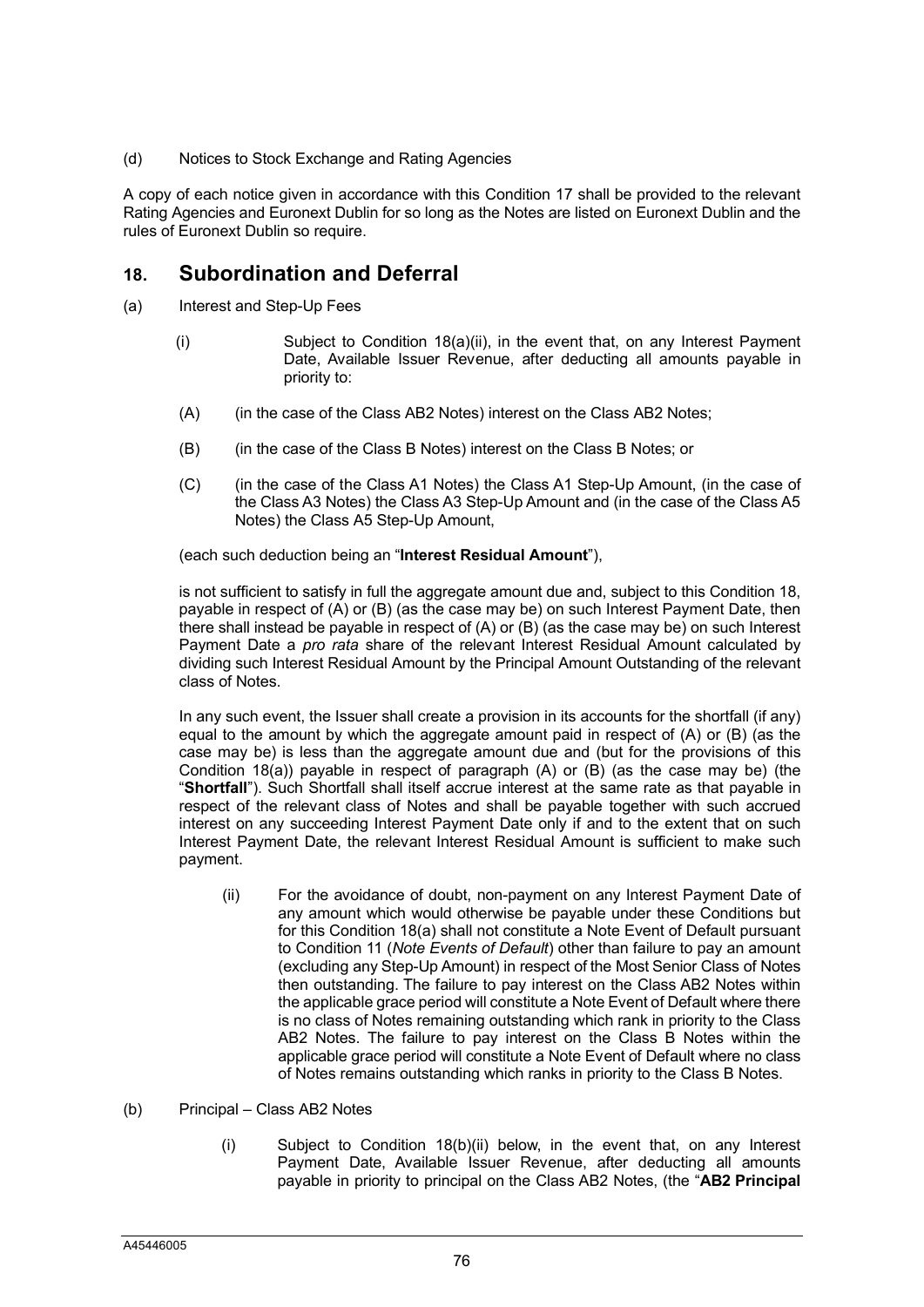**Residual Amount**") and, is not sufficient to satisfy in full the aggregate amount of principal (if any) due and, subject to this Condition 18(b), payable in respect of the Class AB2 Notes on such Interest Payment Date, there shall instead be payable in respect of the Class AB2 Notes, on such Interest Payment Date, only a *pro rata* share of the relevant Principal Residual Amount calculated by dividing the relevant Principal Residual Amount by the Principal Amount Outstanding of the Class AB2 Notes.

In any such event, the Issuer shall create a provision in its accounts for the shortfall equal to the amount by which the aggregate amount of principal paid on the Class AB2 Notes on any Interest Payment Date in accordance with this Condition 18(b) falls short of the aggregate amount of principal due and (but for the provisions of this Condition 18(b)) payable in respect of the Class AB2 Notes, as the case may be, on that date pursuant to Condition 7 (*Redemption, Purchase and Cancellation*). Such shortfall shall accrue interest at the same rate as that payable in respect of the Class AB2 Notes, and shall be payable together with such accrued interest on any succeeding Interest Payment Date only if and to the extent that on such Interest Payment Date, Available Issuer Revenue, after deducting all amounts payable in priority to principal on the Class AB2 Notes, is sufficient to make such payment.

- (ii) For the avoidance of doubt, while any class of Notes ranking in priority to the Class AB2 Notes remains outstanding, the non-payment on an Interest Payment Date of any amount which would otherwise be payable under these Conditions but for this Condition 18(b) shall not constitute a Note Event of Default pursuant to Condition 11 (*Note Events of Default*). The failure to pay principal on the Class AB2 Notes within the applicable grace period will constitute a Note Event of Default where no class of Notes remains outstanding which ranks in priority to the Class AB2 Notes.
- (c) Principal Class B Notes
- 
- (i) Subject to Condition 18(c)(ii) below, in the event that, on any Interest Payment Date, Available Issuer Revenue, after deducting all amounts payable in priority to principal on the Class B Notes (the "**B Principal Residual Amount**"), is not sufficient to satisfy in full the aggregate amount of principal (if any) due and, subject to this Condition 18(c), payable in respect of the Class B Notes on such Interest Payment Date, there shall instead be payable in respect of the Class B Notes, on such Interest Payment Date, only a *pro rata* share of the relevant Principal Residual Amount calculated by dividing the relevant Principal Residual Amount by the Principal Amount Outstanding of the Class B Notes.

In any such event, the Issuer shall create a provision in its accounts for the shortfall equal to the amount by which the aggregate amount of principal paid on the Class B Notes on any Interest Payment Date in accordance with this Condition 18(c) falls short of the aggregate amount of principal due and (but for the provisions of this Condition 18(c)) payable in respect of the Class B Notes, as the case may be, on that date pursuant to Condition 7 (*Redemption, Purchase and Cancellation*). Such shortfall shall accrue interest at the same rate as that payable in respect of the Class B Notes, and shall be payable together with such accrued interest on any succeeding Interest Payment Date only if and to the extent that on such Interest Payment Date, Available Issuer Revenue, after deducting all amounts payable in priority to principal on the Class B Notes, is sufficient to make such payment.

(ii) For the avoidance of doubt, while any class of Notes ranking in priority to the Class B Notes remains outstanding, the non-payment on an Interest Payment Date of any amount which would otherwise be payable under these Conditions but for this Condition 18(c) shall not constitute a Note Event of Default pursuant to Condition 11 (*Note Events of Default*). The failure to pay principal on the Class B Notes within the applicable grace period will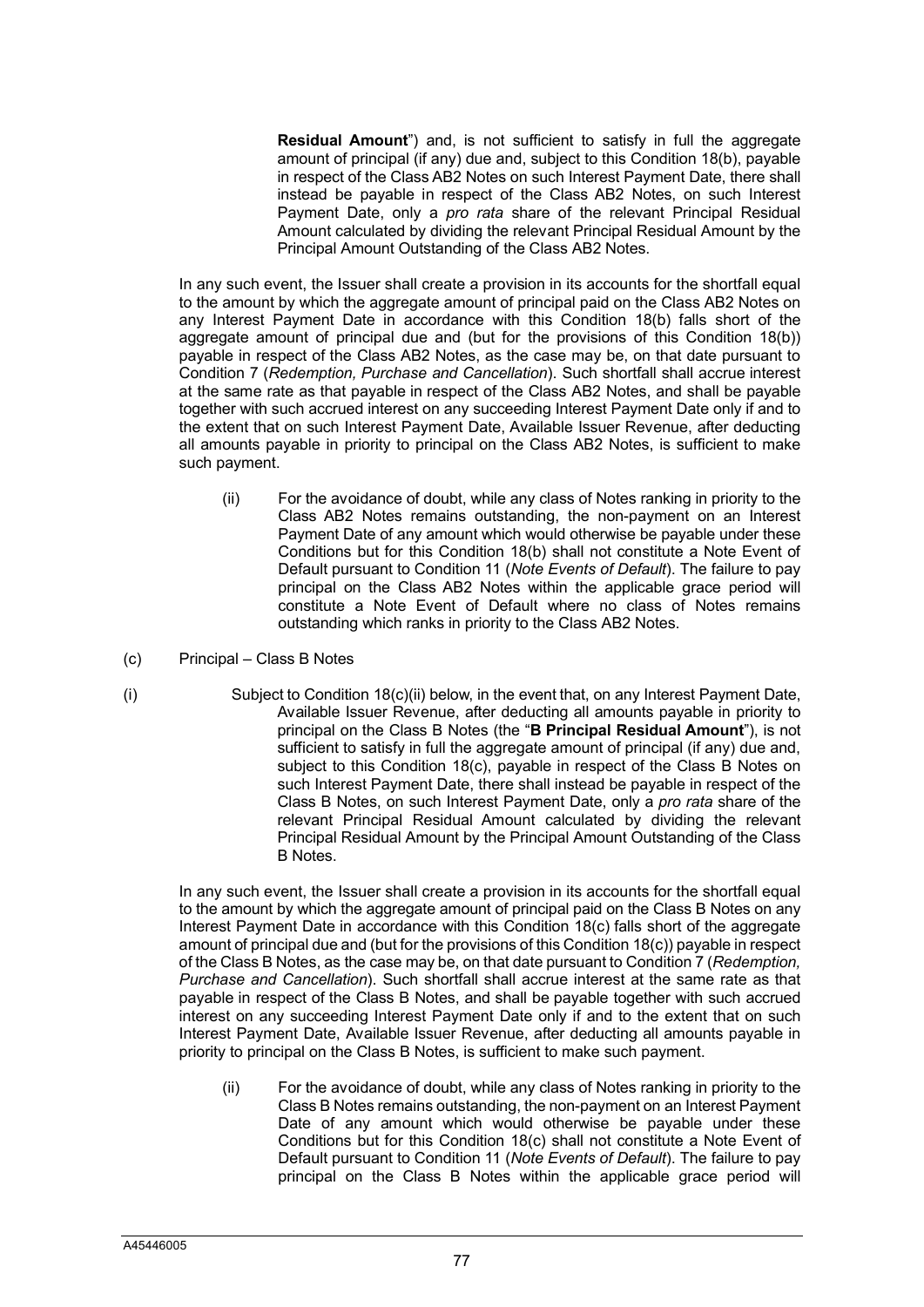constitute a Note Event of Default where no class of Notes remains outstanding which ranks in priority to the Class B Notes.

### (d) General

Any amounts of principal or interest in respect of the Notes otherwise payable under these Conditions which are not paid by virtue of this Condition 18 together with accrued interest thereon shall in any event become payable (in the case of amounts relating to the Class A1 Notes other than Class A1 Step-Up Amounts) on the Class A1 Final Maturity Date, (in the case of amounts relating to the Class A2 Notes) on the Class A2 Final Maturity Date, (in the case of amounts relating to the Class A3 Notes other than Class A3 Step-Up Amounts) on the Class A3 Final Maturity Date, (in the case of amounts relating to the Class A4 Notes) on the Class A4 Final Maturity Date, (in the case of amounts relating to the Class A5 Notes other than Class A5 Step-Up Amounts) on the Class A5 Final Maturity Date, (in the case of amounts relating to the Class A6 Notes) on the Class A6 Final Maturity Date, (in the case of amounts relating to the Class A7 Notes) on the Class A7 Final Maturity Date, (in the case of amounts relating to the Class AB2 Notes) on the Class AB2 Final Maturity Date, (in the case of amounts relating to the Class B1 Notes other than Class B1 Step-Up Amounts) on the Class B1 Final Maturity Date or on such earlier date as the Most Senior Class of Notes then outstanding become immediately due and repayable under Condition 11 (*Note Events of Default*) and (in the case of amounts relating to the Class B2 Notes, to Class A1 Step-Up Amounts, to Class A3 Step-Up Amounts, to Class A5 Step-Up Amounts and to Class B1 Step-Up Amounts) on the Class B2 Final Maturity Date or on such earlier date as the Most Senior Class of Notes then outstanding become immediately due and repayable under Condition 11 (*Note Events of Default*).

### (e) Notification

As soon as practicable after becoming aware that any part of a payment of interest or principal on the Class AB2 Notes, or the Class B Notes, or (in relation to the Class A1 Step-Up Amounts payable after the Class A1 Step-Up Date only) the Class A1 Notes, or (in relation to the Class A3 Step-Up Amounts payable after the Class A3 Step-Up Date only) the Class A3 Notes, or (in relation to the Class A5 Step-Up Amounts payable after the Class A5 Step-Up Date only) the Class A5 Notes will be deferred or that a payment previously deferred will be made in accordance with this Condition 18, the Issuer will give notice thereof to the relevant Noteholders in accordance with Condition 17 (*Notices to Noteholders*) and to Euronext Dublin, so long as the Notes are listed on Euronext Dublin.

## **19. Further and New Note Issues**

### (a) Further Notes and New Notes

The Issuer will be entitled (but not obliged) at its option at any time and from time to time, without the consent of the Noteholders, to raise further funds by the creation and issue of:

- (i) further notes in respect of any class of Notes, each of which will be in bearer form and which will carry the same terms and conditions in all respects including having substantially the same hedging arrangements in place as those for the Notes (save as to the issue date, the first Interest Payment Date, first Interest Period, first Coupon and initial principal amount outstanding) as, and so that the same shall be consolidated and form a single series and rank *pari passu* with, the relevant class of Notes ("**Further Notes**"); and/or
- (ii) additional notes of a new class which will be in bearer form and which may rank *pari passu* with, ahead of or after any class of Notes then in issue (save that no such notes which rank ahead of the Class A1 Notes, the Class A2 Notes, the Class A3 Notes, the Class A4 Notes, the Class A5 Notes, the Class A6 Notes and the Class A7 Notes) ("**New Notes**") and may carry terms that differ from any of the Class A1 Notes, the Class A2 Notes, the Class A3 Notes, the Class A4 Notes, the Class A5 Notes, the Class A6 Notes, the Class A7 Notes, the Class AB2 Notes, the Class B1 Notes and the Class B2 Notes and do not form a single series with any of them.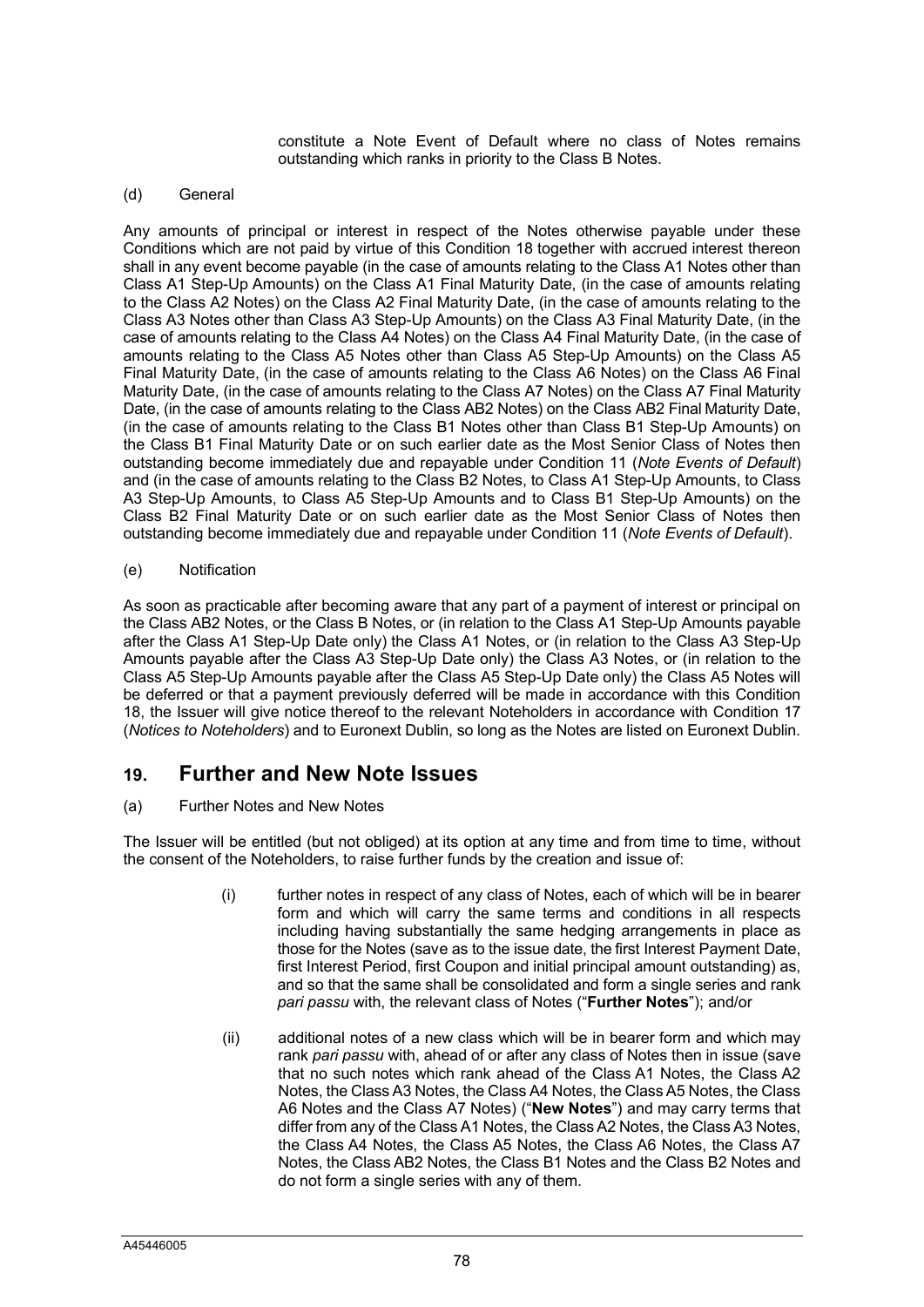It shall be a condition precedent to the issue of any Further Notes and/or New Notes (together or either, the "**Additional Notes**") that:

- (A) the aggregate principal amount of all such Additional Notes to be issued on such date is not less than £5,000,000;
- (B) the Rating Agencies confirm in writing to the Issuer that any Further Notes are assigned the same ratings as the then current ratings of the corresponding classes of Notes;
- (C) the Rating Agencies confirm in writing to the Note Trustee that the then current rating of the Notes then outstanding will not adversely be affected by the proposed issue of the Further Notes or, as the case may be, the New Notes;
- (D) an amount equal to the gross proceeds of such Further Notes or, as the case may be, the New Notes (with an amount in respect of any issue expenses or commissions agreed to be paid by way of fee by a Borrower pursuant to the Issuer/Borrower Facility Agreement) is applied by the Issuer to make a loan to a Borrower pursuant to the Issuer/Borrower Facility Agreement and the conditions precedent therein for an advance under any Additional Term Facility are satisfied;
- (E) the Note Trustee has received a legal opinion satisfactory to it in relation to, *inter alia,* the issue of such Further Notes or, as the case may be, the New Notes from a reputable London law firm; and
- (F) no Note Event of Default has occurred and is continuing (which has not been waived) or would occur as a result of such issue.
- (b) Supplemental Trust Deeds and Security

Any such Additional Notes will be secured by the Issuer Security. Any such Additional Notes will be constituted by a further deed or deeds supplemental to the Note Trust Deed and have the benefit of the Issuer Security pursuant to the Issuer Deed of Charge as described above in Condition 2 (*Form, Denomination and Title*).

# **20. Rounding**

For the purposes of any calculations referred to in these Conditions (unless otherwise specified in these Conditions) all percentages resulting from such calculations will be rounded, if necessary, to the nearest one hundred-thousandth of a percentage point (with 0.000005 per cent. being rounded up to 0.00001 per cent.).

# **21. Provision of Information**

Within 10 Business Days of a request by the Issuer or the Note Guarantor (or, in each case, its duly authorised agent or delegate), Noteholders and Couponholders shall supply to the Issuer or the Note Guarantor (as applicable) such forms, documentation and other information relating to its status under any applicable Information Reporting Regime as the Issuer or the Note Guarantor (or, in each case, its duly authorised agent or delegate) reasonably requests for the purposes of the Issuer's or the Note Guarantor's compliance with such Information Reporting Regime and shall notify the Issuer or the Note Guarantor reasonably promptly in the event that it becomes aware that any of the forms, documentation or other information provided by such Noteholder or Couponholder is (or becomes) inaccurate in any material respect; provided, however, that no Noteholder or Couponholder shall be required to provide any forms, documentation or other information pursuant to this Condition 21 to the extent that (i) any such form, documentation or other information (or the information required to be provided on such form or documentation) is not reasonably available to such Noteholder or Couponholder and cannot be obtained by such Noteholder or Couponholder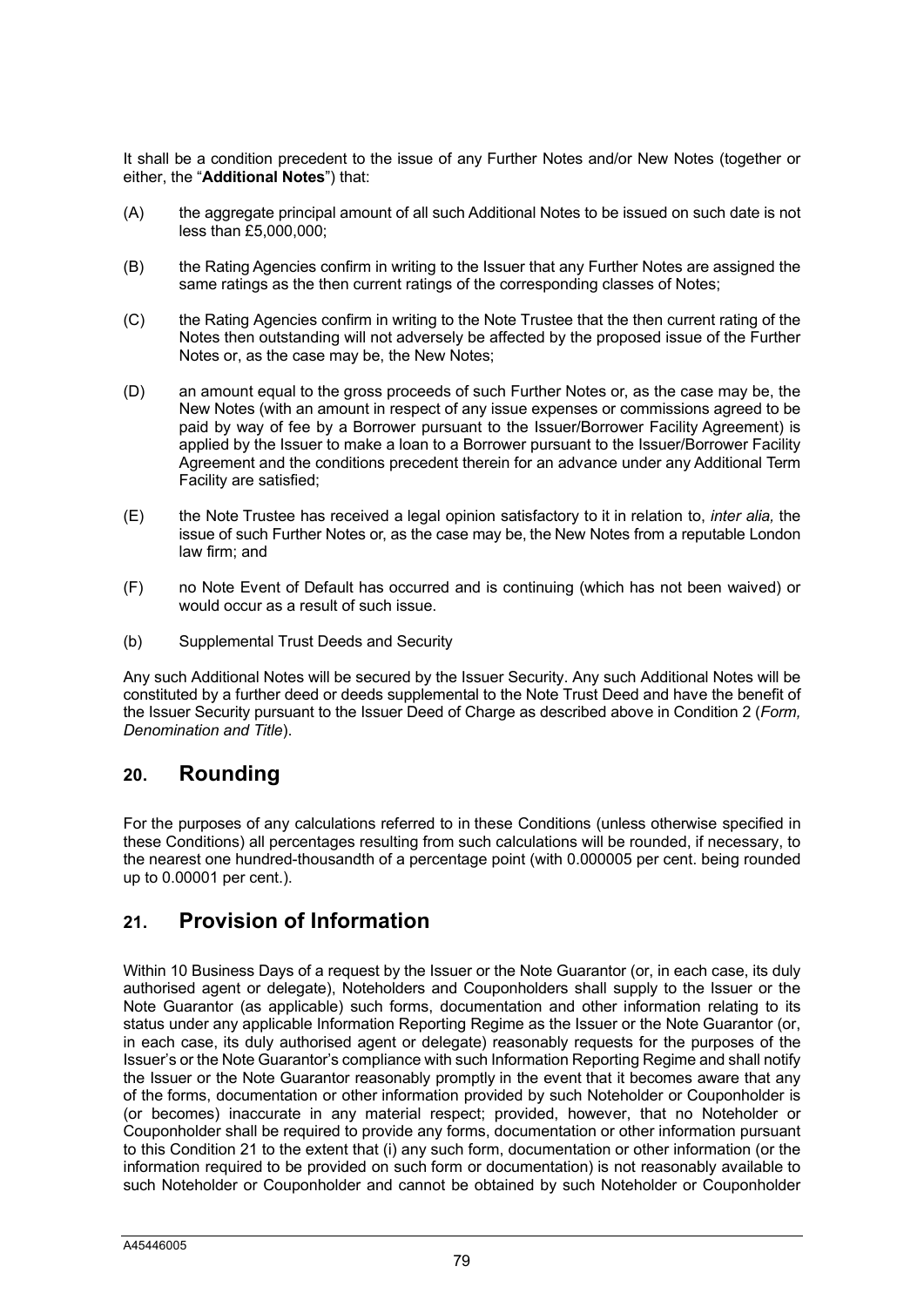using reasonable efforts or (ii) doing so would or might in the reasonable opinion of such Noteholder or Couponholder constitute a breach of any applicable (a) law or regulation; (b) fiduciary duty; or (c) duty of confidentiality. The Issuer and the Note Guarantor and their duly authorised agents and delegates shall be permitted to disclose the forms, documentation and other information to any taxation or other governmental authority.

"**Code**" means the U.S. Internal Revenue Code of 1986, as amended from time to time.

"**Common Reporting Standard**" means the common standard on reporting and due diligence for financial account information developed by the Organisation for Economic Co-operation and Development, bilateral and multilateral competent authority agreements, and treaties facilitating the implementation thereof, and any law implementing any such common standard, competent authority agreement, intergovernmental agreement, or treaty, in each case, as amended from time to time.

"**Directive on Administrative Cooperation**" means Council Directive 2011/16/EU on administrative cooperation in the field of taxation and any law implementing such Council Directive, as amended from time to time.

### "**FATCA**" means:

- (a) sections 1471 to 1474 of the US Internal Revenue Code of 1986, as amended, (the "Code") or any associated regulations or other official guidance;
- (b) any treaty, law, regulation or other official guidance enacted in any other jurisdiction, or relating to an intergovernmental agreement between the US and any other jurisdiction, which (in either case) facilitates the implementation of paragraph (a) above; or
- (c) any agreement pursuant to the implementation of paragraphs (a) or (b) above with the US Internal Revenue Service, the US government or any governmental or taxation authority in any other jurisdiction.

"**Information Reporting Regime**" means the Common Reporting Standard, the Directive on Administrative Cooperation, FATCA, and the UK Intergovernmental Agreements.

"**UK Intergovernmental Agreements**" means the intergovernmental agreements to improve international tax compliance between the United Kingdom and each of Guernsey, the Isle of Man, Jersey, Anguilla, Bermuda, the British Virgin Islands, the Cayman Islands, Gibraltar, Monserrat and the Turks and Caicos Islands, and any other similar intergovernmental agreement between the United Kingdom and any of its Crown Dependencies or Overseas Territories and any law implementing any such intergovernmental agreement, in each case, as amended from time to time.

# **22. Non-Petition**

Except as expressly permitted to do so by Condition 12 (*Enforcement*), the Noteholders shall not be entitled to take any steps:

- (a) to direct the Note Trustee to instruct the Issuer Security Trustee to enforce the Issuer Security; or
- (b) to take or join any person in taking steps against the Issuer for the purpose of obtaining payment of any amount due from the Issuer to it; or
- (c) to initiate or join any person in initiating any Insolvency Proceedings in relation to the Issuer or the appointment of an Insolvency Official in relation to the Issuer or in relation to the whole or any substantial part of the undertakings or assets of the Issuer; or
- (d) to take any steps or proceedings that would result in the Issuer Priorities of Payments not being observed.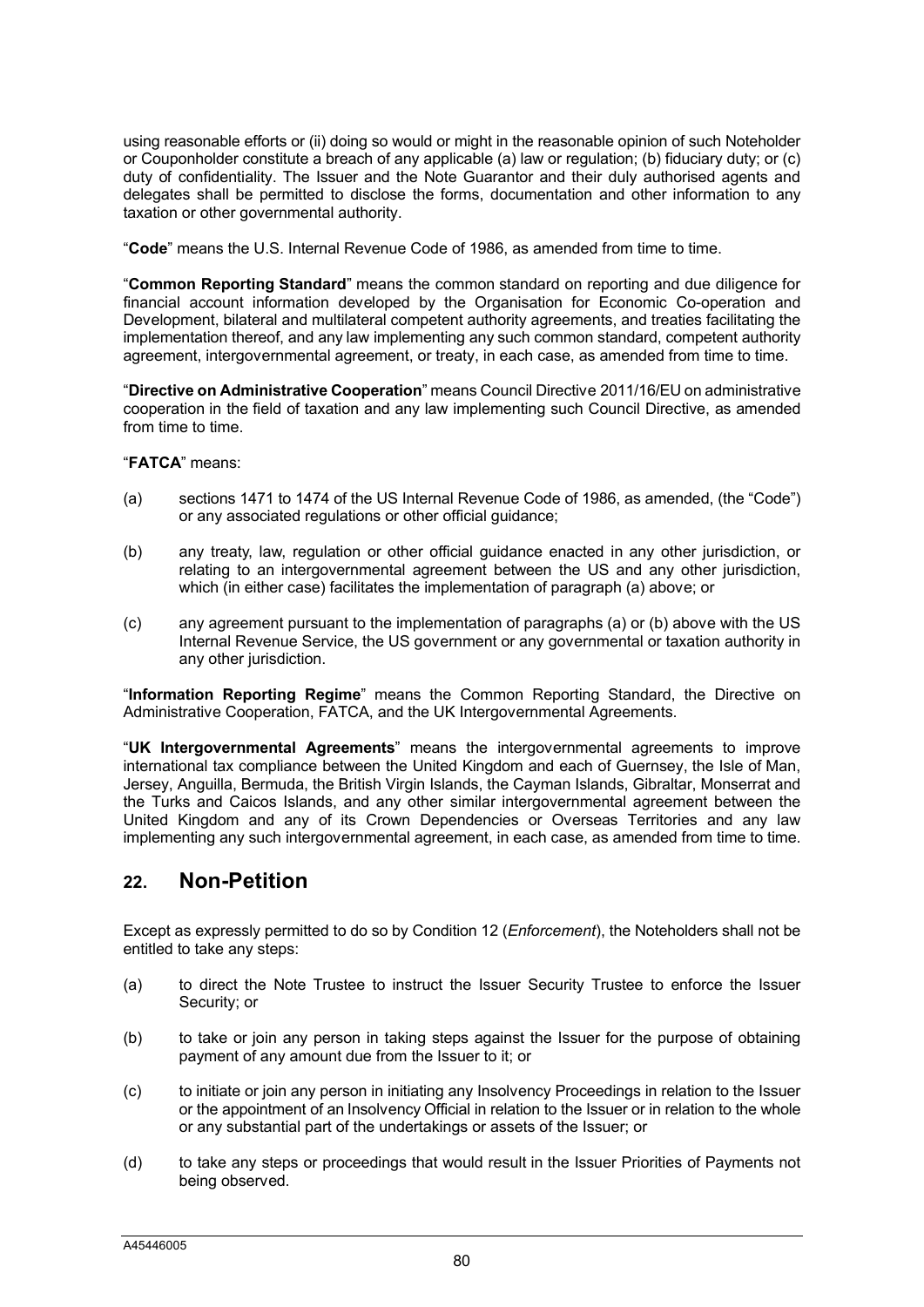# **23. Third Party Rights**

These Conditions confer no right under the Contracts (Rights of Third Parties) Act 1999 to enforce any term of these Conditions, but this does not affect any right or remedy of a third party which exists or is available aside from the Contracts (Rights of Third Parties) Act 1999.

# **24. Governing Law**

The Notes, the Coupons, the Talons, the Note Guarantee and any non-contractual obligations arising out of or in connection with them are governed by, and shall be construed in accordance with, English law.